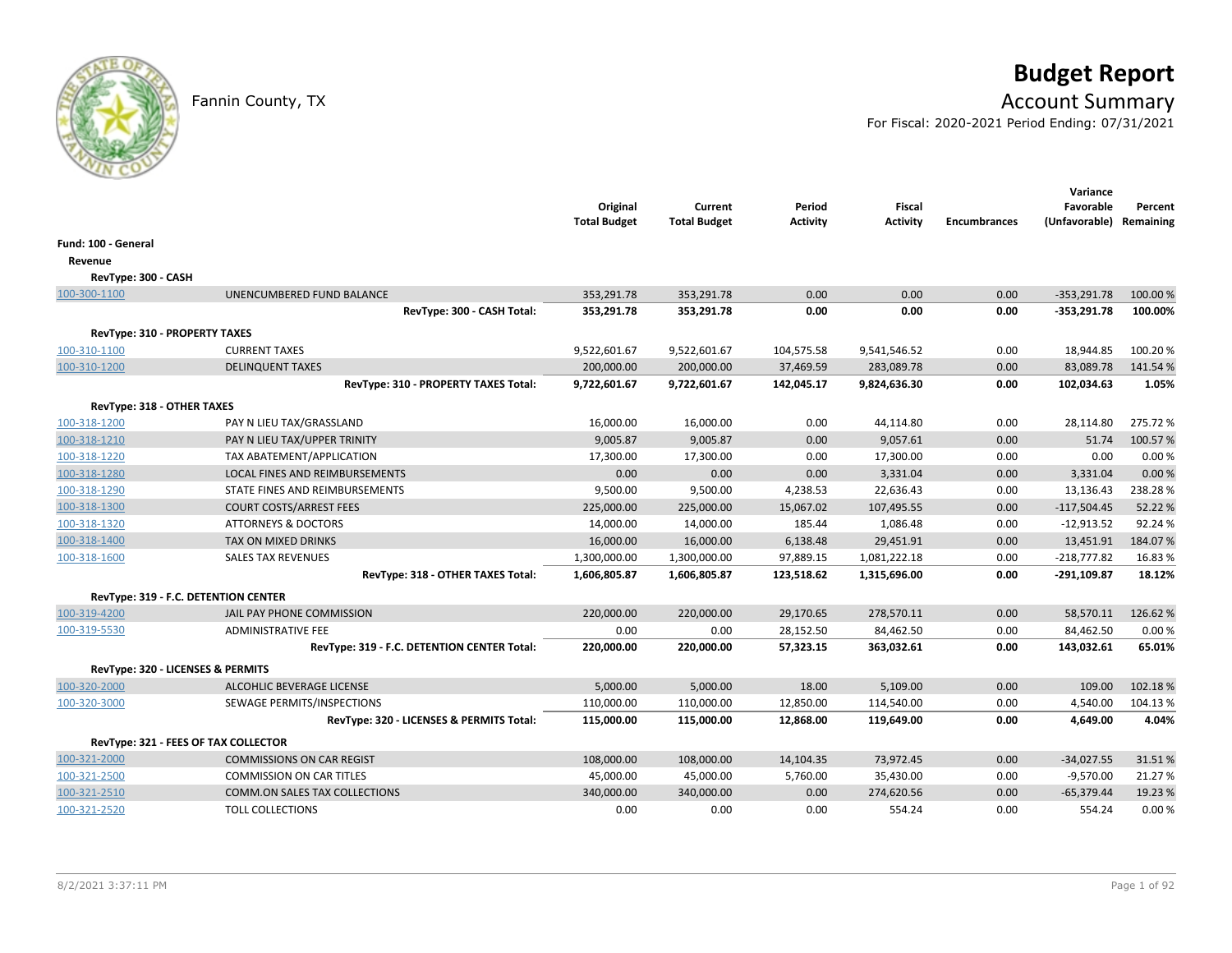|                               |                                             | Original<br><b>Total Budget</b> | Current<br><b>Total Budget</b> | Period<br><b>Activity</b> | <b>Fiscal</b><br><b>Activity</b> | <b>Encumbrances</b> | Variance<br>Favorable<br>(Unfavorable) | Percent<br>Remaining |
|-------------------------------|---------------------------------------------|---------------------------------|--------------------------------|---------------------------|----------------------------------|---------------------|----------------------------------------|----------------------|
| 100-321-9010                  | <b>TAX CERTIFICATES</b>                     | 8,500.00                        | 8,500.00                       | 826.44                    | 8,602.83                         | 0.00                | 102.83                                 | 101.21%              |
|                               | RevType: 321 - FEES OF TAX COLLECTOR Total: | 501,500.00                      | 501,500.00                     | 20,690.79                 | 393,180.08                       | 0.00                | $-108,319.92$                          | 21.60%               |
| RevType: 330 - GRANTS         |                                             |                                 |                                |                           |                                  |                     |                                        |                      |
| 100-330-4370                  | INDIGENT DEFENSE GRANT                      | 28,955.50                       | 28,955.50                      | 10,063.75                 | 40,259.25                        | 0.00                | 11,303.75                              | 139.04%              |
| 100-330-5590                  | <b>TEXAS VINE PROGRAM</b>                   | 18,571.12                       | 18,571.12                      | 4,642.78                  | 18,583.05                        | 0.00                | 11.93                                  | 100.06%              |
|                               | RevType: 330 - GRANTS Total:                | 47,526.62                       | 47,526.62                      | 14,706.53                 | 58,842.30                        | 0.00                | 11,315.68                              | 23.81%               |
| RevType: 340 - FEES OF OFFICE |                                             |                                 |                                |                           |                                  |                     |                                        |                      |
| 100-340-1350                  | <b>FAMILY PROTECTION FEE</b>                | 0.00                            | 0.00                           | 120.00                    | 1,810.31                         | 0.00                | 1,810.31                               | 0.00%                |
| 100-340-4000                  | <b>COUNTY JUDGE FEES</b>                    | 0.00                            | 0.00                           | 0.00                      | 144.00                           | 0.00                | 144.00                                 | 0.00%                |
| 100-340-4030                  | <b>COUNTY CLERK FEES</b>                    | 230,000.00                      | 230,000.00                     | 41.00                     | 46,957.33                        | 0.00                | $-183,042.67$                          | 79.58%               |
| 100-340-4500                  | <b>DISTRICT CLERK FEES</b>                  | 65,000.00                       | 65,000.00                      | 7,261.04                  | 59,508.98                        | 0.00                | $-5,491.02$                            | 8.45 %               |
| 100-340-4550                  | J. P. #1 FEES                               | 20,000.00                       | 20,000.00                      | 0.00                      | 7,774.61                         | 0.00                | $-12,225.39$                           | 61.13%               |
| 100-340-4560                  | J. P. #2 FEES                               | 5,000.00                        | 5,000.00                       | 0.00                      | 1,426.75                         | 0.00                | $-3,573.25$                            | 71.47%               |
| 100-340-4570                  | J. P. #3 FEES                               | 10,000.00                       | 10,000.00                      | 0.00                      | 3,946.63                         | 0.00                | $-6,053.37$                            | 60.53 %              |
| 100-340-4750                  | <b>DISTRICT ATTORNEY FEES</b>               | 5,000.00                        | 5,000.00                       | 4.00                      | 253.24                           | 0.00                | $-4,746.76$                            | 94.94 %              |
| 100-340-4800                  | <b>BOND APPLICATION FEE</b>                 | 0.00                            | 0.00                           | 0.00                      | 500.00                           | 0.00                | 500.00                                 | 0.00%                |
| 100-340-4840                  | <b>ELECTION REIMBURSEMENTS</b>              | 0.00                            | 0.00                           | 0.00                      | 7,050.59                         | 0.00                | 7,050.59                               | 0.00%                |
| 100-340-5510                  | <b>CONSTABLE PCT. 1 FEES</b>                | 10,000.00                       | 10,000.00                      | 220.00                    | 7,447.25                         | 0.00                | $-2,552.75$                            | 25.53%               |
| 100-340-5520                  | <b>CONSTABLE PCT. 2 FEES</b>                | 2,900.00                        | 2,900.00                       | 0.00                      | 1,020.00                         | 0.00                | $-1,880.00$                            | 64.83%               |
| 100-340-5530                  | <b>CONSTABLE PCT. 3 FEES</b>                | 2,500.00                        | 2,500.00                       | 0.00                      | 1,765.52                         | 0.00                | $-734.48$                              | 29.38%               |
| 100-340-5600                  | <b>SHERIFF FEES</b>                         | 45,000.00                       | 45,000.00                      | 2,668.40                  | 18,350.41                        | 0.00                | $-26,649.59$                           | 59.22 %              |
| 100-340-5730                  | <b>BOND SUPERVISION FEES</b>                | 80,000.00                       | 80,000.00                      | 8,314.00                  | 83,061.00                        | 0.00                | 3,061.00                               | 103.83%              |
| 100-340-6000                  | D.C.6TH COURT OF APPEALS FEE                | 1,500.00                        | 1,500.00                       | 135.00                    | 1,489.67                         | 0.00                | $-10.33$                               | 0.69%                |
| 100-340-6010                  | <b>C.C.6TH COURT OF APPEALS FEE</b>         | 500.00                          | 500.00                         | 0.00                      | 165.00                           | 0.00                | $-335.00$                              | 67.00%               |
| 100-340-6520                  | <b>SUBDIVISION FEES</b>                     | 7,500.00                        | 7,500.00                       | 835.00                    | 5,760.00                         | 0.00                | $-1,740.00$                            | 23.20%               |
| 100-340-6530                  | ZONING APPLICATION FEES                     | 600.00                          | 600.00                         | 0.00                      | 650.00                           | 0.00                | 50.00                                  | 108.33%              |
| 100-340-6540                  | <b>DEVELOPMENT PERMIT</b>                   | 150.00                          | 150.00                         | 210.00                    | 900.00                           | 0.00                | 750.00                                 | 600.00%              |
| 100-340-6550                  | <b>BUILDING PERMITS</b>                     | 2,000.00                        | 2,000.00                       | 150.00                    | 900.00                           | 0.00                | $-1,100.00$                            | 55.00 %              |
|                               | RevType: 340 - FEES OF OFFICE Total:        | 487,650.00                      | 487,650.00                     | 19,958.44                 | 250,881.29                       | 0.00                | $-236,768.71$                          | 48.55%               |
| RevType: 350 - FINES          |                                             |                                 |                                |                           |                                  |                     |                                        |                      |
| 100-350-4550                  | J. P. #1 FINES                              | 4,000.00                        | 4,000.00                       | 0.00                      | 686.60                           | 0.00                | $-3,313.40$                            | 82.84%               |
| 100-350-4560                  | J. P. #2 FINES                              | 500.00                          | 500.00                         | 0.00                      | 0.00                             | 0.00                | $-500.00$                              | 100.00%              |
| 100-350-4570                  | J. P. #3 FINES                              | 2,000.00                        | 2,000.00                       | 0.00                      | 0.00                             | 0.00                | $-2,000.00$                            | 100.00%              |
|                               | RevType: 350 - FINES Total:                 | 6,500.00                        | 6,500.00                       | 0.00                      | 686.60                           | 0.00                | $-5,813.40$                            | 89.44%               |
|                               |                                             |                                 |                                |                           |                                  |                     |                                        |                      |
|                               | RevType: 352 - FINES & FORFEITURES          |                                 |                                |                           |                                  |                     |                                        |                      |
| 100-352-1000                  | SURETY BAIL BOND FEE                        | 700.00                          | 700.00                         | 0.00                      | 0.00                             | 0.00                | $-700.00$                              | 100.00%              |
| 100-352-2010                  | <b>BOND FORFEITURES</b>                     | 7,500.00                        | 7,500.00                       | 0.00                      | 14.00                            | 0.00                | $-7,486.00$                            | 99.81%               |
|                               | RevType: 352 - FINES & FORFEITURES Total:   | 8,200.00                        | 8,200.00                       | 0.00                      | 14.00                            | 0.00                | $-8,186.00$                            | 99.83%               |
|                               | RevType: 360 - INTEREST EARNINGS            |                                 |                                |                           |                                  |                     |                                        |                      |
| 100-360-1000                  | <b>INTEREST EARNINGS</b>                    | 8,500.00                        | 8,500.00                       | 0.07                      | 5,964.49                         | 0.00                | $-2,535.51$                            | 29.83%               |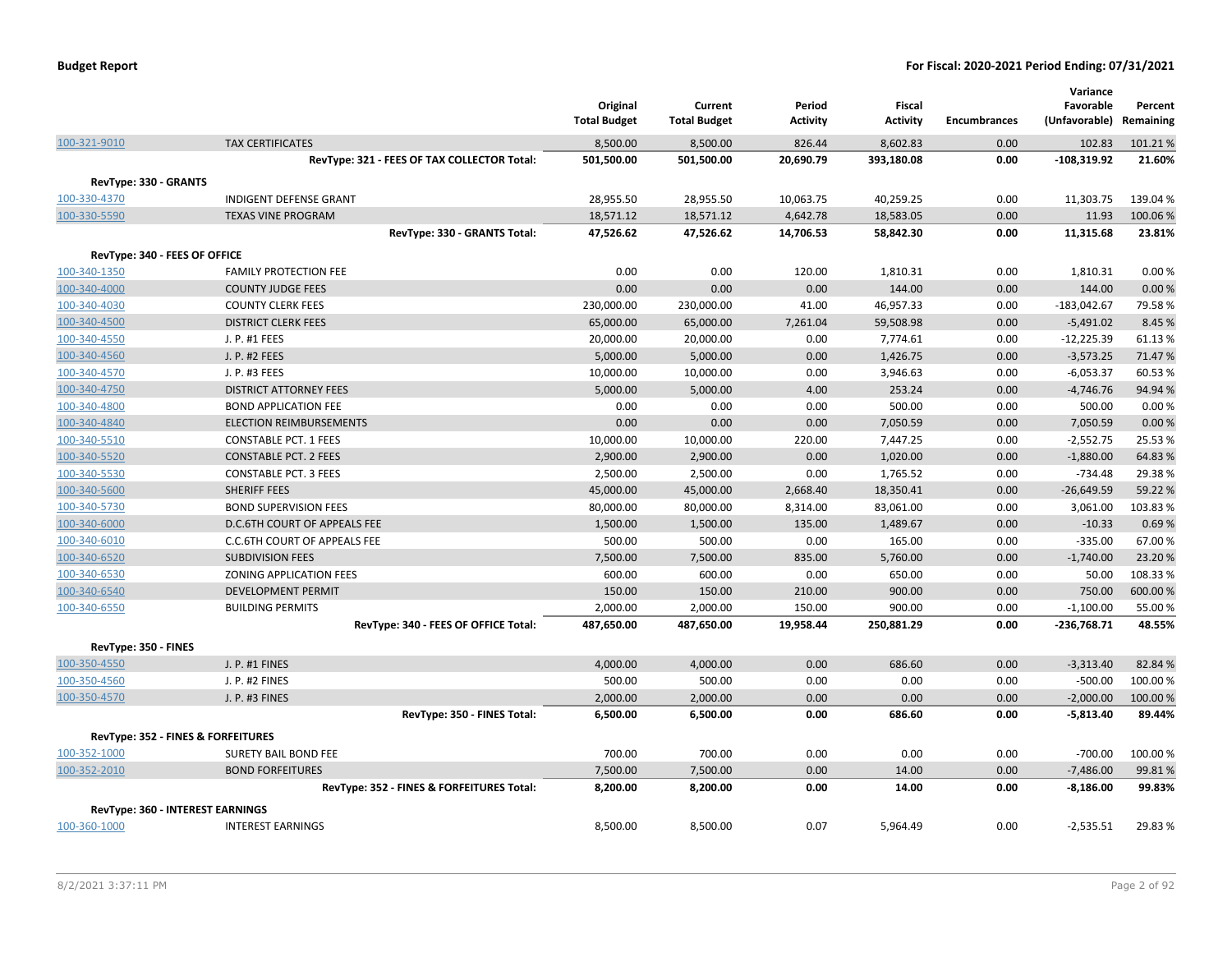| <b>Budget Report</b> |  |
|----------------------|--|
|----------------------|--|

|              |                                             |                               |                                                    | Original            | Current             | Period          | <b>Fiscal</b>   |                     | Variance<br>Favorable | Percent              |
|--------------|---------------------------------------------|-------------------------------|----------------------------------------------------|---------------------|---------------------|-----------------|-----------------|---------------------|-----------------------|----------------------|
|              |                                             |                               |                                                    | <b>Total Budget</b> | <b>Total Budget</b> | <b>Activity</b> | <b>Activity</b> | <b>Encumbrances</b> | (Unfavorable)         | Remaining            |
| 100-360-1100 |                                             |                               | INTEREST EARNINGS BUSINESS MONEY FU                | 500.00              | 500.00              | 0.00            | 736.71          | 0.00                | 236.71                | 147.34 %             |
|              |                                             |                               | RevType: 360 - INTEREST EARNINGS Total:            | 9,000.00            | 9,000.00            | 0.07            | 6,701.20        | 0.00                | $-2,298.80$           | 25.54%               |
|              | RevType: 364 - SALE OF ASSETS LAND/BUILDING |                               |                                                    |                     |                     |                 |                 |                     |                       |                      |
| 100-364-1630 |                                             | SALE OF EQUIPMENT             |                                                    | 1,000.00            | 1,000.00            | 7,827.77        | 22,427.86       | 0.00                |                       | 21,427.86 2,242.79 % |
|              |                                             |                               | RevType: 364 - SALE OF ASSETS LAND/BUILDING Total: | 1,000.00            | 1,000.00            | 7,827.77        | 22,427.86       | 0.00                |                       | 21,427.86 2,142.79%  |
|              | RevType: 370 - MISCELLANEOUS                |                               |                                                    |                     |                     |                 |                 |                     |                       |                      |
| 100-370-1000 |                                             | <b>KFYN-RADIO TOWER RENT</b>  |                                                    | 2,400.00            | 2,400.00            | 200.00          | 1,600.00        | 0.00                | $-800.00$             | 33.33 %              |
| 100-370-1120 |                                             | <b>TOBACCO SETTLEMENT</b>     |                                                    | 19,703.58           | 19,703.58           | 0.00            | 32,891.60       | 0.00                | 13,188.02             | 166.93%              |
| 100-370-1150 |                                             | <b>RENT- VERIZON TOWER</b>    |                                                    | 11,109.00           | 11,109.00           | 1,064.61        | 10,646.10       | 0.00                | $-462.90$             | 4.17%                |
| 100-370-1200 |                                             | <b>CONTRIBUTION IHC TRUST</b> |                                                    | 3,400.00            | 3,400.00            | 0.00            | 16,749.44       | 0.00                | 13,349.44             | 492.63%              |
| 100-370-1300 |                                             |                               | <b>REFUNDS &amp; MISCELLANEOUS</b>                 | 6,000.00            | 6,300.00            | 54.00           | 16,861.80       | 0.00                | 10,561.80             | 267.65%              |
|              | <b>Budget Adjustments</b>                   |                               |                                                    |                     |                     |                 |                 |                     |                       |                      |
|              | <b>Number</b>                               | Date                          | <b>Description</b>                                 | Adjustment          |                     |                 |                 |                     |                       |                      |
|              | BA0000056                                   | 02/18/2021                    | Firefighters Charitable Foundation Donati          | $-300.00$           |                     |                 |                 |                     |                       |                      |
| 100-370-1301 |                                             | <b>IHC REIMBURSEMENTS</b>     |                                                    | 0.00                | 0.00                | 0.00            | 1,590.25        | 0.00                | 1,590.25              | 0.00%                |
| 100-370-1310 |                                             |                               | AUTOMOBILE INSURANCE LOSS PAYMENTS                 | 0.00                | 34,243.94           | 5,550.24        | 36,762.24       | 0.00                | 2,518.30              | 107.35 %             |
|              | <b>Budget Adjustments</b>                   |                               |                                                    |                     |                     |                 |                 |                     |                       |                      |
|              | <b>Number</b>                               | Date                          | Description                                        | Adjustment          |                     |                 |                 |                     |                       |                      |
|              | BA0000051                                   | 12/16/2020                    | Auto Insurance Loss payment                        | $-16,168.69$        |                     |                 |                 |                     |                       |                      |
|              | BA0000049                                   | 12/16/2020                    | Auto Insurance Loss payments to R&M Au             | 16,168.69           |                     |                 |                 |                     |                       |                      |
|              | BA0000050                                   | 12/16/2020                    | To correct Auto Insurance Loss payments            | $-16,168.69$        |                     |                 |                 |                     |                       |                      |
|              | BA0000052                                   | 01/29/2021                    | Add Insurance loss payment to Sheriff R&           | 1,841.93            |                     |                 |                 |                     |                       |                      |
|              | BA0000055                                   | 01/29/2021                    | Auto Insurance Loss payment to Sheriff Ri          | $-1,841.93$         |                     |                 |                 |                     |                       |                      |
|              | BA0000054                                   | 01/29/2021                    | To correct Auto Insurance loss payment to          | $-1,841.93$         |                     |                 |                 |                     |                       |                      |
|              | BA0000057                                   | 02/26/2021                    | Sheriff Auto Loss Supplement check for U           | $-278.00$           |                     |                 |                 |                     |                       |                      |
|              | BA0000073                                   | 07/27/2021                    | Development Svcs auto loss Approved 7/2            | $-6,619.40$         |                     |                 |                 |                     |                       |                      |
|              | BA0000072                                   | 07/27/2021                    | Sheriff insurance loss payment Approved            | $-9,335.92$         |                     |                 |                 |                     |                       |                      |
| 100-370-1350 |                                             |                               | <b>HEALTH INS. SURPLUS DISTRIBUTION</b>            | 4,000.00            | 4,000.00            | 0.00            | 0.00            | 0.00                | $-4,000.00$           | 100.00%              |
| 100-370-1390 |                                             | <b>STATE JUROR REIMB.FEE</b>  |                                                    | 10,000.00           | 10,000.00           | 0.00            | 2,550.00        | 0.00                | $-7,450.00$           | 74.50%               |
| 100-370-1420 |                                             |                               | <b>CULVERT PERMITTING PROCESS</b>                  | 0.00                | 0.00                | 130.00          | 1,280.00        | 0.00                | 1,280.00              | 0.00%                |
| 100-370-1421 |                                             |                               | ROW PERMIT APPLICATION                             | 0.00                | 0.00                | 0.00            | 20.00           | 0.00                | 20.00                 | 0.00%                |
| 100-370-1430 |                                             | D.A.SALARY REIMB.             |                                                    | 27,500.00           | 27,500.00           | 0.00            | 27,499.98       | 0.00                | $-0.02$               | 0.00%                |
| 100-370-1460 |                                             |                               | SALE OF RECYCLED MATERIALS                         | 0.00                | 0.00                | 0.00            | 29.40           | 0.00                | 29.40                 | 0.00%                |
| 100-370-1470 |                                             |                               | UTILITIES REIMBURSEMENT                            | 14,000.00           | 14,000.00           | 923.56          | 10,183.52       | 0.00                | $-3,816.48$           | 27.26%               |
| 100-370-1510 |                                             | ASST. DA LONGEVITY PAY        |                                                    | 4,400.00            | 4,400.00            | 0.00            | 4,200.00        | 0.00                | $-200.00$             | 4.55 %               |
| 100-370-1620 |                                             |                               | <b>COURT REPORTER SERVICE FEE</b>                  | 6,000.00            | 6,000.00            | 405.00          | 4,968.61        | 0.00                | $-1,031.39$           | 17.19%               |
| 100-370-4080 |                                             |                               | <b>COUNTY WELLNESS PROGRAM</b>                     | 1,100.00            | 2,520.00            | 0.00            | 2,520.00        | 0.00                | 0.00                  | 0.00%                |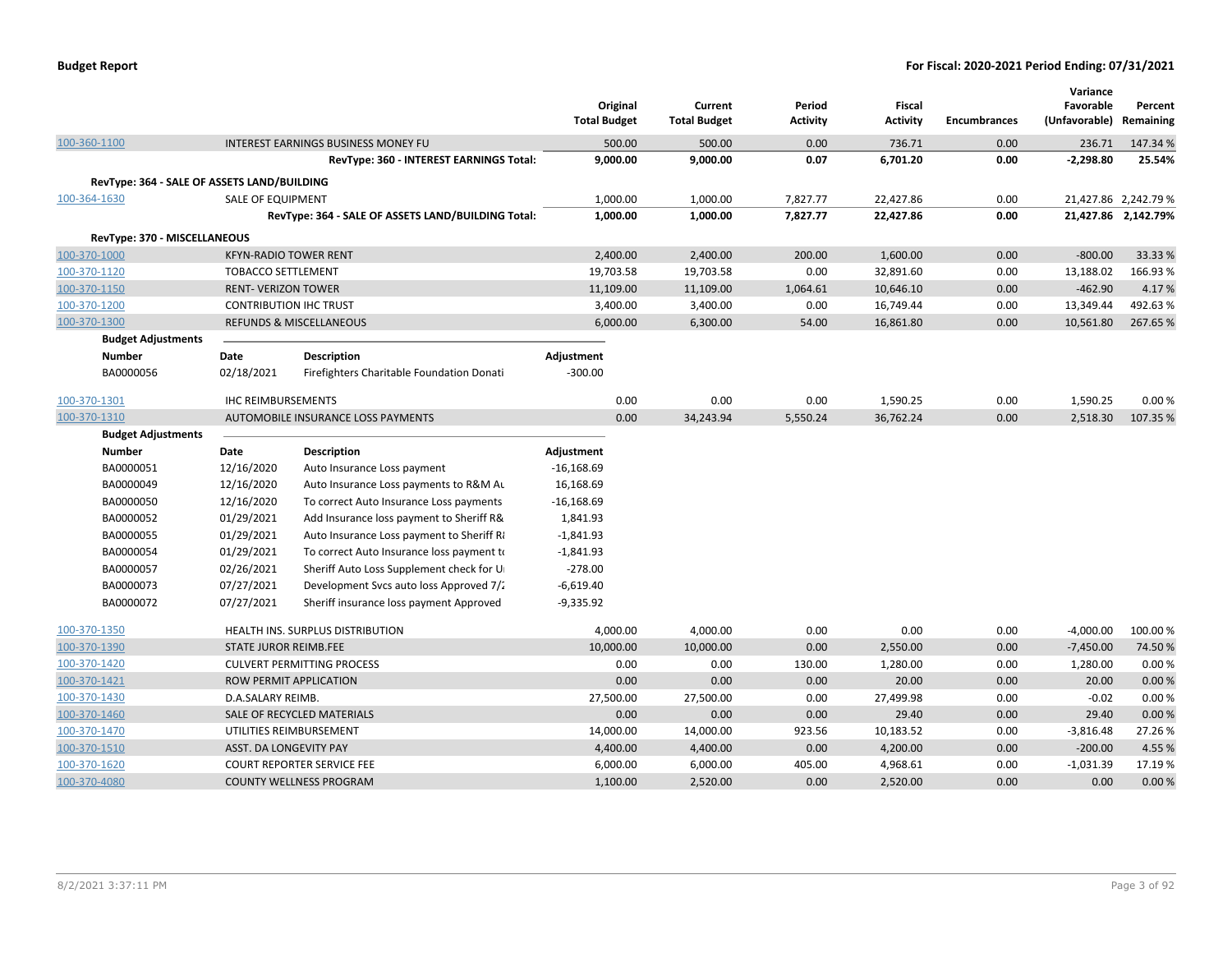|                                   |                              |                                                          | Original<br><b>Total Budget</b> | Current<br><b>Total Budget</b> | Period<br><b>Activity</b> | <b>Fiscal</b><br><b>Activity</b> | <b>Encumbrances</b> | Variance<br>Favorable<br>(Unfavorable) Remaining | Percent   |
|-----------------------------------|------------------------------|----------------------------------------------------------|---------------------------------|--------------------------------|---------------------------|----------------------------------|---------------------|--------------------------------------------------|-----------|
| <b>Budget Adjustments</b>         |                              |                                                          |                                 |                                |                           |                                  |                     |                                                  |           |
| <b>Number</b><br>BA0000058        | Date<br>03/04/2021           | <b>Description</b><br>Increasing County Wellness Program | Adjustment<br>$-1,420.00$       |                                |                           |                                  |                     |                                                  |           |
|                                   |                              |                                                          |                                 |                                |                           |                                  |                     |                                                  |           |
| 100-370-4100                      |                              | CO CT AT LAW SUPPLEMENT                                  | 84,000.00                       | 84,000.00                      | 0.00                      | 63,000.00                        | 0.00                | $-21,000.00$                                     | 25.00 %   |
| 100-370-4170                      | <b>EMS ALLOCATION</b>        |                                                          | 600,000.00                      | 600,000.00                     | 0.00                      | 600,000.00                       | 0.00                | 0.00                                             | 0.00%     |
| 100-370-4320                      |                              | PROCEEDS OF SALE OF LIVESTOCK                            | 0.00                            | 0.00                           | 0.00                      | 4,251.57                         | 0.00                | 4,251.57                                         | 0.00%     |
| 100-370-4500                      |                              | DIST. CLK. PASSPORT PHOTO                                | 1,000.00                        | 1,000.00                       | 0.00                      | 70.00                            | 0.00                | $-930.00$                                        | 93.00 %   |
| 100-370-4530                      | REIMB.CEC ODYSSEY SAAS       |                                                          | 21,593.00                       | 21,593.00                      | 7,145.63                  | 27,457.39                        | 0.00                | 5,864.39                                         | 127.16%   |
| 100-370-5620                      |                              | STATE REIMB.OFFENDER TRANSPORT                           | 8,000.00                        | 8,000.00                       | 3,735.20                  | 13,784.70                        | 0.00                | 5,784.70                                         | 172.31%   |
|                                   |                              | RevType: 370 - MISCELLANEOUS Total:                      | 824,205.58                      | 860,169.52                     | 19,208.24                 | 878,916.60                       | 0.00                | 18,747.08                                        | 2.18%     |
|                                   |                              | <b>Revenue Total:</b>                                    | 13,903,281.52                   | 13,939,245.46                  | 418,146.78                | 13,234,663.84                    | 0.00                | -704,581.62                                      | 5.05%     |
| <b>Expense</b>                    |                              |                                                          |                                 |                                |                           |                                  |                     |                                                  |           |
| Department: 400 - County Judge    |                              |                                                          |                                 |                                |                           |                                  |                     |                                                  |           |
| 100-400-1010                      | SALARY ELECTED OFFICIAL      |                                                          | 67,178.37                       | 67,178.37                      | 5,167.56                  | 56,843.16                        | 0.00                | 10,335.21                                        | 15.38%    |
| 100-400-1050                      | <b>SALARY SECRETARY</b>      |                                                          | 30,820.92                       | 30,820.92                      | 2,370.84                  | 26,079.23                        | 0.00                | 4,741.69                                         | 15.38 %   |
| 100-400-2010                      | SOCIAL SECURITY TAXES        |                                                          | 6,485.16                        | 6,485.16                       | 502.74                    | 5,513.37                         | 0.00                | 971.79                                           | 14.98%    |
| 100-400-2020                      |                              | <b>GROUP HEALTH INSURANCE</b>                            | 12,555.60                       | 12,555.60                      | 1,045.48                  | 10,454.80                        | 0.00                | 2,100.80                                         | 16.73%    |
| 100-400-2030                      | RETIREMENT                   |                                                          | 11,887.28                       | 11,887.28                      | 959.28                    | 10,281.21                        | 0.00                | 1,606.07                                         | 13.51%    |
| 100-400-2040                      |                              | <b>WORKERS' COMPENSATION</b>                             | 321.28                          | 321.28                         | 0.00                      | 288.08                           | 0.00                | 33.20                                            | 10.33 %   |
| 100-400-2050                      | <b>MEDICARE TAX</b>          |                                                          | 1,516.69                        | 1,516.69                       | 117.58                    | 1,289.43                         | 0.00                | 227.26                                           | 14.98%    |
| 100-400-2250                      | <b>TRAVEL ALLOWANCE</b>      |                                                          | 4,200.00                        | 4,200.00                       | 350.00                    | 3,500.00                         | 0.00                | 700.00                                           | 16.67%    |
| 100-400-3100                      | <b>OFFICE SUPPLIES</b>       |                                                          | 800.00                          | 800.00                         | 0.00                      | 332.35                           | 0.00                | 467.65                                           | 58.46%    |
| 100-400-3110                      | <b>POSTAGE</b>               |                                                          | 200.00                          | 200.00                         | 0.00                      | 2.40                             | 0.00                | 197.60                                           | 98.80%    |
| 100-400-4270                      |                              | OUT OF COUNTY TRAVEL/TRAINING                            | 5,500.00                        | 5,500.00                       | 756.80                    | 1,261.80                         | 0.00                | 4,238.20                                         | 77.06%    |
| 100-400-4350                      | <b>PRINTING</b>              |                                                          | 200.00                          | 200.00                         | 0.00                      | 0.00                             | 0.00                | 200.00                                           | 100.00%   |
| 100-400-4680                      | JUVENILE BOARD SALARY        |                                                          | 2,400.00                        | 2,400.00                       | 200.00                    | 2,000.00                         | 0.00                | 400.00                                           | 16.67%    |
| 100-400-4810                      | <b>DUES</b>                  |                                                          | 335.00                          | 335.00                         | 0.00                      | 395.00                           | 0.00                | $-60.00$                                         | $-17.91%$ |
| 100-400-5720                      | OFFICE EQUIPMENT             |                                                          | 200.00                          | 200.00                         | 0.00                      | 0.00                             | 0.00                | 200.00                                           | 100.00%   |
|                                   |                              | Department: 400 - County Judge Total:                    | 144,600.30                      | 144,600.30                     | 11,470.28                 | 118,240.83                       | 0.00                | 26,359.47                                        | 18.23%    |
| Department: 401 - 911 Coordinator |                              |                                                          |                                 |                                |                           |                                  |                     |                                                  |           |
| 100-401-4030                      | <b>TCOG RURAL ADDRESSING</b> |                                                          | 23,000.00                       | 23,000.00                      | 0.00                      | 23,000.00                        | 0.00                | 0.00                                             | 0.00%     |
|                                   |                              | Department: 401 - 911 Coordinator Total:                 | 23,000.00                       | 23,000.00                      | 0.00                      | 23,000.00                        | 0.00                | 0.00                                             | 0.00%     |
| Department: 403 - County Clerk    |                              |                                                          |                                 |                                |                           |                                  |                     |                                                  |           |
| 100-403-1010                      | SALARY ELECTED OFFICIAL      |                                                          | 58,757.97                       | 58,757.97                      | 4,479.84                  | 49,278.24                        | 72.27               | 9,407.46                                         | 16.01%    |
| 100-403-1030                      | SALALRY CHIEF DEPUTY         |                                                          | 30,970.16                       | 30,970.16                      | 2,382.32                  | 19,058.59                        | 0.00                | 11,911.57                                        | 38.46%    |
| 100-403-1040                      | <b>SALARY DEPUTIES</b>       |                                                          | 138,901.46                      | 138,901.46                     | 10,539.07                 | 124,152.74                       | 0.00                | 14,748.72                                        | 10.62%    |
| 100-403-1070                      | <b>SALARY PART-TIME</b>      |                                                          | 18,096.00                       | 18,096.00                      | 1,392.00                  | 15,648.00                        | 0.00                | 2,448.00                                         | 13.53 %   |
| 100-403-2010                      | SOCIAL SECURITY TAXES        |                                                          | 15,296.99                       | 15,296.99                      | 1,124.68                  | 12,566.64                        | 0.00                | 2,730.35                                         | 17.85%    |
| 100-403-2020                      |                              | <b>GROUP HEALTH INSURANCE</b>                            | 85,446.48                       | 85,446.48                      | 7,120.54                  | 71,205.40                        | 0.00                | 14,241.08                                        | 16.67%    |
| 100-403-2030                      | <b>RETIREMENT</b>            |                                                          | 29,212.31                       | 29,212.31                      | 2,228.89                  | 24,638.63                        | 0.00                | 4,573.68                                         | 15.66%    |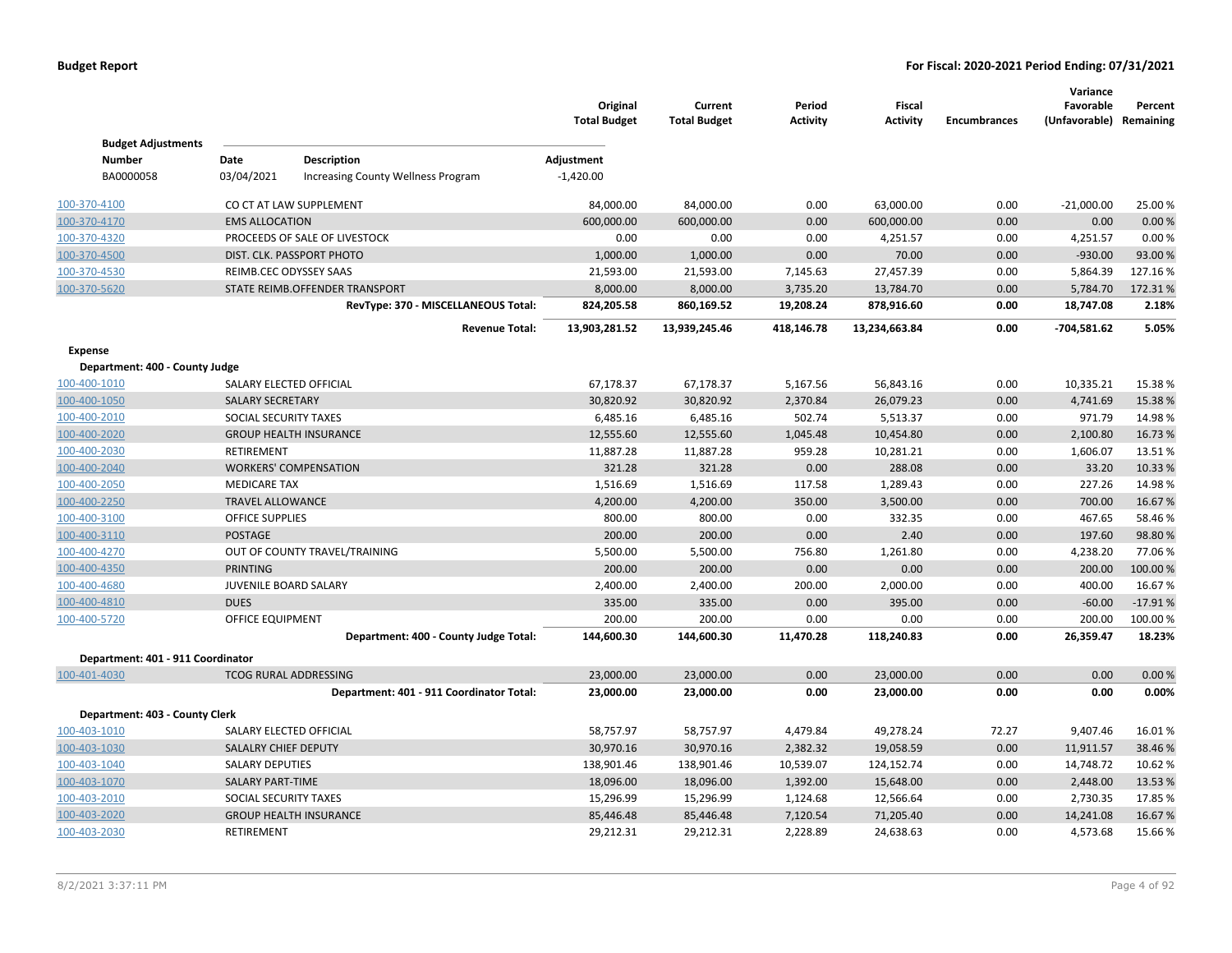|                            |                                                    | Original<br><b>Total Budget</b> | Current<br><b>Total Budget</b> | Period<br><b>Activity</b> | Fiscal<br><b>Activity</b> | <b>Encumbrances</b> | Variance<br>Favorable<br>(Unfavorable) Remaining | Percent   |
|----------------------------|----------------------------------------------------|---------------------------------|--------------------------------|---------------------------|---------------------------|---------------------|--------------------------------------------------|-----------|
| 100-403-2040               | <b>WORKERS COMPENSATION</b>                        | 789.52                          | 789.52                         | 0.00                      | 707.96                    | 0.00                | 81.56                                            | 10.33 %   |
| 100-403-2050               | <b>MEDICARE TAX</b>                                | 3,577.52                        | 3,577.52                       | 263.04                    | 2,849.73                  | 0.00                | 727.79                                           | 20.34 %   |
| 100-403-3100               | <b>OFFICE SUPPLIES</b>                             | 3,760.00                        | 3,760.00                       | 0.00                      | 3,105.96                  | 239.00              | 415.04                                           | 11.04 %   |
| 100-403-3110               | POSTAGE                                            | 1,500.00                        | 1,500.00                       | 60.87                     | 833.81                    | 0.00                | 666.19                                           | 44.41%    |
| 100-403-4270               | OUT OF COUNTY TRAVEL/TRAINING                      | 3,500.00                        | 3,500.00                       | 0.00                      | 1,439.68                  | 0.00                | 2,060.32                                         | 58.87%    |
| 100-403-4350               | PRINTING                                           | 1,400.00                        | 1,400.00                       | 0.00                      | 1,429.16                  | 0.00                | $-29.16$                                         | $-2.08%$  |
| 100-403-4800               | <b>BOND</b>                                        | 157.50                          | 157.50                         | 0.00                      | 157.50                    | 0.00                | 0.00                                             | 0.00%     |
| 100-403-4810               | <b>DUES</b>                                        | 225.00                          | 225.00                         | 0.00                      | 175.00                    | 0.00                | 50.00                                            | 22.22 %   |
| 100-403-5720               | <b>OFFICE EQUIPMENT</b>                            | 200.00                          | 200.00                         | 0.00                      | 228.26                    | 0.00                | $-28.26$                                         | $-14.13%$ |
|                            | Department: 403 - County Clerk Total:              | 391,790.91                      | 391,790.91                     | 29,591.25                 | 327,475.30                | 311.27              | 64,004.34                                        | 16.34%    |
| Department: 404 - Election |                                                    |                                 |                                |                           |                           |                     |                                                  |           |
| 100-404-1090               | SALARY-ELECTION WORKERS                            | 15,900.00                       | 15,900.00                      | 96.00                     | 20,581.00                 | 0.00                | $-4,681.00$                                      | $-29.44%$ |
| 100-404-2010               | SOCIAL SECURITY TAXES                              | 625.00                          | 625.00                         | 0.00                      | 100.09                    | 0.00                | 524.91                                           | 83.99 %   |
| 100-404-2050               | <b>MEDICARE TAX</b>                                | 175.00                          | 175.00                         | 0.00                      | $-5.51$                   | 0.00                | 180.51                                           | 103.15 %  |
| 100-404-3100               | <b>ELECTION SUPPLIES</b>                           | 5,500.00                        | 5,500.00                       | 0.00                      | 4,745.59                  | 392.68              | 361.73                                           | 6.58%     |
| 100-404-3110               | <b>POSTAGE</b>                                     | 8,500.00                        | 8,500.00                       | 141.36                    | 2,539.59                  | 0.00                | 5,960.41                                         | 70.12%    |
| 100-404-4210               | <b>ELECTION INTERNET</b>                           | 925.00                          | 925.00                         | 227.94                    | 1,139.76                  | 0.00                | $-214.76$                                        | $-23.22%$ |
| 100-404-4270               | ELECTION TRAVEL/TRAINING                           | 2,500.00                        | 2,500.00                       | 561.58                    | 877.28                    | 0.00                | 1,622.72                                         | 64.91%    |
| 100-404-4300               | <b>BIDS AND NOTICES</b>                            | 600.00                          | 600.00                         | 0.00                      | 599.23                    | 0.00                | 0.77                                             | 0.13%     |
| 100-404-4420               | PROFESSIONAL SERVICE/TRANSLATOR                    | 200.00                          | 200.00                         | 0.00                      | 106.25                    | 0.00                | 93.75                                            | 46.88%    |
| 100-404-4810               | <b>DUES</b>                                        | 300.00                          | 300.00                         | 0.00                      | 300.00                    | 0.00                | 0.00                                             | 0.00 %    |
| 100-404-4830               | <b>VOTER REGISTRATION</b>                          | 2,000.00                        | 2,000.00                       | 0.00                      | 0.00                      | 0.00                | 2,000.00                                         | 100.00%   |
| 100-404-4850               | ELECTION MAINT. AGREEMENT                          | 16,221.00                       | 16,221.00                      | 1,687.00                  | 16,348.00                 | 0.00                | $-127.00$                                        | $-0.78%$  |
|                            | Department: 404 - Election Total:                  | 53,446.00                       | 53,446.00                      | 2,713.88                  | 47,331.28                 | 392.68              | 5,722.04                                         | 10.71%    |
|                            | Department: 405 - Veterans' Service Officer        |                                 |                                |                           |                           |                     |                                                  |           |
| 100-405-1020               | SALARY VETERANS' SERVICE OFFICER                   | 40,375.92                       | 40,375.92                      | 3,105.85                  | 34,164.25                 | 0.00                | 6,211.67                                         | 15.38%    |
| 100-405-2010               | SOCIAL SECURITY TAXES                              | 2,503.31                        | 2,503.31                       | 189.58                    | 2,088.36                  | 0.00                | 414.95                                           | 16.58%    |
| 100-405-2020               | <b>GROUP HEALTH INSURANCE</b>                      | 12,206.64                       | 12,206.64                      | 1,017.22                  | 10,172.20                 | 0.00                | 2,034.44                                         | 16.67%    |
| 100-405-2030               | <b>RETIREMENT</b>                                  | 4,780.51                        | 4,780.51                       | 368.36                    | 4,044.33                  | 0.00                | 736.18                                           | 15.40 %   |
| 100-405-2040               | <b>WORKERS' COMPENSATION</b>                       | 129.20                          | 129.20                         | 0.00                      | 115.86                    | 0.00                | 13.34                                            | 10.33 %   |
| 100-405-2050               | <b>MEDICARE TAX</b>                                | 585.45                          | 585.45                         | 44.34                     | 488.44                    | 0.00                | 97.01                                            | 16.57%    |
| 100-405-3100               | <b>OFFICE SUPPLIES</b>                             | 150.00                          | 150.00                         | 0.00                      | 112.73                    | 0.00                | 37.27                                            | 24.85 %   |
| 100-405-3110               | <b>POSTAGE</b>                                     | 100.00                          | 100.00                         | 0.00                      | 0.00                      | 0.00                | 100.00                                           | 100.00 %  |
| 100-405-4270               | OUT OF COUNTY TRAVEL/TRAINING                      | 1,250.00                        | 1,250.00                       | 0.00                      | 0.00                      | 0.00                | 1,250.00                                         | 100.00%   |
| 100-405-5720               | <b>OFFICE EQUIPMENT</b>                            | 200.00                          | 200.00                         | 0.00                      | 0.00                      | 0.00                | 200.00                                           | 100.00 %  |
|                            | Department: 405 - Veterans' Service Officer Total: | 62,281.03                       | 62,281.03                      | 4,725.35                  | 51,186.17                 | 0.00                | 11,094.86                                        | 17.81%    |
|                            | Department: 406 - Emergency Management             |                                 |                                |                           |                           |                     |                                                  |           |
| 100-406-1020               | SALARY-EMERGENCY MANAGEMENT COORDINATOR            | 33,748.00                       | 33,748.00                      | 2,555.62                  | 28,111.79                 | 0.00                | 5,636.21                                         | 16.70%    |
| 100-406-2010               | SOCIAL SECURITY TAXES                              | 2,092.38                        | 2,092.38                       | 158.44                    | 1,742.84                  | 0.00                | 349.54                                           | 16.71%    |
| 100-406-2020               | <b>GROUP HEALTH INSURANCE</b>                      | 12,206.64                       | 12,206.64                      | 1,017.22                  | 12,206.64                 | 0.00                | 0.00                                             | 0.00%     |
| 100-406-2030               | <b>RETIREMENT</b>                                  | 3,995.76                        | 3,995.76                       | 303.10                    | 3,327.80                  | 0.00                | 667.96                                           | 16.72%    |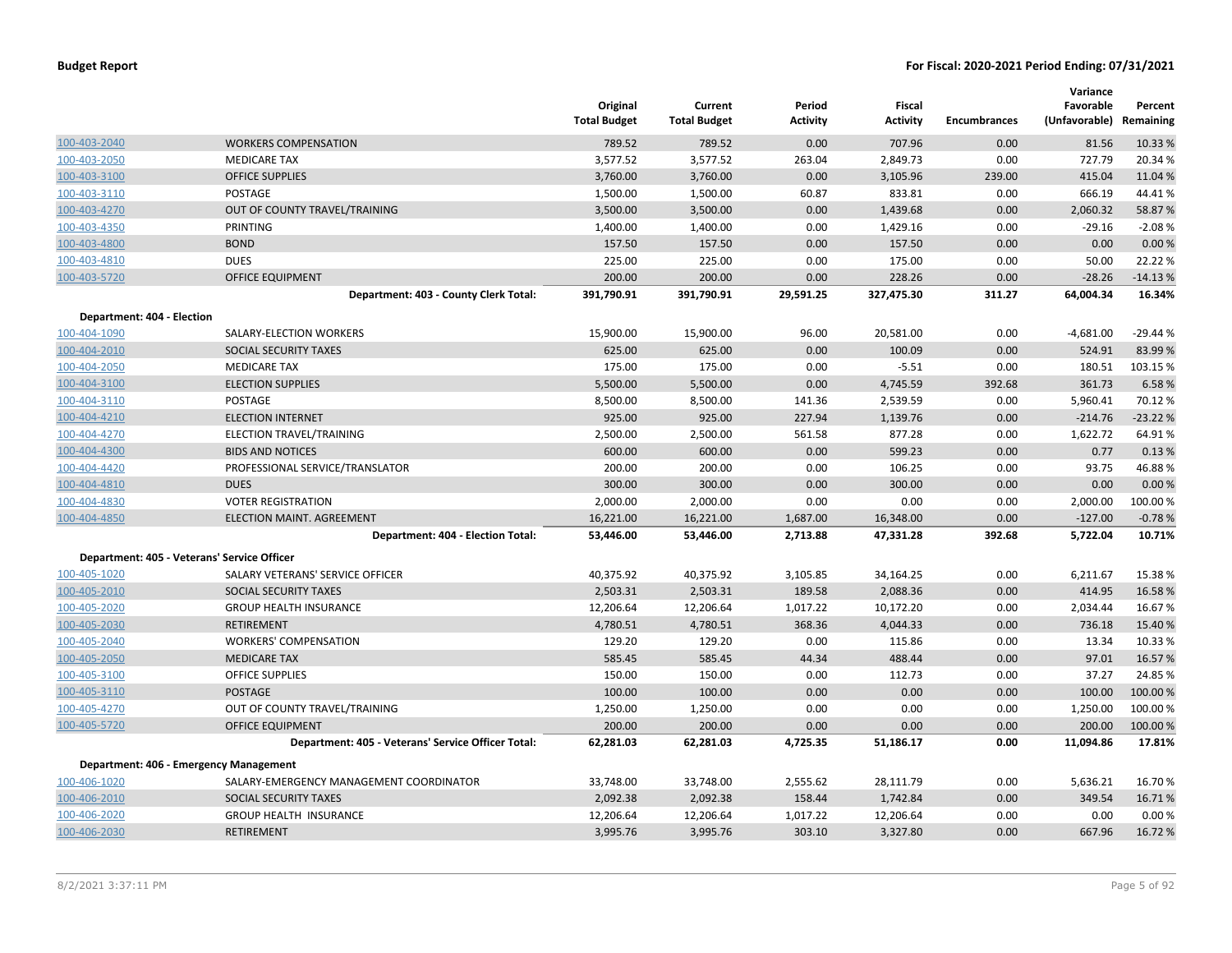|                                    |                           |                                               | Original<br><b>Total Budget</b> | Current<br><b>Total Budget</b> | Period<br><b>Activity</b> | <b>Fiscal</b><br><b>Activity</b> | Encumbrances | Variance<br>Favorable<br>(Unfavorable) Remaining | Percent   |
|------------------------------------|---------------------------|-----------------------------------------------|---------------------------------|--------------------------------|---------------------------|----------------------------------|--------------|--------------------------------------------------|-----------|
| 100-406-2040                       |                           | <b>WORKERS' COMPENSATION</b>                  | 107.99                          | 107.99                         | 0.00                      | 96.84                            | 0.00         | 11.15                                            | 10.33 %   |
| 100-406-2050                       | <b>MEDICARE TAX</b>       |                                               | 489.35                          | 489.35                         | 37.06                     | 407.66                           | 0.00         | 81.69                                            | 16.69%    |
| 100-406-3100                       | <b>OFFICE SUPPLIES</b>    |                                               | 200.00                          | 200.00                         | 0.00                      | 110.98                           | 0.00         | 89.02                                            | 44.51%    |
| 100-406-3110                       | <b>POSTAGE</b>            |                                               | 50.00                           | 50.00                          | 0.00                      | 0.00                             | 0.00         | 50.00                                            | 100.00%   |
| 100-406-3300                       |                           | AUTO EXPENSE-GAS & OIL                        | 800.00                          | 800.00                         | 259.75                    | 773.90                           | 0.00         | 26.10                                            | 3.26 %    |
| 100-406-4200                       | SATELLITE TELEPHONE       |                                               | 175.00                          | 175.00                         | 0.00                      | 175.59                           | 0.00         | $-0.59$                                          | $-0.34%$  |
| 100-406-4210                       | <b>EMERGENCY INTERNET</b> |                                               | 460.00                          | 460.00                         | 75.98                     | 379.94                           | 0.00         | 80.06                                            | 17.40%    |
| 100-406-4270                       |                           | OUT OF COUNTY TRAVEL/TRAINING                 | 1,000.00                        | 1,000.00                       | 0.00                      | 0.00                             | 0.00         | 1,000.00                                         | 100.00%   |
| 100-406-4530                       | <b>R&amp;M EQUIPMENT</b>  |                                               | 200.00                          | 200.00                         | 306.00                    | 306.00                           | 0.00         | $-106.00$                                        | $-53.00%$ |
| 100-406-4540                       | <b>R&amp;M AUTO</b>       |                                               | 1,000.00                        | 1,000.00                       | 0.00                      | 727.75                           | 0.00         | 272.25                                           | 27.23 %   |
| 100-406-4870                       |                           | TRAILER/AUTO INSURANCE                        | 650.00                          | 650.00                         | 0.00                      | 619.00                           | 0.00         | 31.00                                            | 4.77%     |
| 100-406-4890                       |                           | CODE RED EARLY WARNING SYSTEM                 | 12,768.00                       | 12,768.00                      | 0.00                      | 13,406.40                        | 0.00         | $-638.40$                                        | $-5.00%$  |
| 100-406-5750                       |                           | PURCHASE OF AUTOMOBILES                       | 0.00                            | 34,400.67                      | 0.00                      | 34,400.67                        | 0.00         | 0.00                                             | 0.00%     |
| <b>Budget Adjustments</b>          |                           |                                               |                                 |                                |                           |                                  |              |                                                  |           |
| <b>Number</b>                      | Date                      | <b>Description</b>                            | Adjustment                      |                                |                           |                                  |              |                                                  |           |
| BA0000036                          | 10/06/2020                | <b>Emergency Management Vehicle</b>           | 34,400.67                       |                                |                           |                                  |              |                                                  |           |
|                                    |                           | Department: 406 - Emergency Management Total: | 69,943.12                       | 104,343.79                     | 4,713.17                  | 96,793.80                        | 0.00         | 7,549.99                                         | 7.24%     |
| Department: 409 - Non-Departmental |                           |                                               |                                 |                                |                           |                                  |              |                                                  |           |
| 100-409-2040                       |                           | <b>WORKERS' COMPENSATION</b>                  | 1,000.00                        | 1,000.00                       | 0.00                      | 730.70                           | 0.00         | 269.30                                           | 26.93 %   |
| 100-409-2060                       |                           | UNEMPLOYMENT EXPENSE                          | 1,000.00                        | 1,000.00                       | 2,383.00                  | 8,796.50                         | 0.00         | $-7,796.50$                                      | -779.65 % |
| 100-409-3990                       | <b>CLAIMS SETTLEMENTS</b> |                                               | 5,000.00                        | 5,000.00                       | 0.00                      | 1,000.00                         | 0.00         | 4,000.00                                         | 80.00%    |
| 100-409-4000                       | <b>LEGAL FEES</b>         |                                               | 13,000.00                       | 13,000.00                      | 0.00                      | 110.31                           | 0.00         | 12,889.69                                        | 99.15 %   |
| 100-409-4010                       | <b>AUDIT EXPENSE</b>      |                                               | 45,000.00                       | 45,000.00                      | 0.00                      | 49,000.00                        | 0.00         | $-4,000.00$                                      | $-8.89%$  |
| 100-409-4040                       | 911 EMERGENCY SERVICE     |                                               | 8,917.00                        | 8,917.00                       | 0.00                      | 6,687.75                         | 0.00         | 2,229.25                                         | 25.00 %   |
| 100-409-4055                       | PILT SCHOOL DISTRICTS     |                                               | 0.00                            | 0.00                           | 25,192.00                 | 25,192.00                        | 0.00         | $-25,192.00$                                     | 0.00%     |
| 100-409-4060                       | TAX APPRAISAL DISTRICT    |                                               | 487,712.16                      | 487,712.16                     | 0.00                      | 391,226.16                       | 0.00         | 96,486.00                                        | 19.78%    |
| 100-409-4080                       |                           | <b>COUNTY WELLNESS PROGRAM</b>                | 1,100.00                        | 2,520.00                       | 0.00                      | 1,202.24                         | 0.00         | 1,317.76                                         | 52.29 %   |
| <b>Budget Adjustments</b>          |                           |                                               |                                 |                                |                           |                                  |              |                                                  |           |
| <b>Number</b>                      | Date                      | <b>Description</b>                            | Adjustment                      |                                |                           |                                  |              |                                                  |           |
| BA0000058                          | 03/04/2021                | <b>Increasing County Wellness Program</b>     | 1,420.00                        |                                |                           |                                  |              |                                                  |           |
| 100-409-4260                       | PROFESSIONAL FEES         |                                               | 20,000.00                       | 103,330.00                     | 0.00                      | 0.00                             | 0.00         | 103,330.00                                       | 100.00%   |
| <b>Budget Adjustments</b>          |                           |                                               |                                 |                                |                           |                                  |              |                                                  |           |
| <b>Number</b>                      | Date                      | <b>Description</b>                            | Adjustment                      |                                |                           |                                  |              |                                                  |           |
| BA0000075                          | 07/30/2021                | ArchiTexas invoice 2117.01 Justice Cnt        | 83,330.00                       |                                |                           |                                  |              |                                                  |           |
| 100-409-4300                       | <b>BIDS &amp; NOTICES</b> |                                               | 1,500.00                        | 1,500.00                       | 435.50                    | 2,115.86                         | 0.00         | $-615.86$                                        | $-41.06%$ |
| 100-409-4502                       | LAWN MAINTENANCE          |                                               | 0.00                            | 3,500.00                       | 625.00                    | 1,150.00                         | 2,350.00     | 0.00                                             | 0.00%     |
| <b>Budget Adjustments</b>          |                           |                                               |                                 |                                |                           |                                  |              |                                                  |           |
| <b>Number</b>                      | Date                      | Description                                   | Adjustment                      |                                |                           |                                  |              |                                                  |           |
| BA0000067                          | 05/25/2021                | Move money from Contingency to Law M          | 3,500.00                        |                                |                           |                                  |              |                                                  |           |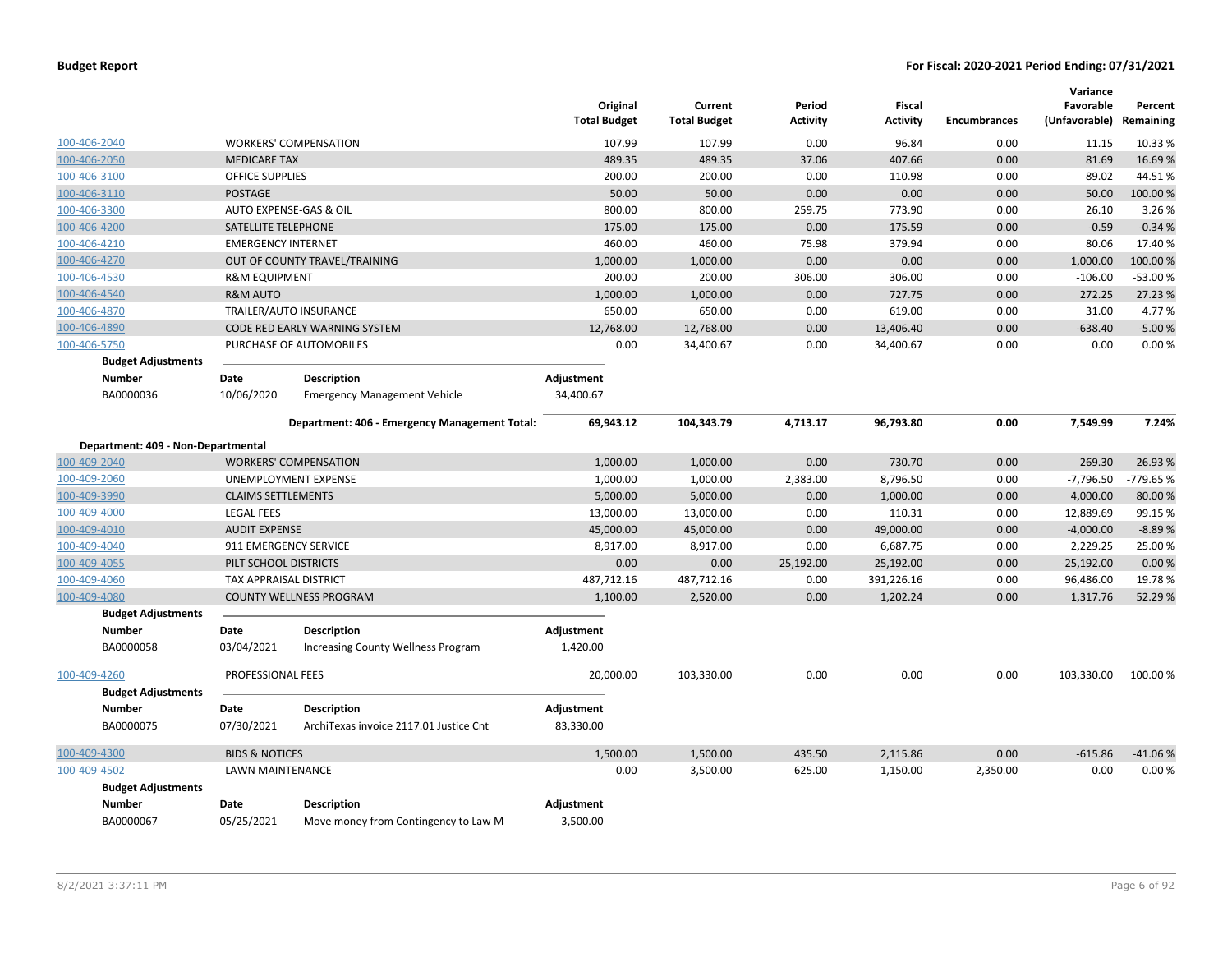|                                       |                            |                                                                                    | Original<br><b>Total Budget</b> | Current<br><b>Total Budget</b> | Period<br><b>Activity</b> | Fiscal<br><b>Activity</b> | <b>Encumbrances</b> | Variance<br>Favorable<br>(Unfavorable) | Percent<br>Remaining |
|---------------------------------------|----------------------------|------------------------------------------------------------------------------------|---------------------------------|--------------------------------|---------------------------|---------------------------|---------------------|----------------------------------------|----------------------|
| 100-409-4810                          | <b>DUES</b>                |                                                                                    | 7,800.00                        | 7,800.00                       | 0.00                      | 6.893.67                  | 0.00                | 906.33                                 | 11.62%               |
| 100-409-4830                          | PUBLIC OFFICIALS INS.      |                                                                                    | 16,000.00                       | 16,000.00                      | 0.00                      | 14,225.80                 | 0.00                | 1,774.20                               | 11.09%               |
| 100-409-4840                          |                            | <b>GENERAL LIABILITY INSURANCE</b>                                                 | 7,500.00                        | 7,500.00                       | 0.00                      | 7,252.00                  | 0.00                | 248.00                                 | 3.31%                |
| 100-409-4850                          | <b>WATER SUPPLY AGENCY</b> |                                                                                    | 1,000.00                        | 1,000.00                       | 0.00                      | 0.00                      | 0.00                | 1,000.00                               | 100.00%              |
| 100-409-4890                          |                            | <b>COURT COSTS/ARREST FEES</b>                                                     | 225,000.00                      | 225,000.00                     | 7,005.18                  | 94,755.79                 | 0.00                | 130,244.21                             | 57.89%               |
| 100-409-4920                          |                            | <b>6TH COURT OF APPEALS FEE</b>                                                    | 2,500.00                        | 2,500.00                       | 0.00                      | 1,277.36                  | 0.00                | 1,222.64                               | 48.91%               |
| 100-409-4940                          |                            | TCEQ PERMITS ENVIRONMENTAL DEV                                                     | 800.00                          | 800.00                         | 730.00                    | 3,010.00                  | 0.00                | $-2,210.00$                            | $-276.25%$           |
| 100-409-4990                          | <b>BANK SERVICE FEES</b>   |                                                                                    | 8,775.00                        | 8,775.00                       | 700.00                    | 7,051.00                  | 0.00                | 1,724.00                               | 19.65 %              |
| 100-409-6540                          | <b>DEVELOPMENT PERMIT</b>  |                                                                                    | 0.00                            | 0.00                           | 210.00                    | 210.00                    | 0.00                | $-210.00$                              | 0.00%                |
|                                       |                            | Department: 409 - Non-Departmental Total:                                          | 853,604.16                      | 941,854.16                     | 37,280.68                 | 621,887.14                | 2,350.00            | 317,617.02                             | 33.72%               |
| Department: 410 - County Court at Law |                            |                                                                                    |                                 |                                |                           |                           |                     |                                        |                      |
| 100-410-1010                          |                            | SALARY ELECTED OFFICIAL                                                            | 167,000.00                      | 167,000.00                     | 12,846.16                 | 141,307.76                | 0.00                | 25,692.24                              | 15.38%               |
| 100-410-1030                          |                            | SALARY COURT COORDINATOR                                                           | 32,759.08                       | 32,759.08                      | 2,519.94                  | 27,719.29                 | 0.00                | 5,039.79                               | 15.38 %              |
| 100-410-1100                          |                            | <b>SALARY COURT REPORTER</b>                                                       | 67,566.10                       | 67,566.10                      | 5,153.84                  | 52,963.56                 | 0.00                | 14,602.54                              | 21.61%               |
| 100-410-1300                          | <b>BAILIFF</b>             |                                                                                    | 40,868.41                       | 40,868.41                      | 3,143.72                  | 34,580.99                 | 0.00                | 6,287.42                               | 15.38 %              |
| 100-410-2010                          | SOCIAL SECURITY TAXES      |                                                                                    | 18,537.60                       | 18,537.60                      | 1,473.78                  | 14,082.55                 | 0.00                | 4,455.05                               | 24.03%               |
| 100-410-2020                          |                            | <b>GROUP HEALTH INSURANCE</b>                                                      | 42,723.24                       | 42,723.24                      | 3,590.56                  | 35,905.72                 | 0.00                | 6,817.52                               | 15.96 %              |
| 100-410-2030                          | RETIREMENT                 |                                                                                    | 36,774.28                       | 36,774.28                      | 2,830.22                  | 30,551.77                 | 0.00                | 6,222.51                               | 16.92%               |
| 100-410-2040                          |                            | <b>WORKERS COMPENSATION</b>                                                        | 993.90                          | 993.90                         | 0.00                      | 891.22                    | 0.00                | 102.68                                 | 10.33 %              |
| 100-410-2050                          | <b>MEDICARE TAX</b>        |                                                                                    | 4,503.61                        | 4,503.61                       | 344.70                    | 3,779.57                  | 0.00                | 724.04                                 | 16.08%               |
| 100-410-3100                          | <b>OFFICE SUPPLIES</b>     |                                                                                    | 0.00                            | 0.00                           | 0.00                      | 308.06                    | 0.00                | $-308.06$                              | 0.00%                |
| 100-410-3150                          | <b>COPIER RENTAL</b>       |                                                                                    | 1,300.00                        | 1,300.00                       | 104.43                    | 1,022.33                  | 0.00                | 277.67                                 | 21.36%               |
| 100-410-3190                          | <b>JURY EXPENSE</b>        |                                                                                    | 2,000.00                        | 2,000.00                       | 0.00                      | 490.00                    | 0.00                | 1,510.00                               | 75.50 %              |
| 100-410-4240                          |                            | <b>INDIGENT ATTORNEY FEES</b>                                                      | 55,000.00                       | 55,000.00                      | 6,225.08                  | 41,376.33                 | 0.00                | 13,623.67                              | 24.77%               |
| 100-410-4250                          | PROFESSIONAL SERVICES      |                                                                                    | 1,200.00                        | 1,200.00                       | 0.00                      | 1,070.00                  | 0.00                | 130.00                                 | 10.83 %              |
| 100-410-4270                          |                            | OUT OF COUNTY TRAVEL/TRAINING                                                      | 2,000.00                        | 2,000.00                       | 0.00                      | 0.00                      | 0.00                | 2,000.00                               | 100.00%              |
| 100-410-4350                          | <b>PRINTING</b>            |                                                                                    | 150.00                          | 150.00                         | 0.00                      | 0.00                      | 0.00                | 150.00                                 | 100.00 %             |
| 100-410-4380                          |                            | <b>COURT REPORTER EXPENSE</b>                                                      | 3,500.00                        | 3,500.00                       | 0.00                      | 1,050.00                  | 0.00                | 2,450.00                               | 70.00%               |
| 100-410-4390                          | <b>WITNESS EXPENSE</b>     |                                                                                    | 500.00                          | 500.00                         | 0.00                      | 0.00                      | 0.00                | 500.00                                 | 100.00%              |
| 100-410-4530                          | <b>COMPUTER SOFTWARE</b>   |                                                                                    | 200.00                          | 200.00                         | 512.50                    | 512.50                    | 0.00                | $-312.50$                              | $-156.25%$           |
| <b>Budget Adjustments</b>             |                            |                                                                                    |                                 |                                |                           |                           |                     |                                        |                      |
| <b>Number</b>                         | Date                       | <b>Description</b>                                                                 | Adjustment                      |                                |                           |                           |                     |                                        |                      |
| BA0000038<br>BA0000039                | 10/29/2020<br>10/29/2020   | Adjust Adopted 2021 technology to compi<br>Correct budget adjustment from equip to | 3,000.00<br>$-3,000.00$         |                                |                           |                           |                     |                                        |                      |
| 100-410-4670                          | <b>VISITING JUDGE</b>      |                                                                                    | 1,200.00                        | 1,200.00                       | 0.00                      | 0.00                      | 0.00                | 1,200.00                               | 100.00%              |
| 100-410-4680                          | JUVENILE BOARD SALARY      |                                                                                    | 2,400.00                        | 2,400.00                       | 200.00                    | 2,000.00                  | 0.00                | 400.00                                 | 16.67%               |
| 100-410-4800                          | <b>BONDS</b>               |                                                                                    | 100.00                          | 100.00                         | 0.00                      | 102.50                    | 0.00                | $-2.50$                                | $-2.50%$             |
| 100-410-5740                          | <b>TECHNOLOGY</b>          |                                                                                    | 3,000.00                        | 3,000.00                       | 0.00                      | 3,000.00                  | 0.00                | 0.00                                   | 0.00%                |
| <b>Budget Adjustments</b>             |                            |                                                                                    |                                 |                                |                           |                           |                     |                                        |                      |
| <b>Number</b>                         | Date                       | <b>Description</b>                                                                 | Adjustment                      |                                |                           |                           |                     |                                        |                      |
| BA0000038                             | 10/29/2020                 | Adjust Adopted 2021technology to compi                                             | $-3,000.00$                     |                                |                           |                           |                     |                                        |                      |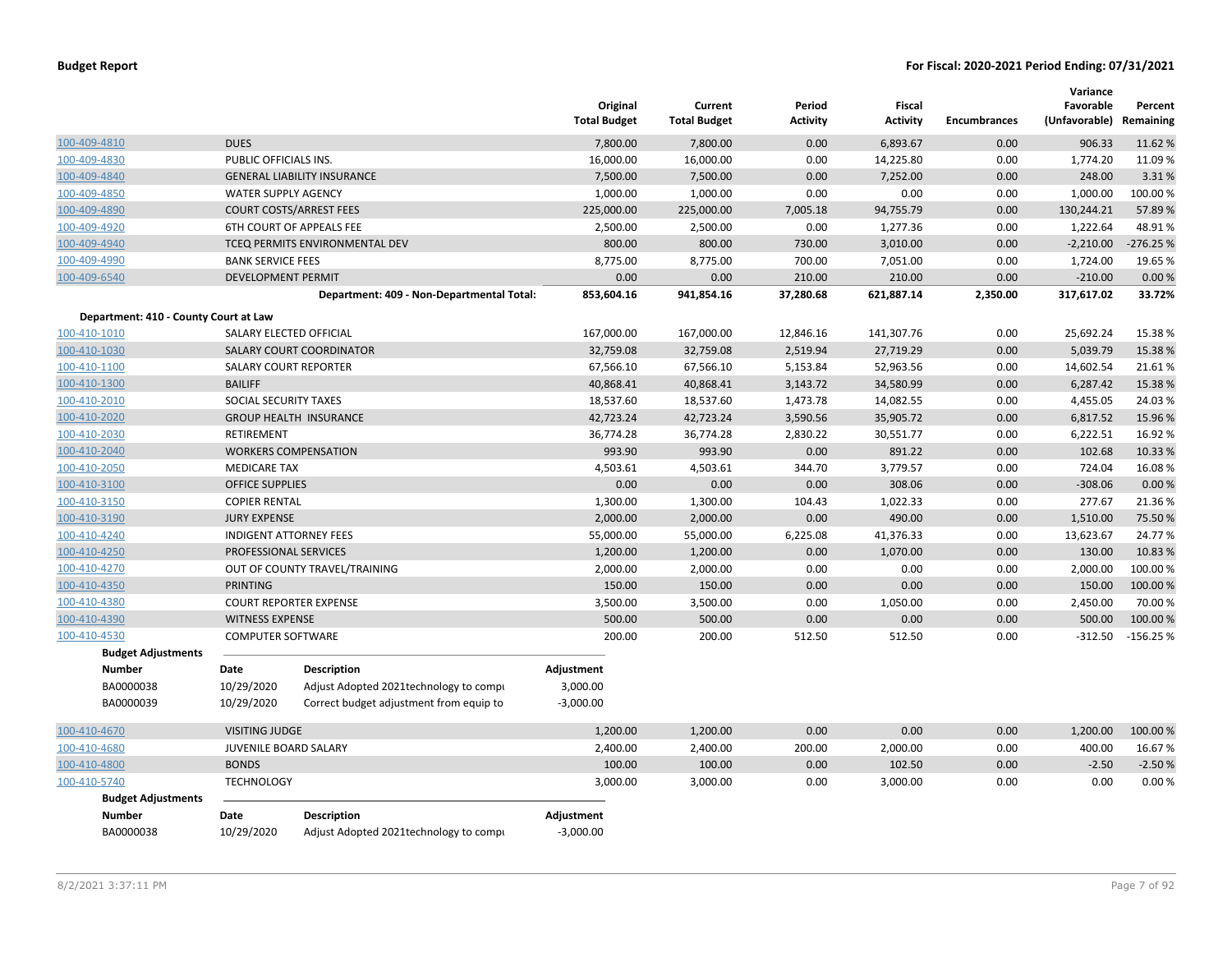|                                                       |                               |                                               | Original<br><b>Total Budget</b> | Current<br><b>Total Budget</b> | Period<br>Activity | <b>Fiscal</b><br>Activity | <b>Encumbrances</b> | Variance<br>Favorable<br>(Unfavorable) Remaining | Percent   |
|-------------------------------------------------------|-------------------------------|-----------------------------------------------|---------------------------------|--------------------------------|--------------------|---------------------------|---------------------|--------------------------------------------------|-----------|
| BA0000039                                             | 10/29/2020                    | Correct budget adjustment from equip to       | 3,000.00                        |                                |                    |                           |                     |                                                  |           |
|                                                       |                               | Department: 410 - County Court at Law Total:  | 484,276.22                      | 484,276.22                     | 38,944.93          | 392,714.15                | 0.00                | 91,562.07                                        | 18.91%    |
| Department: 425 - Court Administration                |                               |                                               |                                 |                                |                    |                           |                     |                                                  |           |
| 100-425-3110                                          | <b>JURY POSTAGE</b>           |                                               | 3,500.00                        | 3,500.00                       | 452.88             | 2,109.40                  | 0.00                | 1,390.60                                         | 39.73 %   |
| 100-425-3140                                          | PETIT JURY EXPENSE            |                                               | 25,000.00                       | 25,000.00                      | 1,433.00           | 4,543.00                  | 0.00                | 20,457.00                                        | 81.83%    |
| 100-425-3180                                          | J.P. JURY EXPENSE             |                                               | 800.00                          | 800.00                         | 0.00               | 0.00                      | 0.00                | 800.00                                           | 100.00%   |
| 100-425-4220                                          |                               | REGIONAL INDIGENT DEFENSE PROGRAM             | 14,461.00                       | 14,461.00                      | 0.00               | 14,461.00                 | 0.00                | 0.00                                             | 0.00%     |
| 100-425-4350                                          |                               | PRINTING-DISTRICT COURT JUROR CARDS           | 1,200.00                        | 1,200.00                       | 0.00               | 0.00                      | 0.00                | 1,200.00                                         | 100.00 %  |
| 100-425-4650                                          | PHYSICAL EVID. ANALYSES       |                                               | 800.00                          | 800.00                         | 0.00               | 0.00                      | 0.00                | 800.00                                           | 100.00%   |
| 100-425-4660                                          | <b>AUTOPSIES</b>              |                                               | 50,000.00                       | 50,000.00                      | 6,304.00           | 52,052.50                 | 0.00                | $-2,052.50$                                      | $-4.11%$  |
|                                                       |                               | Department: 425 - Court Administration Total: | 95,761.00                       | 95,761.00                      | 8,189.88           | 73,165.90                 | 0.00                | 22,595.10                                        | 23.60%    |
| Department: 435 - 336th District Court Administration |                               |                                               |                                 |                                |                    |                           |                     |                                                  |           |
| 100-435-1030                                          |                               | SALARY COURT COORDINATOR                      | 37,973.37                       | 37,973.37                      | 2,921.03           | 32,131.29                 | 0.00                | 5,842.08                                         | 15.38%    |
| 100-435-1100                                          | <b>SALARY COURT REPORTER</b>  |                                               | 88,602.42                       | 88,602.42                      | 6,815.58           | 74,463.15                 | 0.00                | 14,139.27                                        | 15.96%    |
| 100-435-1300                                          | <b>BAILIFF</b>                |                                               | 41,797.08                       | 41,797.08                      | 3,215.17           | 35,366.78                 | 0.00                | 6,430.30                                         | 15.38%    |
| 100-435-2010                                          | SOCIAL SECURITY               |                                               | 10,662.32                       | 10,662.32                      | 826.20             | 8,765.18                  | 0.00                | 1,897.14                                         | 17.79 %   |
| 100-435-2020                                          |                               | <b>GROUP HEALTH INSURANCE</b>                 | 36,619.92                       | 36,619.92                      | 3,051.66           | 30,516.60                 | 0.00                | 6,103.32                                         | 16.67%    |
| 100-435-2030                                          | <b>RETIREMENT</b>             |                                               | 20,361.59                       | 20,361.59                      | 1,571.66           | 17,160.41                 | 0.00                | 3,201.18                                         | 15.72 %   |
| 100-435-2040                                          |                               | <b>WORKERS COMPENSATION</b>                   | 538.79                          | 538.79                         | 0.00               | 483.14                    | 0.00                | 55.65                                            | 10.33%    |
| 100-435-2050                                          | <b>MEDICARE TAX</b>           |                                               | 2,493.61                        | 2,493.61                       | 193.24             | 2,050.07                  | 0.00                | 443.54                                           | 17.79 %   |
| 100-435-3100                                          | <b>OFFICE SUPPLIES</b>        |                                               | 1,500.00                        | 1,500.00                       | 208.32             | 1,078.58                  | 0.00                | 421.42                                           | 28.09%    |
| 100-435-3110                                          | <b>POSTAGE</b>                |                                               | 250.00                          | 250.00                         | 119.84             | 439.31                    | 0.00                | $-189.31$                                        | $-75.72%$ |
| 100-435-3120                                          | <b>DISTRICT JURY SUPPLIES</b> |                                               | 1,000.00                        | 1,000.00                       | 0.00               | 313.00                    | 21.90               | 665.10                                           | 66.51%    |
| 100-435-3520                                          | <b>GPS/SCRAM MONITORS</b>     |                                               | 0.00                            | 948.00                         | 0.00               | 948.00                    | 0.00                | 0.00                                             | 0.00%     |
| <b>Budget Adjustments</b>                             |                               |                                               |                                 |                                |                    |                           |                     |                                                  |           |
| Number                                                | Date                          | <b>Description</b>                            | Adjustment                      |                                |                    |                           |                     |                                                  |           |
| BA0000045                                             | 12/01/2020                    | Adjustment District Court Scram               | 948.00                          |                                |                    |                           |                     |                                                  |           |
| 100-435-3950                                          | <b>BAILIFF UNIFORMS</b>       |                                               | 400.00                          | 400.00                         | 0.00               | 173.96                    | 0.00                | 226.04                                           | 56.51%    |
| 100-435-4270                                          |                               | OUT OF CO TRAVEL/TRAINING                     | 5,000.00                        | 5,000.00                       | 480.88             | 2,764.36                  | 0.00                | 2,235.64                                         | 44.71%    |
| 100-435-4320                                          | <b>ATTORNEY FEES JUVENILE</b> |                                               | 20,000.00                       | 20,000.00                      | 0.00               | 2,817.50                  | 0.00                | 17,182.50                                        | 85.91%    |
| 100-435-4340                                          |                               | <b>APPEAL COURT TRANSCRIPTS</b>               | 20,000.00                       | 20,000.00                      | 0.00               | 2,189.00                  | 0.00                | 17,811.00                                        | 89.06%    |
| 100-435-4350                                          |                               | ATTORNEYS FEES APPEALS CT                     | 15,000.00                       | 15,000.00                      | 0.00               | 2,710.00                  | 0.00                | 12,290.00                                        | 81.93%    |
| 100-435-4360                                          |                               | <b>ATTORNEY FEES- CPS CASES</b>               | 375,000.00                      | 375,000.00                     | 38,136.29          | 254,101.12                | 0.00                | 120,898.88                                       | 32.24 %   |
| 100-435-4370                                          | <b>ATTORNEY FEES</b>          |                                               | 200,000.00                      | 200,000.00                     | 41,351.05          | 185,802.47                | 0.00                | 14,197.53                                        | 7.10%     |
| 100-435-4380                                          |                               | <b>COURT REPORTER EXPENSE</b>                 | 7,500.00                        | 7,500.00                       | 407.50             | 3,908.00                  | 0.00                | 3,592.00                                         | 47.89%    |
| 100-435-4390                                          | <b>INVESTIGATOR EXPENSE</b>   |                                               | 5,000.00                        | 5,000.00                       | 625.00             | 625.00                    | 0.00                | 4,375.00                                         | 87.50%    |
| 100-435-4420                                          |                               | OTHER PROFESSIONAL SERV.                      | 20,000.00                       | 19,052.00                      | 4,187.25           | 15,796.75                 | 0.00                | 3,255.25                                         | 17.09%    |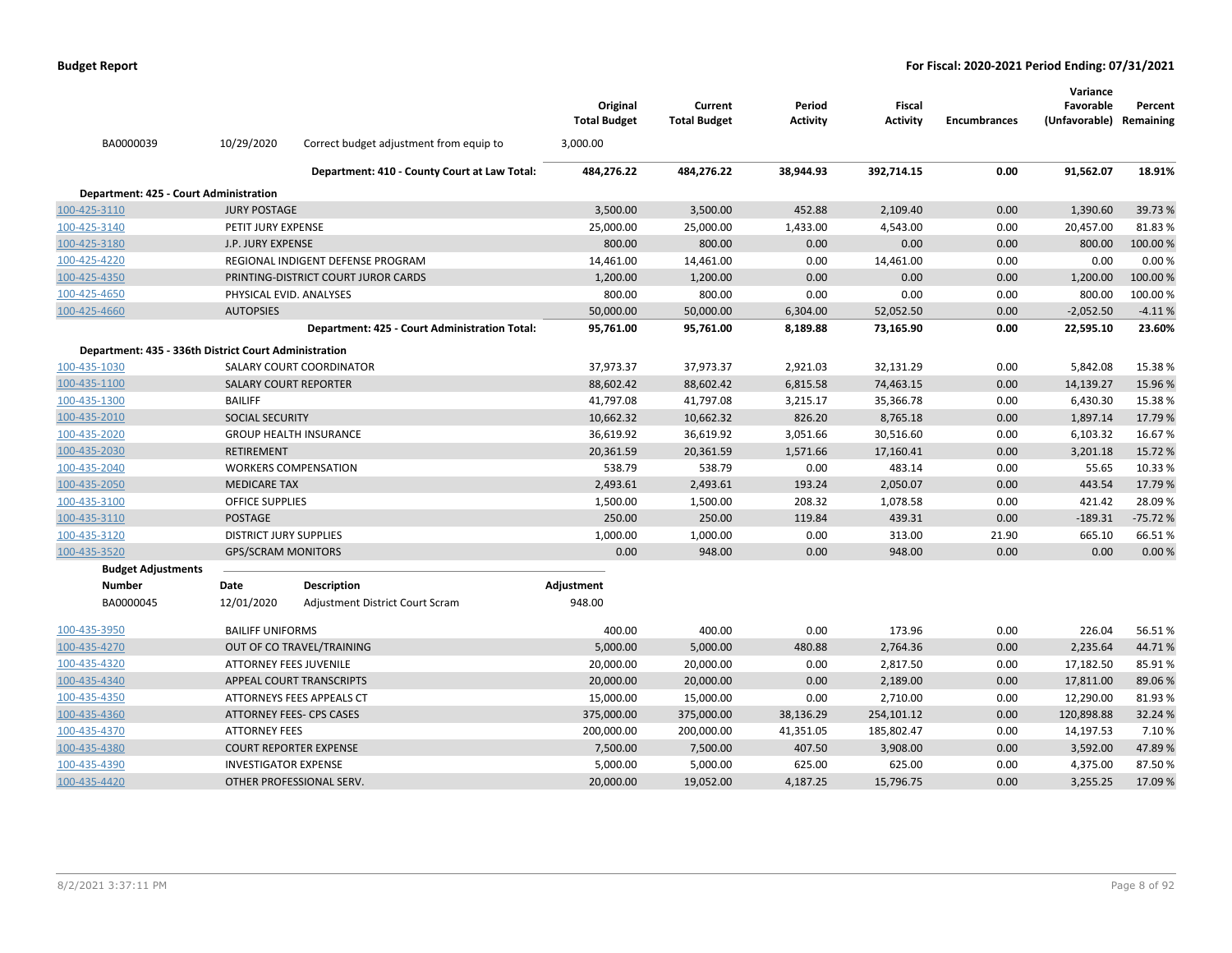|              |                                               |                             |                                                              | Original<br><b>Total Budget</b> |        | Current<br><b>Total Budget</b> | Period<br><b>Activity</b> | <b>Fiscal</b><br><b>Activity</b> | <b>Encumbrances</b> | Variance<br>Favorable<br>(Unfavorable) Remaining | Percent  |
|--------------|-----------------------------------------------|-----------------------------|--------------------------------------------------------------|---------------------------------|--------|--------------------------------|---------------------------|----------------------------------|---------------------|--------------------------------------------------|----------|
|              | <b>Budget Adjustments</b>                     |                             |                                                              |                                 |        |                                |                           |                                  |                     |                                                  |          |
|              | <b>Number</b>                                 | Date                        | <b>Description</b>                                           | Adjustment                      |        |                                |                           |                                  |                     |                                                  |          |
|              | BA0000045                                     | 12/01/2020                  | Adjustment District Court Scram                              | $-948.00$                       |        |                                |                           |                                  |                     |                                                  |          |
| 100-435-4530 |                                               | <b>COMPUTER SOFTWARE</b>    |                                                              |                                 | 0.00   | 3,000.00                       | 538.12                    | 2,075.62                         | 0.00                | 924.38                                           | 30.81%   |
|              | <b>Budget Adjustments</b>                     |                             |                                                              |                                 |        |                                |                           |                                  |                     |                                                  |          |
|              | Number                                        | Date                        | <b>Description</b>                                           | Adjustment                      |        |                                |                           |                                  |                     |                                                  |          |
|              | BA0000039                                     | 10/29/2020                  | Correct budget adjustment from equip to                      | 3,000.00                        |        |                                |                           |                                  |                     |                                                  |          |
| 100-435-4670 |                                               | <b>VISITING JUDGE</b>       |                                                              | 2,000.00                        |        | 2,000.00                       | 38.08                     | 75.04                            | 0.00                | 1,924.96                                         | 96.25 %  |
| 100-435-4680 |                                               | JUVENILE BOARD SALARY       |                                                              | 3,600.00                        |        | 3,600.00                       | 300.00                    | 3,000.00                         | 0.00                | 600.00                                           | 16.67%   |
| 100-435-4810 |                                               | <b>DUES</b>                 |                                                              |                                 | 525.00 | 525.00                         | 0.00                      | 70.00                            | 0.00                | 455.00                                           | 86.67%   |
| 100-435-5720 |                                               | OFFICE EQUIPMENT            |                                                              |                                 | 200.00 | 200.00                         | 0.00                      | 0.00                             | 0.00                | 200.00                                           | 100.00 % |
| 100-435-5740 |                                               | <b>TECHNOLOGY</b>           |                                                              | 3,000.00                        |        | 0.00                           | 0.00                      | 0.00                             | 0.00                | 0.00                                             | 0.00%    |
|              | <b>Budget Adjustments</b>                     |                             |                                                              |                                 |        |                                |                           |                                  |                     |                                                  |          |
|              | <b>Number</b>                                 | Date                        | <b>Description</b>                                           | Adjustment                      |        |                                |                           |                                  |                     |                                                  |          |
|              | BA0000039                                     | 10/29/2020                  | Correct budget adjustment from equip to                      | $-3,000.00$                     |        |                                |                           |                                  |                     |                                                  |          |
| 100-435-5900 |                                               | <b>DISTRICT JUDGE BOOKS</b> |                                                              |                                 | 500.00 | 500.00                         | 0.00                      | 0.00                             | 57.00               | 443.00                                           | 88.60%   |
|              |                                               |                             | Department: 435 - 336th District Court Administration Total: | 919,524.10                      |        | 919,524.10                     | 104,986.87                | 679,824.33                       | 78.90               | 239,620.87                                       | 26.06%   |
|              | Department: 450 - District Clerk              |                             |                                                              |                                 |        |                                |                           |                                  |                     |                                                  |          |
| 100-450-1010 |                                               |                             | SALARY ELECTED OFFICIAL                                      | 58,757.97                       |        | 58,757.97                      | 4,519.84                  | 49,718.24                        | 0.00                | 9,039.73                                         | 15.38 %  |
| 100-450-1030 |                                               | SALARY CHIEF DEPUTY         |                                                              | 41,086.53                       |        | 41,086.53                      | 3,160.51                  | 34,488.83                        | 0.00                | 6,597.70                                         | 16.06%   |
| 100-450-1040 |                                               | <b>SALARIES DEPUTIES</b>    |                                                              | 173,835.78                      |        | 173,835.78                     | 13,287.69                 | 146,539.12                       | 0.00                | 27,296.66                                        | 15.70 %  |
| 100-450-1070 |                                               | SALARY PART-TIME            |                                                              | 29,952.00                       |        | 29,952.00                      | 1,392.00                  | 18,561.00                        | 0.00                | 11,391.00                                        | 38.03%   |
| 100-450-2010 |                                               | SOCIAL SECURITY TAXES       |                                                              | 18,825.20                       |        | 18,825.20                      | 1,304.83                  | 14,621.48                        | 0.00                | 4,203.72                                         | 22.33%   |
| 100-450-2020 |                                               |                             | <b>GROUP HEALTH INSURANCE</b>                                | 97,653.12                       |        | 97,653.12                      | 7,958.04                  | 80,597.62                        | 0.00                | 17,055.50                                        | 17.47%   |
| 100-450-2030 |                                               | <b>RETIREMENT</b>           |                                                              | 35,950.06                       |        | 35,950.06                      | 2,651.93                  | 29,512.83                        | 0.00                | 6,437.23                                         | 17.91%   |
| 100-450-2040 |                                               |                             | <b>WORKERS COMPENSATION</b>                                  |                                 | 971.62 | 971.62                         | 0.00                      | 871.26                           | 0.00                | 100.36                                           | 10.33 %  |
| 100-450-2050 |                                               | <b>MEDICARE TAX</b>         |                                                              | 4,402.67                        |        | 4,402.67                       | 305.17                    | 3,419.69                         | 0.00                | 982.98                                           | 22.33%   |
| 100-450-3100 |                                               | <b>OFFICE SUPPLIES</b>      |                                                              | 4,000.00                        |        | 4,000.00                       | 374.29                    | 2,491.39                         | 197.32              | 1,311.29                                         | 32.78%   |
| 100-450-3110 |                                               | <b>POSTAGE</b>              |                                                              | 4,000.00                        |        | 4,000.00                       | 219.17                    | 1,957.91                         | 0.00                | 2,042.09                                         | 51.05 %  |
| 100-450-3130 |                                               |                             | PASSPORT PHOTO SUPPLIES                                      |                                 | 600.00 | 600.00                         | 0.00                      | 0.00                             | 0.00                | 600.00                                           | 100.00 % |
| 100-450-4270 |                                               |                             | OUT OF COUNTY TRAVEL/TRAINING                                | 4,000.00                        |        | 4,000.00                       | 979.17                    | 2,477.00                         | 0.00                | 1,523.00                                         | 38.08%   |
| 100-450-4350 |                                               | PRINTING                    |                                                              | 2,000.00                        |        | 2,000.00                       | 0.00                      | 0.00                             | 0.00                | 2,000.00                                         | 100.00%  |
| 100-450-4800 |                                               | <b>BONDS</b>                |                                                              |                                 | 157.50 | 157.50                         | 0.00                      | 140.00                           | 0.00                | 17.50                                            | 11.11%   |
| 100-450-4810 |                                               | <b>DUES</b>                 |                                                              |                                 | 225.00 | 225.00                         | 50.00                     | 225.00                           | 0.00                | 0.00                                             | 0.00%    |
| 100-450-5720 |                                               | OFFICE EQUIPMENT            |                                                              |                                 | 200.00 | 200.00                         | 0.00                      | 198.65                           | 0.00                | 1.35                                             | 0.68%    |
|              |                                               |                             | Department: 450 - District Clerk Total:                      | 476,617.45                      |        | 476,617.45                     | 36,202.64                 | 385,820.02                       | 197.32              | 90,600.11                                        | 19.01%   |
|              | Department: 455 - Justice of the Peace Pct. 1 |                             |                                                              |                                 |        |                                |                           |                                  |                     |                                                  |          |
| 100-455-1010 |                                               | SALARY ELECTED OFFICIAL     |                                                              | 45,003.43                       |        | 45,003.43                      | 3,461.80                  | 38,079.80                        | 0.00                | 6,923.63                                         | 15.38%   |
| 100-455-1030 |                                               | SALARY CHIEF DEPUTY         |                                                              | 39,934.14                       |        | 39,934.14                      | 3,071.85                  | 33,790.44                        | 0.00                | 6,143.70                                         | 15.38%   |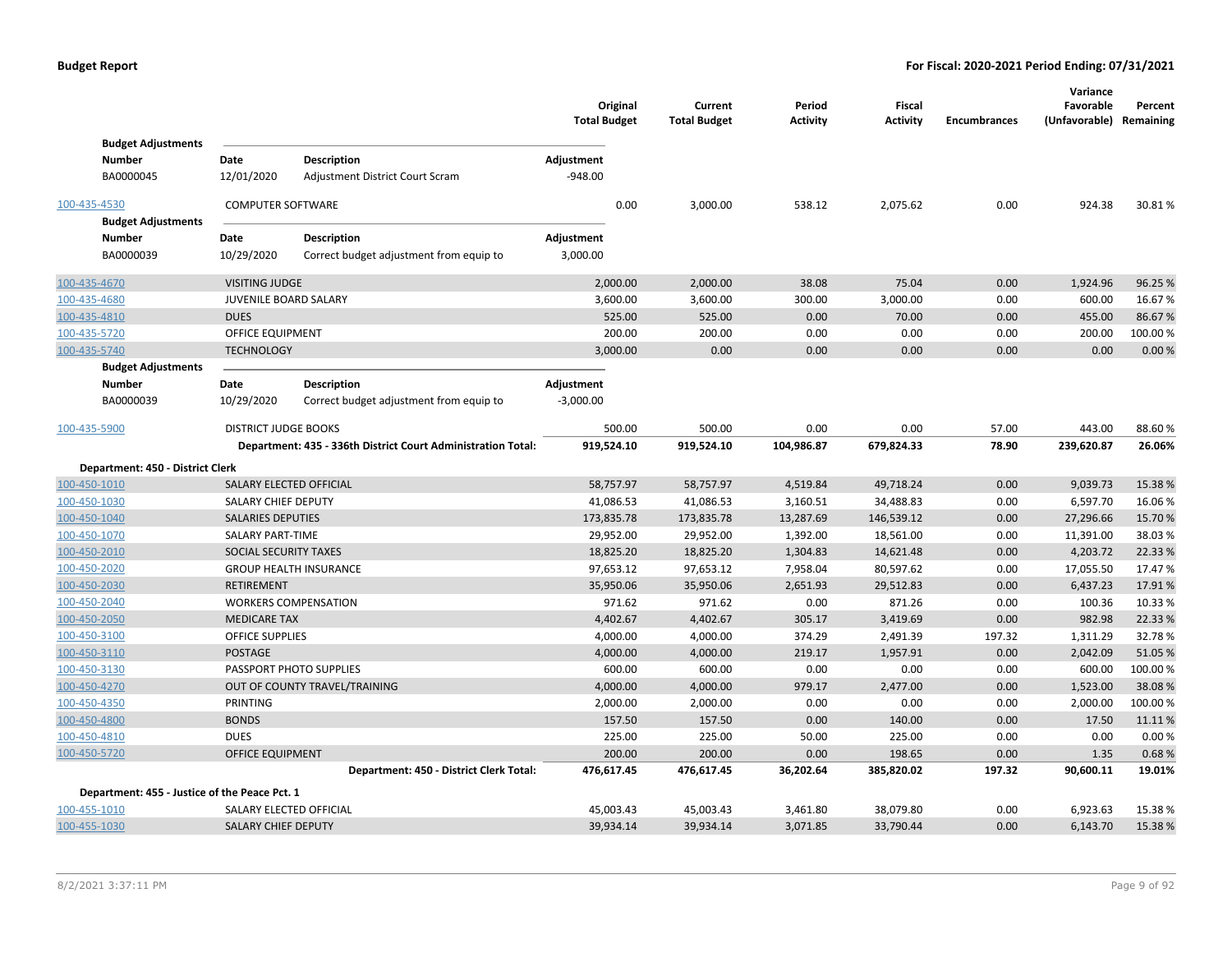|              |                                                      | Original<br><b>Total Budget</b> | Current<br><b>Total Budget</b> | Period<br><b>Activity</b> | Fiscal<br><b>Activity</b> | <b>Encumbrances</b> | Variance<br>Favorable<br>(Unfavorable) Remaining | Percent |
|--------------|------------------------------------------------------|---------------------------------|--------------------------------|---------------------------|---------------------------|---------------------|--------------------------------------------------|---------|
| 100-455-1040 | <b>SALARY DEPUTY</b>                                 | 25,344.80                       | 25,344.80                      | 2,166.23                  | 23,828.65                 | 0.00                | 1,516.15                                         | 5.98%   |
| 100-455-2010 | SOCIAL SECURITY TAXES                                | 6,811.70                        | 6,811.70                       | 545.80                    | 5,997.42                  | 0.00                | 814.28                                           | 11.95 % |
| 100-455-2020 | <b>GROUP HEALTH INSURANCE</b>                        | 35,399.26                       | 35,399.26                      | 2,036.98                  | 20,369.80                 | 0.00                | 15,029.46                                        | 42.46%  |
| 100-455-2030 | <b>RETIREMENT</b>                                    | 12,723.98                       | 12,723.98                      | 1,055.52                  | 11,458.98                 | 0.00                | 1,265.00                                         | 9.94%   |
| 100-455-2040 | <b>WORKERS' COMPENSATION</b>                         | 343.89                          | 343.89                         | 0.00                      | 316.44                    | 0.00                | 27.45                                            | 7.98%   |
| 100-455-2050 | <b>MEDICARE TAX</b>                                  | 1,593.05                        | 1,593.05                       | 127.66                    | 1,402.76                  | 0.00                | 190.29                                           | 11.95 % |
| 100-455-2250 | <b>TRAVEL ALLOWANCE</b>                              | 2,400.00                        | 2,400.00                       | 200.00                    | 2,000.00                  | 0.00                | 400.00                                           | 16.67%  |
| 100-455-3100 | <b>OFFICE SUPPLIES</b>                               | 700.00                          | 700.00                         | 77.07                     | 556.77                    | 12.98               | 130.25                                           | 18.61%  |
| 100-455-3110 | POSTAGE                                              | 400.00                          | 400.00                         | 11.22                     | 277.81                    | 0.00                | 122.19                                           | 30.55 % |
| 100-455-4270 | OUT OF COUNTY TRAVEL/TRAINING                        | 3,000.00                        | 3,000.00                       | 516.80                    | 1,011.80                  | 0.00                | 1,988.20                                         | 66.27 % |
| 100-455-4350 | PRINTING                                             | 300.00                          | 300.00                         | 0.00                      | 105.00                    | 0.00                | 195.00                                           | 65.00 % |
| 100-455-4800 | <b>BOND</b>                                          | 265.00                          | 265.00                         | 165.00                    | 256.00                    | 0.00                | 9.00                                             | 3.40 %  |
| 100-455-4810 | <b>DUES</b>                                          | 135.00                          | 135.00                         | 0.00                      | 60.00                     | 0.00                | 75.00                                            | 55.56 % |
| 100-455-5720 | <b>OFFICE EQUIPMENT</b>                              | 200.00                          | 200.00                         | 0.00                      | 27.99                     | 0.00                | 172.01                                           | 86.01%  |
|              | Department: 455 - Justice of the Peace Pct. 1 Total: | 174,554.25                      | 174,554.25                     | 13,435.93                 | 139,539.66                | 12.98               | 35,001.61                                        | 20.05%  |
|              | Department: 456 - Justice of the Peace Pct. 2        |                                 |                                |                           |                           |                     |                                                  |         |
| 100-456-1010 | SALARY ELECTED OFFICIAL                              | 45,003.43                       | 45,003.43                      | 3,461.80                  | 38,079.80                 | 0.00                | 6,923.63                                         | 15.38%  |
| 100-456-1030 | SALARY CHIEF DEPUTY                                  | 41,085.13                       | 41,085.13                      | 3,160.39                  | 34,764.31                 | 0.00                | 6,320.82                                         | 15.38 % |
| 100-456-2010 | SOCIAL SECURITY TAXES                                | 5,486.29                        | 5,486.29                       | 422.98                    | 4,640.38                  | 0.00                | 845.91                                           | 15.42 % |
| 100-456-2020 | <b>GROUP HEALTH INSURANCE</b>                        | 24,413.28                       | 24,413.28                      | 2,032.54                  | 20,325.40                 | 0.00                | 4,087.88                                         | 16.74 % |
| 100-456-2030 | <b>RETIREMENT</b>                                    | 10,192.89                       | 10,192.89                      | 809.10                    | 8,753.45                  | 0.00                | 1,439.44                                         | 14.12 % |
| 100-456-2040 | <b>WORKERS' COMPENSATION</b>                         | 275.48                          | 275.48                         | 0.00                      | 247.02                    | 0.00                | 28.46                                            | 10.33 % |
| 100-456-2050 | <b>MEDICARE TAX</b>                                  | 1,283.08                        | 1,283.08                       | 98.92                     | 1,085.22                  | 0.00                | 197.86                                           | 15.42 % |
| 100-456-2250 | <b>TRAVEL ALLOWANCE</b>                              | 2,400.00                        | 2,400.00                       | 200.00                    | 2,000.00                  | 0.00                | 400.00                                           | 16.67%  |
| 100-456-3100 | <b>OFFICE SUPPLIES</b>                               | 600.00                          | 600.00                         | 0.00                      | 337.97                    | 0.00                | 262.03                                           | 43.67%  |
| 100-456-3110 | <b>POSTAGE</b>                                       | 300.00                          | 300.00                         | 0.00                      | 141.00                    | 0.00                | 159.00                                           | 53.00 % |
| 100-456-4210 | <b>INTERNET</b>                                      | 1,000.00                        | 1,000.00                       | 81.95                     | 819.50                    | 0.00                | 180.50                                           | 18.05 % |
| 100-456-4220 | R & M RADIO                                          | 100.00                          | 100.00                         | 0.00                      | 0.00                      | 0.00                | 100.00                                           | 100.00% |
| 100-456-4270 | OUT OF COUNTY TRAVEL/TRAINING                        | 2,000.00                        | 2,000.00                       | 123.65                    | 846.65                    | 0.00                | 1,153.35                                         | 57.67%  |
| 100-456-4350 | <b>PRINTING</b>                                      | 200.00                          | 200.00                         | 0.00                      | 0.00                      | 0.00                | 200.00                                           | 100.00% |
| 100-456-4600 | <b>OFFICE RENTAL</b>                                 | 4,200.00                        | 4,200.00                       | 350.00                    | 3,500.00                  | 0.00                | 700.00                                           | 16.67%  |
| 100-456-4800 | <b>BOND</b>                                          | 100.00                          | 100.00                         | 0.00                      | 100.00                    | 0.00                | 0.00                                             | 0.00%   |
| 100-456-4810 | <b>DUES</b>                                          | 95.00                           | 95.00                          | 0.00                      | 95.00                     | 0.00                | 0.00                                             | 0.00%   |
| 100-456-5720 | <b>OFFICE EQUIPMENT</b>                              | 200.00                          | 200.00                         | 0.00                      | 0.00                      | 0.00                | 200.00                                           | 100.00% |
| 100-456-5910 | <b>ONLINE RESEARCH</b>                               | 1,100.00                        | 1,100.00                       | 0.00                      | 93.73                     | 0.00                | 1,006.27                                         | 91.48%  |
|              | Department: 456 - Justice of the Peace Pct. 2 Total: | 140,034.58                      | 140,034.58                     | 10,741.33                 | 115,829.43                | 0.00                | 24,205.15                                        | 17.29%  |
|              | Department: 457 - Justice of the Peace Pct. 3        |                                 |                                |                           |                           |                     |                                                  |         |
| 100-457-1010 | SALARY ELECTED OFFICIAL                              | 45,003.43                       | 45,003.43                      | 3,461.80                  | 38,079.80                 | 0.00                | 6,923.63                                         | 15.38%  |
| 100-457-1030 | SALARY CHIEF DEPUTY                                  | 28,520.00                       | 28,520.00                      | 2,111.56                  | 24,049.98                 | 0.00                | 4,470.02                                         | 15.67%  |
| 100-457-2010 | SOCIAL SECURITY TAXES                                | 4,707.25                        | 4,707.25                       | 357.96                    | 3,976.16                  | 0.00                | 731.09                                           | 15.53 % |
| 100-457-2020 | <b>GROUP HEALTH INSURANCE</b>                        | 24,413.28                       | 24,413.28                      | 2,034.44                  | 20,344.40                 | 0.00                | 4,068.88                                         | 16.67%  |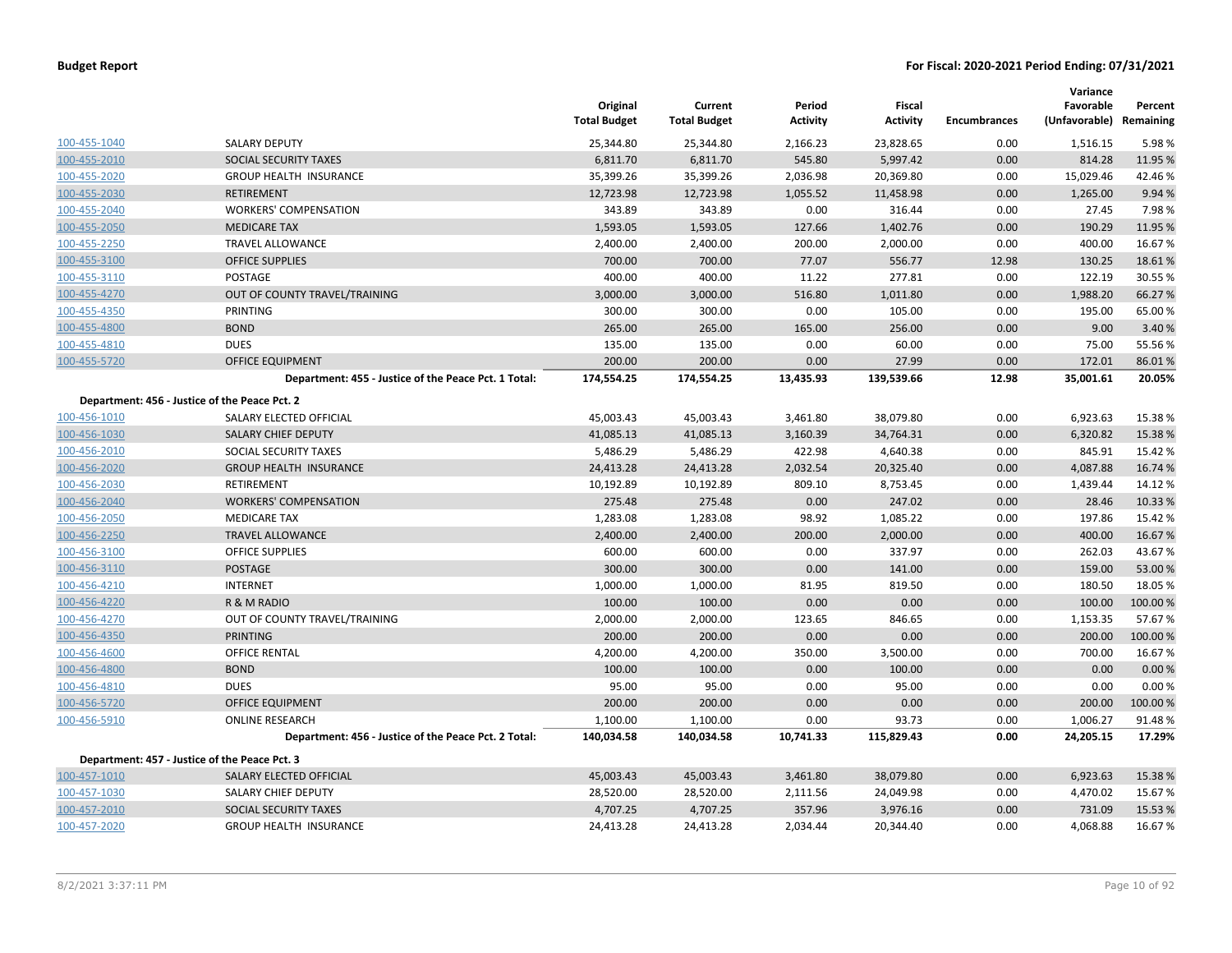|                                     |                                                      | Original<br><b>Total Budget</b> | Current<br><b>Total Budget</b> | Period<br><b>Activity</b> | <b>Fiscal</b><br><b>Activity</b> | <b>Encumbrances</b> | Variance<br>Favorable<br>(Unfavorable) Remaining | Percent  |
|-------------------------------------|------------------------------------------------------|---------------------------------|--------------------------------|---------------------------|----------------------------------|---------------------|--------------------------------------------------|----------|
| 100-457-2030                        | <b>RETIREMENT</b>                                    | 8,705.17                        | 8,705.17                       | 684.71                    | 7,485.06                         | 0.00                | 1,220.11                                         | 14.02 %  |
| 100-457-2040                        | <b>WORKERS' COMPENSATION</b>                         | 235.27                          | 235.27                         | 0.00                      | 210.96                           | 0.00                | 24.31                                            | 10.33%   |
| 100-457-2050                        | <b>MEDICARE TAX</b>                                  | 1,100.89                        | 1,100.89                       | 83.72                     | 930.02                           | 0.00                | 170.87                                           | 15.52 %  |
| 100-457-2250                        | <b>TRAVEL ALLOWANCE</b>                              | 2,400.00                        | 2,400.00                       | 200.00                    | 2,000.00                         | 0.00                | 400.00                                           | 16.67%   |
| 100-457-3100                        | <b>OFFICE SUPPLIES</b>                               | 500.00                          | 500.00                         | 100.64                    | 144.42                           | 0.00                | 355.58                                           | 71.12 %  |
| 100-457-3110                        | POSTAGE                                              | 350.00                          | 350.00                         | 38.00                     | 131.00                           | 0.00                | 219.00                                           | 62.57%   |
| 100-457-4210                        | <b>INTERNET</b>                                      | 456.00                          | 456.00                         | 75.98                     | 379.90                           | 0.00                | 76.10                                            | 16.69%   |
| 100-457-4270                        | OUT OF COUNTY TRAVEL/TRAINING                        | 2,000.00                        | 2,000.00                       | 50.00                     | 853.44                           | 0.00                | 1,146.56                                         | 57.33 %  |
| 100-457-4350                        | <b>PRINTING</b>                                      | 250.00                          | 250.00                         | 0.00                      | 0.00                             | 0.00                | 250.00                                           | 100.00 % |
| 100-457-4800                        | <b>BOND</b>                                          | 50.00                           | 50.00                          | 0.00                      | 50.00                            | 0.00                | 0.00                                             | 0.00%    |
| 100-457-4810                        | <b>DUES</b>                                          | 60.00                           | 60.00                          | 0.00                      | 60.00                            | 0.00                | 0.00                                             | 0.00%    |
| 100-457-5720                        | OFFICE EQUIPMENT                                     | 200.00                          | 200.00                         | 0.00                      | 0.00                             | 0.00                | 200.00                                           | 100.00%  |
|                                     | Department: 457 - Justice of the Peace Pct. 3 Total: | 118,951.29                      | 118,951.29                     | 9,198.81                  | 98,695.14                        | 0.00                | 20,256.15                                        | 17.03%   |
| Department: 475 - District Attorney |                                                      |                                 |                                |                           |                                  |                     |                                                  |          |
| 100-475-1011                        | DA. SALARY SUPPLEMENT                                | 6,770.00                        | 6,770.00                       | 520.76                    | 5,728.36                         | 0.00                | 1,041.64                                         | 15.39 %  |
| 100-475-1012                        | DA SALARY REIMB. GC CH 46                            | 27,500.00                       | 27,500.00                      | 2,115.38                  | 23,269.18                        | 0.00                | 4,230.82                                         | 15.38%   |
| 100-475-1030                        | SALARY ASSISTANT D.A.                                | 311,258.12                      | 311,258.12                     | 23,503.16                 | 259,838.51                       | 0.00                | 51,419.61                                        | 16.52 %  |
| 100-475-1031                        | <b>INVESTIGATOR</b>                                  | 61,963.53                       | 61,963.53                      | 4,766.43                  | 52,430.81                        | 0.00                | 9,532.72                                         | 15.38%   |
| 100-475-1032                        | ASST. DA LONGEVITY PAY                               | 5,080.00                        | 5,080.00                       | 500.00                    | 4,890.00                         | 0.00                | 190.00                                           | 3.74 %   |
| 100-475-1050                        | SALARIES SECRETARIES                                 | 189,664.91                      | 189,664.91                     | 13,862.37                 | 153,885.05                       | 0.00                | 35,779.86                                        | 18.86%   |
| 100-475-1051                        | <b>DISCOVERY CLERK</b>                               | 37,731.20                       | 37,731.20                      | 2,902.40                  | 31,926.40                        | 0.00                | 5,804.80                                         | 15.38 %  |
| 100-475-1070                        | SALARY PART-TIME                                     | 18,096.00                       | 18,096.00                      | 948.00                    | 15,930.00                        | 0.00                | 2,166.00                                         | 11.97%   |
| 100-475-2010                        | SOCIAL SECURITY TAXES                                | 40,187.39                       | 40,187.39                      | 2,947.02                  | 32,992.35                        | 0.00                | 7,195.04                                         | 17.90%   |
| 100-475-2020                        | <b>GROUP HEALTH INSURANCE</b>                        | 134,273.04                      | 134,273.04                     | 10,054.34                 | 109,425.48                       | 0.00                | 24,847.56                                        | 18.51%   |
| 100-475-2030                        | <b>RETIREMENT</b>                                    | 76,744.96                       | 76,744.96                      | 5,855.71                  | 65,027.46                        | 0.00                | 11,717.50                                        | 15.27 %  |
| 100-475-2040                        | <b>WORKERS' COMPENSATION</b>                         | 1,334.94                        | 1,334.94                       | 0.00                      | 1,203.98                         | 0.00                | 130.96                                           | 9.81%    |
| 100-475-2050                        | <b>MEDICARE TAX</b>                                  | 9,398.66                        | 9,398.66                       | 689.26                    | 7,716.26                         | 0.00                | 1,682.40                                         | 17.90%   |
| 100-475-2250                        | <b>TRAVEL ALLOWANCE</b>                              | 3,060.00                        | 3,060.00                       | 255.00                    | 2,550.00                         | 0.00                | 510.00                                           | 16.67%   |
| 100-475-3100                        | <b>OFFICE SUPPLIES</b>                               | 9,000.00                        | 9,000.00                       | 0.00                      | 5,066.91                         | 1,193.71            | 2,739.38                                         | 30.44 %  |
| 100-475-3110                        | <b>POSTAGE</b>                                       | 2,400.00                        | 2,400.00                       | 162.05                    | 1,036.44                         | 0.00                | 1,363.56                                         | 56.82%   |
| 100-475-3130                        | <b>GRAND JURY EXPENSE</b>                            | 5,500.00                        | 5,500.00                       | 700.00                    | 4,477.16                         | 63.98               | 958.86                                           | 17.43 %  |
| 100-475-3150                        | <b>COPIER EXPENSE</b>                                | 1,400.00                        | 1,400.00                       | 105.36                    | 1,062.86                         | 0.00                | 337.14                                           | 24.08%   |
| 100-475-4270                        | OUT OF COUNTY TRAVEL/TRAINING                        | 10,000.00                       | 10,000.00                      | 279.52                    | 3,384.30                         | 0.00                | 6,615.70                                         | 66.16%   |
| 100-475-4350                        | PRINTING                                             | 500.00                          | 500.00                         | 0.00                      | 214.20                           | 0.00                | 285.80                                           | 57.16%   |
| 100-475-4380                        | <b>CT.REPORTER-TRANSCRIPTS</b>                       | 5,000.00                        | 5,000.00                       | 0.00                      | 280.50                           | 0.00                | 4,719.50                                         | 94.39 %  |
| 100-475-4390                        | <b>WITNESS EXPENSE</b>                               | 3,000.00                        | 3,000.00                       | 0.00                      | 0.00                             | 0.00                | 3,000.00                                         | 100.00 % |
| 100-475-4650                        | PHYS.EVIDENCE ANALYSIS                               | 4,000.00                        | 4,000.00                       | 58.50                     | 176.37                           | 0.00                | 3,823.63                                         | 95.59 %  |
| 100-475-4800                        | <b>BOND</b>                                          | 445.00                          | 445.00                         | 165.00                    | 441.50                           | 0.00                | 3.50                                             | 0.79%    |
| 100-475-4810                        | <b>DUES</b>                                          | 3,500.00                        | 3,500.00                       | 503.00                    | 1,978.00                         | 0.00                | 1,522.00                                         | 43.49 %  |
| 100-475-5720                        | <b>OFFICE EQUIPMENT</b>                              | 200.00                          | 200.00                         | 1,071.30                  | 1,071.30                         | 0.00                | $-871.30$                                        | -435.65% |
| 100-475-5740                        | <b>TECHNOLOGY</b>                                    | 200.00                          | 200.00                         | 0.00                      | 0.00                             | 0.00                | 200.00                                           | 100.00%  |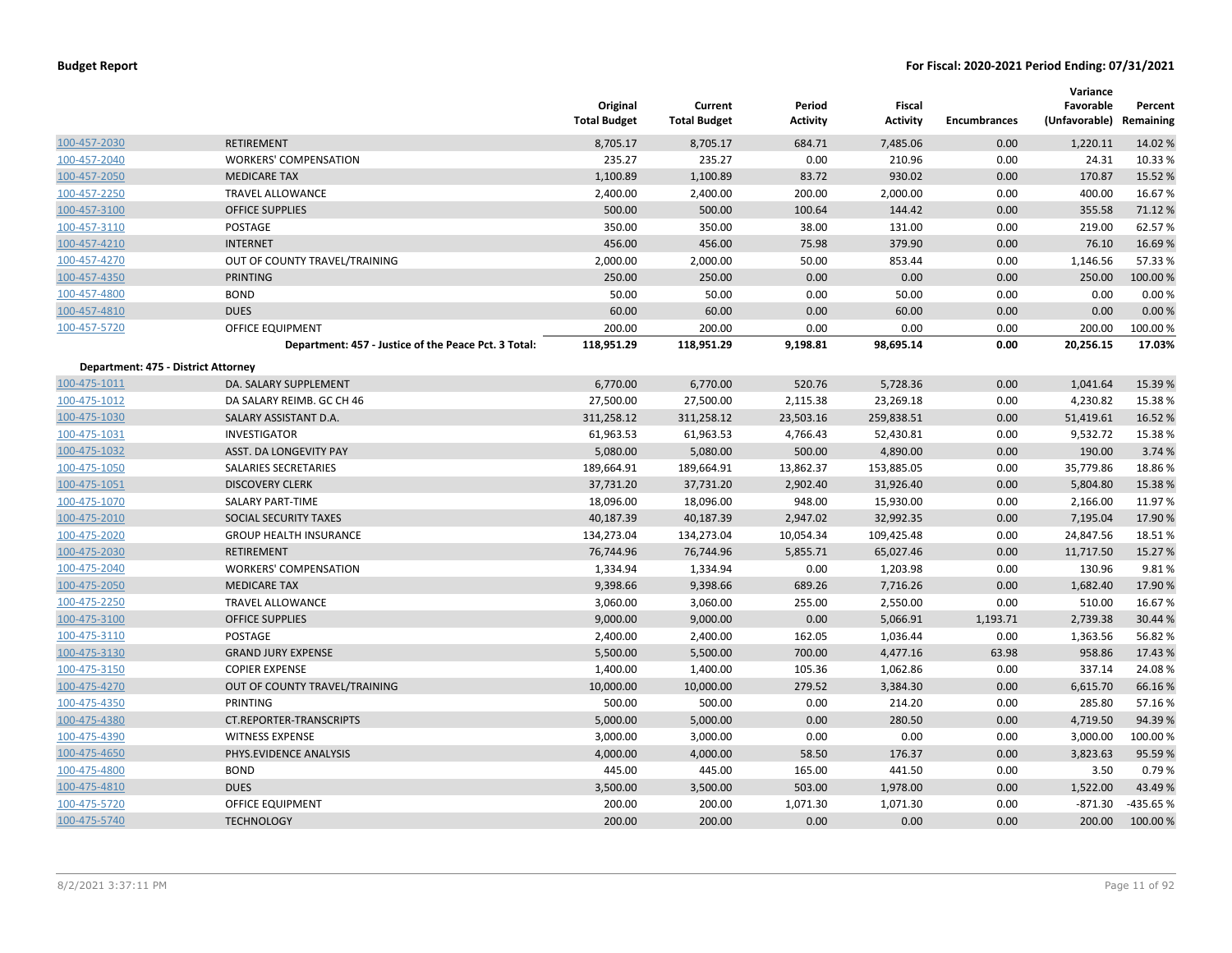|              |                                            | Original<br><b>Total Budget</b> | Current<br><b>Total Budget</b> | Period<br><b>Activity</b> | <b>Fiscal</b><br><b>Activity</b> | <b>Encumbrances</b> | Variance<br>Favorable<br>(Unfavorable) | Percent<br>Remaining |
|--------------|--------------------------------------------|---------------------------------|--------------------------------|---------------------------|----------------------------------|---------------------|----------------------------------------|----------------------|
| 100-475-5900 | <b>BOOKS</b>                               | 750.00                          | 750.00                         | 0.00                      | 615.00                           | 0.00                | 135.00                                 | 18.00%               |
| 100-475-5910 | <b>ONLINE RESEARCH</b>                     | 9,060.00                        | 9,060.00                       | 756.37                    | 6,789.60                         | 0.00                | 2,270.40                               | 25.06%               |
|              | Department: 475 - District Attorney Total: | 978,017.75                      | 978,017.75                     | 72,720.93                 | 793,407.98                       | 1,257.69            | 183,352.08                             | 18.75%               |
|              | Department: 495 - County Auditor           |                                 |                                |                           |                                  |                     |                                        |                      |
| 100-495-1020 | SALARY APPOINTED OFFICIAL                  | 73,778.37                       | 73,778.37                      | 5,675.26                  | 62,427.86                        | 0.00                | 11,350.51                              | 15.38%               |
| 100-495-1030 | SALARIES ASSISTANTS                        | 150,158.45                      | 150,158.45                     | 11,550.62                 | 127,094.86                       | 0.00                | 23,063.59                              | 15.36 %              |
| 100-495-2010 | SOCIAL SECURITY TAXES                      | 13,884.08                       | 13,884.08                      | 950.90                    | 10,801.04                        | 0.00                | 3,083.04                               | 22.21%               |
| 100-495-2020 | <b>GROUP HEALTH INSURANCE</b>              | 48,826.56                       | 48,826.56                      | 4,068.88                  | 40,688.80                        | 0.00                | 8,137.76                               | 16.67%               |
| 100-495-2030 | RETIREMENT                                 | 26,514.12                       | 26,514.12                      | 2,042.98                  | 22,435.18                        | 0.00                | 4,078.94                               | 15.38%               |
| 100-495-2040 | <b>WORKERS COMPENSATION</b>                | 716.60                          | 716.60                         | 0.00                      | 642.58                           | 0.00                | 74.02                                  | 10.33 %              |
| 100-495-2050 | <b>MEDICARE TAX</b>                        | 3,247.08                        | 3,247.08                       | 222.38                    | 2,526.03                         | 0.00                | 721.05                                 | 22.21%               |
| 100-495-3100 | <b>OFFICE SUPPLIES</b>                     | 700.00                          | 700.00                         | 0.00                      | 358.95                           | 0.00                | 341.05                                 | 48.72%               |
| 100-495-4270 | OUT OF COUNTY TRAVEL/TRAINING              | 4,000.00                        | 4,000.00                       | 0.00                      | 455.00                           | 0.00                | 3,545.00                               | 88.63%               |
| 100-495-4350 | <b>PRINTING</b>                            | 50.00                           | 50.00                          | 0.00                      | 0.00                             | 0.00                | 50.00                                  | 100.00%              |
| 100-495-4520 | R & M EQUIPMENT                            | 50.00                           | 50.00                          | 0.00                      | 0.00                             | 0.00                | 50.00                                  | 100.00%              |
| 100-495-4800 | <b>BOND</b>                                | 383.00                          | 383.00                         | 0.00                      | 329.00                           | 0.00                | 54.00                                  | 14.10%               |
| 100-495-4810 | <b>DUES</b>                                | 340.00                          | 340.00                         | 0.00                      | 340.00                           | 0.00                | 0.00                                   | 0.00%                |
| 100-495-5720 | <b>OFFICE EQUIPMENT</b>                    | 200.00                          | 200.00                         | 0.00                      | 0.00                             | 0.00                | 200.00                                 | 100.00%              |
|              | Department: 495 - County Auditor Total:    | 322,848.26                      | 322,848.26                     | 24,511.02                 | 268,099.30                       | 0.00                | 54,748.96                              | 16.96%               |
|              | Department: 496 - County Purchasing        |                                 |                                |                           |                                  |                     |                                        |                      |
| 100-496-1020 | SALARY PURCHASING AGENT                    | 53,254.76                       | 53,254.76                      | 4,096.52                  | 45,061.78                        | 0.00                | 8,192.98                               | 15.38%               |
| 100-496-2010 | <b>SOCIAL SECURITY TAXES</b>               | 3,301.80                        | 3,301.80                       | 249.96                    | 2,750.56                         | 0.00                | 551.24                                 | 16.70%               |
| 100-496-2020 | <b>GROUP HEALTH INSURANCE</b>              | 12,206.64                       | 12,206.64                      | 1,017.22                  | 10,172.20                        | 0.00                | 2,034.44                               | 16.67%               |
| 100-496-2030 | <b>RETIREMENT</b>                          | 6,305.36                        | 6,305.36                       | 485.84                    | 5,334.24                         | 0.00                | 971.12                                 | 15.40 %              |
| 100-496-2040 | <b>WORKERS' COMPENSATION</b>               | 170.42                          | 170.42                         | 0.00                      | 152.82                           | 0.00                | 17.60                                  | 10.33%               |
| 100-496-2050 | <b>MEDICARE TAX</b>                        | 772.19                          | 772.19                         | 58.46                     | 643.27                           | 0.00                | 128.92                                 | 16.70%               |
| 100-496-3100 | OFFICE SUPPLIES                            | 250.00                          | 250.00                         | 0.00                      | 25.96                            | $-51.78$            | 275.82                                 | 110.33%              |
| 100-496-4270 | OUT OF COUNTY TRAVEL/TRAINING              | 2,400.00                        | 2,400.00                       | 0.00                      | 222.37                           | 155.00              | 2,022.63                               | 84.28%               |
| 100-496-4350 | PRINTING                                   | 35.00                           | 35.00                          | 0.00                      | 0.00                             | 0.00                | 35.00                                  | 100.00%              |
| 100-496-4800 | <b>BOND</b>                                | 93.00                           | 93.00                          | 0.00                      | 93.00                            | 0.00                | 0.00                                   | 0.00%                |
| 100-496-4810 | <b>DUES</b>                                | 450.00                          | 450.00                         | 100.00                    | 365.00                           | 0.00                | 85.00                                  | 18.89%               |
| 100-496-5720 | <b>OFFICE EQUIPMENT</b>                    | 200.00                          | 200.00                         | 0.00                      | 0.00                             | 0.00                | 200.00                                 | 100.00%              |
|              | Department: 496 - County Purchasing Total: | 79,439.17                       | 79,439.17                      | 6,008.00                  | 64,821.20                        | 103.22              | 14,514.75                              | 18.27%               |
|              | Department: 497 - County Treasurer         |                                 |                                |                           |                                  |                     |                                        |                      |
| 100-497-1010 | SALARY ELECTED OFFICIAL                    | 58,757.97                       | 58,757.97                      | 4,519.84                  | 49,718.24                        | 0.00                | 9,039.73                               | 15.38%               |
| 100-497-2010 | SOCIAL SECURITY TAXES                      | 3,642.99                        | 3,642.99                       | 222.46                    | 2,514.50                         | 0.00                | 1,128.49                               | 30.98%               |
| 100-497-2020 | <b>GROUP HEALTH INSURANCE</b>              | 12,206.64                       | 12,206.64                      | 1,016.34                  | 10,163.40                        | 0.00                | 2,043.24                               | 16.74 %              |
| 100-497-2030 | <b>RETIREMENT</b>                          | 6,956.94                        | 6,956.94                       | 536.06                    | 5,885.53                         | 0.00                | 1,071.41                               | 15.40 %              |
| 100-497-2040 | <b>WORKERS' COMPENSATION</b>               | 188.03                          | 188.03                         | 0.00                      | 168.60                           | 0.00                | 19.43                                  | 10.33 %              |
| 100-497-2050 | <b>MEDICARE TAX</b>                        | 851.99                          | 851.99                         | 52.02                     | 588.01                           | 0.00                | 263.98                                 | 30.98%               |
| 100-497-3100 | <b>OFFICE SUPPLIES</b>                     | 300.00                          | 300.00                         | 0.00                      | 218.49                           | 0.00                | 81.51                                  | 27.17%               |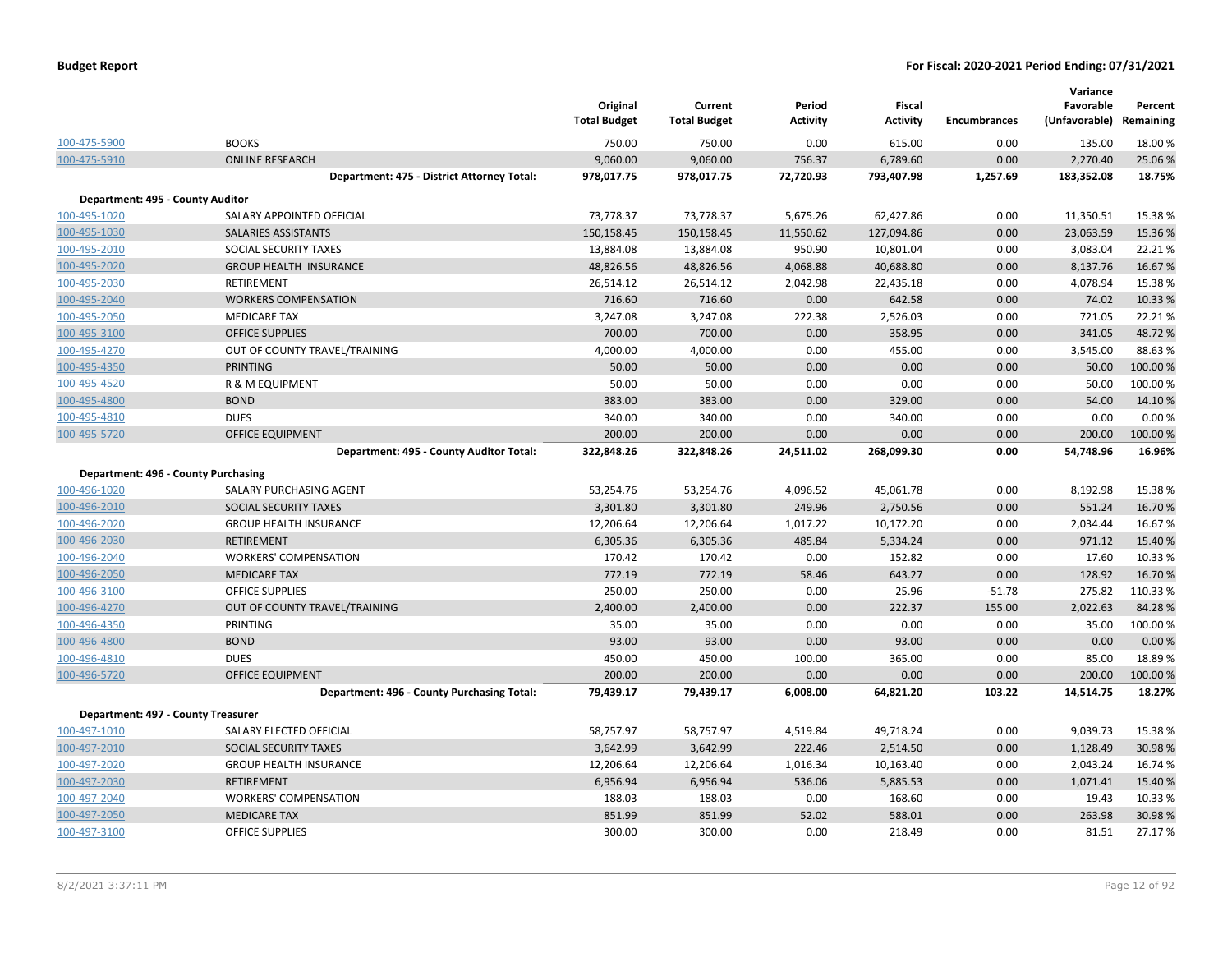|              |                                                 | Original<br><b>Total Budget</b> | Current<br><b>Total Budget</b> | Period<br><b>Activity</b> | Fiscal<br><b>Activity</b> | <b>Encumbrances</b> | Variance<br>Favorable<br>(Unfavorable) | Percent<br>Remaining |
|--------------|-------------------------------------------------|---------------------------------|--------------------------------|---------------------------|---------------------------|---------------------|----------------------------------------|----------------------|
| 100-497-4270 | OUT OF COUNTY TRAVEL/TRAINING                   | 1,500.00                        | 1,500.00                       | 175.00                    | 946.80                    | 0.00                | 553.20                                 | 36.88%               |
| 100-497-4350 | PRINTING                                        | 100.00                          | 100.00                         | 0.00                      | 60.00                     | 0.00                | 40.00                                  | 40.00%               |
| 100-497-4520 | <b>R&amp;M EQUIPMENT</b>                        | 50.00                           | 50.00                          | 0.00                      | 0.00                      | 0.00                | 50.00                                  | 100.00 %             |
| 100-497-4810 | <b>DUES</b>                                     | 200.00                          | 200.00                         | 0.00                      | 175.00                    | 0.00                | 25.00                                  | 12.50%               |
|              | Department: 497 - County Treasurer Total:       | 84,754.56                       | 84,754.56                      | 6,521.72                  | 70,438.57                 | 0.00                | 14,315.99                              | 16.89%               |
|              | Department: 499 - Tax Assessor Collector        |                                 |                                |                           |                           |                     |                                        |                      |
| 100-499-1010 | SALARY ELECTED OFFICIAL                         | 58,757.97                       | 58,757.97                      | 4,519.84                  | 49,718.24                 | 0.00                | 9,039.73                               | 15.38%               |
| 100-499-1030 | SALARIES CHIEF DEPUTY                           | 42,272.36                       | 42,272.36                      | 3,251.74                  | 35,768.98                 | 0.00                | 6,503.38                               | 15.38%               |
| 100-499-1040 | <b>SALARIES DEPUTIES</b>                        | 102,426.15                      | 102,426.15                     | 7,878.93                  | 86,668.35                 | 0.00                | 15,757.80                              | 15.38 %              |
| 100-499-1070 | <b>SALARY PART-TIME</b>                         | 18,096.00                       | 18,096.00                      | 0.00                      | 1,365.72                  | 0.00                | 16,730.28                              | 92.45%               |
| 100-499-2010 | SOCIAL SECURITY TAXES                           | 13,736.25                       | 13,736.25                      | 937.34                    | 10,394.02                 | 0.00                | 3,342.23                               | 24.33 %              |
| 100-499-2020 | <b>GROUP HEALTH INSURANCE</b>                   | 61,033.20                       | 61,033.20                      | 5,086.10                  | 50,861.00                 | 0.00                | 10,172.20                              | 16.67%               |
| 100-499-2030 | <b>RETIREMENT</b>                               | 26,231.81                       | 26,231.81                      | 1,856.16                  | 20,540.92                 | 0.00                | 5,690.89                               | 21.69%               |
| 100-499-2040 | <b>WORKERS COMPENSATION</b>                     | 708.97                          | 708.97                         | 0.00                      | 635.74                    | 0.00                | 73.23                                  | 10.33 %              |
| 100-499-2050 | <b>MEDICARE TAX</b>                             | 3,212.51                        | 3,212.51                       | 219.22                    | 2,430.92                  | 0.00                | 781.59                                 | 24.33%               |
| 100-499-2251 | <b>LEONARD OFFICE TRAVEL</b>                    | 550.00                          | 550.00                         | 0.00                      | 55.22                     | 0.00                | 494.78                                 | 89.96%               |
| 100-499-3100 | <b>OFFICE SUPPLIES</b>                          | 1,200.00                        | 1,200.00                       | 0.00                      | 656.40                    | 280.17              | 263.43                                 | 21.95 %              |
| 100-499-3110 | POSTAGE                                         | 2,400.00                        | 2,400.00                       | 224.05                    | 2,040.61                  | 0.00                | 359.39                                 | 14.97%               |
| 100-499-3150 | <b>COPIER EXPENSE</b>                           | 1,200.00                        | 1,200.00                       | 97.06                     | 942.83                    | 0.00                | 257.17                                 | 21.43%               |
| 100-499-4270 | OUT OF COUNTY TRAVEL/TRAINING                   | 4,000.00                        | 4,000.00                       | 1,370.80                  | 4,134.24                  | 0.00                | $-134.24$                              | $-3.36%$             |
| 100-499-4350 | <b>PRINTING</b>                                 | 200.00                          | 200.00                         | 0.00                      | 0.00                      | 0.00                | 200.00                                 | 100.00%              |
| 100-499-4600 | <b>LEONARD OFFICE RENT</b>                      | 1,200.00                        | 1,200.00                       | 0.00                      | 300.00                    | 0.00                | 900.00                                 | 75.00 %              |
| 100-499-4800 | <b>BOND</b>                                     | 3,918.00                        | 3,918.00                       | 0.00                      | 3,550.00                  | 0.00                | 368.00                                 | 9.39%                |
| 100-499-4810 | <b>DUES</b>                                     | 225.00                          | 225.00                         | 0.00                      | 175.00                    | 0.00                | 50.00                                  | 22.22 %              |
| 100-499-5720 | <b>OFFICE EQUIPMENT</b>                         | 200.00                          | 200.00                         | 0.00                      | 0.00                      | 154.26              | 45.74                                  | 22.87 %              |
|              | Department: 499 - Tax Assessor Collector Total: | 341,568.22                      | 341,568.22                     | 25,441.24                 | 270,238.19                | 434.43              | 70,895.60                              | 20.76%               |
|              | Department: 503 - Computer/IT Dept.             |                                 |                                |                           |                           |                     |                                        |                      |
| 100-503-1020 | SALARY-TECHNICIAN                               | 42,817.02                       | 42,817.02                      | 3,293.62                  | 36,229.87                 | 0.00                | 6,587.15                               | 15.38%               |
| 100-503-1070 | SALARY PART-TIME TECHNICIAN                     | 12,000.00                       | 12,000.00                      | 900.00                    | 8,446.91                  | 0.00                | 3,553.09                               | 29.61%               |
| 100-503-2010 | <b>SOCIAL SECURITY</b>                          | 3,900.96                        | 3,900.96                       | 180.46                    | 2,008.80                  | 0.00                | 1,892.16                               | 48.50%               |
| 100-503-2020 | <b>GROUP HEALTH INSURANCE</b>                   | 12,206.64                       | 12,206.64                      | 1,017.22                  | 10,172.20                 | 0.00                | 2,034.44                               | 16.67%               |
| 100-503-2030 | RETIREMENT                                      | 7,449.57                        | 7,449.57                       | 395.36                    | 4,314.84                  | 0.00                | 3,134.73                               | 42.08%               |
| 100-503-2040 | <b>WORKERS COMPENSATION</b>                     | 201.34                          | 201.34                         | 0.00                      | 126.48                    | 0.00                | 74.86                                  | 37.18%               |
| 100-503-2050 | <b>MEDICARE TAX</b>                             | 912.32                          | 912.32                         | 42.20                     | 469.76                    | 0.00                | 442.56                                 | 48.51%               |
| 100-503-2250 | <b>TRAVEL ALLOWANCE</b>                         | 828.00                          | 828.00                         | 40.00                     | 400.00                    | 0.00                | 428.00                                 | 51.69%               |
| 100-503-3100 | <b>OFFICE SUPPLIES</b>                          | 100.00                          | 100.00                         | 0.00                      | 0.00                      | 0.00                | 100.00                                 | 100.00%              |
| 100-503-4210 | <b>EMERGENCY INTERNET</b>                       | 455.88                          | 455.88                         | 76.02                     | 380.00                    | 0.00                | 75.88                                  | 16.64 %              |
| 100-503-4270 | OUT OF COUNTY TRAVEL/TRAINING                   | 1,200.00                        | 1,200.00                       | 0.00                      | 0.00                      | 0.00                | 1,200.00                               | 100.00%              |
| 100-503-4810 | <b>DUES</b>                                     | 175.00                          | 175.00                         | 0.00                      | 0.00                      | 0.00                | 175.00                                 | 100.00 %             |
| 100-503-5720 | <b>OFFICE EQUIPMENT</b>                         | 200.00                          | 200.00                         | 26.99                     | 89.94                     | 0.00                | 110.06                                 | 55.03%               |
| 100-503-5740 | COMPUTER/WEB SOFTWARE                           | 5,000.00                        | 5,000.00                       | 3.00                      | 3,550.29                  | 0.00                | 1,449.71                               | 28.99%               |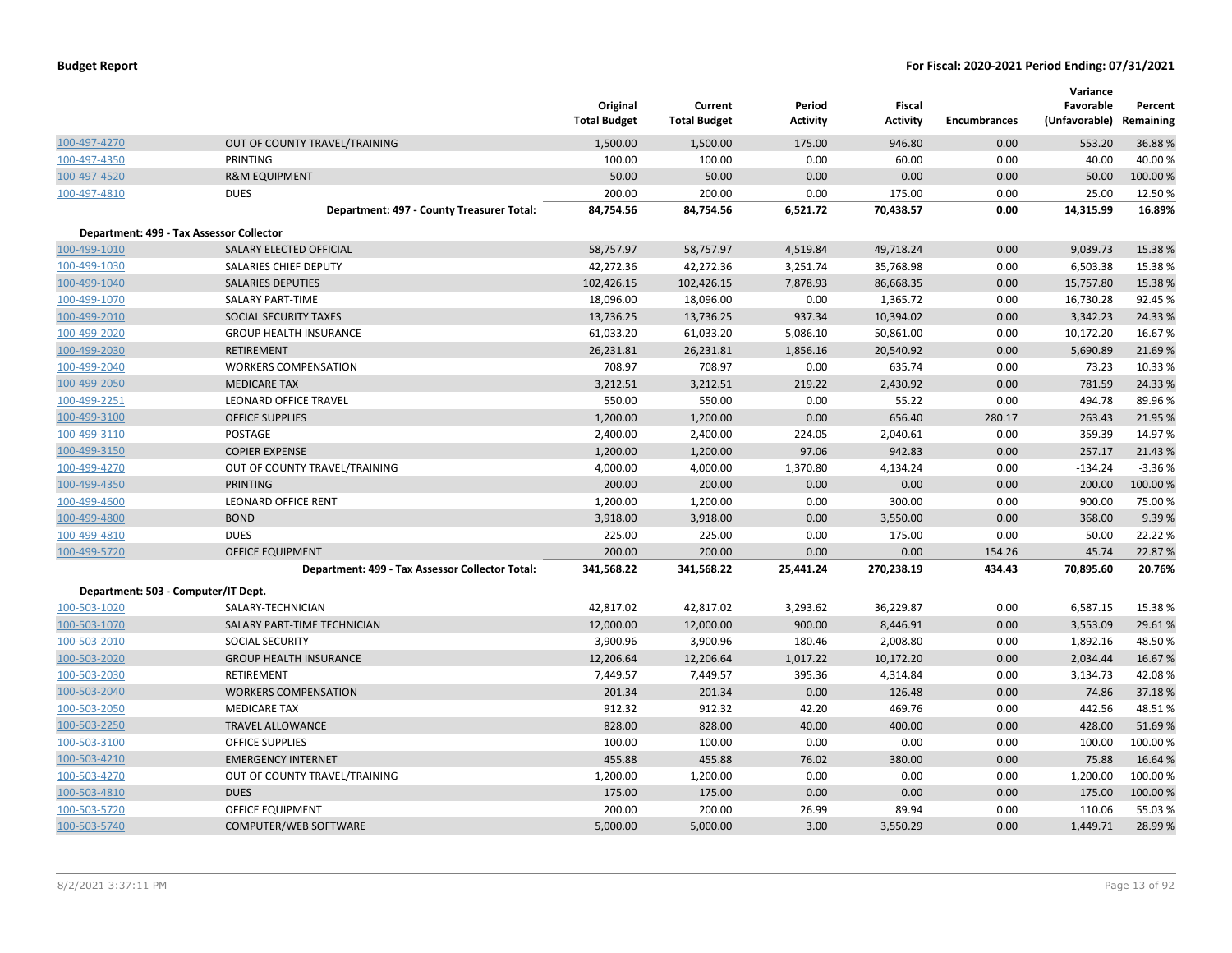|                                          |                             |                                            | Original<br><b>Total Budget</b> | Current<br><b>Total Budget</b> | Period<br><b>Activity</b> | Fiscal<br><b>Activity</b> | <b>Encumbrances</b> | Variance<br>Favorable<br>(Unfavorable) Remaining | Percent   |
|------------------------------------------|-----------------------------|--------------------------------------------|---------------------------------|--------------------------------|---------------------------|---------------------------|---------------------|--------------------------------------------------|-----------|
| 100-503-5760                             |                             | COUNTY COMPUTER REPLACEMENT                | 32,500.00                       | 32,500.00                      | 0.00                      | 1,321.22                  | 0.00                | 31,178.78                                        | 95.93 %   |
|                                          |                             | Department: 503 - Computer/IT Dept. Total: | 119,946.73                      | 119,946.73                     | 5,974.87                  | 67,510.31                 | 0.00                | 52,436.42                                        | 43.72%    |
| Department: 509 - Contingency            |                             |                                            |                                 |                                |                           |                           |                     |                                                  |           |
| 100-509-4750                             | <b>CONTINGENCY</b>          |                                            | 279,000.00                      | 129,646.03                     | 0.00                      | 1,239.00                  | 0.00                | 128,407.03                                       | 99.04 %   |
| <b>Budget Adjustments</b>                |                             |                                            |                                 |                                |                           |                           |                     |                                                  |           |
| <b>Number</b>                            | Date                        | <b>Description</b>                         | Adjustment                      |                                |                           |                           |                     |                                                  |           |
| BA0000036                                | 10/06/2020                  | <b>Emergency Management Vehicle</b>        | $-34,400.67$                    |                                |                           |                           |                     |                                                  |           |
| BA0000067                                | 05/25/2021                  | Move money from Contingency to Law M       | $-3,500.00$                     |                                |                           |                           |                     |                                                  |           |
| BA0000070                                | 07/27/2021                  | Contingency to S Annex door/awning App     | $-15,623.30$                    |                                |                           |                           |                     |                                                  |           |
| BA0000071                                | 07/27/2021                  | Contingency to S. Jail-AC unit Approved 5, | $-12,500.00$                    |                                |                           |                           |                     |                                                  |           |
| BA0000075                                | 07/30/2021                  | ArchiTexas invoice 2117.01 Justice Cnt     | $-83,330.00$                    |                                |                           |                           |                     |                                                  |           |
|                                          |                             | Department: 509 - Contingency Total:       | 279,000.00                      | 129,646.03                     | 0.00                      | 1,239.00                  | 0.00                | 128,407.03                                       | 99.04%    |
| Department: 510 - Courthouse             |                             |                                            |                                 |                                |                           |                           |                     |                                                  |           |
| 100-510-1070                             | SALARY PART-TIME            |                                            | 16,291.86                       | 16,291.86                      | 1,392.00                  | 15,360.96                 | 0.00                | 930.90                                           | 5.71%     |
| 100-510-1150                             | <b>SALARY JANITOR</b>       |                                            | 41,087.92                       | 41,087.92                      | 3,160.61                  | 34,766.69                 | 0.00                | 6,321.23                                         | 15.38 %   |
| 100-510-2010                             | SOCIAL SECURITY TAXES       |                                            | 3,557.94                        | 3,557.94                       | 279.28                    | 3,078.11                  | 0.00                | 479.83                                           | 13.49 %   |
| 100-510-2020                             |                             | <b>GROUP HEALTH INSURANCE</b>              | 12,206.64                       | 12,206.64                      | 1,017.22                  | 10,172.20                 | 0.00                | 2,034.44                                         | 16.67%    |
| 100-510-2030                             | RETIREMENT                  |                                            | 6,830.40                        | 6,830.40                       | 539.94                    | 5,934.04                  | 0.00                | 896.36                                           | 13.12 %   |
| 100-510-2040                             |                             | <b>WORKERS' COMPENSATION</b>               | 2,114.69                        | 2,114.69                       | 0.00                      | 1,962.98                  | 0.00                | 151.71                                           | 7.17%     |
| 100-510-2050                             | <b>MEDICARE TAX</b>         |                                            | 832.00                          | 832.00                         | 65.32                     | 719.92                    | 0.00                | 112.08                                           | 13.47%    |
| 100-510-3100                             | <b>OFFICE SUPPLIES</b>      |                                            | 3,500.00                        | 3,500.00                       | 684.17                    | 2,496.55                  | 0.00                | 1,003.45                                         | 28.67%    |
| 100-510-3110                             | POSTAGE                     |                                            | 5,000.00                        | 5,000.00                       | $-1,303.40$               | $-3,677.21$               | 0.00                | 8,677.21                                         | 173.54 %  |
| 100-510-3150                             | <b>COPIER RENTAL</b>        |                                            | 8,000.00                        | 8,000.00                       | 612.06                    | 6,602.46                  | 0.00                | 1,397.54                                         | 17.47%    |
| 100-510-3160                             |                             | <b>EMPLOYEE AWARDS BANQUET</b>             | 2,400.00                        | 2,400.00                       | 0.00                      | 482.60                    | 0.00                | 1,917.40                                         | 79.89%    |
| 100-510-3300                             | <b>EXPENSE-GAS AND OIL</b>  |                                            | 200.00                          | 200.00                         | 0.00                      | 0.00                      | 0.00                | 200.00                                           | 100.00%   |
| 100-510-4200                             | <b>TELEPHONE</b>            |                                            | 44,140.00                       | 44,140.00                      | 3,646.18                  | 36,133.43                 | 0.00                | 8,006.57                                         | 18.14 %   |
| 100-510-4210                             | <b>INTERNET</b>             |                                            | 1,500.00                        | 1,500.00                       | 0.00                      | 0.00                      | 0.00                | 1,500.00                                         | 100.00%   |
| 100-510-4231                             | <b>CELL PHONE - JANITOR</b> |                                            | 0.00                            | 0.00                           | 0.00                      | $-8.11$                   | 0.00                | 8.11                                             | 0.00%     |
| 100-510-4400                             | UTILITIES ELECTRICITY       |                                            | 5,250.00                        | 5,250.00                       | 362.53                    | 1,785.06                  | 0.00                | 3,464.94                                         | 66.00 %   |
| 100-510-4420                             | UTILITIES WATER             |                                            | 840.00                          | 840.00                         | 0.00                      | 0.00                      | 0.00                | 840.00                                           | 100.00%   |
| 100-510-4430                             | <b>TRASH PICK-UP</b>        |                                            | 1,050.00                        | 1,050.00                       | 0.00                      | 612.92                    | 0.00                | 437.08                                           | 41.63%    |
| 100-510-4501                             | PEST CONTROL                |                                            | 150.00                          | 150.00                         | 0.00                      | 0.00                      | 0.00                | 150.00                                           | 100.00%   |
| 100-510-4530                             | <b>COMPUTER SOFTWARE</b>    |                                            | 220,000.00                      | 220,000.00                     | 49,782.32                 | 239,252.73                | 9,382.50            | $-28,635.23$                                     | $-13.02%$ |
| 100-510-4820                             | <b>FIRE INSURANCE</b>       |                                            | 28,500.00                       | 28,500.00                      | 0.00                      | 25,785.00                 | 0.00                | 2,715.00                                         | 9.53%     |
| 100-510-5770                             | <b>JANITOR EQUIPMENT</b>    |                                            | 300.00                          | 300.00                         | 0.00                      | 233.71                    | 0.00                | 66.29                                            | 22.10%    |
|                                          |                             | Department: 510 - Courthouse Total:        | 403,751.45                      | 403,751.45                     | 60,238.23                 | 381,694.04                | 9,382.50            | 12,674.91                                        | 3.14%     |
| Department: 511 - County Office Building |                             |                                            |                                 |                                |                           |                           |                     |                                                  |           |
| 100-511-2251                             | <b>JANITOR TRAVEL</b>       |                                            | 180.00                          | 180.00                         | 0.00                      | 45.58                     | 0.00                | 134.42                                           | 74.68%    |
| 100-511-3320                             | <b>JANITOR SUPPLIES</b>     |                                            | 1,000.00                        | 1,000.00                       | 112.92                    | 667.02                    | 0.00                | 332.98                                           | 33.30 %   |
| 100-511-4400                             | UTILITIES ELECTRICITY       |                                            | 4,500.00                        | 4,500.00                       | 823.67                    | 3,144.92                  | 0.00                | 1,355.08                                         | 30.11%    |
|                                          |                             |                                            |                                 |                                |                           |                           |                     |                                                  |           |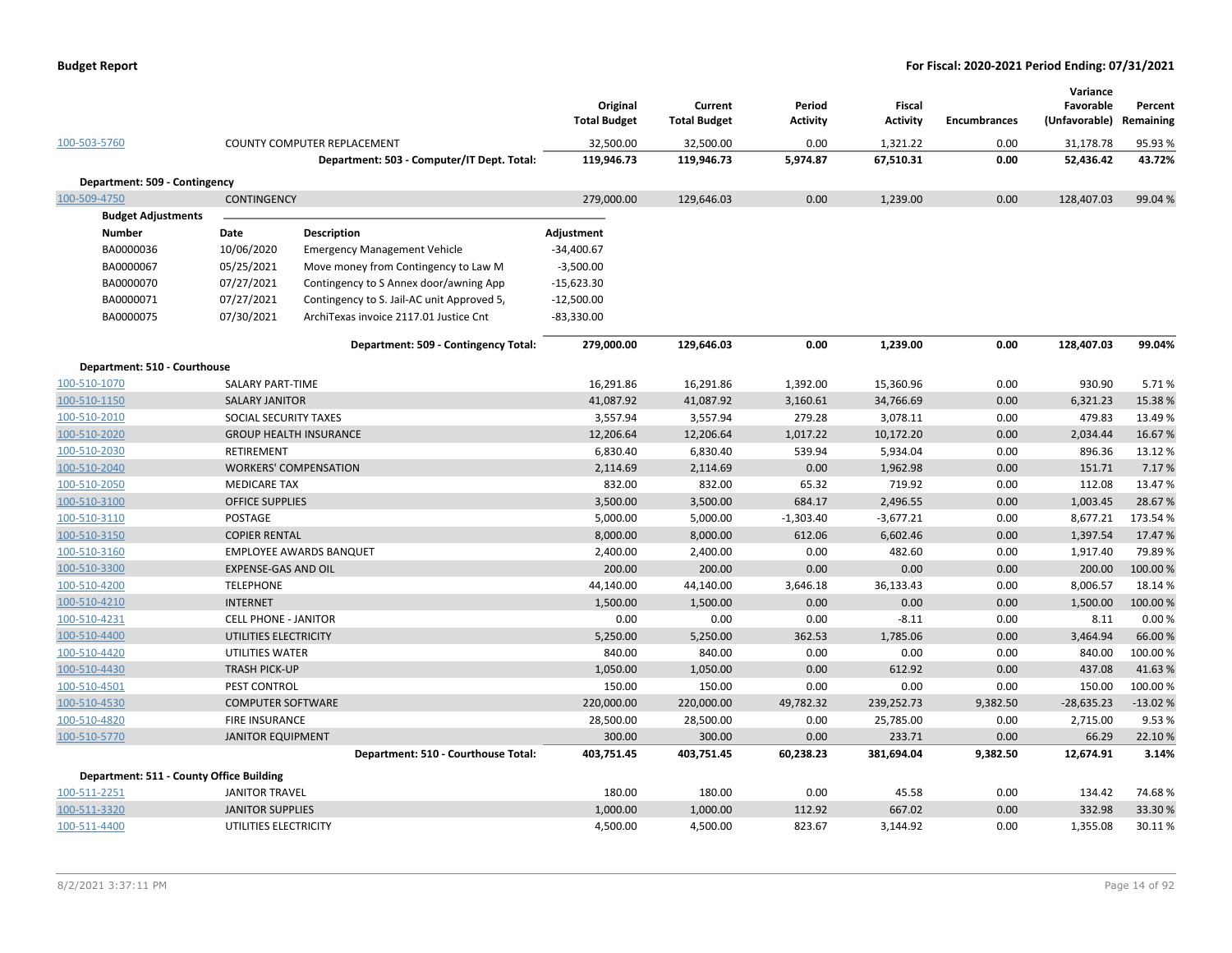|                                          |                              |                                                 | Original<br><b>Total Budget</b> | Current<br><b>Total Budget</b> | Period<br><b>Activity</b> | Fiscal<br><b>Activity</b> | <b>Encumbrances</b> | Variance<br>Favorable<br>(Unfavorable) | Percent<br>Remaining |
|------------------------------------------|------------------------------|-------------------------------------------------|---------------------------------|--------------------------------|---------------------------|---------------------------|---------------------|----------------------------------------|----------------------|
| 100-511-4410                             | UTILITIES GAS                |                                                 | 1,000.00                        | 1,000.00                       | 58.42                     | 845.87                    | 0.00                | 154.13                                 | 15.41 %              |
| 100-511-4420                             | UTILITIES WATER              |                                                 | 1,100.00                        | 1,100.00                       | 57.58                     | 518.22                    | 0.00                | 581.78                                 | 52.89%               |
| 100-511-4430                             | <b>TRASH PICK-UP SERVICE</b> |                                                 | 540.00                          | 540.00                         | 43.78                     | 394.02                    | 0.00                | 145.98                                 | 27.03 %              |
| 100-511-4500                             | R & M BUILDING               |                                                 | 1,000.00                        | 1,000.00                       | 75.00                     | 726.42                    | 0.00                | 273.58                                 | 27.36 %              |
| 100-511-4501                             | PEST CONTROL                 |                                                 | 268.00                          | 268.00                         | 0.00                      | 201.00                    | 0.00                | 67.00                                  | 25.00 %              |
| 100-511-4820                             | <b>FIRE INSURANCE</b>        |                                                 | 1,050.00                        | 1,050.00                       | 0.00                      | 1,047.00                  | 0.00                | 3.00                                   | 0.29%                |
|                                          |                              | Department: 511 - County Office Building Total: | 10,638.00                       | 10,638.00                      | 1,171.37                  | 7,590.05                  | 0.00                | 3,047.95                               | 28.65%               |
| Department: 512 - Co-Op Office Building  |                              |                                                 |                                 |                                |                           |                           |                     |                                        |                      |
| 100-512-3320                             | <b>JANITOR SUPPLIES</b>      |                                                 | 0.00                            | 0.00                           | 0.00                      | 106.11                    | 12.98               | $-119.09$                              | 0.00 %               |
| 100-512-4400                             | UTILITIES ELECTRICITY        |                                                 | 720.00                          | 720.00                         | 154.83                    | 3,720.16                  | 0.00                | $-3,000.16$                            | -416.69%             |
| 100-512-4420                             | <b>UTILITIES WATER</b>       |                                                 | 0.00                            | 0.00                           | 0.00                      | 403.06                    | 0.00                | $-403.06$                              | 0.00%                |
| 100-512-4501                             | PEST CONTROL                 |                                                 | 0.00                            | 0.00                           | 0.00                      | 140.00                    | 0.00                | $-140.00$                              | 0.00%                |
| 100-512-4820                             | <b>FIRE INSURANCE</b>        |                                                 | 1,450.00                        | 1,450.00                       | 0.00                      | 1,477.00                  | 0.00                | $-27.00$                               | $-1.86%$             |
|                                          |                              | Department: 512 - Co-Op Office Building Total:  | 2,170.00                        | 2,170.00                       | 154.83                    | 5,846.33                  | 12.98               | $-3,689.31$                            | $-170.01%$           |
| Department: 513 - Courthouse South Annex |                              |                                                 |                                 |                                |                           |                           |                     |                                        |                      |
| 100-513-3110                             | POSTAGE                      |                                                 | 2,000.00                        | 2,000.00                       | $-481.84$                 | $-2,884.20$               | 0.00                | 4,884.20                               | 244.21%              |
| 100-513-3150                             | <b>COPIER RENTAL</b>         |                                                 | 1,500.00                        | 1,500.00                       | 112.39                    | 1,078.97                  | 0.00                | 421.03                                 | 28.07%               |
| 100-513-3320                             | <b>JANITOR SUPPLIES</b>      |                                                 | 1,500.00                        | 1,500.00                       | 25.34                     | 1,110.17                  | 0.00                | 389.83                                 | 25.99 %              |
| 100-513-4210                             | <b>INTERNET</b>              |                                                 | 3,300.00                        | 3,300.00                       | 462.86                    | 2,314.30                  | 0.00                | 985.70                                 | 29.87 %              |
| 100-513-4400                             | UTILITIES ELECTRICITY        |                                                 | 5,600.00                        | 5,600.00                       | 1,227.24                  | 4,378.66                  | 0.00                | 1,221.34                               | 21.81%               |
| 100-513-4410                             | UTILITIES GAS                |                                                 | 1,300.00                        | 1,300.00                       | 66.60                     | 1,290.06                  | 0.00                | 9.94                                   | 0.76 %               |
| 100-513-4420                             | UTILITIES WATER              |                                                 | 1,225.00                        | 1,225.00                       | 174.56                    | 892.66                    | 0.00                | 332.34                                 | 27.13 %              |
| 100-513-4430                             | <b>TRASH PICKUP SERVICE</b>  |                                                 | 1,050.00                        | 1,050.00                       | 87.56                     | 788.04                    | 0.00                | 261.96                                 | 24.95 %              |
| 100-513-4500                             | <b>R&amp;M BUILDING</b>      |                                                 | 1,000.00                        | 16,623.30                      | 30.00                     | 3,134.52                  | 0.00                | 13,488.78                              | 81.14%               |
| <b>Budget Adjustments</b>                |                              |                                                 |                                 |                                |                           |                           |                     |                                        |                      |
| <b>Number</b>                            | Date                         | <b>Description</b>                              | Adjustment                      |                                |                           |                           |                     |                                        |                      |
| BA0000070                                | 07/27/2021                   | Contingency to S Annex door/awning App          | 15,623.30                       |                                |                           |                           |                     |                                        |                      |
| 100-513-4501                             | PEST CONTROL                 |                                                 | 380.00                          | 380.00                         | 0.00                      | 285.00                    | 0.00                | 95.00                                  | 25.00 %              |
| 100-513-4820                             | <b>FIRE INSURANCE</b>        |                                                 | 2,700.00                        | 2,700.00                       | 0.00                      | 2,689.00                  | 0.00                | 11.00                                  | 0.41%                |
|                                          |                              | Department: 513 - Courthouse South Annex Total: | 21,555.00                       | 37,178.30                      | 1,704.71                  | 15,077.18                 | 0.00                | 22,101.12                              | 59.45%               |
| Department: 514 - City Hall Annex        |                              |                                                 |                                 |                                |                           |                           |                     |                                        |                      |
| 100-514-4210                             | <b>INTERNET</b>              |                                                 | 800.00                          | 800.00                         | 165.38                    | 826.90                    | 0.00                | $-26.90$                               | $-3.36%$             |
|                                          |                              | Department: 514 - City Hall Annex Total:        | 800.00                          | 800.00                         | 165.38                    | 826.90                    | 0.00                | $-26.90$                               | $-3.36%$             |
| Department: 515 - Windom County Building |                              |                                                 |                                 |                                |                           |                           |                     |                                        |                      |
| 100-515-3320                             | <b>JANITOR SUPPLIES</b>      |                                                 | 1,000.00                        | 1,000.00                       | 0.00                      | 0.00                      | 0.00                | 1,000.00                               | 100.00%              |
| 100-515-4210                             | <b>INTERNET</b>              |                                                 | 565.00                          | 565.00                         | 46.95                     | 469.50                    | 0.00                | 95.50                                  | 16.90%               |
| 100-515-4400                             | UTILITIES ELECTRICITY        |                                                 | 3,000.00                        | 3,000.00                       | 693.05                    | 2,436.46                  | 0.00                | 563.54                                 | 18.78%               |
| 100-515-4410                             | UTILITIES GAS                |                                                 | 2,000.00                        | 2,000.00                       | 70.18                     | 1,175.27                  | 0.00                | 824.73                                 | 41.24 %              |
| 100-515-4420                             | UTILITIES WATER              |                                                 | 800.00                          | 800.00                         | 41.50                     | 373.50                    | 0.00                | 426.50                                 | 53.31%               |
| 100-515-4500                             | <b>R&amp;M BUILDING</b>      |                                                 | 1,000.00                        | 1,000.00                       | 0.00                      | 0.00                      | 0.00                | 1,000.00                               | 100.00 %             |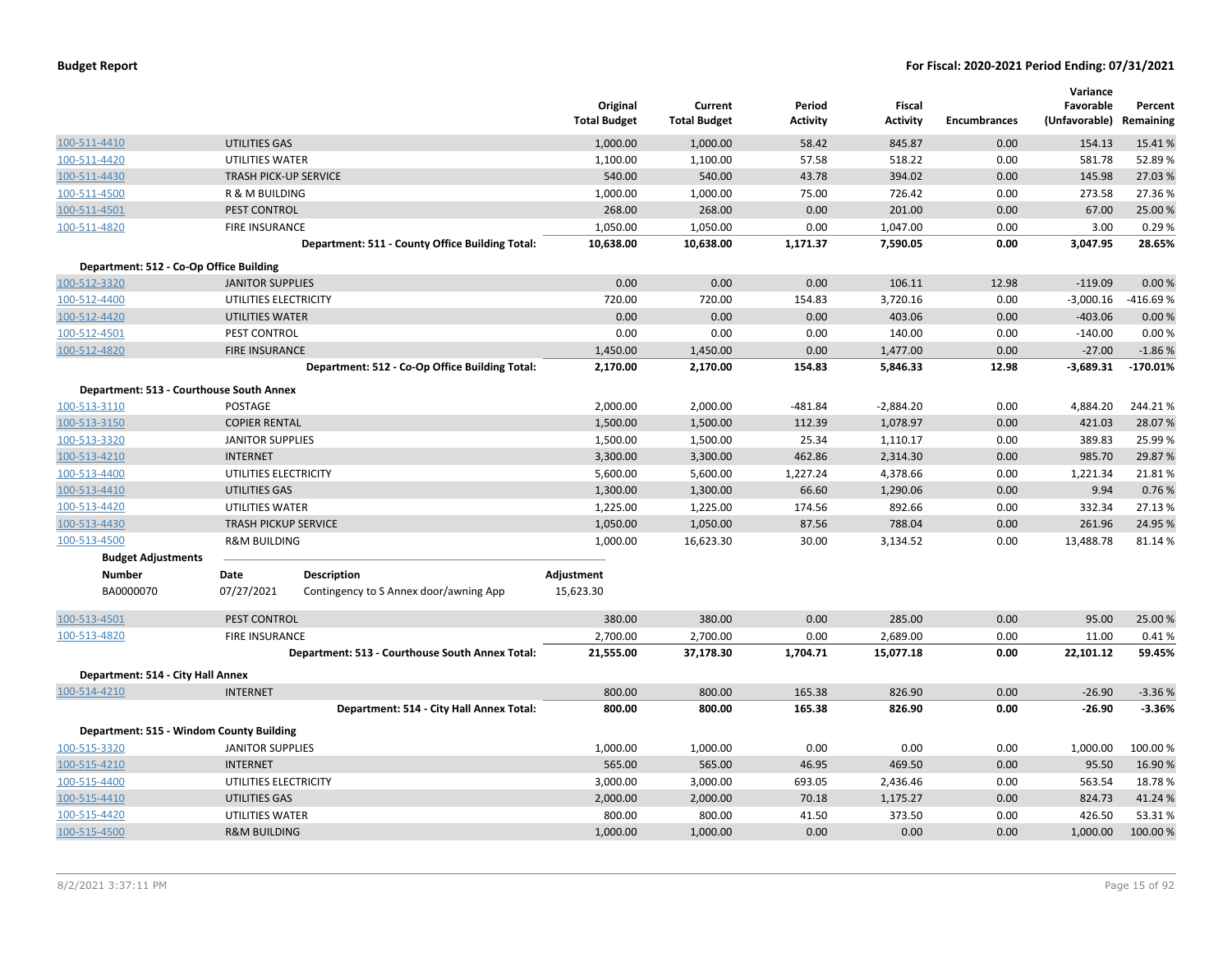|              |                                                      | Original<br><b>Total Budget</b> | Current<br><b>Total Budget</b> | Period<br><b>Activity</b> | Fiscal<br><b>Activity</b> | <b>Encumbrances</b> | Variance<br>Favorable<br>(Unfavorable) Remaining | Percent  |
|--------------|------------------------------------------------------|---------------------------------|--------------------------------|---------------------------|---------------------------|---------------------|--------------------------------------------------|----------|
| 100-515-4501 | PEST CONTROL                                         | 260.00                          | 260.00                         | 0.00                      | 65.00                     | 0.00                | 195.00                                           | 75.00 %  |
| 100-515-4502 | <b>LAWN MAINTENANCE</b>                              | 800.00                          | 800.00                         | 120.00                    | 620.00                    | 0.00                | 180.00                                           | 22.50%   |
| 100-515-4820 | FIRE INSURANCE                                       | 1,775.00                        | 1,775.00                       | 0.00                      | 1,845.00                  | 0.00                | $-70.00$                                         | $-3.94%$ |
|              | Department: 515 - Windom County Building Total:      | 11,200.00                       | 11,200.00                      | 971.68                    | 6,984.73                  | 0.00                | 4,215.27                                         | 37.64%   |
|              | Department: 516 - Agrilife Extension Building        |                                 |                                |                           |                           |                     |                                                  |          |
| 100-516-2251 | <b>JANITOR TRAVEL</b>                                | 265.00                          | 265.00                         | 0.00                      | 57.20                     | 0.00                | 207.80                                           | 78.42%   |
| 100-516-3320 | <b>JANITOR SUPPLIES</b>                              | 500.00                          | 500.00                         | 67.05                     | 363.97                    | 0.00                | 136.03                                           | 27.21%   |
| 100-516-4400 | UTILITIES ELECTRICITY                                | 5,100.00                        | 5,100.00                       | 614.35                    | 4,350.36                  | 0.00                | 749.64                                           | 14.70%   |
| 100-516-4420 | UTILITIES WATER                                      | 720.00                          | 720.00                         | 57.58                     | 518.22                    | 0.00                | 201.78                                           | 28.03%   |
| 100-516-4500 | <b>R&amp;M BUILDING</b>                              | 500.00                          | 500.00                         | 12.00                     | 148.16                    | 0.00                | 351.84                                           | 70.37 %  |
| 100-516-4501 | PEST CONTROL                                         | 228.00                          | 228.00                         | 57.00                     | 228.00                    | 0.00                | 0.00                                             | 0.00%    |
| 100-516-4820 | <b>FIRE INSURANCE</b>                                | 1,100.00                        | 1,100.00                       | 0.00                      | 1,006.00                  | 0.00                | 94.00                                            | 8.55 %   |
|              | Department: 516 - Agrilife Extension Building Total: | 8,413.00                        | 8,413.00                       | 807.98                    | 6,671.91                  | 0.00                | 1,741.09                                         | 20.70%   |
|              | Department: 518 - County Offices Relocation          |                                 |                                |                           |                           |                     |                                                  |          |
| 100-518-3110 | POSTAGE                                              | 350.00                          | 350.00                         | 0.00                      | 336.00                    | 0.00                | 14.00                                            | 4.00 %   |
| 100-518-3320 | <b>JANITOR SUPPLIES</b>                              | 3,000.00                        | 3,000.00                       | 0.00                      | 2,431.70                  | 0.00                | 568.30                                           | 18.94 %  |
| 100-518-4210 | <b>INTERNET</b>                                      | 13,500.00                       | 13,500.00                      | 2,100.36                  | 10,477.80                 | 0.00                | 3,022.20                                         | 22.39%   |
| 100-518-4400 | UTILITIES ELECTRICITY                                | 30,000.00                       | 30,000.00                      | 1,735.24                  | 16,106.91                 | 0.00                | 13,893.09                                        | 46.31%   |
| 100-518-4410 | UTILITIES GAS                                        | 3,500.00                        | 3,500.00                       | 59.90                     | 2,446.85                  | 0.00                | 1,053.15                                         | 30.09%   |
| 100-518-4420 | <b>UTILITIES WATER</b>                               | 7,000.00                        | 7,000.00                       | 322.67                    | 3,784.09                  | 0.00                | 3,215.91                                         | 45.94%   |
| 100-518-4430 | <b>TRASH PICKUP SERVICE</b>                          | 2,150.00                        | 2,150.00                       | 116.27                    | 1,454.37                  | 0.00                | 695.63                                           | 32.35 %  |
| 100-518-4500 | R & M BUILDING                                       | 1,000.00                        | 1,000.00                       | 36.00                     | 530.87                    | 0.00                | 469.13                                           | 46.91%   |
| 100-518-4501 | PEST CONTROL                                         | 1,000.00                        | 1,000.00                       | 0.00                      | 705.00                    | 0.00                | 295.00                                           | 29.50%   |
| 100-518-4600 | <b>MOVING EXPENSES</b>                               | 35,000.00                       | 35,000.00                      | 0.00                      | 0.00                      | 0.00                | 35,000.00                                        | 100.00%  |
| 100-518-4700 | OFFICE SPACE LEASE                                   | 137,850.00                      | 137,850.00                     | 9,400.00                  | 108,400.00                | 0.00                | 29,450.00                                        | 21.36%   |
| 100-518-4830 | <b>ALARM MONITORING</b>                              | 900.00                          | 900.00                         | 0.00                      | 885.60                    | 0.00                | 14.40                                            | 1.60%    |
|              | Department: 518 - County Offices Relocation Total:   | 235,250.00                      | 235,250.00                     | 13,770.44                 | 147,559.19                | 0.00                | 87,690.81                                        | 37.28%   |
|              | Department: 520 - Lake Fannin                        |                                 |                                |                           |                           |                     |                                                  |          |
| 100-520-4890 | <b>LOCAL FUNDING</b>                                 | 5,000.00                        | 5,000.00                       | 0.00                      | 5,000.00                  | 0.00                | 0.00                                             | 0.00%    |
|              | Department: 520 - Lake Fannin Total:                 | 5,000.00                        | 5,000.00                       | 0.00                      | 5,000.00                  | 0.00                | 0.00                                             | 0.00%    |
|              | Department: 540 - Ambulance Service                  |                                 |                                |                           |                           |                     |                                                  |          |
| 100-540-4170 | <b>EMS SERVICE</b>                                   | 740,000.00                      | 740,000.00                     | 61,666.67                 | 555,000.03                | 0.00                | 184,999.97                                       | 25.00 %  |
| 100-540-4400 | UTILITIES ELECTRICITY                                | 6,000.00                        | 6,000.00                       | 476.28                    | 3,283.34                  | 0.00                | 2,716.66                                         | 45.28%   |
| 100-540-4410 | UTILITIES GAS                                        | 3,600.00                        | 3,600.00                       | 0.00                      | 0.00                      | 0.00                | 3,600.00                                         | 100.00%  |
|              | Department: 540 - Ambulance Service Total:           | 749,600.00                      | 749,600.00                     | 62,142.95                 | 558,283.37                | 0.00                | 191,316.63                                       | 25.52%   |
|              | <b>Department: 543 - Fire Protection</b>             |                                 |                                |                           |                           |                     |                                                  |          |
| 100-543-4160 | FIRE PROTECTION SERVICE                              | 131,320.00                      | 131,320.00                     | 0.00                      | 98,489.82                 | 0.00                | 32,830.18                                        | 25.00 %  |
| 100-543-4220 | <b>R&amp;M RADIO/TOWER</b>                           | 700.00                          | 700.00                         | 0.00                      | 386.90                    | 0.00                | 313.10                                           | 44.73%   |
| 100-543-4950 | <b>DONATIONS</b>                                     | 0.00                            | 300.00                         | 0.00                      | 0.00                      | 0.00                | 300.00                                           | 100.00%  |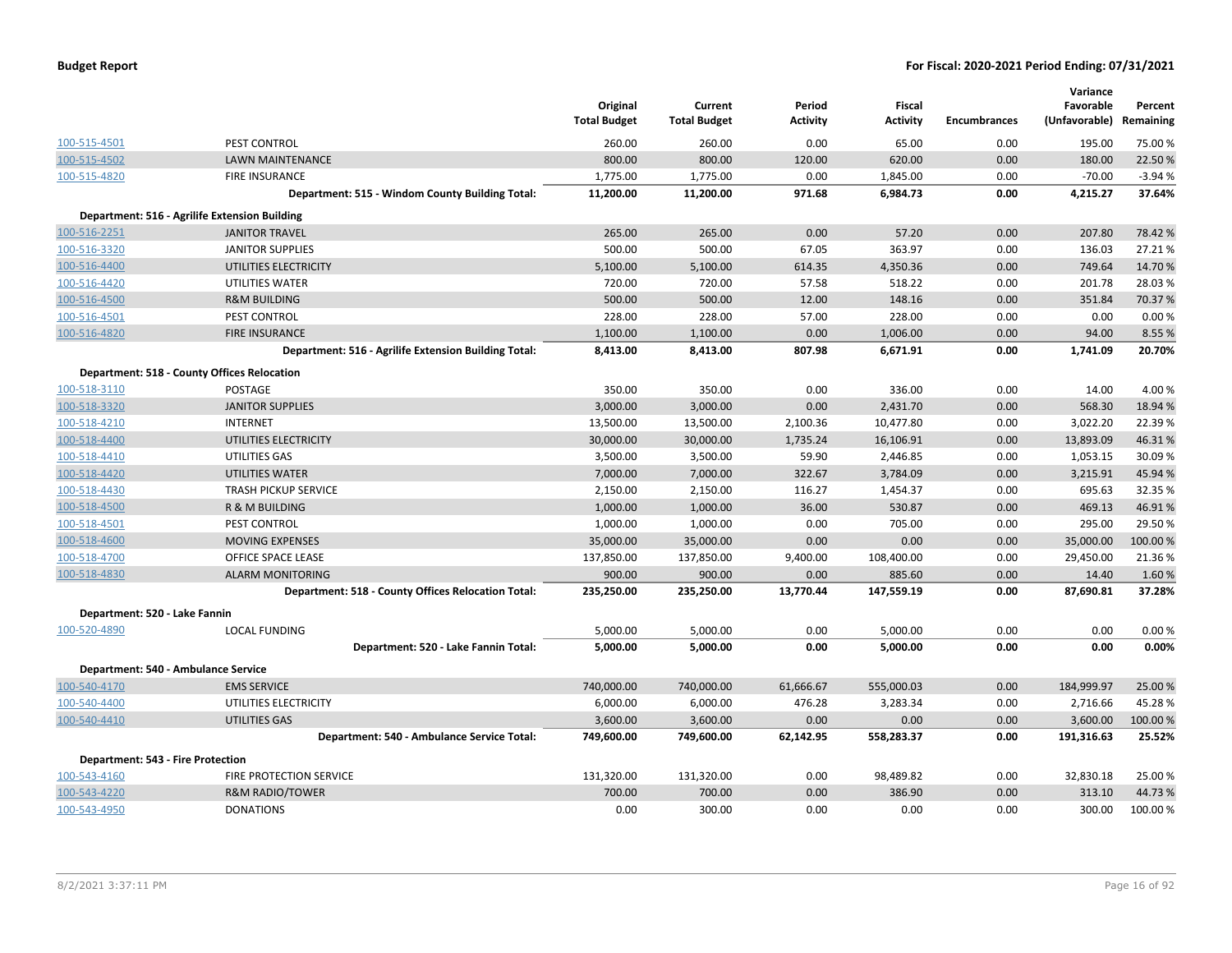|                                   |                              |                                           | Original<br><b>Total Budget</b> | Current<br><b>Total Budget</b> | Period<br><b>Activity</b> | Fiscal<br><b>Activity</b> | <b>Encumbrances</b> | Variance<br>Favorable<br>(Unfavorable) Remaining | Percent   |
|-----------------------------------|------------------------------|-------------------------------------------|---------------------------------|--------------------------------|---------------------------|---------------------------|---------------------|--------------------------------------------------|-----------|
| <b>Budget Adjustments</b>         |                              |                                           |                                 |                                |                           |                           |                     |                                                  |           |
| <b>Number</b>                     | Date                         | Description                               | Adjustment                      |                                |                           |                           |                     |                                                  |           |
| BA0000056                         | 02/18/2021                   | Firefighters Charitable Foundation Donati | 300.00                          |                                |                           |                           |                     |                                                  |           |
|                                   |                              | Department: 543 - Fire Protection Total:  | 132,020.00                      | 132,320.00                     | 0.00                      | 98,876.72                 | 0.00                | 33,443.28                                        | 25.27%    |
| Department: 551 - Constable Pct.1 |                              |                                           |                                 |                                |                           |                           |                     |                                                  |           |
| 100-551-1010                      |                              | SALARY ELECTED OFFICIAL                   | 33,674.57                       | 33,674.57                      | 2,590.36                  | 28,493.96                 | 0.00                | 5,180.61                                         | 15.38 %   |
| 100-551-2010                      | SOCIAL SECURITY TAXES        |                                           | 2,236.62                        | 2,236.62                       | 166.20                    | 1,827.49                  | 0.00                | 409.13                                           | 18.29 %   |
| 100-551-2020                      |                              | <b>GROUP HEALTH INSURANCE</b>             | 6,103.32                        | 6,103.32                       | 478.32                    | 4,783.08                  | 0.00                | 1,320.24                                         | 21.63%    |
| 100-551-2030                      | <b>RETIREMENT</b>            |                                           | 3,987.07                        | 3,987.07                       | 330.94                    | 3,559.82                  | 0.00                | 427.25                                           | 10.72 %   |
| 100-551-2040                      |                              | <b>WORKERS' COMPENSATION</b>              | 606.14                          | 606.14                         | 0.00                      | 545.66                    | 0.00                | 60.48                                            | 9.98%     |
| 100-551-2050                      | <b>MEDICARE TAX</b>          |                                           | 523.08                          | 523.08                         | 38.86                     | 427.34                    | 0.00                | 95.74                                            | 18.30%    |
| 100-551-2250                      | <b>TRAVEL ALLOWANCE</b>      |                                           | 2,400.00                        | 2,400.00                       | 200.00                    | 2,000.00                  | 0.00                | 400.00                                           | 16.67%    |
| 100-551-3100                      | <b>OFFICE SUPPLIES</b>       |                                           | 50.00                           | 50.00                          | 0.00                      | 0.00                      | 0.00                | 50.00                                            | 100.00%   |
| 100-551-3110                      | <b>POSTAGE</b>               |                                           | 150.00                          | 150.00                         | 4.17                      | 24.07                     | 0.00                | 125.93                                           | 83.95 %   |
| 100-551-3300                      |                              | AUTO EXPENSE-GAS AND OIL                  | 1,500.00                        | 1,500.00                       | 344.17                    | 863.35                    | 0.00                | 636.65                                           | 42.44%    |
| 100-551-4220                      | R & M RADIO                  |                                           | 100.00                          | 100.00                         | 0.00                      | 125.00                    | 0.00                | $-25.00$                                         | $-25.00%$ |
| 100-551-4350                      | PRINTING                     |                                           | 50.00                           | 50.00                          | 0.00                      | 0.00                      | 0.00                | 50.00                                            | 100.00%   |
| 100-551-4800                      | <b>BOND</b>                  |                                           | 178.00                          | 178.00                         | 0.00                      | 177.50                    | 0.00                | 0.50                                             | 0.28%     |
| 100-551-4880                      |                              | LAW ENFORCEMENT INSURANCE                 | 500.00                          | 500.00                         | 0.00                      | 462.96                    | 0.00                | 37.04                                            | 7.41%     |
| 100-551-5910                      | <b>ONLINE RESEARCH</b>       |                                           | 600.00                          | 600.00                         | 50.00                     | 450.00                    | 0.00                | 150.00                                           | 25.00 %   |
|                                   |                              | Department: 551 - Constable Pct.1 Total:  | 52,658.80                       | 52,658.80                      | 4,203.02                  | 43,740.23                 | 0.00                | 8,918.57                                         | 16.94%    |
| Department: 552 - Constable Pct.2 |                              |                                           |                                 |                                |                           |                           |                     |                                                  |           |
| 100-552-1010                      |                              | SALARY ELECTED OFFICIAL                   | 16,619.05                       | 16,619.05                      | 1,278.38                  | 14,062.18                 | 0.00                | 2,556.87                                         | 15.39 %   |
| 100-552-2010                      | <b>SOCIAL SECURITY TAXES</b> |                                           | 1,030.38                        | 1,030.38                       | 79.26                     | 871.86                    | 0.00                | 158.52                                           | 15.38%    |
| 100-552-2020                      |                              | <b>GROUP HEALTH INSURANCE</b>             | 12,206.64                       | 12,206.64                      | 1,017.22                  | 10,172.20                 | 0.00                | 2,034.44                                         | 16.67%    |
| 100-552-2030                      | <b>RETIREMENT</b>            |                                           | 1,967.70                        | 1,967.70                       | 151.62                    | 1,664.67                  | 0.00                | 303.03                                           | 15.40 %   |
| 100-552-2040                      |                              | <b>WORKERS' COMPENSATION</b>              | 299.14                          | 299.14                         | 0.00                      | 269.30                    | 0.00                | 29.84                                            | 9.98%     |
| 100-552-2050                      | <b>MEDICARE TAX</b>          |                                           | 240.98                          | 240.98                         | 18.54                     | 203.94                    | 0.00                | 37.04                                            | 15.37 %   |
| 100-552-3100                      | <b>OFFICE SUPPLIES</b>       |                                           | 100.00                          | 100.00                         | 0.00                      | 0.00                      | 0.00                | 100.00                                           | 100.00%   |
| 100-552-3110                      | <b>POSTAGE</b>               |                                           | 250.00                          | 250.00                         | 0.00                      | 0.00                      | 0.00                | 250.00                                           | 100.00 %  |
| 100-552-3300                      |                              | AUTO EXPENSE-GAS AND OIL                  | 1,000.00                        | 1,000.00                       | 0.00                      | 30.00                     | 0.00                | 970.00                                           | 97.00 %   |
| 100-552-4220                      | R & M RADIO                  |                                           | 100.00                          | 100.00                         | 0.00                      | 0.00                      | 0.00                | 100.00                                           | 100.00%   |
| 100-552-4270                      |                              | OUT OF COUNTY TRAVEL/TRAINING             | 228.00                          | 228.00                         | 0.00                      | 0.00                      | 0.00                | 228.00                                           | 100.00%   |
| 100-552-4350                      | <b>PRINTING</b>              |                                           | 100.00                          | 100.00                         | 0.00                      | 0.00                      | 0.00                | 100.00                                           | 100.00%   |
| 100-552-4540                      | R&M AUTO                     |                                           | 1,000.00                        | 1,000.00                       | 0.00                      | 7.00                      | 0.00                | 993.00                                           | 99.30%    |
| 100-552-4800                      | <b>BOND</b>                  |                                           | 178.00                          | 178.00                         | 0.00                      | 0.00                      | 0.00                | 178.00                                           | 100.00%   |
| 100-552-4870                      | <b>AUTO INSURANCE</b>        |                                           | 425.00                          | 425.00                         | 0.00                      | 403.00                    | 0.00                | 22.00                                            | 5.18%     |
| 100-552-4880                      |                              | LAW ENFOREMENT INSURANCE                  | 500.00                          | 500.00                         | 0.00                      | 462.96                    | 0.00                | 37.04                                            | 7.41%     |
|                                   |                              | Department: 552 - Constable Pct.2 Total:  | 36,244.89                       | 36,244.89                      | 2,545.02                  | 28,147.11                 | 0.00                | 8,097.78                                         | 22.34%    |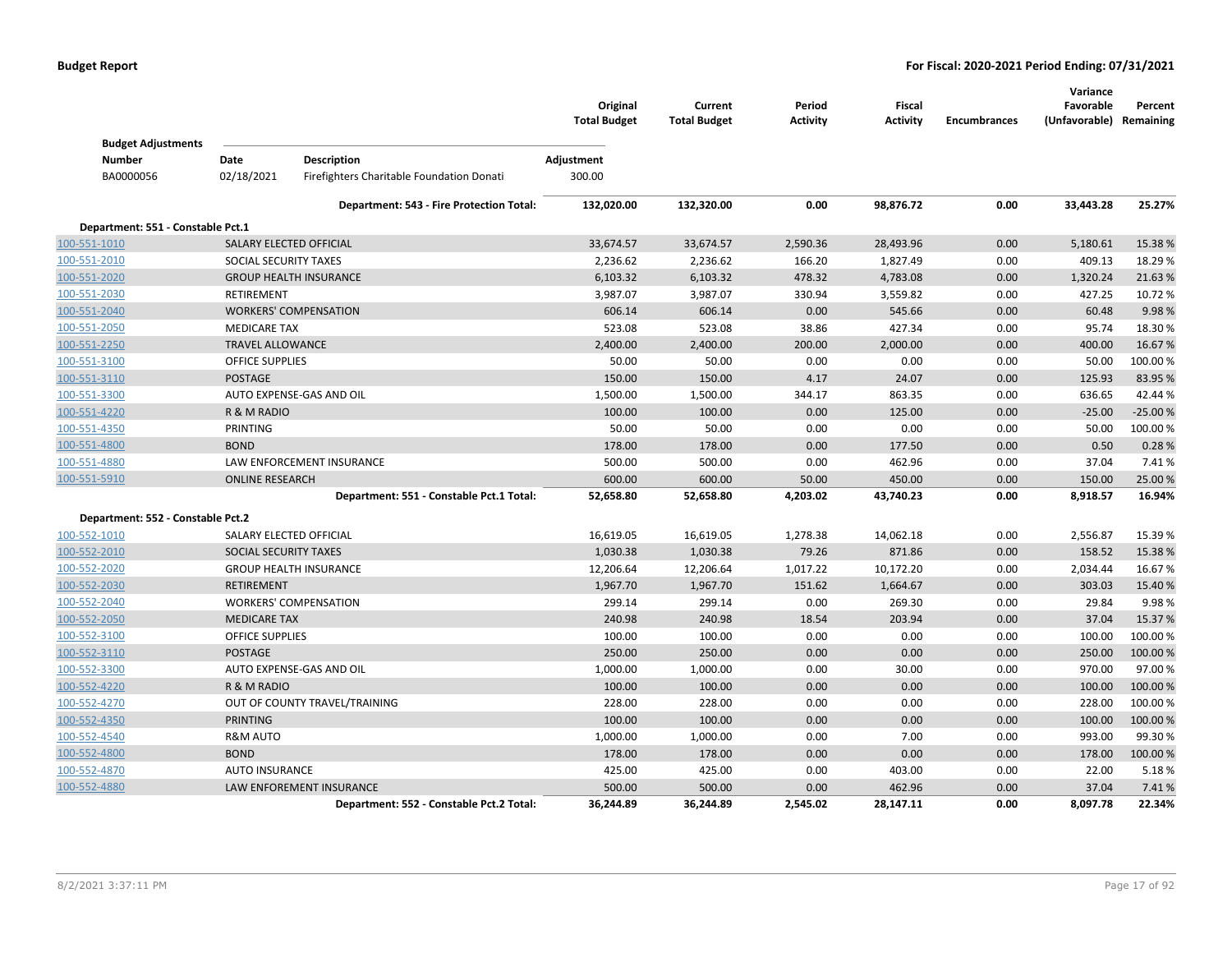|                                   |                                                 | Original<br><b>Total Budget</b> | Current<br><b>Total Budget</b> | Period<br><b>Activity</b> | Fiscal<br><b>Activity</b> | <b>Encumbrances</b> | Variance<br>Favorable<br>(Unfavorable) Remaining | Percent |
|-----------------------------------|-------------------------------------------------|---------------------------------|--------------------------------|---------------------------|---------------------------|---------------------|--------------------------------------------------|---------|
| Department: 553 - Constable Pct.3 |                                                 |                                 |                                |                           |                           |                     |                                                  |         |
| 100-553-1010                      | SALARY ELECTED OFFICIAL                         | 14,830.57                       | 14,830.57                      | 1,140.82                  | 12,549.02                 | 0.00                | 2,281.55                                         | 15.38%  |
| 100-553-2010                      | SOCIAL SECURITY TAXES                           | 1,068.30                        | 1,068.30                       | 83.14                     | 902.14                    | 0.00                | 166.16                                           | 15.55 % |
| 100-553-2020                      | <b>GROUP HEALTH INSURANCE</b>                   | 12,206.64                       | 12,206.64                      | 1,017.22                  | 10,172.20                 | 0.00                | 2,034.44                                         | 16.67%  |
| 100-553-2030                      | <b>RETIREMENT</b>                               | 1,755.94                        | 1,755.94                       | 159.02                    | 1,615.96                  | 0.00                | 139.98                                           | 7.97%   |
| 100-553-2040                      | <b>WORKERS' COMPENSATION</b>                    | 266.95                          | 266.95                         | 0.00                      | 240.32                    | 0.00                | 26.63                                            | 9.98%   |
| 100-553-2050                      | <b>MEDICARE TAX</b>                             | 249.84                          | 249.84                         | 19.44                     | 210.94                    | 0.00                | 38.90                                            | 15.57 % |
| 100-553-2250                      | <b>TRAVEL ALLOWANCE</b>                         | 2,400.00                        | 2,400.00                       | 200.00                    | 2,000.00                  | 0.00                | 400.00                                           | 16.67%  |
| 100-553-3100                      | <b>OFFICE SUPPLIES</b>                          | 40.00                           | 40.00                          | 0.00                      | 0.00                      | 0.00                | 40.00                                            | 100.00% |
| 100-553-3110                      | <b>POSTAGE</b>                                  | 150.00                          | 150.00                         | 0.00                      | 0.00                      | 0.00                | 150.00                                           | 100.00% |
| 100-553-3300                      | AUTO EXPENSE-GAS AND OIL                        | 200.00                          | 200.00                         | 0.00                      | 0.00                      | 0.00                | 200.00                                           | 100.00% |
| 100-553-4210                      | <b>INTERNET</b>                                 | 0.00                            | 0.00                           | 75.98                     | 158.09                    | 0.00                | $-158.09$                                        | 0.00%   |
| 100-553-4350                      | <b>PRINTING</b>                                 | 50.00                           | 50.00                          | 0.00                      | 0.00                      | 0.00                | 50.00                                            | 100.00% |
| 100-553-4530                      | <b>COMPUTER SOFTWARE</b>                        | 1,152.00                        | 1,152.00                       | 0.00                      | 781.00                    | 0.00                | 371.00                                           | 32.20%  |
| 100-553-4800                      | <b>BOND</b>                                     | 178.00                          | 178.00                         | 0.00                      | 178.00                    | 0.00                | 0.00                                             | 0.00%   |
| 100-553-4810                      | <b>DUES</b>                                     | 60.00                           | 60.00                          | 0.00                      | 60.00                     | 0.00                | 0.00                                             | 0.00%   |
| 100-553-4880                      | LAW ENFORCEMENT INSURANCE                       | 500.00                          | 500.00                         | 0.00                      | 462.96                    | 0.00                | 37.04                                            | 7.41%   |
| 100-553-5720                      | OFFICE EQUIPMENT                                | 200.00                          | 200.00                         | 0.00                      | 0.00                      | 0.00                | 200.00                                           | 100.00% |
|                                   | Department: 553 - Constable Pct.3 Total:        | 35,308.24                       | 35,308.24                      | 2,695.62                  | 29,330.63                 | 0.00                | 5,977.61                                         | 16.93%  |
|                                   | Department: 555 - Animal Control Officer        |                                 |                                |                           |                           |                     |                                                  |         |
| 100-555-4410                      | ANIMAL CONTROL OFFICER/SERVICES                 | 3,000.00                        | 3,000.00                       | 0.00                      | 1,552.36                  | 0.00                | 1,447.64                                         | 48.25 % |
|                                   | Department: 555 - Animal Control Officer Total: | 3,000.00                        | 3,000.00                       | 0.00                      | 1,552.36                  | 0.00                | 1,447.64                                         | 48.25%  |
|                                   | Department: 559 - Texas VINE Program            |                                 |                                |                           |                           |                     |                                                  |         |
| 100-559-4950                      | VINE AUTOMATED VICTIM NOTIF. SERV.              | 18,571.12                       | 18,571.12                      | 0.00                      | 13,928.34                 | 0.00                | 4,642.78                                         | 25.00 % |
|                                   | Department: 559 - Texas VINE Program Total:     | 18,571.12                       | 18,571.12                      | 0.00                      | 13,928.34                 | 0.00                | 4,642.78                                         | 25.00%  |
|                                   |                                                 |                                 |                                |                           |                           |                     |                                                  |         |
| Department: 560 - County Sheriff  |                                                 |                                 |                                |                           |                           |                     |                                                  |         |
| 100-560-1010                      | SALARY ELECTED OFFICIAL                         | 60,513.98                       | 60,513.98                      | 4,654.92                  | 51,204.12                 | 0.00                | 9,309.86                                         | 15.38 % |
| 100-560-1030                      | SALARY CHIEF DEPUTY                             | 52,500.00                       | 52,500.00                      | 4,038.43                  | 44,423.00                 | 0.00                | 8,077.00                                         | 15.38%  |
| 100-560-1040                      | <b>SALARIES DEPUTIES</b>                        | 683,192.21                      | 683,192.21                     | 53,547.41                 | 551,957.76                | 0.00                | 131,234.45                                       | 19.21%  |
| 100-560-1050                      | SALARY ADMINISTRATIVE SECRETARY                 | 43,020.00                       | 43,020.00                      | 2,692.31                  | 36,200.59                 | 0.00                | 6,819.41                                         | 15.85 % |
| 100-560-1051                      | SALARY EVIDENCE CLERK                           | 25,480.00                       | 25,480.00                      | 1,384.62                  | 19,024.62                 | 0.00                | 6,455.38                                         | 25.34 % |
| 100-560-1070                      | <b>SALARY PART-TIME</b>                         | 0.00                            | 0.00                           | 1,344.00                  | 15,999.00                 | 0.00                | $-15,999.00$                                     | 0.00%   |
| 100-560-1080                      | <b>COMPENSATION/HOLIDAY PAY</b>                 | 138,719.27                      | 138,719.27                     | 1,635.37                  | 21,684.09                 | 0.00                | 117,035.18                                       | 84.37%  |
| 100-560-1110                      | <b>SALARY LIEUTENANT</b>                        | 47,200.00                       | 47,200.00                      | 3,812.30                  | 40,256.11                 | 0.00                | 6,943.89                                         | 14.71%  |
| 100-560-1130                      | SALARY TRANSPORT OFFICER                        | 38,292.67                       | 38,292.67                      | 1,155.59                  | 31,090.23                 | 0.00                | 7,202.44                                         | 18.81%  |
| 100-560-1140                      | SALARY PROF. STANDARDS OFFICER                  | 38,292.67                       | 38,292.67                      | 2,945.60                  | 32,401.59                 | 0.00                | 5,891.08                                         | 15.38%  |
| 100-560-1200                      | <b>SALARY DISPATCHER</b>                        | 291,683.00                      | 291,683.00                     | 17,289.17                 | 189,629.02                | 0.00                | 102,053.98                                       | 34.99 % |
| 100-560-2010                      | SOCIAL SECURITY TAXES                           | 85,608.01                       | 85,608.01                      | 5,612.02                  | 62,903.04                 | 0.00                | 22,704.97                                        | 26.52%  |
| 100-560-2020                      | <b>GROUP HEALTH INSURANCE</b>                   | 366,199.20                      | 366,199.20                     | 33,092.11                 | 291,366.41                | 0.00                | 74,832.79                                        | 20.43 % |
| 100-560-2030                      | <b>RETIREMENT</b>                               | 151,573.02                      | 151,573.02                     | 11,207.62                 | 122,386.74                | 0.00                | 29,186.28                                        | 19.26 % |
| 100-560-2040                      | <b>WORKERS' COMPENSATION</b>                    | 26,018.53                       | 26,018.53                      | 0.00                      | 15,430.36                 | 0.00                | 10,588.17                                        | 40.69%  |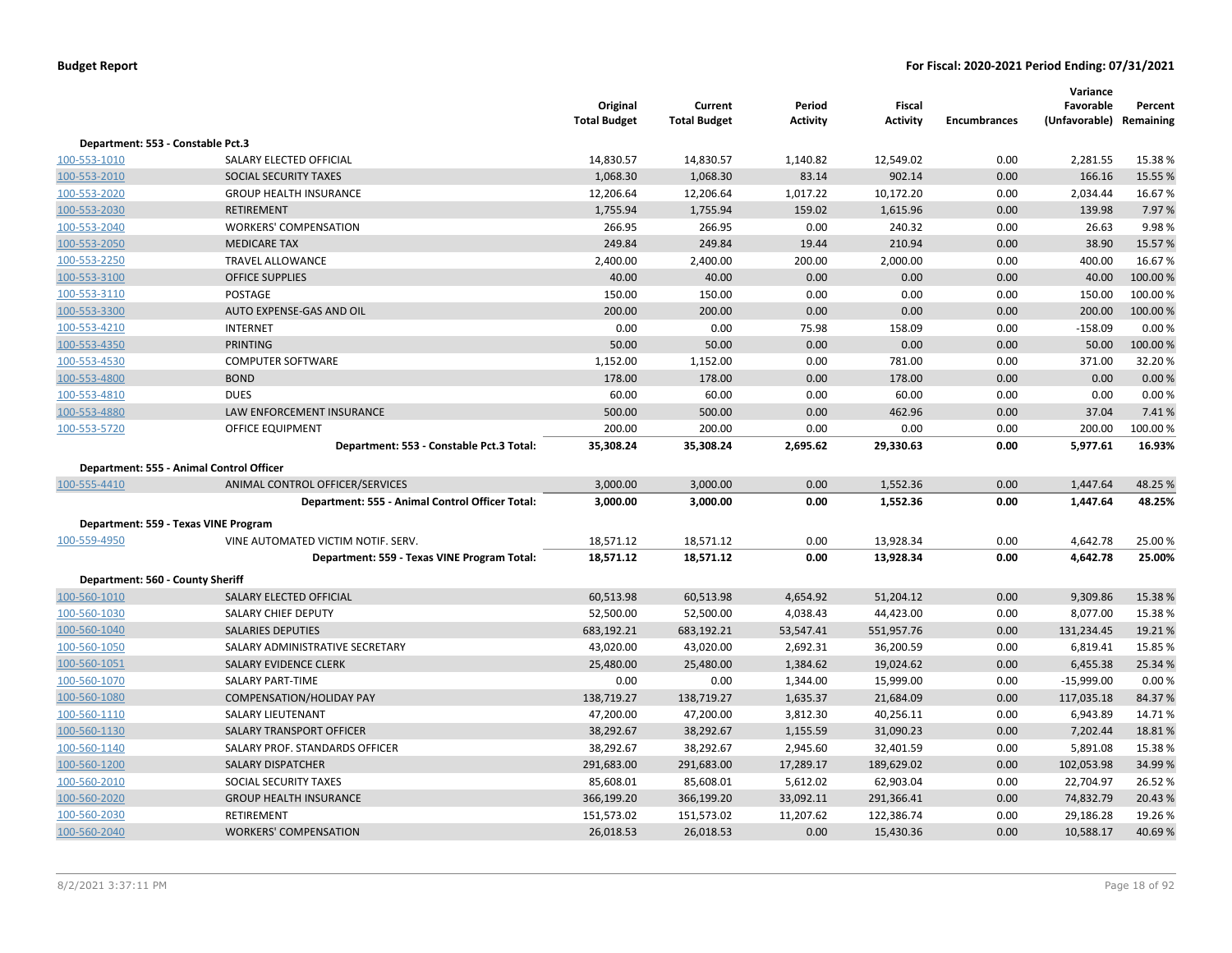|                           |                           |                                          | Original<br><b>Total Budget</b> | Current<br><b>Total Budget</b> | Period<br><b>Activity</b> | Fiscal<br><b>Activity</b> | <b>Encumbrances</b> | Variance<br>Favorable<br>(Unfavorable) Remaining | Percent   |
|---------------------------|---------------------------|------------------------------------------|---------------------------------|--------------------------------|---------------------------|---------------------------|---------------------|--------------------------------------------------|-----------|
| 100-560-2050              | <b>MEDICARE TAX</b>       |                                          | 18,562.57                       | 18,562.57                      | 1,312.51                  | 13,176.36                 | 0.00                | 5,386.21                                         | 29.02 %   |
| 100-560-2060              |                           | UNEMPLOYMENT EXPENSE                     | 5,000.00                        | 5,000.00                       | 0.00                      | $-92.59$                  | 0.00                | 5,092.59                                         | 101.85 %  |
| 100-560-2500              | <b>EMPLOYEE PHYSICALS</b> |                                          | 1,000.00                        | 1,000.00                       | 125.00                    | 1,184.00                  | 0.00                | $-184.00$                                        | $-18.40%$ |
| 100-560-3100              | <b>OFFICE SUPPLIES</b>    |                                          | 8,000.00                        | 8,000.00                       | 1,838.89                  | 8,576.90                  | 0.00                | $-576.90$                                        | $-7.21%$  |
| 100-560-3110              | POSTAGE                   |                                          | 1,700.00                        | 1,700.00                       | 346.94                    | 2,588.76                  | 0.00                | $-888.76$                                        | $-52.28%$ |
| 100-560-3200              | <b>WEAPONS SUPPLIES</b>   |                                          | 3,000.00                        | 3,000.00                       | 0.00                      | 2,656.13                  | 1,536.30            | $-1,192.43$                                      | $-39.75%$ |
| 100-560-3210              | <b>PATROL SUPPLIES</b>    |                                          | 3,800.00                        | 3,800.00                       | 0.00                      | 764.89                    | 335.00              | 2,700.11                                         | 71.06%    |
| 100-560-3300              | AUTO EXPENSE GAS & OIL    |                                          | 70,000.00                       | 70,000.00                      | 7,607.70                  | 50,335.17                 | 0.00                | 19,664.83                                        | 28.09 %   |
| 100-560-3320              |                           | SHERIFF JANITOR SUPPLIES                 | 1,750.00                        | 1,750.00                       | 343.56                    | 1,437.04                  | 0.00                | 312.96                                           | 17.88%    |
| 100-560-3950              | UNIFORMS/OTHER            |                                          | 6,300.00                        | 6,300.00                       | 978.49                    | 7,137.07                  | 1,128.73            | $-1,965.80$                                      | $-31.20%$ |
| 100-560-4210              | <b>INTERNET SERVICE</b>   |                                          | 9,500.00                        | 9,500.00                       | 1,804.00                  | 8,760.03                  | 0.00                | 739.97                                           | 7.79 %    |
| 100-560-4220              | R & M RADIO               |                                          | 1,000.00                        | 1,000.00                       | 0.00                      | 220.00                    | 0.00                | 780.00                                           | 78.00 %   |
| 100-560-4250              |                           | PROFESSIONAL SERVICES/INTERPRETER        | 100.00                          | 100.00                         | 0.00                      | 0.00                      | 0.00                | 100.00                                           | 100.00%   |
| 100-560-4270              |                           | OUT OF COUNTY TRAVEL/TRAINING            | 4,000.00                        | 4,000.00                       | 0.00                      | 89.25                     | 0.00                | 3,910.75                                         | 97.77%    |
| 100-560-4280              | PRISONER TRANSPORT        |                                          | 8,500.00                        | 8,500.00                       | 531.10                    | 8,828.48                  | 0.00                | $-328.48$                                        | $-3.86%$  |
| 100-560-4300              | <b>BIDS AND NOTICES</b>   |                                          | 500.00                          | 500.00                         | 20.64                     | 67.42                     | 0.00                | 432.58                                           | 86.52%    |
| 100-560-4320              |                           | IMPOUNDMENT OF ESTRAY LIVESTOCK          | 10,000.00                       | 10,000.00                      | 0.00                      | 11,325.00                 | 0.00                | $-1,325.00$                                      | $-13.25%$ |
| 100-560-4350              | PRINTING                  |                                          | 1,000.00                        | 1,000.00                       | 0.00                      | 0.00                      | 0.00                | 1,000.00                                         | 100.00%   |
| 100-560-4420              | UTILITIES WATER           |                                          | 3,000.00                        | 3,000.00                       | 302.17                    | 1,527.79                  | 0.00                | 1,472.21                                         | 49.07%    |
| 100-560-4430              | SHERIFF TRASH PICKUP      |                                          | 1,500.00                        | 1,500.00                       | 120.84                    | 1,087.56                  | 0.00                | 412.44                                           | 27.50 %   |
| 100-560-4500              | R & M BUILDING            |                                          | 5,000.00                        | 5,000.00                       | 344.00                    | 5,237.58                  | 0.00                | $-237.58$                                        | $-4.75%$  |
| 100-560-4501              | PEST CONTROL              |                                          | 320.00                          | 320.00                         | 0.00                      | 240.00                    | 0.00                | 80.00                                            | 25.00 %   |
| 100-560-4530              |                           | TYLER/CAD MAINTENANCE                    | 15,347.62                       | 15,347.62                      | 0.00                      | 16,152.80                 | 0.00                | $-805.18$                                        | $-5.25%$  |
| 100-560-4540              | R & M AUTOMOBILES         |                                          | 45,000.00                       | 72,624.54                      | 11,486.06                 | 58,891.44                 | 2,270.37            | 11,462.73                                        | 15.78%    |
| <b>Budget Adjustments</b> |                           |                                          |                                 |                                |                           |                           |                     |                                                  |           |
| Number                    | Date                      | <b>Description</b>                       | Adjustment                      |                                |                           |                           |                     |                                                  |           |
| BA0000048                 | 12/16/2020                | Auto Insurance Loss payments to R&M A    | 16,168.69                       |                                |                           |                           |                     |                                                  |           |
| BA0000052                 | 01/29/2021                | Add Insurance loss payment to Sheriff R& | 1,841.93                        |                                |                           |                           |                     |                                                  |           |
| BA0000057                 | 02/26/2021                | Sheriff Auto Loss Supplement check for U | 278.00                          |                                |                           |                           |                     |                                                  |           |
| BA0000072                 | 07/27/2021                | Sheriff insurance loss payment Approved  | 9,335.92                        |                                |                           |                           |                     |                                                  |           |
| 100-560-4800              | <b>BOND</b>               |                                          | 435.00                          | 435.00                         | 102.50                    | 537.50                    | 0.00                | $-102.50$                                        | $-23.56%$ |
| 100-560-4820              | <b>FIRE INSURANCE</b>     |                                          | 325.00                          | 325.00                         | 0.00                      | 292.00                    | 0.00                | 33.00                                            | 10.15 %   |
| 100-560-4870              | AUTOMOBILE INSURANCE      |                                          | 10,500.00                       | 10,500.00                      | 0.00                      | 9,266.00                  | 0.00                | 1,234.00                                         | 11.75 %   |
| 100-560-4880              |                           | LAW ENFORCEMENT INSURANCE                | 15,000.00                       | 15,000.00                      | 0.00                      | 15,983.68                 | 0.00                | $-983.68$                                        | $-6.56%$  |
| 100-560-4890              | <b>LOCAL FUNDING 562</b>  |                                          | 36,287.76                       | 36,287.76                      | 0.00                      | 36,287.76                 | 0.00                | 0.00                                             | 0.00%     |
| 100-560-5720              | OFFICE EQUIPMENT          |                                          | 200.00                          | 200.00                         | 0.00                      | 59.95                     | 0.00                | 140.05                                           | 70.03 %   |
| 100-560-5740              | <b>TECHNOLOGY</b>         |                                          | 16,000.00                       | 16,000.00                      | 0.00                      | 9,698.88                  | 0.00                | 6,301.12                                         | 39.38%    |
| 100-560-5750              |                           | PURCHASE OF AUTOMOBILES                  | 50,000.00                       | 50,000.00                      | 0.00                      | 50,341.31                 | 0.00                | $-341.31$                                        | $-0.68%$  |
| 100-560-5790              | <b>WEAPONS</b>            |                                          | 2,000.00                        | 2,000.00                       | 0.00                      | 311.12                    | 548.60              | 1,140.28                                         | 57.01%    |
|                           |                           | Department: 560 - County Sheriff Total:  | 2,402,920.51                    | 2,430,545.05                   | 171,675.87                | 1,848,925.96              | 5,819.00            | 575,800.09                                       | 23.69%    |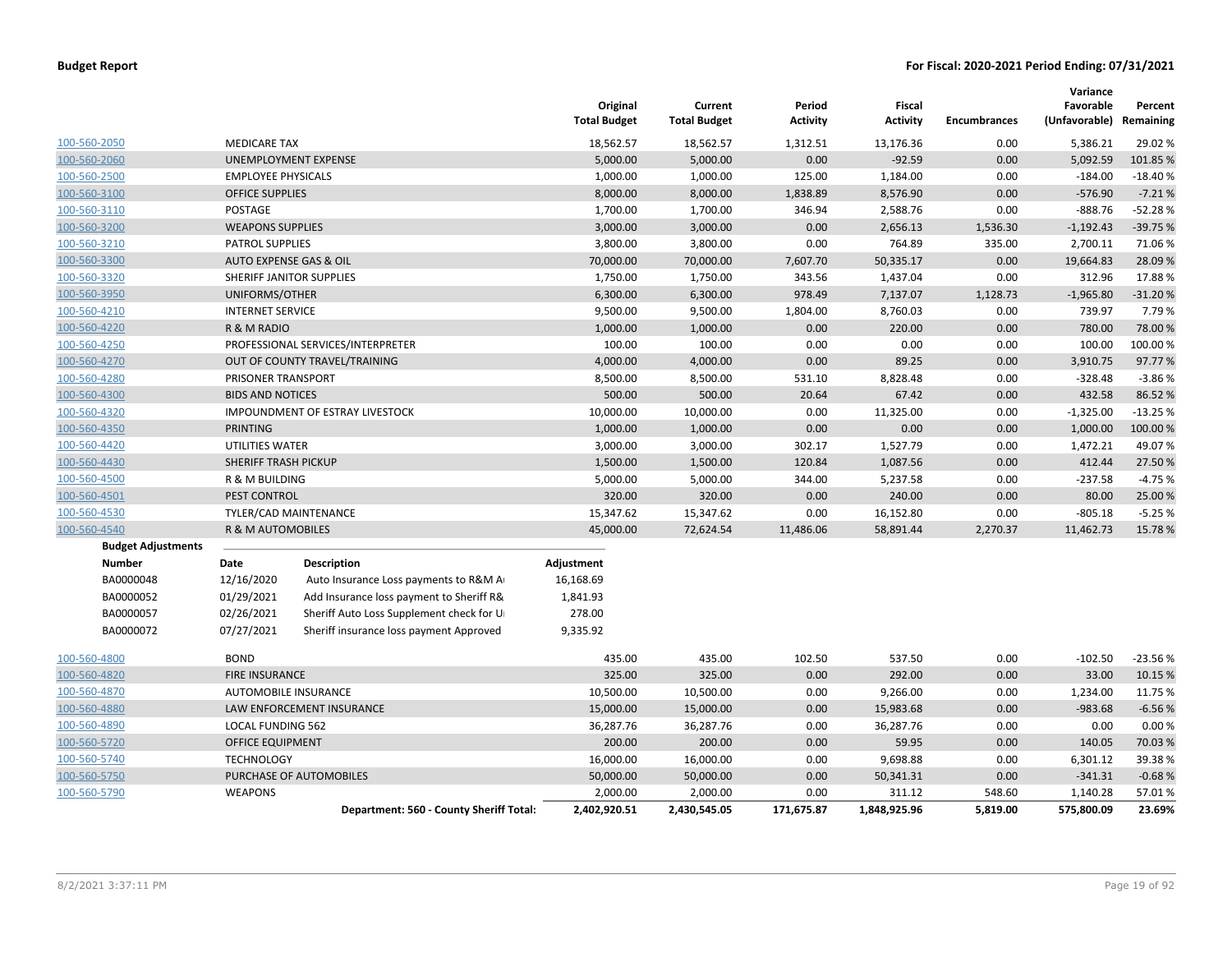|                                                             |                              |                                                                           | Original<br><b>Total Budget</b> | Current<br><b>Total Budget</b> | Period<br><b>Activity</b> | Fiscal<br><b>Activity</b> | <b>Encumbrances</b> | Variance<br>Favorable<br>(Unfavorable) Remaining | Percent           |
|-------------------------------------------------------------|------------------------------|---------------------------------------------------------------------------|---------------------------------|--------------------------------|---------------------------|---------------------------|---------------------|--------------------------------------------------|-------------------|
| Department: 565 - Jail Operations                           |                              |                                                                           |                                 |                                |                           |                           |                     |                                                  |                   |
| 100-565-3800                                                | PRISONER HOUSING             |                                                                           | 2,550,000.00                    | 2,550,000.00                   | 155,973.92                | 1,561,345.74              | 0.00                | 988,654.26                                       | 38.77 %           |
| 100-565-4000                                                |                              | PRISONER TRANSPORT/GUARD                                                  | 25,000.00                       | 25,000.00                      | 128.96                    | 17,938.05                 | 0.00                | 7,061.95                                         | 28.25 %           |
| 100-565-4050                                                | PRISONER MEDICAL             |                                                                           | 175,000.00                      | 175,000.00                     | 23,210.63                 | 133,009.15                | 0.00                | 41,990.85                                        | 23.99%            |
| 100-565-4500                                                | <b>R&amp;M BUILDING</b>      |                                                                           | 1,000.00                        | 13,500.00                      | 0.00                      | 13,916.60                 | 0.00                | $-416.60$                                        | $-3.09%$          |
| <b>Budget Adjustments</b>                                   |                              |                                                                           |                                 |                                |                           |                           |                     |                                                  |                   |
| <b>Number</b>                                               | Date                         | <b>Description</b>                                                        | Adjustment                      |                                |                           |                           |                     |                                                  |                   |
| BA0000071                                                   | 07/27/2021                   | Contingency to S. Jail-AC unit Approved 5,                                | 12,500.00                       |                                |                           |                           |                     |                                                  |                   |
| 100-565-4501                                                | PEST CONTROL                 |                                                                           | 580.00                          | 580.00                         | 0.00                      | 0.00                      | 0.00                | 580.00                                           | 100.00 %          |
|                                                             |                              | Department: 565 - Jail Operations Total:                                  | 2,751,580.00                    | 2,764,080.00                   | 179,313.51                | 1,726,209.54              | 0.00                | 1,037,870.46                                     | 37.55%            |
| Department: 573 - Bond Supervision                          |                              |                                                                           |                                 |                                |                           |                           |                     |                                                  |                   |
| 100-573-1020                                                |                              | SALARY-BOND SUPERVISOR                                                    | 38,244.95                       | 38,244.95                      | 0.00                      | 22,144.38                 | 0.00                | 16,100.57                                        | 42.10%            |
| 100-573-1070                                                | Part Time                    |                                                                           | 2,816.32                        | 2,816.32                       | 0.00                      | 0.00                      | 0.00                | 2,816.32                                         | 100.00 %          |
| 100-573-2010                                                | SOCIAL SECURITY TAXES        |                                                                           | 2,545.80                        | 2,545.80                       | 0.00                      | 1,358.56                  | 0.00                | 1,187.24                                         | 46.64%            |
| 100-573-2020                                                |                              | <b>GROUP HEALTH INSURANCE</b>                                             | 13,427.30                       | 13,427.30                      | 0.00                      | 5,086.10                  | 0.00                | 8,341.20                                         | 62.12 %           |
| 100-573-2030                                                | RETIREMENT                   |                                                                           | 4,861.65                        | 4,861.65                       | 0.00                      | 2,619.16                  | 0.00                | 2,242.49                                         | 46.13%            |
| 100-573-2040                                                |                              | <b>WORKERS' COMPENSATION</b>                                              | 131.39                          | 131.39                         | 0.00                      | 109.74                    | 0.00                | 21.65                                            | 16.48%            |
| 100-573-2050                                                | <b>MEDICARE TAX</b>          |                                                                           | 595.39                          | 595.39                         | 0.00                      | 317.66                    | 0.00                | 277.73                                           | 46.65%            |
| 100-573-3100                                                | <b>OFFICE SUPPLIES</b>       |                                                                           | 700.00                          | 700.00                         | 0.00                      | 368.39                    | 249.99              | 81.62                                            | 11.66%            |
| 100-573-3130                                                | <b>DRUG TESTING SUPPLIES</b> |                                                                           | 4,000.00                        | 4,000.00                       | 810.00                    | 1,610.00                  | 2,880.00            | $-490.00$                                        | $-12.25%$         |
| 100-573-3400                                                | <b>EVALUATIONS</b>           |                                                                           | 1,000.00                        | 1,000.00                       | 0.00                      | 0.00                      | 0.00                | 1,000.00                                         | 100.00%           |
| 100-573-4270                                                |                              | OUT OF COUNTY TRAVEL/TRAINING                                             | 1,900.00                        | 1,900.00                       | 0.00                      | 0.00                      | 0.00                | 1,900.00                                         | 100.00%           |
| 100-573-4530                                                | <b>COMPUTER SOFTWARE</b>     |                                                                           | 1,284.00                        | 1,284.00                       | 107.00                    | 1,177.00                  | 0.00                | 107.00                                           | 8.33%             |
| 100-573-4800                                                | <b>BOND</b>                  |                                                                           | 50.00                           | 50.00                          | 0.00                      | 0.00                      | 0.00                | 50.00                                            | 100.00%           |
| 100-573-4810                                                | <b>DUES</b>                  |                                                                           | 75.00                           | 75.00                          | 0.00                      | 0.00                      | 0.00                | 75.00                                            | 100.00%           |
| 100-573-4811                                                | <b>FUNDING CSCD</b>          |                                                                           | 0.00                            | 0.00                           | 3,803.00                  | 15,284.00                 | 0.00                | $-15,284.00$                                     | 0.00%             |
|                                                             |                              | Department: 573 - Bond Supervision Total:                                 | 71,631.80                       | 71,631.80                      | 4,720.00                  | 50,074.99                 | 3,129.99            | 18,426.82                                        | 25.72%            |
| Department: 575 - Juvenile Probation                        |                              |                                                                           |                                 |                                |                           |                           |                     |                                                  |                   |
| 100-575-3110                                                | <b>POSTAGE</b>               |                                                                           | 0.00                            | 0.00                           | 3.57                      | 32.89                     | 0.00                | $-32.89$                                         | 0.00%             |
| 100-575-3150                                                | <b>COPIER RENTAL</b>         |                                                                           | 0.00                            | 0.00                           | 27.38                     | 266.23                    | 0.00                | $-266.23$                                        | 0.00%             |
| 100-575-9950                                                |                              | JUVENILE PROBATION FUNDING<br>Department: 575 - Juvenile Probation Total: | 170,000.00<br>170,000.00        | 170,000.00<br>170,000.00       | 0.00<br>30.95             | 170,000.00<br>170,299.12  | 0.00<br>0.00        | 0.00<br>$-299.12$                                | 0.00%<br>$-0.18%$ |
|                                                             |                              |                                                                           |                                 |                                |                           |                           |                     |                                                  |                   |
| Department: 590 - Environmental Development<br>100-590-1020 | <b>SALARY DIRECTOR</b>       |                                                                           | 30,248.92                       | 30,248.92                      | 2,326.82                  | 25,595.22                 | 0.00                | 4,653.70                                         | 15.38%            |
| 100-590-1040                                                | <b>SALARIES DEPUTIES</b>     |                                                                           | 40,681.56                       | 40,681.56                      | 3,129.36                  | 34,422.97                 | 0.00                | 6,258.59                                         | 15.38%            |
| 100-590-1070                                                | <b>SALARY PART-TIME</b>      |                                                                           | 18,096.00                       | 18,096.00                      | 1,392.00                  | 8,061.72                  | 0.00                | 10,034.28                                        | 55.45 %           |
| 100-590-2010                                                | SOCIAL SECURITY TAXES        |                                                                           | 5,519.64                        | 5,519.64                       | 416.16                    | 4,096.46                  | 0.00                | 1,423.18                                         | 25.78%            |
| 100-590-2020                                                |                              | <b>GROUP HEALTH INSURANCE</b>                                             | 24,413.28                       | 24,413.28                      | 2,034.44                  | 20,515.26                 | 0.00                | 3,898.02                                         | 15.97%            |
| 100-590-2030                                                | <b>RETIREMENT</b>            |                                                                           | 10,540.74                       | 10,540.74                      | 812.20                    | 8,060.41                  | 0.00                | 2,480.33                                         | 23.53 %           |
| 100-590-2040                                                |                              | <b>WORKERS' COMPENSATION</b>                                              | 272.79                          | 272.79                         | 0.00                      | 245.24                    | 0.00                | 27.55                                            | 10.10%            |
|                                                             |                              |                                                                           |                                 |                                |                           |                           |                     |                                                  |                   |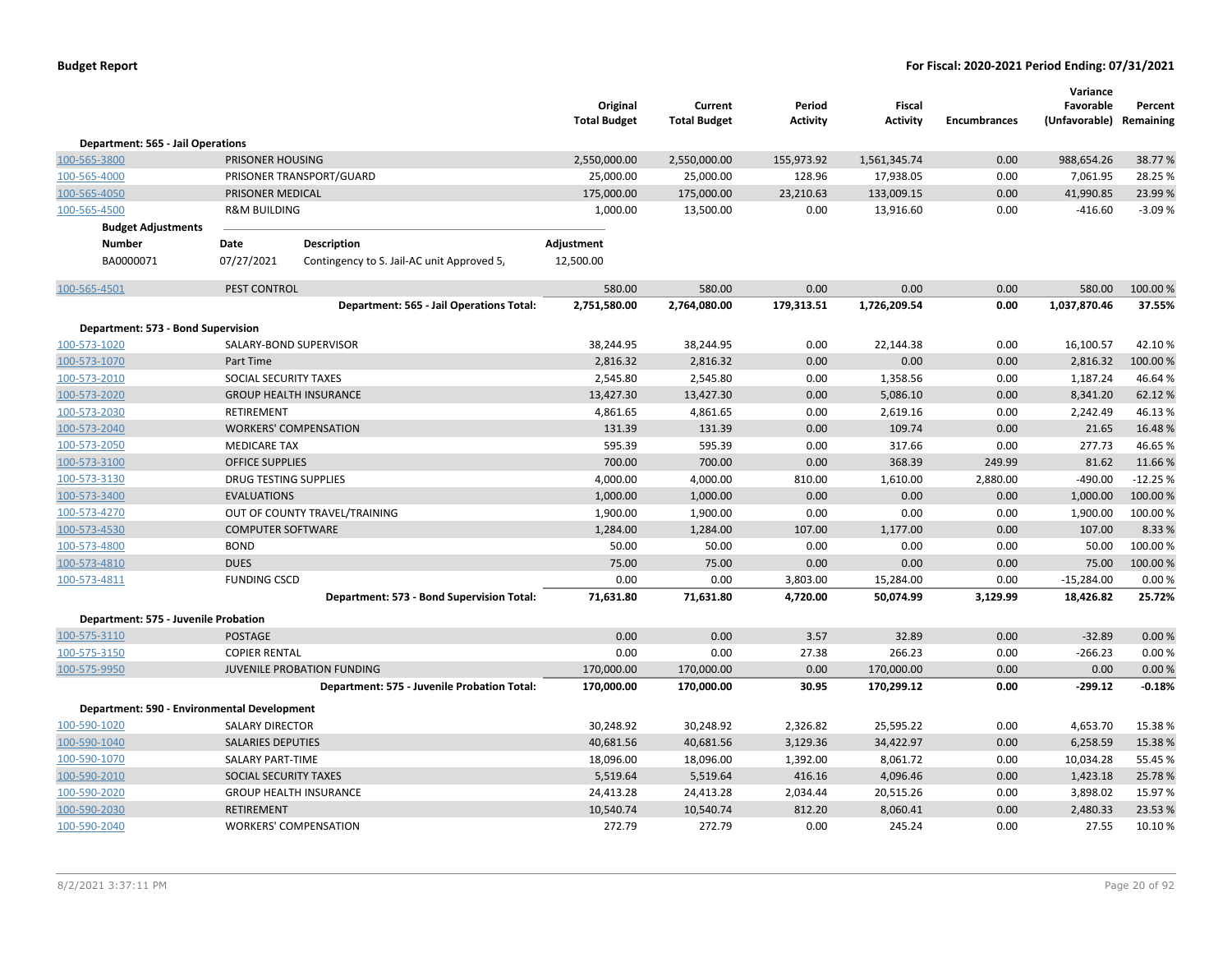|                                          |                          |                                                    | Original<br><b>Total Budget</b> | Current<br><b>Total Budget</b> | Period<br>Activity | <b>Fiscal</b><br>Activity | <b>Encumbrances</b> | Variance<br>Favorable<br>(Unfavorable) | Percent<br>Remaining |
|------------------------------------------|--------------------------|----------------------------------------------------|---------------------------------|--------------------------------|--------------------|---------------------------|---------------------|----------------------------------------|----------------------|
| 100-590-2050                             | <b>MEDICARE TAX</b>      |                                                    | 1,290.88                        | 1,290.88                       | 97.32              | 1,018.56                  | 0.00                | 272.32                                 | 21.10%               |
| 100-590-3100                             | <b>OFFICE SUPPLIES</b>   |                                                    | 850.00                          | 850.00                         | 58.50              | 598.59                    | 0.00                | 251.41                                 | 29.58%               |
| 100-590-3110                             | POSTAGE                  |                                                    | 1,700.00                        | 1,700.00                       | 165.22             | 1,117.27                  | 0.00                | 582.73                                 | 34.28%               |
| 100-590-3150                             | <b>COPIER RENTAL</b>     |                                                    | 1,000.00                        | 1,000.00                       | 75.06              | 751.66                    | 0.00                | 248.34                                 | 24.83%               |
| 100-590-3300                             |                          | <b>AUTO EXPENSE GAS &amp; OIL</b>                  | 1,100.00                        | 1,100.00                       | 497.12             | 644.70                    | 0.00                | 455.30                                 | 41.39%               |
| 100-590-4270                             |                          | OUT OF COUNTY TRAVEL/TRAINING                      | 1,500.00                        | 1,500.00                       | 80.00              | 743.75                    | 0.00                | 756.25                                 | 50.42 %              |
| 100-590-4350                             | <b>PRINTING</b>          |                                                    | 200.00                          | 200.00                         | 0.00               | 0.00                      | 0.00                | 200.00                                 | 100.00 %             |
| 100-590-4530                             | <b>COMPUTER SOFTWARE</b> |                                                    | 300.00                          | 300.00                         | 0.00               | 300.00                    | 0.00                | 0.00                                   | 0.00%                |
| 100-590-4540                             | <b>R&amp;M AUTO</b>      |                                                    | 1,000.00                        | 1,000.00                       | 0.00               | 331.45                    | 0.00                | 668.55                                 | 66.86%               |
| 100-590-4670                             |                          | VISITING HEALTH INSPECTOR                          | 300.00                          | 300.00                         | 0.00               | 0.00                      | 0.00                | 300.00                                 | 100.00%              |
| 100-590-4800                             | <b>BOND</b>              |                                                    | 100.00                          | 100.00                         | 0.00               | 0.00                      | 0.00                | 100.00                                 | 100.00%              |
| 100-590-4810                             | <b>DUES</b>              |                                                    | 111.00                          | 111.00                         | 0.00               | 0.00                      | 0.00                | 111.00                                 | 100.00%              |
| 100-590-4870                             |                          | <b>AUTOMOBILE INSURANCE</b>                        | 225.00                          | 225.00                         | 0.00               | 188.00                    | 0.00                | 37.00                                  | 16.44 %              |
| 100-590-5720                             | OFFICE EQUIPMENT         |                                                    | 200.00                          | 200.00                         | 0.00               | 0.00                      | 0.00                | 200.00                                 | 100.00%              |
|                                          |                          | Department: 590 - Environmental Development Total: | 139,649.81                      | 139,649.81                     | 11,084.20          | 106,691.26                | 0.00                | 32,958.55                              | 23.60%               |
| Department: 591 - Development Services   |                          |                                                    |                                 |                                |                    |                           |                     |                                        |                      |
| 100-591-1020                             | <b>SALARY DIRECTOR</b>   |                                                    | 36,834.94                       | 36,834.94                      | 2,326.83           | 27,223.23                 | 0.00                | 9,611.71                               | 26.09 %              |
| 100-591-2010                             | SOCIAL SECURITY TAXES    |                                                    | 2,283.77                        | 2,283.77                       | 144.26             | 2,250.38                  | 0.00                | 33.39                                  | 1.46 %               |
| 100-591-2020                             |                          | <b>GROUP HEALTH INSURANCE</b>                      | 12,206.64                       | 12,206.64                      | 1,017.22           | 11,018.56                 | 0.00                | 1,188.08                               | 9.73 %               |
| 100-591-2030                             | <b>RETIREMENT</b>        |                                                    | 4,361.26                        | 4,361.26                       | 275.96             | 3,221.83                  | 0.00                | 1,139.43                               | 26.13%               |
| 100-591-2040                             |                          | <b>WORKERS' COMPENSATION</b>                       | 117.87                          | 117.87                         | 0.00               | 105.70                    | 0.00                | 12.17                                  | 10.32 %              |
| 100-591-2050                             | <b>MEDICARE TAX</b>      |                                                    | 534.11                          | 534.11                         | 33.74              | 243.29                    | 0.00                | 290.82                                 | 54.45 %              |
| 100-591-3100                             | <b>OFFICE SUPPLIES</b>   |                                                    | 500.00                          | 500.00                         | 0.00               | 164.24                    | 0.00                | 335.76                                 | 67.15 %              |
| 100-591-3110                             | POSTAGE                  |                                                    | 300.00                          | 300.00                         | 0.00               | 0.00                      | 0.00                | 300.00                                 | 100.00%              |
| 100-591-3300                             |                          | AUTO EXPENSE GAS & OIL                             | 700.00                          | 700.00                         | 0.00               | 254.34                    | 0.00                | 445.66                                 | 63.67%               |
| 100-591-4270                             |                          | OUT OF COUNTY TRAVEL/TRAINING                      | 1,500.00                        | 1,500.00                       | 0.00               | 0.00                      | 0.00                | 1,500.00                               | 100.00%              |
| 100-591-4350                             | <b>PRINTING</b>          |                                                    | 100.00                          | 100.00                         | 0.00               | 23.00                     | 0.00                | 77.00                                  | 77.00 %              |
| 100-591-4530                             | <b>COMPUTER SOFTWARE</b> |                                                    | 100.00                          | 100.00                         | 0.00               | 100.00                    | 0.00                | 0.00                                   | 0.00%                |
| 100-591-4540                             | <b>R&amp;M AUTO</b>      |                                                    | 250.00                          | 6,869.40                       | 0.00               | 7,633.90                  | 0.00                | $-764.50$                              | $-11.13%$            |
| <b>Budget Adjustments</b>                |                          |                                                    |                                 |                                |                    |                           |                     |                                        |                      |
| <b>Number</b>                            | Date                     | <b>Description</b>                                 | Adjustment                      |                                |                    |                           |                     |                                        |                      |
| BA0000073                                | 07/27/2021               | Development Svcs auto loss Approved 7/2            | 6,619.40                        |                                |                    |                           |                     |                                        |                      |
| 100-591-4800                             | <b>BOND</b>              |                                                    | 50.00                           | 50.00                          | 0.00               | 0.00                      | 0.00                | 50.00                                  | 100.00%              |
| 100-591-4810                             | <b>DUES</b>              |                                                    | 50.00                           | 50.00                          | 0.00               | 0.00                      | 0.00                | 50.00                                  | 100.00 %             |
| 100-591-4870                             |                          | AUTOMOBILE INSURANCE                               | 275.00                          | 275.00                         | 0.00               | 220.00                    | 0.00                | 55.00                                  | 20.00 %              |
|                                          |                          | Department: 591 - Development Services Total:      | 60,163.59                       | 66,782.99                      | 3,798.01           | 52,458.47                 | 0.00                | 14,324.52                              | 21.45%               |
| <b>Department: 640 - County Services</b> |                          |                                                    |                                 |                                |                    |                           |                     |                                        |                      |
| 100-640-4100                             |                          | FANNIN CO. CHILDRENS CTR                           | 1,000.00                        | 1,000.00                       | 0.00               | 1,000.00                  | 0.00                | 0.00                                   | 0.00%                |
| 100-640-4110                             |                          | FANNIN CO. WELFARE BOARD                           | 1,000.00                        | 1,000.00                       | 0.00               | 0.00                      | 0.00                | 1,000.00                               | 100.00%              |
| 100-640-4120                             |                          | FANNIN CO. HISTORICAL SOC                          | 4,500.00                        | 4,500.00                       | 0.00               | 4,500.00                  | 0.00                | 0.00                                   | 0.00%                |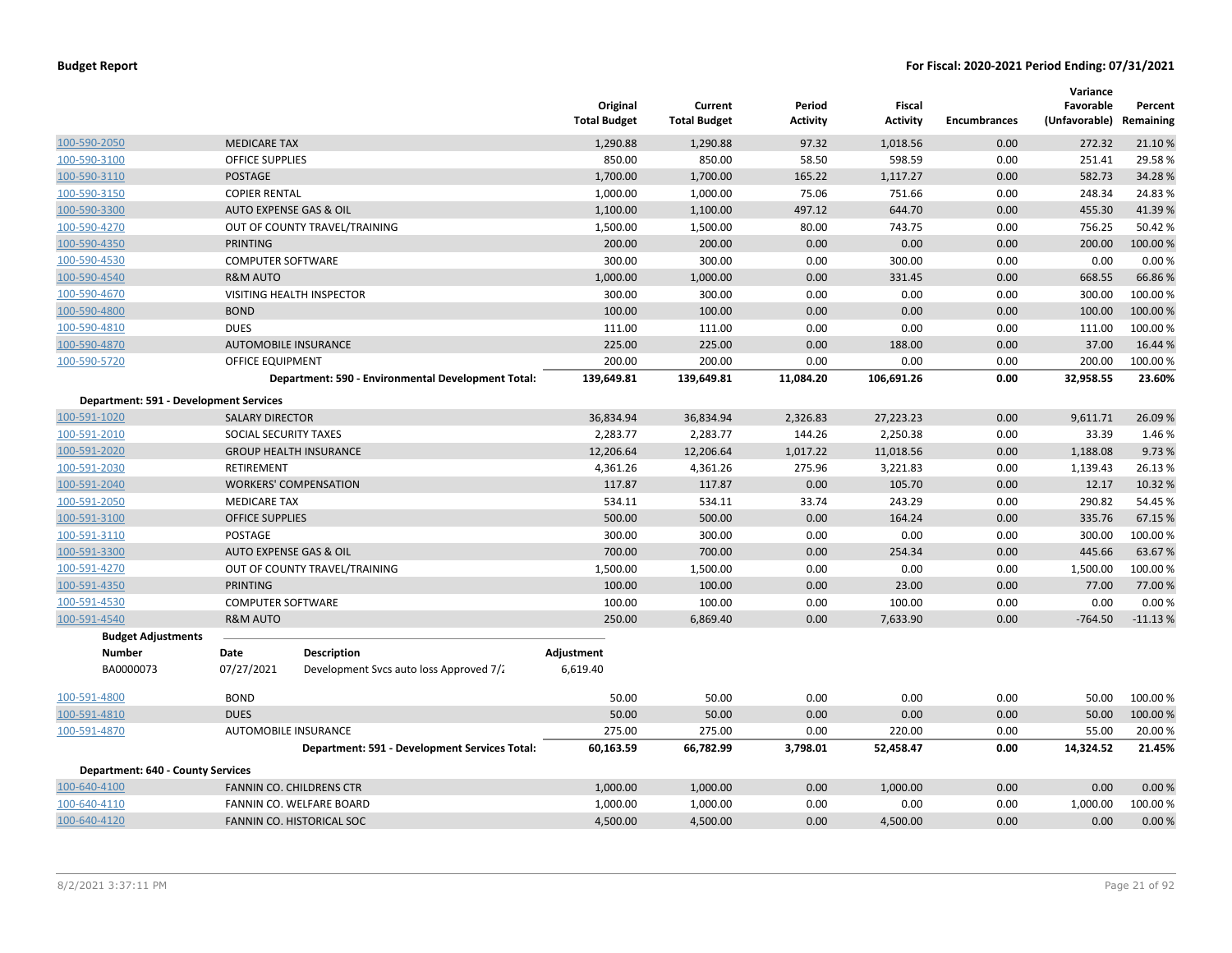|                                  |                                               | Original<br><b>Total Budget</b> | Current<br><b>Total Budget</b> | Period<br><b>Activity</b> | Fiscal<br><b>Activity</b> | <b>Encumbrances</b> | Variance<br>Favorable<br>(Unfavorable) Remaining | Percent    |
|----------------------------------|-----------------------------------------------|---------------------------------|--------------------------------|---------------------------|---------------------------|---------------------|--------------------------------------------------|------------|
| 100-640-4130                     | TEXOMA COMMUNITY CENTER(M.H.M.R.)             | 22,500.00                       | 22,500.00                      | 0.00                      | 22,500.00                 | 0.00                | 0.00                                             | 0.00%      |
| 100-640-4140                     | <b>FANNIN COUNTY CRISIS CENTER</b>            | 1,000.00                        | 1,000.00                       | 0.00                      | 0.00                      | 0.00                | 1,000.00                                         | 100.00 %   |
| 100-640-4150                     | <b>TAPS PUBLIC TRANSIT</b>                    | 5,000.00                        | 5,000.00                       | 0.00                      | 5,000.00                  | 0.00                | 0.00                                             | 0.00%      |
| 100-640-4160                     | <b>TRI-COUNTY SNAP</b>                        | 2,400.00                        | 2,400.00                       | 0.00                      | 0.00                      | 0.00                | 2,400.00                                         | 100.00 %   |
| 100-640-4170                     | <b>OPEN ARMS SHELTER</b>                      | 1,000.00                        | 1,000.00                       | 0.00                      | 0.00                      | 0.00                | 1,000.00                                         | 100.00%    |
| 100-640-4180                     | FANNIN CO COMMUNITY MINISTRIES, INC           | 1,000.00                        | 1,000.00                       | 0.00                      | 1,000.00                  | 0.00                | 0.00                                             | 0.00%      |
| 100-640-4400                     | UTILITIES ELECTRICITY                         | 8,500.00                        | 8,500.00                       | 1,161.24                  | 4,785.65                  | 0.00                | 3,714.35                                         | 43.70%     |
| 100-640-4410                     | UTILITIES GAS                                 | 2,000.00                        | 2,000.00                       | 31.65                     | 1,608.61                  | 0.00                | 391.39                                           | 19.57 %    |
| 100-640-4420                     | UTILITIES WATER                               | 4,000.00                        | 4,000.00                       | 302.17                    | 2,744.82                  | 0.00                | 1,255.18                                         | 31.38%     |
| 100-640-4430                     | <b>TRASH PICK-UP</b>                          | 525.00                          | 525.00                         | 43.78                     | 394.02                    | 0.00                | 130.98                                           | 24.95 %    |
| 100-640-4820                     | <b>FIRE INSURANCE</b>                         | 2,600.00                        | 2,600.00                       | 0.00                      | 2,315.00                  | 0.00                | 285.00                                           | 10.96%     |
|                                  | Department: 640 - County Services Total:      | 57,025.00                       | 57,025.00                      | 1,538.84                  | 45,848.10                 | 0.00                | 11,176.90                                        | 19.60%     |
| Department: 641 - Health Officer |                                               |                                 |                                |                           |                           |                     |                                                  |            |
| 100-641-1020                     | SALARY APPOINTED OFFICIAL                     | 2,400.00                        | 2,400.00                       | 200.00                    | 2,000.00                  | 0.00                | 400.00                                           | 16.67%     |
|                                  | Department: 641 - Health Officer Total:       | 2,400.00                        | 2,400.00                       | 200.00                    | 2,000.00                  | 0.00                | 400.00                                           | 16.67%     |
|                                  | Department: 645 - Indigent Health Care        |                                 |                                |                           |                           |                     |                                                  |            |
| 100-645-1020                     | SALARY IHC DIRECTOR                           | 18,096.00                       | 18,096.00                      | 1,392.00                  | 15,312.00                 | 0.00                | 2,784.00                                         | 15.38%     |
| 100-645-2010                     | SOCIAL SECURITY TAX                           | 1,121.95                        | 1,121.95                       | 86.30                     | 949.30                    | 0.00                | 172.65                                           | 15.39 %    |
| 100-645-2030                     | RETIREMENT                                    | 2,142.57                        | 2,142.57                       | 165.10                    | 1,812.67                  | 0.00                | 329.90                                           | 15.40 %    |
| 100-645-2040                     | <b>WORKER'S COMP</b>                          | 57.91                           | 57.91                          | 0.00                      | 51.92                     | 0.00                | 5.99                                             | 10.34 %    |
| 100-645-2050                     | <b>MEDICARE TAX</b>                           | 262.39                          | 262.39                         | 20.18                     | 221.98                    | 0.00                | 40.41                                            | 15.40 %    |
| 100-645-3100                     | <b>OFFICE SUPPLIES</b>                        | 400.00                          | 400.00                         | 0.00                      | 527.79                    | 0.00                | $-127.79$                                        | $-31.95%$  |
| 100-645-3110                     | <b>POSTAGE</b>                                | 75.00                           | 75.00                          | 9.69                      | 136.08                    | 0.00                | $-61.08$                                         | $-81.44%$  |
| 100-645-4090                     | <b>DIABETIC SUPPLIES</b>                      | 3,000.00                        | 3,000.00                       | 220.28                    | 1,625.11                  | 0.00                | 1,374.89                                         | 45.83 %    |
| 100-645-4100                     | CERT. REG. NURSE ANES.                        | 500.00                          | 500.00                         | 0.00                      | 0.00                      | 0.00                | 500.00                                           | 100.00%    |
| 100-645-4110                     | PHYSICIAN, NON-EMERGENCY                      | 15,000.00                       | 15,000.00                      | 6,184.22                  | 46,984.65                 | 0.00                | $-31,984.65$                                     | $-213.23%$ |
| 100-645-4120                     | PRESCRIPTIONS, DRUGS                          | 20,000.00                       | 20,000.00                      | 3,313.45                  | 22,796.43                 | 0.00                | $-2,796.43$                                      | $-13.98%$  |
| 100-645-4130                     | HOSPITAL, INPATIENT                           | 45,000.00                       | 45,000.00                      | 1,000.00                  | 63,037.38                 | 0.00                | $-18,037.38$                                     | $-40.08%$  |
| 100-645-4140                     | HOSPITAL, OUTPATIENT                          | 60,000.00                       | 60,000.00                      | 6,699.89                  | 113,485.58                | 0.00                | $-53,485.58$                                     | $-89.14%$  |
| 100-645-4150                     | LABORATORY/X-RAY                              | 4,000.00                        | 4,000.00                       | 528.78                    | 2,600.37                  | 0.00                | 1,399.63                                         | 34.99 %    |
| 100-645-4165                     | SKILLED NURSING FACILITY                      | 0.00                            | 0.00                           | 1,180.00                  | 1,180.00                  | 0.00                | $-1,180.00$                                      | 0.00%      |
| 100-645-4180                     | FED. QUALIFIED HEALTH CENTER                  | 5,000.00                        | 5,000.00                       | 0.00                      | 0.00                      | 0.00                | 5,000.00                                         | 100.00 %   |
| 100-645-4210                     | <b>INTERNET</b>                               | 948.00                          | 948.00                         | 187.88                    | 909.40                    | 0.00                | 38.60                                            | 4.07%      |
| 100-645-4270                     | OUT OF COUNTY TRAVEL/TRAINING                 | 1,000.00                        | 1,000.00                       | 0.00                      | 0.00                      | 0.00                | 1,000.00                                         | 100.00 %   |
| 100-645-4300                     | <b>BIDS &amp; NOTICES</b>                     | 75.00                           | 75.00                          | 0.00                      | 0.00                      | 0.00                | 75.00                                            | 100.00%    |
| 100-645-4530                     | <b>COMPUTER SOFTWARE</b>                      | 12,708.00                       | 12,708.00                      | 1,059.00                  | 11,649.00                 | 0.00                | 1,059.00                                         | 8.33 %     |
|                                  | Department: 645 - Indigent Health Care Total: | 189,386.82                      | 189,386.82                     | 22,046.77                 | 283,279.66                | 0.00                | $-93,892.84$                                     | -49.58%    |
| Department: 665 - County Agents  |                                               |                                 |                                |                           |                           |                     |                                                  |            |
| 100-665-1050                     | <b>SALARY SECRETARY</b>                       | 28,296.90                       | 28,296.90                      | 2,176.66                  | 17,956.62                 | 0.00                | 10,340.28                                        | 36.54 %    |
| 100-665-1500                     | <b>CO. AGENTS SALARIES</b>                    | 51,811.65                       | 51,811.65                      | 3,985.52                  | 43,840.72                 | 0.00                | 7,970.93                                         | 15.38 %    |
| 100-665-2010                     | SOCIAL SECURITY TAXES                         | 4,966.73                        | 4,966.73                       | 323.26                    | 3,361.06                  | 0.00                | 1,605.67                                         | 32.33 %    |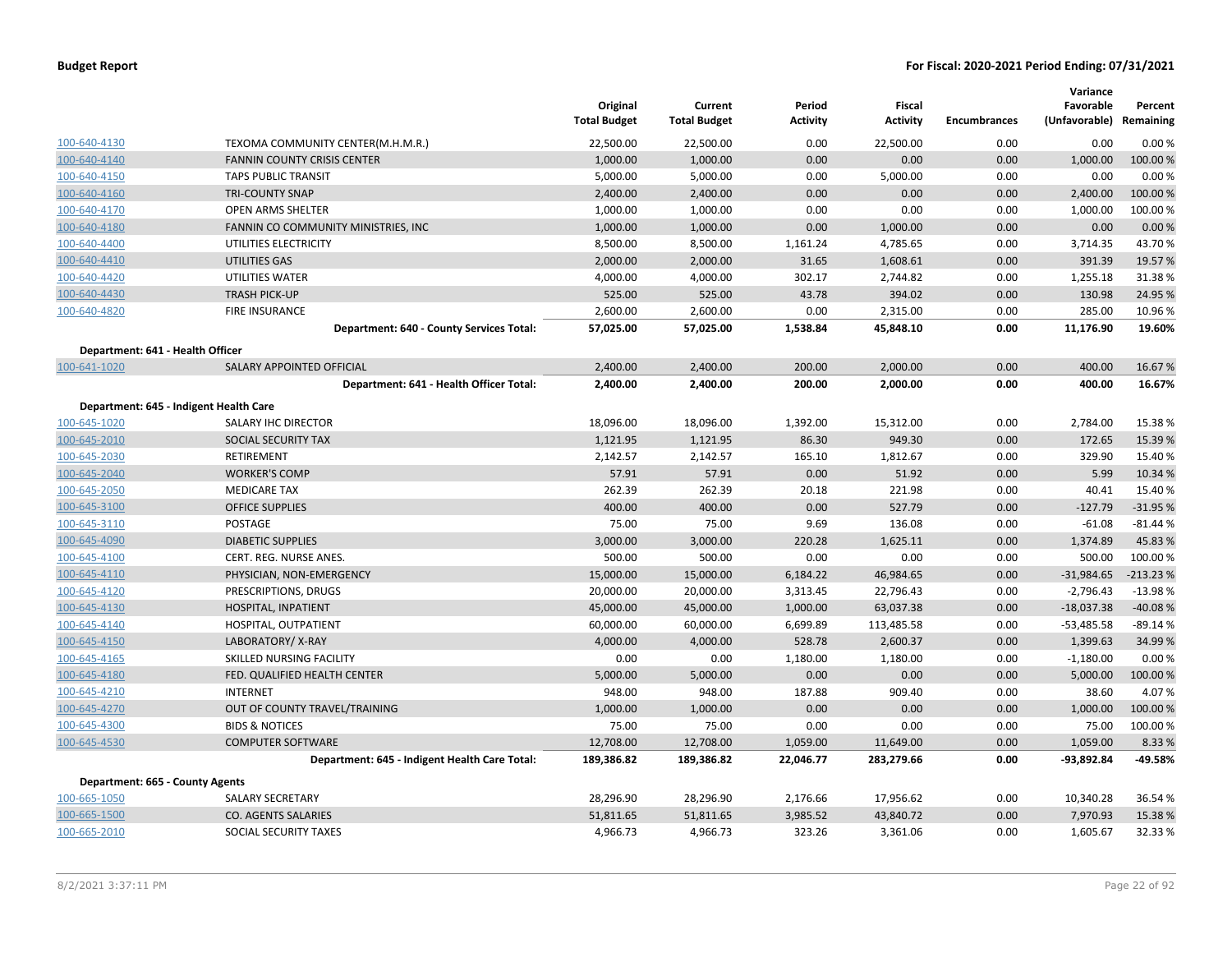| <b>Budget Report</b> |  |  |  |  |
|----------------------|--|--|--|--|
|----------------------|--|--|--|--|

|                                                    |                              |                                                           | Original<br><b>Total Budget</b> | Current<br><b>Total Budget</b> | Period<br><b>Activity</b> | Fiscal<br><b>Activity</b> | <b>Encumbrances</b> | Variance<br>Favorable<br>(Unfavorable) | Percent<br>Remaining |
|----------------------------------------------------|------------------------------|-----------------------------------------------------------|---------------------------------|--------------------------------|---------------------------|---------------------------|---------------------|----------------------------------------|----------------------|
| 100-665-2020                                       |                              | <b>GROUP HEALTH INSURANCE</b>                             | 12,206.64                       | 12,206.64                      | 1,017.22                  | 10,172.20                 | 0.00                | 2,034.44                               | 16.67%               |
| 100-665-2030                                       | <b>RETIREMENT</b>            |                                                           | 3,350.35                        | 3,350.35                       | 258.15                    | 2,126.76                  | 0.00                | 1,223.59                               | 36.52%               |
| 100-665-2040                                       |                              | <b>WORKERS' COMPENSATION</b>                              | 90.55                           | 90.55                          | 0.00                      | 81.20                     | 0.00                | 9.35                                   | 10.33 %              |
| 100-665-2050                                       | <b>MEDICARE TAX</b>          |                                                           | 1,161.57                        | 1,161.57                       | 75.61                     | 786.17                    | 0.00                | 375.40                                 | 32.32 %              |
| 100-665-3100                                       | <b>OFFICE SUPPLIES</b>       |                                                           | 1,100.00                        | 1,100.00                       | 0.00                      | 532.89                    | 0.00                | 567.11                                 | 51.56%               |
| 100-665-3110                                       | POSTAGE                      |                                                           | 300.00                          | 300.00                         | 0.00                      | 110.00                    | 0.00                | 190.00                                 | 63.33%               |
| 100-665-3150                                       | <b>COPIER RENTAL</b>         |                                                           | 1,800.00                        | 1,800.00                       | 116.80                    | 1,024.44                  | 0.00                | 775.56                                 | 43.09%               |
| 100-665-3350                                       | <b>PROGRAM SUPPLIES</b>      |                                                           | 500.00                          | 500.00                         | 0.00                      | 0.00                      | 0.00                | 500.00                                 | 100.00%              |
| 100-665-4210                                       | <b>INTERNET</b>              |                                                           | 800.00                          | 800.00                         | 129.98                    | 649.90                    | 0.00                | 150.10                                 | 18.76%               |
| 100-665-4270                                       |                              | IN/OUT CO.TRAVEL/TRAINING-AG.                             | 3,000.00                        | 3,000.00                       | 0.00                      | 137.50                    | 0.00                | 2,862.50                               | 95.42%               |
| 100-665-4280                                       |                              | IN/OUT CO.TRAVEL/TRAINING-F.C.S.                          | 3,000.00                        | 3,000.00                       | 265.44                    | 1,194.60                  | 0.00                | 1,805.40                               | 60.18%               |
| 100-665-4290                                       |                              | IN/OUT CO.TRAVEL/TRAINING-4-H                             | 3,000.00                        | 3,000.00                       | 1,263.30                  | 2,156.88                  | 0.00                | 843.12                                 | 28.10%               |
|                                                    |                              | Department: 665 - County Agents Total:                    | 115,384.39                      | 115,384.39                     | 9,611.94                  | 84,130.94                 | 0.00                | 31,253.45                              | 27.09%               |
| <b>Department: 696 - Donations and Allocations</b> |                              |                                                           |                                 |                                |                           |                           |                     |                                        |                      |
| 100-696-4910                                       |                              | SOIL & WATER CONSERVATION                                 | 1,000.00                        | 1,000.00                       | 0.00                      | 0.00                      | 0.00                | 1,000.00                               | 100.00%              |
| 100-696-4920                                       | <b>INDIGENT BURIAL</b>       |                                                           | 2,000.00                        | 2,000.00                       | 500.00                    | 500.00                    | 0.00                | 1,500.00                               | 75.00%               |
|                                                    |                              | <b>Department: 696 - Donations and Allocations Total:</b> | 3,000.00                        | 3,000.00                       | 500.00                    | 500.00                    | 0.00                | 2,500.00                               | 83.33%               |
|                                                    |                              | <b>Expense Total:</b>                                     | 13,903,281.52                   | 13,939,245.46                  | 1,008,464.10              | 10,428,784.83             | 23,482.96           | 3,486,977.67                           | 25.02%               |
|                                                    |                              | Fund: 100 - General Surplus (Deficit):                    | 0.00                            | 0.00                           | -590,317.32               | 2,805,879.01              | $-23,482.96$        | 2,782,396.05                           | 0.00%                |
| Fund: 110 - Courthouse Security                    |                              |                                                           |                                 |                                |                           |                           |                     |                                        |                      |
| Revenue                                            |                              |                                                           |                                 |                                |                           |                           |                     |                                        |                      |
| RevType: 300 - CASH                                |                              |                                                           |                                 |                                |                           |                           |                     |                                        |                      |
| 110-300-1110                                       |                              | <b>BEGINNING CASH BALANCE</b>                             | 26,650.00                       | 55,064.66                      | 0.00                      | 0.00                      | 0.00                | $-55,064.66$                           | 100.00%              |
| <b>Budget Adjustments</b>                          |                              |                                                           |                                 |                                |                           |                           |                     |                                        |                      |
| <b>Number</b>                                      | Date                         | <b>Description</b>                                        | Adjustment                      |                                |                           |                           |                     |                                        |                      |
| BA0000059                                          | 03/05/2021                   | Increase budget for CCTV and access cont                  | $-28,414.66$                    |                                |                           |                           |                     |                                        |                      |
|                                                    |                              | RevType: 300 - CASH Total:                                | 26,650.00                       | 55,064.66                      | 0.00                      | 0.00                      | 0.00                | $-55,064.66$                           | 100.00%              |
| RevType: 340 - FEES OF OFFICE                      |                              |                                                           |                                 |                                |                           |                           |                     |                                        |                      |
| 110-340-6000                                       | <b>COUNTY CLERK FEES</b>     |                                                           | 4,000.00                        | 4,000.00                       | 10.00                     | 2,723.21                  | 0.00                | $-1,276.79$                            | 31.92 %              |
| 110-340-6500                                       | <b>DISTRICT CLERK FEES</b>   |                                                           | 2,200.00                        | 2,200.00                       | 361.35                    | 2,556.26                  | 0.00                | 356.26                                 | 116.19%              |
| 110-340-6510                                       | <b>JUSTICE OF PEACE FEES</b> |                                                           | 2,100.00                        | 2,100.00                       | 0.00                      | 110.83                    | 0.00                | $-1,989.17$                            | 94.72%               |
|                                                    |                              | RevType: 340 - FEES OF OFFICE Total:                      | 8,300.00                        | 8,300.00                       | 371.35                    | 5,390.30                  | 0.00                | $-2,909.70$                            | 35.06%               |
| RevType: 360 - INTEREST EARNINGS                   |                              |                                                           |                                 |                                |                           |                           |                     |                                        |                      |
| 110-360-1000                                       | <b>INTEREST EARNINGS</b>     |                                                           | 50.00                           | 50.00                          | 0.00                      | 0.00                      | 0.00                | $-50.00$                               | 100.00%              |
|                                                    |                              | RevType: 360 - INTEREST EARNINGS Total:                   | 50.00                           | 50.00                          | 0.00                      | 0.00                      | 0.00                | $-50.00$                               | 100.00%              |
|                                                    |                              | <b>Revenue Total:</b>                                     | 35,000.00                       | 63,414.66                      | 371.35                    | 5.390.30                  | 0.00                | $-58.024.36$                           | 91.50%               |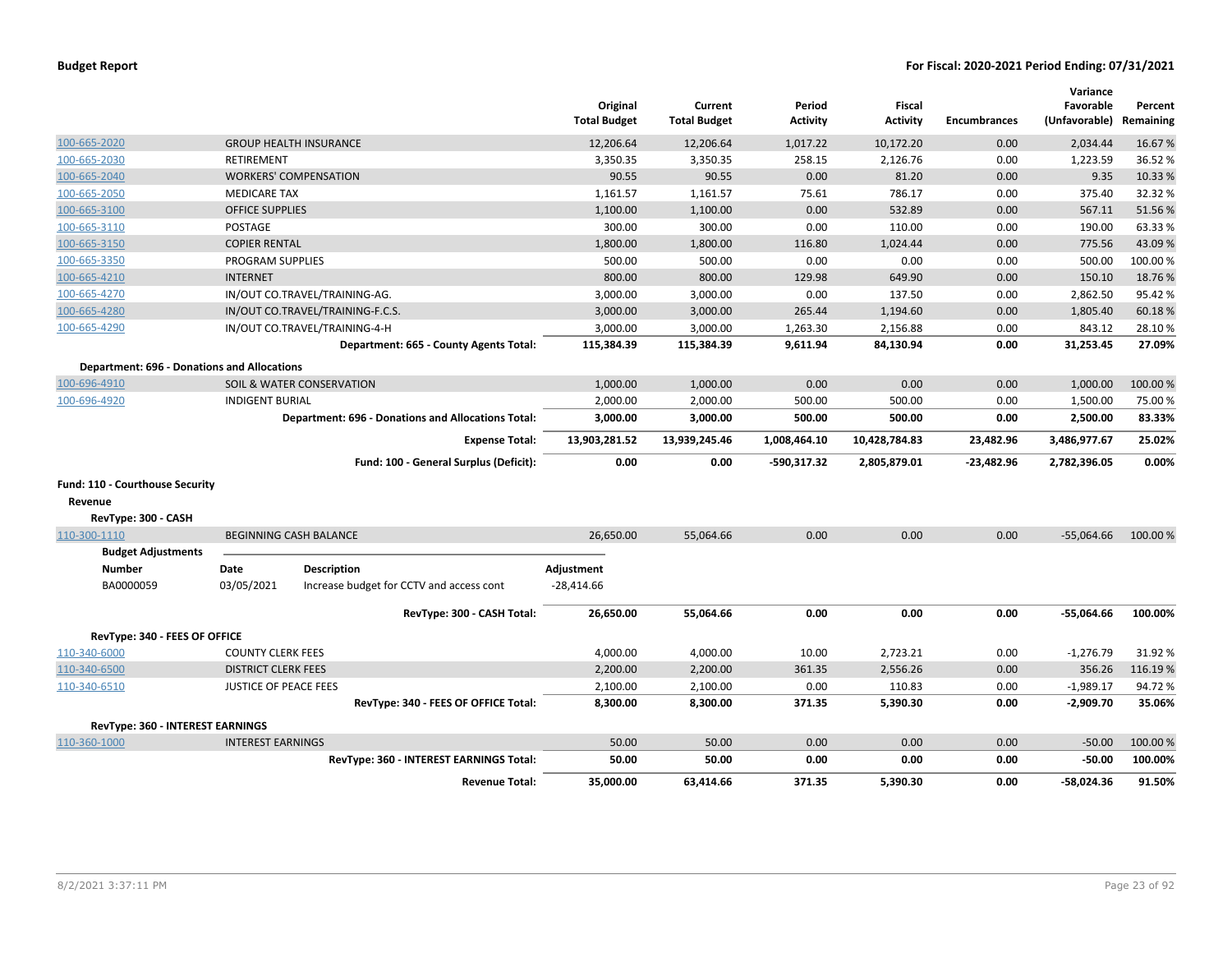|                                                 |                         |                                                                | Original<br><b>Total Budget</b> | Current<br><b>Total Budget</b> | Period<br><b>Activity</b> | <b>Fiscal</b><br><b>Activity</b> | <b>Encumbrances</b> | Variance<br>Favorable<br>(Unfavorable) | Percent<br>Remaining |
|-------------------------------------------------|-------------------------|----------------------------------------------------------------|---------------------------------|--------------------------------|---------------------------|----------------------------------|---------------------|----------------------------------------|----------------------|
| Expense                                         |                         |                                                                |                                 |                                |                           |                                  |                     |                                        |                      |
| Department: 541 - Courthouse Security Part-Time |                         |                                                                |                                 |                                |                           |                                  |                     |                                        |                      |
| 110-541-1070                                    | <b>SALARY PART-TIME</b> |                                                                | 35,000.00                       | 35,000.00                      | 2,497.42                  | 2,497.42                         | 0.00                | 32,502.58                              | 92.86%               |
|                                                 |                         | Department: 541 - Courthouse Security Part-Time Total:         | 35,000.00                       | 35,000.00                      | 2,497.42                  | 2,497.42                         | 0.00                | 32,502.58                              | 92.86%               |
| Department: 542 - Security Equipment            |                         |                                                                |                                 |                                |                           |                                  |                     |                                        |                      |
| 110-542-4830                                    | <b>ALARM MONITORING</b> |                                                                | 0.00                            | 0.00                           | 0.00                      | 359.40                           | 0.00                | $-359.40$                              | 0.00%                |
| 110-542-5710                                    | <b>EQUIPMENT</b>        |                                                                | 0.00                            | 28,414.66                      | 0.00                      | 28,414.85                        | 0.00                | $-0.19$                                | 0.00%                |
| <b>Budget Adjustments</b>                       |                         |                                                                |                                 |                                |                           |                                  |                     |                                        |                      |
| <b>Number</b>                                   | <b>Date</b>             | <b>Description</b>                                             | Adjustment                      |                                |                           |                                  |                     |                                        |                      |
| BA0000059                                       | 03/05/2021              | Increase budget for CCTV and access cont                       | 28,414.66                       |                                |                           |                                  |                     |                                        |                      |
|                                                 |                         | Department: 542 - Security Equipment Total:                    | 0.00                            | 28,414.66                      | 0.00                      | 28,774.25                        | 0.00                | $-359.59$                              | $-1.27%$             |
|                                                 |                         | <b>Expense Total:</b>                                          | 35,000.00                       | 63,414.66                      | 2,497.42                  | 31,271.67                        | 0.00                | 32,142.99                              | 50.69%               |
|                                                 |                         | Fund: 110 - Courthouse Security Surplus (Deficit):             | 0.00                            | 0.00                           | $-2,126.07$               | $-25,881.37$                     | 0.00                | $-25,881.37$                           | 0.00%                |
| Fund: 111 - Justice Court Building Security     |                         |                                                                |                                 |                                |                           |                                  |                     |                                        |                      |
| Revenue                                         |                         |                                                                |                                 |                                |                           |                                  |                     |                                        |                      |
| RevType: 300 - CASH                             |                         |                                                                |                                 |                                |                           |                                  |                     |                                        |                      |
| 111-300-1140                                    | <b>BEGINNING CASH</b>   |                                                                | 3,650.00                        | 3,650.00                       | 0.00                      | 0.00                             | 0.00                | $-3,650.00$                            | 100.00 %             |
|                                                 |                         | RevType: 300 - CASH Total:                                     | 3,650.00                        | 3,650.00                       | 0.00                      | 0.00                             | 0.00                | $-3,650.00$                            | 100.00%              |
| RevType: 370 - MISCELLANEOUS                    |                         |                                                                |                                 |                                |                           |                                  |                     |                                        |                      |
| 111-370-4550                                    | JP1 SECURITY FEE        |                                                                | 500.00                          | 500.00                         | 0.00                      | 467.72                           | 0.00                | $-32.28$                               | 6.46%                |
| 111-370-4560                                    | <b>JP2 SECURITY FEE</b> |                                                                | 150.00                          | 150.00                         | 0.00                      | 85.90                            | 0.00                | $-64.10$                               | 42.73%               |
| 111-370-4570                                    | JP3 SECURITY FEE        |                                                                | 200.00                          | 200.00                         | 0.00                      | 362.30                           | 0.00                | 162.30                                 | 181.15 %             |
|                                                 |                         | RevType: 370 - MISCELLANEOUS Total:                            | 850.00                          | 850.00                         | 0.00                      | 915.92                           | 0.00                | 65.92                                  | 7.76%                |
|                                                 |                         | <b>Revenue Total:</b>                                          | 4,500.00                        | 4,500.00                       | 0.00                      | 915.92                           | 0.00                | $-3,584.08$                            | 79.65%               |
| <b>Expense</b>                                  |                         |                                                                |                                 |                                |                           |                                  |                     |                                        |                      |
| Department: 454 - Justice Ct Bldg Expense       |                         |                                                                |                                 |                                |                           |                                  |                     |                                        |                      |
| 111-454-3200                                    | JP1 SECURITY EXPENSE    |                                                                | 1,000.00                        | 1,000.00                       | 0.00                      | 0.00                             | 0.00                | 1,000.00                               | 100.00%              |
| 111-454-3210                                    | JP2 SECURITY EXPENSE    |                                                                | 1,000.00                        | 1,000.00                       | 0.00                      | 0.00                             | 0.00                | 1,000.00                               | 100.00%              |
| 111-454-3220                                    | JP3 SECURITY EXPENSE    |                                                                | 2,500.00                        | 2,500.00                       | 0.00                      | 0.00                             | 0.00                | 2,500.00                               | 100.00 %             |
|                                                 |                         | Department: 454 - Justice Ct Bldg Expense Total:               | 4,500.00                        | 4,500.00                       | 0.00                      | 0.00                             | 0.00                | 4,500.00                               | 100.00%              |
|                                                 |                         | <b>Expense Total:</b>                                          | 4,500.00                        | 4,500.00                       | 0.00                      | 0.00                             | 0.00                | 4,500.00                               | 100.00%              |
|                                                 |                         | Fund: 111 - Justice Court Building Security Surplus (Deficit): | 0.00                            | 0.00                           | 0.00                      | 915.92                           | 0.00                | 915.92                                 | 0.00%                |
| Fund: 120 - County Clerk Vital Statistics       |                         |                                                                |                                 |                                |                           |                                  |                     |                                        |                      |
| Revenue                                         |                         |                                                                |                                 |                                |                           |                                  |                     |                                        |                      |
| RevType: 300 - CASH                             |                         |                                                                |                                 |                                |                           |                                  |                     |                                        |                      |
| 120-300-1120                                    |                         | BEGINNING CASH BALANCE                                         | 2,995.00                        | 2,995.00                       | 0.00                      | 0.00                             | 0.00                | $-2,995.00$                            | 100.00 %             |
|                                                 |                         | RevType: 300 - CASH Total:                                     | 2,995.00                        | 2,995.00                       | 0.00                      | 0.00                             | 0.00                | $-2,995.00$                            | 100.00%              |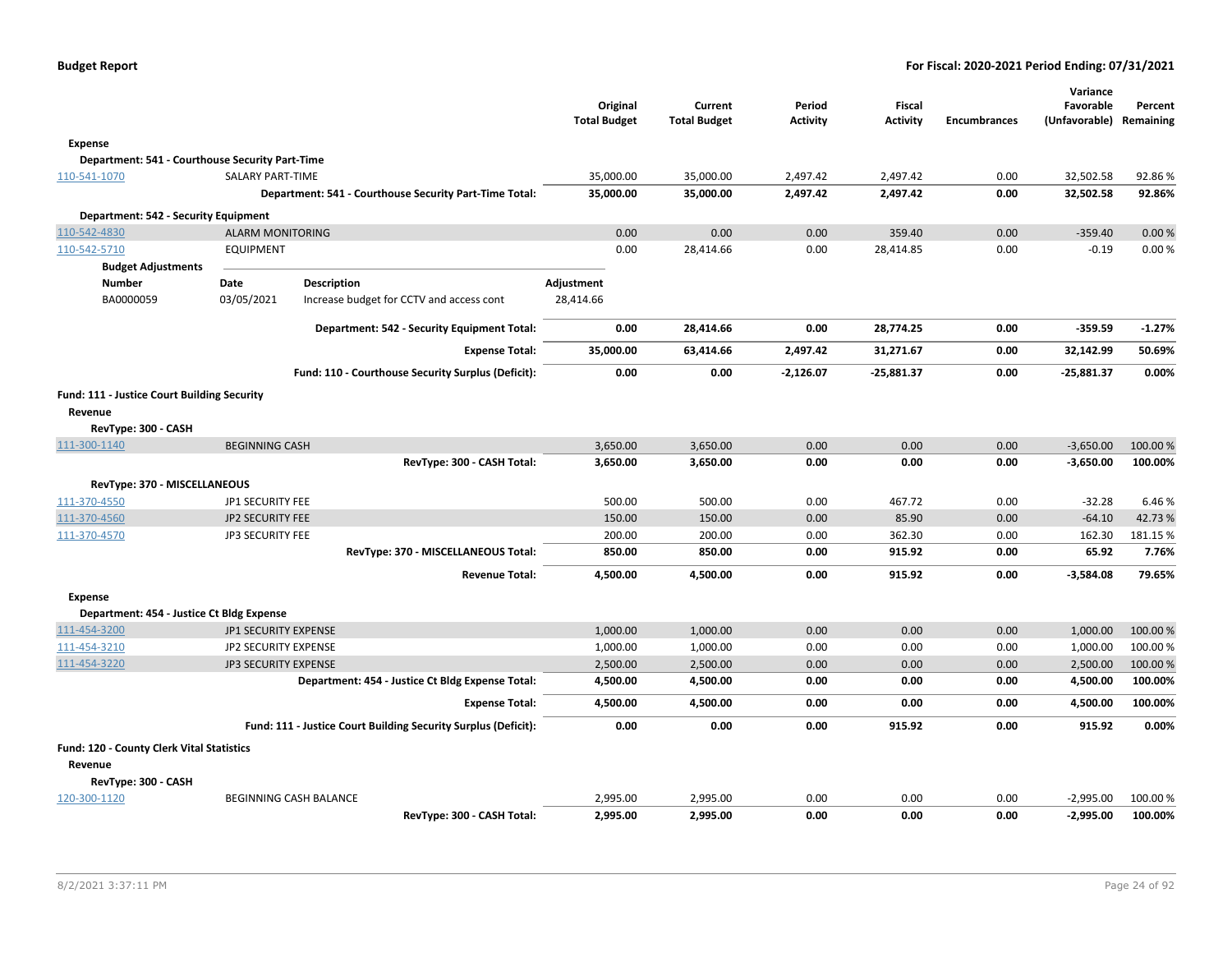|                              |                                                              | Original<br><b>Total Budget</b> | Current<br><b>Total Budget</b> | Period<br><b>Activity</b> | Fiscal<br><b>Activity</b> | <b>Encumbrances</b> | Variance<br>Favorable<br>(Unfavorable) | Percent<br>Remaining |
|------------------------------|--------------------------------------------------------------|---------------------------------|--------------------------------|---------------------------|---------------------------|---------------------|----------------------------------------|----------------------|
|                              | RevType: 360 - INTEREST EARNINGS                             |                                 |                                |                           |                           |                     |                                        |                      |
| 120-360-1000                 | <b>INTEREST EARNINGS</b>                                     | 5.00                            | 5.00                           | 0.00                      | 0.00                      | 0.00                | $-5.00$                                | 100.00 %             |
|                              | RevType: 360 - INTEREST EARNINGS Total:                      | 5.00                            | 5.00                           | 0.00                      | 0.00                      | 0.00                | $-5.00$                                | 100.00%              |
| RevType: 370 - MISCELLANEOUS |                                                              |                                 |                                |                           |                           |                     |                                        |                      |
| 120-370-1340                 | CO.CLK.VITAL STAT.FEE                                        | 500.00                          | 500.00                         | 0.00                      | 130.00                    | 0.00                | $-370.00$                              | 74.00%               |
|                              | RevType: 370 - MISCELLANEOUS Total:                          | 500.00                          | 500.00                         | 0.00                      | 130.00                    | 0.00                | -370.00                                | 74.00%               |
|                              | <b>Revenue Total:</b>                                        | 3,500.00                        | 3,500.00                       | 0.00                      | 130.00                    | 0.00                | $-3,370.00$                            | 96.29%               |
| <b>Expense</b>               |                                                              |                                 |                                |                           |                           |                     |                                        |                      |
|                              | Department: 411 - Vital Stats Expense                        |                                 |                                |                           |                           |                     |                                        |                      |
| 120-411-3100                 | <b>OFFICE SUPPLIES</b>                                       | 2,500.00                        | 2,500.00                       | 641.66                    | 1,430.07                  | 302.64              | 767.29                                 | 30.69%               |
| 120-411-4270                 | OUT OF COUNTY TRAVEL                                         | 1,000.00                        | 1,000.00                       | 0.00                      | 0.00                      | 0.00                | 1,000.00                               | 100.00%              |
|                              | Department: 411 - Vital Stats Expense Total:                 | 3,500.00                        | 3,500.00                       | 641.66                    | 1,430.07                  | 302.64              | 1,767.29                               | 50.49%               |
|                              | <b>Expense Total:</b>                                        | 3,500.00                        | 3,500.00                       | 641.66                    | 1,430.07                  | 302.64              | 1,767.29                               | 50.49%               |
|                              | Fund: 120 - County Clerk Vital Statistics Surplus (Deficit): | 0.00                            | 0.00                           | -641.66                   | $-1,300.07$               | $-302.64$           | $-1,602.71$                            | 0.00%                |
|                              | <b>Fund: 121 - County Clerk Records Management</b>           |                                 |                                |                           |                           |                     |                                        |                      |
| Revenue                      |                                                              |                                 |                                |                           |                           |                     |                                        |                      |
| RevType: 300 - CASH          |                                                              |                                 |                                |                           |                           |                     |                                        |                      |
| 121-300-1180                 | <b>BEGINNING CASH BALANCE</b>                                | 38,139.08                       | 38,139.08                      | 0.00                      | 0.00                      | 0.00                | $-38,139.08$                           | 100.00 %             |
|                              | RevType: 300 - CASH Total:                                   | 38,139.08                       | 38,139.08                      | 0.00                      | 0.00                      | 0.00                | $-38,139.08$                           | 100.00%              |
|                              | RevType: 360 - INTEREST EARNINGS                             |                                 |                                |                           |                           |                     |                                        |                      |
| 121-360-1000                 | <b>INTEREST EARNINGS</b>                                     | 50.00                           | 50.00                          | 0.00                      | 0.00                      | 0.00                | $-50.00$                               | 100.00 %             |
|                              | RevType: 360 - INTEREST EARNINGS Total:                      | 50.00                           | 50.00                          | 0.00                      | 0.00                      | 0.00                | $-50.00$                               | 100.00%              |
| RevType: 370 - MISCELLANEOUS |                                                              |                                 |                                |                           |                           |                     |                                        |                      |
| 121-370-1310                 | <b>SUBSCRIPTION/IMAGES FEES</b>                              | 2,500.00                        | 2,500.00                       | 1,554.00                  | 13,147.00                 | 0.00                | 10,647.00                              | 525.88%              |
| 121-370-1330                 | CO.CLERK PRESERVE REC FEE                                    | 55,000.00                       | 55,000.00                      | 0.00                      | 8,193.97                  | 0.00                | $-46,806.03$                           | 85.10%               |
|                              | RevType: 370 - MISCELLANEOUS Total:                          | 57,500.00                       | 57,500.00                      | 1,554.00                  | 21,340.97                 | 0.00                | -36,159.03                             | 62.89%               |
|                              | <b>Revenue Total:</b>                                        | 95,689.08                       | 95,689.08                      | 1,554.00                  | 21,340.97                 | 0.00                | $-74,348.11$                           | 77.70%               |
| <b>Expense</b>               |                                                              |                                 |                                |                           |                           |                     |                                        |                      |
|                              | Department: 402 - Co.Clerk Records Mgt. Exp.                 |                                 |                                |                           |                           |                     |                                        |                      |
| 121-402-1040                 | <b>SALARY DEPUTY</b>                                         | 25,743.12                       | 25,743.12                      | 1,980.25                  | 21,782.63                 | 0.00                | 3,960.49                               | 15.38%               |
| 121-402-2010                 | SOCIAL SECURITY TAXES                                        | 1,596.07                        | 1,596.07                       | 122.78                    | 1,350.58                  | 0.00                | 245.49                                 | 15.38%               |
| 121-402-2020                 | <b>GROUP HEALTH INSURANCE</b>                                | 12,206.64                       | 12,206.64                      | 1,017.22                  | 10,172.20                 | 0.00                | 2,034.44                               | 16.67%               |
| 121-402-2030                 | <b>RETIREMENT</b>                                            | 3,047.99                        | 3,047.99                       | 234.86                    | 2,578.62                  | 0.00                | 469.37                                 | 15.40%               |
| 121-402-2040                 | <b>WORKERS COMPENSATION</b>                                  | 82.38                           | 82.38                          | 0.00                      | 73.86                     | 0.00                | 8.52                                   | 10.34 %              |
| 121-402-2050                 | <b>MEDICARE TAX</b>                                          | 373.28                          | 373.28                         | 28.72                     | 315.92                    | 0.00                | 57.36                                  | 15.37%               |
| 121-402-3100                 | <b>OFFICE SUPPLIES</b>                                       | 600.00                          | 600.00                         | 159.95                    | 166.95                    | 0.00                | 433.05                                 | 72.18%               |
| 121-402-3120                 | <b>IMAGING SYSTEM</b>                                        | 51,204.00                       | 51,204.00                      | 8,576.00                  | 38,592.00                 | 0.00                | 12,612.00                              | 24.63%               |
| 121-402-3150                 | <b>COPIER MAINTENANCE</b>                                    | 435.60                          | 435.60                         | 579.79                    | 579.79                    | 0.00                | $-144.19$                              | $-33.10%$            |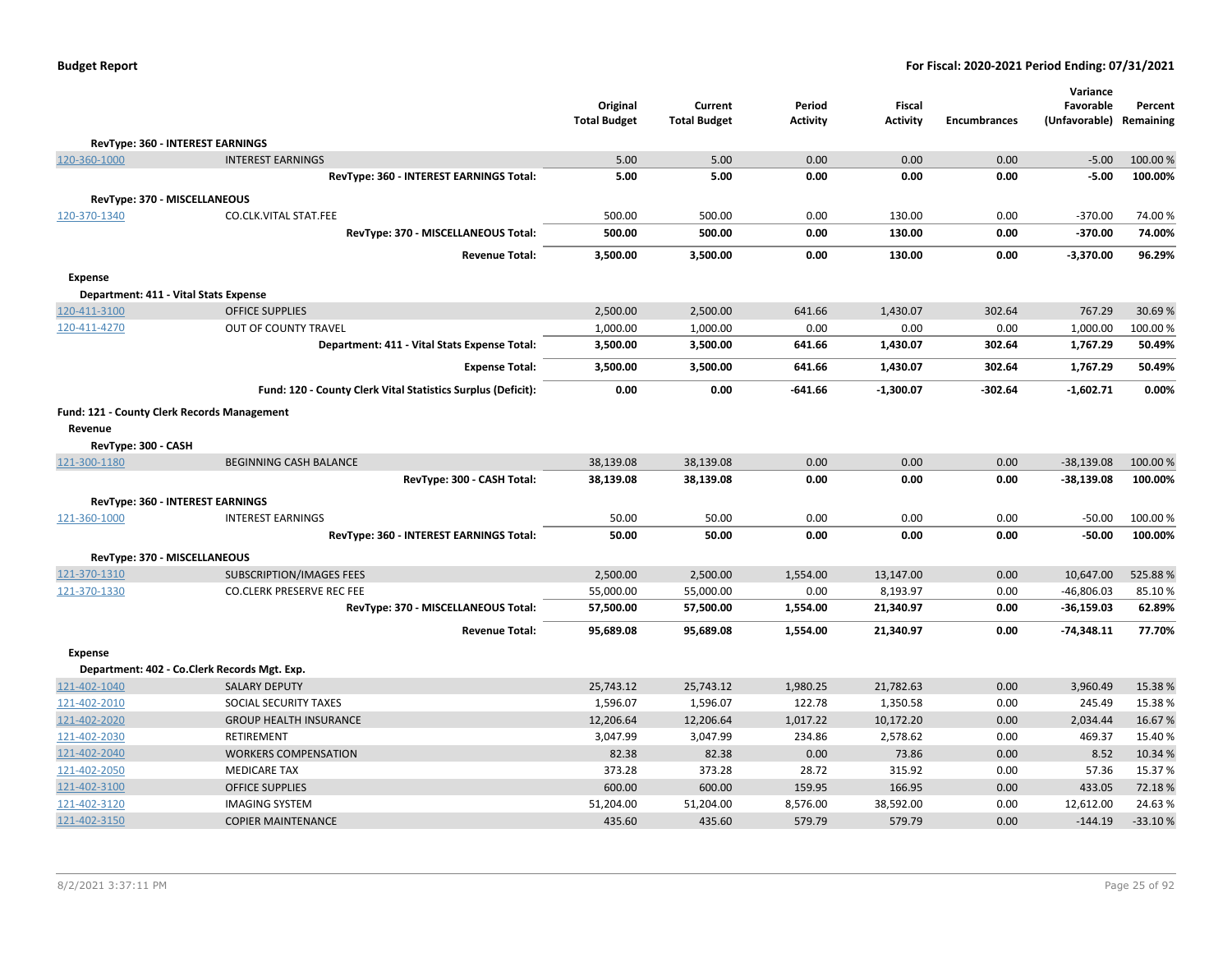| <b>Budget Report</b> |  |
|----------------------|--|
|----------------------|--|

|                                |                                                                |                     |                     |                 |                 |                     | Variance      |                           |
|--------------------------------|----------------------------------------------------------------|---------------------|---------------------|-----------------|-----------------|---------------------|---------------|---------------------------|
|                                |                                                                | Original            | Current             | Period          | <b>Fiscal</b>   |                     | Favorable     | Percent                   |
|                                |                                                                | <b>Total Budget</b> | <b>Total Budget</b> | <b>Activity</b> | <b>Activity</b> | <b>Encumbrances</b> | (Unfavorable) | Remaining                 |
| 121-402-5740                   | <b>TECHNOLOGY</b>                                              | 400.00              | 400.00              | 0.00            | 0.00            | 0.00                | 400.00        | 100.00%                   |
|                                | Department: 402 - Co.Clerk Records Mgt. Exp. Total:            | 95,689.08           | 95,689.08           | 12,699.57       | 75,612.55       | 0.00                | 20,076.53     | 20.98%                    |
|                                | <b>Expense Total:</b>                                          | 95,689.08           | 95,689.08           | 12,699.57       | 75,612.55       | 0.00                | 20,076.53     | 20.98%                    |
|                                | Fund: 121 - County Clerk Records Management Surplus (Deficit): | 0.00                | 0.00                | $-11,145.57$    | $-54,271.58$    | 0.00                | $-54,271.58$  | 0.00%                     |
| Fund: 122 - Chapter 19 Funds   |                                                                |                     |                     |                 |                 |                     |               |                           |
| Revenue                        |                                                                |                     |                     |                 |                 |                     |               |                           |
| RevType: 330 - GRANTS          |                                                                |                     |                     |                 |                 |                     |               |                           |
| 122-330-4030                   | <b>CHAPTER 19 FUNDS</b>                                        | 1,205.96            | 1,205.96            | 0.00            | 0.00            | 0.00                | $-1,205.96$   | 100.00%                   |
|                                | RevType: 330 - GRANTS Total:                                   | 1,205.96            | 1,205.96            | 0.00            | 0.00            | 0.00                | $-1,205.96$   | 100.00%                   |
|                                | <b>Revenue Total:</b>                                          | 1,205.96            | 1,205.96            | 0.00            | 0.00            | 0.00                | $-1,205.96$   | 100.00%                   |
| <b>Expense</b>                 |                                                                |                     |                     |                 |                 |                     |               |                           |
| Department: 403 - County Clerk |                                                                |                     |                     |                 |                 |                     |               |                           |
| 122-403-1070                   | SALARY PART-TIME                                               | 470.00              | 470.00              | 0.00            | 0.00            | 0.00                | 470.00        | 100.00%                   |
| 122-403-2010                   | SOCIAL SECURITY TAXES                                          | 29.14               | 29.14               | 0.00            | 0.00            | 0.00                | 29.14         | 100.00%                   |
| 122-403-2050                   | <b>MEDICARE TAX</b>                                            | 6.82                | 6.82                | 0.00            | 0.00            | 0.00                | 6.82          | 100.00%                   |
| 122-403-3100                   | <b>OFFICE SUPPLIES</b>                                         | 700.00              | 700.00              | 1,260.00        | 1,260.00        | 0.00                | $-560.00$     | $-80.00%$                 |
|                                | Department: 403 - County Clerk Total:                          | 1,205.96            | 1,205.96            | 1,260.00        | 1,260.00        | 0.00                | -54.04        | $-4.48%$                  |
|                                | Department: 478 - HAVA CARES Act Coronavirus Relief            |                     |                     |                 |                 |                     |               |                           |
| 122-478-1033                   | <b>SECURITY</b>                                                | 0.00                | 0.00                | 0.00            | 1,400.00        | 0.00                | $-1,400.00$   | 0.00%                     |
| 122-478-1090                   | <b>SALARY ELECTION</b>                                         | 0.00                | 0.00                | 0.00            | 11,373.00       | 0.00                | $-11,373.00$  | 0.00%                     |
| 122-478-2030                   | RETIREMENT                                                     | 0.00                | 0.00                | 0.00            | 165.06          | 0.00                | $-165.06$     | 0.00%                     |
| 122-478-2050                   | <b>MEDICARE TAX</b>                                            | 0.00                | 0.00                | 0.00            | 136.02          | 0.00                | $-136.02$     | 0.00%                     |
| 122-478-3100                   | <b>OFFICE SUPPLIES</b>                                         | 0.00                | 0.00                | 0.00            | 9.83            | 0.00                | $-9.83$       | 0.00%                     |
| 122-478-3970                   | <b>SANITIZING SUPPLIES</b>                                     | 0.00                | 0.00                | 0.00            | 1,547.27        | 0.00                | $-1,547.27$   | 0.00%                     |
| 122-478-3980                   | PERSONAL PROTECTIVE EQUIPMENT                                  | 0.00                | 0.00                | 0.00            | 302.51          | 0.00                | $-302.51$     | 0.00%                     |
| 122-478-3990                   | OFFICE PROTECTION                                              | 0.00                | 0.00                | 0.00            | 957.84          | 0.00                | $-957.84$     | 0.00%                     |
| 122-478-4420                   | OTHER PROFESSIONAL SERVICES                                    | 0.00                | 0.00                | 0.00            | 1,266.94        | 0.00                | $-1,266.94$   | 0.00%                     |
| 122-478-5720                   | <b>OFFICE EQUIPMENT</b>                                        | 0.00                | 0.00                | 0.00            | 211.60          | 0.00                | $-211.60$     | 0.00%                     |
|                                | Department: 478 - HAVA CARES Act Coronavirus Relief Total:     | 0.00                | 0.00                | 0.00            | 17,370.07       | 0.00                | $-17,370.07$  | 0.00%                     |
|                                | <b>Expense Total:</b>                                          | 1,205.96            | 1,205.96            | 1,260.00        | 18,630.07       | 0.00                |               | $-17,424.11$ $-1,444.83%$ |
|                                | Fund: 122 - Chapter 19 Funds Surplus (Deficit):                | 0.00                | 0.00                | $-1,260.00$     | $-18,630.07$    | 0.00                | $-18,630.07$  | 0.00%                     |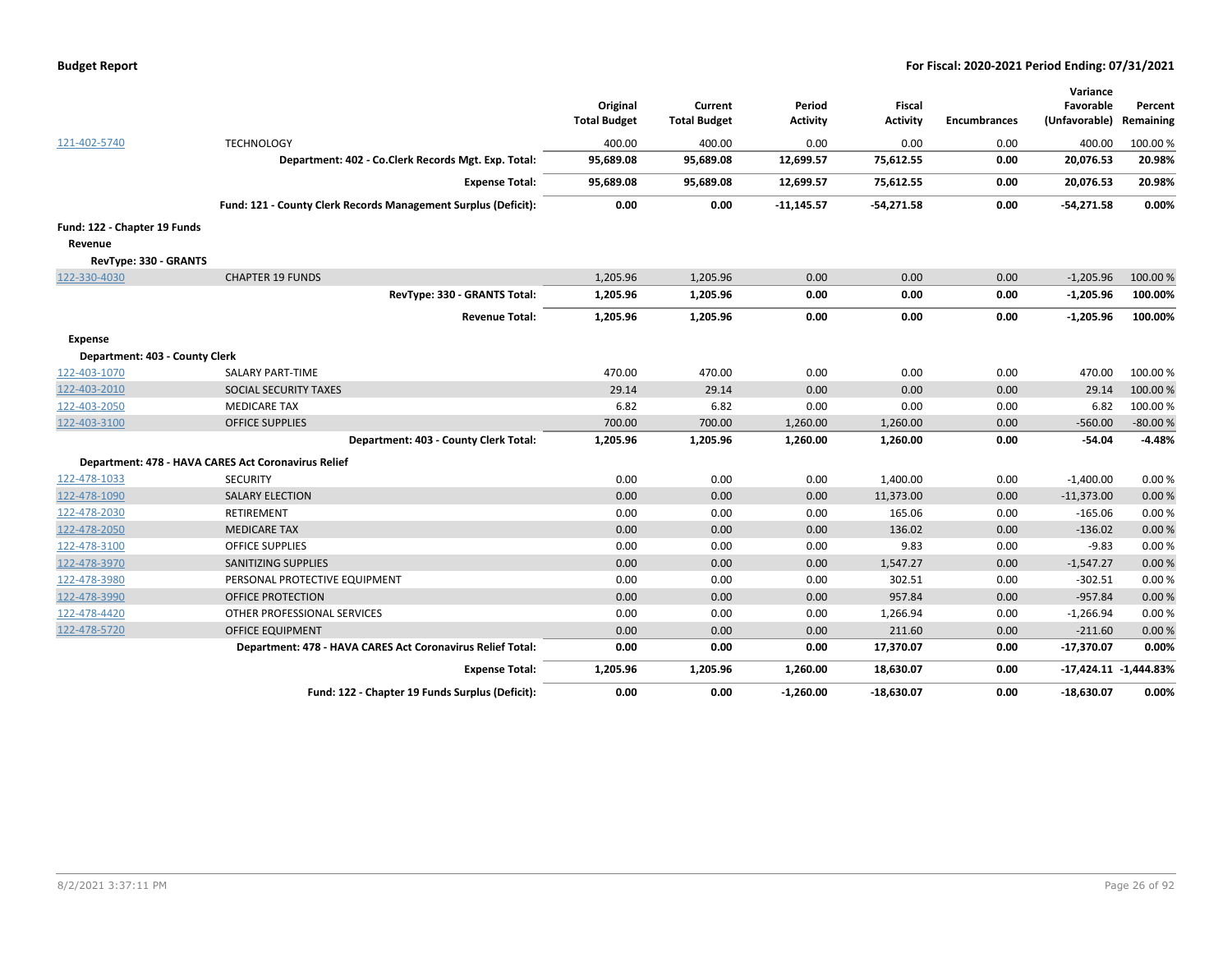|                                                    |                           |                                                                       | Original<br><b>Total Budget</b> | Current<br><b>Total Budget</b> | Period<br><b>Activity</b> | Fiscal<br><b>Activity</b> | <b>Encumbrances</b> | Variance<br>Favorable<br>(Unfavorable) Remaining | Percent   |
|----------------------------------------------------|---------------------------|-----------------------------------------------------------------------|---------------------------------|--------------------------------|---------------------------|---------------------------|---------------------|--------------------------------------------------|-----------|
| Fund: 123 - Election Equipment Fund                |                           |                                                                       |                                 |                                |                           |                           |                     |                                                  |           |
| Revenue                                            |                           |                                                                       |                                 |                                |                           |                           |                     |                                                  |           |
| RevType: 300 - CASH                                |                           |                                                                       |                                 |                                |                           |                           |                     |                                                  |           |
| 123-300-1480                                       |                           | BEGINNING CASH BALANCE                                                | 26,000.00                       | 519,253.98                     | 0.00                      | 0.00                      | 0.00                | $-519,253.98$                                    | 100.00 %  |
| <b>Budget Adjustments</b>                          |                           |                                                                       |                                 |                                |                           |                           |                     |                                                  |           |
| Number                                             | Date                      | <b>Description</b>                                                    | Adjustment                      |                                |                           |                           |                     |                                                  |           |
| BA0000060                                          | 03/19/2021                | HART Election Equipment Inv.082982 3-16                               | -493,253.98                     |                                |                           |                           |                     |                                                  |           |
|                                                    |                           | RevType: 300 - CASH Total:                                            | 26,000.00                       | 519,253.98                     | 0.00                      | 0.00                      | 0.00                | -519,253.98                                      | 100.00%   |
| RevType: 335 - PROCEEDS FROM CAPITAL LEASE         |                           |                                                                       |                                 |                                |                           |                           |                     |                                                  |           |
| 123-335-1435                                       |                           | PROCEEDS FROM CAPITAL LEASE                                           | 0.00                            | 0.00                           | 0.00                      | 357,253.98                | 0.00                | 357,253.98                                       | 0.00%     |
|                                                    |                           | RevType: 335 - PROCEEDS FROM CAPITAL LEASE Total:                     | 0.00                            | 0.00                           | 0.00                      | 357,253.98                | 0.00                | 357,253.98                                       | 0.00%     |
| RevType: 340 - FEES OF OFFICE                      |                           |                                                                       |                                 |                                |                           |                           |                     |                                                  |           |
| 123-340-4840                                       |                           | <b>ELECTION REIMBURSEMENTS</b>                                        | 4,000.00                        | 4,000.00                       | 0.00                      | 4.945.93                  | 0.00                | 945.93                                           | 123.65%   |
|                                                    |                           | RevType: 340 - FEES OF OFFICE Total:                                  | 4,000.00                        | 4,000.00                       | 0.00                      | 4,945.93                  | 0.00                | 945.93                                           | 23.65%    |
|                                                    |                           | <b>Revenue Total:</b>                                                 | 30,000.00                       | 523,253.98                     | 0.00                      | 362,199.91                | 0.00                | $-161,054.07$                                    | 30.78%    |
| <b>Expense</b>                                     |                           |                                                                       |                                 |                                |                           |                           |                     |                                                  |           |
| Department: 403 - County Clerk                     |                           |                                                                       |                                 |                                |                           |                           |                     |                                                  |           |
| 123-403-5730                                       | <b>ELECTION EQUIPMENT</b> |                                                                       | 30,000.00                       | 523,253.98                     | 0.00                      | 493,253.98                | 0.00                | 30,000.00                                        | 5.73 %    |
| <b>Budget Adjustments</b>                          |                           |                                                                       |                                 |                                |                           |                           |                     |                                                  |           |
| <b>Number</b>                                      | Date                      | <b>Description</b>                                                    | Adjustment                      |                                |                           |                           |                     |                                                  |           |
| BA0000060                                          | 03/19/2021                | HART Election Equipment Inv.082982 3-16                               | 493,253.98                      |                                |                           |                           |                     |                                                  |           |
|                                                    |                           | Department: 403 - County Clerk Total:                                 | 30,000.00                       | 523,253.98                     | 0.00                      | 493,253.98                | 0.00                | 30,000.00                                        | 5.73%     |
|                                                    |                           | <b>Expense Total:</b>                                                 | 30,000.00                       | 523,253.98                     | 0.00                      | 493,253.98                | 0.00                | 30,000.00                                        | 5.73%     |
|                                                    |                           | Fund: 123 - Election Equipment Fund Surplus (Deficit):                | 0.00                            | 0.00                           | 0.00                      | $-131,054.07$             | 0.00                | $-131,054.07$                                    | 0.00%     |
| Fund: 125 - County Clerk Co.& Dist.CourtTechnology |                           |                                                                       |                                 |                                |                           |                           |                     |                                                  |           |
| Revenue                                            |                           |                                                                       |                                 |                                |                           |                           |                     |                                                  |           |
| RevType: 370 - MISCELLANEOUS                       |                           |                                                                       |                                 |                                |                           |                           |                     |                                                  |           |
| 125-370-4400                                       |                           | CO. CLK. CO. & DIST. CT. TECHNOLOGY FEE                               | 600.00                          | 600.00                         | 4.00                      | 38.43                     | 0.00                | $-561.57$                                        | 93.60%    |
|                                                    |                           | RevType: 370 - MISCELLANEOUS Total:                                   | 600.00                          | 600.00                         | 4.00                      | 38.43                     | 0.00                | $-561.57$                                        | 93.60%    |
|                                                    |                           | <b>Revenue Total:</b>                                                 | 600.00                          | 600.00                         | 4.00                      | 38.43                     | 0.00                | $-561.57$                                        | 93.60%    |
| <b>Expense</b>                                     |                           |                                                                       |                                 |                                |                           |                           |                     |                                                  |           |
| Department: 440 - Technology Equipment             |                           |                                                                       |                                 |                                |                           |                           |                     |                                                  |           |
| 125-440-5720                                       | <b>OFFICE EQUIPMENT</b>   |                                                                       | 600.00                          | 600.00                         | 0.00                      | 300.00                    | 825.00              | $-525.00$                                        | $-87.50%$ |
|                                                    |                           | Department: 440 - Technology Equipment Total:                         | 600.00                          | 600.00                         | 0.00                      | 300.00                    | 825.00              | $-525.00$                                        | $-87.50%$ |
|                                                    |                           | <b>Expense Total:</b>                                                 | 600.00                          | 600.00                         | 0.00                      | 300.00                    | 825.00              | $-525.00$                                        | $-87.50%$ |
|                                                    |                           | Fund: 125 - County Clerk Co.& Dist.CourtTechnology Surplus (Deficit): | 0.00                            | 0.00                           | 4.00                      | $-261.57$                 | $-825.00$           | $-1,086.57$                                      | 0.00%     |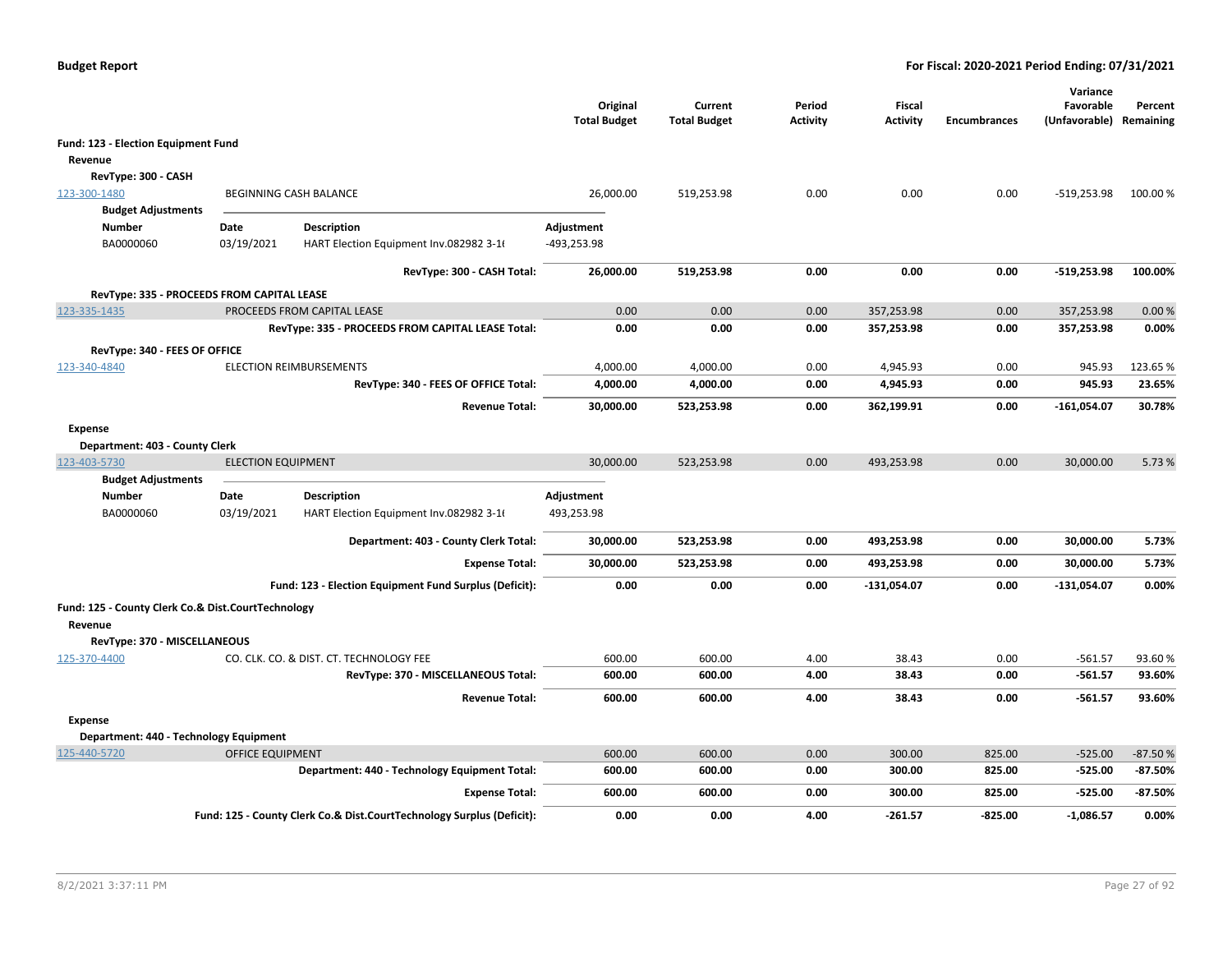|                                          |                                                             | Original<br><b>Total Budget</b> | Current<br><b>Total Budget</b> | Period<br><b>Activity</b> | <b>Fiscal</b><br><b>Activity</b> | <b>Encumbrances</b> | Variance<br>Favorable<br>(Unfavorable) | Percent<br>Remaining |
|------------------------------------------|-------------------------------------------------------------|---------------------------------|--------------------------------|---------------------------|----------------------------------|---------------------|----------------------------------------|----------------------|
|                                          | Fund: 126 - County Clerk Court Records Preservation         |                                 |                                |                           |                                  |                     |                                        |                      |
| Revenue                                  |                                                             |                                 |                                |                           |                                  |                     |                                        |                      |
| RevType: 370 - MISCELLANEOUS             |                                                             |                                 |                                |                           |                                  |                     |                                        |                      |
| 126-370-1330                             | <b>CO.CLK.COURT RECORDS PRESERVATION</b>                    | 0.00                            | 0.00                           | 0.00                      | 310.00                           | 0.00                | 310.00                                 | 0.00%                |
|                                          | RevType: 370 - MISCELLANEOUS Total:                         | 0.00                            | 0.00                           | 0.00                      | 310.00                           | 0.00                | 310.00                                 | 0.00%                |
|                                          | <b>Revenue Total:</b>                                       | 0.00                            | 0.00                           | 0.00                      | 310.00                           | 0.00                | 310.00                                 | 0.00%                |
|                                          | Fund: 126 - County Clerk Court Records Preservation Total:  | 0.00                            | 0.00                           | 0.00                      | 310.00                           | 0.00                | 310.00                                 | 0.00%                |
| Fund: 127 - County Clerk Records Archive |                                                             |                                 |                                |                           |                                  |                     |                                        |                      |
| Revenue                                  |                                                             |                                 |                                |                           |                                  |                     |                                        |                      |
| RevType: 300 - CASH                      |                                                             |                                 |                                |                           |                                  |                     |                                        |                      |
| 127-300-1530                             | <b>BEGINNING CASH BALANCE</b>                               | 50,000.00                       | 50,000.00                      | 0.00                      | 0.00                             | 0.00                | $-50,000.00$                           | 100.00 %             |
|                                          | RevType: 300 - CASH Total:                                  | 50,000.00                       | 50,000.00                      | 0.00                      | 0.00                             | 0.00                | $-50,000.00$                           | 100.00%              |
| RevType: 370 - MISCELLANEOUS             |                                                             |                                 |                                |                           |                                  |                     |                                        |                      |
| 127-370-1330                             | CO. CLERK RECORDS ARCHIVE FEE                               | 90,000.00                       | 90,000.00                      | 0.00                      | 16,770.00                        | 0.00                | $-73,230.00$                           | 81.37%               |
|                                          | RevType: 370 - MISCELLANEOUS Total:                         | 90,000.00                       | 90,000.00                      | 0.00                      | 16,770.00                        | 0.00                | -73,230.00                             | 81.37%               |
|                                          | <b>Revenue Total:</b>                                       | 140,000.00                      | 140,000.00                     | 0.00                      | 16,770.00                        | 0.00                | $-123,230.00$                          | 88.02%               |
| <b>Expense</b>                           |                                                             |                                 |                                |                           |                                  |                     |                                        |                      |
| Department: 403 - County Clerk           |                                                             |                                 |                                |                           |                                  |                     |                                        |                      |
| 127-403-4370                             | <b>DIGITAL IMAGING</b>                                      | 140,000.00                      | 140,000.00                     | 0.00                      | 17,605.32                        | 0.00                | 122,394.68                             | 87.42%               |
|                                          | Department: 403 - County Clerk Total:                       | 140,000.00                      | 140,000.00                     | 0.00                      | 17,605.32                        | 0.00                | 122,394.68                             | 87.42%               |
|                                          | <b>Expense Total:</b>                                       | 140,000.00                      | 140,000.00                     | 0.00                      | 17,605.32                        | 0.00                | 122,394.68                             | 87.42%               |
|                                          | Fund: 127 - County Clerk Records Archive Surplus (Deficit): | 0.00                            | 0.00                           | 0.00                      | $-835.32$                        | 0.00                | -835.32                                | 0.00%                |
| Fund: 130 - Bail Bond Trust Fund         |                                                             |                                 |                                |                           |                                  |                     |                                        |                      |
| Revenue                                  |                                                             |                                 |                                |                           |                                  |                     |                                        |                      |
| RevType: 345 - BONDS                     |                                                             |                                 |                                |                           |                                  |                     |                                        |                      |
| 130-345-1130                             | <b>SURETY BAIL BOND FEE</b>                                 | 7,000.00                        | 7,000.00                       | 780.00                    | 4,920.00                         | 0.00                | $-2,080.00$                            | 29.71%               |
|                                          | RevType: 345 - BONDS Total:                                 | 7,000.00                        | 7,000.00                       | 780.00                    | 4,920.00                         | 0.00                | $-2,080.00$                            | 29.71%               |
|                                          | <b>Revenue Total:</b>                                       | 7,000.00                        | 7,000.00                       | 780.00                    | 4,920.00                         | 0.00                | -2,080.00                              | 29.71%               |
| <b>Expense</b>                           |                                                             |                                 |                                |                           |                                  |                     |                                        |                      |
|                                          | Department: 498 - Bail Bond Fee Expense                     |                                 |                                |                           |                                  |                     |                                        |                      |
| 130-498-4890                             | <b>QUARTERLY BAIL BOND FEES</b>                             | 7,000.00                        | 7,000.00                       | 0.00                      | 0.00                             | 0.00                | 7,000.00                               | 100.00%              |
|                                          | Department: 498 - Bail Bond Fee Expense Total:              | 7,000.00                        | 7,000.00                       | 0.00                      | 0.00                             | 0.00                | 7,000.00                               | 100.00%              |
|                                          | <b>Expense Total:</b>                                       | 7,000.00                        | 7,000.00                       | 0.00                      | 0.00                             | 0.00                | 7,000.00                               | 100.00%              |
|                                          | Fund: 130 - Bail Bond Trust Fund Surplus (Deficit):         | 0.00                            | 0.00                           | 780.00                    | 4,920.00                         | 0.00                | 4,920.00                               | 0.00%                |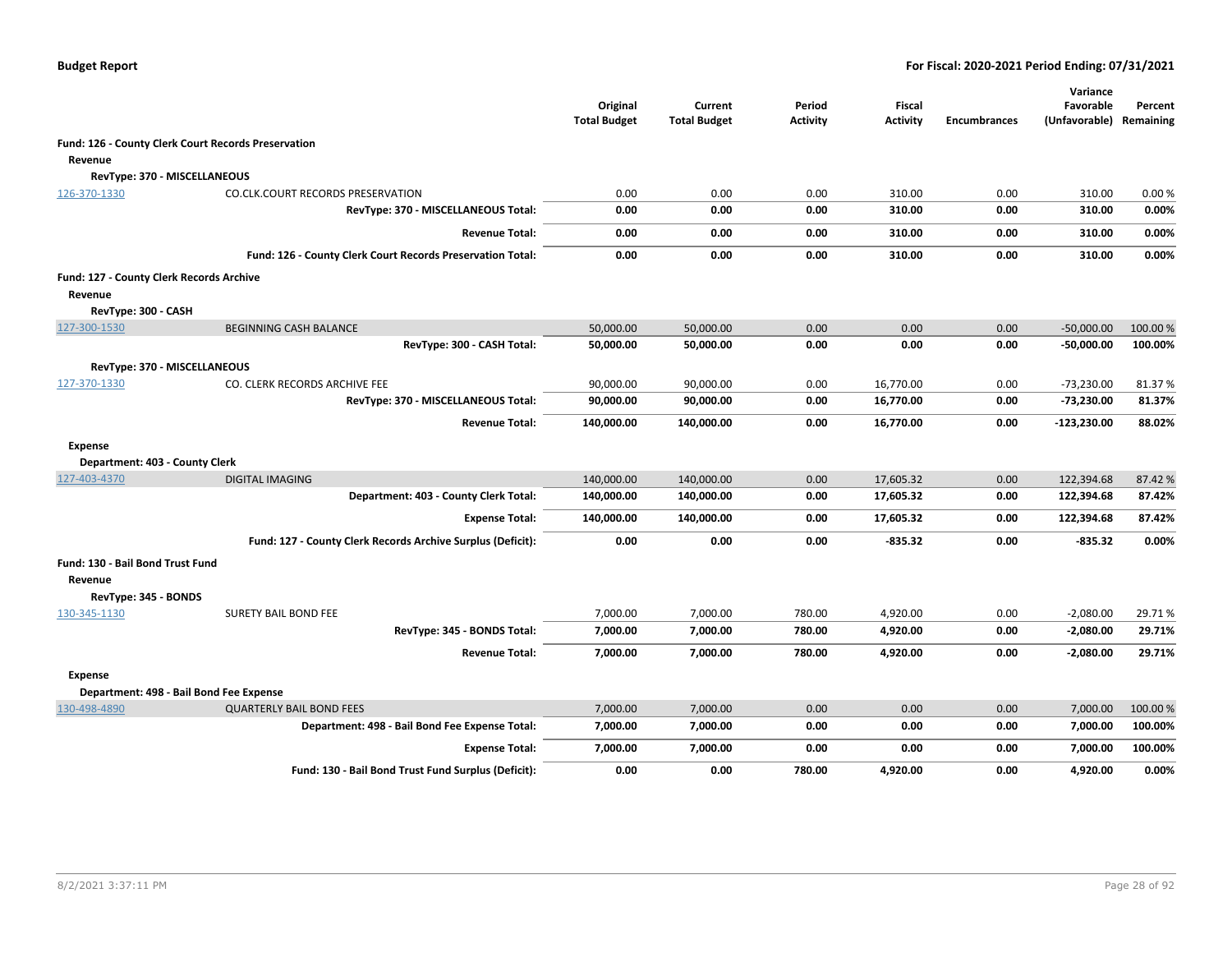|                                               |                                                               | Original<br><b>Total Budget</b> | Current<br><b>Total Budget</b> | Period<br>Activity | <b>Fiscal</b><br>Activity | <b>Encumbrances</b> | Variance<br>Favorable<br>(Unfavorable) Remaining | Percent  |
|-----------------------------------------------|---------------------------------------------------------------|---------------------------------|--------------------------------|--------------------|---------------------------|---------------------|--------------------------------------------------|----------|
| Fund: 160 - County Judge Excess Supplement    |                                                               |                                 |                                |                    |                           |                     |                                                  |          |
| Revenue                                       |                                                               |                                 |                                |                    |                           |                     |                                                  |          |
| RevType: 300 - CASH                           |                                                               |                                 |                                |                    |                           |                     |                                                  |          |
| 160-300-1160                                  | BEGINNING CASH BALANCE                                        | 2,700.00                        | 2,700.00                       | 0.00               | 0.00                      | 0.00                | $-2,700.00$                                      | 100.00 % |
|                                               | RevType: 300 - CASH Total:                                    | 2,700.00                        | 2,700.00                       | 0.00               | 0.00                      | 0.00                | $-2,700.00$                                      | 100.00%  |
|                                               | <b>Revenue Total:</b>                                         | 2,700.00                        | 2,700.00                       | 0.00               | 0.00                      | 0.00                | $-2,700.00$                                      | 100.00%  |
| <b>Expense</b>                                |                                                               |                                 |                                |                    |                           |                     |                                                  |          |
|                                               | Department: 452 - Excess Supplement County Judge              |                                 |                                |                    |                           |                     |                                                  |          |
| 160-452-3100                                  | <b>OFFICE SUPPLIES</b>                                        | 1,000.00                        | 1,000.00                       | 0.00               | 38.80                     | 0.00                | 961.20                                           | 96.12%   |
| 160-452-3110                                  | POSTAGE                                                       | 1,500.00                        | 1,500.00                       | 254.47             | 465.11                    | 0.00                | 1,034.89                                         | 68.99%   |
| 160-452-5720                                  | <b>OFFICE EQUIPMENT</b>                                       | 200.00                          | 200.00                         | 0.00               | 0.00                      | 0.00                | 200.00                                           | 100.00%  |
|                                               | Department: 452 - Excess Supplement County Judge Total:       | 2,700.00                        | 2,700.00                       | 254.47             | 503.91                    | 0.00                | 2,196.09                                         | 81.34%   |
|                                               | <b>Expense Total:</b>                                         | 2,700.00                        | 2,700.00                       | 254.47             | 503.91                    | 0.00                | 2,196.09                                         | 81.34%   |
|                                               | Fund: 160 - County Judge Excess Supplement Surplus (Deficit): | 0.00                            | 0.00                           | -254.47            | $-503.91$                 | 0.00                | $-503.91$                                        | 0.00%    |
| Fund: 161 - Probate Judges Education          |                                                               |                                 |                                |                    |                           |                     |                                                  |          |
| Revenue                                       |                                                               |                                 |                                |                    |                           |                     |                                                  |          |
| RevType: 300 - CASH                           |                                                               |                                 |                                |                    |                           |                     |                                                  |          |
| 161-300-1170                                  | BEGINNING CASH BALANCE                                        | 1,450.00                        | 1,450.00                       | 0.00               | 0.00                      | 0.00                | $-1,450.00$                                      | 100.00 % |
|                                               | RevType: 300 - CASH Total:                                    | 1,450.00                        | 1,450.00                       | 0.00               | 0.00                      | 0.00                | $-1,450.00$                                      | 100.00%  |
|                                               |                                                               |                                 |                                |                    |                           |                     |                                                  |          |
| RevType: 340 - FEES OF OFFICE                 |                                                               |                                 |                                |                    |                           |                     |                                                  |          |
| 161-340-1310                                  | PROBATE JUDGES EDUCATION                                      | 150.00                          | 150.00                         | 0.00               | 145.00                    | 0.00                | $-5.00$                                          | 3.33 %   |
|                                               | RevType: 340 - FEES OF OFFICE Total:                          | 150.00                          | 150.00                         | 0.00               | 145.00                    | 0.00                | $-5.00$                                          | 3.33%    |
|                                               | <b>Revenue Total:</b>                                         | 1,600.00                        | 1,600.00                       | 0.00               | 145.00                    | 0.00                | $-1,455.00$                                      | 90.94%   |
| <b>Expense</b>                                |                                                               |                                 |                                |                    |                           |                     |                                                  |          |
|                                               | Department: 412 - Probate Judges Expense                      |                                 |                                |                    |                           |                     |                                                  |          |
| 161-412-4270                                  | OUT OF COUNTY TRAVEL                                          | 1,600.00                        | 1,600.00                       | 0.00               | 0.00                      | 0.00                | 1,600.00                                         | 100.00 % |
|                                               | Department: 412 - Probate Judges Expense Total:               | 1,600.00                        | 1,600.00                       | 0.00               | 0.00                      | 0.00                | 1,600.00                                         | 100.00%  |
|                                               | <b>Expense Total:</b>                                         | 1,600.00                        | 1,600.00                       | 0.00               | 0.00                      | 0.00                | 1,600.00                                         | 100.00%  |
|                                               | Fund: 161 - Probate Judges Education Surplus (Deficit):       | 0.00                            | 0.00                           | 0.00               | 145.00                    | 0.00                | 145.00                                           | 0.00%    |
| Fund: 190 - District Clerk Records Management |                                                               |                                 |                                |                    |                           |                     |                                                  |          |
| Revenue                                       |                                                               |                                 |                                |                    |                           |                     |                                                  |          |
| RevType: 300 - CASH                           |                                                               |                                 |                                |                    |                           |                     |                                                  |          |
| 190-300-1190                                  | <b>BEGINNING CASH BALANCE</b>                                 | 7,088.49                        | 7,088.49                       | 0.00               | 0.00                      | 0.00                | $-7,088.49$                                      | 100.00 % |
|                                               | RevType: 300 - CASH Total:                                    | 7,088.49                        | 7,088.49                       | 0.00               | 0.00                      | 0.00                | $-7,088.49$                                      | 100.00%  |
|                                               | RevType: 360 - INTEREST EARNINGS                              |                                 |                                |                    |                           |                     |                                                  |          |
| 190-360-1000                                  | <b>INTEREST EARNINGS</b>                                      | 15.00                           | 15.00                          | 0.00               | 0.00                      | 0.00                | $-15.00$                                         | 100.00 % |
|                                               | RevType: 360 - INTEREST EARNINGS Total:                       | 15.00                           | 15.00                          | 0.00               | 0.00                      | 0.00                | $-15.00$                                         | 100.00%  |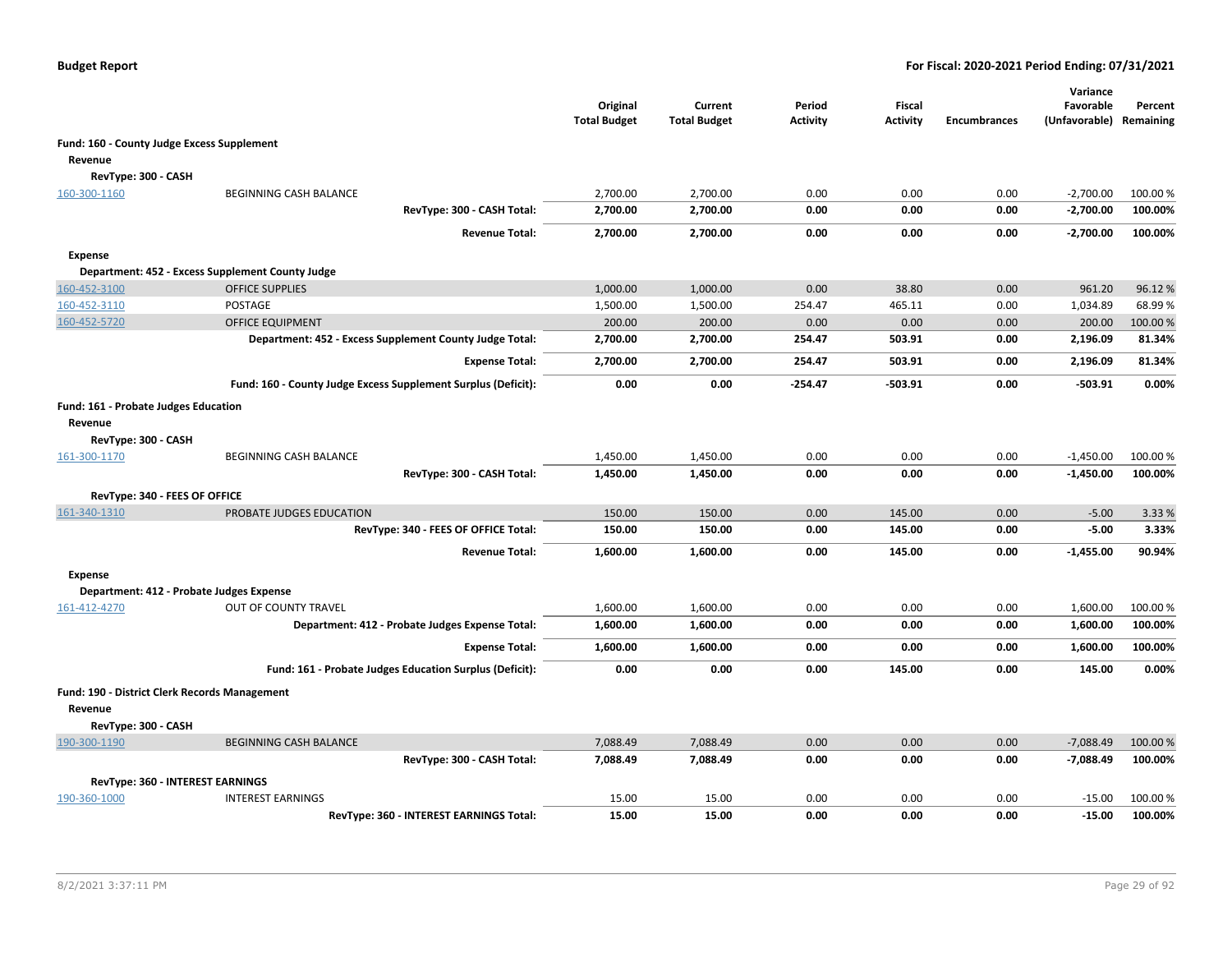|                                            |                                                                  | Original<br><b>Total Budget</b> | Current<br><b>Total Budget</b> | Period<br><b>Activity</b> | <b>Fiscal</b><br><b>Activity</b> | <b>Encumbrances</b> | Variance<br>Favorable<br>(Unfavorable) | Percent<br>Remaining |
|--------------------------------------------|------------------------------------------------------------------|---------------------------------|--------------------------------|---------------------------|----------------------------------|---------------------|----------------------------------------|----------------------|
| RevType: 370 - MISCELLANEOUS               |                                                                  |                                 |                                |                           |                                  |                     |                                        |                      |
| 190-370-1360                               | DST.CLK.PRES.REC.FEE                                             | 2,500.00                        | 2,500.00                       | 410.97                    | 2,827.47                         | 0.00                | 327.47                                 | 113.10%              |
|                                            | RevType: 370 - MISCELLANEOUS Total:                              | 2,500.00                        | 2,500.00                       | 410.97                    | 2,827.47                         | 0.00                | 327.47                                 | 13.10%               |
|                                            | <b>Revenue Total:</b>                                            | 9,603.49                        | 9,603.49                       | 410.97                    | 2,827.47                         | 0.00                | $-6,776.02$                            | 70.56%               |
| <b>Expense</b>                             |                                                                  |                                 |                                |                           |                                  |                     |                                        |                      |
| Department: 450 - District Clerk           |                                                                  |                                 |                                |                           |                                  |                     |                                        |                      |
| 190-450-1070                               | SALARY PART-TIME                                                 | 6,111.56                        | 6,111.56                       | 470.12                    | 5,171.32                         | 0.00                | 940.24                                 | 15.38%               |
| 190-450-2010                               | SOCIAL SECURITY TAXES                                            | 352.42                          | 352.42                         | 28.73                     | 316.11                           | 0.00                | 36.31                                  | 10.30%               |
| 190-450-2020                               | <b>GROUP HEALTH INSURANCE</b>                                    | 2,400.00                        | 2,400.00                       | 179.72                    | 1,797.20                         | 0.00                | 602.80                                 | 25.12 %              |
| 190-450-2030                               | RETIREMENT                                                       | 654.51                          | 654.51                         | 55.76                     | 612.17                           | 0.00                | 42.34                                  | 6.47%                |
| 190-450-2050                               | <b>MEDICARE TAX</b>                                              | 85.00                           | 85.00                          | 6.72                      | 73.92                            | 0.00                | 11.08                                  | 13.04 %              |
| 190-450-3100                               | <b>OFFICE SUPPLIES</b>                                           | 0.00                            | 0.00                           | 0.00                      | 140.85                           | 0.00                | $-140.85$                              | 0.00%                |
|                                            | Department: 450 - District Clerk Total:                          | 9,603.49                        | 9,603.49                       | 741.05                    | 8,111.57                         | 0.00                | 1,491.92                               | 15.54%               |
|                                            | <b>Expense Total:</b>                                            | 9,603.49                        | 9,603.49                       | 741.05                    | 8,111.57                         | 0.00                | 1,491.92                               | 15.54%               |
|                                            | Fund: 190 - District Clerk Records Management Surplus (Deficit): | 0.00                            | 0.00                           | $-330.08$                 | $-5,284.10$                      | 0.00                | -5,284.10                              | 0.00%                |
| Fund: 191 - District Court Records Archive |                                                                  |                                 |                                |                           |                                  |                     |                                        |                      |
| Revenue                                    |                                                                  |                                 |                                |                           |                                  |                     |                                        |                      |
| RevType: 300 - CASH                        |                                                                  |                                 |                                |                           |                                  |                     |                                        |                      |
| 191-300-1340                               | <b>BEGINNING CASH BALANCE</b>                                    | 25,000.00                       | 25,000.00                      | 0.00                      | 0.00                             | 0.00                | $-25.000.00$                           | 100.00%              |
|                                            | RevType: 300 - CASH Total:                                       | 25,000.00                       | 25,000.00                      | 0.00                      | 0.00                             | 0.00                | $-25,000.00$                           | 100.00%              |
|                                            | RevType: 370 - MISCELLANEOUS                                     |                                 |                                |                           |                                  |                     |                                        |                      |
| 191-370-4500                               | DISTRICT CT.RECORDS ARCHIVE FEE                                  | 4,000.00                        | 4,000.00                       | 442.65                    | 4,025.03                         | 0.00                | 25.03                                  | 100.63%              |
|                                            | RevType: 370 - MISCELLANEOUS Total:                              | 4,000.00                        | 4,000.00                       | 442.65                    | 4,025.03                         | 0.00                | 25.03                                  | 0.63%                |
|                                            | <b>Revenue Total:</b>                                            | 29,000.00                       | 29,000.00                      | 442.65                    | 4.025.03                         | 0.00                | $-24.974.97$                           | 86.12%               |
| Expense                                    |                                                                  |                                 |                                |                           |                                  |                     |                                        |                      |
| Department: 450 - District Clerk           |                                                                  |                                 |                                |                           |                                  |                     |                                        |                      |
| 191-450-5720                               | OFFICE EQUIPMENT                                                 | 29,000.00                       | 29,000.00                      | 0.00                      | 507.75                           | 0.00                | 28,492.25                              | 98.25 %              |
|                                            | Department: 450 - District Clerk Total:                          | 29,000.00                       | 29,000.00                      | 0.00                      | 507.75                           | 0.00                | 28,492.25                              | 98.25%               |
|                                            | <b>Expense Total:</b>                                            | 29,000.00                       | 29,000.00                      | 0.00                      | 507.75                           | 0.00                | 28,492.25                              | 98.25%               |
|                                            | Fund: 191 - District Court Records Archive Surplus (Deficit):    | 0.00                            | 0.00                           | 442.65                    | 3,517.28                         | 0.00                | 3,517.28                               | 0.00%                |
|                                            | Fund: 192 - District Clerk Co.& Dist.Court Technology            |                                 |                                |                           |                                  |                     |                                        |                      |
| Revenue                                    |                                                                  |                                 |                                |                           |                                  |                     |                                        |                      |
| RevType: 300 - CASH                        |                                                                  |                                 |                                |                           |                                  |                     |                                        |                      |
| 192-300-1610                               | <b>BEGINNING CASH BALANCE</b>                                    | 3,000.00                        | 3,000.00                       | 0.00                      | 0.00                             | 0.00                | $-3,000.00$                            | 100.00 %             |
|                                            | RevType: 300 - CASH Total:                                       | 3.000.00                        | 3.000.00                       | 0.00                      | 0.00                             | 0.00                | $-3,000.00$                            | 100.00%              |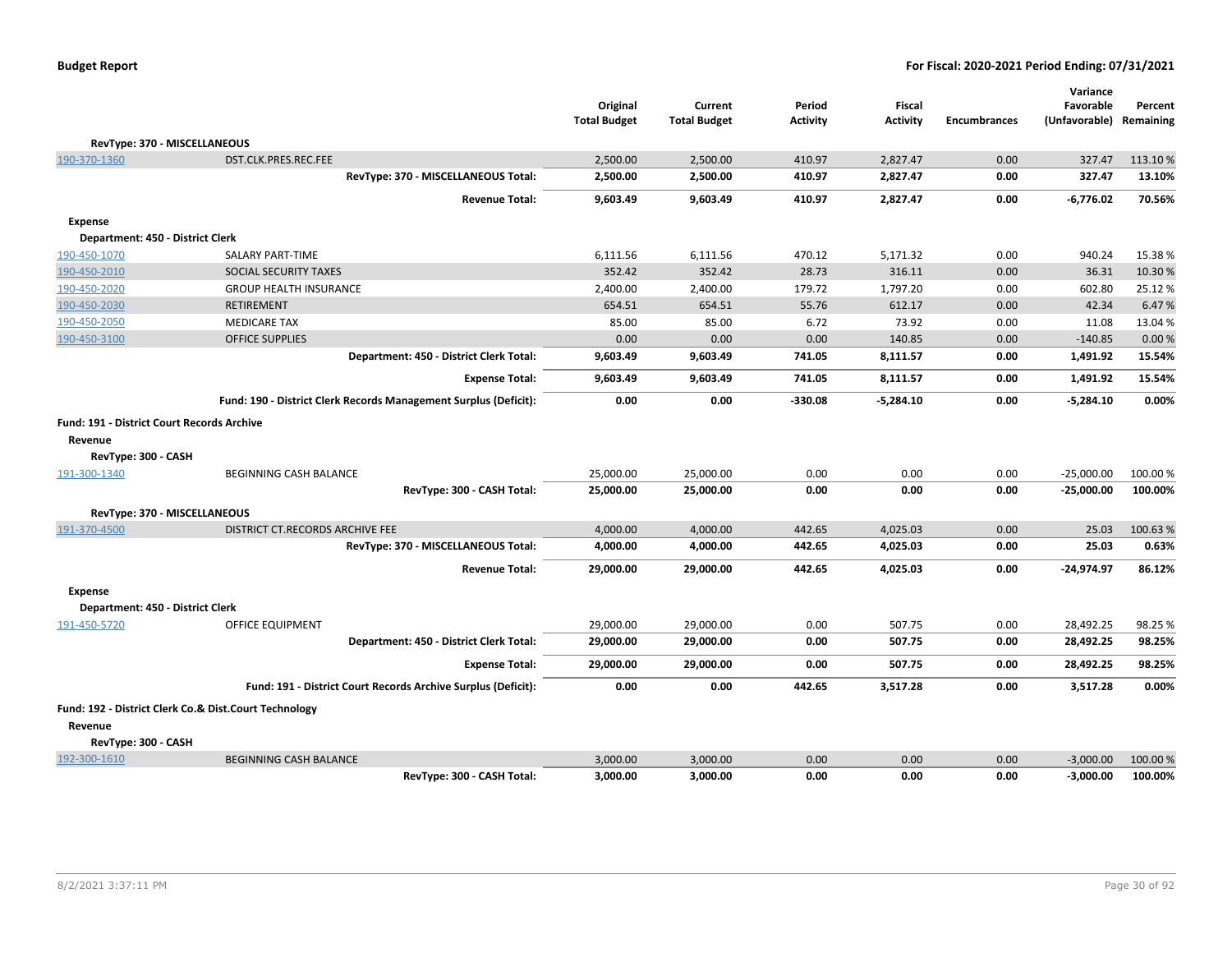| <b>Budget Report</b> |  |
|----------------------|--|
|----------------------|--|

|                              |                                                                          | Original<br><b>Total Budget</b> | Current<br><b>Total Budget</b> | Period<br><b>Activity</b> | <b>Fiscal</b><br><b>Activity</b> | <b>Encumbrances</b> | Variance<br>Favorable<br>(Unfavorable) | Percent<br>Remaining |
|------------------------------|--------------------------------------------------------------------------|---------------------------------|--------------------------------|---------------------------|----------------------------------|---------------------|----------------------------------------|----------------------|
| RevType: 370 - MISCELLANEOUS |                                                                          |                                 |                                |                           |                                  |                     |                                        |                      |
| 192-370-4400                 | DST.CLK.CO.&DST.CT.TECHNOLOGY FEE                                        | 0.00                            | 0.00                           | 130.63                    | 565.08                           | 0.00                | 565.08                                 | 0.00%                |
|                              | RevType: 370 - MISCELLANEOUS Total:                                      | 0.00                            | 0.00                           | 130.63                    | 565.08                           | 0.00                | 565.08                                 | 0.00%                |
|                              | <b>Revenue Total:</b>                                                    | 3,000.00                        | 3,000.00                       | 130.63                    | 565.08                           | 0.00                | $-2,434.92$                            | 81.16%               |
| <b>Expense</b>               | Department: 440 - Technology Equipment                                   |                                 |                                |                           |                                  |                     |                                        |                      |
| 192-440-5720                 | <b>OFFICE EQUIPMENT</b>                                                  | 3,000.00                        | 3,000.00                       | 0.00                      | 0.00                             | 0.00                | 3,000.00                               | 100.00 %             |
|                              | Department: 440 - Technology Equipment Total:                            | 3,000.00                        | 3,000.00                       | 0.00                      | 0.00                             | 0.00                | 3,000.00                               | 100.00%              |
|                              |                                                                          |                                 |                                |                           |                                  |                     |                                        |                      |
|                              | <b>Expense Total:</b>                                                    | 3,000.00                        | 3,000.00                       | 0.00                      | 0.00                             | 0.00                | 3,000.00                               | 100.00%              |
|                              | Fund: 192 - District Clerk Co.& Dist.Court Technology Surplus (Deficit): | 0.00                            | 0.00                           | 130.63                    | 565.08                           | 0.00                | 565.08                                 | 0.00%                |
|                              | <b>Fund: 193 - District Clerk Court Records Preservation</b>             |                                 |                                |                           |                                  |                     |                                        |                      |
| Revenue                      |                                                                          |                                 |                                |                           |                                  |                     |                                        |                      |
| RevType: 300 - CASH          |                                                                          |                                 |                                |                           |                                  |                     |                                        |                      |
| 193-300-1620                 | <b>BEGINNING CASH BALANCE</b>                                            | 35,000.00                       | 35,000.00                      | 0.00                      | 0.00                             | 0.00                | $-35,000.00$                           | 100.00%              |
|                              | RevType: 300 - CASH Total:                                               | 35,000.00                       | 35,000.00                      | 0.00                      | 0.00                             | 0.00                | $-35,000.00$                           | 100.00%              |
| RevType: 370 - MISCELLANEOUS |                                                                          |                                 |                                |                           |                                  |                     |                                        |                      |
| 193-370-1330                 | DIST.CLK.COURT RECORDS PRESERVATION                                      | 0.00                            | 0.00                           | 322.65                    | 3,336.89                         | 0.00                | 3,336.89                               | 0.00%                |
|                              | RevType: 370 - MISCELLANEOUS Total:                                      | 0.00                            | 0.00                           | 322.65                    | 3,336.89                         | 0.00                | 3,336.89                               | 0.00%                |
|                              | <b>Revenue Total:</b>                                                    | 35,000.00                       | 35,000.00                      | 322.65                    | 3,336.89                         | 0.00                | $-31,663.11$                           | 90.47%               |
| <b>Expense</b>               |                                                                          |                                 |                                |                           |                                  |                     |                                        |                      |
|                              | Department: 545 - District Clerk Records Pres. Equip.                    |                                 |                                |                           |                                  |                     |                                        |                      |
| 193-545-5720                 | <b>OFFICE EQUIPMENT</b>                                                  | 35,000.00                       | 35,000.00                      | 0.00                      | 0.00                             | 0.00                | 35,000.00                              | 100.00%              |
|                              | Department: 545 - District Clerk Records Pres. Equip. Total:             | 35,000.00                       | 35,000.00                      | 0.00                      | 0.00                             | 0.00                | 35,000.00                              | 100.00%              |
|                              | <b>Expense Total:</b>                                                    | 35,000.00                       | 35,000.00                      | 0.00                      | 0.00                             | 0.00                | 35,000.00                              | 100.00%              |
|                              | Fund: 193 - District Clerk Court Records Preservation Surplus (Deficit): | 0.00                            | 0.00                           | 322.65                    | 3,336.89                         | 0.00                | 3,336.89                               | 0.00%                |
|                              | Fund: 200 - County Offices Records Mangement                             |                                 |                                |                           |                                  |                     |                                        |                      |
| Revenue                      |                                                                          |                                 |                                |                           |                                  |                     |                                        |                      |
| RevType: 300 - CASH          |                                                                          |                                 |                                |                           |                                  |                     |                                        |                      |
| 200-300-1200                 | <b>BEGINNING CASH BALANCE</b>                                            | 6,737.24                        | 6,737.24                       | 0.00                      | 0.00                             | 0.00                | $-6,737.24$                            | 100.00 %             |
|                              | RevType: 300 - CASH Total:                                               | 6,737.24                        | 6,737.24                       | 0.00                      | 0.00                             | 0.00                | $-6,737.24$                            | 100.00%              |
|                              | RevType: 360 - INTEREST EARNINGS                                         |                                 |                                |                           |                                  |                     |                                        |                      |
| 200-360-1000                 | <b>INTEREST EARNINGS</b>                                                 | 50.00                           | 50.00                          | 0.00                      | 0.00                             | 0.00                | $-50.00$                               | 100.00%              |
|                              | RevType: 360 - INTEREST EARNINGS Total:                                  | 50.00                           | 50.00                          | 0.00                      | 0.00                             | 0.00                | $-50.00$                               | 100.00%              |
| RevType: 370 - MISCELLANEOUS |                                                                          |                                 |                                |                           |                                  |                     |                                        |                      |
| 200-370-1350                 | <b>CO.OFFICE REC.MNGMT.FEE</b>                                           | 15,000.00                       | 15,000.00                      | 811.93                    | 12,829.55                        | 0.00                | $-2,170.45$                            | 14.47%               |
|                              | RevType: 370 - MISCELLANEOUS Total:                                      | 15,000.00                       | 15,000.00                      | 811.93                    | 12,829.55                        | 0.00                | $-2,170.45$                            | 14.47%               |
|                              | <b>Revenue Total:</b>                                                    | 21,787.24                       | 21,787.24                      | 811.93                    | 12,829.55                        | 0.00                | $-8,957.69$                            | 41.11%               |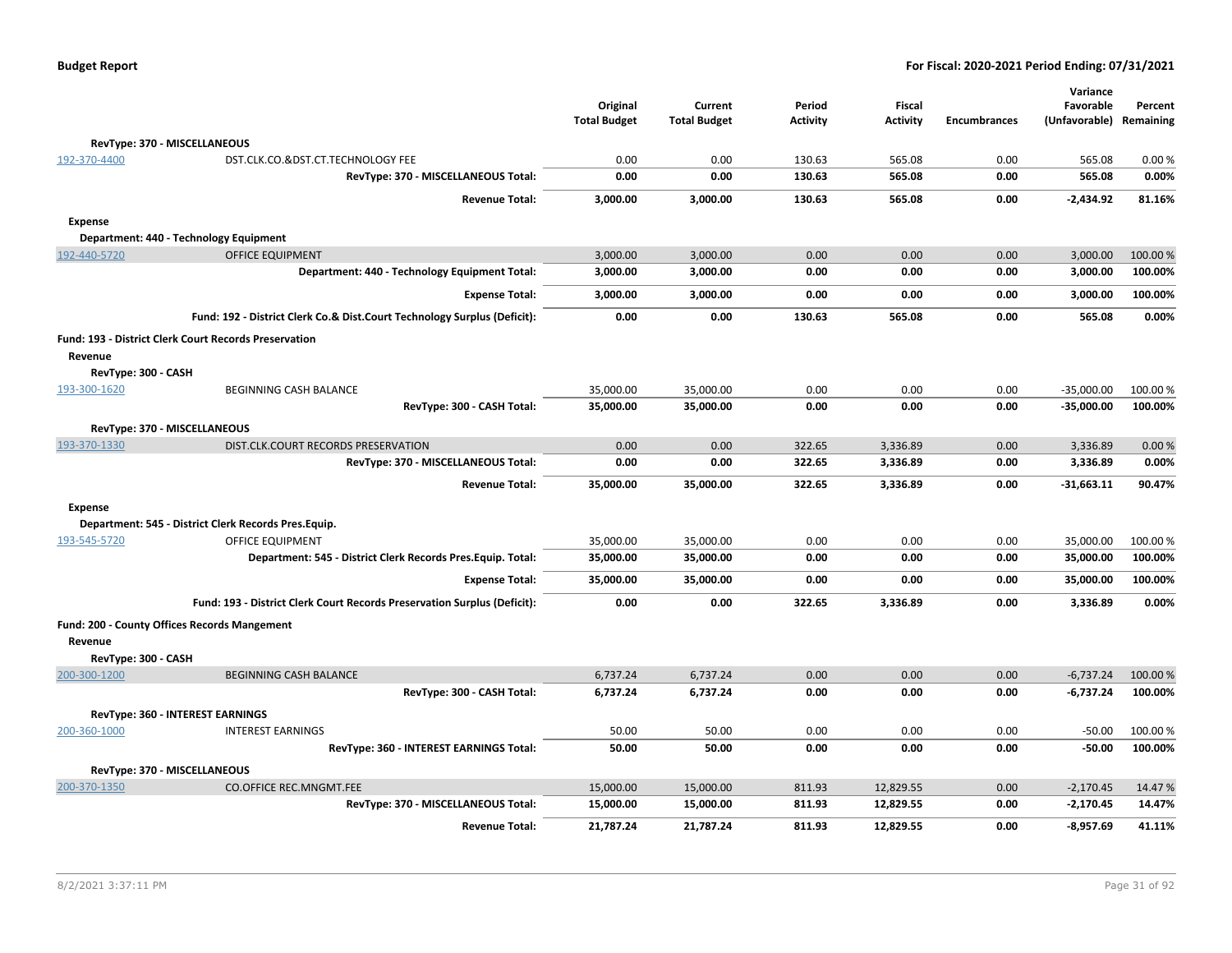|                |                                           |                          |                                                  | <b>Total Budget</b> | Original  | Current<br><b>Total Budget</b> | Period<br><b>Activity</b> | Fiscal<br><b>Activity</b> | <b>Encumbrances</b> | Variance<br>Favorable<br>(Unfavorable) | Percent<br>Remaining |
|----------------|-------------------------------------------|--------------------------|--------------------------------------------------|---------------------|-----------|--------------------------------|---------------------------|---------------------------|---------------------|----------------------------------------|----------------------|
| <b>Expense</b> |                                           |                          |                                                  |                     |           |                                |                           |                           |                     |                                        |                      |
|                | Department: 449 - Co. Office Records Mgt. |                          |                                                  |                     |           |                                |                           |                           |                     |                                        |                      |
| 200-449-1070   |                                           | <b>SALARY PART-TIME</b>  |                                                  |                     | 0.00      | 8,807.83                       | 672.00                    | 6,695.76                  | 0.00                | 2,112.07                               | 23.98%               |
|                | <b>Budget Adjustments</b>                 |                          |                                                  |                     |           |                                |                           |                           |                     |                                        |                      |
|                | <b>Number</b>                             | Date                     | <b>Description</b>                               | Adjustment          |           |                                |                           |                           |                     |                                        |                      |
|                | BA0000047                                 | 12/15/2020               | Reclassify budget lines                          | 8,807.83            |           |                                |                           |                           |                     |                                        |                      |
| 200-449-2010   |                                           | SOCIAL SECURITY TAXES    |                                                  |                     | 0.00      | 529.75                         | 47.61                     | 350.48                    | 0.00                | 179.27                                 | 33.84 %              |
|                | <b>Budget Adjustments</b>                 |                          |                                                  |                     |           |                                |                           |                           |                     |                                        |                      |
|                | <b>Number</b>                             | Date                     | <b>Description</b>                               | Adjustment          |           |                                |                           |                           |                     |                                        |                      |
|                | BA0000047                                 | 12/15/2020               | Reclassify budget lines                          | 529.75              |           |                                |                           |                           |                     |                                        |                      |
| 200-449-2030   |                                           | RETIREMENT               |                                                  |                     | 0.00      | 998.83                         | 79.70                     | 793.02                    | 0.00                | 205.81                                 | 20.61%               |
|                | <b>Budget Adjustments</b>                 |                          |                                                  |                     |           |                                |                           |                           |                     |                                        |                      |
|                | <b>Number</b>                             | Date                     | <b>Description</b>                               | Adjustment          |           |                                |                           |                           |                     |                                        |                      |
|                | BA0000047                                 | 12/15/2020               | Reclassify budget lines                          | 998.83              |           |                                |                           |                           |                     |                                        |                      |
| 200-449-2040   |                                           |                          | <b>WORKERS COMPENSATION</b>                      |                     | 0.00      | 26.94                          | 0.00                      | 25.28                     | 0.00                | 1.66                                   | 6.16%                |
|                | <b>Budget Adjustments</b>                 |                          |                                                  |                     |           |                                |                           |                           |                     |                                        |                      |
|                | <b>Number</b>                             | Date                     | <b>Description</b>                               | Adjustment          |           |                                |                           |                           |                     |                                        |                      |
|                | BA0000047                                 | 12/15/2020               | Reclassify budget lines                          | 26.94               |           |                                |                           |                           |                     |                                        |                      |
| 200-449-2050   |                                           | <b>MEDICARE TAX</b>      |                                                  |                     | 0.00      | 123.89                         | 11.13                     | 171.25                    | 0.00                | $-47.36$                               | $-38.23%$            |
|                | <b>Budget Adjustments</b>                 |                          |                                                  |                     |           |                                |                           |                           |                     |                                        |                      |
|                | <b>Number</b>                             | Date                     | <b>Description</b>                               | Adjustment          |           |                                |                           |                           |                     |                                        |                      |
|                | BA0000047                                 | 12/15/2020               | Reclassify budget lines                          | 123.89              |           |                                |                           |                           |                     |                                        |                      |
| 200-449-3500   |                                           | <b>RECORDS DISPOSAL</b>  |                                                  |                     | 5,000.00  | 5,000.00                       | 539.95                    | 2,452.67                  | 0.00                | 2,547.33                               | 50.95 %              |
| 200-449-4530   |                                           | <b>COMPUTER SOFTWARE</b> |                                                  |                     | 4,150.00  | 4,150.00                       | 0.00                      | 0.00                      | 0.00                | 4,150.00                               | 100.00%              |
| 200-449-5740   |                                           | <b>TECHNOLOGY</b>        |                                                  |                     | 1,150.00  | 1,150.00                       | 0.00                      | 0.00                      | 0.00                | 1,150.00                               | 100.00%              |
|                |                                           |                          | Department: 449 - Co. Office Records Mgt. Total: |                     | 10,300.00 | 20,787.24                      | 1,350.39                  | 10,488.46                 | 0.00                | 10,298.78                              | 49.54%               |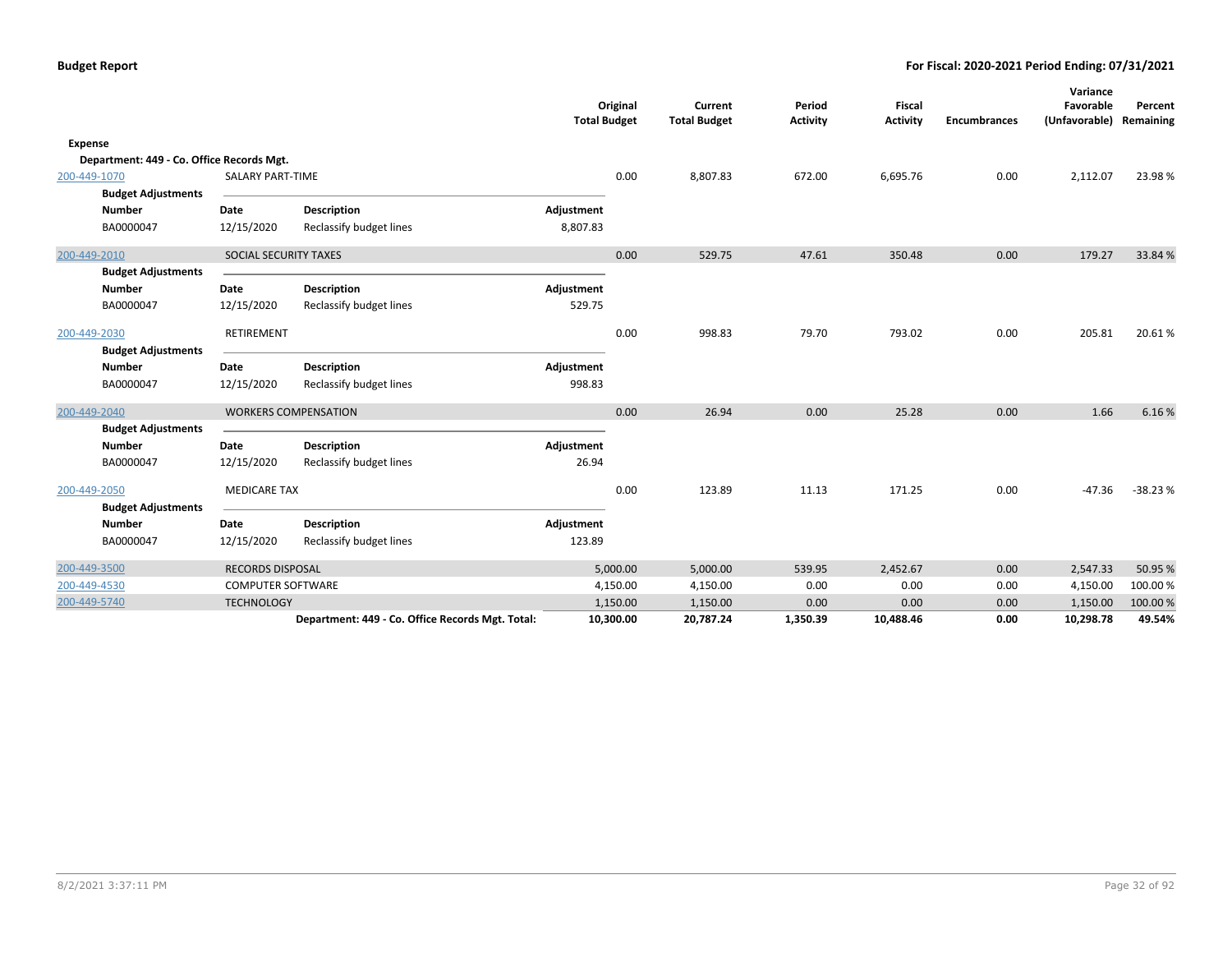|                                           |                             |                                                                 | Original<br><b>Total Budget</b> | Current<br><b>Total Budget</b> | Period<br><b>Activity</b> | <b>Fiscal</b><br><b>Activity</b> | <b>Encumbrances</b> | Variance<br>Favorable<br>(Unfavorable) | Percent<br>Remaining |
|-------------------------------------------|-----------------------------|-----------------------------------------------------------------|---------------------------------|--------------------------------|---------------------------|----------------------------------|---------------------|----------------------------------------|----------------------|
| Department: 999 - Undesignated Conversion |                             |                                                                 |                                 |                                |                           |                                  |                     |                                        |                      |
| 200-999-9999                              |                             | UNDESIGNATED CONVERSION                                         | 11,487.24                       | 1,000.00                       | 0.00                      | 0.00                             | 0.00                | 1,000.00                               | 100.00 %             |
| <b>Budget Adjustments</b>                 |                             |                                                                 |                                 |                                |                           |                                  |                     |                                        |                      |
| <b>Number</b>                             | Date                        | <b>Description</b>                                              | Adjustment                      |                                |                           |                                  |                     |                                        |                      |
| BA0000047                                 | 12/15/2020                  | Reclassify budget lines                                         | $-8,807.83$                     |                                |                           |                                  |                     |                                        |                      |
| BA0000047                                 | 12/15/2020                  | Reclassify budget lines                                         | $-529.75$                       |                                |                           |                                  |                     |                                        |                      |
| BA0000047                                 | 12/15/2020                  | Reclassify budget lines                                         | -998.83                         |                                |                           |                                  |                     |                                        |                      |
| BA0000047                                 | 12/15/2020                  | Reclassify budget lines                                         | $-26.94$                        |                                |                           |                                  |                     |                                        |                      |
| BA0000047                                 | 12/15/2020                  | Reclassify budget lines                                         | $-123.89$                       |                                |                           |                                  |                     |                                        |                      |
|                                           |                             | Department: 999 - Undesignated Conversion Total:                | 11,487.24                       | 1,000.00                       | 0.00                      | 0.00                             | 0.00                | 1,000.00                               | 100.00%              |
|                                           |                             | <b>Expense Total:</b>                                           | 21,787.24                       | 21,787.24                      | 1,350.39                  | 10,488.46                        | 0.00                | 11,298.78                              | 51.86%               |
|                                           |                             | Fund: 200 - County Offices Records Mangement Surplus (Deficit): | 0.00                            | 0.00                           | $-538.46$                 | 2,341.09                         | 0.00                | 2,341.09                               | 0.00%                |
| Fund: 210 - Road & Bridge #1              |                             |                                                                 |                                 |                                |                           |                                  |                     |                                        |                      |
| Revenue                                   |                             |                                                                 |                                 |                                |                           |                                  |                     |                                        |                      |
| RevType: 300 - CASH                       |                             |                                                                 |                                 |                                |                           |                                  |                     |                                        |                      |
| 210-300-1210                              |                             | <b>BEGINNING CASH BALANCE</b>                                   | 66,657.62                       | 66,657.62                      | 0.00                      | 0.00                             | 0.00                | $-66,657.62$                           | 100.00%              |
|                                           |                             | RevType: 300 - CASH Total:                                      | 66,657.62                       | 66,657.62                      | 0.00                      | 0.00                             | 0.00                | $-66,657.62$                           | 100.00%              |
| RevType: 310 - PROPERTY TAXES             |                             |                                                                 |                                 |                                |                           |                                  |                     |                                        |                      |
| 210-310-1100                              | <b>CURRENT TAXES</b>        |                                                                 | 547,378.68                      | 547,378.68                     | 6,010.42                  | 548,394.31                       | 0.00                | 1,015.63                               | 100.19%              |
| 210-310-1200                              | <b>DELINQUENT TAXES</b>     |                                                                 | 10,000.00                       | 10,000.00                      | 2,153.55                  | 16,270.41                        | 0.00                | 6,270.41                               | 162.70%              |
|                                           |                             | RevType: 310 - PROPERTY TAXES Total:                            | 557,378.68                      | 557,378.68                     | 8,163.97                  | 564,664.72                       | 0.00                | 7,286.04                               | 1.31%                |
| RevType: 318 - OTHER TAXES                |                             |                                                                 |                                 |                                |                           |                                  |                     |                                        |                      |
| 210-318-1200                              |                             | PAY N LIEU TAX/GRASSLAND                                        | 1,500.00                        | 1,500.00                       | 0.00                      | 1,129.36                         | 0.00                | $-370.64$                              | 24.71%               |
| 210-318-1210                              |                             | PAY N LIEU TAX/UPPER TRINITY                                    | 517.67                          | 517.67                         | 0.00                      | 548.84                           | 0.00                | 31.17                                  | 106.02%              |
| 210-318-1600                              | <b>SALES TAX REVENUES</b>   |                                                                 | 50,000.00                       | 50,000.00                      | 5,627.37                  | 62,156.42                        | 0.00                | 12,156.42                              | 124.31%              |
|                                           |                             | RevType: 318 - OTHER TAXES Total:                               | 52,017.67                       | 52,017.67                      | 5,627.37                  | 63,834.62                        | 0.00                | 11,816.95                              | 22.72%               |
| RevType: 321 - FEES OF TAX COLLECTOR      |                             |                                                                 |                                 |                                |                           |                                  |                     |                                        |                      |
| 210-321-2000                              |                             | CAR REGISTRATION/SALES TAX                                      | 75,000.00                       | 75,000.00                      | 0.00                      | 73,368.00                        | 0.00                | $-1,632.00$                            | 2.18%                |
| 210-321-3000                              |                             | COUNTY'S ADDITIONAL \$10                                        | 65,000.00                       | 65,000.00                      | 8,659.49                  | 57,434.98                        | 0.00                | $-7,565.02$                            | 11.64 %              |
|                                           |                             | RevType: 321 - FEES OF TAX COLLECTOR Total:                     | 140,000.00                      | 140,000.00                     | 8,659.49                  | 130,802.98                       | 0.00                | $-9,197.02$                            | 6.57%                |
| RevType: 350 - FINES                      |                             |                                                                 |                                 |                                |                           |                                  |                     |                                        |                      |
| 210-350-4030                              | <b>COUNTY CLERK FINES</b>   |                                                                 | 7,000.00                        | 7,000.00                       | 0.00                      | 904.22                           | 0.00                | $-6,095.78$                            | 87.08%               |
| 210-350-4500                              | <b>DISTRICT CLERK FINES</b> |                                                                 | 8,000.00                        | 8,000.00                       | 978.89                    | 10,158.34                        | 0.00                | 2,158.34                               | 126.98%              |
| 210-350-4550                              | J. P. #1 FINES              |                                                                 | 5,000.00                        | 5,000.00                       | 0.00                      | 1,759.14                         | 0.00                | $-3,240.86$                            | 64.82%               |
| 210-350-4560                              | J. P. #2 FINES              |                                                                 | 2,500.00                        | 2,500.00                       | 0.00                      | 1,169.82                         | 0.00                | $-1,330.18$                            | 53.21%               |
| 210-350-4570                              | J. P. #3 FINES              |                                                                 | 2,000.00                        | 2,000.00                       | 0.00                      | 922.05                           | 0.00                | $-1,077.95$                            | 53.90%               |
|                                           |                             | RevType: 350 - FINES Total:                                     | 24,500.00                       | 24,500.00                      | 978.89                    | 14,913.57                        | 0.00                | $-9,586.43$                            | 39.13%               |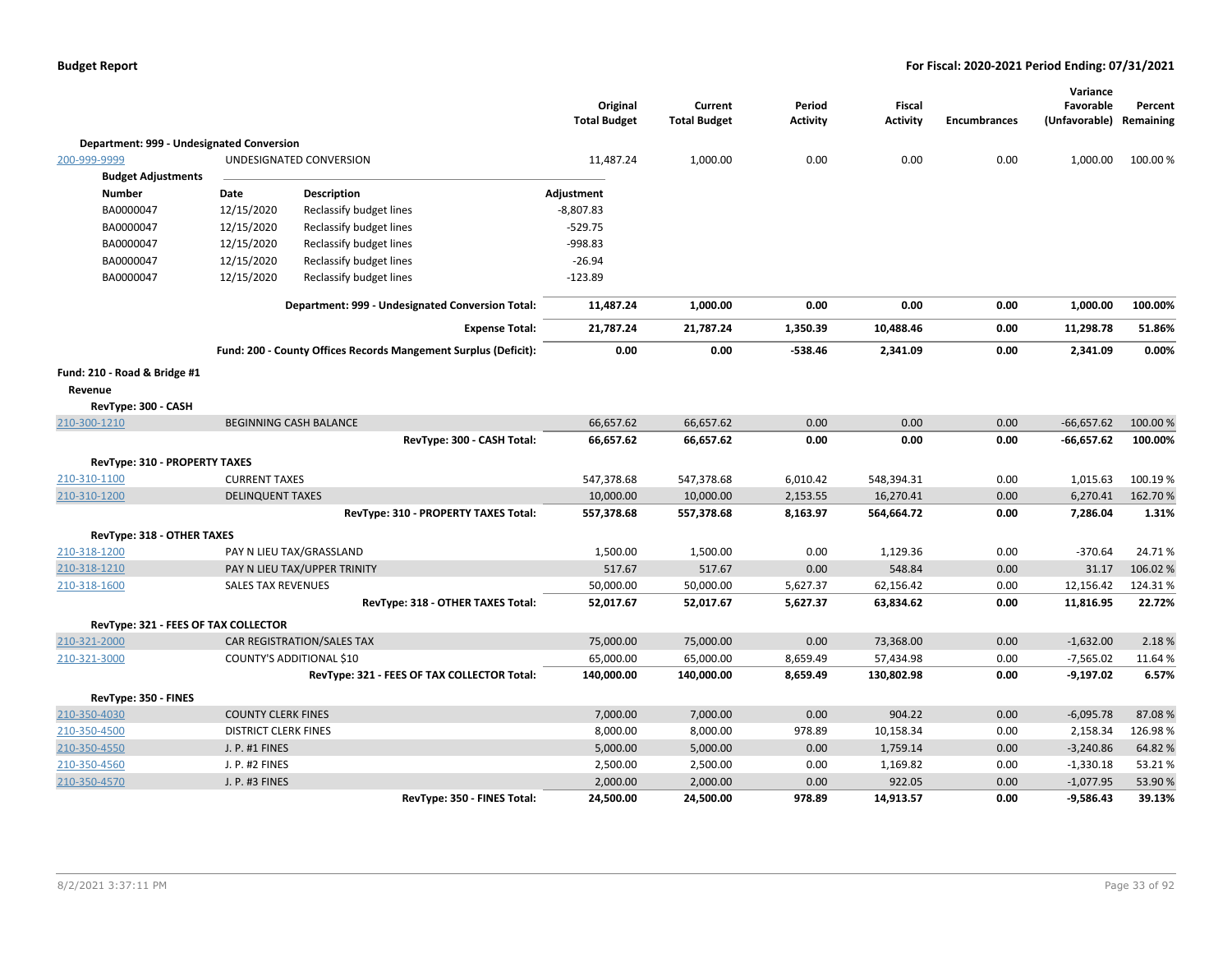| <b>Budget Report</b> |  |
|----------------------|--|
|----------------------|--|

|                                             |                                       |                                                    | Original            | Current             | Period          | <b>Fiscal</b>   |                     | Variance<br>Favorable | Percent              |
|---------------------------------------------|---------------------------------------|----------------------------------------------------|---------------------|---------------------|-----------------|-----------------|---------------------|-----------------------|----------------------|
|                                             |                                       |                                                    | <b>Total Budget</b> | <b>Total Budget</b> | <b>Activity</b> | <b>Activity</b> | <b>Encumbrances</b> | (Unfavorable)         | Remaining            |
| RevType: 360 - INTEREST EARNINGS            |                                       |                                                    |                     |                     |                 |                 |                     |                       |                      |
| 210-360-1000                                | <b>INTEREST EARNINGS</b>              |                                                    | 500.00              | 500.00              | 0.00            | 287.74          | 0.00                | $-212.26$             | 42.45%               |
|                                             |                                       | RevType: 360 - INTEREST EARNINGS Total:            | 500.00              | 500.00              | 0.00            | 287.74          | 0.00                | $-212.26$             | 42.45%               |
| RevType: 364 - SALE OF ASSETS LAND/BUILDING |                                       |                                                    |                     |                     |                 |                 |                     |                       |                      |
| 210-364-1630                                | <b>SALE OF EQUIPMENT</b>              |                                                    | 1,000.00            | 1,000.00            | 18,569.37       | 18,569.37       | 0.00                |                       | 17,569.37 1,856.94 % |
|                                             |                                       | RevType: 364 - SALE OF ASSETS LAND/BUILDING Total: | 1,000.00            | 1,000.00            | 18,569.37       | 18,569.37       | 0.00                |                       | 17,569.37 1,756.94%  |
| RevType: 370 - MISCELLANEOUS                |                                       |                                                    |                     |                     |                 |                 |                     |                       |                      |
| 210-370-1200                                | STATE LATERAL ROAD                    |                                                    | 8,500.00            | 8,500.00            | 0.00            | 8,432.71        | 0.00                | $-67.29$              | 0.79%                |
| 210-370-1250                                | <b>TDT WEIGHT FEES</b>                |                                                    | 23,000.00           | 23,000.00           | 0.00            | 19,518.78       | 0.00                | $-3,481.22$           | 15.14 %              |
| 210-370-1300                                |                                       | <b>REFUNDS &amp; MISCELLANEOUS</b>                 | 500.00              | 500.00              | 0.00            | 1,204.34        | 0.00                | 704.34                | 240.87%              |
| 210-370-1380                                | <b>SALE OF SCRAP IRON</b>             |                                                    | 0.00                | 0.00                | 0.00            | 1,326.25        | 0.00                | 1,326.25              | 0.00%                |
| 210-370-1420                                |                                       | <b>CULVERT PERMITTING PROCESS</b>                  | 0.00                | 0.00                | 100.00          | 360.00          | 0.00                | 360.00                | 0.00%                |
| 210-370-1450                                |                                       | REIMBURSEMENT OF MATERIALS                         | 2,000.00            | 2,000.00            | 0.00            | 7,923.00        | 0.00                | 5,923.00              | 396.15 %             |
| 210-370-1500                                | <b>DONATIONS</b>                      |                                                    | 0.00                | 1,000.00            | 812.00          | 2,162.00        | 0.00                | 1,162.00              | 216.20%              |
| <b>Budget Adjustments</b>                   |                                       |                                                    |                     |                     |                 |                 |                     |                       |                      |
| Number                                      | Date                                  | Description                                        | Adjustment          |                     |                 |                 |                     |                       |                      |
| BA0000063                                   | 04/30/2021                            | Donation from Walter Lindsey for repairs           | $-1,000.00$         |                     |                 |                 |                     |                       |                      |
|                                             |                                       | RevType: 370 - MISCELLANEOUS Total:                | 34,000.00           | 35,000.00           | 912.00          | 40,927.08       | 0.00                | 5,927.08              | 16.93%               |
|                                             |                                       | <b>Revenue Total:</b>                              | 876,053.97          | 877,053.97          | 42,911.09       | 834,000.08      | 0.00                | -43,053.89            | 4.91%                |
| <b>Expense</b>                              |                                       |                                                    |                     |                     |                 |                 |                     |                       |                      |
| Department: 621 - Road & Bridge 1           |                                       |                                                    |                     |                     |                 |                 |                     |                       |                      |
| 210-621-1010                                | SALARY ELECTED OFFICIAL               |                                                    | 63,240.97           | 63,240.97           | 4,864.70        | 53,511.70       | 0.00                | 9,729.27              | 15.38%               |
| 210-621-1030                                | <b>SALARY FOREMAN</b>                 |                                                    | 32,485.18           | 32,485.18           | 2,498.85        | 27,522.58       | 0.00                | 4,962.60              | 15.28%               |
| 210-621-1060                                |                                       | SALARY PRECINCT EMPLOYEES                          | 218,411.26          | 218,411.26          | 9,244.16        | 123,274.38      | 0.00                | 95,136.88             | 43.56%               |
| 210-621-2010                                | SOCIAL SECURITY TAXES                 |                                                    | 19,476.52           | 19,476.52           | 1,019.59        | 12,453.61       | 0.00                | 7,022.91              | 36.06%               |
| 210-621-2020                                |                                       | <b>GROUP HEALTH INSURANCE</b>                      | 97,653.12           | 97,653.12           | 9,154.98        | 66,473.59       | 0.00                | 31,179.53             | 31.93%               |
| 210-621-2030                                | RETIREMENT                            |                                                    | 37,193.87           | 37,193.87           | 1,969.68        | 24,182.74       | 0.00                | 13,011.13             | 34.98%               |
| 210-621-2040                                |                                       | <b>WORKERS COMPENSATION</b>                        | 7,905.10            | 7,905.10            | 0.00            | 7,195.72        | 0.00                | 709.38                | 8.97%                |
| 210-621-2050                                | <b>MEDICARE TAX</b>                   |                                                    | 4,554.99            | 4,554.99            | 238.43          | 2,912.28        | 0.00                | 1,642.71              | 36.06%               |
| 210-621-3140                                |                                       | <b>EMPLOYEE PHYSICALS/DOT TESTING</b>              | 450.00              | 450.00              | 0.00            | 375.00          | 0.00                | 75.00                 | 16.67%               |
| 210-621-3400                                | <b>SHOP SUPPLIES</b>                  |                                                    | 2,000.00            | 2,000.00            | 136.86          | 1,658.18        | 0.00                | 341.82                | 17.09%               |
| 210-621-3410                                | <b>R&amp;B MAT. ROCK &amp; GRAVEL</b> |                                                    | 100,000.00          | 100,000.00          | 0.00            | 68,304.26       | 0.00                | 31,695.74             | 31.70%               |
| 210-621-3420                                | <b>R&amp;B MAT. CULVERTS</b>          |                                                    | 15,000.00           | 15,000.00           | 0.00            | 9,777.33        | 0.00                | 5,222.67              | 34.82%               |
| 210-621-3430                                |                                       | R&B MAT. HARDWARE & LUMBER                         | 2,000.00            | 2,000.00            | 274.85          | 506.97          | 0.00                | 1,493.03              | 74.65%               |
| 210-621-3440                                |                                       | R&B MAT. ASPHALT/RD OIL                            | 60,000.00           | 60,000.00           | 13,232.68       | 52,554.76       | 0.00                | 7,445.24              | 12.41%               |
| 210-621-4060                                | TAX APPRAISAL DISTRICT                |                                                    | 28,034.70           | 28,034.70           | 0.00            | 22,488.47       | 0.00                | 5,546.23              | 19.78%               |
| 210-621-4200                                | UTILITY TELEPHONE                     |                                                    | 270.00              | 270.00              | 0.00            | 0.00            | 0.00                | 270.00                | 100.00%              |
| 210-621-4210                                | <b>INTERNET</b>                       |                                                    | 1,100.00            | 1,100.00            | 56.90           | 675.00          | 0.00                | 425.00                | 38.64%               |
| 210-621-4270                                |                                       | OUT OF COUNTY TRAVEL/TRAINING                      | 1,435.58            | 1,435.58            | 0.00            | 1,710.50        | 0.00                | $-274.92$             | $-19.15%$            |
| 210-621-4300                                | <b>BIDS, NOTICES &amp; PERMITS</b>    |                                                    | 800.00              | 800.00              | 154.10          | 250.42          | 0.00                | 549.58                | 68.70%               |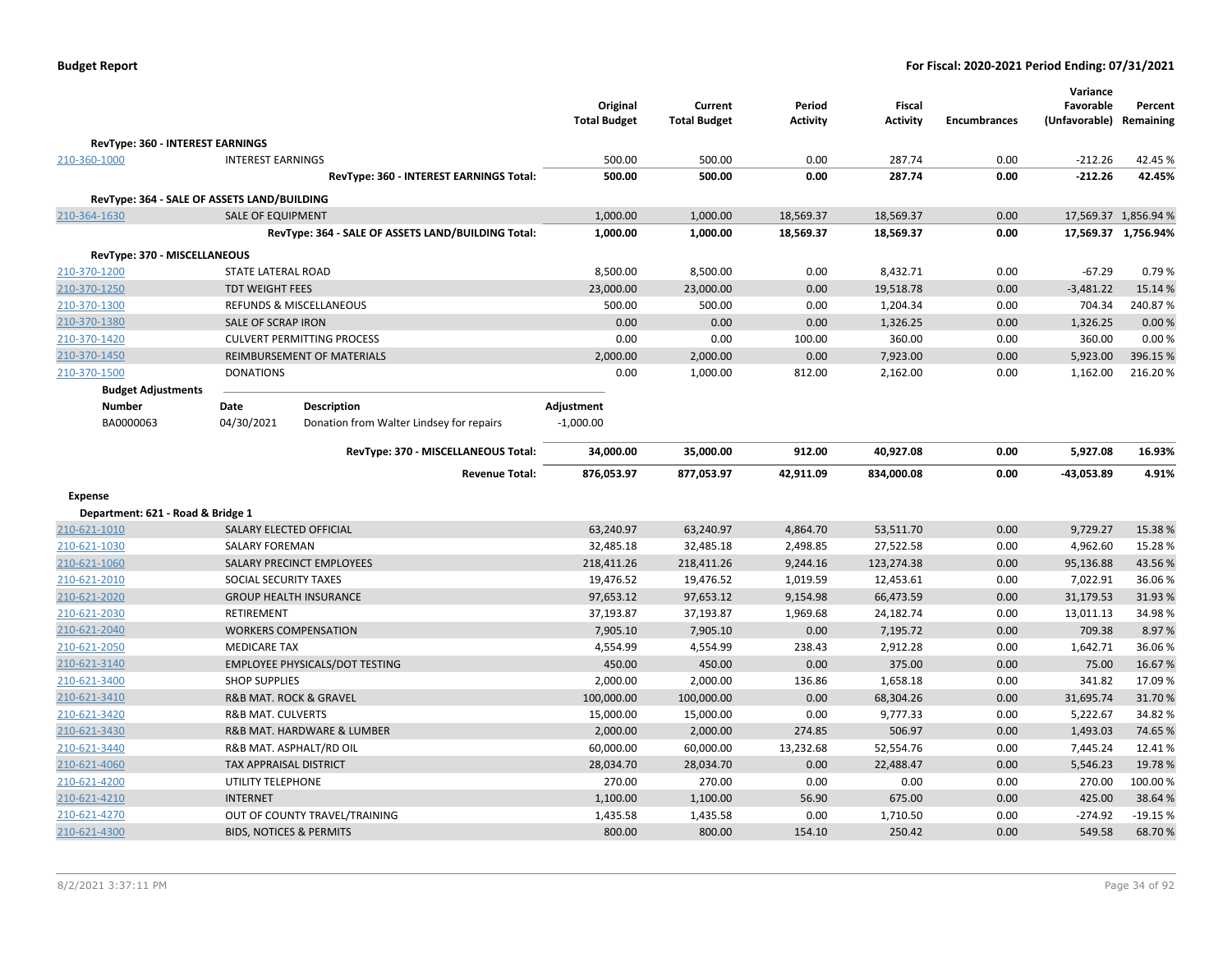|                                             |                                |                                                    | Original<br><b>Total Budget</b> | Current<br><b>Total Budget</b> | Period<br><b>Activity</b> | <b>Fiscal</b><br><b>Activity</b> | <b>Encumbrances</b> | Variance<br>Favorable<br>(Unfavorable) Remaining | Percent    |
|---------------------------------------------|--------------------------------|----------------------------------------------------|---------------------------------|--------------------------------|---------------------------|----------------------------------|---------------------|--------------------------------------------------|------------|
| 210-621-4350                                | PRINTING                       |                                                    | 100.00                          | 100.00                         | 0.00                      | 51.88                            | 0.00                | 48.12                                            | 48.12%     |
| 210-621-4400                                | UTILITY ELECTRICITY            |                                                    | 1,600.00                        | 1,600.00                       | 125.50                    | 1,007.63                         | 0.00                | 592.37                                           | 37.02%     |
| 210-621-4420                                | UTILITY WATER                  |                                                    | 250.00                          | 250.00                         | 20.60                     | 164.81                           | 0.00                | 85.19                                            | 34.08%     |
| 210-621-4430                                | <b>TRASH PICKUP</b>            |                                                    | 1,000.00                        | 1,000.00                       | 70.00                     | 863.31                           | 0.00                | 136.69                                           | 13.67%     |
| 210-621-4500                                | <b>R&amp;M BUILDING</b>        |                                                    | 300.00                          | 300.00                         | 77.00                     | 84.99                            | 0.00                | 215.01                                           | 71.67%     |
| 210-621-4570                                |                                | R&M MACHINERY GAS & OIL                            | 41,000.00                       | 41,000.00                      | 3,688.48                  | 22,408.32                        | 0.00                | 18,591.68                                        | 45.35%     |
| 210-621-4580                                | <b>R&amp;M MACHINERY PARTS</b> |                                                    | 22,500.00                       | 23,500.00                      | 5,200.93                  | 30,006.34                        | 0.00                | $-6,506.34$                                      | $-27.69%$  |
| <b>Budget Adjustments</b>                   |                                |                                                    |                                 |                                |                           |                                  |                     |                                                  |            |
| <b>Number</b>                               | Date                           | <b>Description</b>                                 | Adjustment                      |                                |                           |                                  |                     |                                                  |            |
| BA0000063                                   | 04/30/2021                     | Donation from Walter Lindsey for repairs           | 1,000.00                        |                                |                           |                                  |                     |                                                  |            |
| 210-621-4590                                |                                | <b>R&amp;M MACH. TIRES &amp; TUBES</b>             | 20,000.00                       | 20,000.00                      | 4,619.70                  | 13,644.46                        | 235.12              | 6,120.42                                         | 30.60%     |
| 210-621-4600                                |                                | EQUIPMENT RENTAL/LEASE                             | 0.00                            | 0.00                           | 0.00                      | 3,000.00                         | 0.00                | $-3,000.00$                                      | 0.00%      |
| 210-621-4800                                | <b>BOND</b>                    |                                                    | 0.00                            | 0.00                           | 0.00                      | 177.50                           | 0.00                | $-177.50$                                        | 0.00%      |
| 210-621-4810                                | <b>DUES</b>                    |                                                    | 335.00                          | 335.00                         | 0.00                      | 395.00                           | 0.00                | $-60.00$                                         | $-17.91%$  |
| 210-621-4820                                | <b>INSURANCE</b>               |                                                    | 5,500.00                        | 5,500.00                       | 0.00                      | 4,666.30                         | 0.00                | 833.70                                           | 15.16%     |
| 210-621-4900                                | <b>MISCELLANEOUS</b>           |                                                    | 1,000.00                        | 1,000.00                       | 0.00                      | 0.00                             | 0.00                | 1,000.00                                         | 100.00%    |
| 210-621-4910                                |                                | SOIL & WATER CONSERVATION                          | 250.00                          | 250.00                         | 0.00                      | 0.00                             | 0.00                | 250.00                                           | 100.00 %   |
| 210-621-4940                                |                                | FLOOD CONTROL SITE MAINTENANCE                     | 5,500.00                        | 5,500.00                       | 0.00                      | 5,500.00                         | 0.00                | 0.00                                             | 0.00%      |
| 210-621-4960                                |                                | TCOG HAZARDOUS WASTEMATCH                          | 1,250.00                        | 1,250.00                       | 0.00                      | 0.00                             | 0.00                | 1,250.00                                         | 100.00%    |
| 210-621-5710                                |                                | PURCHASE OF MACH./EQUIP                            | 67,500.00                       | 67,500.00                      | 0.00                      | 40,550.00                        | 0.00                | 26,950.00                                        | 39.93%     |
|                                             |                                | Department: 621 - Road & Bridge 1 Total:           | 860,096.29                      | 861,096.29                     | 56,647.99                 | 598,348.03                       | 235.12              | 262,513.14                                       | 30.49%     |
| Department: 625 - Administrative Office R&B |                                |                                                    |                                 |                                |                           |                                  |                     |                                                  |            |
| 210-625-1050                                | <b>SALARY SECRETARY</b>        |                                                    | 10,271.28                       | 10,271.28                      | 0.00                      | 5,138.21                         | 0.00                | 5,133.07                                         | 49.97%     |
| 210-625-2010                                | SOCIAL SECURITY TAXES          |                                                    | 636.82                          | 636.82                         | 0.00                      | 241.52                           | 0.00                | 395.30                                           | 62.07%     |
| 210-625-2020                                |                                | <b>GROUP HEALTH INSURANCE</b>                      | 3,051.66                        | 3,051.66                       | 0.00                      | 1,017.53                         | 0.00                | 2,034.13                                         | 66.66%     |
| 210-625-2030                                | RETIREMENT                     |                                                    | 1,216.12                        | 1,216.12                       | 0.00                      | 607.53                           | 0.00                | 608.59                                           | 50.04 %    |
| 210-625-2040                                |                                | <b>WORKERS COMPENSATION</b>                        | 32.87                           | 32.87                          | 0.00                      | 29.48                            | 0.00                | 3.39                                             | 10.31%     |
| 210-625-2050                                | <b>MEDICARE TAX</b>            |                                                    | 148.93                          | 148.93                         | 0.00                      | 56.58                            | 0.00                | 92.35                                            | 62.01%     |
| 210-625-3100                                | <b>OFFICE SUPPLIES</b>         |                                                    | 100.00                          | 100.00                         | 0.00                      | 0.00                             | 0.00                | 100.00                                           | 100.00%    |
| 210-625-4530                                | <b>COMPUTER SOFTWARE</b>       |                                                    | 500.00                          | 500.00                         | 0.00                      | 1,983.12                         | 0.00                | $-1,483.12$                                      | $-296.62%$ |
|                                             |                                | Department: 625 - Administrative Office R&B Total: | 15,957.68                       | 15,957.68                      | 0.00                      | 9,073.97                         | 0.00                | 6,883.71                                         | 43.14%     |
|                                             |                                | <b>Expense Total:</b>                              | 876,053.97                      | 877,053.97                     | 56,647.99                 | 607,422.00                       | 235.12              | 269,396.85                                       | 30.72%     |
|                                             |                                | Fund: 210 - Road & Bridge #1 Surplus (Deficit):    | 0.00                            | 0.00                           | $-13,736.90$              | 226,578.08                       | -235.12             | 226,342.96                                       | 0.00%      |
| Fund: 220 - Road & Bridge #2                |                                |                                                    |                                 |                                |                           |                                  |                     |                                                  |            |
| Revenue                                     |                                |                                                    |                                 |                                |                           |                                  |                     |                                                  |            |
| RevType: 300 - CASH                         |                                |                                                    |                                 |                                |                           |                                  |                     |                                                  |            |
| 220-300-1220                                |                                | <b>BEGINNING CASH BALANCE</b>                      | 150,609.92                      | 150,609.92                     | 0.00                      | 0.00                             | 0.00                | $-150,609.92$                                    | 100.00 %   |
|                                             |                                | RevTvpe: 300 - CASH Total:                         | 150.609.92                      | 150.609.92                     | 0.00                      | 0.00                             | 0.00                | $-150.609.92$                                    | 100.00%    |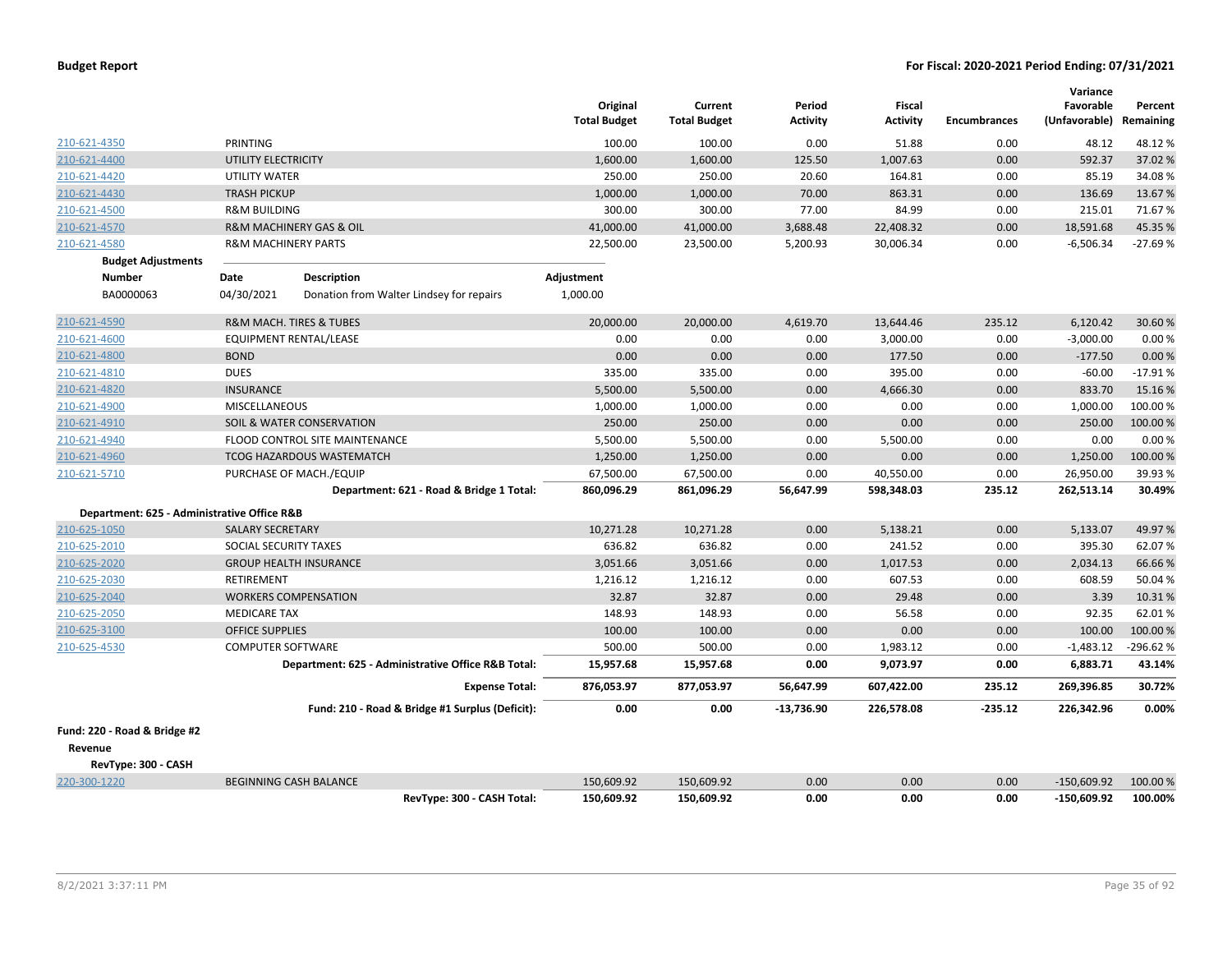|                                      |                                             |                                                    | Original<br><b>Total Budget</b> | Current<br><b>Total Budget</b> | Period<br><b>Activity</b> | Fiscal<br><b>Activity</b> | <b>Encumbrances</b> | Variance<br>Favorable<br>(Unfavorable) | Percent<br>Remaining |
|--------------------------------------|---------------------------------------------|----------------------------------------------------|---------------------------------|--------------------------------|---------------------------|---------------------------|---------------------|----------------------------------------|----------------------|
| <b>RevType: 310 - PROPERTY TAXES</b> |                                             |                                                    |                                 |                                |                           |                           |                     |                                        |                      |
| 220-310-1100                         | <b>CURRENT TAXES</b>                        |                                                    | 637,623.64                      | 637,623.64                     | 7,002.54                  | 638,916.65                | 0.00                | 1,293.01                               | 100.20%              |
| 220-310-1200                         | <b>DELINQUENT TAXES</b>                     |                                                    | 12,000.00                       | 12,000.00                      | 2,509.03                  | 18,956.14                 | 0.00                | 6,956.14                               | 157.97%              |
|                                      |                                             | RevType: 310 - PROPERTY TAXES Total:               | 649,623.64                      | 649,623.64                     | 9,511.57                  | 657,872.79                | 0.00                | 8,249.15                               | 1.27%                |
| RevType: 318 - OTHER TAXES           |                                             |                                                    |                                 |                                |                           |                           |                     |                                        |                      |
| 220-318-1200                         |                                             | PAY N LIEU TAX/GRASSLAND                           | 2,000.00                        | 2,000.00                       | 0.00                      | 1,315.78                  | 0.00                | $-684.22$                              | 34.21%               |
| 220-318-1210                         |                                             | PAY N LIEU TAX/UPPER TRINITY                       | 603.02                          | 603.02                         | 0.00                      | 639.17                    | 0.00                | 36.15                                  | 105.99%              |
| 220-318-1600                         | <b>SALES TAX REVENUES</b>                   |                                                    | 62,000.00                       | 62,000.00                      | 6,553.55                  | 72,386.44                 | 0.00                | 10,386.44                              | 116.75 %             |
|                                      |                                             | RevType: 318 - OTHER TAXES Total:                  | 64,603.02                       | 64,603.02                      | 6,553.55                  | 74,341.39                 | 0.00                | 9,738.37                               | 15.07%               |
|                                      | RevType: 321 - FEES OF TAX COLLECTOR        |                                                    |                                 |                                |                           |                           |                     |                                        |                      |
| 220-321-2000                         |                                             | CAR REGISTRATION/SALES TAX                         | 87,000.00                       | 87,000.00                      | 0.00                      | 85,464.01                 | 0.00                | $-1,535.99$                            | 1.77%                |
| 220-321-3000                         |                                             | COUNTY'S ADDITIONAL \$10                           | 80,000.00                       | 80,000.00                      | 10,087.11                 | 66,904.03                 | 0.00                | $-13,095.97$                           | 16.37%               |
|                                      |                                             | RevType: 321 - FEES OF TAX COLLECTOR Total:        | 167,000.00                      | 167,000.00                     | 10,087.11                 | 152,368.04                | 0.00                | $-14,631.96$                           | 8.76%                |
| RevType: 350 - FINES                 |                                             |                                                    |                                 |                                |                           |                           |                     |                                        |                      |
| 220-350-4030                         | <b>COUNTY CLERK FINES</b>                   |                                                    | 6,000.00                        | 6,000.00                       | 0.00                      | 1,053.32                  | 0.00                | $-4,946.68$                            | 82.44 %              |
| 220-350-4500                         | <b>DISTRICT CLERK FINES</b>                 |                                                    | 8,500.00                        | 8,500.00                       | 1,140.28                  | 11,833.11                 | 0.00                | 3,333.11                               | 139.21%              |
| 220-350-4550                         | J. P. #1 FINES                              |                                                    | 7,500.00                        | 7,500.00                       | 0.00                      | 2,049.15                  | 0.00                | $-5,450.85$                            | 72.68%               |
| 220-350-4560                         | J. P. #2 FINES                              |                                                    | 3,000.00                        | 3,000.00                       | 0.00                      | 1,362.68                  | 0.00                | $-1,637.32$                            | 54.58%               |
| 220-350-4570                         | J. P. #3 FINES                              |                                                    | 5,000.00                        | 5,000.00                       | 0.00                      | 1,074.07                  | 0.00                | $-3,925.93$                            | 78.52%               |
|                                      |                                             | RevType: 350 - FINES Total:                        | 30,000.00                       | 30,000.00                      | 1,140.28                  | 17,372.33                 | 0.00                | $-12,627.67$                           | 42.09%               |
| RevType: 360 - INTEREST EARNINGS     |                                             |                                                    |                                 |                                |                           |                           |                     |                                        |                      |
| 220-360-1000                         | <b>INTEREST EARNINGS</b>                    |                                                    | 3,000.00                        | 3,000.00                       | 0.00                      | 440.10                    | 0.00                | $-2,559.90$                            | 85.33 %              |
|                                      |                                             | RevType: 360 - INTEREST EARNINGS Total:            | 3,000.00                        | 3,000.00                       | 0.00                      | 440.10                    | 0.00                | $-2,559.90$                            | 85.33%               |
|                                      | RevType: 364 - SALE OF ASSETS LAND/BUILDING |                                                    |                                 |                                |                           |                           |                     |                                        |                      |
| 220-364-1630                         | <b>SALE OF EQUIPMENT</b>                    |                                                    | 4,000.00                        | 4,000.00                       | 63,316.25                 | 63,316.25                 | 0.00                |                                        | 59,316.25 1,582.91 % |
|                                      |                                             | RevType: 364 - SALE OF ASSETS LAND/BUILDING Total: | 4,000.00                        | 4,000.00                       | 63,316.25                 | 63,316.25                 | 0.00                |                                        | 59,316.25 1,482.91%  |
| RevType: 370 - MISCELLANEOUS         |                                             |                                                    |                                 |                                |                           |                           |                     |                                        |                      |
| 220-370-1200                         | STATE LATERAL ROAD                          |                                                    | 10,000.00                       | 10,000.00                      | 0.00                      | 9,822.98                  | 0.00                | $-177.02$                              | 1.77%                |
| 220-370-1250                         | <b>TDT WEIGHT FEES</b>                      |                                                    | 25,000.00                       | 25,000.00                      | 0.00                      | 22,736.81                 | 0.00                | $-2,263.19$                            | 9.05%                |
| 220-370-1300                         |                                             | REFUNDS & MISCELLANEOUS                            |                                 | 0.00                           | 0.00                      | 1,464.37                  | 0.00                | 1,464.37                               | 0.00%                |
| 220-370-1419                         |                                             | ROAD ACCEPTANCE                                    |                                 | 0.00                           | 0.00                      | 1,600.00                  | 0.00                | 1,600.00                               | 0.00%                |
| 220-370-1420                         |                                             | <b>CULVERT PERMITTING PROCESS</b>                  |                                 | 0.00                           | 40.00                     | 480.00                    | 0.00                | 480.00                                 | 0.00%                |
| 220-370-1421                         |                                             | <b>ROW PERMIT APPLICATION</b>                      |                                 | 0.00                           | 0.00                      | 20.00                     | 0.00                | 20.00                                  | 0.00%                |
| 220-370-1450                         |                                             | REIMBURSEMENT OF MATERIALS                         | 2,000.00                        | 62,000.00                      | 60,000.00                 | 65,008.50                 | 0.00                | 3,008.50                               | 104.85%              |
| <b>Budget Adjustments</b>            |                                             |                                                    |                                 |                                |                           |                           |                     |                                        |                      |
| <b>Number</b>                        | Date                                        | <b>Description</b>                                 | Adjustment                      |                                |                           |                           |                     |                                        |                      |
| BA0000074                            | 07/27/2021                                  | R&B2 Reimb of Mat from Summit Ranch I              | $-60,000.00$                    |                                |                           |                           |                     |                                        |                      |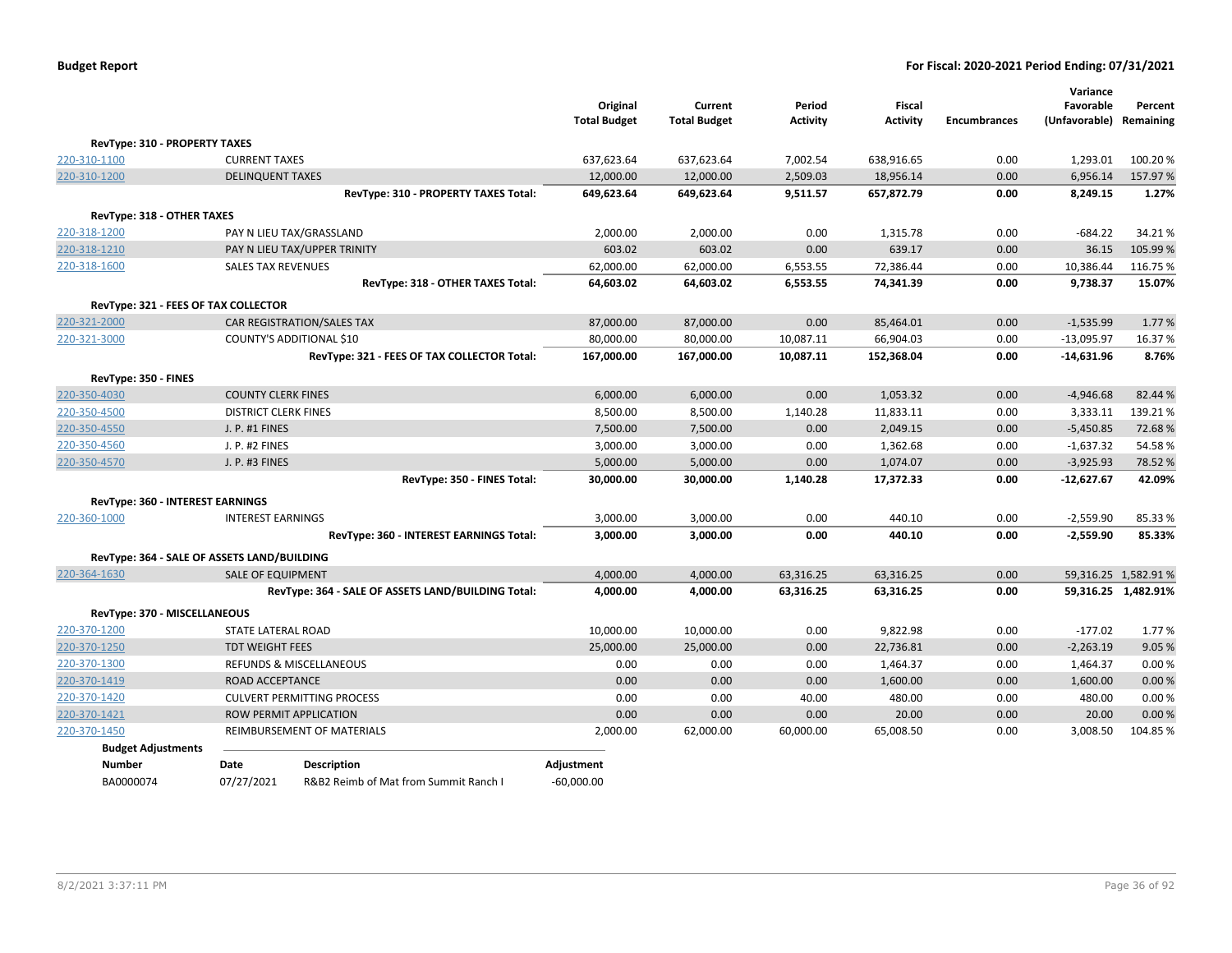|                                   |                                    |                                       | Original<br><b>Total Budget</b> | Current<br><b>Total Budget</b> | Period<br>Activity | <b>Fiscal</b><br><b>Activity</b> | <b>Encumbrances</b> | Variance<br>Favorable<br>(Unfavorable) | Percent<br>Remaining |
|-----------------------------------|------------------------------------|---------------------------------------|---------------------------------|--------------------------------|--------------------|----------------------------------|---------------------|----------------------------------------|----------------------|
| 220-370-1500                      |                                    | TRENTON HIGH MEADOWS SUBDIVISION      | 2,800.00                        | 2,800.00                       | 0.00               | 4,200.00                         | 0.00                | 1,400.00                               | 150.00%              |
|                                   |                                    | RevType: 370 - MISCELLANEOUS Total:   | 39,800.00                       | 99,800.00                      | 60,040.00          | 105,332.66                       | 0.00                | 5,532.66                               | 5.54%                |
|                                   |                                    | <b>Revenue Total:</b>                 | 1,108,636.58                    | 1,168,636.58                   | 150,648.76         | 1,071,043.56                     | 0.00                | -97,593.02                             | 8.35%                |
| <b>Expense</b>                    |                                    |                                       |                                 |                                |                    |                                  |                     |                                        |                      |
| Department: 509 - Contingency     |                                    |                                       |                                 |                                |                    |                                  |                     |                                        |                      |
| 220-509-4750                      | CONTINGENCY                        |                                       | 10,000.00                       | 10,000.00                      | 0.00               | 0.00                             | 0.00                | 10,000.00                              | 100.00 %             |
|                                   |                                    | Department: 509 - Contingency Total:  | 10,000.00                       | 10,000.00                      | 0.00               | 0.00                             | 0.00                | 10,000.00                              | 100.00%              |
| Department: 622 - Road & Bridge 2 |                                    |                                       |                                 |                                |                    |                                  |                     |                                        |                      |
| 220-622-1010                      | SALARY ELECTED OFFICIAL            |                                       | 63,240.97                       | 63,240.97                      | 4,864.70           | 53,511.70                        | 0.00                | 9,729.27                               | 15.38 %              |
| 220-622-1030                      | <b>SALARY FOREMAN</b>              |                                       | 0.00                            | 0.00                           | 3,983.76           | 44,081.80                        | 0.00                | $-44,081.80$                           | 0.00%                |
| 220-622-1060                      |                                    | SALARY PRECINCT EMPLOYEES             | 232,350.04                      | 232,350.04                     | 14,084.65          | 157,499.81                       | 0.00                | 74,850.23                              | 32.21%               |
| 220-622-2010                      | SOCIAL SECURITY TAXES              |                                       | 18,474.44                       | 18,474.44                      | 1,353.21           | 15,125.84                        | 0.00                | 3,348.60                               | 18.13 %              |
| 220-622-2020                      |                                    | <b>GROUP HEALTH INSURANCE</b>         | 97,653.12                       | 97,653.12                      | 8,137.76           | 81,377.60                        | 0.00                | 16,275.52                              | 16.67%               |
| 220-622-2030                      | RETIREMENT                         |                                       | 34,997.98                       | 34,997.98                      | 2,719.85           | 30,198.31                        | 0.00                | 4,799.67                               | 13.71%               |
| 220-622-2040                      |                                    | <b>WORKERS COMPENSATION</b>           | 7,337.58                        | 7,337.58                       | 0.00               | 6,679.20                         | 0.00                | 658.38                                 | 8.97%                |
| 220-622-2050                      | <b>MEDICARE TAX</b>                |                                       | 4,286.07                        | 4,286.07                       | 316.46             | 3,537.44                         | 0.00                | 748.63                                 | 17.47%               |
| 220-622-3140                      |                                    | <b>EMPLOYEE PHYSICALS/DOT TESTING</b> | 400.00                          | 400.00                         | 0.00               | 290.00                           | 0.00                | 110.00                                 | 27.50 %              |
| 220-622-3400                      | <b>SHOP SUPPLIES</b>               |                                       | 5,500.00                        | 5,500.00                       | 58.73              | 5,061.44                         | 0.00                | 438.56                                 | 7.97%                |
| 220-622-3410                      |                                    | <b>R&amp;B MAT, ROCK &amp; GRAVEL</b> | 184,307.00                      | 244,307.00                     | 11,541.30          | 162,186.68                       | 0.00                | 82,120.32                              | 33.61%               |
| <b>Budget Adjustments</b>         |                                    |                                       |                                 |                                |                    |                                  |                     |                                        |                      |
| <b>Number</b>                     | Date                               | <b>Description</b>                    | Adjustment                      |                                |                    |                                  |                     |                                        |                      |
| BA0000074                         | 07/27/2021                         | R&B2 Reimb of Mat from Summit Ranch I | 60,000.00                       |                                |                    |                                  |                     |                                        |                      |
| 220-622-3420                      | <b>R&amp;B MAT. CULVERTS</b>       |                                       | 14,000.00                       | 14,000.00                      | 0.00               | 13,935.74                        | 0.00                | 64.26                                  | 0.46%                |
| 220-622-3430                      |                                    | R&B MAT. HARDWARE & LUMBER            | 3,000.00                        | 3,000.00                       | 0.00               | 6,159.71                         | 0.00                | $-3,159.71$                            | $-105.32%$           |
| 220-622-3440                      |                                    | R&B MAT. ASPHALT/RD OIL               | 92,000.00                       | 92,000.00                      | 36,718.15          | 64,521.02                        | 0.00                | 27,478.98                              | 29.87%               |
| 220-622-3450                      | <b>CHEMICALS</b>                   |                                       | 1,000.00                        | 1,000.00                       | 580.27             | 580.27                           | 0.00                | 419.73                                 | 41.97%               |
| 220-622-3460                      | <b>CTIF EXPENDITURES</b>           |                                       | 0.00                            | 0.00                           | 0.00               | 38,623.75                        | 0.00                | $-38,623.75$                           | 0.00%                |
| 220-622-3950                      | <b>UNIFORMS</b>                    |                                       | 2,800.00                        | 2,800.00                       | 0.00               | 2,586.79                         | 0.00                | 213.21                                 | 7.61%                |
| 220-622-4060                      | TAX APPRAISAL DISTRICT             |                                       | 32,656.70                       | 32,656.70                      | 0.00               | 26,196.10                        | 0.00                | 6,460.60                               | 19.78%               |
| 220-622-4210                      | <b>INTERNET</b>                    |                                       | 0.00                            | 0.00                           | 81.95              | 819.50                           | 0.00                | $-819.50$                              | 0.00%                |
| 220-622-4270                      |                                    | OUT OF COUNTY TRAVEL/TRAINING         | 2,500.00                        | 2,500.00                       | 837.76             | 2,677.10                         | 0.00                | $-177.10$                              | $-7.08%$             |
| 220-622-4300                      | <b>BIDS, NOTICES &amp; PERMITS</b> |                                       | 500.00                          | 500.00                         | 24.77              | 52.29                            | 0.00                | 447.71                                 | 89.54%               |
| 220-622-4350                      | PRINTING                           |                                       | 100.00                          | 100.00                         | 0.00               | 0.00                             | 0.00                | 100.00                                 | 100.00%              |
| 220-622-4400                      | UTILITY ELECTRICITY                |                                       | 2,000.00                        | 2,000.00                       | 139.90             | 1,421.25                         | 0.00                | 578.75                                 | 28.94 %              |
| 220-622-4410                      | UTILITY GAS                        |                                       | 750.00                          | 750.00                         | 64.70              | 908.08                           | 0.00                | $-158.08$                              | $-21.08%$            |
| 220-622-4420                      | <b>UTILITY WATER</b>               |                                       | 940.00                          | 940.00                         | 89.00              | 744.58                           | 0.00                | 195.42                                 | 20.79%               |
| 220-622-4430                      | <b>TRASH PICK-UP</b>               |                                       | 1,300.00                        | 1,300.00                       | 0.00               | 383.20                           | 0.00                | 916.80                                 | 70.52%               |
| 220-622-4500                      | <b>R&amp;M BUILDING</b>            |                                       | 3,000.00                        | 3,000.00                       | 105.00             | 2,278.39                         | 0.00                | 721.61                                 | 24.05%               |
| 220-622-4570                      |                                    | R&M MACHINERY GAS & OIL               | 70,000.00                       | 70,000.00                      | 8,485.32           | 61,973.22                        | 0.00                | 8,026.78                               | 11.47%               |
| 220-622-4580                      | <b>R&amp;M MACHINERY PARTS</b>     |                                       | 50,000.00                       | 50,000.00                      | 792.14             | 87,531.84                        | 0.00                | $-37,531.84$                           | $-75.06%$            |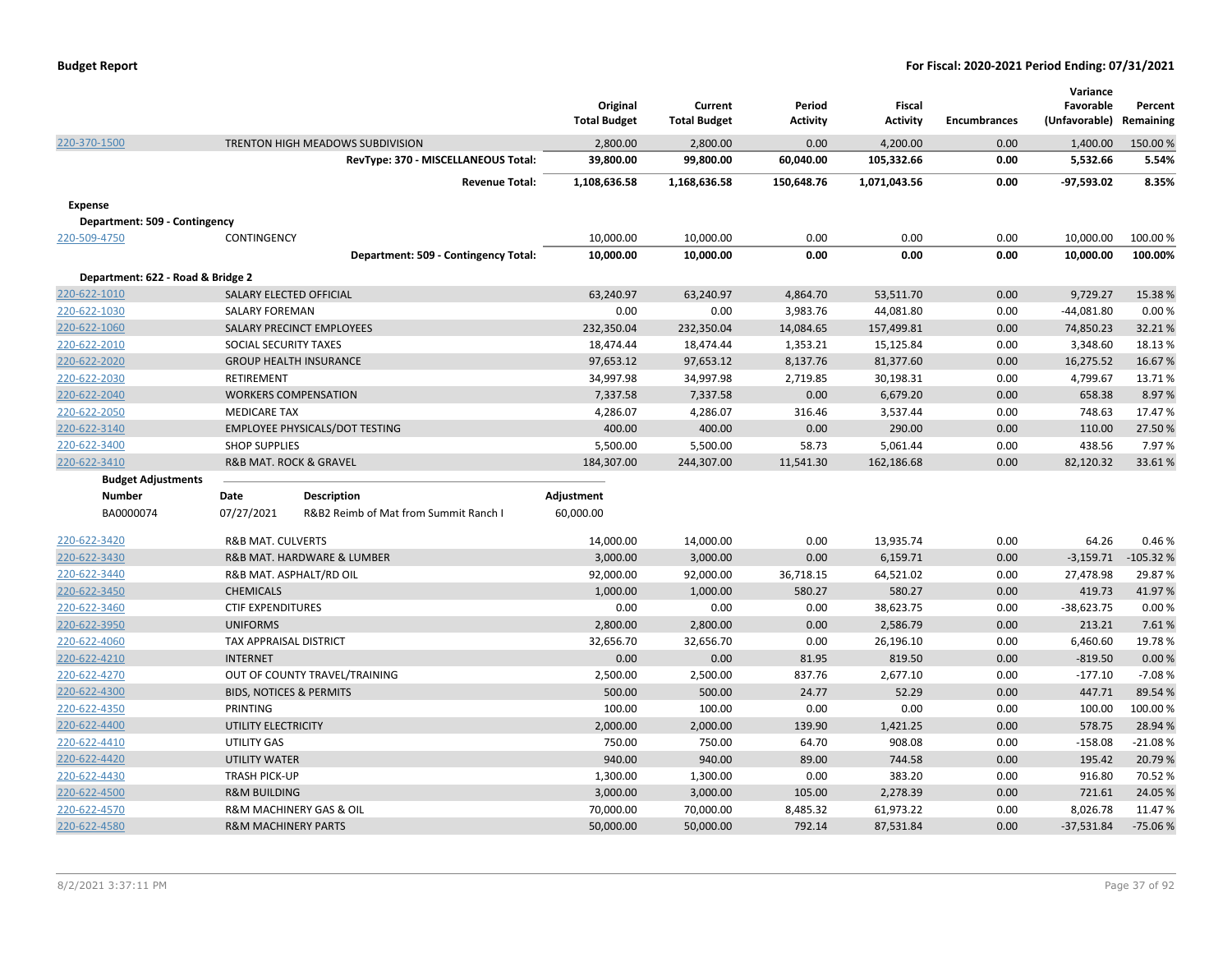|                                                   |                          |                                                    | <b>Total Budget</b> | Original  | Current<br><b>Total Budget</b> | Period<br><b>Activity</b> | <b>Fiscal</b><br><b>Activity</b> | <b>Encumbrances</b> | Variance<br>Favorable<br>(Unfavorable) | Percent<br>Remaining |
|---------------------------------------------------|--------------------------|----------------------------------------------------|---------------------|-----------|--------------------------------|---------------------------|----------------------------------|---------------------|----------------------------------------|----------------------|
| 220-622-4590                                      |                          | R&M MACH. TIRES & TUBES                            |                     | 15,000.00 | 15,000.00                      | 1,002.00                  | 11,877.93                        | 811.24              | 2,310.83                               | 15.41%               |
| 220-622-4600                                      |                          | EQUIPMENT RENTAL/LEASE                             |                     | 32,000.00 | 32,000.00                      | 1,500.00                  | 27,330.00                        | 0.00                | 4,670.00                               | 14.59%               |
| 220-622-4810                                      | <b>DUES</b>              |                                                    |                     | 335.00    | 335.00                         | 0.00                      | 395.00                           | 0.00                | $-60.00$                               | $-17.91%$            |
| 220-622-4820                                      | <b>INSURANCE</b>         |                                                    |                     | 9,000.00  | 9,000.00                       | 0.00                      | 8,280.63                         | 0.00                | 719.37                                 | 7.99%                |
| 220-622-4900                                      | <b>MISCELLANEOUS</b>     |                                                    |                     | 1,000.00  | 1,000.00                       | 0.00                      | 0.00                             | 0.00                | 1,000.00                               | 100.00%              |
| 220-622-4910                                      |                          | SOIL & WATER CONSERVATION                          |                     | 250.00    | 250.00                         | 0.00                      | 0.00                             | 0.00                | 250.00                                 | 100.00 %             |
| 220-622-4930                                      |                          | <b>TRENTON HIGH MEADOWS SUBDIVISION</b>            |                     | 4,000.00  | 4,000.00                       | 0.00                      | 0.00                             | 0.00                | 4,000.00                               | 100.00%              |
| 220-622-4940                                      |                          | <b>FLOOD CONTROL SITE MAINTENANCE</b>              |                     | 4,000.00  | 4,000.00                       | 0.00                      | 4,000.00                         | 0.00                | 0.00                                   | 0.00%                |
| 220-622-5710                                      |                          | PURCHASE OF MACH./EQUIP                            |                     | 92,000.00 | 92,000.00                      | 0.00                      | 67,179.16                        | 0.00                | 24,820.84                              | 26.98%               |
| 220-622-5730                                      | <b>RADIO EQUIPMENT</b>   |                                                    |                     | 0.00      | 0.00                           | 0.00                      | 12.00                            | 0.00                | $-12.00$                               | 0.00%                |
|                                                   |                          | Department: 622 - Road & Bridge 2 Total:           | 1,082,678.90        |           | 1,142,678.90                   | 97,481.38                 | 990,017.37                       | 811.24              | 151,850.29                             | 13.29%               |
| Department: 625 - Administrative Office R&B       |                          |                                                    |                     |           |                                |                           |                                  |                     |                                        |                      |
| 220-625-1050                                      | <b>SALARY SECRETARY</b>  |                                                    |                     | 10,271.28 | 10,271.28                      | 0.00                      | 5,138.21                         | 0.00                | 5,133.07                               | 49.97%               |
| 220-625-2010                                      | SOCIAL SECURITY TAXES    |                                                    |                     | 636.82    | 636.82                         | 0.00                      | 241.51                           | 0.00                | 395.31                                 | 62.08%               |
| 220-625-2020                                      |                          | <b>GROUP HEALTH INSURANCE</b>                      |                     | 3,051.66  | 3,051.66                       | 0.00                      | 1,017.53                         | 0.00                | 2,034.13                               | 66.66%               |
| 220-625-2030                                      | <b>RETIREMENT</b>        |                                                    |                     | 1.216.12  | 1.216.12                       | 0.00                      | 607.53                           | 0.00                | 608.59                                 | 50.04%               |
| 220-625-2040                                      |                          | <b>WORKERS COMPENSATION</b>                        |                     | 32.87     | 32.87                          | 0.00                      | 29.48                            | 0.00                | 3.39                                   | 10.31%               |
| 220-625-2050                                      | <b>MEDICARE TAX</b>      |                                                    |                     | 148.93    | 148.93                         | 0.00                      | 56.59                            | 0.00                | 92.34                                  | 62.00%               |
| 220-625-3100                                      | <b>OFFICE SUPPLIES</b>   |                                                    |                     | 100.00    | 100.00                         | 0.00                      | 0.00                             | 0.00                | 100.00                                 | 100.00%              |
| 220-625-4530                                      | <b>COMPUTER SOFTWARE</b> |                                                    |                     | 500.00    | 500.00                         | 0.00                      | 1,983.12                         | 0.00                | $-1,483.12$                            | $-296.62%$           |
|                                                   |                          | Department: 625 - Administrative Office R&B Total: |                     | 15,957.68 | 15,957.68                      | 0.00                      | 9,073.97                         | 0.00                | 6,883.71                               | 43.14%               |
|                                                   |                          | <b>Expense Total:</b>                              | 1,108,636.58        |           | 1,168,636.58                   | 97,481.38                 | 999,091.34                       | 811.24              | 168,734.00                             | 14.44%               |
|                                                   |                          | Fund: 220 - Road & Bridge #2 Surplus (Deficit):    |                     | 0.00      | 0.00                           | 53,167.38                 | 71,952.22                        | $-811.24$           | 71,140.98                              | 0.00%                |
| Fund: 221 - Raw Water Pipeline Road and Bridge #2 |                          |                                                    |                     |           |                                |                           |                                  |                     |                                        |                      |
| Revenue                                           |                          |                                                    |                     |           |                                |                           |                                  |                     |                                        |                      |
| RevType: 325 - RAW WATER PIPELINE                 |                          |                                                    |                     |           |                                |                           |                                  |                     |                                        |                      |
| 221-325-1790                                      |                          | FOR MAINTENANCE OF ROADS                           |                     | 0.00      | 12,000.00                      | 0.00                      | 12,000.00                        | 0.00                | 0.00                                   | 0.00%                |
| <b>Budget Adjustments</b>                         |                          |                                                    |                     |           |                                |                           |                                  |                     |                                        |                      |
| <b>Number</b>                                     | Date                     | <b>Description</b>                                 | Adjustment          |           |                                |                           |                                  |                     |                                        |                      |
| BA0000040                                         | 10/30/2020               | <b>Garney Construction</b>                         | $-12,000.00$        |           |                                |                           |                                  |                     |                                        |                      |
|                                                   |                          | RevType: 325 - RAW WATER PIPELINE Total:           |                     | 0.00      | 12,000.00                      | 0.00                      | 12,000.00                        | 0.00                | 0.00                                   | 0.00%                |
|                                                   |                          | <b>Revenue Total:</b>                              |                     | 0.00      | 12,000.00                      | 0.00                      | 12,000.00                        | 0.00                | 0.00                                   | 0.00%                |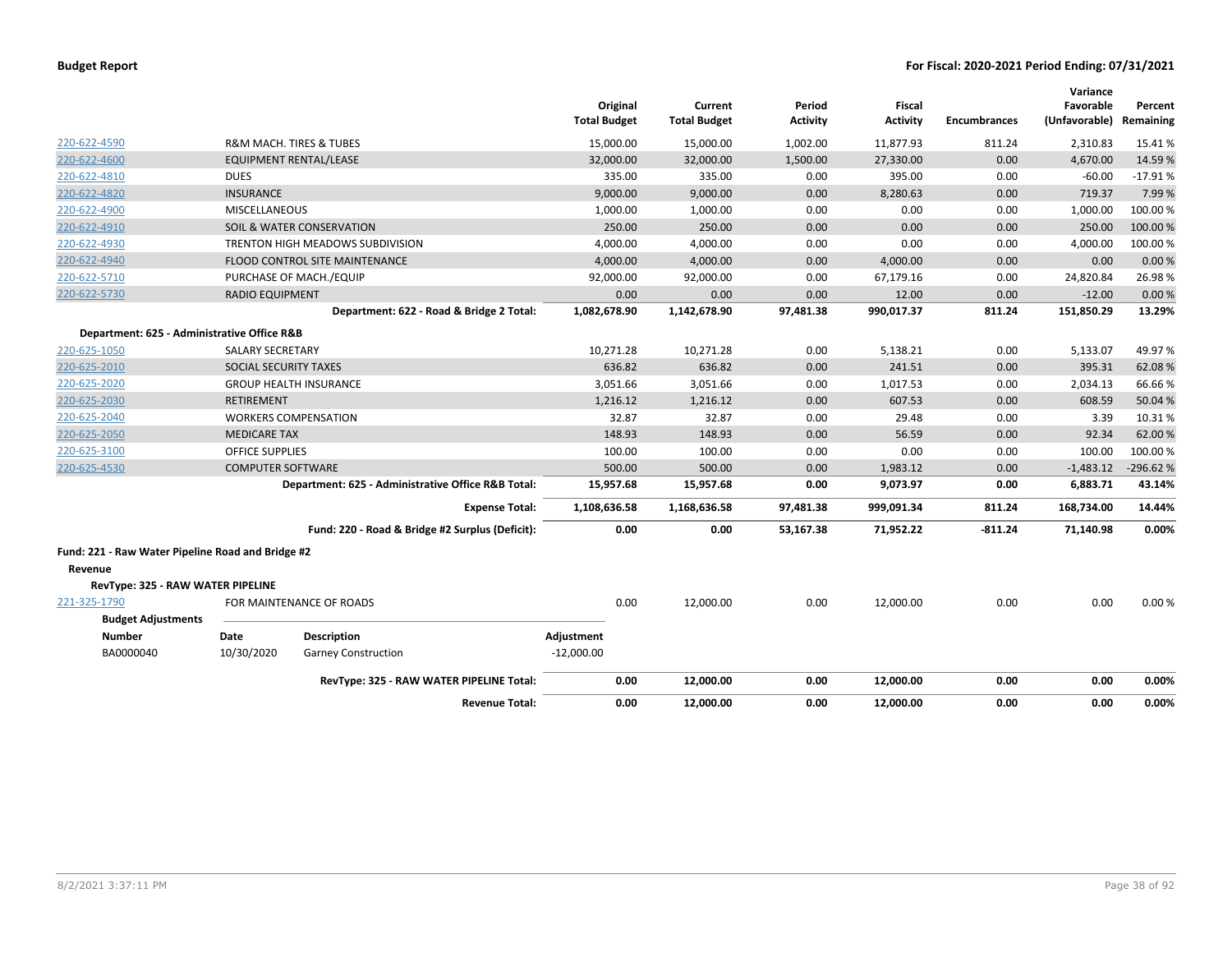|                                             |                             |                                                                      | Original<br><b>Total Budget</b> | Current<br><b>Total Budget</b> | Period<br><b>Activity</b> | Fiscal<br><b>Activity</b> | <b>Encumbrances</b> | Variance<br>Favorable<br>(Unfavorable) Remaining | Percent |
|---------------------------------------------|-----------------------------|----------------------------------------------------------------------|---------------------------------|--------------------------------|---------------------------|---------------------------|---------------------|--------------------------------------------------|---------|
| Expense                                     |                             |                                                                      |                                 |                                |                           |                           |                     |                                                  |         |
| Department: 622 - Road & Bridge 2           |                             |                                                                      |                                 |                                |                           |                           |                     |                                                  |         |
| 221-622-3410                                |                             | R & B MAT. ROCK & GRAVEL                                             | 0.00                            | 12,000.00                      | 0.00                      | 0.00                      | 0.00                | 12,000.00                                        | 100.00% |
| <b>Budget Adjustments</b>                   |                             |                                                                      |                                 |                                |                           |                           |                     |                                                  |         |
| Number                                      | Date                        | <b>Description</b>                                                   | Adjustment                      |                                |                           |                           |                     |                                                  |         |
| BA0000040                                   | 10/30/2020                  | <b>Garney Construction</b>                                           | 12,000.00                       |                                |                           |                           |                     |                                                  |         |
|                                             |                             | Department: 622 - Road & Bridge 2 Total:                             | 0.00                            | 12,000.00                      | 0.00                      | 0.00                      | 0.00                | 12,000.00                                        | 100.00% |
|                                             |                             | <b>Expense Total:</b>                                                | 0.00                            | 12,000.00                      | 0.00                      | 0.00                      | 0.00                | 12,000.00                                        | 100.00% |
|                                             |                             | Fund: 221 - Raw Water Pipeline Road and Bridge #2 Surplus (Deficit): | 0.00                            | 0.00                           | 0.00                      | 12,000.00                 | 0.00                | 12,000.00                                        | 0.00%   |
| Fund: 230 - Road & Bridge #3                |                             |                                                                      |                                 |                                |                           |                           |                     |                                                  |         |
| Revenue                                     |                             |                                                                      |                                 |                                |                           |                           |                     |                                                  |         |
| RevType: 310 - PROPERTY TAXES               |                             |                                                                      |                                 |                                |                           |                           |                     |                                                  |         |
| 230-310-1100                                | <b>CURRENT TAXES</b>        |                                                                      | 956,435.46                      | 956,435.46                     | 10,503.15                 | 958,313.82                | 0.00                | 1,878.36                                         | 100.20% |
| 230-310-1200                                | <b>DELINQUENT TAXES</b>     |                                                                      | 15,900.00                       | 15,900.00                      | 3,763.29                  | 28,432.36                 | 0.00                | 12,532.36                                        | 178.82% |
|                                             |                             | RevType: 310 - PROPERTY TAXES Total:                                 | 972,335.46                      | 972,335.46                     | 14,266.44                 | 986,746.18                | 0.00                | 14,410.72                                        | 1.48%   |
| RevType: 318 - OTHER TAXES                  |                             |                                                                      |                                 |                                |                           |                           |                     |                                                  |         |
| 230-318-1200                                |                             | PAY N LIEU TAX/GRASSLAND                                             | 2,000.00                        | 2,000.00                       | 0.00                      | 1,973.54                  | 0.00                | $-26.46$                                         | 1.32 %  |
| 230-318-1210                                |                             | PAY N LIEU TAX/UPPER TRINITY                                         | 904.53                          | 904.53                         | 0.00                      | 958.88                    | 0.00                | 54.35                                            | 106.01% |
| 230-318-1600                                | <b>SALES TAX REVENUES</b>   |                                                                      | 90,000.00                       | 90,000.00                      | 9,831.58                  | 108,593.52                | 0.00                | 18,593.52                                        | 120.66% |
|                                             |                             | RevType: 318 - OTHER TAXES Total:                                    | 92,904.53                       | 92,904.53                      | 9,831.58                  | 111,525.94                | 0.00                | 18,621.41                                        | 20.04%  |
| RevType: 321 - FEES OF TAX COLLECTOR        |                             |                                                                      |                                 |                                |                           |                           |                     |                                                  |         |
| 230-321-2000                                |                             | CAR REGISTRATION/SALES TAX                                           | 120,000.00                      | 120,000.00                     | 0.00                      | 128,196.01                | 0.00                | 8,196.01                                         | 106.83% |
| 230-321-3000                                |                             | COUNTY'S ADDITIONAL \$10                                             | 100,000.00                      | 100,000.00                     | 15,130.67                 | 100,356.07                | 0.00                | 356.07                                           | 100.36% |
|                                             |                             | RevType: 321 - FEES OF TAX COLLECTOR Total:                          | 220,000.00                      | 220,000.00                     | 15,130.67                 | 228,552.08                | 0.00                | 8,552.08                                         | 3.89%   |
| RevType: 350 - FINES                        |                             |                                                                      |                                 |                                |                           |                           |                     |                                                  |         |
| 230-350-4030                                | <b>COUNTY CLERK FINES</b>   |                                                                      | 10,000.00                       | 10,000.00                      | 0.00                      | 1,579.98                  | 0.00                | $-8,420.02$                                      | 84.20%  |
| 230-350-4500                                | <b>DISTRICT CLERK FINES</b> |                                                                      | 10,000.00                       | 10,000.00                      | 1,710.42                  | 17,749.66                 | 0.00                | 7,749.66                                         | 177.50% |
| 230-350-4550                                | J. P. #1 FINES              |                                                                      | 5,000.00                        | 5,000.00                       | 0.00                      | 3,073.74                  | 0.00                | $-1,926.26$                                      | 38.53 % |
| 230-350-4560                                | J. P. #2 FINES              |                                                                      | 2,400.00                        | 2,400.00                       | 0.00                      | 2,044.04                  | 0.00                | $-355.96$                                        | 14.83%  |
| 230-350-4570                                | J. P. #3 FINES              |                                                                      | 3,000.00                        | 3,000.00                       | 0.00                      | 1,611.10                  | 0.00                | $-1,388.90$                                      | 46.30%  |
|                                             |                             | RevType: 350 - FINES Total:                                          | 30,400.00                       | 30,400.00                      | 1,710.42                  | 26,058.52                 | 0.00                | $-4,341.48$                                      | 14.28%  |
| RevType: 360 - INTEREST EARNINGS            |                             |                                                                      |                                 |                                |                           |                           |                     |                                                  |         |
| 230-360-1000                                | <b>INTEREST EARNINGS</b>    |                                                                      | 4,000.00                        | 4,000.00                       | 0.00                      | 760.21                    | 0.00                | $-3,239.79$                                      | 80.99%  |
|                                             |                             | RevType: 360 - INTEREST EARNINGS Total:                              | 4,000.00                        | 4,000.00                       | 0.00                      | 760.21                    | 0.00                | $-3,239.79$                                      | 80.99%  |
| RevType: 364 - SALE OF ASSETS LAND/BUILDING |                             |                                                                      |                                 |                                |                           |                           |                     |                                                  |         |
| 230-364-1630                                | <b>SALE OF EQUIPMENT</b>    |                                                                      | 5,000.00                        | 5,000.00                       | 35,850.74                 | 35,850.74                 | 0.00                | 30,850.74                                        | 717.01% |
|                                             |                             | RevType: 364 - SALE OF ASSETS LAND/BUILDING Total:                   | 5,000.00                        | 5,000.00                       | 35,850.74                 | 35,850.74                 | 0.00                | 30,850.74                                        | 617.01% |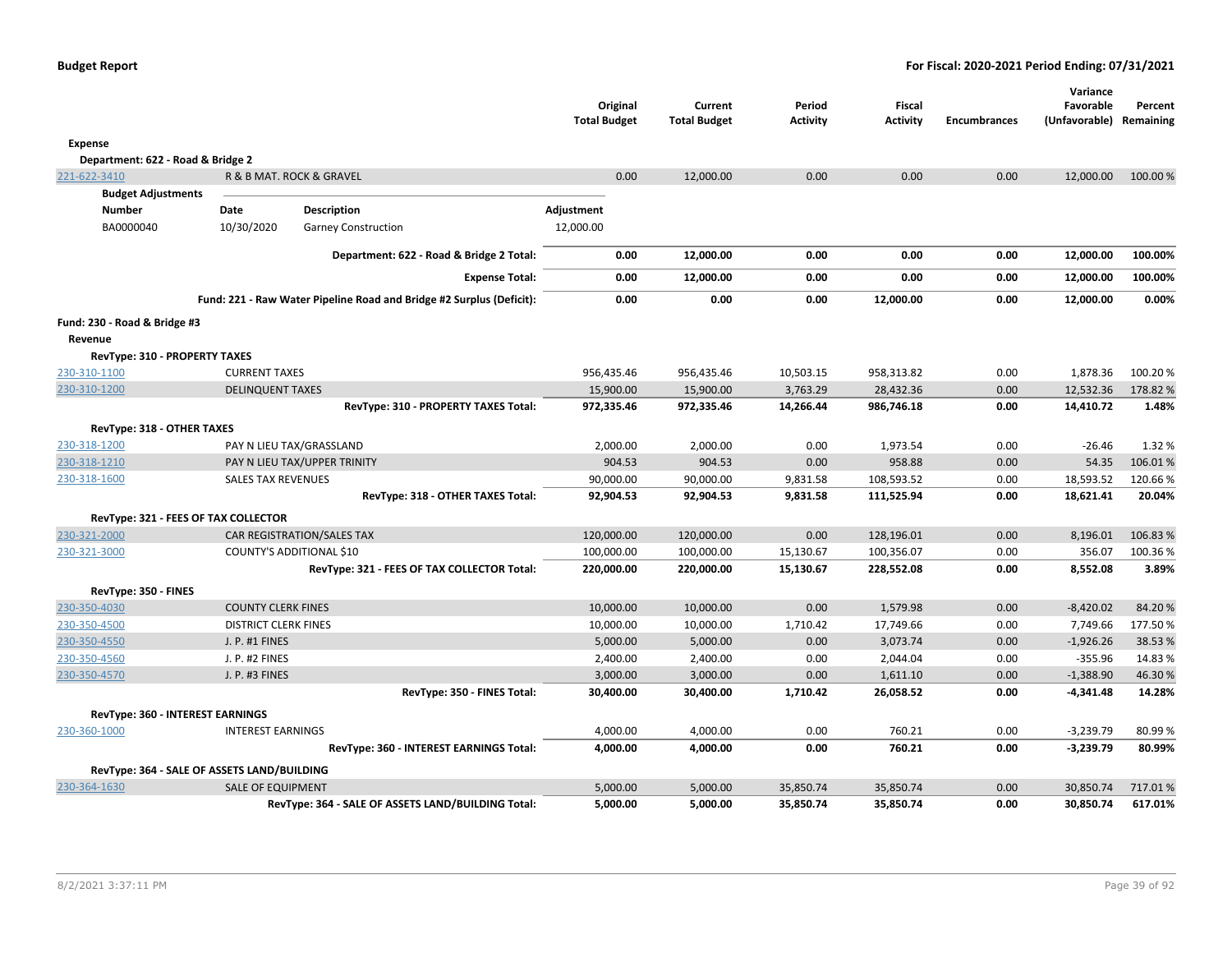|                                   |                                       |                                            | Original            | Current             | Period    | Fiscal          |                     | Variance<br>Favorable   | Percent  |
|-----------------------------------|---------------------------------------|--------------------------------------------|---------------------|---------------------|-----------|-----------------|---------------------|-------------------------|----------|
|                                   |                                       |                                            | <b>Total Budget</b> | <b>Total Budget</b> | Activity  | <b>Activity</b> | <b>Encumbrances</b> | (Unfavorable) Remaining |          |
| RevType: 370 - MISCELLANEOUS      |                                       |                                            |                     |                     |           |                 |                     |                         |          |
| 230-370-1200                      | STATE LATERAL ROAD                    |                                            | 14,500.00           | 14,500.00           | 0.00      | 14,734.47       | 0.00                | 234.47                  | 101.62%  |
| 230-370-1250                      | <b>TDT WEIGHT FEES</b>                |                                            | 20,000.00           | 20,000.00           | 0.00      | 34,105.20       | 0.00                | 14,105.20               | 170.53%  |
| 230-370-1300                      |                                       | REFUNDS & MISCELLANEOUS                    | 2,869.88            | 2,869.88            | 0.00      | 11,212.75       | 0.00                | 8,342.87                | 390.70%  |
| 230-370-1420                      |                                       | <b>CULVERT PERMITTING PROCESS</b>          | 0.00                | 0.00                | 60.00     | 800.00          | 0.00                | 800.00                  | 0.00%    |
| 230-370-1450                      |                                       | REIMBURSEMENT OF MATERIALS                 | 10,000.00           | 10,000.00           | 1,233.92  | 5,443.05        | 0.00                | $-4,556.95$             | 45.57%   |
|                                   |                                       | RevType: 370 - MISCELLANEOUS Total:        | 47,369.88           | 47,369.88           | 1,293.92  | 66,295.47       | 0.00                | 18,925.59               | 39.95%   |
|                                   |                                       | <b>Revenue Total:</b>                      | 1,372,009.87        | 1,372,009.87        | 78,083.77 | 1,455,789.14    | 0.00                | 83,779.27               | 6.11%    |
| Expense                           |                                       |                                            |                     |                     |           |                 |                     |                         |          |
| Department: 509 - Contingency     |                                       |                                            |                     |                     |           |                 |                     |                         |          |
| 230-509-4750                      | <b>CONTINGENCY</b>                    |                                            | 30,000.00           | 30,000.00           | 0.00      | 0.00            | 0.00                | 30,000.00               | 100.00 % |
|                                   |                                       | Department: 509 - Contingency Total:       | 30,000.00           | 30,000.00           | 0.00      | 0.00            | 0.00                | 30,000.00               | 100.00%  |
| Department: 623 - Road & Bridge 3 |                                       |                                            |                     |                     |           |                 |                     |                         |          |
| 230-623-1010                      | SALARY ELECTED OFFICIAL               |                                            | 63,240.97           | 63,240.97           | 4,864.70  | 53,511.70       | 0.00                | 9,729.27                | 15.38%   |
| 230-623-1030                      | <b>SALARY FOREMAN</b>                 |                                            | 0.00                | 0.00                | 2,585.66  | 29,011.83       | 0.00                | $-29,011.83$            | 0.00%    |
| 230-623-1050                      | SALARY SECRETARY                      |                                            | 11,700.00           | 11,700.00           | 864.00    | 9,266.88        | 0.00                | 2,433.12                | 20.80%   |
| 230-623-1060                      |                                       | SALARY PRECINCT EMPLOYEES                  | 308,082.42          | 308,082.42          | 19,531.26 | 216,744.86      | 0.00                | 91,337.56               | 29.65 %  |
| 230-623-1070                      | SALARY PART-TIME                      |                                            | 18,096.00           | 18,096.00           | 0.00      | 0.00            | 0.00                | 18,096.00               | 100.00%  |
| 230-623-2010                      | SOCIAL SECURITY TAXES                 |                                            | 23,747.45           | 23,747.45           | 1,717.81  | 19,048.87       | 0.00                | 4,698.58                | 19.79 %  |
| 230-623-2020                      |                                       | <b>GROUP HEALTH INSURANCE</b>              | 122,066.40          | 122,066.40          | 10,171.32 | 100,695.98      | 0.00                | 21,370.42               | 17.51%   |
| 230-623-2030                      | <b>RETIREMENT</b>                     |                                            | 45,349.97           | 45,349.97           | 3,302.51  | 36,525.04       | 0.00                | 8,824.93                | 19.46%   |
| 230-623-2040                      |                                       | <b>WORKERS COMPENSATION</b>                | 9,692.43            | 9,692.43            | 0.00      | 8,821.98        | 0.00                | 870.45                  | 8.98%    |
| 230-623-2050                      | <b>MEDICARE TAX</b>                   |                                            | 5,553.84            | 5,553.84            | 401.75    | 4,455.03        | 0.00                | 1,098.81                | 19.78%   |
| 230-623-3100                      | <b>OFFICE SUPPLIES</b>                |                                            | 500.00              | 500.00              | 0.00      | 429.04          | 255.89              | $-184.93$               | -36.99%  |
| 230-623-3140                      |                                       | <b>EMPLOYEE PHYSICALS/DOT TESTING</b>      | 500.00              | 500.00              | 0.00      | 215.00          | 0.00                | 285.00                  | 57.00 %  |
| 230-623-3400                      | <b>SHOP SUPPLIES</b>                  |                                            | 6,500.00            | 8,000.00            | 405.88    | 8,147.61        | 0.00                | $-147.61$               | $-1.85%$ |
| <b>Budget Adjustments</b>         |                                       |                                            |                     |                     |           |                 |                     |                         |          |
| <b>Number</b>                     | <b>Date</b>                           | <b>Description</b>                         | Adjustment          |                     |           |                 |                     |                         |          |
| BA0000065                         | 05/12/2021                            | Pct 3 - To transfer from Misc to Shop supr | 1,500.00            |                     |           |                 |                     |                         |          |
| 230-623-3410                      | <b>R&amp;B MAT. ROCK &amp; GRAVEL</b> |                                            | 173,177.65          | 173,177.65          | 27,891.60 | 138,421.98      | 0.00                | 34,755.67               | 20.07%   |
| 230-623-3420                      | <b>R&amp;B MAT. CULVERTS</b>          |                                            | 20,000.00           | 20,000.00           | 0.00      | 5,999.20        | 0.00                | 14,000.80               | 70.00%   |
| 230-623-3430                      |                                       | R&B MAT. HARDWARE & LUMBER                 | 5,000.00            | 5,000.00            | 95.27     | 1,591.42        | 0.00                | 3,408.58                | 68.17%   |
| 230-623-3440                      |                                       | R&B MAT. ASPHALT/RD OIL                    | 90,000.00           | 90,000.00           | 12,801.75 | 58,619.60       | 0.00                | 31,380.40               | 34.87%   |
| 230-623-3450                      | <b>CHEMICALS</b>                      |                                            | 10,000.00           | 10,000.00           | 0.00      | 9,975.00        | 0.00                | 25.00                   | 0.25%    |
| 230-623-3500                      | <b>DEBRIS REMOVAL</b>                 |                                            | 3,000.00            | 3,000.00            | 0.00      | 1,282.53        | 0.00                | 1,717.47                | 57.25 %  |
| 230-623-4000                      | <b>LEGAL FEES</b>                     |                                            | 1,000.00            | 1,000.00            | 0.00      | 0.00            | 0.00                | 1,000.00                | 100.00 % |
| 230-623-4060                      | TAX APPRAISAL DISTRICT                |                                            | 48,985.06           | 48,985.06           | 0.00      | 39,294.17       | 0.00                | 9,690.89                | 19.78%   |
| 230-623-4210                      | <b>INTERNET</b>                       |                                            | 1,100.00            | 1,100.00            | 81.95     | 819.50          | 0.00                | 280.50                  | 25.50%   |
| 230-623-4270                      |                                       | OUT OF COUNTY TRAVEL/TRAINING              | 3,500.00            | 3,500.00            | 0.00      | 1,171.40        | 0.00                | 2,328.60                | 66.53%   |
| 230-623-4300                      | <b>BIDS, NOTICES &amp; PERMITS</b>    |                                            | 1,500.00            | 1,500.00            | 24.77     | 862.29          | 0.00                | 637.71                  | 42.51%   |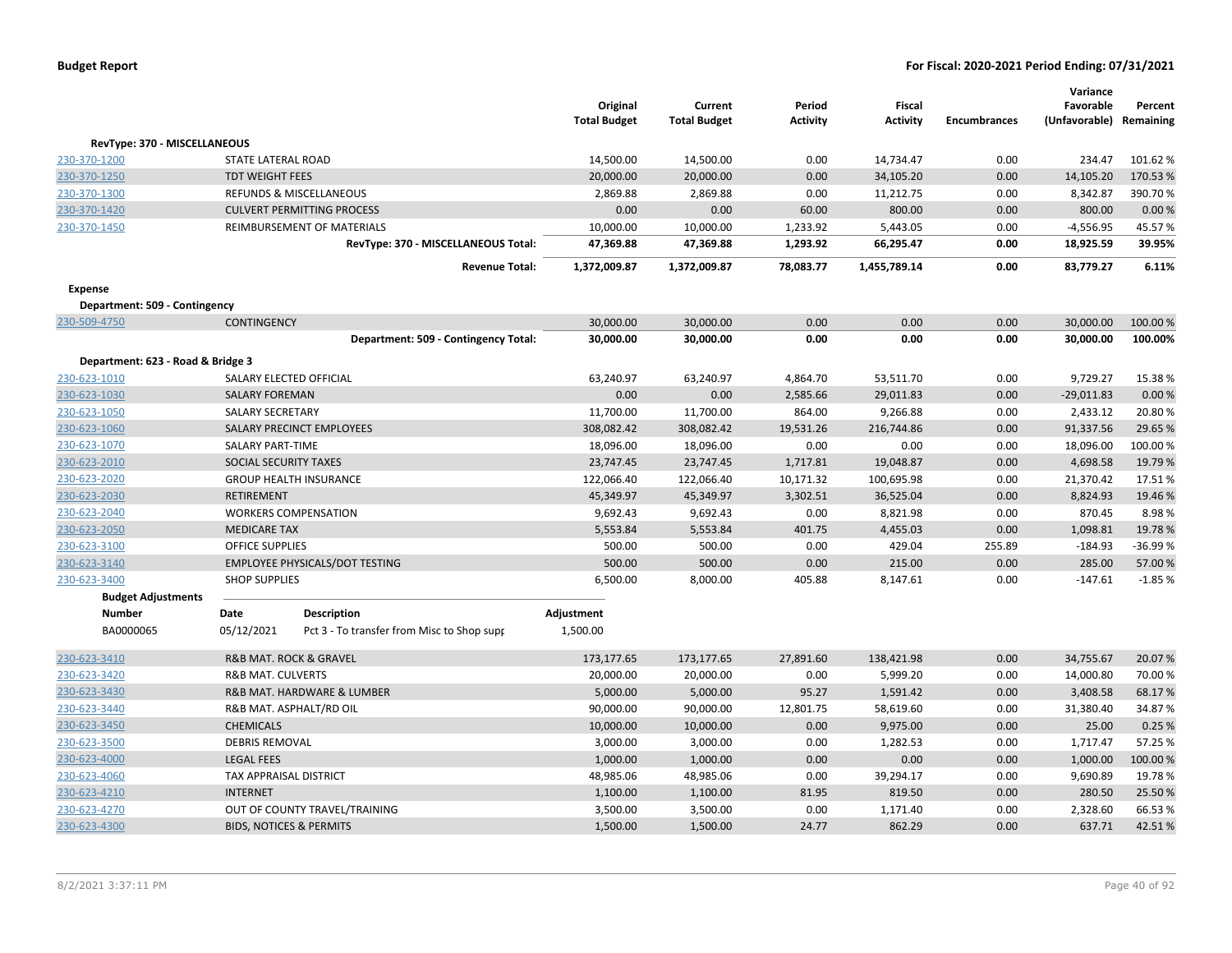|                                             |                                |                                            | Original<br><b>Total Budget</b> | Current<br><b>Total Budget</b> | Period<br><b>Activity</b> | <b>Fiscal</b><br><b>Activity</b> | <b>Encumbrances</b> | Variance<br>Favorable<br>(Unfavorable) | Percent<br>Remaining |
|---------------------------------------------|--------------------------------|--------------------------------------------|---------------------------------|--------------------------------|---------------------------|----------------------------------|---------------------|----------------------------------------|----------------------|
| 230-623-4350                                | PRINTING                       |                                            | 100.00                          | 100.00                         | 0.00                      | 0.00                             | 0.00                | 100.00                                 | 100.00 %             |
| 230-623-4400                                | UTILITY ELECTRICITY            |                                            | 3,500.00                        | 3,500.00                       | 240.56                    | 2,352.34                         | 0.00                | 1,147.66                               | 32.79%               |
| 230-623-4410                                | UTILITY GAS                    |                                            | 550.00                          | 550.00                         | 0.00                      | 354.38                           | 0.00                | 195.62                                 | 35.57%               |
| 230-623-4420                                | <b>UTILITY WATER</b>           |                                            | 850.00                          | 850.00                         | 32.21                     | 376.43                           | 0.00                | 473.57                                 | 55.71%               |
| 230-623-4430                                | <b>TRASH PICK-UP</b>           |                                            | 1,000.00                        | 1,000.00                       | 70.00                     | 840.72                           | 0.00                | 159.28                                 | 15.93 %              |
| 230-623-4500                                | <b>R&amp;M BUILDING</b>        |                                            | 1,500.00                        | 1,500.00                       | 0.00                      | 318.50                           | 1,600.00            | $-418.50$                              | $-27.90%$            |
| 230-623-4530                                | <b>COMPUTER SOFTWARE</b>       |                                            | 1,000.00                        | 1,000.00                       | 0.00                      | 0.00                             | 0.00                | 1,000.00                               | 100.00%              |
| 230-623-4570                                |                                | R&M MACHINERY GAS & OIL                    | 150,000.00                      | 120,000.00                     | 12,695.18                 | 79,012.03                        | 0.00                | 40,987.97                              | 34.16%               |
| <b>Budget Adjustments</b>                   |                                |                                            |                                 |                                |                           |                                  |                     |                                        |                      |
| Number                                      | Date                           | Description                                | Adjustment                      |                                |                           |                                  |                     |                                        |                      |
| BA0000064                                   | 05/05/2021                     | Pct 3 transfer from Gas/oil to R&M Parts   | $-30,000.00$                    |                                |                           |                                  |                     |                                        |                      |
| 230-623-4580                                | <b>R&amp;M MACHINERY PARTS</b> |                                            | 100,000.00                      | 130,000.00                     | 12,718.04                 | 118,435.63                       | 5,255.35            | 6,309.02                               | 4.85 %               |
| <b>Budget Adjustments</b>                   |                                |                                            |                                 |                                |                           |                                  |                     |                                        |                      |
| Number                                      | Date                           | Description                                | Adjustment                      |                                |                           |                                  |                     |                                        |                      |
| BA0000064                                   | 05/05/2021                     | Pct 3 transfer from Gas/oil to R&M Parts   | 30,000.00                       |                                |                           |                                  |                     |                                        |                      |
| 230-623-4590                                |                                | R&M MACH. TIRES & TUBES                    | 20,000.00                       | 20,000.00                      | 1,184.76                  | 19,759.51                        | 0.00                | 240.49                                 | 1.20%                |
| 230-623-4600                                |                                | EQUIPMENT RENTAL/LEASE                     | 20,000.00                       | 20,000.00                      | 1,500.00                  | 10,500.00                        | 0.00                | 9,500.00                               | 47.50%               |
| 230-623-4800                                | <b>BOND</b>                    |                                            | 150.00                          | 150.00                         | 0.00                      | 327.50                           | 0.00                | $-177.50$                              | $-118.33%$           |
| 230-623-4810                                | <b>DUES</b>                    |                                            | 335.00                          | 335.00                         | 0.00                      | 434.99                           | 0.00                | $-99.99$                               | $-29.85%$            |
| 230-623-4820                                | <b>INSURANCE</b>               |                                            | 11,000.00                       | 11,000.00                      | 0.00                      | 9,148.64                         | 0.00                | 1,851.36                               | 16.83 %              |
| 230-623-4900                                | MISCELLANEOUS                  |                                            | 1,500.00                        | 0.00                           | 0.00                      | 0.00                             | 0.00                | 0.00                                   | 0.00%                |
| <b>Budget Adjustments</b>                   |                                |                                            |                                 |                                |                           |                                  |                     |                                        |                      |
| <b>Number</b>                               | Date                           | <b>Description</b>                         | Adjustment                      |                                |                           |                                  |                     |                                        |                      |
| BA0000065                                   | 05/12/2021                     | Pct 3 - To transfer from Misc to Shop supp | $-1,500.00$                     |                                |                           |                                  |                     |                                        |                      |
| 230-623-4910                                |                                | SOIL & WATER CONSERVATION                  | 25.00                           | 25.00                          | 0.00                      | 0.00                             | 0.00                | 25.00                                  | 100.00%              |
| 230-623-4960                                |                                | <b>TCOG HAZARDOUS WASTEMATCH</b>           | 1,250.00                        | 1,250.00                       | 0.00                      | 0.00                             | 0.00                | 1,250.00                               | 100.00%              |
| 230-623-5710                                |                                | PURCHASE OF MACH./EQUIP                    | 40,000.00                       | 40,000.00                      | 1,800.00                  | 34,981.95                        | 17,128.50           | $-12,110.45$                           | $-30.28%$            |
| 230-623-5750                                | LAND/BUILDING                  |                                            | 1,000.00                        | 1,000.00                       | 0.00                      | 0.00                             | 0.00                | 1,000.00                               | 100.00%              |
|                                             |                                | Department: 623 - Road & Bridge 3 Total:   | 1,326,052.19                    | 1,326,052.19                   | 114,980.98                | 1,021,753.53                     | 24,239.74           | 280,058.92                             | 21.12%               |
| Department: 625 - Administrative Office R&B |                                |                                            |                                 |                                |                           |                                  |                     |                                        |                      |
| 230-625-1050                                | <b>SALARY SECRETARY</b>        |                                            | 10,271.28                       | 10,271.28                      | 0.00                      | 5,138.21                         | 0.00                | 5,133.07                               | 49.97%               |
| 230-625-2010                                | SOCIAL SECURITY TAXES          |                                            | 636.82                          | 636.82                         | 0.00                      | 241.51                           | 0.00                | 395.31                                 | 62.08%               |
| 230-625-2020                                |                                | <b>GROUP HEALTH INSURANCE</b>              | 3,051.66                        | 3,051.66                       | 0.00                      | 1,017.53                         | 0.00                | 2,034.13                               | 66.66%               |
| 230-625-2030                                | <b>RETIREMENT</b>              |                                            | 1,216.12                        | 1,216.12                       | 0.00                      | 607.53                           | 0.00                | 608.59                                 | 50.04%               |
| 230-625-2040                                |                                | <b>WORKERS COMPENSATION</b>                | 32.87                           | 32.87                          | 0.00                      | 29.48                            | 0.00                | 3.39                                   | 10.31%               |
| 230-625-2050                                | <b>MEDICARE TAX</b>            |                                            | 148.93                          | 148.93                         | 0.00                      | 56.59                            | 0.00                | 92.34                                  | 62.00%               |
| 230-625-3100                                | <b>OFFICE SUPPLIES</b>         |                                            | 100.00                          | 100.00                         | 0.00                      | 0.00                             | 0.00                | 100.00                                 | 100.00 %             |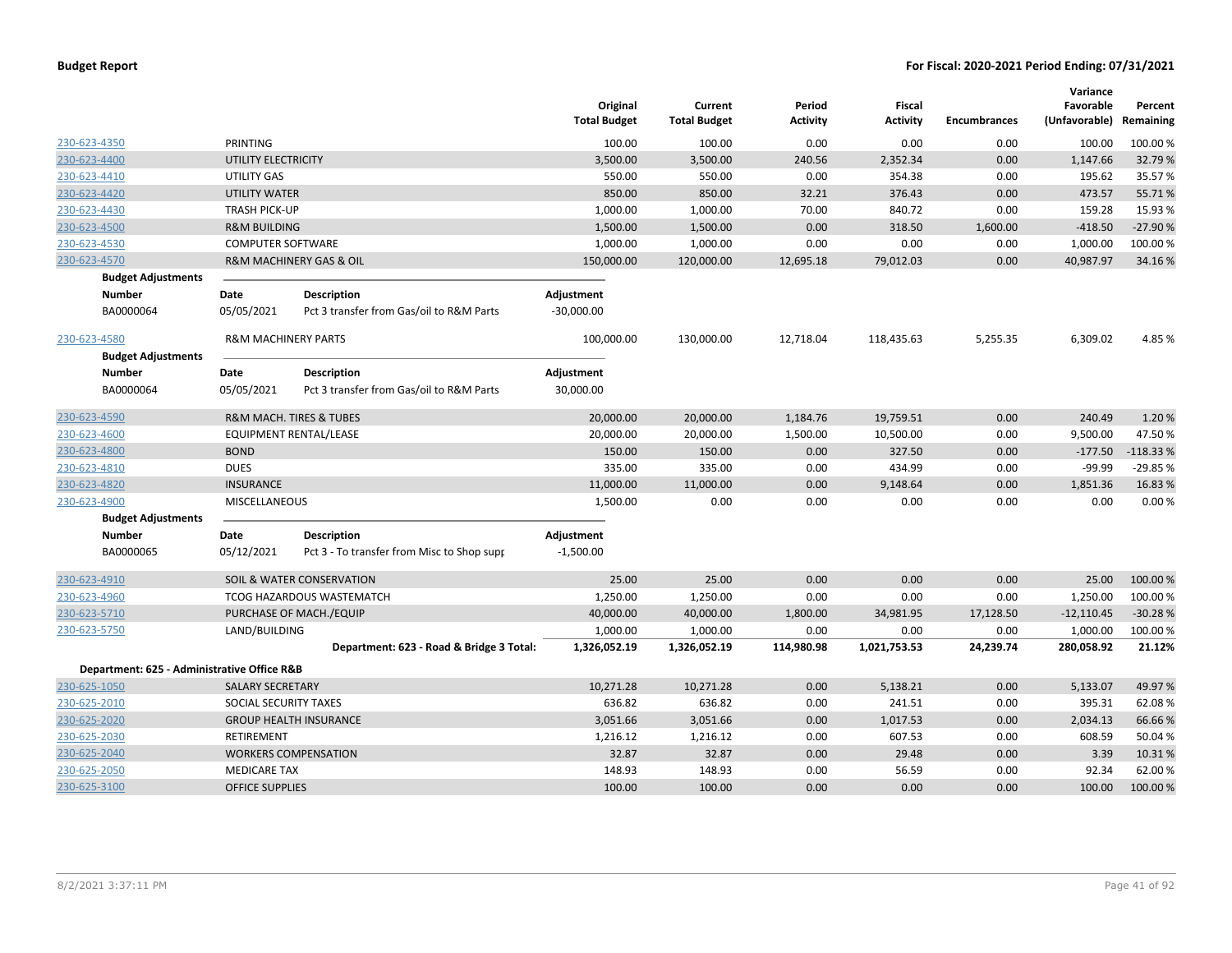|  | <b>Budget Report</b> |
|--|----------------------|
|--|----------------------|

|                                                       |                                |                                                                          |                     |                     |                 |                 |                     | Variance      |            |
|-------------------------------------------------------|--------------------------------|--------------------------------------------------------------------------|---------------------|---------------------|-----------------|-----------------|---------------------|---------------|------------|
|                                                       |                                |                                                                          | Original            | Current             | Period          | <b>Fiscal</b>   |                     | Favorable     | Percent    |
|                                                       |                                |                                                                          | <b>Total Budget</b> | <b>Total Budget</b> | <b>Activity</b> | <b>Activity</b> | <b>Encumbrances</b> | (Unfavorable) | Remaining  |
| 230-625-4530                                          | <b>COMPUTER SOFTWARE</b>       |                                                                          |                     | 500.00<br>500.00    | 0.00            | 1,983.12        | 0.00                | $-1,483.12$   | $-296.62%$ |
|                                                       |                                | Department: 625 - Administrative Office R&B Total:                       | 15,957.68           | 15,957.68           | 0.00            | 9,073.97        | 0.00                | 6,883.71      | 43.14%     |
|                                                       |                                | <b>Expense Total:</b>                                                    | 1,372,009.87        | 1,372,009.87        | 114,980.98      | 1,030,827.50    | 24,239.74           | 316,942.63    | 23.10%     |
|                                                       |                                | Fund: 230 - Road & Bridge #3 Surplus (Deficit):                          |                     | 0.00<br>0.00        | $-36,897.21$    | 424,961.64      | $-24,239.74$        | 400,721.90    | 0.00%      |
| Fund: 231 - Lake Road Impact/Raw Water PipelinePct. 3 |                                |                                                                          |                     |                     |                 |                 |                     |               |            |
| Revenue                                               |                                |                                                                          |                     |                     |                 |                 |                     |               |            |
| RevType: 300 - CASH                                   |                                |                                                                          |                     |                     |                 |                 |                     |               |            |
| 231-300-1230                                          |                                | UNENCUMBERED FUND BALANCE                                                | 250,000.00          | 250,000.00          | 0.00            | 0.00            | 0.00                | $-250,000.00$ | 100.00 %   |
|                                                       |                                | RevType: 300 - CASH Total:                                               | 250,000.00          | 250,000.00          | 0.00            | 0.00            | 0.00                | $-250,000.00$ | 100.00%    |
| <b>RevType: 325 - RAW WATER PIPELINE</b>              |                                |                                                                          |                     |                     |                 |                 |                     |               |            |
| 231-325-1790                                          |                                | FOR MAINTENANCE OF ROADS                                                 |                     | 0.00<br>84,000.00   | 0.00            | 84,000.00       | 0.00                | 0.00          | 0.00%      |
| <b>Budget Adjustments</b>                             |                                |                                                                          |                     |                     |                 |                 |                     |               |            |
| <b>Number</b>                                         | Date                           | <b>Description</b>                                                       | Adjustment          |                     |                 |                 |                     |               |            |
| BA0000044                                             | 10/30/2020                     | <b>Austin Bridge</b>                                                     | $-30,000.00$        |                     |                 |                 |                     |               |            |
| BA0000041                                             | 10/30/2020                     | <b>Garney Construction</b>                                               | $-54,000.00$        |                     |                 |                 |                     |               |            |
|                                                       |                                |                                                                          |                     |                     |                 |                 |                     |               |            |
|                                                       |                                | RevType: 325 - RAW WATER PIPELINE Total:                                 |                     | 0.00<br>84,000.00   | 0.00            | 84,000.00       | 0.00                | 0.00          | 0.00%      |
|                                                       |                                | <b>Revenue Total:</b>                                                    | 250,000.00          | 334,000.00          | 0.00            | 84,000.00       | 0.00                | $-250,000.00$ | 74.85%     |
| Expense                                               |                                |                                                                          |                     |                     |                 |                 |                     |               |            |
| Department: 623 - Road & Bridge 3                     |                                |                                                                          |                     |                     |                 |                 |                     |               |            |
| 231-623-4900                                          | <b>MISCELLANEOUS</b>           |                                                                          | 250,000.00          | 250,000.00          | 0.00            | 0.00            | 0.00                | 250,000.00    | 100.00 %   |
|                                                       |                                | Department: 623 - Road & Bridge 3 Total:                                 | 250,000.00          | 250,000.00          | 0.00            | 0.00            | 0.00                | 250,000.00    | 100.00%    |
| Department: 626 - Road & Bridge 3 Raw Water Pipeline  |                                |                                                                          |                     |                     |                 |                 |                     |               |            |
| 231-626-4580                                          | <b>R&amp;M MACHINERY PARTS</b> |                                                                          |                     | 0.00<br>30,000.00   | 0.00            | 0.00            | 0.00                | 30,000.00     | 100.00%    |
| <b>Budget Adjustments</b>                             |                                |                                                                          |                     |                     |                 |                 |                     |               |            |
| <b>Number</b>                                         | Date                           | Description                                                              | Adjustment          |                     |                 |                 |                     |               |            |
| BA0000044                                             | 10/30/2020                     | Austin Bridge                                                            | 30,000.00           |                     |                 |                 |                     |               |            |
| 231-626-5710                                          |                                | PURCHASE OF MACH./EQUIP                                                  |                     | 0.00<br>54,000.00   | 0.00            | 0.00            | 0.00                | 54,000.00     | 100.00 %   |
| <b>Budget Adjustments</b>                             |                                |                                                                          |                     |                     |                 |                 |                     |               |            |
| <b>Number</b>                                         | <b>Date</b>                    | <b>Description</b>                                                       | Adjustment          |                     |                 |                 |                     |               |            |
| BA0000041                                             | 10/30/2020                     | <b>Garney Construction</b>                                               | 54,000.00           |                     |                 |                 |                     |               |            |
|                                                       |                                | Department: 626 - Road & Bridge 3 Raw Water Pipeline Total:              |                     | 0.00<br>84,000.00   | 0.00            | 0.00            | 0.00                | 84,000.00     | 100.00%    |
|                                                       |                                |                                                                          |                     |                     |                 |                 |                     |               |            |
|                                                       |                                | <b>Expense Total:</b>                                                    | 250,000.00          | 334,000.00          | 0.00            | 0.00            | 0.00                | 334,000.00    | 100.00%    |
|                                                       |                                | Fund: 231 - Lake Road Impact/Raw Water PipelinePct. 3 Surplus (Deficit): |                     | 0.00<br>0.00        | 0.00            | 84,000.00       | 0.00                | 84,000.00     | 0.00%      |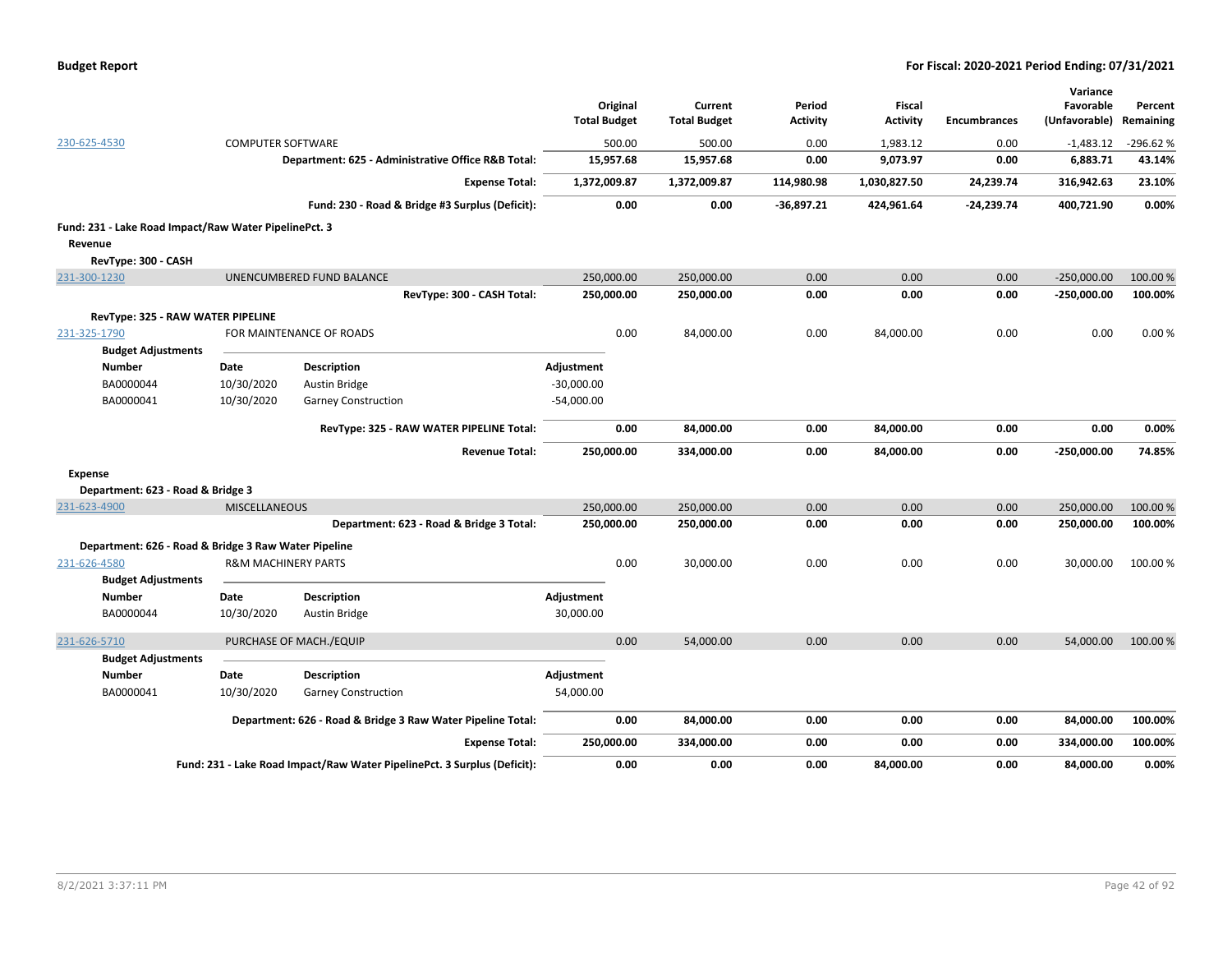|                                               |                                                                         | Original<br><b>Total Budget</b> | Current<br><b>Total Budget</b> | Period<br><b>Activity</b> | Fiscal<br><b>Activity</b> | <b>Encumbrances</b> | Variance<br>Favorable<br>(Unfavorable) Remaining | Percent  |
|-----------------------------------------------|-------------------------------------------------------------------------|---------------------------------|--------------------------------|---------------------------|---------------------------|---------------------|--------------------------------------------------|----------|
| Fund: 240 - Road & Bridge #4                  |                                                                         |                                 |                                |                           |                           |                     |                                                  |          |
| Revenue                                       |                                                                         |                                 |                                |                           |                           |                     |                                                  |          |
| RevType: 300 - CASH                           |                                                                         |                                 |                                |                           |                           |                     |                                                  |          |
| 240-300-1240                                  | <b>BEGINNING CASH BALANCE</b>                                           | 47,006.36                       | 47,006.36                      | 0.00                      | 0.00                      | 0.00                | $-47,006.36$                                     | 100.00 % |
|                                               | RevType: 300 - CASH Total:                                              | 47,006.36                       | 47,006.36                      | 0.00                      | 0.00                      | 0.00                | -47,006.36                                       | 100.00%  |
|                                               |                                                                         |                                 |                                |                           |                           |                     |                                                  |          |
| RevType: 310 - PROPERTY TAXES<br>240-310-1100 | <b>CURRENT TAXES</b>                                                    | 544,424.23                      | 544,424.23                     | 5,979.59                  | 545,580.76                | 0.00                | 1,156.53                                         | 100.21%  |
| 240-310-1200                                  | <b>DELINQUENT TAXES</b>                                                 | 10,000.00                       | 10,000.00                      | 2,142.49                  | 16,186.93                 | 0.00                | 6,186.93                                         | 161.87%  |
|                                               | RevType: 310 - PROPERTY TAXES Total:                                    | 554,424.23                      | 554,424.23                     | 8,122.08                  | 561,767.69                | 0.00                | 7,343.46                                         | 1.32%    |
|                                               |                                                                         |                                 |                                |                           |                           |                     |                                                  |          |
| RevType: 318 - OTHER TAXES                    |                                                                         |                                 |                                |                           |                           |                     |                                                  |          |
| 240-318-1200                                  | PAY N LIEU TAX/GRASSLAND                                                | 1,600.00                        | 1,600.00                       | 0.00                      | 1,123.56                  | 0.00                | $-476.44$                                        | 29.78%   |
| 240-318-1210                                  | PAY N LIEU TAX/UPPER TRINITY                                            | 514.83                          | 514.83                         | 0.00                      | 545.90                    | 0.00                | 31.07                                            | 106.04%  |
| 240-318-1600                                  | <b>SALES TAX REVENUES</b>                                               | 55,000.00                       | 55,000.00                      | 5,597.25                  | 61,823.72                 | 0.00                | 6,823.72                                         | 112.41%  |
|                                               | RevType: 318 - OTHER TAXES Total:                                       | 57,114.83                       | 57,114.83                      | 5,597.25                  | 63,493.18                 | 0.00                | 6,378.35                                         | 11.17%   |
| RevType: 321 - FEES OF TAX COLLECTOR          |                                                                         |                                 |                                |                           |                           |                     |                                                  |          |
| 240-321-2000                                  | CAR REGISTRATION/SALES TAX                                              | 75,000.00                       | 75,000.00                      | 0.00                      | 72,971.98                 | 0.00                | $-2,028.02$                                      | 2.70 %   |
| 240-321-3000                                  | COUNTY'S ADDITIONAL \$10                                                | 65,000.00                       | 65,000.00                      | 8,612.73                  | 57,124.92                 | 0.00                | $-7,875.08$                                      | 12.12 %  |
|                                               | RevType: 321 - FEES OF TAX COLLECTOR Total:                             | 140,000.00                      | 140,000.00                     | 8,612.73                  | 130,096.90                | 0.00                | $-9,903.10$                                      | 7.07%    |
| RevType: 350 - FINES                          |                                                                         |                                 |                                |                           |                           |                     |                                                  |          |
| 240-350-4030                                  | <b>COUNTY CLERK FINES</b>                                               | 10,000.00                       | 10,000.00                      | 0.00                      | 899.36                    | 0.00                | $-9,100.64$                                      | 91.01%   |
| 240-350-4500                                  | <b>DISTRICT CLERK FINES</b>                                             | 10,500.00                       | 10,500.00                      | 973.61                    | 10,103.51                 | 0.00                | $-396.49$                                        | 3.78%    |
| 240-350-4550                                  | J. P. #1 FINES                                                          | 8,000.00                        | 8,000.00                       | 0.00                      | 1,749.62                  | 0.00                | $-6,250.38$                                      | 78.13%   |
| 240-350-4560                                  | J. P. #2 FINES                                                          | 2,000.00                        | 2,000.00                       | 0.00                      | 1,163.51                  | 0.00                | $-836.49$                                        | 41.82%   |
| 240-350-4570                                  | J. P. #3 FINES                                                          | 3,300.00                        | 3,300.00                       | 0.00                      | 917.08                    | 0.00                | $-2,382.92$                                      | 72.21%   |
|                                               | RevType: 350 - FINES Total:                                             | 33,800.00                       | 33,800.00                      | 973.61                    | 14,833.08                 | 0.00                | -18,966.92                                       | 56.12%   |
| <b>RevType: 360 - INTEREST EARNINGS</b>       |                                                                         |                                 |                                |                           |                           |                     |                                                  |          |
| 240-360-1000                                  | <b>INTEREST EARNINGS</b>                                                | 2,000.00                        | 2,000.00                       | 0.00                      | 325.81                    | 0.00                | $-1,674.19$                                      | 83.71%   |
|                                               | RevType: 360 - INTEREST EARNINGS Total:                                 | 2,000.00                        | 2,000.00                       | 0.00                      | 325.81                    | 0.00                | $-1,674.19$                                      | 83.71%   |
|                                               |                                                                         |                                 |                                |                           |                           |                     |                                                  |          |
|                                               | RevType: 364 - SALE OF ASSETS LAND/BUILDING                             |                                 |                                | 0.00                      | 0.00                      | 0.00                |                                                  | 100.00%  |
| 240-364-1630                                  | SALE OF EQUIPMENT<br>RevType: 364 - SALE OF ASSETS LAND/BUILDING Total: | 1,500.00<br>1,500.00            | 1,500.00<br>1,500.00           | 0.00                      | 0.00                      | 0.00                | $-1,500.00$<br>$-1,500.00$                       | 100.00%  |
|                                               |                                                                         |                                 |                                |                           |                           |                     |                                                  |          |
| RevType: 370 - MISCELLANEOUS                  |                                                                         |                                 |                                |                           |                           |                     |                                                  |          |
| 240-370-1200                                  | <b>STATE LATERAL ROAD</b>                                               | 10,000.00                       | 10,000.00                      | 0.00                      | 8,387.19                  | 0.00                | $-1,612.81$                                      | 16.13%   |
| 240-370-1250                                  | <b>TDT WEIGHT FEES</b>                                                  | 23,000.00                       | 23,000.00                      | 0.00                      | 19,413.44                 | 0.00                | $-3,586.56$                                      | 15.59%   |
| 240-370-1300                                  | <b>REFUNDS &amp; MISCELLANEOUS</b>                                      | 1,000.00                        | 1,000.00                       | 0.00                      | 1,420.56                  | 0.00                | 420.56                                           | 142.06%  |
| 240-370-1420                                  | <b>CULVERT PERMITTING PROCESS</b>                                       | 0.00                            | 0.00                           | 60.00                     | 920.00                    | 0.00                | 920.00                                           | 0.00%    |
| 240-370-1421                                  | ROW PERMIT APPLICATION                                                  | 0.00                            | 0.00                           | 0.00                      | 20.00                     | 0.00                | 20.00                                            | 0.00%    |
| 240-370-1450                                  | REIMBURSEMENT OF MATERIALS                                              | 1,500.00                        | 1,500.00                       | 0.00                      | 585.76                    | 0.00                | -914.24                                          | 60.95%   |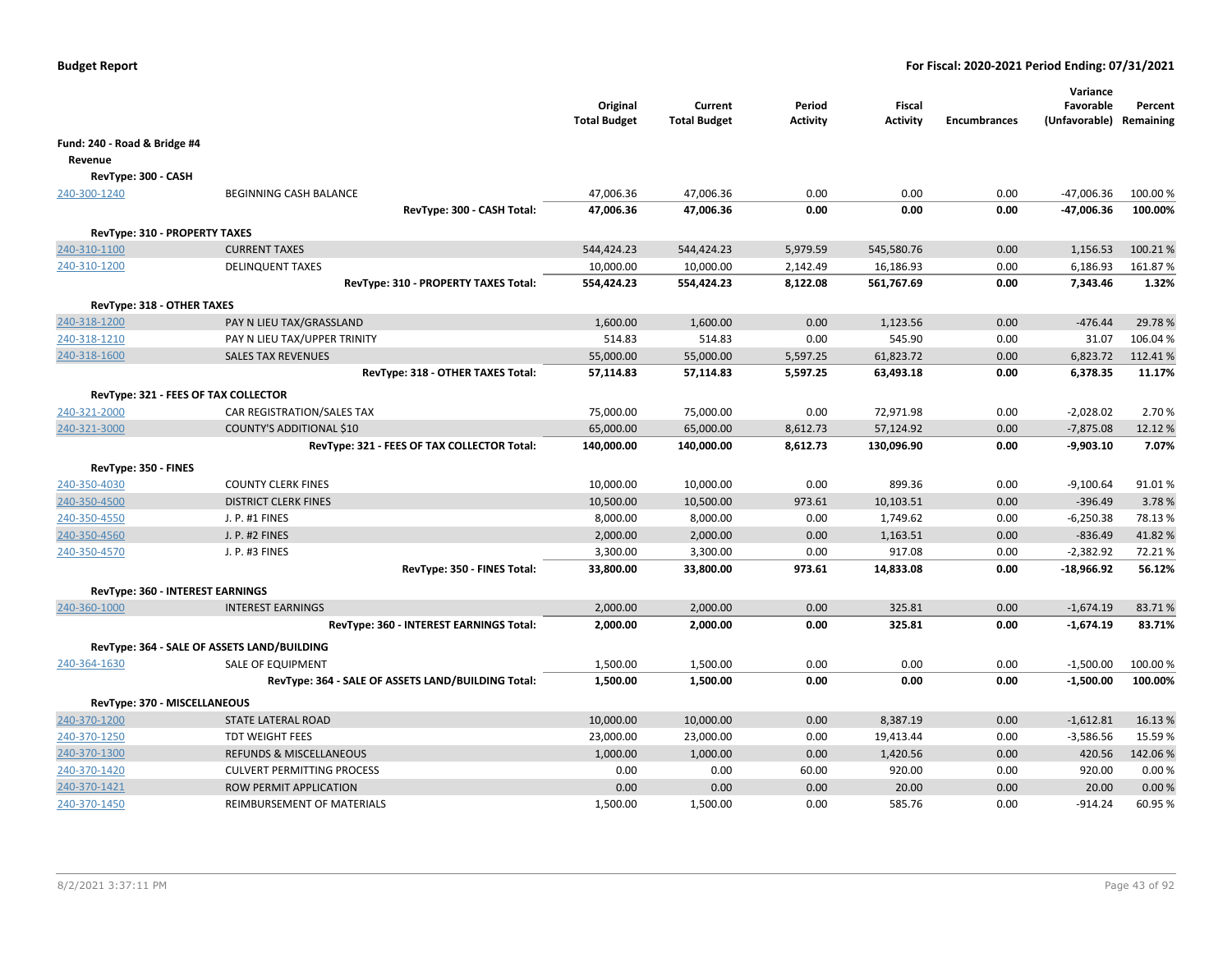|                                   |                                        | Original<br><b>Total Budget</b> | Current<br><b>Total Budget</b> | Period<br>Activity | <b>Fiscal</b><br><b>Activity</b> | <b>Encumbrances</b> | Variance<br>Favorable<br>(Unfavorable) | Percent<br>Remaining |
|-----------------------------------|----------------------------------------|---------------------------------|--------------------------------|--------------------|----------------------------------|---------------------|----------------------------------------|----------------------|
| 240-370-1460                      | SALE OF RECYCLED MATERIALS             | 2,000.00                        | 2,000.00                       | 864.00             | 2,172.90                         | 0.00                | 172.90                                 | 108.65%              |
|                                   | RevType: 370 - MISCELLANEOUS Total:    | 37,500.00                       | 37,500.00                      | 924.00             | 32,919.85                        | 0.00                | $-4,580.15$                            | 12.21%               |
|                                   | <b>Revenue Total:</b>                  | 873,345.42                      | 873,345.42                     | 24,229.67          | 803,436.51                       | 0.00                | $-69,908.91$                           | 8.00%                |
| <b>Expense</b>                    |                                        |                                 |                                |                    |                                  |                     |                                        |                      |
| Department: 624 - Road & Bridge 4 |                                        |                                 |                                |                    |                                  |                     |                                        |                      |
| 240-624-1010                      | SALARY ELECTED OFFICIAL                | 63,240.97                       | 63,240.97                      | 4,864.70           | 53,511.70                        | 0.00                | 9,729.27                               | 15.38%               |
| 240-624-1030                      | <b>SALARY FOREMAN</b>                  | 32,485.18                       | 32,485.18                      | 0.00               | 11,404.74                        | 0.00                | 21,080.44                              | 64.89%               |
| 240-624-1050                      | <b>SALARY SECRETARY</b>                | 30,657.94                       | 30,657.94                      | 2,358.31           | 25,941.43                        | 0.00                | 4,716.51                               | 15.38%               |
| 240-624-1060                      | SALARY PRECINCT EMPLOYEES              | 150,186.40                      | 150,186.40                     | 12,235.50          | 105,621.58                       | 0.00                | 44,564.82                              | 29.67%               |
| 240-624-1070                      | <b>SALARY PART-TIME</b>                | 18,096.00                       | 18,096.00                      | 0.00               | 0.00                             | 0.00                | 18,096.00                              | 100.00%              |
| 240-624-2010                      | SOCIAL SECURITY TAXES                  | 18,269.32                       | 18,269.32                      | 1,205.05           | 12,141.97                        | 0.00                | 6,127.35                               | 33.54 %              |
| 240-624-2020                      | <b>GROUP HEALTH INSURANCE</b>          | 97,653.12                       | 97,653.12                      | 8,137.76           | 64,593.47                        | 0.00                | 33,059.65                              | 33.85 %              |
| 240-624-2030                      | <b>RETIREMENT</b>                      | 34,888.51                       | 34,888.51                      | 2,307.79           | 23,259.66                        | 0.00                | 11,628.85                              | 33.33 %              |
| 240-624-2040                      | <b>WORKERS COMPENSATION</b>            | 6,469.26                        | 6,469.26                       | 0.00               | 5,887.58                         | 0.00                | 581.68                                 | 8.99%                |
| 240-624-2050                      | <b>MEDICARE TAX</b>                    | 4,272.66                        | 4,272.66                       | 281.83             | 2,839.68                         | 0.00                | 1,432.98                               | 33.54 %              |
| 240-624-2060                      | UNEMPLOYMENT EXPENSE                   | 0.00                            | 0.00                           | 18.13              | 27.21                            | 0.00                | $-27.21$                               | 0.00%                |
| 240-624-3100                      | <b>OFFICE SUPPLIES</b>                 | 250.00                          | 250.00                         | 0.00               | 61.19                            | 0.00                | 188.81                                 | 75.52 %              |
| 240-624-3140                      | EMPLOYEE PHYSICALS/DOT TESTING         | 350.00                          | 350.00                         | 0.00               | 155.00                           | 0.00                | 195.00                                 | 55.71%               |
| 240-624-3400                      | <b>SHOP SUPPLIES</b>                   | 1,500.00                        | 1,500.00                       | 127.39             | 1,499.27                         | 44.81               | $-44.08$                               | $-2.94%$             |
| 240-624-3410                      | R&B MAT. ROCK & GRAVEL                 | 80,000.00                       | 80,000.00                      | 0.00               | 102,945.76                       | 0.00                | $-22,945.76$                           | $-28.68%$            |
| 240-624-3420                      | <b>R&amp;B MAT. CULVERTS</b>           | 9,000.00                        | 9,000.00                       | 0.00               | 8,569.14                         | 0.00                | 430.86                                 | 4.79%                |
| 240-624-3430                      | R&B MAT. HARDWARE & LUMBER             | 1,500.00                        | 1,500.00                       | 0.00               | 0.00                             | 0.00                | 1,500.00                               | 100.00%              |
| 240-624-3440                      | R&B MAT. ASPHALT/RD OIL                | 70,000.00                       | 70,000.00                      | 0.00               | 23,769.63                        | 0.00                | 46,230.37                              | 66.04%               |
| 240-624-3450                      | CHEMICALS                              | 15,000.00                       | 15,000.00                      | 0.00               | 0.00                             | 0.00                | 15,000.00                              | 100.00%              |
| 240-624-3950                      | <b>UNIFORMS</b>                        | 2,500.00                        | 2,500.00                       | 205.48             | 2,233.89                         | 0.00                | 266.11                                 | 10.64%               |
| 240-624-4060                      | TAX APPRAISAL DISTRICT                 | 27,883.38                       | 27,883.38                      | 0.00               | 22,367.10                        | 0.00                | 5,516.28                               | 19.78%               |
| 240-624-4210                      | <b>INTERNET</b>                        | 1,000.00                        | 1,000.00                       | 187.88             | 905.65                           | 0.00                | 94.35                                  | 9.44 %               |
| 240-624-4270                      | OUT OF COUNTY TRAVEL/TRAINING          | 4,600.00                        | 4,600.00                       | 559.46             | 1,435.11                         | 0.00                | 3,164.89                               | 68.80%               |
| 240-624-4300                      | <b>BIDS, NOTICES &amp; PERMITS</b>     | 300.00                          | 300.00                         | 0.00               | 27.52                            | 0.00                | 272.48                                 | 90.83%               |
| 240-624-4350                      | PRINTING                               | 100.00                          | 100.00                         | 0.00               | 0.00                             | 0.00                | 100.00                                 | 100.00%              |
| 240-624-4400                      | UTILITY ELECTRICITY                    | 4,000.00                        | 4,000.00                       | 427.80             | 2,471.82                         | 0.00                | 1,528.18                               | 38.20%               |
| 240-624-4410                      | <b>UTILITY GAS</b>                     | 600.00                          | 600.00                         | 64.66              | 745.85                           | 0.00                | $-145.85$                              | $-24.31%$            |
| 240-624-4420                      | <b>UTILITY WATER</b>                   | 1,250.00                        | 1,250.00                       | 57.80              | 657.29                           | 0.00                | 592.71                                 | 47.42%               |
| 240-624-4430                      | TRASH PICK-UP                          | 2,500.00                        | 2,500.00                       | 0.00               | 2,404.50                         | 0.00                | 95.50                                  | 3.82%                |
| 240-624-4500                      | <b>R&amp;M BUILDING</b>                | 1,250.00                        | 1,250.00                       | 146.00             | 146.00                           | 0.00                | 1,104.00                               | 88.32%               |
| 240-624-4530                      | <b>COMPUTER SOFTWARE</b>               | 1,500.00                        | 1,500.00                       | 0.00               | 0.00                             | 0.00                | 1,500.00                               | 100.00%              |
| 240-624-4570                      | R&M MACHINERY GAS & OIL                | 40,000.00                       | 40,000.00                      | 4,150.08           | 23,546.07                        | 0.00                | 16,453.93                              | 41.13%               |
| 240-624-4580                      | <b>R&amp;M MACHINERY PARTS</b>         | 30,000.00                       | 30,000.00                      | 7,251.74           | 31,834.64                        | 0.00                | $-1,834.64$                            | $-6.12%$             |
| 240-624-4590                      | <b>R&amp;M MACH. TIRES &amp; TUBES</b> | 9,000.00                        | 9,000.00                       | 1,260.00           | 5,462.00                         | 0.00                | 3,538.00                               | 39.31%               |
| 240-624-4600                      | EQUIPMENT RENTAL/LEASE                 | 15,000.00                       | 15,000.00                      | 19,386.06          | 22,386.06                        | 0.00                | $-7,386.06$                            | $-49.24%$            |
| 240-624-4810                      | <b>DUES</b>                            | 335.00                          | 335.00                         | 0.00               | 395.00                           | 0.00                | $-60.00$                               | $-17.91%$            |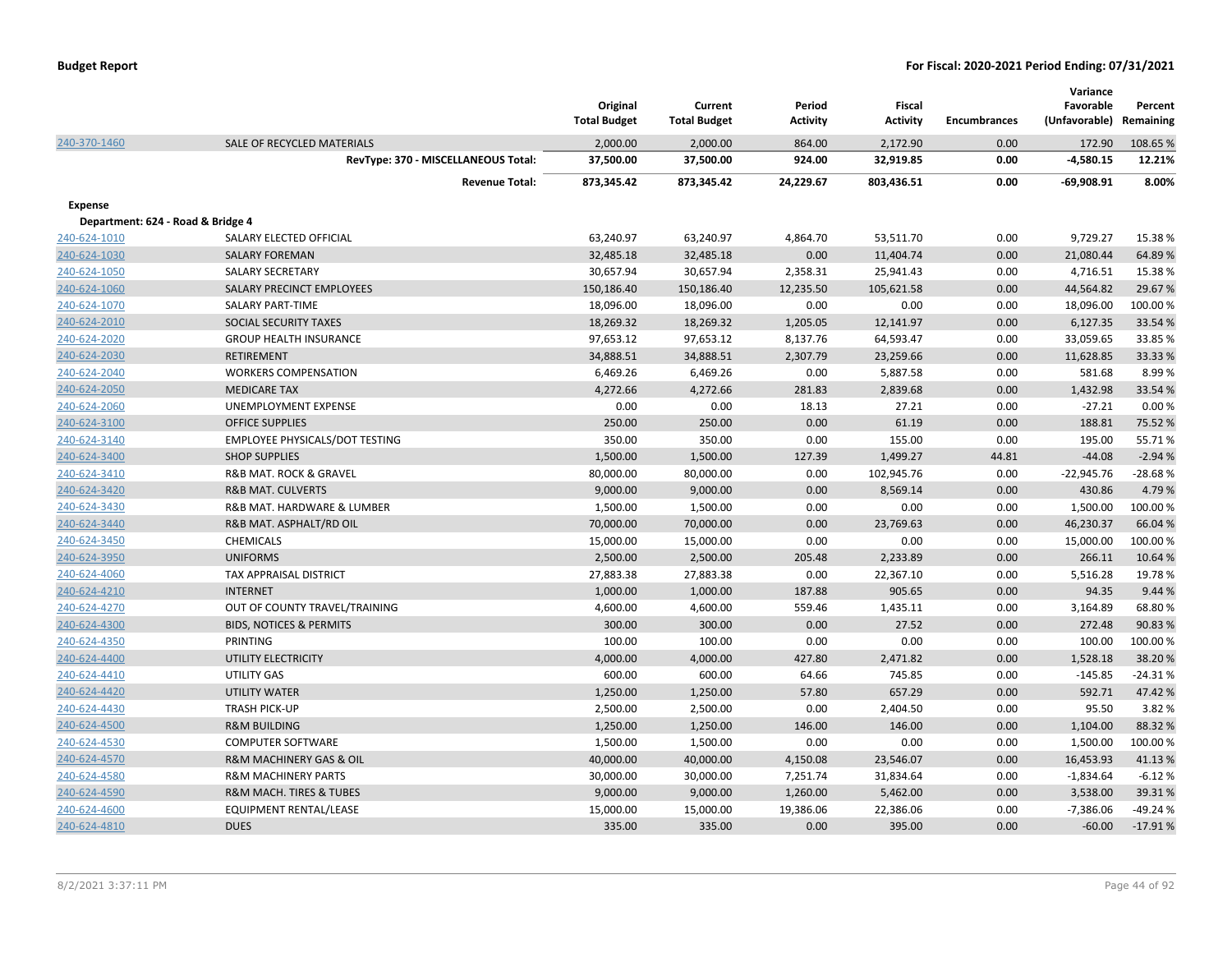| <b>Budget Report</b> |  |
|----------------------|--|
|----------------------|--|

|                                             |                                                       |                                                    |                     |                     |                 |                 |                     | Variance      |            |
|---------------------------------------------|-------------------------------------------------------|----------------------------------------------------|---------------------|---------------------|-----------------|-----------------|---------------------|---------------|------------|
|                                             |                                                       |                                                    | Original            | Current             | Period          | <b>Fiscal</b>   |                     | Favorable     | Percent    |
|                                             |                                                       |                                                    | <b>Total Budget</b> | <b>Total Budget</b> | <b>Activity</b> | <b>Activity</b> | <b>Encumbrances</b> | (Unfavorable) | Remaining  |
| 240-624-4820                                | <b>INSURANCE</b>                                      |                                                    | 6,000.00            | 6,000.00            | 0.00            | 5,017.63        | 0.00                | 982.37        | 16.37%     |
| 240-624-4900                                | <b>MISCELLANEOUS</b>                                  |                                                    | 500.00              | 500.00              | 0.00            | 0.00            | 0.00                | 500.00        | 100.00%    |
| 240-624-4910                                |                                                       | SOIL & WATER CONSERVATION                          | 250.00              | 250.00              | 0.00            | 0.00            | 0.00                | 250.00        | 100.00%    |
| 240-624-5710                                |                                                       | PURCHASE OF MACH./EQUIP                            | 75,000.00           | 75,000.00           | 0.00            | 0.00            | 0.00                | 75,000.00     | 100.00%    |
|                                             |                                                       | Department: 624 - Road & Bridge 4 Total:           | 857,387.74          | 857,387.74          | 65,233.42       | 564,265.14      | 44.81               | 293,077.79    | 34.18%     |
| Department: 625 - Administrative Office R&B |                                                       |                                                    |                     |                     |                 |                 |                     |               |            |
| 240-625-1050                                | <b>SALARY SECRETARY</b>                               |                                                    | 10,271.28           | 10,271.28           | 0.00            | 5,137.65        | 0.00                | 5,133.63      | 49.98%     |
| 240-625-2010                                | SOCIAL SECURITY TAXES                                 |                                                    | 636.82              | 636.82              | 0.00            | 241.41          | 0.00                | 395.41        | 62.09%     |
| 240-625-2020                                |                                                       | <b>GROUP HEALTH INSURANCE</b>                      | 3,051.66            | 3,051.66            | 0.00            | 1,017.56        | 0.00                | 2,034.10      | 66.66%     |
| 240-625-2030                                | <b>RETIREMENT</b>                                     |                                                    | 1,216.12            | 1,216.12            | 0.00            | 607.19          | 0.00                | 608.93        | 50.07%     |
| 240-625-2040                                |                                                       | <b>WORKERS COMPENSATION</b>                        | 32.87               | 32.87               | 0.00            | 29.48           | 0.00                | 3.39          | 10.31%     |
| 240-625-2050                                | <b>MEDICARE TAX</b>                                   |                                                    | 148.93              | 148.93              | 0.00            | 56.18           | 0.00                | 92.75         | 62.28%     |
| 240-625-3100                                | OFFICE SUPPLIES                                       |                                                    | 100.00              | 100.00              | 0.00            | 0.00            | 0.00                | 100.00        | 100.00%    |
| 240-625-4530                                | <b>COMPUTER SOFTWARE</b>                              |                                                    | 500.00              | 500.00              | 0.00            | 1,983.14        | 0.00                | $-1,483.14$   | $-296.63%$ |
|                                             |                                                       | Department: 625 - Administrative Office R&B Total: | 15,957.68           | 15,957.68           | 0.00            | 9,072.61        | 0.00                | 6,885.07      | 43.15%     |
|                                             |                                                       | <b>Expense Total:</b>                              | 873,345.42          | 873,345.42          | 65,233.42       | 573,337.75      | 44.81               | 299,962.86    | 34.35%     |
|                                             |                                                       | Fund: 240 - Road & Bridge #4 Surplus (Deficit):    | 0.00                | 0.00                | -41,003.75      | 230,098.76      | $-44.81$            | 230,053.95    | 0.00%      |
|                                             | Fund: 241 - Lake Road Impact/Raw Water PipelinePct. 4 |                                                    |                     |                     |                 |                 |                     |               |            |
| Revenue                                     |                                                       |                                                    |                     |                     |                 |                 |                     |               |            |
| RevType: 300 - CASH                         |                                                       |                                                    |                     |                     |                 |                 |                     |               |            |
| 241-300-1240                                |                                                       | UNENCUMBERED FUND BALANCE                          | 150,000.00          | 150,000.00          | 0.00            | 0.00            | 0.00                | $-150,000.00$ | 100.00%    |
|                                             |                                                       | RevType: 300 - CASH Total:                         | 150,000.00          | 150,000.00          | 0.00            | 0.00            | 0.00                | $-150,000.00$ | 100.00%    |
| RevType: 326 - MAINTENANCE OF ROADS         |                                                       |                                                    |                     |                     |                 |                 |                     |               |            |
| 241-326-1830                                |                                                       | FOR MAINTENANCE OF ROADS                           | 0.00                | 104,000.00          | 0.00            | 104,000.00      | 0.00                | 0.00          | 0.00%      |
| <b>Budget Adjustments</b>                   |                                                       |                                                    |                     |                     |                 |                 |                     |               |            |
| <b>Number</b>                               | Date                                                  | <b>Description</b>                                 | Adjustment          |                     |                 |                 |                     |               |            |
| BA0000044                                   | 10/30/2020                                            | Austin Bridge                                      | $-20,000.00$        |                     |                 |                 |                     |               |            |
| BA0000043                                   | 10/30/2020                                            | <b>Garney Construction</b>                         | $-84,000.00$        |                     |                 |                 |                     |               |            |
|                                             |                                                       |                                                    |                     |                     |                 |                 |                     |               |            |
|                                             |                                                       | RevType: 326 - MAINTENANCE OF ROADS Total:         | 0.00                | 104,000.00          | 0.00            | 104,000.00      | 0.00                | 0.00          | 0.00%      |
|                                             |                                                       | <b>Revenue Total:</b>                              | 150,000.00          | 254,000.00          | 0.00            | 104,000.00      | 0.00                | $-150,000.00$ | 59.06%     |
| <b>Expense</b>                              |                                                       |                                                    |                     |                     |                 |                 |                     |               |            |
| Department: 624 - Road & Bridge 4           |                                                       |                                                    |                     |                     |                 |                 |                     |               |            |
| 241-624-3410                                |                                                       | R&B MAT. ROCK & GRAVEL                             | 0.00                | 42,000.00           | 0.00            | 0.00            | 0.00                | 42,000.00     | 100.00%    |
| <b>Budget Adjustments</b>                   |                                                       |                                                    |                     |                     |                 |                 |                     |               |            |
| <b>Number</b>                               | Date                                                  | Description                                        | Adjustment          |                     |                 |                 |                     |               |            |
| BA0000043                                   | 10/30/2020                                            | <b>Garney Construction</b>                         | 42,000.00           |                     |                 |                 |                     |               |            |
| 241-624-4900                                | <b>MISCELLANEOUS</b>                                  |                                                    | 150,000.00          | 150,000.00          | 0.00            | 0.00            | 0.00                | 150,000.00    | 100.00%    |
| 241-624-5710                                |                                                       | PURCHASE OF MACH./EQUIP                            | 0.00                | 62,000.00           | 0.00            | 0.00            | 0.00                | 62,000.00     | 100.00%    |
|                                             |                                                       |                                                    |                     |                     |                 |                 |                     |               |            |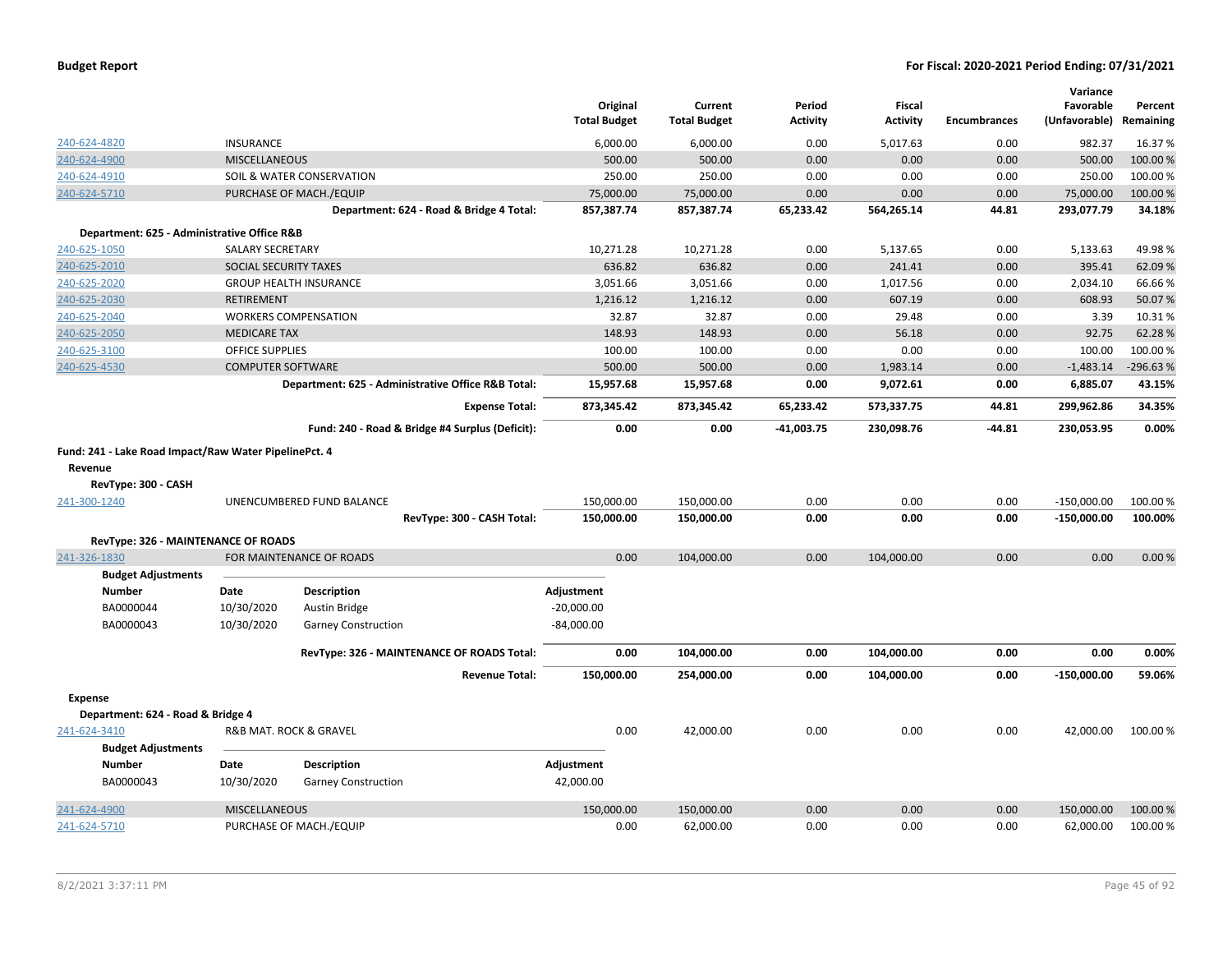|                                               |                          |                                                                          | Original<br><b>Total Budget</b> | Current<br><b>Total Budget</b> | Period<br><b>Activity</b> | Fiscal<br><b>Activity</b> | <b>Encumbrances</b> | Variance<br>Favorable<br>(Unfavorable) Remaining | Percent  |
|-----------------------------------------------|--------------------------|--------------------------------------------------------------------------|---------------------------------|--------------------------------|---------------------------|---------------------------|---------------------|--------------------------------------------------|----------|
| <b>Budget Adjustments</b>                     |                          |                                                                          |                                 |                                |                           |                           |                     |                                                  |          |
| <b>Number</b>                                 | Date                     | <b>Description</b>                                                       | Adjustment                      |                                |                           |                           |                     |                                                  |          |
| BA0000044<br>BA0000043                        | 10/30/2020<br>10/30/2020 | Austin Bridge<br><b>Garney Construction</b>                              | 20,000.00<br>42,000.00          |                                |                           |                           |                     |                                                  |          |
|                                               |                          |                                                                          |                                 |                                |                           |                           |                     |                                                  |          |
|                                               |                          | Department: 624 - Road & Bridge 4 Total:                                 | 150,000.00                      | 254,000.00                     | 0.00                      | 0.00                      | 0.00                | 254,000.00                                       | 100.00%  |
|                                               |                          | <b>Expense Total:</b>                                                    | 150,000.00                      | 254,000.00                     | 0.00                      | 0.00                      | 0.00                | 254,000.00                                       | 100.00%  |
|                                               |                          | Fund: 241 - Lake Road Impact/Raw Water PipelinePct. 4 Surplus (Deficit): | 0.00                            | 0.00                           | 0.00                      | 104,000.00                | 0.00                | 104,000.00                                       | 0.00%    |
| Fund: 260 - J.P.#1 Justice Court Technology   |                          |                                                                          |                                 |                                |                           |                           |                     |                                                  |          |
| Revenue                                       |                          |                                                                          |                                 |                                |                           |                           |                     |                                                  |          |
| RevType: 370 - MISCELLANEOUS                  |                          |                                                                          |                                 |                                |                           |                           |                     |                                                  |          |
| 260-370-4550                                  | J.P.#1 TECHNOLOGY FEES   |                                                                          | 1,500.00                        | 1,500.00                       | 0.00                      | 479.58                    | 0.00                | $-1,020.42$                                      | 68.03%   |
|                                               |                          | RevType: 370 - MISCELLANEOUS Total:                                      | 1,500.00                        | 1,500.00                       | 0.00                      | 479.58                    | 0.00                | $-1,020.42$                                      | 68.03%   |
|                                               |                          | <b>Revenue Total:</b>                                                    | 1,500.00                        | 1,500.00                       | 0.00                      | 479.58                    | 0.00                | $-1,020.42$                                      | 68.03%   |
| Expense                                       |                          |                                                                          |                                 |                                |                           |                           |                     |                                                  |          |
| Department: 455 - Justice of the Peace Pct. 1 |                          |                                                                          |                                 |                                |                           |                           |                     |                                                  |          |
| 260-455-5720                                  | <b>OFFICE EQUIPMENT</b>  |                                                                          | 1,500.00                        | 1,500.00                       | 0.00                      | 1,544.16                  | 0.00                | $-44.16$                                         | $-2.94%$ |
|                                               |                          | Department: 455 - Justice of the Peace Pct. 1 Total:                     | 1,500.00                        | 1,500.00                       | 0.00                      | 1,544.16                  | 0.00                | $-44.16$                                         | $-2.94%$ |
|                                               |                          | <b>Expense Total:</b>                                                    | 1,500.00                        | 1,500.00                       | 0.00                      | 1,544.16                  | 0.00                | -44.16                                           | $-2.94%$ |
|                                               |                          | Fund: 260 - J.P.#1 Justice Court Technology Surplus (Deficit):           | 0.00                            | 0.00                           | 0.00                      | $-1,064.58$               | 0.00                | $-1,064.58$                                      | 0.00%    |
| Fund: 270 - J.P.#2 Justice Court Technology   |                          |                                                                          |                                 |                                |                           |                           |                     |                                                  |          |
| Revenue                                       |                          |                                                                          |                                 |                                |                           |                           |                     |                                                  |          |
| RevType: 370 - MISCELLANEOUS                  |                          |                                                                          |                                 |                                |                           |                           |                     |                                                  |          |
| 270-370-4560                                  | J.P.#2 TECHNOLOGY FEES   |                                                                          | 500.00                          | 500.00                         | 0.00                      | 70.12                     | 0.00                | $-429.88$                                        | 85.98%   |
|                                               |                          | RevType: 370 - MISCELLANEOUS Total:                                      | 500.00                          | 500.00                         | 0.00                      | 70.12                     | 0.00                | $-429.88$                                        | 85.98%   |
|                                               |                          | <b>Revenue Total:</b>                                                    | 500.00                          | 500.00                         | 0.00                      | 70.12                     | 0.00                | $-429.88$                                        | 85.98%   |
| Expense                                       |                          |                                                                          |                                 |                                |                           |                           |                     |                                                  |          |
| Department: 456 - Justice of the Peace Pct. 2 |                          |                                                                          |                                 |                                |                           |                           |                     |                                                  |          |
| 270-456-5720                                  | <b>OFFICE EQUIPMENT</b>  |                                                                          | 500.00                          | 500.00                         | 0.00                      | 0.00                      | 0.00                | 500.00                                           | 100.00%  |
|                                               |                          | Department: 456 - Justice of the Peace Pct. 2 Total:                     | 500.00                          | 500.00                         | 0.00                      | 0.00                      | 0.00                | 500.00                                           | 100.00%  |
|                                               |                          | <b>Expense Total:</b>                                                    | 500.00                          | 500.00                         | 0.00                      | 0.00                      | 0.00                | 500.00                                           | 100.00%  |
|                                               |                          | Fund: 270 - J.P.#2 Justice Court Technology Surplus (Deficit):           | 0.00                            | 0.00                           | 0.00                      | 70.12                     | 0.00                | 70.12                                            | 0.00%    |
| Fund: 280 - J.P.#3 Justice Court Technology   |                          |                                                                          |                                 |                                |                           |                           |                     |                                                  |          |
| Revenue                                       |                          |                                                                          |                                 |                                |                           |                           |                     |                                                  |          |
| RevType: 300 - CASH                           |                          |                                                                          |                                 |                                |                           |                           |                     |                                                  |          |
| 280-300-1280                                  |                          | <b>BEGINNING CASH BALANCE</b>                                            | 5,300.00                        | 5,300.00                       | 0.00                      | 0.00                      | 0.00                | $-5,300.00$                                      | 100.00 % |
|                                               |                          | RevType: 300 - CASH Total:                                               | 5,300.00                        | 5,300.00                       | 0.00                      | 0.00                      | 0.00                | $-5,300.00$                                      | 100.00%  |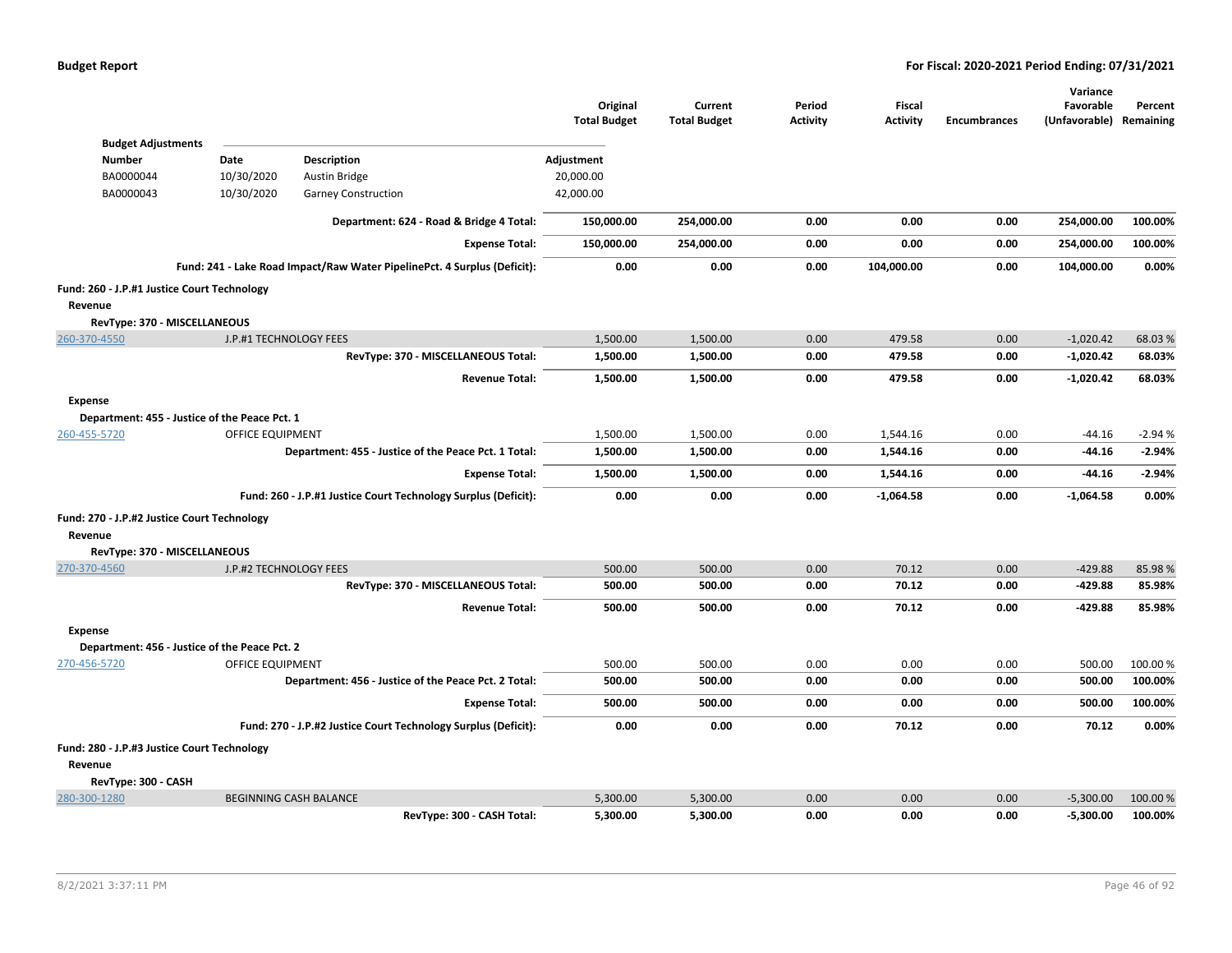| <b>Budget Report</b> |  |
|----------------------|--|
|----------------------|--|

|                                                      |                                                                    |                     |                     |                 |                 |                     | Variance      |           |
|------------------------------------------------------|--------------------------------------------------------------------|---------------------|---------------------|-----------------|-----------------|---------------------|---------------|-----------|
|                                                      |                                                                    | Original            | Current             | Period          | <b>Fiscal</b>   |                     | Favorable     | Percent   |
|                                                      |                                                                    | <b>Total Budget</b> | <b>Total Budget</b> | <b>Activity</b> | <b>Activity</b> | <b>Encumbrances</b> | (Unfavorable) | Remaining |
| RevType: 370 - MISCELLANEOUS                         |                                                                    |                     |                     |                 |                 |                     |               |           |
| 280-370-4560                                         | J.P.#3 TECHNOLOGY FEES                                             | 700.00              | 700.00              | 0.00            | 316.01          | 0.00                | -383.99       | 54.86%    |
|                                                      | RevType: 370 - MISCELLANEOUS Total:                                | 700.00              | 700.00              | 0.00            | 316.01          | 0.00                | $-383.99$     | 54.86%    |
|                                                      | <b>Revenue Total:</b>                                              | 6,000.00            | 6,000.00            | 0.00            | 316.01          | 0.00                | $-5,683.99$   | 94.73%    |
| <b>Expense</b>                                       |                                                                    |                     |                     |                 |                 |                     |               |           |
| Department: 457 - Justice of the Peace Pct. 3        |                                                                    |                     |                     |                 |                 |                     |               |           |
| 280-457-5720                                         | <b>OFFICE EQUIPMENT</b>                                            | 6,000.00            | 6,000.00            | 0.00            | 0.00            | 0.00                | 6,000.00      | 100.00 %  |
|                                                      | Department: 457 - Justice of the Peace Pct. 3 Total:               | 6,000.00            | 6,000.00            | 0.00            | 0.00            | 0.00                | 6,000.00      | 100.00%   |
|                                                      | <b>Expense Total:</b>                                              | 6,000.00            | 6,000.00            | 0.00            | 0.00            | 0.00                | 6,000.00      | 100.00%   |
|                                                      | Fund: 280 - J.P.#3 Justice Court Technology Surplus (Deficit):     | 0.00                | 0.00                | 0.00            | 316.01          | 0.00                | 316.01        | 0.00%     |
| Fund: 310 - F.C. Detention Center Annual Payment     |                                                                    |                     |                     |                 |                 |                     |               |           |
| Revenue                                              |                                                                    |                     |                     |                 |                 |                     |               |           |
| RevType: 319 - F.C. DETENTION CENTER                 |                                                                    |                     |                     |                 |                 |                     |               |           |
| 310-319-5510                                         | <b>ANNUAL PAYMENT</b>                                              | 10,000.00           | 10,000.00           | 10,000.00       | 10,000.00       | 0.00                | 0.00          | 0.00%     |
|                                                      | RevType: 319 - F.C. DETENTION CENTER Total:                        | 10,000.00           | 10,000.00           | 10,000.00       | 10,000.00       | 0.00                | 0.00          | 0.00%     |
| RevType: 370 - MISCELLANEOUS                         |                                                                    |                     |                     |                 |                 |                     |               |           |
| 310-370-1300                                         | <b>REFUNDS &amp; MISCELLANEOUS</b>                                 | 0.00                | 0.00                | 0.00            | 100.00          | 0.00                | 100.00        | 0.00%     |
|                                                      | RevType: 370 - MISCELLANEOUS Total:                                | 0.00                | 0.00                | 0.00            | 100.00          | 0.00                | 100.00        | 0.00%     |
|                                                      | <b>Revenue Total:</b>                                              | 10,000.00           | 10,000.00           | 10,000.00       | 10,100.00       | 0.00                | 100.00        | 1.00%     |
| <b>Expense</b>                                       |                                                                    |                     |                     |                 |                 |                     |               |           |
| Department: 560 - County Sheriff                     |                                                                    |                     |                     |                 |                 |                     |               |           |
| 310-560-4270                                         | OUT OF COUNTY TRAVEL/TRAINING                                      | 10,000.00           | 10,000.00           | 954.35          | 8,423.85        | 0.00                | 1,576.15      | 15.76%    |
|                                                      | Department: 560 - County Sheriff Total:                            | 10,000.00           | 10,000.00           | 954.35          | 8,423.85        | 0.00                | 1,576.15      | 15.76%    |
|                                                      | <b>Expense Total:</b>                                              | 10,000.00           | 10,000.00           | 954.35          | 8,423.85        | 0.00                | 1,576.15      | 15.76%    |
|                                                      | Fund: 310 - F.C.Detention Center Annual Payment Surplus (Deficit): | 0.00                | 0.00                | 9,045.65        | 1,676.15        | 0.00                | 1,676.15      | 0.00%     |
| Fund: 330 - Bail Bondsman Application Fee<br>Revenue |                                                                    |                     |                     |                 |                 |                     |               |           |
| RevType: 300 - CASH                                  |                                                                    |                     |                     |                 |                 |                     |               |           |
| 330-300-1330                                         | <b>BEGINNING CASH BALANCE</b>                                      | 500.00              | 500.00              | 0.00            | 0.00            | 0.00                | $-500.00$     | 100.00 %  |
|                                                      | RevType: 300 - CASH Total:                                         | 500.00              | 500.00              | 0.00            | 0.00            | 0.00                | $-500.00$     | 100.00%   |
|                                                      |                                                                    |                     |                     |                 |                 |                     |               |           |
| RevType: 340 - FEES OF OFFICE                        |                                                                    |                     |                     |                 |                 |                     |               |           |
| 330-340-4800                                         | <b>APPLICATION FEE</b>                                             | 0.00                | 0.00                | 0.00            | 1,000.00        | 0.00                | 1,000.00      | 0.00%     |
|                                                      | RevType: 340 - FEES OF OFFICE Total:                               | 0.00                | 0.00                | 0.00            | 1,000.00        | 0.00                | 1,000.00      | 0.00%     |
|                                                      | <b>Revenue Total:</b>                                              | 500.00              | 500.00              | 0.00            | 1,000.00        | 0.00                | 500.00        | 100.00%   |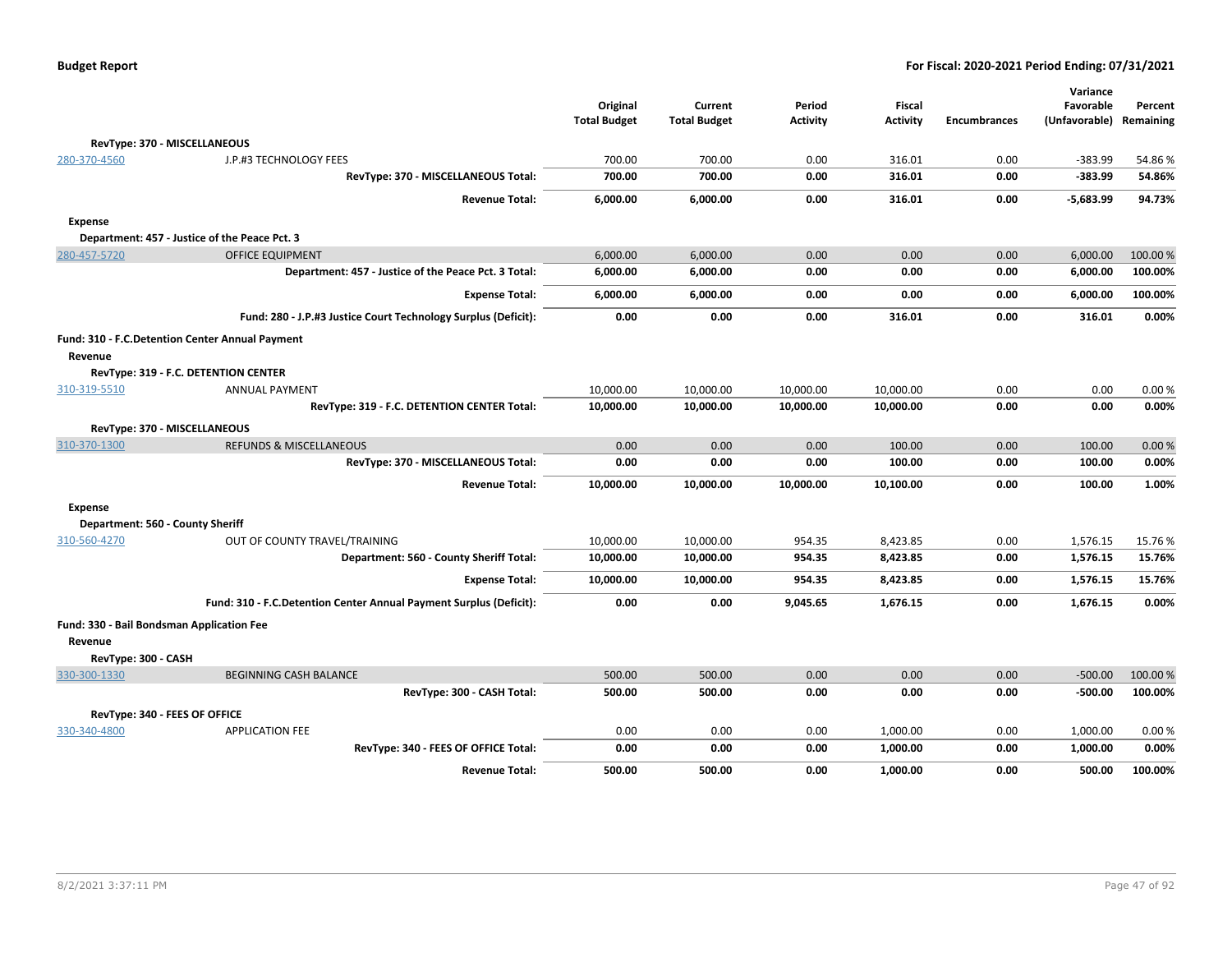| <b>Budget Report</b> |  |
|----------------------|--|
|----------------------|--|

|                               |                                                              | Original<br><b>Total Budget</b> | Current<br><b>Total Budget</b> | Period<br><b>Activity</b> | <b>Fiscal</b><br><b>Activity</b> | <b>Encumbrances</b> | Variance<br>Favorable<br>(Unfavorable) Remaining | Percent  |
|-------------------------------|--------------------------------------------------------------|---------------------------------|--------------------------------|---------------------------|----------------------------------|---------------------|--------------------------------------------------|----------|
| <b>Expense</b>                |                                                              |                                 |                                |                           |                                  |                     |                                                  |          |
|                               | Department: 498 - Bail Bond Fee Expense                      |                                 |                                |                           |                                  |                     |                                                  |          |
| 330-498-3100                  | <b>OFFICE SUPPLIES</b>                                       | 500.00                          | 500.00                         | 0.00                      | 0.00                             | 0.00                | 500.00                                           | 100.00 % |
|                               | Department: 498 - Bail Bond Fee Expense Total:               | 500.00                          | 500.00                         | 0.00                      | 0.00                             | 0.00                | 500.00                                           | 100.00%  |
|                               | <b>Expense Total:</b>                                        | 500.00                          | 500.00                         | 0.00                      | 0.00                             | 0.00                | 500.00                                           | 100.00%  |
|                               | Fund: 330 - Bail Bondsman Application Fee Surplus (Deficit): | 0.00                            | 0.00                           | 0.00                      | 1,000.00                         | 0.00                | 1,000.00                                         | 0.00%    |
| Fund: 350 - Law Library       |                                                              |                                 |                                |                           |                                  |                     |                                                  |          |
| Revenue                       |                                                              |                                 |                                |                           |                                  |                     |                                                  |          |
| RevType: 340 - FEES OF OFFICE |                                                              |                                 |                                |                           |                                  |                     |                                                  |          |
| 350-340-4030                  | <b>COUNTY CLERK FEES</b>                                     | 5,000.00                        | 5,000.00                       | 0.00                      | 1,155.00                         | 0.00                | $-3,845.00$                                      | 76.90%   |
| 350-340-4500                  | <b>DISTRICT CLERK FEES</b>                                   | 10,000.00                       | 10,000.00                      | 945.00                    | 9,939.80                         | 0.00                | $-60.20$                                         | 0.60%    |
|                               | RevType: 340 - FEES OF OFFICE Total:                         | 15,000.00                       | 15,000.00                      | 945.00                    | 11,094.80                        | 0.00                | $-3,905.20$                                      | 26.03%   |
|                               | RevType: 360 - INTEREST EARNINGS                             |                                 |                                |                           |                                  |                     |                                                  |          |
| 350-360-1000                  | <b>INTEREST EARNINGS</b>                                     | 50.00                           | 50.00                          | 0.00                      | 0.00                             | 0.00                | $-50.00$                                         | 100.00%  |
|                               | RevType: 360 - INTEREST EARNINGS Total:                      | 50.00                           | 50.00                          | 0.00                      | 0.00                             | 0.00                | $-50.00$                                         | 100.00%  |
|                               | <b>Revenue Total:</b>                                        | 15,050.00                       | 15,050.00                      | 945.00                    | 11,094.80                        | 0.00                | $-3,955.20$                                      | 26.28%   |
| <b>Expense</b>                |                                                              |                                 |                                |                           |                                  |                     |                                                  |          |
| Department: 451 - Law Library |                                                              |                                 |                                |                           |                                  |                     |                                                  |          |
| 350-451-3100                  | <b>OFFICE SUPPLIES</b>                                       | 500.00                          | 500.00                         | 0.00                      | 0.00                             | 0.00                | 500.00                                           | 100.00%  |
| 350-451-4530                  | <b>R&amp;M COMPUTER</b>                                      | 1,000.00                        | 1,000.00                       | 0.00                      | 0.00                             | 0.00                | 1,000.00                                         | 100.00 % |
| 350-451-5740                  | <b>TECHNOLOGY</b>                                            | 13,000.00                       | 13,000.00                      | 0.00                      | 0.00                             | 0.00                | 13,000.00                                        | 100.00%  |
| 350-451-5900                  | <b>LAW BOOKS</b>                                             | 550.00                          | 550.00                         | 0.00                      | 0.00                             | 0.00                | 550.00                                           | 100.00%  |
|                               | Department: 451 - Law Library Total:                         | 15,050.00                       | 15,050.00                      | 0.00                      | 0.00                             | 0.00                | 15,050.00                                        | 100.00%  |
|                               | <b>Expense Total:</b>                                        | 15,050.00                       | 15,050.00                      | 0.00                      | 0.00                             | 0.00                | 15,050.00                                        | 100.00%  |
|                               | Fund: 350 - Law Library Surplus (Deficit):                   | 0.00                            | 0.00                           | 945.00                    | 11,094.80                        | 0.00                | 11,094.80                                        | 0.00%    |
| Fund: 360 - D. A. Fee         |                                                              |                                 |                                |                           |                                  |                     |                                                  |          |
| Revenue                       |                                                              |                                 |                                |                           |                                  |                     |                                                  |          |
| RevType: 340 - FEES OF OFFICE |                                                              |                                 |                                |                           |                                  |                     |                                                  |          |
| 360-340-4750                  | <b>DISTRICT ATTORNEY FEES</b>                                | 2,000.00                        | 2,000.00                       | 100.00                    | 481.28                           | 0.00                | $-1,518.72$                                      | 75.94 %  |
|                               | RevType: 340 - FEES OF OFFICE Total:                         | 2,000.00                        | 2,000.00                       | 100.00                    | 481.28                           | 0.00                | $-1,518.72$                                      | 75.94%   |
|                               | RevType: 352 - FINES & FORFEITURES                           |                                 |                                |                           |                                  |                     |                                                  |          |
| 360-352-2000                  | <b>CONTRABAND FORFEITURE</b>                                 | 0.00                            | 0.00                           | 1,667.00                  | 27,158.51                        | 0.00                | 27,158.51                                        | 0.00%    |
|                               | RevType: 352 - FINES & FORFEITURES Total:                    | 0.00                            | 0.00                           | 1,667.00                  | 27,158.51                        | 0.00                | 27,158.51                                        | 0.00%    |
|                               | RevType: 360 - INTEREST EARNINGS                             |                                 |                                |                           |                                  |                     |                                                  |          |
| 360-360-1000                  | INTEREST EARNINGS-D.A. FEE                                   | 0.00                            | 0.00                           | 0.00                      | 2.51                             | 0.00                | 2.51                                             | 0.00%    |
| 360-360-2360                  | <b>INTEREST EARNINGS-SEIZURE</b>                             | 0.00                            | 0.00                           | 0.00                      | 0.31                             | 0.00                | 0.31                                             | 0.00%    |
|                               | RevType: 360 - INTEREST EARNINGS Total:                      | 0.00                            | 0.00                           | 0.00                      | 2.82                             | 0.00                | 2.82                                             | 0.00%    |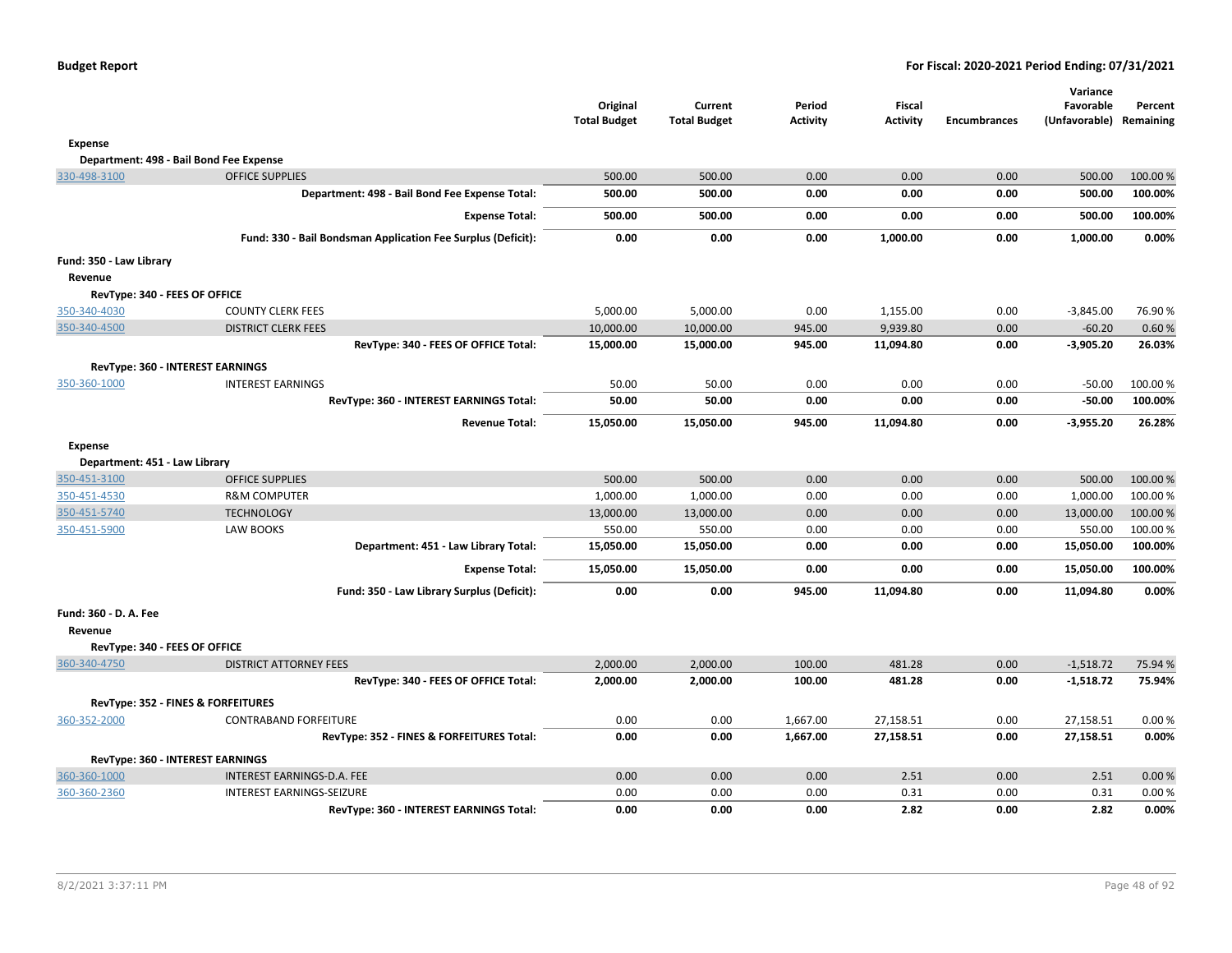|  | <b>Budget Report</b> |
|--|----------------------|
|--|----------------------|

|                                       |                                            | Original<br><b>Total Budget</b> | Current<br><b>Total Budget</b> | Period<br><b>Activity</b> | Fiscal<br><b>Activity</b> | <b>Encumbrances</b> | Variance<br>Favorable<br>(Unfavorable) Remaining | Percent    |
|---------------------------------------|--------------------------------------------|---------------------------------|--------------------------------|---------------------------|---------------------------|---------------------|--------------------------------------------------|------------|
| RevType: 370 - MISCELLANEOUS          |                                            |                                 |                                |                           |                           |                     |                                                  |            |
| 360-370-1300                          | <b>REFUNDS &amp; MISCELLANEOUS</b>         | 1,000.00                        | 1,000.00                       | 153.56                    | 951.92                    | 0.00                | $-48.08$                                         | 4.81%      |
|                                       | RevType: 370 - MISCELLANEOUS Total:        | 1,000.00                        | 1,000.00                       | 153.56                    | 951.92                    | 0.00                | $-48.08$                                         | 4.81%      |
|                                       | <b>Revenue Total:</b>                      | 3,000.00                        | 3,000.00                       | 1,920.56                  | 28,594.53                 | 0.00                | 25,594.53                                        | 853.15%    |
| <b>Expense</b>                        |                                            |                                 |                                |                           |                           |                     |                                                  |            |
| Department: 475 - District Attorney   |                                            |                                 |                                |                           |                           |                     |                                                  |            |
| 360-475-4900                          | <b>MISCELLANEOUS</b>                       | 3,000.00                        | 3,000.00                       | 160.00                    | 1,959.20                  | 0.00                | 1,040.80                                         | 34.69%     |
|                                       | Department: 475 - District Attorney Total: | 3,000.00                        | 3,000.00                       | 160.00                    | 1,959.20                  | 0.00                | 1,040.80                                         | 34.69%     |
| Department: 477 - DA Seizure          |                                            |                                 |                                |                           |                           |                     |                                                  |            |
| 360-477-1012                          | <b>SALARY SUPPLEMENT</b>                   | 0.00                            | 0.00                           | 948.32                    | 10,431.52                 | 0.00                | $-10,431.52$                                     | 0.00%      |
| 360-477-2010                          | SOCIAL SECURITY TAXES                      | 0.00                            | 0.00                           | 54.37                     | 602.66                    | 0.00                | $-602.66$                                        | 0.00%      |
| 360-477-2020                          | <b>GROUP HEALTH INSURANCE</b>              | 0.00                            | 0.00                           | 117.86                    | 1,451.50                  | 0.00                | $-1,451.50$                                      | 0.00%      |
| 360-477-2030                          | RETIREMENT                                 | 0.00                            | 0.00                           | 112.48                    | 1,232.24                  | 0.00                | $-1,232.24$                                      | 0.00%      |
| 360-477-2040                          | <b>WORKERS COMPENSATION</b>                | 0.00                            | 0.00                           | 0.00                      | 6.82                      | 0.00                | $-6.82$                                          | 0.00%      |
| 360-477-2050                          | <b>MEDICARE TAX</b>                        | 0.00                            | 0.00                           | 12.72                     | 141.02                    | 0.00                | $-141.02$                                        | 0.00%      |
| 360-477-4900                          | <b>MISCELLANEOUS</b>                       | 0.00                            | 0.00                           | 0.00                      | 500.00                    | 0.00                | $-500.00$                                        | 0.00%      |
|                                       | Department: 477 - DA Seizure Total:        | 0.00                            | 0.00                           | 1,245.75                  | 14,365.76                 | 0.00                | $-14,365.76$                                     | 0.00%      |
|                                       | <b>Expense Total:</b>                      | 3,000.00                        | 3,000.00                       | 1,405.75                  | 16,324.96                 | 0.00                | $-13,324.96$                                     | $-444.17%$ |
|                                       | Fund: 360 - D. A. Fee Surplus (Deficit):   | 0.00                            | 0.00                           | 514.81                    | 12,269.57                 | 0.00                | 12,269.57                                        | 0.00%      |
| <b>Fund: 361 - Contraband Seizure</b> |                                            |                                 |                                |                           |                           |                     |                                                  |            |
| Revenue                               |                                            |                                 |                                |                           |                           |                     |                                                  |            |
| RevType: 360 - INTEREST EARNINGS      |                                            |                                 |                                |                           |                           |                     |                                                  |            |
| 361-360-1000                          | <b>INTEREST EARNINGS</b>                   | 0.00                            | 0.00                           | 0.00                      | 1.60                      | 0.00                | 1.60                                             | 0.00%      |
|                                       | RevType: 360 - INTEREST EARNINGS Total:    | 0.00                            | 0.00                           | 0.00                      | 1.60                      | 0.00                | 1.60                                             | 0.00%      |
|                                       | <b>Revenue Total:</b>                      | 0.00                            | 0.00                           | 0.00                      | 1.60                      | 0.00                | 1.60                                             | 0.00%      |
|                                       | Fund: 361 - Contraband Seizure Total:      | 0.00                            | 0.00                           | 0.00                      | 1.60                      | 0.00                | 1.60                                             | 0.00%      |
| Fund: 362 - Investigator/LEOSE        |                                            |                                 |                                |                           |                           |                     |                                                  |            |
| Revenue                               |                                            |                                 |                                |                           |                           |                     |                                                  |            |
| RevType: 330 - GRANTS                 |                                            |                                 |                                |                           |                           |                     |                                                  |            |
| 362-330-4750                          | <b>INVESTIGATOR/LEOSE GRANT</b>            | 0.00                            | 0.00                           | 0.00                      | 642.52                    | 0.00                | 642.52                                           | 0.00%      |
|                                       | RevType: 330 - GRANTS Total:               | 0.00                            | 0.00                           | 0.00                      | 642.52                    | 0.00                | 642.52                                           | 0.00%      |
|                                       | <b>Revenue Total:</b>                      | 0.00                            | 0.00                           | 0.00                      | 642.52                    | 0.00                | 642.52                                           | 0.00%      |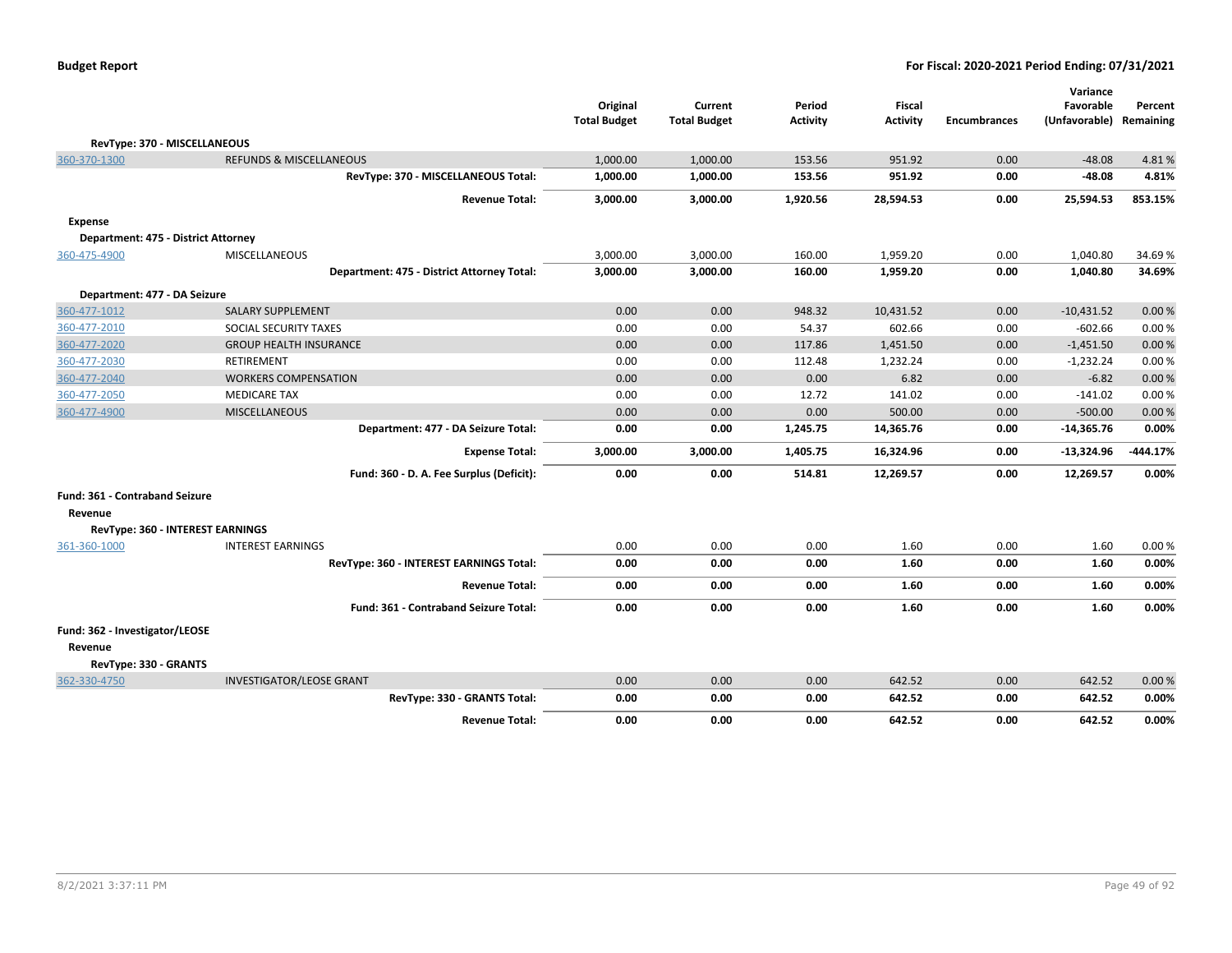|                                           |                                                       | Original<br><b>Total Budget</b> | Current<br><b>Total Budget</b> | Period<br><b>Activity</b> | <b>Fiscal</b><br><b>Activity</b> | <b>Encumbrances</b> | Variance<br>Favorable<br>(Unfavorable) Remaining | Percent |
|-------------------------------------------|-------------------------------------------------------|---------------------------------|--------------------------------|---------------------------|----------------------------------|---------------------|--------------------------------------------------|---------|
| <b>Expense</b>                            |                                                       |                                 |                                |                           |                                  |                     |                                                  |         |
| Department: 475 - District Attorney       |                                                       |                                 |                                |                           |                                  |                     |                                                  |         |
| 362-475-4270                              | OUT OF COUNTY TRAVEL/TRAINING                         | 0.00                            | 0.00                           | 0.00                      | 350.00                           | 0.00                | $-350.00$                                        | 0.00%   |
|                                           | Department: 475 - District Attorney Total:            | 0.00                            | 0.00                           | 0.00                      | 350.00                           | 0.00                | $-350.00$                                        | 0.00%   |
|                                           | <b>Expense Total:</b>                                 | 0.00                            | 0.00                           | 0.00                      | 350.00                           | 0.00                | $-350.00$                                        | 0.00%   |
|                                           | Fund: 362 - Investigator/LEOSE Surplus (Deficit):     | 0.00                            | 0.00                           | 0.00                      | 292.52                           | 0.00                | 292.52                                           | 0.00%   |
|                                           |                                                       |                                 |                                |                           |                                  |                     |                                                  |         |
| Fund: 380 - IHC Co-Op Gin                 |                                                       |                                 |                                |                           |                                  |                     |                                                  |         |
| Revenue                                   |                                                       |                                 |                                |                           |                                  |                     |                                                  |         |
|                                           | RevType: 360 - INTEREST EARNINGS                      |                                 |                                |                           |                                  |                     |                                                  |         |
| 380-360-1000                              | <b>INTEREST EARNINGS</b>                              | 0.00                            | 0.00                           | 0.00                      | 8.78                             | 0.00                | 8.78                                             | 0.00%   |
|                                           | RevType: 360 - INTEREST EARNINGS Total:               | 0.00                            | 0.00                           | 0.00                      | 8.78                             | 0.00                | 8.78                                             | 0.00%   |
|                                           | <b>Revenue Total:</b>                                 | 0.00                            | 0.00                           | 0.00                      | 8.78                             | 0.00                | 8.78                                             | 0.00%   |
|                                           | Fund: 380 - IHC Co-Op Gin Total:                      | 0.00                            | 0.00                           | 0.00                      | 8.78                             | 0.00                | 8.78                                             | 0.00%   |
| Fund: 381 - IHC Bonnie Ruth Cooper        |                                                       |                                 |                                |                           |                                  |                     |                                                  |         |
| Revenue                                   |                                                       |                                 |                                |                           |                                  |                     |                                                  |         |
|                                           | RevType: 360 - INTEREST EARNINGS                      |                                 |                                |                           |                                  |                     |                                                  |         |
| 381-360-1000                              | <b>INTEREST EARNINGS</b>                              | 0.00                            | 0.00                           | 0.00                      | 2.46                             | 0.00                | 2.46                                             | 0.00%   |
|                                           | RevType: 360 - INTEREST EARNINGS Total:               | 0.00                            | 0.00                           | 0.00                      | 2.46                             | 0.00                | 2.46                                             | 0.00%   |
|                                           | RevType: 370 - MISCELLANEOUS                          |                                 |                                |                           |                                  |                     |                                                  |         |
| 381-370-1500                              | <b>BONNIE RUTH COOPER TRUST</b>                       | 0.00                            | 0.00                           | 0.00                      | 1,186.56                         | 0.00                | 1,186.56                                         | 0.00%   |
|                                           | RevType: 370 - MISCELLANEOUS Total:                   | 0.00                            | 0.00                           | 0.00                      | 1,186.56                         | 0.00                | 1,186.56                                         | 0.00%   |
|                                           | <b>Revenue Total:</b>                                 | 0.00                            | 0.00                           | 0.00                      | 1,189.02                         | 0.00                | 1,189.02                                         | 0.00%   |
| <b>Expense</b>                            |                                                       |                                 |                                |                           |                                  |                     |                                                  |         |
|                                           | Department: 645 - Indigent Health Care                |                                 |                                |                           |                                  |                     |                                                  |         |
| 381-645-4110                              | PHYSICIAN, NON-EMERGENCY                              | 0.00                            | 0.00                           | 257.41                    | 1,257.45                         | 0.00                | $-1,257.45$                                      | 0.00%   |
| 381-645-4130                              | HOSPITAL-INPATIENT                                    | 0.00                            | 0.00                           | 0.00                      | 3,210.75                         | 0.00                | $-3,210.75$                                      | 0.00%   |
| 381-645-4140                              | HOSPITAL-OUTPATIENT                                   | 0.00                            | 0.00                           | 0.00                      | 2,684.10                         | 0.00                | $-2,684.10$                                      | 0.00%   |
| 381-645-4150                              | LABORATORY/X-RAY                                      | 0.00                            | 0.00                           | 0.00                      | 67.89                            | 0.00                | $-67.89$                                         | 0.00%   |
|                                           | Department: 645 - Indigent Health Care Total:         | 0.00                            | 0.00                           | 257.41                    | 7,220.19                         | 0.00                | $-7,220.19$                                      | 0.00%   |
|                                           | <b>Expense Total:</b>                                 | 0.00                            | 0.00                           | 257.41                    | 7,220.19                         | 0.00                | $-7,220.19$                                      | 0.00%   |
|                                           | Fund: 381 - IHC Bonnie Ruth Cooper Surplus (Deficit): | 0.00                            | 0.00                           | $-257.41$                 | $-6,031.17$                      | 0.00                | $-6,031.17$                                      | 0.00%   |
| Fund: 412 - Safe Room Reimbursement Prog. |                                                       |                                 |                                |                           |                                  |                     |                                                  |         |
| <b>Expense</b>                            |                                                       |                                 |                                |                           |                                  |                     |                                                  |         |
| Department: 408 - Safe Room               |                                                       |                                 |                                |                           |                                  |                     |                                                  |         |
| 412-408-4540                              | <b>R&amp;M AUTO</b>                                   | 0.00                            | 0.00                           | 0.00                      | 7,833.60                         | 0.00                | $-7,833.60$                                      | 0.00%   |
|                                           | Department: 408 - Safe Room Total:                    | 0.00                            | 0.00                           | 0.00                      | 7,833.60                         | 0.00                | $-7,833.60$                                      | 0.00%   |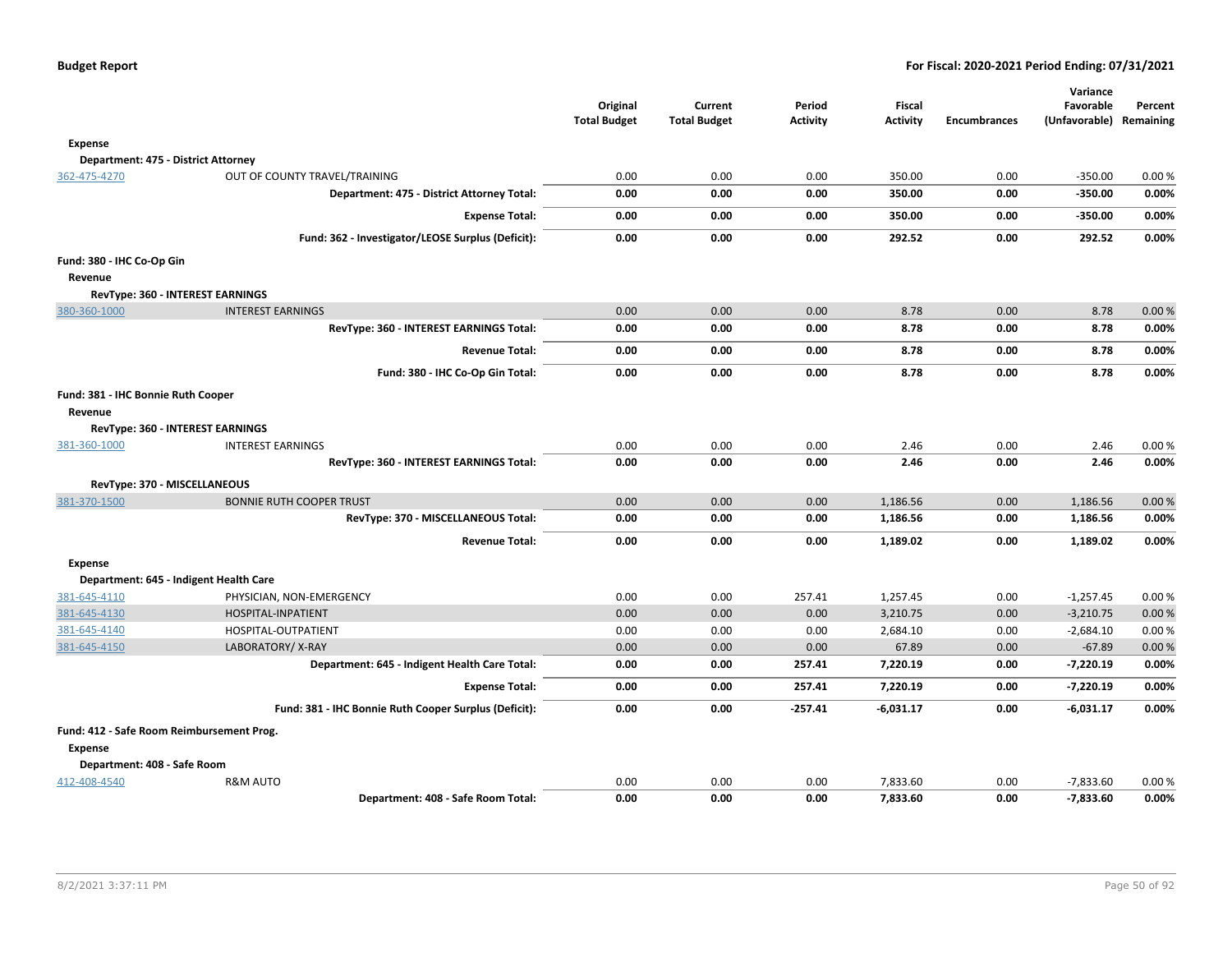|  | <b>Budget Report</b> |
|--|----------------------|
|--|----------------------|

|                                                 |                            |                                                       |                     | Original | Current             | Period          | <b>Fiscal</b>   |                     | Variance<br>Favorable | Percent   |
|-------------------------------------------------|----------------------------|-------------------------------------------------------|---------------------|----------|---------------------|-----------------|-----------------|---------------------|-----------------------|-----------|
|                                                 |                            |                                                       | <b>Total Budget</b> |          | <b>Total Budget</b> | <b>Activity</b> | <b>Activity</b> | <b>Encumbrances</b> | (Unfavorable)         | Remaining |
| Department: 418 - FEMA 3554                     |                            |                                                       |                     |          |                     |                 |                 |                     |                       |           |
| 412-418-3100                                    | <b>SUPPLIES</b>            |                                                       |                     | 0.00     | 0.00                | 0.00            | 454.48          | 0.00                | $-454.48$             | 0.00%     |
|                                                 |                            | Department: 418 - FEMA 3554 Total:                    |                     | 0.00     | 0.00                | 0.00            | 454.48          | 0.00                | $-454.48$             | 0.00%     |
|                                                 |                            | <b>Expense Total:</b>                                 |                     | 0.00     | 0.00                | 0.00            | 8,288.08        | 0.00                | $-8,288.08$           | 0.00%     |
|                                                 |                            | Fund: 412 - Safe Room Reimbursement Prog. Total:      |                     | 0.00     | 0.00                | 0.00            | 8,288.08        | 0.00                | $-8,288.08$           | 0.00%     |
| <b>Fund: 413 - CARES ACT-CORONAVIRUS RELIEF</b> |                            |                                                       |                     |          |                     |                 |                 |                     |                       |           |
| Revenue                                         |                            |                                                       |                     |          |                     |                 |                 |                     |                       |           |
| RevType: 330 - GRANTS                           |                            |                                                       |                     |          |                     |                 |                 |                     |                       |           |
| 413-330-4770                                    |                            | <b>CORONAVIRUS RELIEF FUND</b>                        |                     | 0.00     | 751,476.00          | 0.00            | 751,476.00      | 0.00                | 0.00                  | 0.00%     |
| <b>Budget Adjustments</b>                       |                            |                                                       |                     |          |                     |                 |                 |                     |                       |           |
| <b>Number</b>                                   | Date                       | <b>Description</b>                                    | Adjustment          |          |                     |                 |                 |                     |                       |           |
| BA0000066                                       | 05/12/2021                 | Coronavirus Relief Fund TDEM 2020                     | $-751,476.00$       |          |                     |                 |                 |                     |                       |           |
|                                                 |                            | RevType: 330 - GRANTS Total:                          |                     | 0.00     | 751,476.00          | 0.00            | 751,476.00      | 0.00                | 0.00                  | 0.00%     |
|                                                 |                            | <b>Revenue Total:</b>                                 |                     | 0.00     | 751,476.00          | 0.00            | 751,476.00      | 0.00                | 0.00                  | 0.00%     |
| <b>Expense</b>                                  |                            |                                                       |                     |          |                     |                 |                 |                     |                       |           |
| Department: 413 - CARES Act                     |                            |                                                       |                     |          |                     |                 |                 |                     |                       |           |
| 413-413-1040                                    | <b>SALARIES DEPUTIES</b>   |                                                       |                     | 0.00     | 751,476.00          | 0.00            | 0.00            | 0.00                | 751,476.00            | 100.00%   |
| <b>Budget Adjustments</b>                       |                            |                                                       |                     |          |                     |                 |                 |                     |                       |           |
| <b>Number</b>                                   | Date                       | <b>Description</b>                                    | Adjustment          |          |                     |                 |                 |                     |                       |           |
| BA0000066                                       | 05/12/2021                 | Coronavirus Relief Fund TDEM 2020                     | 751,476.00          |          |                     |                 |                 |                     |                       |           |
| 413-413-2251                                    | <b>JANITOR TRAVEL</b>      |                                                       |                     | 0.00     | 0.00                | 0.00            | 52.73           | 0.00                | $-52.73$              | 0.00%     |
| 413-413-3100                                    | <b>OFFICE SUPPLIES</b>     |                                                       |                     | 0.00     | 0.00                | 0.00            | 497.60          | 0.00                | $-497.60$             | 0.00%     |
| 413-413-3110                                    | <b>POSTAGE</b>             |                                                       |                     | 0.00     | 0.00                | 0.00            | 569.50          | 0.00                | $-569.50$             | 0.00%     |
| 413-413-3970                                    | <b>SANITIZING SUPPLIES</b> |                                                       |                     | 0.00     | 0.00                | 20.34           | 20,043.79       | 0.00                | $-20,043.79$          | 0.00%     |
| 413-413-3980                                    |                            | PERSONAL PROTECTIVE EQUIPMENT                         |                     | 0.00     | 0.00                | 0.00            | 7,675.67        | 0.00                | $-7,675.67$           | 0.00%     |
| 413-413-3981                                    | PUBLIC HEALTH EXPENSES     |                                                       |                     | 0.00     | 0.00                | 0.00            | 10,024.95       | 0.00                | $-10,024.95$          | 0.00%     |
| 413-413-3990                                    | OFFICE PROTECTION          |                                                       |                     | 0.00     | 0.00                | 0.00            | 23,441.86       | 0.00                | $-23,441.86$          | 0.00%     |
| 413-413-4420                                    |                            | OTHER PROFESSIONAL SERVICES                           |                     | 0.00     | 0.00                | 0.00            | 2,604.14        | 0.00                | $-2,604.14$           | 0.00%     |
| 413-413-5720                                    | <b>OFFICE EQUIPMENT</b>    |                                                       |                     | 0.00     | 0.00                | 0.00            | 24,097.89       | 0.00                | $-24,097.89$          | 0.00%     |
| 413-413-5740                                    | <b>TECHNOLOGY</b>          |                                                       |                     | 0.00     | 0.00                | 64.99           | 559.23          | 0.00                | $-559.23$             | 0.00 %    |
|                                                 |                            | Department: 413 - CARES Act Total:                    |                     | 0.00     | 751,476.00          | 85.33           | 89,567.36       | 0.00                | 661,908.64            | 88.08%    |
| Department: 417 - COVID-19 Vaccine Call Center  |                            |                                                       |                     |          |                     |                 |                 |                     |                       |           |
| 413-417-1070                                    | SALARY PART-TIME TEMP      |                                                       |                     | 0.00     | 0.00                | 0.00            | 18,726.00       | 0.00                | $-18,726.00$          | 0.00%     |
| 413-417-2010                                    | SOCIAL SECURITY TAXES      |                                                       |                     | 0.00     | 0.00                | 0.00            | 1,161.06        | 0.00                | $-1,161.06$           | 0.00%     |
| 413-417-2050                                    | <b>MEDICARE TAX</b>        |                                                       |                     | 0.00     | 0.00                | 0.00            | 271.57          | 0.00                | $-271.57$             | 0.00%     |
|                                                 |                            | Department: 417 - COVID-19 Vaccine Call Center Total: |                     | 0.00     | 0.00                | 0.00            | 20,158.63       | 0.00                | $-20,158.63$          | 0.00%     |
| <b>Department: 419 - CARES FINAL ALLOCATION</b> |                            |                                                       |                     |          |                     |                 |                 |                     |                       |           |
| 413-419-1502                                    | <b>COMP PAY OUT</b>        |                                                       |                     | 0.00     | 0.00                | 0.00            | 62.641.43       | 0.00                | $-62,641.43$          | 0.00%     |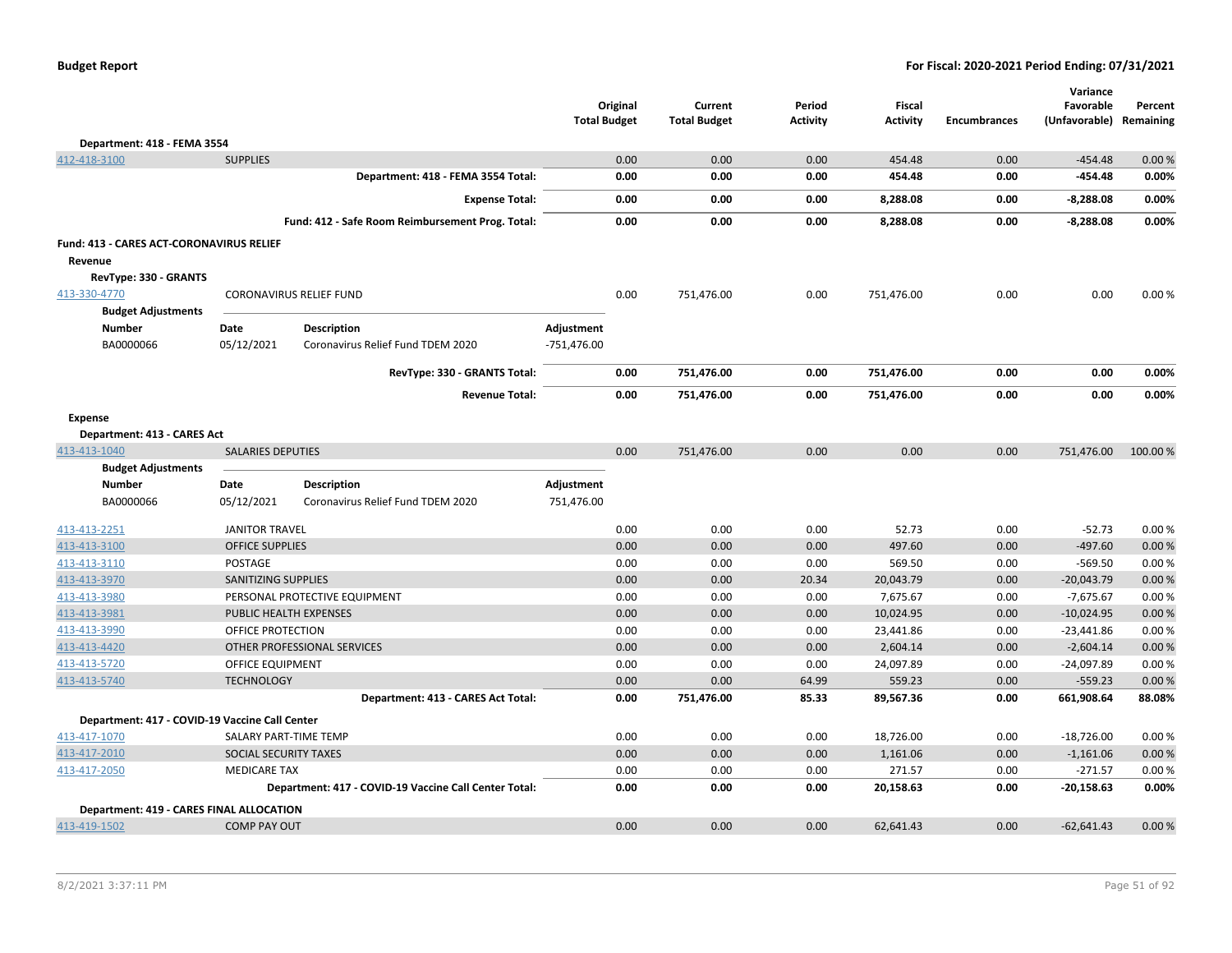| <b>Budget Report</b> |  |
|----------------------|--|
|----------------------|--|

|                                                                         |                                                             | Original<br><b>Total Budget</b> | Current<br><b>Total Budget</b> | Period<br><b>Activity</b> | <b>Fiscal</b><br><b>Activity</b> | <b>Encumbrances</b> | Variance<br>Favorable<br>(Unfavorable) | Percent<br>Remaining |
|-------------------------------------------------------------------------|-------------------------------------------------------------|---------------------------------|--------------------------------|---------------------------|----------------------------------|---------------------|----------------------------------------|----------------------|
| 413-419-2010                                                            | SOCIAL SECURITY TAXES                                       | 0.00                            | 0.00                           | 0.00                      | 3,883.78                         | 0.00                | $-3,883.78$                            | 0.00%                |
| 413-419-2030                                                            | <b>RETIREMENT</b>                                           | 0.00                            | 0.00                           | 0.00                      | 7,429.26                         | 0.00                | $-7,429.26$                            | 0.00%                |
| 413-419-2050                                                            | <b>MEDICARE TAX</b>                                         | 0.00                            | 0.00                           | 0.00                      | 908.29                           | 0.00                | $-908.29$                              | 0.00%                |
| 413-419-5750                                                            | PURCHASE OF AUTOMOBILES                                     | 0.00                            | 0.00                           | 0.00                      | 0.00                             | 101,224.66          | $-101,224.66$                          | 0.00%                |
|                                                                         | Department: 419 - CARES FINAL ALLOCATION Total:             | 0.00                            | 0.00                           | 0.00                      | 74,862.76                        | 101,224.66          | $-176,087.42$                          | 0.00%                |
|                                                                         | <b>Expense Total:</b>                                       | 0.00                            | 751,476.00                     | 85.33                     | 184,588.75                       | 101,224.66          | 465,662.59                             | 61.97%               |
|                                                                         | Fund: 413 - CARES ACT-CORONAVIRUS RELIEF Surplus (Deficit): | 0.00                            | 0.00                           | $-85.33$                  | 566,887.25                       | $-101,224.66$       | 465,662.59                             | 0.00%                |
| Fund: 414 - OOG COVID #4145401<br>Revenue<br>RevType: 330 - GRANTS      |                                                             |                                 |                                |                           |                                  |                     |                                        |                      |
| 414-330-4772                                                            | <b>OOG CORONAVIRUS GRANT</b>                                | 0.00                            | 0.00                           | 18,871.69                 | 52,011.09                        | 0.00                | 52,011.09                              | 0.00%                |
|                                                                         | RevType: 330 - GRANTS Total:                                | 0.00                            | 0.00                           | 18,871.69                 | 52,011.09                        | 0.00                | 52,011.09                              | 0.00%                |
|                                                                         | <b>Revenue Total:</b>                                       | 0.00                            | 0.00                           | 18,871.69                 | 52,011.09                        | 0.00                | 52,011.09                              | 0.00%                |
| <b>Expense</b>                                                          |                                                             |                                 |                                |                           |                                  |                     |                                        |                      |
| Department: 416 - OOG COVID                                             |                                                             |                                 |                                |                           |                                  |                     |                                        |                      |
| 414-416-3970                                                            | <b>SANITIZING SUPPLIES</b>                                  | 0.00                            | 0.00                           | 0.00                      | 689.03                           | 0.00                | $-689.03$                              | 0.00%                |
| 414-416-3980                                                            | PERSONAL PROTECTIVE EQUIPMENT                               | 0.00                            | 0.00                           | 0.00                      | 4,081.46                         | 0.00                | $-4,081.46$                            | 0.00%                |
| 414-416-3990                                                            | <b>OFFICE PROTECTION</b>                                    | 0.00                            | 0.00                           | 0.00                      | 1,200.00                         | 0.00                | $-1,200.00$                            | 0.00%                |
| 414-416-4530                                                            | <b>COMPUTER SOFTWARE</b>                                    | 0.00                            | 0.00                           | 0.00                      | 1,276.15                         | 0.00                | $-1,276.15$                            | 0.00%                |
| 414-416-5740                                                            | <b>TECHNOLOGY</b>                                           | 0.00                            | 0.00                           | 0.00                      | 39,282.84                        | 0.00                | $-39,282.84$                           | 0.00%                |
|                                                                         | Department: 416 - OOG COVID Total:                          | 0.00                            | 0.00                           | 0.00                      | 46,529.48                        | 0.00                | -46,529.48                             | 0.00%                |
|                                                                         | <b>Expense Total:</b>                                       | 0.00                            | 0.00                           | 0.00                      | 46,529.48                        | 0.00                | -46,529.48                             | 0.00%                |
|                                                                         | Fund: 414 - OOG COVID #4145401 Surplus (Deficit):           | 0.00                            | 0.00                           | 18,871.69                 | 5,481.61                         | 0.00                | 5,481.61                               | 0.00%                |
| Fund: 415 - American Recovery Program Grant                             |                                                             |                                 |                                |                           |                                  |                     |                                        |                      |
| Revenue                                                                 |                                                             |                                 |                                |                           |                                  |                     |                                        |                      |
| RevType: 330 - GRANTS                                                   |                                                             |                                 |                                |                           |                                  |                     |                                        |                      |
| 415-330-4775                                                            | <b>ARP Grant</b>                                            | 0.00                            | 0.00                           | 0.00                      | 3,449,089.00                     | 0.00                | 3,449,089.00                           | 0.00%                |
|                                                                         | RevType: 330 - GRANTS Total:                                | 0.00                            | 0.00                           | 0.00                      | 3,449,089.00                     | 0.00                | 3,449,089.00                           | 0.00%                |
|                                                                         | <b>Revenue Total:</b>                                       | 0.00                            | 0.00                           | 0.00                      | 3,449,089.00                     | 0.00                | 3,449,089.00                           | 0.00%                |
|                                                                         | Fund: 415 - American Recovery Program Grant Total:          | 0.00                            | 0.00                           | 0.00                      | 3,449,089.00                     | 0.00                | 3,449,089.00                           | 0.00%                |
| <b>Fund: 560 - Sheriff Forfeiture</b><br>Revenue<br>RevType: 300 - CASH |                                                             |                                 |                                |                           |                                  |                     |                                        |                      |
| 560-300-1560                                                            | <b>BEGINNING CASH BALANCE</b>                               | 25,000.00                       | 25,000.00                      | 0.00                      | 0.00                             | 0.00                | $-25.000.00$                           | 100.00 %             |
|                                                                         | RevType: 300 - CASH Total:                                  | 25,000.00                       | 25.000.00                      | 0.00                      | 0.00                             | 0.00                | $-25.000.00$                           | 100.00%              |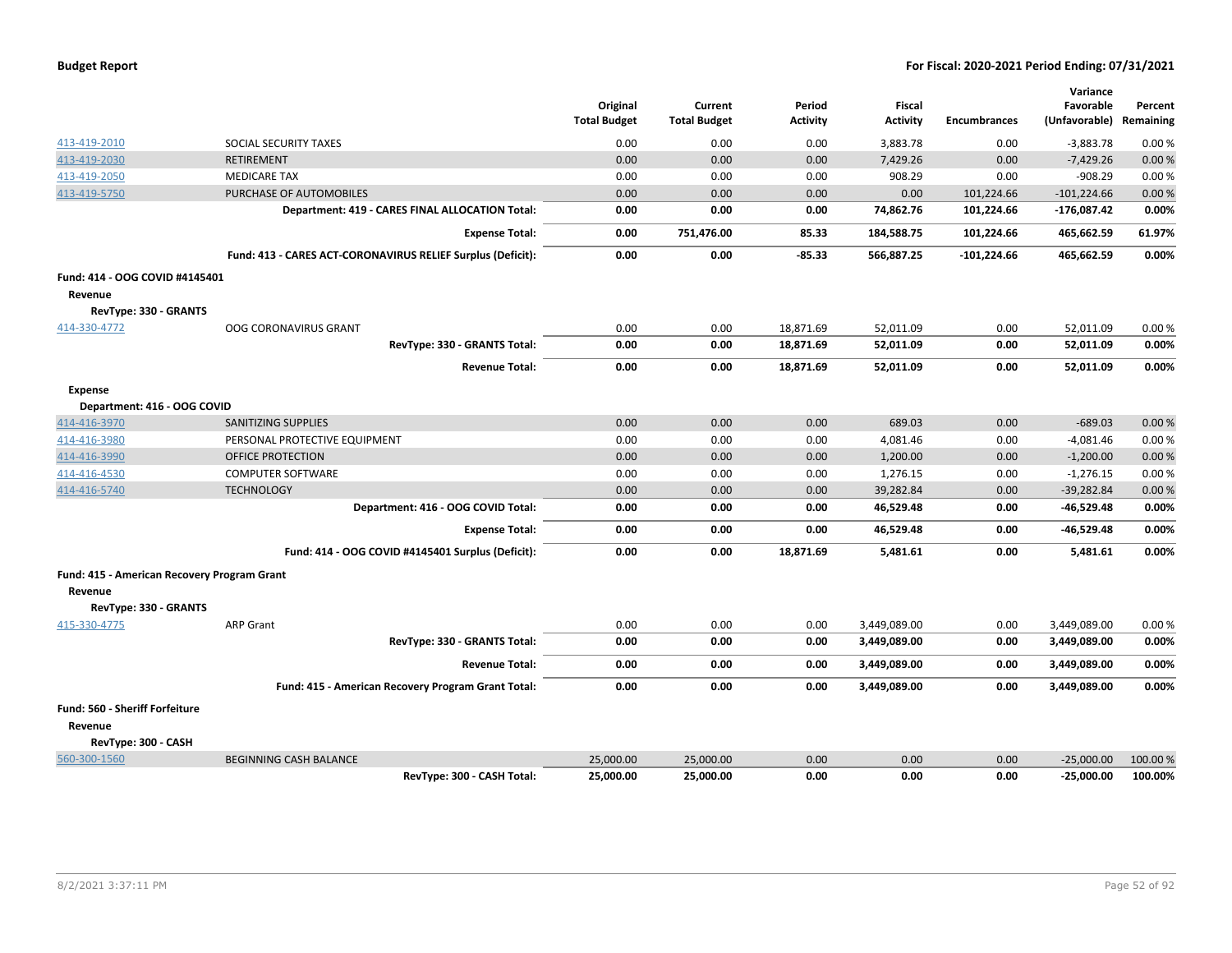| <b>Budget Report</b> |  |
|----------------------|--|
|----------------------|--|

|                                                    |                                                               | Original            | Current             | Period          | Fiscal          |                     | Variance<br>Favorable | Percent    |
|----------------------------------------------------|---------------------------------------------------------------|---------------------|---------------------|-----------------|-----------------|---------------------|-----------------------|------------|
|                                                    |                                                               | <b>Total Budget</b> | <b>Total Budget</b> | <b>Activity</b> | <b>Activity</b> | <b>Encumbrances</b> | (Unfavorable)         | Remaining  |
|                                                    | RevType: 352 - FINES & FORFEITURES                            |                     |                     |                 |                 |                     |                       |            |
| 560-352-2000                                       | <b>CONTRABAND FORFEITURE</b>                                  | 0.00                | 0.00                | 3,908.00        | 71,704.58       | 0.00                | 71,704.58             | 0.00%      |
|                                                    | RevType: 352 - FINES & FORFEITURES Total:                     | 0.00                | 0.00                | 3,908.00        | 71,704.58       | 0.00                | 71,704.58             | 0.00%      |
|                                                    | RevType: 355 - FEDERAL FORFEITURE FUNDS 2018                  |                     |                     |                 |                 |                     |                       |            |
| 560-355-5600                                       | <b>FEDERAL FORFEITURE FUNDS</b>                               | 0.00                | 0.00                | 0.00            | 1,586.65        | 0.00                | 1,586.65              | 0.00%      |
|                                                    | RevType: 355 - FEDERAL FORFEITURE FUNDS 2018 Total:           | 0.00                | 0.00                | 0.00            | 1,586.65        | 0.00                | 1,586.65              | 0.00%      |
|                                                    | <b>RevType: 360 - INTEREST EARNINGS</b>                       |                     |                     |                 |                 |                     |                       |            |
| 560-360-1000                                       | INTEREST EARNINGS-SO FORFEITURE                               | 0.00                | 0.00                | 0.00            | 5.14            | 0.00                | 5.14                  | 0.00%      |
|                                                    | RevType: 360 - INTEREST EARNINGS Total:                       | 0.00                | 0.00                | 0.00            | 5.14            | 0.00                | 5.14                  | 0.00%      |
|                                                    | <b>Revenue Total:</b>                                         | 25,000.00           | 25,000.00           | 3,908.00        | 73,296.37       | 0.00                | 48,296.37             | 193.19%    |
|                                                    |                                                               |                     |                     |                 |                 |                     |                       |            |
| <b>Expense</b><br>Department: 560 - County Sheriff |                                                               |                     |                     |                 |                 |                     |                       |            |
| 560-560-1501                                       | <b>SIGN ON BONUS</b>                                          | 0.00                | 0.00                | 0.00            | 1,000.00        | 0.00                | $-1,000.00$           | 0.00%      |
| 560-560-4200                                       | <b>CELL PHONE</b>                                             | 0.00                | 0.00                | 60.51           | 601.26          | 0.00                | $-601.26$             | 0.00%      |
| 560-560-4270                                       | OUT OF COUNTY TRAVEL/TRAINING                                 | 0.00                | 0.00                | 0.00            | 1,830.00        | 0.00                | $-1,830.00$           | 0.00%      |
| 560-560-4420                                       | PROFESSIONAL SERVICES                                         | 0.00                | 0.00                | 0.00            | 750.00          | 0.00                | $-750.00$             | 0.00%      |
| 560-560-4541                                       | <b>AUTOMOBILE ACCESSORIES</b>                                 | 0.00                | 0.00                | 0.00            | 2,044.68        | 0.00                | $-2,044.68$           | 0.00%      |
| 560-560-4900                                       | <b>MISCELLANEOUS</b>                                          | 25,000.00           | 25,000.00           | 0.00            | 181.00          | 0.00                | 24,819.00             | 99.28%     |
| 560-560-4950                                       | NARCOTICS AND/OR OTHER INVESTIGATIONS                         | 0.00                | 0.00                | 0.00            | 2,000.00        | 0.00                | $-2,000.00$           | 0.00%      |
| 560-560-4951                                       | CONTRABAND FORFEITURE DISBURSEMENT                            | 0.00                | 0.00                | 0.00            | 8,246.67        | 0.00                | $-8,246.67$           | 0.00%      |
| 560-560-5740                                       | <b>TECHNOLOGY</b>                                             | 0.00                | 0.00                | 394.00          | 12,214.59       | 0.00                | $-12,214.59$          | 0.00%      |
| 560-560-5790                                       | <b>WEAPONS</b>                                                | 0.00                | 0.00                | 0.00            | 1,775.00        | 0.00                | $-1,775.00$           | 0.00%      |
| 560-560-5800                                       | <b>INVESTIGATIVE EQUIPMENT</b>                                | 0.00                | 0.00                | 0.00            | 5,888.00        | 0.00                | $-5,888.00$           | 0.00%      |
|                                                    | Department: 560 - County Sheriff Total:                       | 25,000.00           | 25,000.00           | 454.51          | 36,531.20       | 0.00                | $-11,531.20$          | -46.12%    |
|                                                    | Department: 561 - Federal Forfeiture                          |                     |                     |                 |                 |                     |                       |            |
| 560-561-3200                                       | <b>WEAPON SUPPLIES</b>                                        | 0.00                | 0.00                | 0.00            | 2,385.00        | 0.00                | $-2,385.00$           | 0.00%      |
| 560-561-5730                                       | <b>TELEPHONE/RADIO EQUIPMENT</b>                              | 0.00                | 0.00                | 0.00            | 4,202.93        | 0.00                | $-4,202.93$           | 0.00%      |
| 560-561-5740                                       | <b>TECHNOLOGY</b>                                             | 0.00                | 0.00                | 0.00            | 2,056.52        | 0.00                | $-2,056.52$           | 0.00%      |
| 560-561-5750                                       | <b>AUTOMOBILES</b>                                            | 0.00                | 0.00                | 0.00            | 9,170.00        | 0.00                | $-9,170.00$           | 0.00%      |
| 560-561-5790                                       | WEAPONS                                                       | 0.00                | 0.00                | 0.00            | 25,208.00       | 0.00                | $-25,208.00$          | 0.00%      |
|                                                    | Department: 561 - Federal Forfeiture Total:                   | 0.00                | 0.00                | 0.00            | 43,022.45       | 0.00                | $-43,022.45$          | 0.00%      |
|                                                    | <b>Expense Total:</b>                                         | 25,000.00           | 25,000.00           | 454.51          | 79,553.65       | 0.00                | $-54,553.65$          | $-218.21%$ |
|                                                    | Fund: 560 - Sheriff Forfeiture Surplus (Deficit):             | 0.00                | 0.00                | 3,453.49        | $-6,257.28$     | 0.00                | $-6,257.28$           | 0.00%      |
|                                                    | <b>Fund: 561 - Law Enforcement Education Sheriff's Office</b> |                     |                     |                 |                 |                     |                       |            |
| Revenue                                            |                                                               |                     |                     |                 |                 |                     |                       |            |
|                                                    | <b>RevType: 360 - INTEREST EARNINGS</b>                       |                     |                     |                 |                 |                     |                       |            |
| 561-360-1000                                       | <b>INTEREST EARNINGS</b>                                      | 0.00                | 0.00                | 0.00            | 0.06            | 0.00                | 0.06                  | 0.00%      |
|                                                    | RevType: 360 - INTEREST EARNINGS Total:                       | 0.00                | 0.00                | 0.00            | 0.06            | 0.00                | 0.06                  | 0.00%      |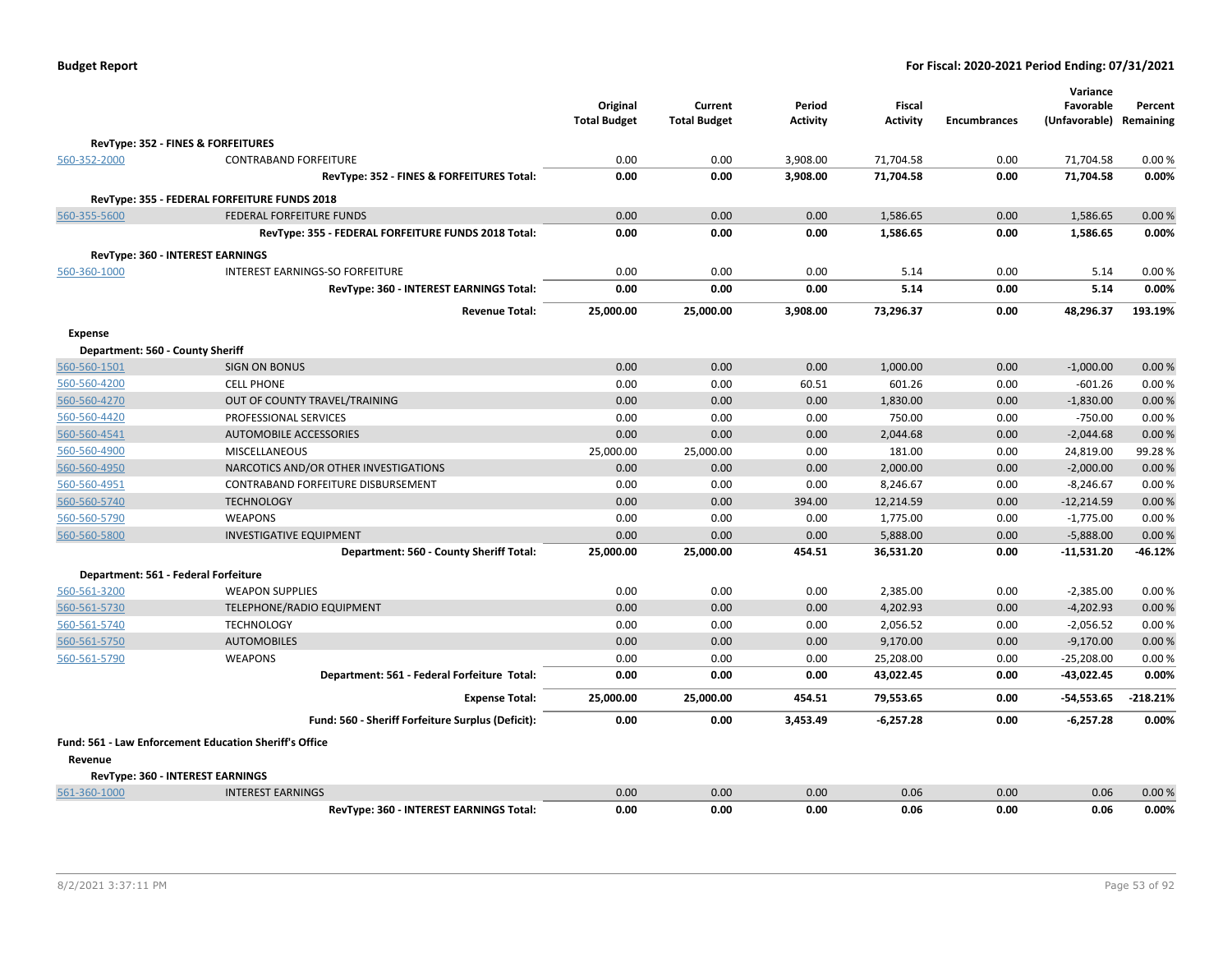|                                                       |                                                                           | Original<br><b>Total Budget</b> | Current<br><b>Total Budget</b> | Period<br><b>Activity</b> | <b>Fiscal</b><br><b>Activity</b> | <b>Encumbrances</b> | Variance<br>Favorable<br>(Unfavorable) Remaining | Percent   |
|-------------------------------------------------------|---------------------------------------------------------------------------|---------------------------------|--------------------------------|---------------------------|----------------------------------|---------------------|--------------------------------------------------|-----------|
|                                                       | RevType: 370 - MISCELLANEOUS                                              |                                 |                                |                           |                                  |                     |                                                  |           |
| 561-370-1600                                          | PEACE OFFICE ALLOCATION                                                   | 1,800.00                        | 1,800.00                       | 0.00                      | 1,972.51                         | 0.00                | 172.51                                           | 109.58%   |
|                                                       | RevType: 370 - MISCELLANEOUS Total:                                       | 1,800.00                        | 1,800.00                       | 0.00                      | 1,972.51                         | 0.00                | 172.51                                           | 9.58%     |
|                                                       | <b>Revenue Total:</b>                                                     | 1,800.00                        | 1,800.00                       | 0.00                      | 1,972.57                         | 0.00                | 172.57                                           | 9.59%     |
| <b>Expense</b>                                        |                                                                           |                                 |                                |                           |                                  |                     |                                                  |           |
|                                                       | Department: 560 - County Sheriff                                          |                                 |                                |                           |                                  |                     |                                                  |           |
| 561-560-4270                                          | OUT OF COUNTY TRAVEL/TRAINING                                             | 1,800.00                        | 1,800.00                       | 509.65                    | 1,972.65                         | 0.00                | $-172.65$                                        | $-9.59%$  |
|                                                       | Department: 560 - County Sheriff Total:                                   | 1,800.00                        | 1,800.00                       | 509.65                    | 1,972.65                         | 0.00                | $-172.65$                                        | $-9.59%$  |
|                                                       | <b>Expense Total:</b>                                                     | 1,800.00                        | 1,800.00                       | 509.65                    | 1,972.65                         | 0.00                | $-172.65$                                        | $-9.59%$  |
|                                                       | Fund: 561 - Law Enforcement Education Sheriff's Office Surplus (Deficit): | 0.00                            | 0.00                           | $-509.65$                 | $-0.08$                          | 0.00                | $-0.08$                                          | 0.00%     |
|                                                       |                                                                           |                                 |                                |                           |                                  |                     |                                                  |           |
| Fund: 562 - Bois D'Arc Lake Reservoir (SO)<br>Revenue |                                                                           |                                 |                                |                           |                                  |                     |                                                  |           |
|                                                       | RevType: 319 - F.C. DETENTION CENTER                                      |                                 |                                |                           |                                  |                     |                                                  |           |
| 562-319-1840                                          | PERSONNEL INCOME YEAR 2                                                   | 108,852.00                      | 108,852.00                     | 0.00                      | 121,500.00                       | 0.00                | 12,648.00                                        | 111.62%   |
| 562-319-1860                                          | VEHICLE OR SPEC EQUIP INC YEAR 2                                          | 256,000.00                      | 256,000.00                     | 0.00                      | 276,000.00                       | 0.00                | 20,000.00                                        | 107.81%   |
| 562-319-2500                                          | DRUG SCREENING/PSYCHOLOGICAL INC YEAR 2                                   | 600.00                          | 600.00                         | 0.00                      | 0.00                             | 0.00                | $-600.00$                                        | 100.00%   |
| 562-319-3950                                          | UNIFORMS INCOME YEAR 2                                                    | 2,048.00                        | 2,048.00                       | 0.00                      | 0.00                             | 0.00                | $-2,048.00$                                      | 100.00 %  |
| 562-319-4270                                          | TRAINING INCOME YEAR 2                                                    | 10,000.00                       | 10,000.00                      | 0.00                      | 0.00                             | 0.00                | $-10,000.00$                                     | 100.00%   |
| 562-319-4540                                          | <b>R&amp;M EQUIPMENT INCOME YEAR 2</b>                                    | 20,000.00                       | 20,000.00                      | 0.00                      | 0.00                             | 0.00                | $-20,000.00$                                     | 100.00 %  |
|                                                       | RevType: 319 - F.C. DETENTION CENTER Total:                               | 397,500.00                      | 397,500.00                     | 0.00                      | 397,500.00                       | 0.00                | 0.00                                             | 0.00%     |
|                                                       | RevType: 370 - MISCELLANEOUS                                              |                                 |                                |                           |                                  |                     |                                                  |           |
| 562-370-1840                                          | <b>LOCAL FUNDING</b>                                                      | 36,287.76                       | 36,287.76                      | 0.00                      | 36,287.76                        | 0.00                | 0.00                                             | 0.00%     |
|                                                       | RevType: 370 - MISCELLANEOUS Total:                                       | 36,287.76                       | 36,287.76                      | 0.00                      | 36,287.76                        | 0.00                | 0.00                                             | 0.00%     |
|                                                       | <b>Revenue Total:</b>                                                     | 433,787.76                      | 433.787.76                     | 0.00                      | 433,787.76                       | 0.00                | 0.00                                             | 0.00%     |
| <b>Expense</b>                                        |                                                                           |                                 |                                |                           |                                  |                     |                                                  |           |
|                                                       | Department: 560 - County Sheriff                                          |                                 |                                |                           |                                  |                     |                                                  |           |
| 562-560-1040                                          | <b>SALARIES DEPUTIES</b>                                                  | 80,910.38                       | 80,910.38                      | 6,332.14                  | 67,616.38                        | 0.00                | 13,294.00                                        | 16.43%    |
| 562-560-2010                                          | SOCIAL SECURITY TAXES                                                     | 5,678.72                        | 5,678.72                       | 377.19                    | 2,974.88                         | 0.00                | 2,703.84                                         | 47.61%    |
| 562-560-2020                                          | <b>GROUP HEALTH INSURANCE</b>                                             | 24,413.28                       | 24,413.28                      | 2,001.98                  | 21,878.18                        | 0.00                | 2,535.10                                         | 10.38%    |
| 562-560-2030                                          | <b>RETIREMENT</b>                                                         | 10,542.27                       | 10,542.27                      | 750.99                    | 8,004.16                         | 0.00                | 2,538.11                                         | 24.08%    |
| 562-560-2040                                          | <b>WORKERS COMPENSATION</b>                                               | 2,015.03                        | 2,015.03                       | 0.00                      | 1,278.18                         | 0.00                | 736.85                                           | 36.57%    |
| 562-560-2050                                          | <b>MEDICARE TAX</b>                                                       | 1,328.08                        | 1,328.08                       | 88.22                     | 2,123.88                         | 0.00                | -795.80                                          | $-59.92%$ |
| 562-560-2500                                          | <b>EMPLOYEE PHYSICALS</b>                                                 | 600.00                          | 600.00                         | 0.00                      | 0.00                             | 0.00                | 600.00                                           | 100.00 %  |
| 562-560-3950                                          | UNIFORMS/OTHER                                                            | 2,000.00                        | 2,000.00                       | 0.00                      | 0.00                             | 0.00                | 2,000.00                                         | 100.00 %  |
| 562-560-4230                                          | <b>CELL PHONE ALLOWANCE</b>                                               | 300.00                          | 300.00                         | 0.00                      | 0.00                             | 0.00                | 300.00                                           | 100.00%   |
| 562-560-4270                                          | OUT OF COUNTY TRAVEL/TRAINING                                             | 10,000.00                       | 10,000.00                      | 0.00                      | 0.00                             | 0.00                | 10,000.00                                        | 100.00%   |
| 562-560-4530                                          | TYLER/CAD MAINTENANCE                                                     | 20,000.00                       | 20,000.00                      | 0.00                      | 0.00                             | 0.00                | 20,000.00                                        | 100.00%   |
| 562-560-4540                                          | R&M AUTO, BOATS, ATV                                                      | 20,000.00                       | 20,000.00                      | 0.00                      | 0.00                             | 0.00                | 20,000.00                                        | 100.00%   |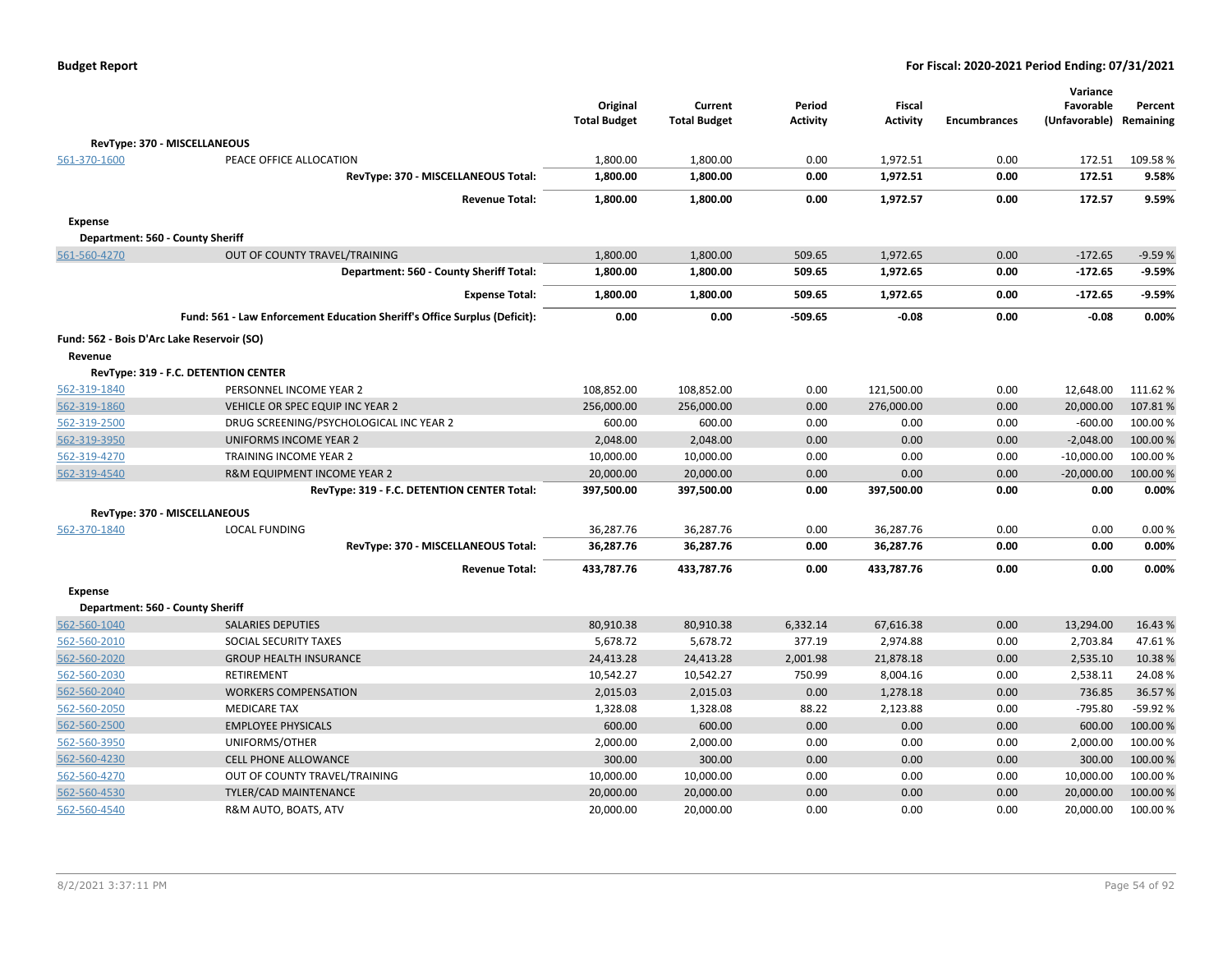|  | <b>Budget Report</b> |
|--|----------------------|
|--|----------------------|

|                                                   |                                                               |                                 |                                |                           |                                  |                     | Variance                   |                      |
|---------------------------------------------------|---------------------------------------------------------------|---------------------------------|--------------------------------|---------------------------|----------------------------------|---------------------|----------------------------|----------------------|
|                                                   |                                                               | Original<br><b>Total Budget</b> | Current<br><b>Total Budget</b> | Period<br><b>Activity</b> | <b>Fiscal</b><br><b>Activity</b> | <b>Encumbrances</b> | Favorable<br>(Unfavorable) | Percent<br>Remaining |
| 562-560-5750                                      | PURCHASE AUTOS, BOATS, ATV'S                                  | 256,000.00                      | 256,000.00                     | 0.00                      | 0.00                             | 0.00                | 256,000.00                 | 100.00 %             |
|                                                   | Department: 560 - County Sheriff Total:                       | 433,787.76                      | 433,787.76                     | 9,550.52                  | 103,875.66                       | 0.00                | 329,912.10                 | 76.05%               |
|                                                   | <b>Expense Total:</b>                                         | 433,787.76                      | 433,787.76                     | 9,550.52                  | 103,875.66                       | 0.00                | 329,912.10                 | 76.05%               |
|                                                   | Fund: 562 - Bois D'Arc Lake Reservoir (SO) Surplus (Deficit): | 0.00                            | 0.00                           | $-9,550.52$               | 329,912.10                       | 0.00                | 329,912.10                 | 0.00%                |
| Fund: 590 - Specialty Court/Drug Court<br>Revenue |                                                               |                                 |                                |                           |                                  |                     |                            |                      |
| RevType: 370 - MISCELLANEOUS                      |                                                               |                                 |                                |                           |                                  |                     |                            |                      |
| 590-370-4250                                      | <b>DRUG COURT FEE</b>                                         | 4,000.00                        | 4.000.00                       | 392.68                    | 1,853.85                         | 0.00                | $-2,146.15$                | 53.65%               |
| 590-370-4260                                      | SPECIALTY COURT                                               | 0.00                            | 0.00                           | 106.87                    | 462.04                           | 0.00                | 462.04                     | 0.00%                |
|                                                   | RevType: 370 - MISCELLANEOUS Total:                           | 4,000.00                        | 4,000.00                       | 499.55                    | 2,315.89                         | 0.00                | $-1,684.11$                | 42.10%               |
|                                                   | <b>Revenue Total:</b>                                         | 4,000.00                        | 4,000.00                       | 499.55                    | 2,315.89                         | 0.00                | $-1,684.11$                | 42.10%               |
| <b>Expense</b>                                    |                                                               |                                 |                                |                           |                                  |                     |                            |                      |
|                                                   | <b>Department: 436 - Specialty Court Expenses</b>             |                                 |                                |                           |                                  |                     |                            |                      |
| 590-436-4370                                      | ATTORNEY FEES DRUG COURT                                      | 3,400.00                        | 3,400.00                       | 892.50                    | 2,239.75                         | 0.00                | 1,160.25                   | 34.13%               |
| 590-436-4420                                      | PROFESSIONAL SERVICES                                         | 600.00                          | 600.00                         | 0.00                      | 0.00                             | 0.00                | 600.00                     | 100.00 %             |
|                                                   | Department: 436 - Specialty Court Expenses Total:             | 4,000.00                        | 4,000.00                       | 892.50                    | 2,239.75                         | 0.00                | 1,760.25                   | 44.01%               |
|                                                   | <b>Expense Total:</b>                                         | 4,000.00                        | 4,000.00                       | 892.50                    | 2,239.75                         | 0.00                | 1,760.25                   | 44.01%               |
|                                                   | Fund: 590 - Specialty Court/Drug Court Surplus (Deficit):     | 0.00                            | 0.00                           | $-392.95$                 | 76.14                            | 0.00                | 76.14                      | 0.00%                |
| Fund: 600 - Sinking                               |                                                               |                                 |                                |                           |                                  |                     |                            |                      |
| Revenue                                           |                                                               |                                 |                                |                           |                                  |                     |                            |                      |
| RevType: 310 - PROPERTY TAXES                     |                                                               |                                 |                                |                           |                                  |                     |                            |                      |
| 600-310-1100                                      | <b>CURRENT TAXES</b>                                          | 1,118,142.73                    | 1,118,142.73                   | 14,273.58                 | 1,305,985.98                     | 0.00                | 187,843.25                 | 116.80%              |
| 600-310-1200                                      | <b>DELINQUENT TAXES</b>                                       | 0.00                            | 0.00                           | 7,770.65                  | 34,079.97                        | 0.00                | 34,079.97                  | 0.00%                |
|                                                   | RevType: 310 - PROPERTY TAXES Total:                          | 1,118,142.73                    | 1,118,142.73                   | 22,044.23                 | 1,340,065.95                     | 0.00                | 221,923.22                 | 19.85%               |
| RevType: 318 - OTHER TAXES                        |                                                               |                                 |                                |                           |                                  |                     |                            |                      |
| 600-318-1200                                      | PAY N LIEU TAX/GRASSLAND                                      | 900.00                          | 900.00                         | 0.00                      | 1,007.68                         | 0.00                | 107.68                     | 111.96%              |
| 600-318-1210                                      | PAY N LIEU TAX/UPPER TRINITY                                  | 200.00                          | 200.00                         | 0.00                      | 489.60                           | 0.00                | 289.60                     | 244.80%              |
|                                                   | RevType: 318 - OTHER TAXES Total:                             | 1,100.00                        | 1,100.00                       | 0.00                      | 1,497.28                         | 0.00                | 397.28                     | 36.12%               |
|                                                   | <b>Revenue Total:</b>                                         | 1,119,242.73                    | 1,119,242.73                   | 22,044.23                 | 1,341,563.23                     | 0.00                | 222,320.50                 | 19.86%               |
| <b>Expense</b>                                    |                                                               |                                 |                                |                           |                                  |                     |                            |                      |
| Department: 620 - Debt Service                    |                                                               |                                 |                                |                           |                                  |                     |                            |                      |
| 600-620-3090                                      | ANNUAL PAYING AGENT REGISTRAR FEES                            | 586.48                          | 586.48                         | 0.00                      | 789.81                           | 0.00                | $-203.33$                  | $-34.67%$            |
| 600-620-4010                                      | CONTINUING DISCLOSURE FEES                                    | 2,250.00                        | 2,250.00                       | 0.00                      | 2,250.00                         | 0.00                | 0.00                       | 0.00%                |
| 600-620-6270                                      | PRINCIPAL, 2017 GO BONDS                                      | 175,000.00                      | 175,000.00                     | 0.00                      | 175,000.00                       | 0.00                | 0.00                       | 0.00%                |
| 600-620-6300                                      | PRINCIPAL, 2018 GO BONDS                                      | 160,000.00                      | 160,000.00                     | 0.00                      | 160,000.00                       | 0.00                | 0.00                       | 0.00%                |
|                                                   | Department: 620 - Debt Service Total:                         | 337,836.48                      | 337,836.48                     | 0.00                      | 338,039.81                       | 0.00                | $-203.33$                  | $-0.06%$             |
|                                                   | Department: 660 - Debt Service Interest                       |                                 |                                |                           |                                  |                     |                            |                      |
| 600-660-6670                                      | INTEREST, 2017 GO BONDS                                       | 196,175.00                      | 196,175.00                     | 0.00                      | 99,837.50                        | 0.00                | 96,337.50                  | 49.11%               |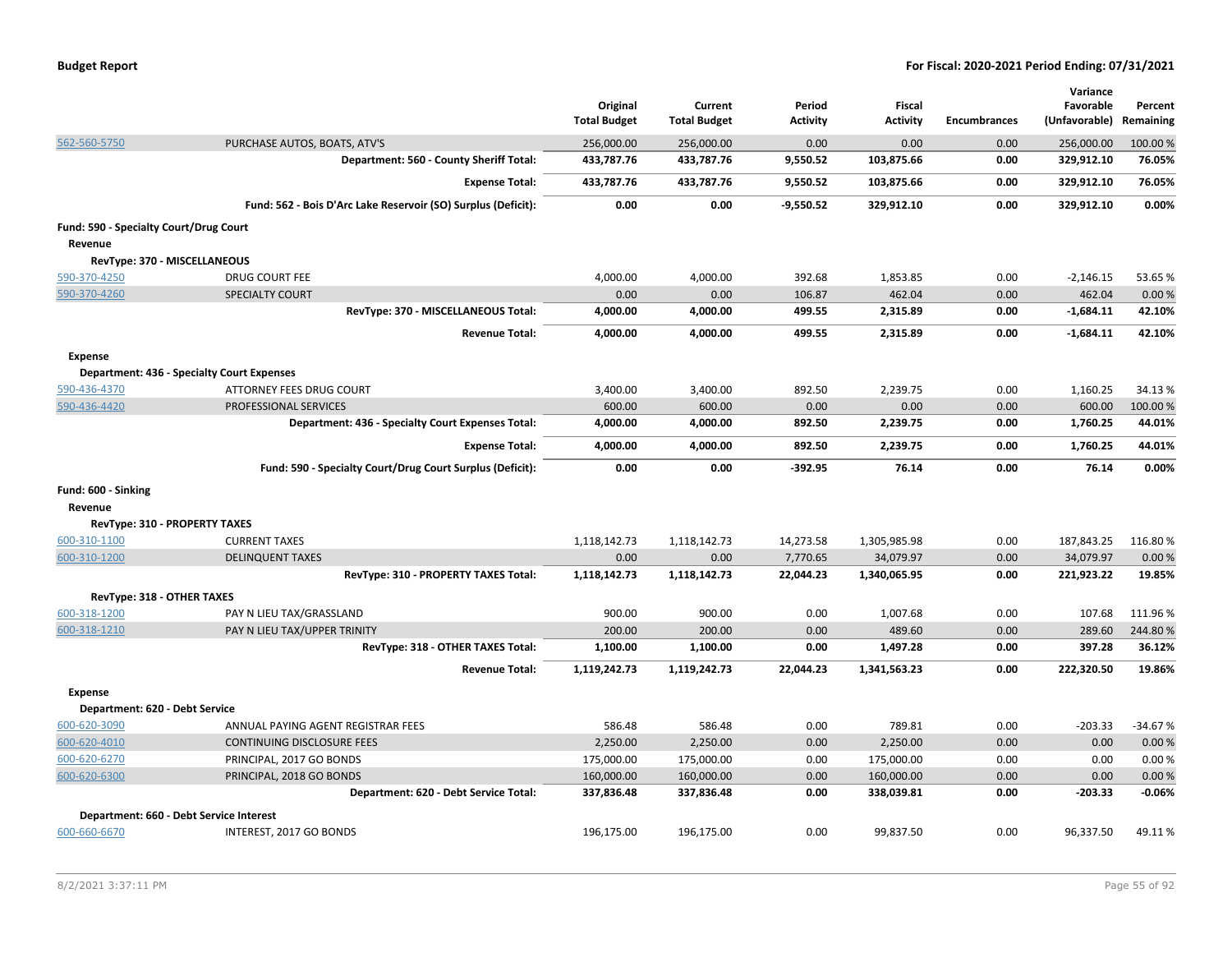|  |  |  | <b>Budget Report</b> |
|--|--|--|----------------------|
|--|--|--|----------------------|

|                |                                                                       | Original<br><b>Total Budget</b> | Current<br><b>Total Budget</b> | Period<br><b>Activity</b> | Fiscal<br><b>Activity</b> | <b>Encumbrances</b> | Variance<br>Favorable<br>(Unfavorable) | Percent<br>Remaining |
|----------------|-----------------------------------------------------------------------|---------------------------------|--------------------------------|---------------------------|---------------------------|---------------------|----------------------------------------|----------------------|
| 600-660-6700   | INTEREST, 2018 GO BONDS                                               | 236,500.00                      | 236,500.00                     | 0.00                      | 236,500.00                | 0.00                | 0.00                                   | 0.00%                |
| 600-660-6710   | INTEREST, 2020 CO BONDS                                               | 348,731.25                      | 348,731.25                     | 0.00                      | 232,487.50                | 0.00                | 116,243.75                             | 33.33 %              |
|                | Department: 660 - Debt Service Interest Total:                        | 781,406.25                      | 781,406.25                     | 0.00                      | 568,825.00                | 0.00                | 212,581.25                             | 27.20%               |
|                | <b>Expense Total:</b>                                                 | 1,119,242.73                    | 1,119,242.73                   | 0.00                      | 906,864.81                | 0.00                | 212,377.92                             | 18.98%               |
|                | Fund: 600 - Sinking Surplus (Deficit):                                | 0.00                            | 0.00                           | 22,044.23                 | 434,698.42                | 0.00                | 434,698.42                             | 0.00%                |
|                | Fund: 630 - Law Enforcement Education Const. Pct.1                    |                                 |                                |                           |                           |                     |                                        |                      |
| Revenue        |                                                                       |                                 |                                |                           |                           |                     |                                        |                      |
|                | RevType: 370 - MISCELLANEOUS                                          |                                 |                                |                           |                           |                     |                                        |                      |
| 630-370-1600   | PEACE OFFICER ALLOCATION                                              | 685.17                          | 685.17                         | 0.00                      | 642.52                    | 0.00                | $-42.65$                               | 6.22 %               |
|                | RevType: 370 - MISCELLANEOUS Total:                                   | 685.17                          | 685.17                         | 0.00                      | 642.52                    | 0.00                | -42.65                                 | 6.22%                |
|                | <b>Revenue Total:</b>                                                 | 685.17                          | 685.17                         | 0.00                      | 642.52                    | 0.00                | -42.65                                 | 6.22%                |
| <b>Expense</b> |                                                                       |                                 |                                |                           |                           |                     |                                        |                      |
|                | Department: 551 - Constable Pct.1                                     |                                 |                                |                           |                           |                     |                                        |                      |
| 630-551-4270   | OUT OF COUNTY TRAVEL/TRAINING                                         | 685.17                          | 685.17                         | 0.00                      | 0.00                      | 0.00                | 685.17                                 | 100.00%              |
|                | Department: 551 - Constable Pct.1 Total:                              | 685.17                          | 685.17                         | 0.00                      | 0.00                      | 0.00                | 685.17                                 | 100.00%              |
|                | <b>Expense Total:</b>                                                 | 685.17                          | 685.17                         | 0.00                      | 0.00                      | 0.00                | 685.17                                 | 100.00%              |
|                | Fund: 630 - Law Enforcement Education Const. Pct.1 Surplus (Deficit): | 0.00                            | 0.00                           | 0.00                      | 642.52                    | 0.00                | 642.52                                 | 0.00%                |
|                | Fund: 640 - Law Enforcement Education Const. Pct.2                    |                                 |                                |                           |                           |                     |                                        |                      |
| Revenue        |                                                                       |                                 |                                |                           |                           |                     |                                        |                      |
|                | RevType: 370 - MISCELLANEOUS                                          |                                 |                                |                           |                           |                     |                                        |                      |
| 640-370-1600   | PEACE OFFICER ALLOCATION                                              | 685.17                          | 685.17                         | 0.00                      | 642.52                    | 0.00                | $-42.65$                               | 6.22 %               |
|                | RevType: 370 - MISCELLANEOUS Total:                                   | 685.17                          | 685.17                         | 0.00                      | 642.52                    | 0.00                | $-42.65$                               | 6.22%                |
|                | <b>Revenue Total:</b>                                                 | 685.17                          | 685.17                         | 0.00                      | 642.52                    | 0.00                | -42.65                                 | 6.22%                |
| <b>Expense</b> |                                                                       |                                 |                                |                           |                           |                     |                                        |                      |
|                | Department: 552 - Constable Pct.2                                     |                                 |                                |                           |                           |                     |                                        |                      |
| 640-552-4270   | OUT OF COUNTY TRAVEL/TRAINING                                         | 685.17                          | 685.17                         | 0.00                      | 0.00                      | 0.00                | 685.17                                 | 100.00 %             |
|                | Department: 552 - Constable Pct.2 Total:                              | 685.17                          | 685.17                         | 0.00                      | 0.00                      | 0.00                | 685.17                                 | 100.00%              |
|                | <b>Expense Total:</b>                                                 | 685.17                          | 685.17                         | 0.00                      | 0.00                      | 0.00                | 685.17                                 | 100.00%              |
|                | Fund: 640 - Law Enforcement Education Const. Pct.2 Surplus (Deficit): | 0.00                            | 0.00                           | 0.00                      | 642.52                    | 0.00                | 642.52                                 | 0.00%                |
|                | Fund: 650 - Law Enforcement Education Const. Pct.3                    |                                 |                                |                           |                           |                     |                                        |                      |
| Revenue        |                                                                       |                                 |                                |                           |                           |                     |                                        |                      |
|                | RevType: 370 - MISCELLANEOUS                                          |                                 |                                |                           |                           |                     |                                        |                      |
| 650-370-1600   | PEACE OFFICER ALLOCATION                                              | 685.17                          | 685.17                         | 0.00                      | 642.52                    | 0.00                | $-42.65$                               | 6.22 %               |
|                | RevType: 370 - MISCELLANEOUS Total:                                   | 685.17                          | 685.17                         | 0.00                      | 642.52                    | 0.00                | $-42.65$                               | 6.22%                |
|                | <b>Revenue Total:</b>                                                 | 685.17                          | 685.17                         | 0.00                      | 642.52                    | 0.00                | $-42.65$                               | 6.22%                |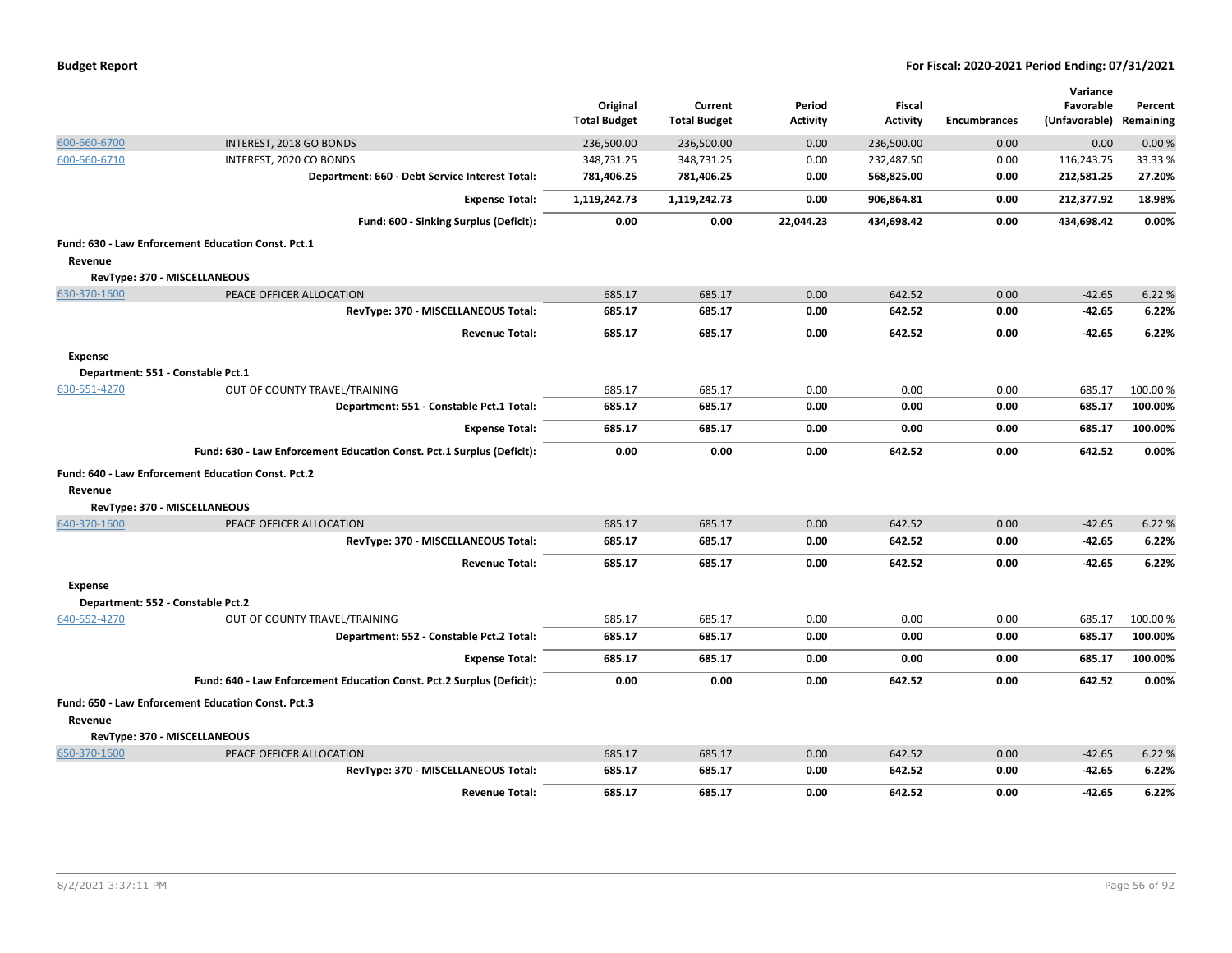|                                           |                                                                       | Original<br><b>Total Budget</b> | Current<br><b>Total Budget</b> | Period<br><b>Activity</b> | <b>Fiscal</b><br><b>Activity</b> | <b>Encumbrances</b> | Variance<br>Favorable<br>(Unfavorable) | Percent<br>Remaining |
|-------------------------------------------|-----------------------------------------------------------------------|---------------------------------|--------------------------------|---------------------------|----------------------------------|---------------------|----------------------------------------|----------------------|
| Expense                                   |                                                                       |                                 |                                |                           |                                  |                     |                                        |                      |
|                                           | Department: 553 - Constable Pct.3                                     |                                 |                                |                           |                                  |                     |                                        |                      |
| 650-553-4270                              | OUT OF COUNTY TRAVEL/TRAINING                                         | 685.17                          | 685.17                         | 0.00                      | 0.00                             | 0.00                | 685.17                                 | 100.00 %             |
|                                           | Department: 553 - Constable Pct.3 Total:                              | 685.17                          | 685.17                         | 0.00                      | 0.00                             | 0.00                | 685.17                                 | 100.00%              |
|                                           | <b>Expense Total:</b>                                                 | 685.17                          | 685.17                         | 0.00                      | 0.00                             | 0.00                | 685.17                                 | 100.00%              |
|                                           | Fund: 650 - Law Enforcement Education Const. Pct.3 Surplus (Deficit): | 0.00                            | 0.00                           | 0.00                      | 642.52                           | 0.00                | 642.52                                 | 0.00%                |
| <b>Expense</b>                            | Fund: 660 - 2017 GO Bonds-Construction Fund FY2017                    |                                 |                                |                           |                                  |                     |                                        |                      |
|                                           | Department: 667 - Courthouse Construction Phase 2                     |                                 |                                |                           |                                  |                     |                                        |                      |
| 660-667-1670                              | <b>CONSTRUTION MANAGER AGENT</b>                                      | 0.00                            | 0.00                           | 0.00                      | 1,681.81                         | 0.00                | $-1,681.81$                            | 0.00%                |
|                                           | Department: 667 - Courthouse Construction Phase 2 Total:              | 0.00                            | 0.00                           | 0.00                      | 1,681.81                         | 0.00                | $-1,681.81$                            | 0.00%                |
|                                           | <b>Expense Total:</b>                                                 | 0.00                            | 0.00                           | 0.00                      | 1,681.81                         | 0.00                | $-1,681.81$                            | 0.00%                |
|                                           | Fund: 660 - 2017 GO Bonds-Construction Fund FY2017 Total:             | 0.00                            | 0.00                           | 0.00                      | 1,681.81                         | 0.00                | $-1,681.81$                            | 0.00%                |
| <b>Fund: 670 - Courthouse Restoration</b> |                                                                       |                                 |                                |                           |                                  |                     |                                        |                      |
| Revenue                                   |                                                                       |                                 |                                |                           |                                  |                     |                                        |                      |
| RevType: 330 - GRANTS                     |                                                                       |                                 |                                |                           |                                  |                     |                                        |                      |
| 670-330-5100                              | <b>COURTHOUSE RESTORATION</b>                                         | 0.00                            | 0.00                           | 0.00                      | 2,935,533.72                     | 0.00                | 2,935,533.72                           | 0.00%                |
|                                           | RevType: 330 - GRANTS Total:                                          | 0.00                            | 0.00                           | 0.00                      | 2,935,533.72                     | 0.00                | 2,935,533.72                           | 0.00%                |
|                                           | <b>Revenue Total:</b>                                                 | 0.00                            | 0.00                           | 0.00                      | 2,935,533.72                     | 0.00                | 2,935,533.72                           | 0.00%                |
|                                           | Fund: 670 - Courthouse Restoration Total:                             | 0.00                            | 0.00                           | 0.00                      | 2,935,533.72                     | 0.00                | 2,935,533.72                           | 0.00%                |
|                                           | Fund: 680 - 2018 GO Bonds-Construction Fund FY2019                    |                                 |                                |                           |                                  |                     |                                        |                      |
| Revenue<br>RevType: 300 - CASH            |                                                                       |                                 |                                |                           |                                  |                     |                                        |                      |
| 680-300-1680                              | <b>BEGINNING CASH BALANCE</b>                                         | 2,500,000.00                    | 2,500,000.00                   | 0.00                      | 0.00                             | 0.00                | $-2,500,000.00$                        | 100.00 %             |
|                                           | RevType: 300 - CASH Total:                                            | 2,500,000.00                    | 2,500,000.00                   | 0.00                      | 0.00                             | 0.00                | $-2,500,000.00$                        | 100.00%              |
|                                           | RevType: 360 - INTEREST EARNINGS                                      |                                 |                                |                           |                                  |                     |                                        |                      |
| 680-360-1680                              | INTEREST EARNINGS BUSINESS MONEY FUND                                 | 0.00                            | 0.00                           | 0.00                      | 1,040.20                         | 0.00                | 1,040.20                               | 0.00%                |
|                                           | RevType: 360 - INTEREST EARNINGS Total:                               | 0.00                            | 0.00                           | 0.00                      | 1,040.20                         | 0.00                | 1,040.20                               | 0.00%                |
|                                           | <b>Revenue Total:</b>                                                 | 2,500,000.00                    | 2,500,000.00                   | 0.00                      | 1,040.20                         | 0.00                | $-2,498,959.80$                        | 99.96%               |
| <b>Expense</b>                            |                                                                       |                                 |                                |                           |                                  |                     |                                        |                      |
|                                           | Department: 668 - Courthouse Construction Phase 2                     |                                 |                                |                           |                                  |                     |                                        |                      |
| 680-668-1650                              | <b>CONSTRUCTION</b>                                                   | 2,500,000.00                    | 1.859.370.55                   | 0.00                      | 1.769.138.98                     | 0.00                | 90,231.57                              | 4.85%                |
|                                           | <b>Budget Adjustments</b>                                             |                                 |                                |                           |                                  |                     |                                        |                      |
| Number<br>BA0000068                       | Date<br>Description<br>06/15/2021<br>Budget Amend for 2019 GO Bonds   | Adjustment<br>$-640,629.45$     |                                |                           |                                  |                     |                                        |                      |
| 680-668-1670                              | <b>CONSTRUCTION MANAGER AGENT</b>                                     | 0.00                            | 342,068.93                     | 0.00                      | 342,068.93                       | 0.00                | 0.00                                   | 0.00%                |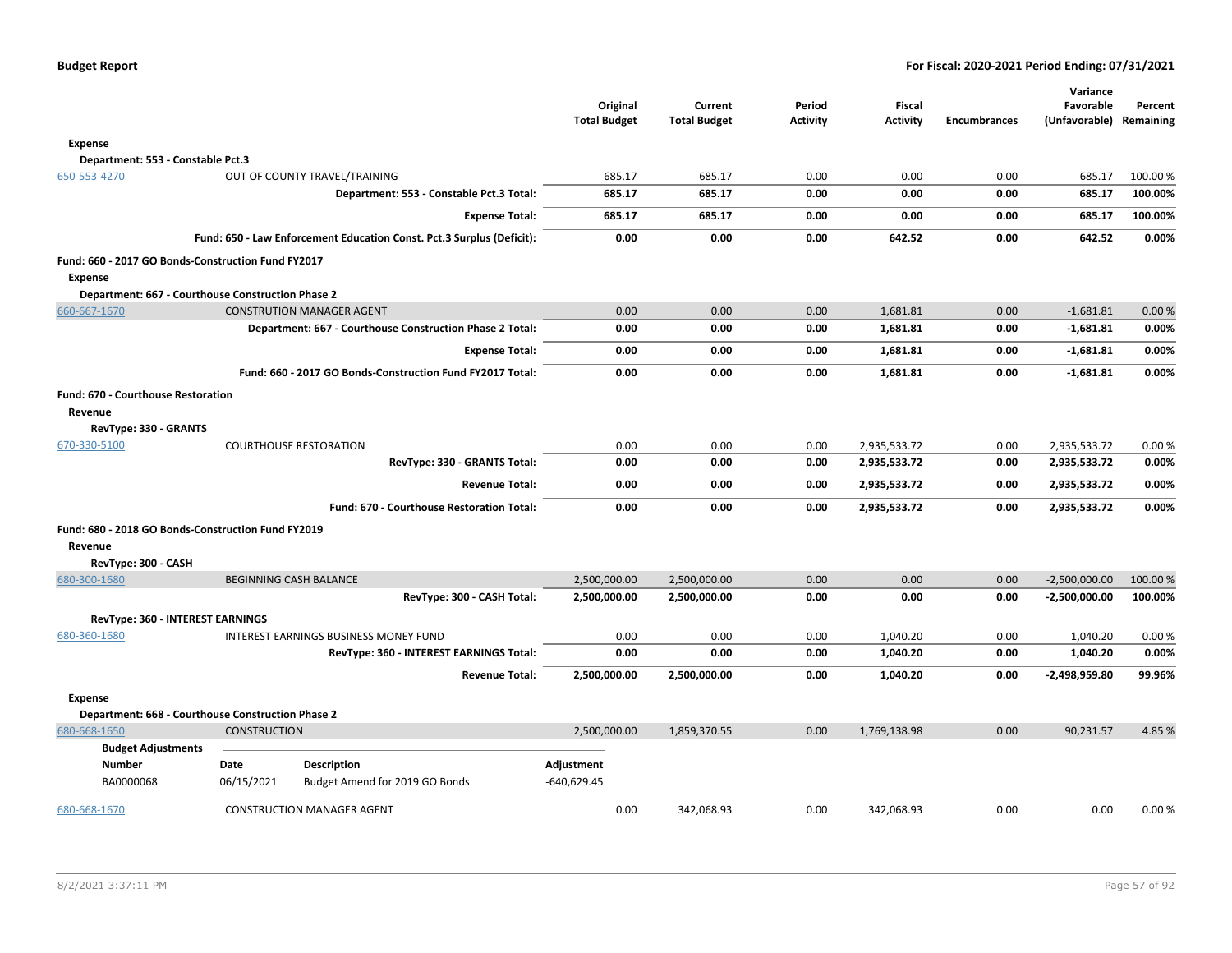|              |                                                    |                              |                                                                       | <b>Total Budget</b>      | Original | Current<br><b>Total Budget</b> | Period<br><b>Activity</b> | <b>Fiscal</b><br><b>Activity</b> | <b>Encumbrances</b> | Variance<br>Favorable<br>(Unfavorable) Remaining | Percent  |
|--------------|----------------------------------------------------|------------------------------|-----------------------------------------------------------------------|--------------------------|----------|--------------------------------|---------------------------|----------------------------------|---------------------|--------------------------------------------------|----------|
|              | <b>Budget Adjustments</b><br>Number                | Date                         | Description                                                           | Adjustment               |          |                                |                           |                                  |                     |                                                  |          |
|              | BA0000068                                          | 06/15/2021                   | Budget Amend for 2019 GO Bonds                                        | 342,068.93               |          |                                |                           |                                  |                     |                                                  |          |
|              |                                                    |                              |                                                                       |                          |          |                                |                           |                                  |                     |                                                  |          |
| 680-668-1680 |                                                    | <b>MASONRY AND STONE</b>     |                                                                       |                          | 0.00     | 275,527.16                     | 0.00                      | 275,527.16                       | 0.00                | 0.00                                             | 0.00%    |
|              | <b>Budget Adjustments</b>                          |                              |                                                                       |                          |          |                                |                           |                                  |                     |                                                  |          |
|              | <b>Number</b><br>BA0000068                         | Date<br>06/15/2021           | <b>Description</b><br>Budget Amend for 2019 GO Bonds                  | Adjustment<br>275,527.16 |          |                                |                           |                                  |                     |                                                  |          |
|              |                                                    |                              |                                                                       |                          |          |                                |                           |                                  |                     |                                                  |          |
| 680-668-4030 |                                                    | <b>ARCHITECTURAL FEES</b>    |                                                                       |                          | 0.00     | 13,000.00                      | 0.00                      | 13,000.00                        | 0.00                | 0.00                                             | 0.00%    |
|              | <b>Budget Adjustments</b>                          |                              |                                                                       |                          |          |                                |                           |                                  |                     |                                                  |          |
|              | <b>Number</b>                                      | Date                         | <b>Description</b>                                                    | Adjustment               |          |                                |                           |                                  |                     |                                                  |          |
|              | BA0000068                                          | 06/15/2021                   | Budget Amend for 2019 GO Bonds                                        | 13,000.00                |          |                                |                           |                                  |                     |                                                  |          |
| 680-668-4260 |                                                    | <b>PROFESSIONAL FEES</b>     |                                                                       |                          | 0.00     | 6,856.80                       | 0.00                      | 6,856.80                         | 0.00                | 0.00                                             | 0.00%    |
|              | <b>Budget Adjustments</b>                          |                              |                                                                       |                          |          |                                |                           |                                  |                     |                                                  |          |
|              | <b>Number</b>                                      | Date                         | <b>Description</b>                                                    | Adjustment               |          |                                |                           |                                  |                     |                                                  |          |
|              | BA0000068                                          | 06/15/2021                   | Budget Amend for 2019 GO Bonds                                        | 6,856.80                 |          |                                |                           |                                  |                     |                                                  |          |
| 680-668-4430 |                                                    | <b>TRASH PICK UP</b>         |                                                                       |                          | 0.00     | 3,176.56                       | 0.00                      | 3,176.56                         | 0.00                | 0.00                                             | 0.00%    |
|              | <b>Budget Adjustments</b>                          |                              |                                                                       |                          |          |                                |                           |                                  |                     |                                                  |          |
|              | <b>Number</b>                                      | Date                         | <b>Description</b>                                                    | Adjustment               |          |                                |                           |                                  |                     |                                                  |          |
|              | BA0000068                                          | 06/15/2021                   | Budget Amend for 2019 GO Bonds                                        | 3,176.56                 |          |                                |                           |                                  |                     |                                                  |          |
|              |                                                    |                              | Department: 668 - Courthouse Construction Phase 2 Total:              | 2,500,000.00             |          | 2,500,000.00                   | 0.00                      | 2,409,768.43                     | 0.00                | 90,231.57                                        | 3.61%    |
|              |                                                    |                              | <b>Expense Total:</b>                                                 | 2,500,000.00             |          | 2,500,000.00                   | 0.00                      | 2,409,768.43                     | 0.00                | 90,231.57                                        | 3.61%    |
|              |                                                    |                              | Fund: 680 - 2018 GO Bonds-Construction Fund FY2019 Surplus (Deficit): |                          | 0.00     | 0.00                           | 0.00                      | $-2,408,728.23$                  | 0.00                | $-2,408,728.23$                                  | 0.00%    |
|              | Fund: 690 - 2020 CO Bonds-Construction Fund FY2020 |                              |                                                                       |                          |          |                                |                           |                                  |                     |                                                  |          |
| Revenue      |                                                    |                              |                                                                       |                          |          |                                |                           |                                  |                     |                                                  |          |
|              | RevType: 350 - FINES                               |                              |                                                                       |                          |          |                                |                           |                                  |                     |                                                  |          |
| 690-350-1690 |                                                    |                              | 2020 CO BOND PROCEEDS                                                 | 9,900,000.00             |          | 9,900,000.00                   | 0.00                      | 0.00                             | 0.00                | $-9,900,000.00$                                  | 100.00 % |
|              |                                                    |                              | RevType: 350 - FINES Total:                                           | 9,900,000.00             |          | 9,900,000.00                   | 0.00                      | 0.00                             | 0.00                | $-9,900,000.00$                                  | 100.00%  |
|              | RevType: 360 - INTEREST EARNINGS                   |                              |                                                                       |                          |          |                                |                           |                                  |                     |                                                  |          |
| 690-360-1000 |                                                    |                              | <b>INTEREST EARNING LEGEND BANK</b>                                   |                          | 0.00     | 0.00                           | 0.00                      | 9.70                             | 0.00                | 9.70                                             | 0.00%    |
| 690-360-1690 |                                                    | <b>INTEREST EARNINGS ICS</b> |                                                                       |                          | 0.00     | 0.00                           | 0.00                      | 9,134.18                         | 0.00                | 9,134.18                                         | 0.00%    |
|              |                                                    |                              | RevType: 360 - INTEREST EARNINGS Total:                               |                          | 0.00     | 0.00                           | 0.00                      | 9,143.88                         | 0.00                | 9,143.88                                         | 0.00%    |
|              |                                                    |                              | <b>Revenue Total:</b>                                                 | 9,900,000.00             |          | 9,900,000.00                   | 0.00                      | 9,143.88                         | 0.00                | -9,890,856.12                                    | 99.91%   |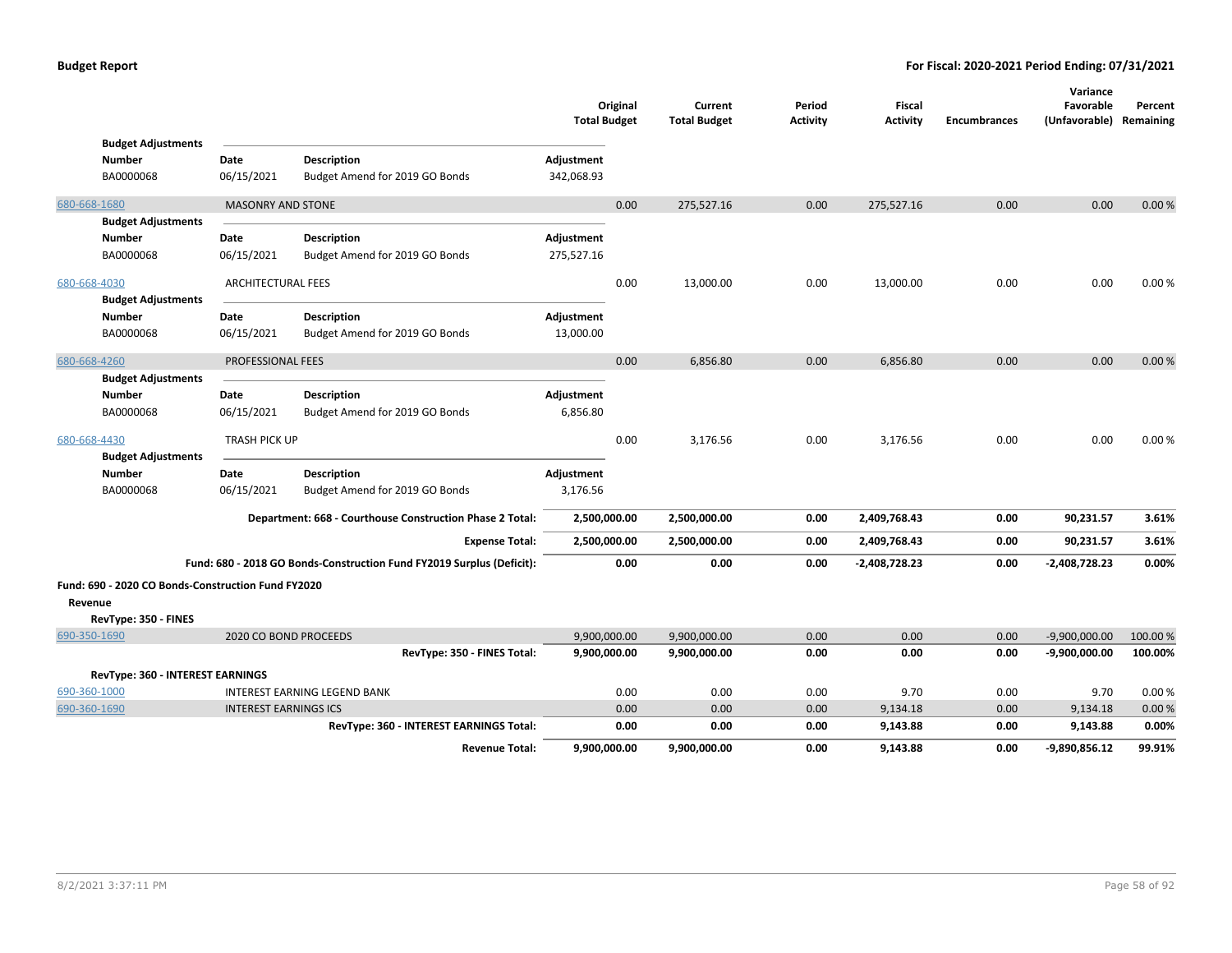|                                                   |                          |                                                                       | Original<br><b>Total Budget</b> |      | Current<br><b>Total Budget</b> | Period<br><b>Activity</b> | Fiscal<br><b>Activity</b> | <b>Encumbrances</b> | Variance<br>Favorable<br>(Unfavorable) | Percent<br>Remaining |
|---------------------------------------------------|--------------------------|-----------------------------------------------------------------------|---------------------------------|------|--------------------------------|---------------------------|---------------------------|---------------------|----------------------------------------|----------------------|
| <b>Expense</b>                                    |                          |                                                                       |                                 |      |                                |                           |                           |                     |                                        |                      |
| Department: 669 - Courthouse Construction Phase 2 |                          |                                                                       |                                 |      |                                |                           |                           |                     |                                        |                      |
| 690-669-1650                                      | <b>CONSTRUCTION</b>      |                                                                       | 9,090,000.00                    |      | 7,994,552.66                   | 546,232.47                | 4,764,361.72              | 0.00                | 3,230,190.94                           | 40.40%               |
| <b>Budget Adjustments</b>                         |                          |                                                                       |                                 |      |                                |                           |                           |                     |                                        |                      |
| <b>Number</b>                                     | Date                     | <b>Description</b>                                                    | Adjustment                      |      |                                |                           |                           |                     |                                        |                      |
| BA0000069                                         | 06/15/2021               | Budget Ament 2020 CO Bonds                                            | $-787,372.14$                   |      |                                |                           |                           |                     |                                        |                      |
| BA0000078                                         | 07/30/2021               | Fund 690 move money from construction                                 | $-100,000.00$                   |      |                                |                           |                           |                     |                                        |                      |
| BA0000076                                         | 07/30/2021               | Fund 690 Move money from construction                                 | $-206,675.20$                   |      |                                |                           |                           |                     |                                        |                      |
| BA0000077                                         | 07/30/2021               | Fund 690 Move money from construction                                 | $-1,400.00$                     |      |                                |                           |                           |                     |                                        |                      |
| 690-669-1670                                      |                          | <b>CONSTRUCTION MANAGER AGENT</b>                                     | 750,000.00                      |      | 750,000.00                     | 83,699.16                 | 469,151.72                | 0.00                | 280,848.28                             | 37.45 %              |
| 690-669-1680                                      | <b>MASONRY AND STONE</b> |                                                                       |                                 | 0.00 | 974,312.76                     | 206,675.20                | 974,312.76                | 0.00                | 0.00                                   | 0.00%                |
| <b>Budget Adjustments</b>                         |                          |                                                                       |                                 |      |                                |                           |                           |                     |                                        |                      |
| <b>Number</b>                                     | Date                     | <b>Description</b>                                                    | Adjustment                      |      |                                |                           |                           |                     |                                        |                      |
| BA0000069                                         | 06/15/2021               | Budget Ament 2020 CO Bonds                                            | 767,637.56                      |      |                                |                           |                           |                     |                                        |                      |
| BA0000076                                         | 07/30/2021               | Fund 690 Move money from construction                                 | 206,675.20                      |      |                                |                           |                           |                     |                                        |                      |
| 690-669-4030                                      | <b>ARCHITECTURAL FEE</b> |                                                                       | 60,000.00                       |      | 60,000.00                      | 0.00                      | 39,000.00                 | 0.00                | 21,000.00                              | 35.00 %              |
| 690-669-4260                                      | PROFESSIONAL FEES        |                                                                       |                                 | 0.00 | 8,721.80                       | 1,400.00                  | 8,721.80                  | 0.00                | 0.00                                   | 0.00%                |
| <b>Budget Adjustments</b>                         |                          |                                                                       |                                 |      |                                |                           |                           |                     |                                        |                      |
| <b>Number</b>                                     | Date                     | <b>Description</b>                                                    | Adjustment                      |      |                                |                           |                           |                     |                                        |                      |
| BA0000069                                         | 06/15/2021               | Budget Ament 2020 CO Bonds                                            | 7,321.80                        |      |                                |                           |                           |                     |                                        |                      |
| BA0000077                                         | 07/30/2021               | Fund 690 Move money from construction                                 | 1,400.00                        |      |                                |                           |                           |                     |                                        |                      |
| 690-669-4430                                      | <b>TRASH PICK UP</b>     |                                                                       |                                 | 0.00 | 8,262.78                       | 0.00                      | 8,262.78                  | 0.00                | 0.00                                   | 0.00%                |
| <b>Budget Adjustments</b>                         |                          |                                                                       |                                 |      |                                |                           |                           |                     |                                        |                      |
| <b>Number</b>                                     | Date                     | <b>Description</b>                                                    | Adjustment                      |      |                                |                           |                           |                     |                                        |                      |
| BA0000069                                         | 06/15/2021               | Budget Ament 2020 CO Bonds                                            | 8,262.78                        |      |                                |                           |                           |                     |                                        |                      |
| 690-669-5735                                      | FF&E                     |                                                                       |                                 | 0.00 | 100,000.00                     | 50,000.00                 | 100,000.00                | 0.00                | 0.00                                   | 0.00%                |
| <b>Budget Adjustments</b><br><b>Number</b>        | Date                     | <b>Description</b>                                                    | Adjustment                      |      |                                |                           |                           |                     |                                        |                      |
| BA0000078                                         | 07/30/2021               | Fund 690 move money from construction                                 | 100,000.00                      |      |                                |                           |                           |                     |                                        |                      |
| 690-669-5740                                      | <b>TECHNOLOGY</b>        |                                                                       |                                 | 0.00 | 4,150.00                       | 0.00                      | 4,150.00                  | 31,380.42           | -31,380.42 -756.15 %                   |                      |
| <b>Budget Adjustments</b>                         |                          |                                                                       |                                 |      |                                |                           |                           |                     |                                        |                      |
| <b>Number</b>                                     | Date                     | <b>Description</b>                                                    | Adjustment                      |      |                                |                           |                           |                     |                                        |                      |
| BA0000069                                         | 06/15/2021               | Budget Ament 2020 CO Bonds                                            | 4,150.00                        |      |                                |                           |                           |                     |                                        |                      |
|                                                   |                          | Department: 669 - Courthouse Construction Phase 2 Total:              | 9,900,000.00                    |      | 9,900,000.00                   | 888,006.83                | 6,367,960.78              | 31,380.42           | 3,500,658.80                           | 35.36%               |
|                                                   |                          | <b>Expense Total:</b>                                                 | 9,900,000.00                    |      | 9,900,000.00                   | 888,006.83                | 6,367,960.78              | 31,380.42           | 3,500,658.80                           | 35.36%               |
|                                                   |                          | Fund: 690 - 2020 CO Bonds-Construction Fund FY2020 Surplus (Deficit): |                                 | 0.00 | 0.00                           | -888,006.83               | -6,358,816.90             | $-31,380.42$        | $-6,390,197.32$                        | 0.00%                |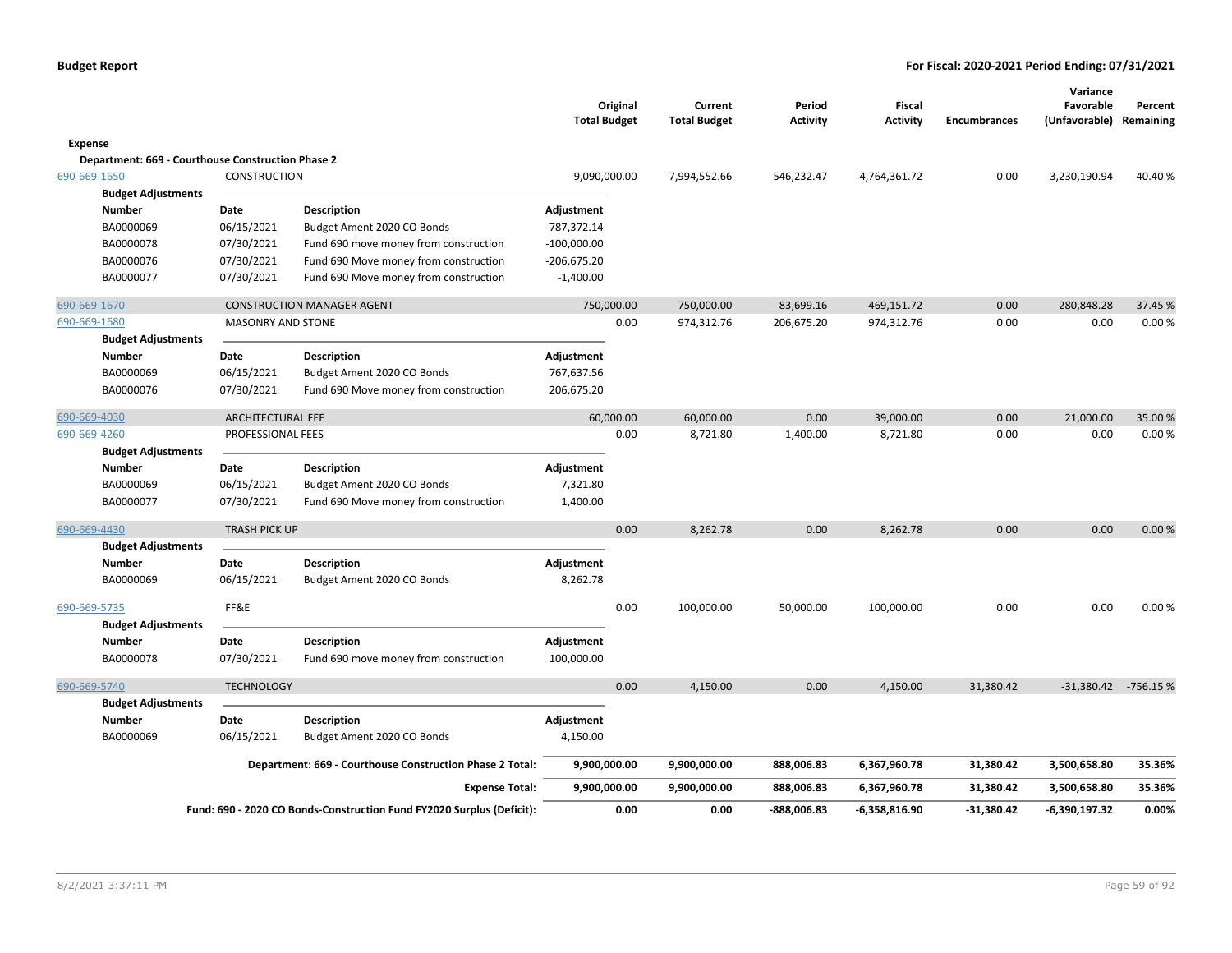|                                          |                                                             | Original<br><b>Total Budget</b> | Current<br><b>Total Budget</b> | Period<br><b>Activity</b> | <b>Fiscal</b><br><b>Activity</b> | <b>Encumbrances</b> | Variance<br>Favorable<br>(Unfavorable) Remaining | Percent |
|------------------------------------------|-------------------------------------------------------------|---------------------------------|--------------------------------|---------------------------|----------------------------------|---------------------|--------------------------------------------------|---------|
| Fund: 700 - Right of Way                 |                                                             |                                 |                                |                           |                                  |                     |                                                  |         |
| Revenue                                  |                                                             |                                 |                                |                           |                                  |                     |                                                  |         |
| RevType: 360 - INTEREST EARNINGS         |                                                             |                                 |                                |                           |                                  |                     |                                                  |         |
| 700-360-1000                             | <b>INTEREST EARNINGS</b>                                    | 0.00                            | 0.00                           | 0.00                      | 37.02                            | 0.00                | 37.02                                            | 0.00%   |
|                                          | RevType: 360 - INTEREST EARNINGS Total:                     | 0.00                            | 0.00                           | 0.00                      | 37.02                            | 0.00                | 37.02                                            | 0.00%   |
|                                          |                                                             |                                 |                                |                           |                                  |                     |                                                  |         |
| RevType: 370 - MISCELLANEOUS             |                                                             |                                 |                                |                           |                                  |                     |                                                  |         |
| 700-370-1421                             | <b>ROW PERMITS</b>                                          | 0.00                            | 0.00                           | 0.00                      | 90.00                            | 0.00                | 90.00                                            | 0.00%   |
|                                          | RevType: 370 - MISCELLANEOUS Total:                         | 0.00                            | 0.00                           | 0.00                      | 90.00                            | 0.00                | 90.00                                            | 0.00%   |
|                                          | <b>Revenue Total:</b>                                       | 0.00                            | 0.00                           | 0.00                      | 127.02                           | 0.00                | 127.02                                           | 0.00%   |
|                                          | Fund: 700 - Right of Way Total:                             | 0.00                            | 0.00                           | 0.00                      | 127.02                           | 0.00                | 127.02                                           | 0.00%   |
| Fund: 800 - Veterans Court Program       |                                                             |                                 |                                |                           |                                  |                     |                                                  |         |
| Revenue                                  |                                                             |                                 |                                |                           |                                  |                     |                                                  |         |
| RevType: 370 - MISCELLANEOUS             |                                                             |                                 |                                |                           |                                  |                     |                                                  |         |
| 800-370-1800                             | <b>PROGRAM FEES</b>                                         | 0.00                            | 0.00                           | 25.00                     | 475.00                           | 0.00                | 475.00                                           | 0.00%   |
|                                          | RevType: 370 - MISCELLANEOUS Total:                         | 0.00                            | 0.00                           | 25.00                     | 475.00                           | 0.00                | 475.00                                           | 0.00%   |
|                                          | <b>Revenue Total:</b>                                       | 0.00                            | 0.00                           | 25.00                     | 475.00                           | 0.00                | 475.00                                           | 0.00%   |
|                                          | Fund: 800 - Veterans Court Program Total:                   | 0.00                            | 0.00                           | 25.00                     | 475.00                           | 0.00                | 475.00                                           | 0.00%   |
| Fund: 810 - County Lake Road Impact Fund |                                                             |                                 |                                |                           |                                  |                     |                                                  |         |
| Revenue                                  |                                                             |                                 |                                |                           |                                  |                     |                                                  |         |
| RevType: 318 - OTHER TAXES               |                                                             |                                 |                                |                           |                                  |                     |                                                  |         |
| 810-318-1830                             | YEAR 3 PAYMENT                                              | 100,000.00                      | 100,000.00                     | 0.00                      | 100,000.00                       | 0.00                | 0.00                                             | 0.00%   |
|                                          | RevType: 318 - OTHER TAXES Total:                           | 100,000.00                      | 100,000.00                     | 0.00                      | 100,000.00                       | 0.00                | 0.00                                             | 0.00%   |
|                                          | <b>Revenue Total:</b>                                       | 100,000.00                      | 100,000.00                     | 0.00                      | 100,000.00                       | 0.00                | 0.00                                             | 0.00%   |
| <b>Expense</b>                           |                                                             |                                 |                                |                           |                                  |                     |                                                  |         |
|                                          | Department: 522 - COUNTY LAKE ROAD IMPACT                   |                                 |                                |                           |                                  |                     |                                                  |         |
| 810-522-4900                             | <b>MISCELLANEOUS</b>                                        | 100,000.00                      | 100,000.00                     | 0.00                      | 0.00                             | 0.00                | 100,000.00                                       | 100.00% |
|                                          | Department: 522 - COUNTY LAKE ROAD IMPACT Total:            | 100,000.00                      | 100,000.00                     | 0.00                      | 0.00                             | 0.00                | 100,000.00                                       | 100.00% |
|                                          | <b>Expense Total:</b>                                       | 100,000.00                      | 100,000.00                     | 0.00                      | 0.00                             | 0.00                | 100,000.00                                       | 100.00% |
|                                          | Fund: 810 - County Lake Road Impact Fund Surplus (Deficit): | 0.00                            | 0.00                           | 0.00                      | 100,000.00                       | 0.00                | 100,000.00                                       | 0.00%   |
|                                          |                                                             |                                 |                                |                           |                                  |                     |                                                  |         |
| Fund: 850 - Lake Fannin                  |                                                             |                                 |                                |                           |                                  |                     |                                                  |         |
| Revenue<br>RevType: 370 - MISCELLANEOUS  |                                                             |                                 |                                |                           |                                  |                     |                                                  |         |
| 850-370-1402                             | <b>FRANCHISE TAX</b>                                        | 0.00                            | 0.00                           | 153.00                    | 153.00                           | 0.00                | 153.00                                           | 0.00%   |
| 850-370-1500                             | <b>DONATIONS</b>                                            | 0.00                            | 0.00                           | 5,000.00                  | 8,675.90                         | 0.00                | 8,675.90                                         | 0.00%   |
| 850-370-1830                             | <b>VOLUNTEER MEMBERSHIP FEES</b>                            | 0.00                            | 0.00                           | 0.00                      | 100.00                           | 0.00                | 100.00                                           | 0.00%   |
| 850-370-1840                             | <b>LOCAL FUNDING</b>                                        | 5,000.00                        | 5,000.00                       | 0.00                      | 5,000.00                         | 0.00                | 0.00                                             | 0.00%   |
| 850-370-1850                             | <b>RENTAL FEE</b>                                           | 0.00                            | 0.00                           | 1,450.00                  | 3,387.50                         | 0.00                | 3,387.50                                         | 0.00%   |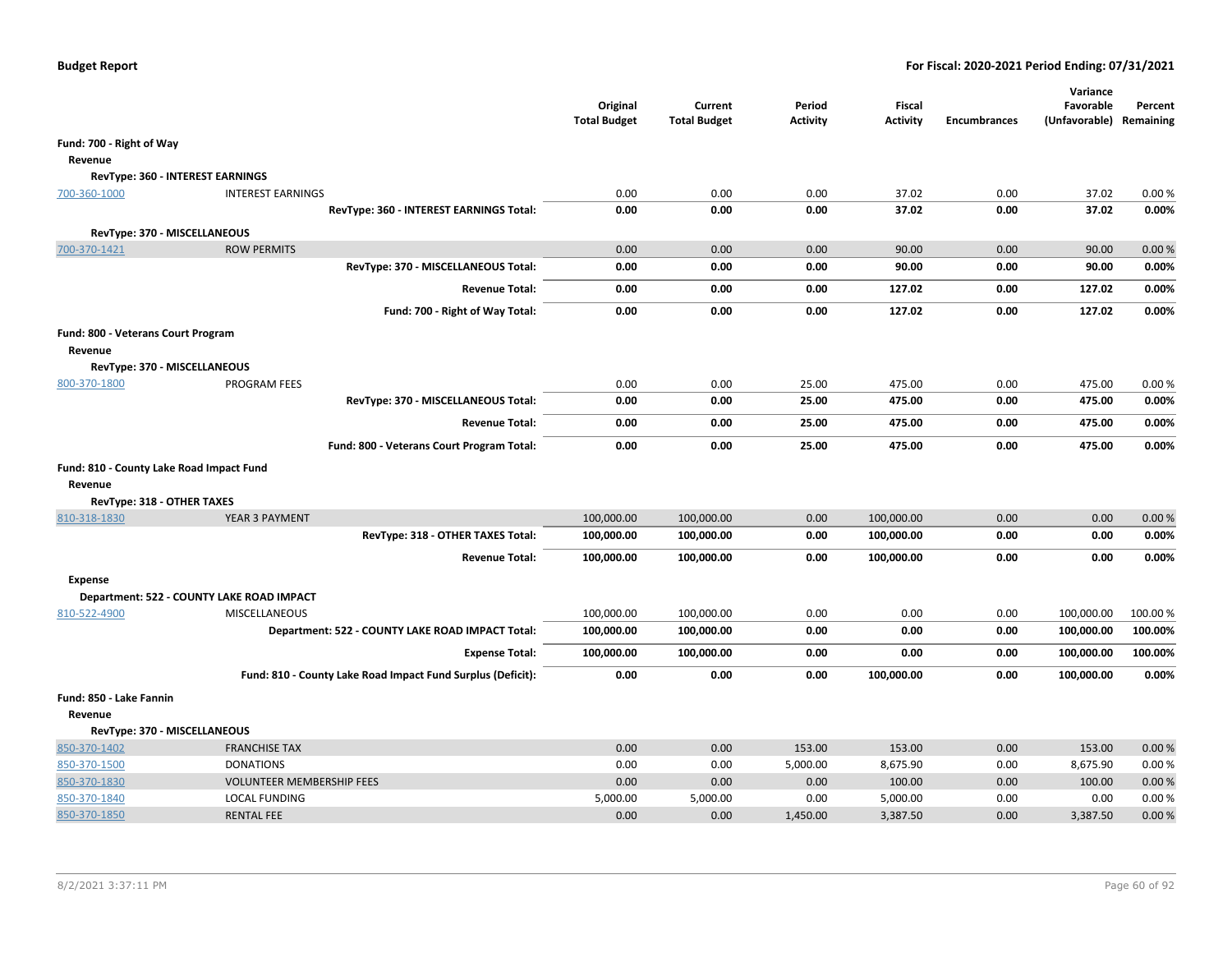| 850-370-1860                            | <b>DEPOSIT FEE</b>        |                                            | Original<br><b>Total Budget</b><br>0.00 | Current<br><b>Total Budget</b><br>0.00 | Period<br><b>Activity</b><br>0.00 | <b>Fiscal</b><br><b>Activity</b><br>750.00 | <b>Encumbrances</b><br>0.00 | Variance<br>Favorable<br>(Unfavorable)<br>750.00 | Percent<br>Remaining<br>0.00% |
|-----------------------------------------|---------------------------|--------------------------------------------|-----------------------------------------|----------------------------------------|-----------------------------------|--------------------------------------------|-----------------------------|--------------------------------------------------|-------------------------------|
|                                         |                           | RevType: 370 - MISCELLANEOUS Total:        | 5,000.00                                | 5,000.00                               | 6,603.00                          | 18,066.40                                  | 0.00                        | 13,066.40                                        | 261.33%                       |
|                                         |                           | <b>Revenue Total:</b>                      | 5,000.00                                | 5,000.00                               | 6.603.00                          | 18.066.40                                  | 0.00                        | 13,066.40                                        | 261.33%                       |
| <b>Expense</b>                          |                           |                                            |                                         |                                        |                                   |                                            |                             |                                                  |                               |
| Department: 520 - Lake Fannin           |                           |                                            |                                         |                                        |                                   |                                            |                             |                                                  |                               |
| 850-520-1860                            | <b>DEPOSIT REFUND</b>     |                                            | 0.00                                    | 0.00                                   | 150.00                            | 900.00                                     | 0.00                        | $-900.00$                                        | 0.00%                         |
| 850-520-3430                            | R&M DAM                   |                                            | 1,096.00                                | 1,096.00                               | 0.00                              | 0.00                                       | 0.00                        | 1,096.00                                         | 100.00%                       |
| 850-520-4400                            | UTILITIES ELECTRICITY     |                                            | 500.00                                  | 500.00                                 | 30.63                             | 293.78                                     | 0.00                        | 206.22                                           | 41.24%                        |
| 850-520-4420                            | UTILITIES WATER           |                                            | 400.00                                  | 400.00                                 | 25.13                             | 948.39                                     | 0.00                        | $-548.39$                                        | $-137.10%$                    |
| 850-520-4430                            | TRASH PICK UP             |                                            | 900.00                                  | 900.00                                 | 70.00                             | 700.00                                     | 0.00                        | 200.00                                           | 22.22 %                       |
| 850-520-4500                            | <b>R&amp;M BUILDING</b>   |                                            | 0.00                                    | 0.00                                   | 0.00                              | 344.49                                     | 0.00                        | $-344.49$                                        | 0.00%                         |
| 850-520-4840                            |                           | <b>GENERAL LIABILITY INSURANCE</b>         | 2,104.00                                | 2,104.00                               | 0.00                              | 2,160.00                                   | 0.00                        | $-56.00$                                         | $-2.66%$                      |
|                                         |                           | Department: 520 - Lake Fannin Total:       | 5,000.00                                | 5,000.00                               | 275.76                            | 5,346.66                                   | 0.00                        | $-346.66$                                        | $-6.93%$                      |
|                                         |                           | <b>Expense Total:</b>                      | 5,000.00                                | 5,000.00                               | 275.76                            | 5,346.66                                   | 0.00                        | $-346.66$                                        | $-6.93%$                      |
|                                         |                           | Fund: 850 - Lake Fannin Surplus (Deficit): | 0.00                                    | 0.00                                   | 6,327.24                          | 12,719.74                                  | 0.00                        | 12,719.74                                        | 0.00%                         |
| Fund: 890 - T.J.J.D.                    |                           |                                            |                                         |                                        |                                   |                                            |                             |                                                  |                               |
| Revenue                                 |                           |                                            |                                         |                                        |                                   |                                            |                             |                                                  |                               |
| RevType: 330 - GRANTS                   |                           |                                            |                                         |                                        |                                   |                                            |                             |                                                  |                               |
| 890-330-9080                            |                           | STRUCTURAL FAMILY THERAPY GRANT OOG        | 0.00                                    | 41,144.10                              | 3,644.10                          | 41,144.10                                  | 0.00                        | 0.00                                             | 0.00%                         |
| <b>Budget Adjustments</b>               |                           |                                            |                                         |                                        |                                   |                                            |                             |                                                  |                               |
| <b>Number</b>                           | Date                      | <b>Description</b>                         | Adjustment                              |                                        |                                   |                                            |                             |                                                  |                               |
| BA0000062                               | 03/19/2021                | OOG Grant 2806207                          | $-41,144.10$                            |                                        |                                   |                                            |                             |                                                  |                               |
| 890-330-9081                            |                           | STRUCTURAL FAM THER HOSP AUTH              | 0.00                                    | 50,000.00                              | 0.00                              | 50,000.00                                  | 0.00                        | 0.00                                             | 0.00%                         |
| <b>Budget Adjustments</b>               |                           |                                            |                                         |                                        |                                   |                                            |                             |                                                  |                               |
| <b>Number</b>                           | Date                      | <b>Description</b>                         | Adjustment                              |                                        |                                   |                                            |                             |                                                  |                               |
| BA0000061                               | 03/19/2021                | <b>Hospital Authority Grant</b>            | $-50,000.00$                            |                                        |                                   |                                            |                             |                                                  |                               |
| 890-330-9150                            |                           | <b>BASIC PROBATION SUPERVISION</b>         | 136,718.00                              | 136,718.00                             | 11,393.00                         | 113,932.00                                 | 0.00                        | $-22,786.00$                                     | 16.67%                        |
| 890-330-9160                            | <b>COMMUNITY PROGRAMS</b> |                                            | 75,000.00                               | 75,000.00                              | 6,250.00                          | 62,500.00                                  | 0.00                        | $-12,500.00$                                     | 16.67%                        |
| 890-330-9170                            | PRE/POST ADJUDICATION     |                                            | 4,373.00                                | 4,373.00                               | 364.00                            | 3,644.00                                   | 0.00                        | $-729.00$                                        | 16.67%                        |
| 890-330-9180                            |                           | <b>COMMITMENT DIVERSION</b>                | 10,000.00                               | 10,000.00                              | 833.00                            | 8,333.00                                   | 0.00                        | $-1,667.00$                                      | 16.67%                        |
| 890-330-9190                            |                           | <b>MENTAL HEALTH SERVICES</b>              | 10,737.00                               | 10,737.00                              | 894.00                            | 8,947.00                                   | 0.00                        | $-1,790.00$                                      | 16.67%                        |
| 890-330-9200                            |                           | REGIONAL DIVERSIONS ALTERNATIVES           | 3,000.00                                | 3,000.00                               | 0.00                              | 0.00                                       | 0.00                        | $-3,000.00$                                      | 100.00%                       |
|                                         |                           | RevType: 330 - GRANTS Total:               | 239,828.00                              | 330,972.10                             | 23,378.10                         | 288,500.10                                 | 0.00                        | -42,472.00                                       | 12.83%                        |
| <b>RevType: 360 - INTEREST EARNINGS</b> |                           |                                            |                                         |                                        |                                   |                                            |                             |                                                  |                               |
| 890-360-1890                            | <b>INTEREST EARNINGS</b>  |                                            | 0.00                                    | 0.00                                   | 0.00                              | 9.26                                       | 0.00                        | 9.26                                             | 0.00%                         |
|                                         |                           | RevType: 360 - INTEREST EARNINGS Total:    | 0.00                                    | 0.00                                   | 0.00                              | 9.26                                       | 0.00                        | 9.26                                             | 0.00%                         |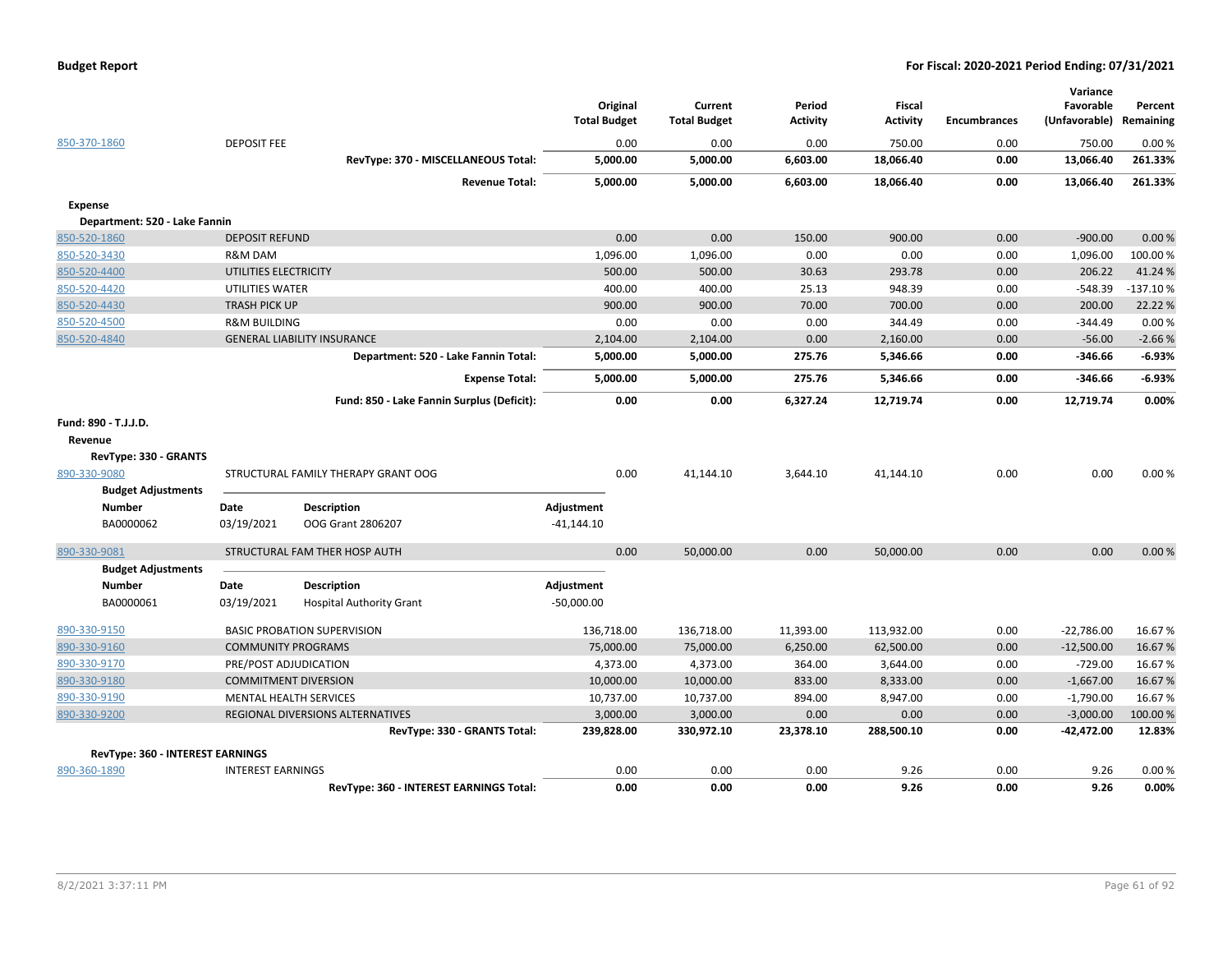|                                                            |                          |                                                                   | Original<br><b>Total Budget</b> | Current<br><b>Total Budget</b> | Period<br><b>Activity</b> | Fiscal<br><b>Activity</b> | <b>Encumbrances</b> | Variance<br>Favorable<br>(Unfavorable) Remaining | Percent |
|------------------------------------------------------------|--------------------------|-------------------------------------------------------------------|---------------------------------|--------------------------------|---------------------------|---------------------------|---------------------|--------------------------------------------------|---------|
| RevType: 370 - MISCELLANEOUS                               |                          |                                                                   |                                 |                                |                           |                           |                     |                                                  |         |
| 890-370-9950                                               | <b>LOCAL FUNDING</b>     |                                                                   | 170,000.00                      | 170,000.00                     | 0.00                      | 170,000.00                | 0.00                | 0.00                                             | 0.00%   |
|                                                            |                          | RevType: 370 - MISCELLANEOUS Total:                               | 170,000.00                      | 170,000.00                     | 0.00                      | 170,000.00                | 0.00                | 0.00                                             | 0.00%   |
|                                                            |                          | <b>Revenue Total:</b>                                             | 409,828.00                      | 500,972.10                     | 23,378.10                 | 458,509.36                | 0.00                | -42,462.74                                       | 8.48%   |
| <b>Expense</b>                                             |                          |                                                                   |                                 |                                |                           |                           |                     |                                                  |         |
| Department: 581 - Structural Family Therapy                |                          |                                                                   |                                 |                                |                           |                           |                     |                                                  |         |
| 890-581-4160                                               |                          | STRUCTURAL FAMILY THERAPY                                         | 0.00                            | 41,144.10                      | 0.00                      | 41,144.10                 | 0.00                | 0.00                                             | 0.00%   |
| <b>Budget Adjustments</b>                                  |                          |                                                                   |                                 |                                |                           |                           |                     |                                                  |         |
| <b>Number</b>                                              | Date                     | <b>Description</b>                                                | Adjustment                      |                                |                           |                           |                     |                                                  |         |
| BA0000062                                                  | 03/19/2021               | OOG Grant 2806207                                                 | 41,144.10                       |                                |                           |                           |                     |                                                  |         |
|                                                            |                          | Department: 581 - Structural Family Therapy Total:                | 0.00                            | 41,144.10                      | 0.00                      | 41,144.10                 | 0.00                | 0.00                                             | 0.00%   |
| Department: 582 - Structural Family Therapy Hosp Authority |                          |                                                                   |                                 |                                |                           |                           |                     |                                                  |         |
| 890-582-4160                                               |                          | STRUCTURAL FAM THER HOSP AUTH                                     | 0.00                            | 50,000.00                      | 16,667.00                 | 33,334.00                 | 0.00                | 16,666.00                                        | 33.33 % |
| <b>Budget Adjustments</b>                                  |                          |                                                                   |                                 |                                |                           |                           |                     |                                                  |         |
| <b>Number</b>                                              | Date                     | <b>Description</b>                                                | Adjustment                      |                                |                           |                           |                     |                                                  |         |
| BA0000061                                                  | 03/19/2021               | <b>Hospital Authority Grant</b>                                   | 50,000.00                       |                                |                           |                           |                     |                                                  |         |
|                                                            |                          | Department: 582 - Structural Family Therapy Hosp Authority Total: | 0.00                            | 50,000.00                      | 16,667.00                 | 33,334.00                 | 0.00                | 16,666.00                                        | 33.33%  |
| <b>Department: 589 - Regional Diversions Alternatives</b>  |                          |                                                                   |                                 |                                |                           |                           |                     |                                                  |         |
| 890-589-4530                                               | <b>COMPUTER SOFTWARE</b> |                                                                   | 3,000.00                        | 3,000.00                       | 0.00                      | 3,000.00                  | 0.00                | 0.00                                             | 0.00%   |
|                                                            |                          | Department: 589 - Regional Diversions Alternatives Total:         | 3,000.00                        | 3,000.00                       | 0.00                      | 3,000.00                  | 0.00                | 0.00                                             | 0.00%   |
| <b>Department: 592 - Pre/Post Adjudication Facilities</b>  |                          |                                                                   |                                 |                                |                           |                           |                     |                                                  |         |
| 890-592-1020                                               |                          | SALARY APPOINTED OFFICIAL                                         | 1,357.23                        | 1,357.23                       | 8.24                      | 1,190.19                  | 0.00                | 167.04                                           | 12.31%  |
| 890-592-1030                                               |                          | SALARY COMM.CORR.OFFICERS                                         | 1,698.08                        | 1,698.08                       | 10.32                     | 1,489.03                  | 0.00                | 209.05                                           | 12.31%  |
| 890-592-2010                                               | SOCIAL SECURITY TAX      |                                                                   | 189.43                          | 189.43                         | 1.18                      | 163.93                    | 0.00                | 25.50                                            | 13.46 % |
| 890-592-2020                                               |                          | <b>GROUP HEALTH INSURANCE</b>                                     | 693.84                          | 693.84                         | 4.51                      | 610.80                    | 0.00                | 83.04                                            | 11.97%  |
| 890-592-2030                                               | <b>RETIREMENT</b>        |                                                                   | 361.75                          | 361.75                         | 2.21                      | 316.72                    | 0.00                | 45.03                                            | 12.45 % |
| 890-592-2040                                               |                          | <b>WORKERS COMPENSATION</b>                                       | 28.37                           | 28.37                          | 0.00                      | 24.76                     | 0.00                | 3.61                                             | 12.72 % |
| 890-592-2050                                               | <b>MEDICARE TAX</b>      |                                                                   | 44.30                           | 44.30                          | 0.28                      | 38.18                     | 0.00                | 6.12                                             | 13.81%  |
|                                                            |                          | Department: 592 - Pre/Post Adjudication Facilities Total:         | 4,373.00                        | 4,373.00                       | 26.74                     | 3,833.61                  | 0.00                | 539.39                                           | 12.33%  |
| Department: 593 - Commitment Diversion                     |                          |                                                                   |                                 |                                |                           |                           |                     |                                                  |         |
| 890-593-1020                                               |                          | SALARY APPOINTED OFFICIAL                                         | 3,103.65                        | 3,103.65                       | 265.60                    | 2,605.21                  | 0.00                | 498.44                                           | 16.06%  |
| 890-593-1030                                               |                          | SALARY COMM.CORR.OFFICERS                                         | 3,883.10                        | 3,883.10                       | 332.27                    | 3,259.47                  | 0.00                | 623.63                                           | 16.06%  |
| 890-593-2010                                               | SOCIAL SECURITY TAX      |                                                                   | 433.18                          | 433.18                         | 36.74                     | 359.30                    | 0.00                | 73.88                                            | 17.06%  |
| 890-593-2020                                               |                          | <b>GROUP HEALTH INSURANCE</b>                                     | 1,586.64                        | 1,586.64                       | 147.08                    | 1,308.26                  | 0.00                | 278.38                                           | 17.55 % |
| 890-593-2030                                               | RETIREMENT               |                                                                   | 827.23                          | 827.23                         | 70.94                     | 694.38                    | 0.00                | 132.85                                           | 16.06%  |
| 890-593-2040                                               |                          | <b>WORKERS COMPENSATION</b>                                       | 64.90                           | 64.90                          | 0.00                      | 56.60                     | 0.00                | 8.30                                             | 12.79 % |
| 890-593-2050                                               | <b>MEDICARE TAX</b>      |                                                                   | 101.30                          | 101.30                         | 8.59                      | 84.08                     | 0.00                | 17.22                                            | 17.00%  |
|                                                            |                          | Department: 593 - Commitment Diversion Total:                     | 10,000.00                       | 10,000.00                      | 861.22                    | 8,367.30                  | 0.00                | 1,632.70                                         | 16.33%  |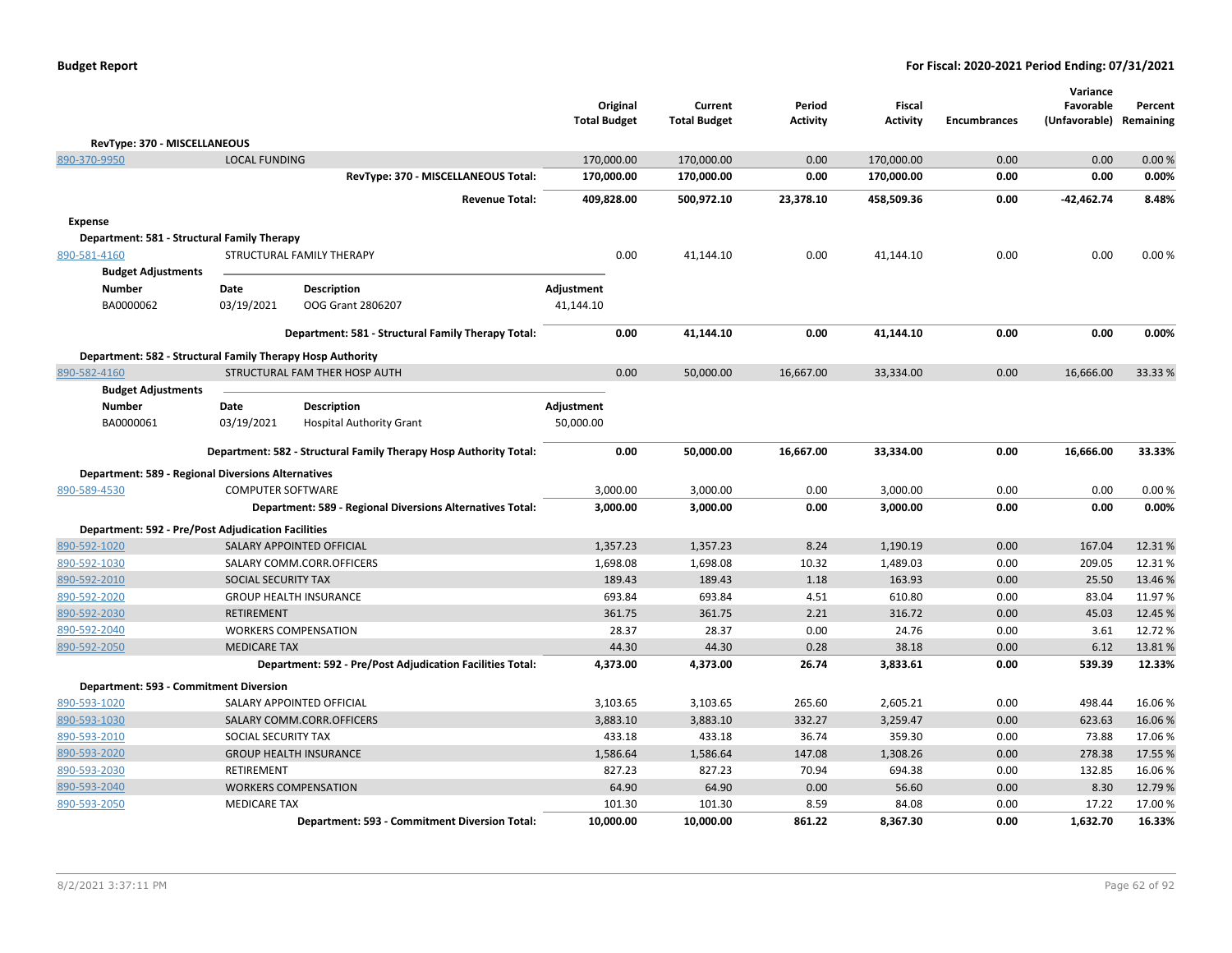|                                 |                                                      | Original<br><b>Total Budget</b> | Current<br><b>Total Budget</b> | Period<br><b>Activity</b> | Fiscal<br><b>Activity</b> | <b>Encumbrances</b> | Variance<br>Favorable<br>(Unfavorable) Remaining | Percent |
|---------------------------------|------------------------------------------------------|---------------------------------|--------------------------------|---------------------------|---------------------------|---------------------|--------------------------------------------------|---------|
|                                 | Department: 594 - Mental Health Services             |                                 |                                |                           |                           |                     |                                                  |         |
| 890-594-1020                    | SALARY APPOINTED OFFICIAL                            | 406.27                          | 406.27                         | 0.00                      | 385.79                    | 0.00                | 20.48                                            | 5.04 %  |
| 890-594-1030                    | SALARY COMM.CORR.OFFICERS                            | 508.29                          | 508.29                         | 0.00                      | 482.61                    | 0.00                | 25.68                                            | 5.05 %  |
| 890-594-2010                    | SOCIAL SECURITY TAX                                  | 56.70                           | 56.70                          | 0.00                      | 53.12                     | 0.00                | 3.58                                             | 6.31%   |
| 890-594-2020                    | <b>GROUP HEALTH INSURANCE</b>                        | 207.69                          | 207.69                         | 0.00                      | 198.15                    | 0.00                | 9.54                                             | 4.59%   |
| 890-594-2030                    | <b>RETIREMENT</b>                                    | 108.28                          | 108.28                         | 0.00                      | 102.70                    | 0.00                | 5.58                                             | 5.15 %  |
| 890-594-2040                    | <b>WORKERS COMPENSATION</b>                          | 8.51                            | 8.51                           | 0.00                      | 7.42                      | 0.00                | 1.09                                             | 12.81%  |
| 890-594-2050                    | <b>MEDICARE TAX</b>                                  | 13.26                           | 13.26                          | 0.00                      | 12.39                     | 0.00                | 0.87                                             | 6.56 %  |
| 890-594-4130                    | PSYCHOLOGICAL                                        | 4,928.00                        | 4,928.00                       | 0.00                      | 2,775.00                  | 0.00                | 2,153.00                                         | 43.69%  |
| 890-594-4140                    | <b>COUNSELING</b>                                    | 4,500.00                        | 4,500.00                       | 0.00                      | 2,013.00                  | 0.00                | 2,487.00                                         | 55.27 % |
|                                 | Department: 594 - Mental Health Services Total:      | 10,737.00                       | 10,737.00                      | 0.00                      | 6,030.18                  | 0.00                | 4,706.82                                         | 43.84%  |
|                                 | Department: 994 - Local Funds Carried Forward        |                                 |                                |                           |                           |                     |                                                  |         |
| 890-994-4150                    | <b>RESIDENTIAL PLACEMENT</b>                         | 0.00                            | 0.00                           | 0.00                      | 8,855.90                  | 0.00                | $-8,855.90$                                      | 0.00%   |
| 890-994-4880                    | LAW ENFORCEMENT INSURANCE                            | 0.00                            | 0.00                           | 0.00                      | 694.44                    | 0.00                | $-694.44$                                        | 0.00 %  |
|                                 | Department: 994 - Local Funds Carried Forward Total: | 0.00                            | 0.00                           | 0.00                      | 9,550.34                  | 0.00                | $-9,550.34$                                      | 0.00%   |
| Department: 995 - Local Funding |                                                      |                                 |                                |                           |                           |                     |                                                  |         |
| 890-995-1020                    | SALARY APPOINTED OFFICIAL                            | 4,903.77                        | 4,903.77                       | 363.64                    | 4,154.63                  | 0.00                | 749.14                                           | 15.28%  |
| 890-995-1030                    | SALARY COMM.CORR.OFFICERS                            | 6,135.31                        | 6,135.31                       | 455.01                    | 5,198.07                  | 0.00                | 937.24                                           | 15.28 % |
| 890-995-2010                    | SOCIAL SECURITY TAX                                  | 684.42                          | 684.42                         | 50.33                     | 573.02                    | 0.00                | 111.40                                           | 16.28%  |
| 890-995-2020                    | <b>GROUP HEALTH INSURANCE</b>                        | 2,506.91                        | 2,506.91                       | 201.43                    | 2,093.39                  | 0.00                | 413.52                                           | 16.50%  |
| 890-995-2030                    | RETIREMENT                                           | 1,307.03                        | 1,307.03                       | 97.12                     | 1,107.12                  | 0.00                | 199.91                                           | 15.29 % |
| 890-995-2040                    | <b>WORKERS COMPENSATION</b>                          | 102.50                          | 102.50                         | 0.00                      | 89.44                     | 0.00                | 13.06                                            | 12.74 % |
| 890-995-2050                    | <b>MEDICARE TAX</b>                                  | 160.06                          | 160.06                         | 11.78                     | 134.06                    | 0.00                | 26.00                                            | 16.24 % |
| 890-995-4010                    | <b>AUDIT EXPENSE</b>                                 | 7,000.00                        | 7,000.00                       | 0.00                      | 6,300.00                  | 0.00                | 700.00                                           | 10.00 % |
| 890-995-4040                    | DETENTION OPERATING COST FY20                        | 0.00                            | 0.00                           | 0.00                      | 13,995.07                 | 0.00                | $-13,995.07$                                     | 0.00%   |
| 890-995-4041                    | DETENTION OPERATING COST FY21                        | 137,200.00                      | 137,200.00                     | 8,042.79                  | 99,997.29                 | 0.00                | 37,202.71                                        | 27.12 % |
| 890-995-4150                    | RESIDENTIAL PLACEMENT                                | 10,000.00                       | 10,000.00                      | 0.00                      | 0.00                      | 0.00                | 10,000.00                                        | 100.00% |
| 890-995-4530                    | <b>COMPUTER SOFTWARE</b>                             | 0.00                            | 0.00                           | 0.00                      | 90.00                     | 0.00                | $-90.00$                                         | 0.00%   |
|                                 | Department: 995 - Local Funding Total:               | 170,000.00                      | 170,000.00                     | 9,222.10                  | 133,732.09                | 0.00                | 36,267.91                                        | 21.33%  |
|                                 | <b>Department: 996 - Basic Probation Supervision</b> |                                 |                                |                           |                           |                     |                                                  |         |
| 890-996-1020                    | SALARY APPOINTED OFFICIAL                            | 38,583.96                       | 38,583.96                      | 3,303.37                  | 32,499.16                 | 0.00                | 6,084.80                                         | 15.77 % |
| 890-996-1030                    | SALARY COMM.CORR.OFFICERS                            | 48,273.92                       | 48,273.92                      | 4,132.96                  | 40,661.03                 | 0.00                | 7,612.89                                         | 15.77 % |
| 890-996-2010                    | SOCIAL SECURITY TAX                                  | 5,385.19                        | 5,385.19                       | 457.27                    | 4,484.01                  | 0.00                | 901.18                                           | 16.73 % |
| 890-996-2020                    | <b>GROUP HEALTH INSURANCE</b>                        | 19,724.90                       | 19,724.90                      | 1,829.53                  | 16,321.97                 | 0.00                | 3,402.93                                         | 17.25 % |
| 890-996-2030                    | RETIREMENT                                           | 10,283.97                       | 10,283.97                      | 881.93                    | 8,661.76                  | 0.00                | 1,622.21                                         | 15.77 % |
| 890-996-2040                    | <b>WORKERS COMPENSATION</b>                          | 806.62                          | 806.62                         | 0.00                      | 703.60                    | 0.00                | 103.02                                           | 12.77 % |
| 890-996-2050                    | <b>MEDICARE TAX</b>                                  | 1,259.44                        | 1,259.44                       | 106.93                    | 1,048.98                  | 0.00                | 210.46                                           | 16.71%  |
| 890-996-3100                    | <b>OFFICE SUPPLIES</b>                               | 2,000.00                        | 2,000.00                       | 50.00                     | 354.48                    | 0.00                | 1,645.52                                         | 82.28%  |
| 890-996-3110                    | POSTAGE                                              | 200.00                          | 200.00                         | 0.00                      | 0.00                      | 0.00                | 200.00                                           | 100.00% |
| 890-996-4210                    | <b>INTERNET</b>                                      | 1,000.00                        | 1,000.00                       | 187.88                    | 999.59                    | 0.00                | 0.41                                             | 0.04%   |
| 890-996-4230                    | CELL PHONE ALLOWANCE                                 | 400.00                          | 400.00                         | 33.90                     | 334.35                    | 0.00                | 65.65                                            | 16.41%  |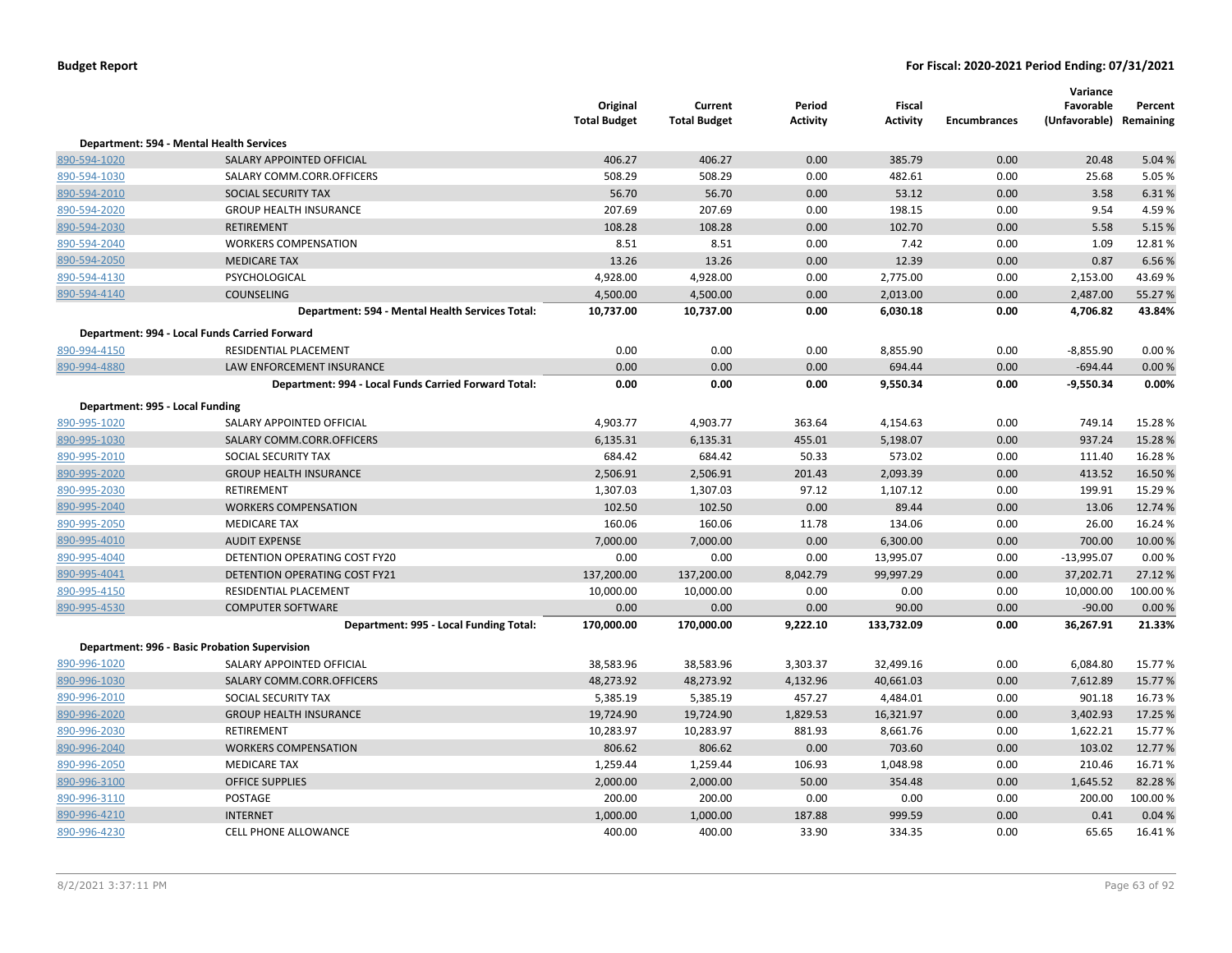|                                            |                                                               | Original<br><b>Total Budget</b> | Current<br><b>Total Budget</b> | Period<br>Activity | Fiscal<br><b>Activity</b> | <b>Encumbrances</b> | Variance<br>Favorable<br>(Unfavorable) | Percent<br>Remaining |
|--------------------------------------------|---------------------------------------------------------------|---------------------------------|--------------------------------|--------------------|---------------------------|---------------------|----------------------------------------|----------------------|
| 890-996-4270                               | OUT OF COUNTY TRAVEL/TRAINING                                 | 8,200.00                        | 8,200.00                       | 705.04             | 1,810.12                  | 0.00                | 6,389.88                               | 77.93 %              |
| 890-996-4350                               | <b>PRINTING</b>                                               | 600.00                          | 600.00                         | 0.00               | 0.00                      | 0.00                | 600.00                                 | 100.00%              |
|                                            | Department: 996 - Basic Probation Supervision Total:          | 136,718.00                      | 136,718.00                     | 11,688.81          | 107,879.05                | 0.00                | 28,838.95                              | 21.09%               |
|                                            | Department: 997 - Community Programs                          |                                 |                                |                    |                           |                     |                                        |                      |
| 890-997-1020                               | SALARY APPOINTED OFFICIAL                                     | 23,277.38                       | 23,277.38                      | 1,569.34           | 19.776.97                 | 0.00                | 3,500.41                               | 15.04 %              |
| 890-997-1030                               | SALARY COMM.CORR.OFFICERS                                     | 29,123.25                       | 29,123.25                      | 1,963.44           | 24,743.77                 | 0.00                | 4,379.48                               | 15.04 %              |
| 890-997-2010                               | <b>SOCIAL SECURITY TAX</b>                                    | 3,248.84                        | 3,248.84                       | 217.18             | 2,727.02                  | 0.00                | 521.82                                 | 16.06%               |
| 890-997-2020                               | <b>GROUP HEALTH INSURANCE</b>                                 | 11,899.87                       | 11,899.87                      | 869.11             | 9,984.03                  | 0.00                | 1,915.84                               | 16.10%               |
| 890-997-2030                               | <b>RETIREMENT</b>                                             | 6,204.23                        | 6,204.23                       | 418.94             | 5,269.47                  | 0.00                | 934.76                                 | 15.07%               |
| 890-997-2040                               | <b>WORKERS COMPENSATION</b>                                   | 486.62                          | 486.62                         | 0.00               | 424.54                    | 0.00                | 62.08                                  | 12.76%               |
| 890-997-2050                               | <b>MEDICARE TAX</b>                                           | 759.81                          | 759.81                         | 50.80              | 637.67                    | 0.00                | 122.14                                 | 16.08%               |
|                                            | Department: 997 - Community Programs Total:                   | 75,000.00                       | 75,000.00                      | 5,088.81           | 63,563.47                 | 0.00                | 11,436.53                              | 15.25%               |
|                                            | <b>Expense Total:</b>                                         | 409,828.00                      | 500,972.10                     | 43,554.68          | 410,434.14                | 0.00                | 90,537.96                              | 18.07%               |
|                                            | Fund: 890 - T.J.J.D. Surplus (Deficit):                       | 0.00                            | 0.00                           | -20,176.58         | 48,075.22                 | 0.00                | 48,075.22                              | 0.00%                |
| Fund: 891 - Juvenile Probation-Restitution |                                                               |                                 |                                |                    |                           |                     |                                        |                      |
| Revenue                                    |                                                               |                                 |                                |                    |                           |                     |                                        |                      |
| RevType: 340 - FEES OF OFFICE              |                                                               |                                 |                                |                    |                           |                     |                                        |                      |
| 891-340-5750                               | <b>JUVENILE PROBATION FEES</b>                                | 0.00                            | 0.00                           | 50.00              | 585.00                    | 0.00                | 585.00                                 | 0.00%                |
| 891-340-5760                               | <b>JUVENILE PROBATION RESTITUTION</b>                         | 0.00                            | 0.00                           | 0.00               | 563.44                    | 0.00                | 563.44                                 | 0.00%                |
| 891-340-5770                               | JUVENILE PROBATION COURT COSTS                                | 0.00                            | 0.00                           | 0.00               | 100.00                    | 0.00                | 100.00                                 | 0.00%                |
| 891-340-5790                               | REIMBURSEMENT OF EXPENSES                                     | 0.00                            | 0.00                           | 0.00               | 566.76                    | 0.00                | 566.76                                 | 0.00%                |
|                                            | RevType: 340 - FEES OF OFFICE Total:                          | 0.00                            | 0.00                           | 50.00              | 1,815.20                  | 0.00                | 1,815.20                               | 0.00%                |
|                                            | <b>Revenue Total:</b>                                         | 0.00                            | 0.00                           | 50.00              | 1,815.20                  | 0.00                | 1,815.20                               | 0.00%                |
| <b>Expense</b>                             |                                                               |                                 |                                |                    |                           |                     |                                        |                      |
|                                            | <b>Department: 891 - Probation Fee Expenses</b>               |                                 |                                |                    |                           |                     |                                        |                      |
| 891-891-3100                               | OFFICE SUPPLIES/MISC.                                         | 0.00                            | 0.00                           | 146.48             | 2,020.87                  | 0.00                | $-2,020.87$                            | 0.00%                |
| 891-891-3190                               | <b>RESTITUTION</b>                                            | 0.00                            | 0.00                           | 0.00               | 586.10                    | 0.00                | $-586.10$                              | 0.00%                |
| 891-891-3200                               | <b>COURT COSTS</b>                                            | 0.00                            | 0.00                           | 5.00               | 120.00                    | 0.00                | $-120.00$                              | 0.00%                |
|                                            | Department: 891 - Probation Fee Expenses Total:               | 0.00                            | 0.00                           | 151.48             | 2,726.97                  | 0.00                | $-2,726.97$                            | 0.00%                |
|                                            | <b>Expense Total:</b>                                         | 0.00                            | 0.00                           | 151.48             | 2,726.97                  | 0.00                | $-2,726.97$                            | 0.00%                |
|                                            | Fund: 891 - Juvenile Probation-Restitution Surplus (Deficit): | 0.00                            | 0.00                           | $-101.48$          | $-911.77$                 | 0.00                | $-911.77$                              | 0.00%                |
| Fund: 920 - Statzer                        |                                                               |                                 |                                |                    |                           |                     |                                        |                      |
| Revenue                                    |                                                               |                                 |                                |                    |                           |                     |                                        |                      |
|                                            | <b>RevType: 360 - INTEREST EARNINGS</b>                       |                                 |                                |                    |                           |                     |                                        |                      |
| 920-360-1000                               | <b>INTEREST EARNINGS</b>                                      | 0.00                            | 0.00                           | 0.00               | 18.14                     | 0.00                | 18.14                                  | 0.00%                |
|                                            | RevTvpe: 360 - INTEREST EARNINGS Total:                       | 0.00                            | 0.00                           | 0.00               | 18.14                     | 0.00                | 18.14                                  | 0.00%                |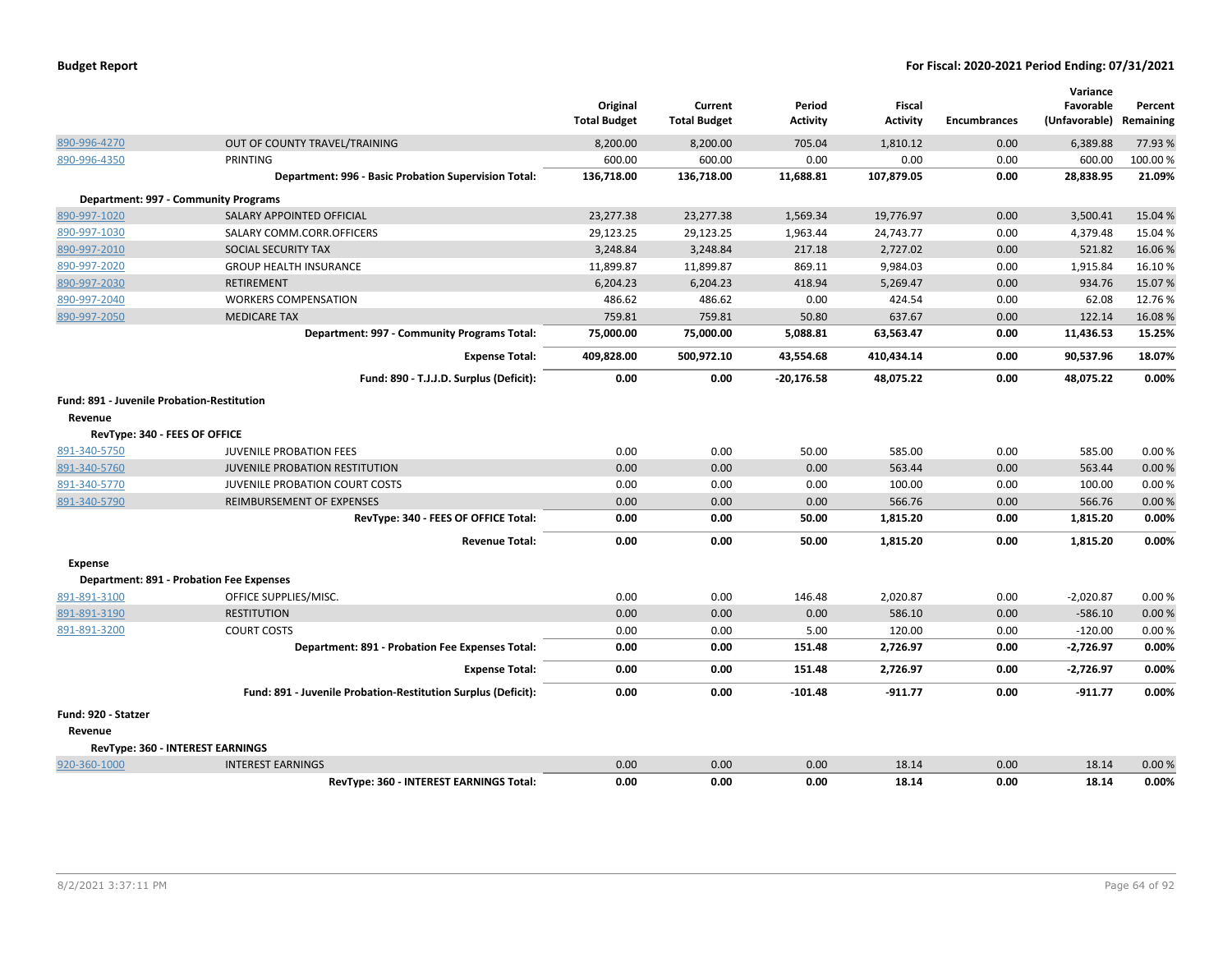| <b>Budget Report</b> |  |
|----------------------|--|
|----------------------|--|

|                                       |                                                          |                     |                     |                 |                 |                     | Variance                |         |
|---------------------------------------|----------------------------------------------------------|---------------------|---------------------|-----------------|-----------------|---------------------|-------------------------|---------|
|                                       |                                                          | Original            | Current             | Period          | <b>Fiscal</b>   |                     | Favorable               | Percent |
|                                       |                                                          | <b>Total Budget</b> | <b>Total Budget</b> | <b>Activity</b> | <b>Activity</b> | <b>Encumbrances</b> | (Unfavorable) Remaining |         |
| RevType: 370 - MISCELLANEOUS          |                                                          |                     |                     |                 |                 |                     |                         |         |
| 920-370-1000                          | <b>RENT</b>                                              | 757.85              | 757.85              | 0.00            | 757.85          | 0.00                | 0.00                    | 0.00%   |
|                                       | RevType: 370 - MISCELLANEOUS Total:                      | 757.85              | 757.85              | 0.00            | 757.85          | 0.00                | 0.00                    | 0.00%   |
|                                       | <b>Revenue Total:</b>                                    | 757.85              | 757.85              | 0.00            | 775.99          | 0.00                | 18.14                   | 2.39%   |
| Expense                               |                                                          |                     |                     |                 |                 |                     |                         |         |
| Department: 521 - Statzer Expenses    |                                                          |                     |                     |                 |                 |                     |                         |         |
| 920-521-4300                          | <b>BIDS, NOTICES &amp; PERMITS</b>                       | 110.00              | 110.00              | 0.00            | 0.00            | 0.00                | 110.00                  | 100.00% |
| 920-521-4900                          | LITERACY COUNCIL DONATIONS                               | 647.85              | 647.85              | 0.00            | 0.00            | 0.00                | 647.85                  | 100.00% |
|                                       | Department: 521 - Statzer Expenses Total:                | 757.85              | 757.85              | 0.00            | 0.00            | 0.00                | 757.85                  | 100.00% |
|                                       | <b>Expense Total:</b>                                    | 757.85              | 757.85              | 0.00            | 0.00            | 0.00                | 757.85                  | 100.00% |
|                                       | Fund: 920 - Statzer Surplus (Deficit):                   | 0.00                | 0.00                | 0.00            | 775.99          | 0.00                | 775.99                  | 0.00%   |
| Fund: 930 - Texas Community Dev.Prog. |                                                          |                     |                     |                 |                 |                     |                         |         |
| Revenue                               |                                                          |                     |                     |                 |                 |                     |                         |         |
| RevType: 330 - GRANTS                 |                                                          |                     |                     |                 |                 |                     |                         |         |
| 930-330-9090                          | GRANT #7219149 HICKORY CREEK                             | 0.00                | 0.00                | 0.00            | 212,816.59      | 0.00                | 212,816.59              | 0.00%   |
|                                       | RevType: 330 - GRANTS Total:                             | 0.00                | 0.00                | 0.00            | 212,816.59      | 0.00                | 212,816.59              | 0.00%   |
|                                       | <b>Revenue Total:</b>                                    | 0.00                | 0.00                | 0.00            | 212,816.59      | 0.00                | 212,816.59              | 0.00%   |
| <b>Expense</b>                        |                                                          |                     |                     |                 |                 |                     |                         |         |
|                                       | Department: 909 - Grant #7219149 Hickory Creek           |                     |                     |                 |                 |                     |                         |         |
| 930-909-4140                          | <b>GRANT ADMINISTRATION</b>                              | 0.00                | 0.00                | 0.00            | 4,750.00        | 0.00                | $-4,750.00$             | 0.00%   |
| 930-909-4150                          | <b>CONSTRUCTION EXPENSE</b>                              | 0.00                | 0.00                | 0.00            | 178,666.59      | 0.00                | $-178,666.59$           | 0.00%   |
| 930-909-4160                          | ENGINEERING                                              | 0.00                | 0.00                | 0.00            | 29,400.00       | 0.00                | $-29,400.00$            | 0.00%   |
|                                       | Department: 909 - Grant #7219149 Hickory Creek Total:    | 0.00                | 0.00                | 0.00            | 212,816.59      | 0.00                | $-212,816.59$           | 0.00%   |
|                                       | <b>Expense Total:</b>                                    | 0.00                | 0.00                | 0.00            | 212,816.59      | 0.00                | $-212,816.59$           | 0.00%   |
|                                       | Fund: 930 - Texas Community Dev.Prog. Surplus (Deficit): | 0.00                | 0.00                | 0.00            | 0.00            | 0.00                | 0.00                    | 0.00%   |
| Fund: 950 - Payroll                   |                                                          |                     |                     |                 |                 |                     |                         |         |
| Revenue                               |                                                          |                     |                     |                 |                 |                     |                         |         |
| RevType: 370 - MISCELLANEOUS          |                                                          |                     |                     |                 |                 |                     |                         |         |
| 950-370-1300                          | <b>REFUNDS &amp; MISCELLANEOUS</b>                       | 0.00                | 0.00                | 2,966.88        | 19,549.44       | 0.00                | 19,549.44               | 0.00%   |
|                                       | RevType: 370 - MISCELLANEOUS Total:                      | 0.00                | 0.00                | 2,966.88        | 19,549.44       | 0.00                | 19,549.44               | 0.00%   |
|                                       | <b>Revenue Total:</b>                                    | 0.00                | 0.00                | 2,966.88        | 19,549.44       | 0.00                | 19,549.44               | 0.00%   |
|                                       |                                                          |                     |                     |                 |                 |                     |                         |         |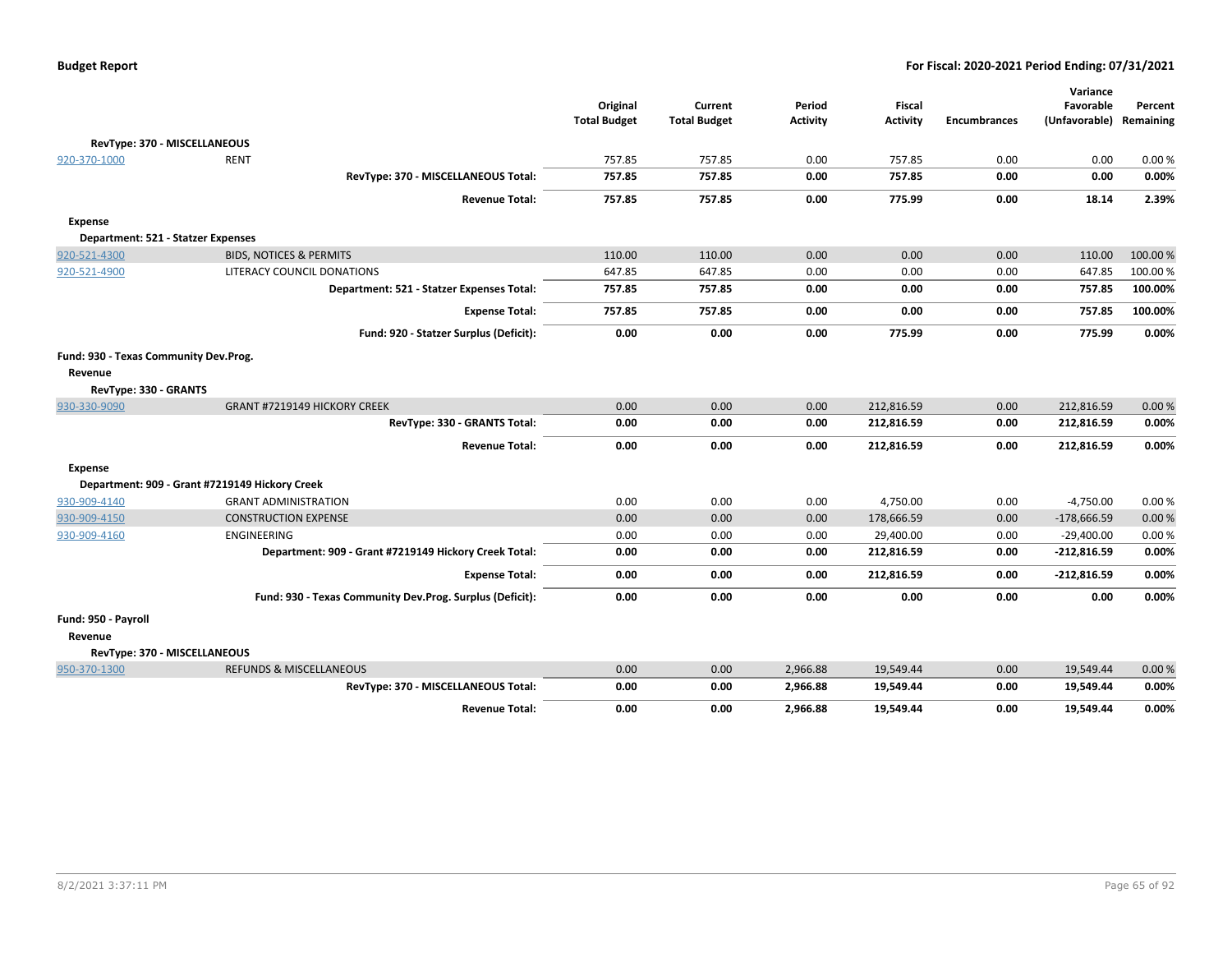|              |                                                 | Original<br><b>Total Budget</b> | Current<br><b>Total Budget</b> | Period<br>Activity | <b>Fiscal</b><br><b>Activity</b> | <b>Encumbrances</b> | Variance<br>Favorable<br>(Unfavorable) | Percent<br>Remaining |
|--------------|-------------------------------------------------|---------------------------------|--------------------------------|--------------------|----------------------------------|---------------------|----------------------------------------|----------------------|
| Expense      |                                                 |                                 |                                |                    |                                  |                     |                                        |                      |
|              | Department: 415 - COBRA Health Insurance        |                                 |                                |                    |                                  |                     |                                        |                      |
| 950-415-2020 | <b>COBRA Group Health Insurance</b>             | 0.00                            | 0.00                           | 2,966.85           | 19,520.37                        | 0.00                | $-19,520.37$                           | 0.00%                |
|              | Department: 415 - COBRA Health Insurance Total: | 0.00                            | 0.00                           | 2,966.85           | 19,520.37                        | 0.00                | $-19,520.37$                           | 0.00%                |
|              | <b>Expense Total:</b>                           | 0.00                            | 0.00                           | 2.966.85           | 19,520.37                        | 0.00                | $-19,520.37$                           | 0.00%                |
|              | Fund: 950 - Payroll Surplus (Deficit):          | 0.00                            | 0.00                           | 0.03               | 29.07                            | 0.00                | 29.07                                  | 0.00%                |
|              | <b>Report Surplus (Deficit):</b>                | 0.00                            | 0.00                           | $-1,501,257.79$    | 2,858,256.40                     | -182,546.59         | 2,675,709.81                           | 0.00%                |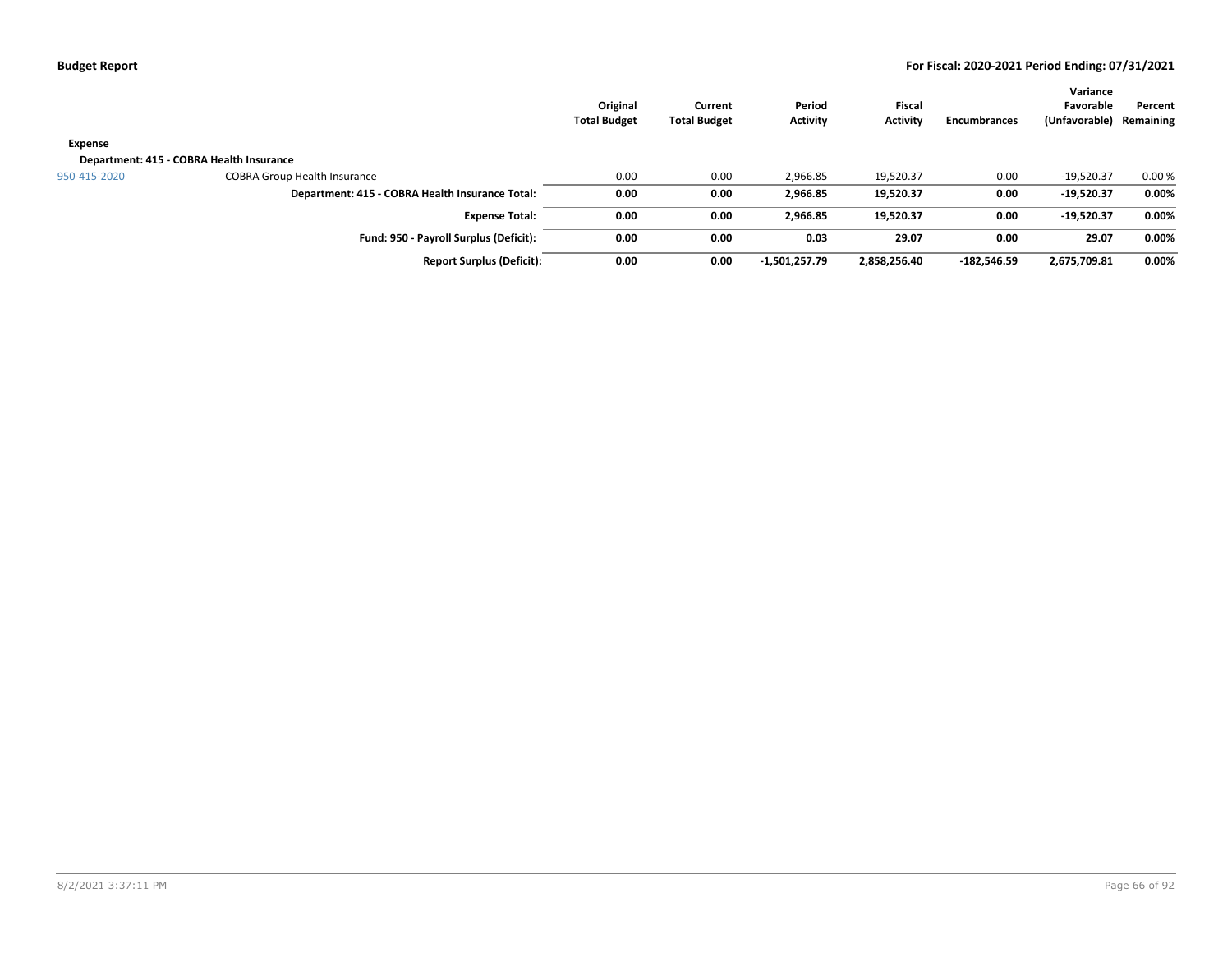# **Group Summary**

| RevTyp                                             | Original<br><b>Total Budget</b> | Current<br><b>Total Budget</b> | Period<br><b>Activity</b> | <b>Fiscal</b><br><b>Activity</b> | <b>Encumbrances</b> | Variance<br>Favorable<br>(Unfavorable) Remaining | Percent              |
|----------------------------------------------------|---------------------------------|--------------------------------|---------------------------|----------------------------------|---------------------|--------------------------------------------------|----------------------|
| Fund: 100 - General                                |                                 |                                |                           |                                  |                     |                                                  |                      |
| Revenue                                            |                                 |                                |                           |                                  |                     |                                                  |                      |
| 300 - CASH                                         | 353,291.78                      | 353,291.78                     | 0.00                      | 0.00                             | 0.00                | $-353,291.78$                                    | 100.00%              |
| 310 - PROPERTY TAXES                               | 9,722,601.67                    | 9,722,601.67                   | 142,045.17                | 9,824,636.30                     | 0.00                | 102,034.63                                       | $-1.05%$             |
| 318 - OTHER TAXES                                  | 1,606,805.87                    | 1,606,805.87                   | 123,518.62                | 1,315,696.00                     | 0.00                | $-291,109.87$                                    | 18.12%               |
| 319 - F.C. DETENTION CENTER                        | 220,000.00                      | 220,000.00                     | 57,323.15                 | 363,032.61                       | 0.00                | 143,032.61                                       | $-65.01%$            |
| 320 - LICENSES & PERMITS                           | 115,000.00                      | 115,000.00                     | 12,868.00                 | 119,649.00                       | 0.00                | 4,649.00                                         | $-4.04%$             |
| 321 - FEES OF TAX COLLECTOR                        | 501,500.00                      | 501,500.00                     | 20,690.79                 | 393,180.08                       | 0.00                | $-108,319.92$                                    | 21.60%               |
| 330 - GRANTS                                       | 47,526.62                       | 47,526.62                      | 14,706.53                 | 58,842.30                        | 0.00                | 11,315.68                                        | $-23.81%$            |
| 340 - FEES OF OFFICE                               | 487,650.00                      | 487,650.00                     | 19,958.44                 | 250,881.29                       | 0.00                | $-236,768.71$                                    | 48.55%               |
| 350 - FINES                                        | 6,500.00                        | 6,500.00                       | 0.00                      | 686.60                           | 0.00                | $-5,813.40$                                      | 89.44%               |
| 352 - FINES & FORFEITURES                          | 8,200.00                        | 8,200.00                       | 0.00                      | 14.00                            | 0.00                | $-8,186.00$                                      | 99.83%               |
| 360 - INTEREST EARNINGS                            | 9,000.00                        | 9,000.00                       | 0.07                      | 6,701.20                         | 0.00                | $-2,298.80$                                      | 25.54%               |
| 364 - SALE OF ASSETS LAND/BUILDING                 | 1,000.00                        | 1,000.00                       | 7,827.77                  | 22,427.86                        | 0.00                |                                                  | 21,427.86 -2,142.79% |
| 370 - MISCELLANEOUS                                | 824,205.58                      | 860,169.52                     | 19,208.24                 | 878,916.60                       | 0.00                | 18,747.08                                        | $-2.18%$             |
| <b>Revenue Surplus (Deficit):</b>                  | 13,903,281.52                   | 13,939,245.46                  | 418,146.78                | 13,234,663.84                    | 0.00                | $-704,581.62$                                    | 5.05%                |
| <b>Expense</b>                                     |                                 |                                |                           |                                  |                     |                                                  |                      |
| Department: 400 - County Judge                     |                                 |                                |                           |                                  |                     |                                                  |                      |
|                                                    | 144,600.30                      | 144,600.30                     | 11,470.28                 | 118,240.83                       | 0.00                | 26,359.47                                        | 18.23%               |
| Department: 400 - County Judge Total:              | 144,600.30                      | 144,600.30                     | 11,470.28                 | 118,240.83                       | 0.00                | 26,359.47                                        | 18.23%               |
| Department: 401 - 911 Coordinator                  |                                 |                                |                           |                                  |                     |                                                  |                      |
|                                                    | 23,000.00                       | 23,000.00                      | 0.00                      | 23,000.00                        | 0.00                | 0.00                                             | 0.00%                |
| Department: 401 - 911 Coordinator Total:           | 23,000.00                       | 23,000.00                      | 0.00                      | 23,000.00                        | 0.00                | 0.00                                             | 0.00%                |
|                                                    |                                 |                                |                           |                                  |                     |                                                  |                      |
| Department: 403 - County Clerk                     |                                 |                                |                           |                                  |                     |                                                  |                      |
|                                                    | 391,790.91                      | 391,790.91                     | 29,591.25                 | 327,475.30                       | 311.27              | 64,004.34                                        | 16.34%               |
| Department: 403 - County Clerk Total:              | 391,790.91                      | 391,790.91                     | 29,591.25                 | 327,475.30                       | 311.27              | 64,004.34                                        | 16.34%               |
| Department: 404 - Election                         |                                 |                                |                           |                                  |                     |                                                  |                      |
|                                                    | 53,446.00                       | 53,446.00                      | 2,713.88                  | 47,331.28                        | 392.68              | 5,722.04                                         | 10.71%               |
| Department: 404 - Election Total:                  | 53,446.00                       | 53,446.00                      | 2,713.88                  | 47,331.28                        | 392.68              | 5,722.04                                         | 10.71%               |
| Department: 405 - Veterans' Service Officer        |                                 |                                |                           |                                  |                     |                                                  |                      |
|                                                    | 62,281.03                       | 62,281.03                      | 4,725.35                  | 51,186.17                        | 0.00                | 11,094.86                                        | 17.81%               |
| Department: 405 - Veterans' Service Officer Total: | 62,281.03                       | 62,281.03                      | 4,725.35                  | 51,186.17                        | 0.00                | 11,094.86                                        | 17.81%               |
|                                                    |                                 |                                |                           |                                  |                     |                                                  |                      |
| Department: 406 - Emergency Management             |                                 |                                |                           |                                  |                     |                                                  |                      |
|                                                    | 69,943.12                       | 104,343.79                     | 4,713.17                  | 96,793.80                        | 0.00                | 7,549.99                                         | 7.24%                |
| Department: 406 - Emergency Management Total:      | 69,943.12                       | 104,343.79                     | 4,713.17                  | 96,793.80                        | 0.00                | 7,549.99                                         | 7.24%                |
| Department: 409 - Non-Departmental                 |                                 |                                |                           |                                  |                     |                                                  |                      |
|                                                    | 853,604.16                      | 941,854.16                     | 37,280.68                 | 621,887.14                       | 2,350.00            | 317,617.02                                       | 33.72%               |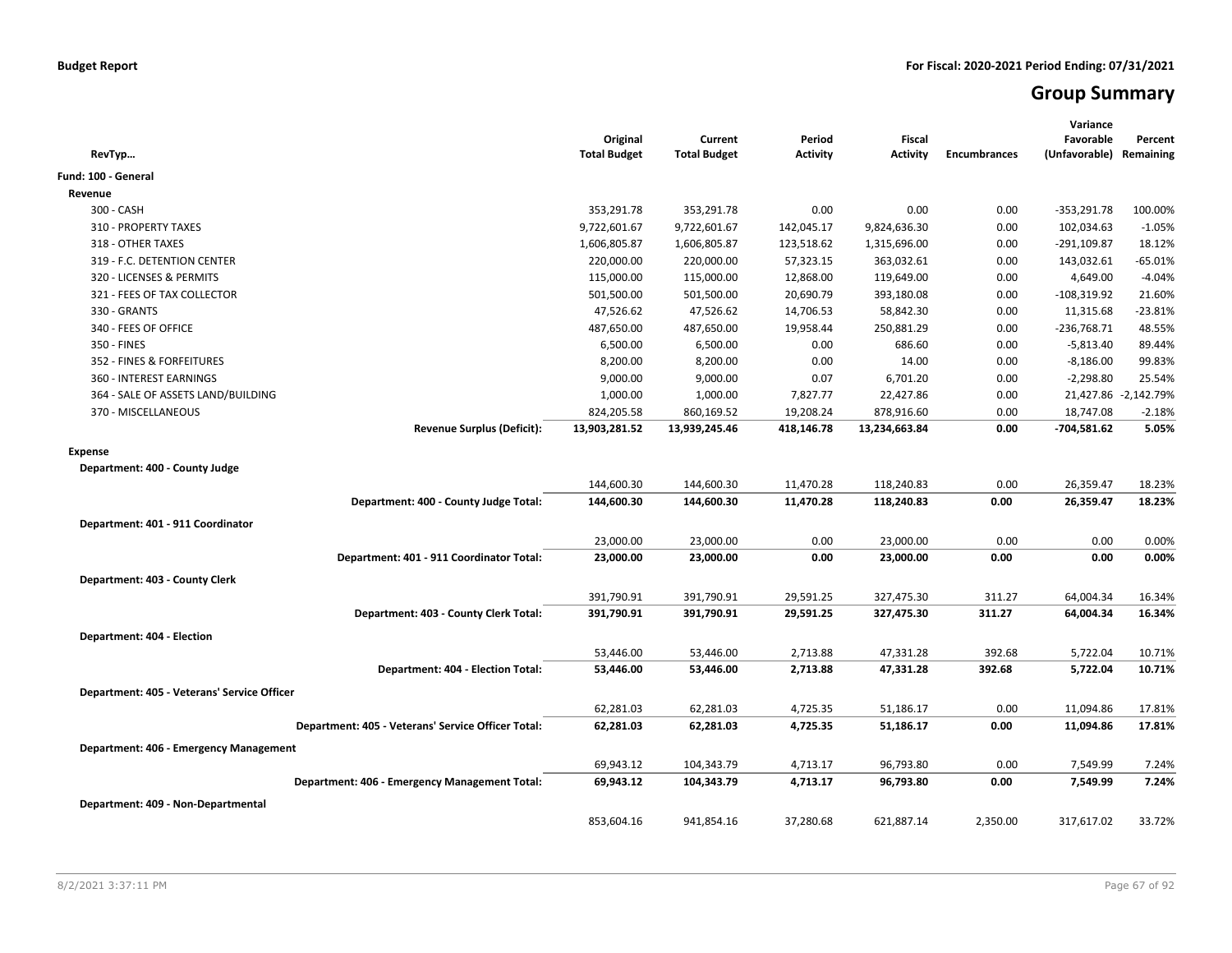| <b>Budget Report</b> |
|----------------------|
|----------------------|

|                                                              |                     |                     |                 |                 |                     | Variance      |           |
|--------------------------------------------------------------|---------------------|---------------------|-----------------|-----------------|---------------------|---------------|-----------|
|                                                              | Original            | Current             | Period          | Fiscal          |                     | Favorable     | Percent   |
| RevTyp                                                       | <b>Total Budget</b> | <b>Total Budget</b> | <b>Activity</b> | <b>Activity</b> | <b>Encumbrances</b> | (Unfavorable) | Remaining |
| Department: 409 - Non-Departmental Total:                    | 853,604.16          | 941,854.16          | 37,280.68       | 621,887.14      | 2,350.00            | 317,617.02    | 33.72%    |
| Department: 410 - County Court at Law                        |                     |                     |                 |                 |                     |               |           |
|                                                              | 484,276.22          | 484,276.22          | 38,944.93       | 392,714.15      | 0.00                | 91,562.07     | 18.91%    |
| Department: 410 - County Court at Law Total:                 | 484,276.22          | 484,276.22          | 38,944.93       | 392,714.15      | 0.00                | 91,562.07     | 18.91%    |
| Department: 425 - Court Administration                       |                     |                     |                 |                 |                     |               |           |
|                                                              | 95,761.00           | 95,761.00           | 8,189.88        | 73,165.90       | 0.00                | 22,595.10     | 23.60%    |
| Department: 425 - Court Administration Total:                | 95,761.00           | 95,761.00           | 8,189.88        | 73,165.90       | 0.00                | 22,595.10     | 23.60%    |
| Department: 435 - 336th District Court Administration        |                     |                     |                 |                 |                     |               |           |
|                                                              | 919,524.10          | 919,524.10          | 104,986.87      | 679,824.33      | 78.90               | 239,620.87    | 26.06%    |
| Department: 435 - 336th District Court Administration Total: | 919,524.10          | 919,524.10          | 104,986.87      | 679,824.33      | 78.90               | 239,620.87    | 26.06%    |
| Department: 450 - District Clerk                             |                     |                     |                 |                 |                     |               |           |
|                                                              | 476,617.45          | 476,617.45          | 36,202.64       | 385,820.02      | 197.32              | 90,600.11     | 19.01%    |
| Department: 450 - District Clerk Total:                      | 476,617.45          | 476,617.45          | 36,202.64       | 385,820.02      | 197.32              | 90,600.11     | 19.01%    |
| Department: 455 - Justice of the Peace Pct. 1                |                     |                     |                 |                 |                     |               |           |
|                                                              | 174,554.25          | 174,554.25          | 13,435.93       | 139,539.66      | 12.98               | 35,001.61     | 20.05%    |
| Department: 455 - Justice of the Peace Pct. 1 Total:         | 174,554.25          | 174,554.25          | 13,435.93       | 139,539.66      | 12.98               | 35,001.61     | 20.05%    |
| Department: 456 - Justice of the Peace Pct. 2                |                     |                     |                 |                 |                     |               |           |
|                                                              | 140,034.58          | 140,034.58          | 10,741.33       | 115,829.43      | 0.00                | 24,205.15     | 17.29%    |
| Department: 456 - Justice of the Peace Pct. 2 Total:         | 140,034.58          | 140,034.58          | 10,741.33       | 115,829.43      | 0.00                | 24,205.15     | 17.29%    |
| Department: 457 - Justice of the Peace Pct. 3                |                     |                     |                 |                 |                     |               |           |
|                                                              | 118,951.29          | 118,951.29          | 9,198.81        | 98,695.14       | 0.00                | 20,256.15     | 17.03%    |
| Department: 457 - Justice of the Peace Pct. 3 Total:         | 118,951.29          | 118,951.29          | 9,198.81        | 98,695.14       | 0.00                | 20,256.15     | 17.03%    |
| Department: 475 - District Attorney                          |                     |                     |                 |                 |                     |               |           |
|                                                              | 978,017.75          | 978,017.75          | 72,720.93       | 793,407.98      | 1,257.69            | 183,352.08    | 18.75%    |
| Department: 475 - District Attorney Total:                   | 978,017.75          | 978,017.75          | 72,720.93       | 793,407.98      | 1,257.69            | 183,352.08    | 18.75%    |
| Department: 495 - County Auditor                             |                     |                     |                 |                 |                     |               |           |
|                                                              | 322,848.26          | 322,848.26          | 24,511.02       | 268,099.30      | 0.00                | 54,748.96     | 16.96%    |
| Department: 495 - County Auditor Total:                      | 322,848.26          | 322,848.26          | 24,511.02       | 268,099.30      | 0.00                | 54,748.96     | 16.96%    |
| Department: 496 - County Purchasing                          |                     |                     |                 |                 |                     |               |           |
|                                                              | 79,439.17           | 79,439.17           | 6,008.00        | 64,821.20       | 103.22              | 14,514.75     | 18.27%    |
| Department: 496 - County Purchasing Total:                   | 79,439.17           | 79,439.17           | 6,008.00        | 64,821.20       | 103.22              | 14,514.75     | 18.27%    |
| Department: 497 - County Treasurer                           |                     |                     |                 |                 |                     |               |           |
|                                                              | 84,754.56           | 84,754.56           | 6,521.72        | 70,438.57       | 0.00                | 14,315.99     | 16.89%    |
| Department: 497 - County Treasurer Total:                    | 84,754.56           | 84,754.56           | 6,521.72        | 70,438.57       | 0.00                | 14,315.99     | 16.89%    |
| Department: 499 - Tax Assessor Collector                     |                     |                     |                 |                 |                     |               |           |
|                                                              | 341,568.22          | 341,568.22          | 25,441.24       | 270,238.19      | 434.43              | 70,895.60     | 20.76%    |
| Department: 499 - Tax Assessor Collector Total:              | 341,568.22          | 341,568.22          | 25,441.24       | 270,238.19      | 434.43              | 70,895.60     | 20.76%    |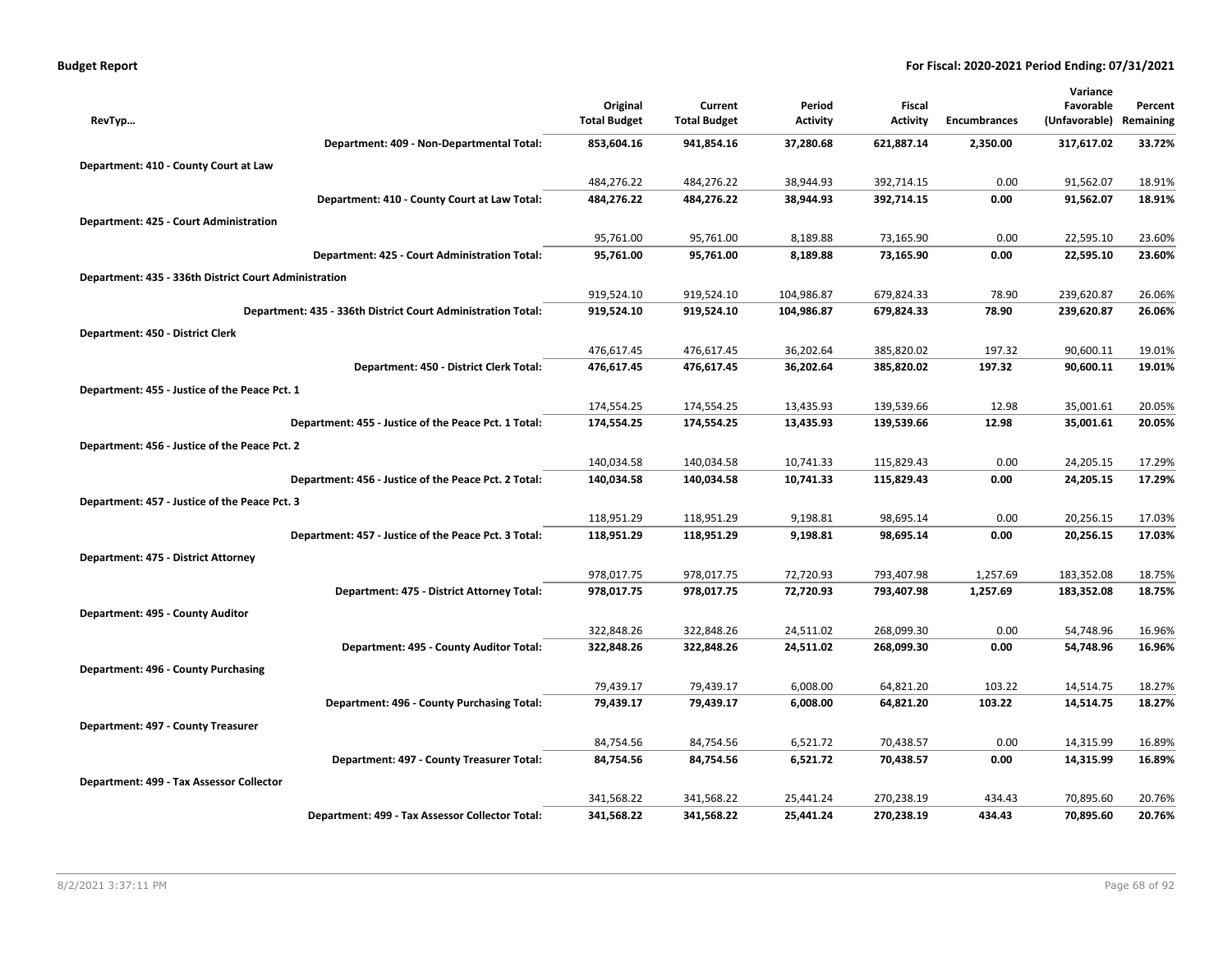|                                                      | Original            | Current             | Period          | Fiscal          |                     | Variance<br>Favorable   | Percent    |
|------------------------------------------------------|---------------------|---------------------|-----------------|-----------------|---------------------|-------------------------|------------|
| RevTyp                                               | <b>Total Budget</b> | <b>Total Budget</b> | <b>Activity</b> | <b>Activity</b> | <b>Encumbrances</b> | (Unfavorable) Remaining |            |
| Department: 503 - Computer/IT Dept.                  |                     |                     |                 |                 |                     |                         |            |
|                                                      | 119,946.73          | 119,946.73          | 5,974.87        | 67,510.31       | 0.00                | 52,436.42               | 43.72%     |
| Department: 503 - Computer/IT Dept. Total:           | 119,946.73          | 119,946.73          | 5,974.87        | 67,510.31       | 0.00                | 52,436.42               | 43.72%     |
| Department: 509 - Contingency                        |                     |                     |                 |                 |                     |                         |            |
|                                                      | 279,000.00          | 129,646.03          | 0.00            | 1,239.00        | 0.00                | 128,407.03              | 99.04%     |
| Department: 509 - Contingency Total:                 | 279,000.00          | 129,646.03          | 0.00            | 1,239.00        | 0.00                | 128,407.03              | 99.04%     |
| Department: 510 - Courthouse                         |                     |                     |                 |                 |                     |                         |            |
|                                                      | 403,751.45          | 403,751.45          | 60,238.23       | 381,694.04      | 9,382.50            | 12,674.91               | 3.14%      |
| Department: 510 - Courthouse Total:                  | 403,751.45          | 403,751.45          | 60,238.23       | 381,694.04      | 9,382.50            | 12,674.91               | 3.14%      |
| Department: 511 - County Office Building             |                     |                     |                 |                 |                     |                         |            |
|                                                      | 10,638.00           | 10,638.00           | 1,171.37        | 7,590.05        | 0.00                | 3,047.95                | 28.65%     |
| Department: 511 - County Office Building Total:      | 10,638.00           | 10,638.00           | 1,171.37        | 7,590.05        | 0.00                | 3,047.95                | 28.65%     |
| Department: 512 - Co-Op Office Building              |                     |                     |                 |                 |                     |                         |            |
|                                                      | 2,170.00            | 2,170.00            | 154.83          | 5,846.33        | 12.98               | $-3,689.31$             | $-170.01%$ |
| Department: 512 - Co-Op Office Building Total:       | 2,170.00            | 2,170.00            | 154.83          | 5,846.33        | 12.98               | $-3,689.31$             | $-170.01%$ |
| Department: 513 - Courthouse South Annex             |                     |                     |                 |                 |                     |                         |            |
|                                                      | 21,555.00           | 37,178.30           | 1,704.71        | 15,077.18       | 0.00                | 22,101.12               | 59.45%     |
| Department: 513 - Courthouse South Annex Total:      | 21,555.00           | 37,178.30           | 1,704.71        | 15,077.18       | 0.00                | 22,101.12               | 59.45%     |
| Department: 514 - City Hall Annex                    |                     |                     |                 |                 |                     |                         |            |
|                                                      | 800.00              | 800.00              | 165.38          | 826.90          | 0.00                | $-26.90$                | $-3.36%$   |
| Department: 514 - City Hall Annex Total:             | 800.00              | 800.00              | 165.38          | 826.90          | 0.00                | $-26.90$                | $-3.36%$   |
| Department: 515 - Windom County Building             |                     |                     |                 |                 |                     |                         |            |
|                                                      | 11,200.00           | 11,200.00           | 971.68          | 6,984.73        | 0.00                | 4,215.27                | 37.64%     |
| Department: 515 - Windom County Building Total:      | 11,200.00           | 11,200.00           | 971.68          | 6,984.73        | 0.00                | 4,215.27                | 37.64%     |
| Department: 516 - Agrilife Extension Building        |                     |                     |                 |                 |                     |                         |            |
|                                                      | 8,413.00            | 8,413.00            | 807.98          | 6,671.91        | 0.00                | 1,741.09                | 20.70%     |
| Department: 516 - Agrilife Extension Building Total: | 8,413.00            | 8,413.00            | 807.98          | 6,671.91        | 0.00                | 1,741.09                | 20.70%     |
| <b>Department: 518 - County Offices Relocation</b>   |                     |                     |                 |                 |                     |                         |            |
|                                                      | 235,250.00          | 235,250.00          | 13,770.44       | 147,559.19      | 0.00                | 87,690.81               | 37.28%     |
| Department: 518 - County Offices Relocation Total:   | 235,250.00          | 235,250.00          | 13,770.44       | 147,559.19      | 0.00                | 87,690.81               | 37.28%     |
| Department: 520 - Lake Fannin                        |                     |                     |                 |                 |                     |                         |            |
|                                                      | 5,000.00            | 5,000.00            | 0.00            | 5,000.00        | 0.00                | 0.00                    | 0.00%      |
| Department: 520 - Lake Fannin Total:                 | 5,000.00            | 5,000.00            | 0.00            | 5,000.00        | 0.00                | 0.00                    | 0.00%      |
| Department: 540 - Ambulance Service                  |                     |                     |                 |                 |                     |                         |            |
|                                                      | 749,600.00          | 749,600.00          | 62,142.95       | 558,283.37      | 0.00                | 191,316.63              | 25.52%     |
| Department: 540 - Ambulance Service Total:           | 749,600.00          | 749,600.00          | 62,142.95       | 558,283.37      | 0.00                | 191,316.63              | 25.52%     |
| <b>Department: 543 - Fire Protection</b>             |                     |                     |                 |                 |                     |                         |            |
|                                                      | 132,020.00          | 132,320.00          | 0.00            | 98,876.72       | 0.00                | 33,443.28               | 25.27%     |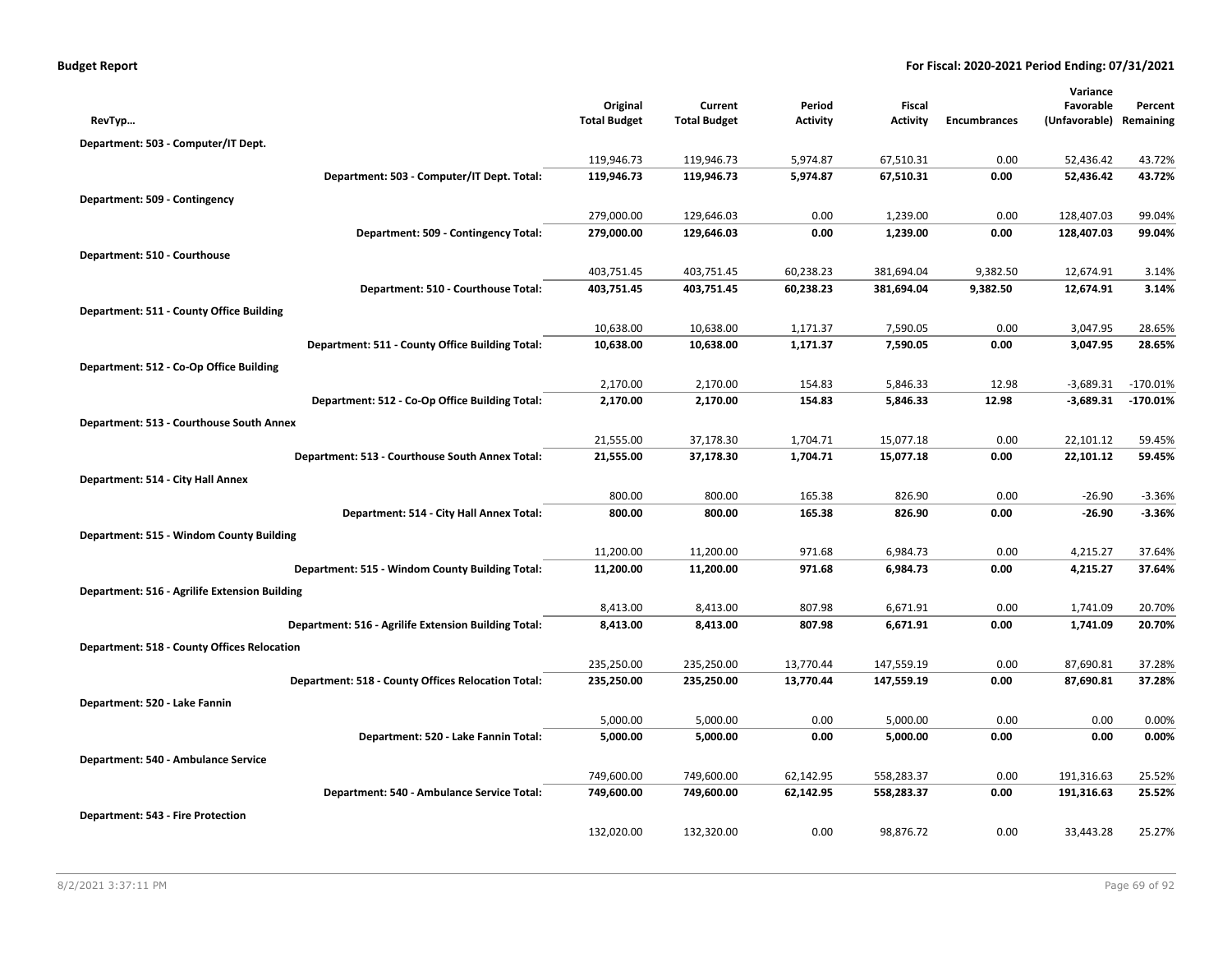| <b>Budget Report</b> |  |
|----------------------|--|
|----------------------|--|

|                                               |                                                    |                                 |                                |                           |                           |                     | Variance                   |                      |
|-----------------------------------------------|----------------------------------------------------|---------------------------------|--------------------------------|---------------------------|---------------------------|---------------------|----------------------------|----------------------|
| RevTyp                                        |                                                    | Original<br><b>Total Budget</b> | Current<br><b>Total Budget</b> | Period<br><b>Activity</b> | Fiscal<br><b>Activity</b> | <b>Encumbrances</b> | Favorable<br>(Unfavorable) | Percent<br>Remaining |
|                                               | Department: 543 - Fire Protection Total:           | 132,020.00                      | 132,320.00                     | 0.00                      | 98,876.72                 | 0.00                | 33,443.28                  | 25.27%               |
| Department: 551 - Constable Pct.1             |                                                    |                                 |                                |                           |                           |                     |                            |                      |
|                                               |                                                    | 52,658.80                       | 52,658.80                      | 4,203.02                  | 43,740.23                 | 0.00                | 8,918.57                   | 16.94%               |
|                                               | Department: 551 - Constable Pct.1 Total:           | 52,658.80                       | 52,658.80                      | 4,203.02                  | 43,740.23                 | 0.00                | 8,918.57                   | 16.94%               |
| Department: 552 - Constable Pct.2             |                                                    |                                 |                                |                           |                           |                     |                            |                      |
|                                               |                                                    | 36,244.89                       | 36,244.89                      | 2,545.02                  | 28,147.11                 | 0.00                | 8,097.78                   | 22.34%               |
|                                               | Department: 552 - Constable Pct.2 Total:           | 36,244.89                       | 36,244.89                      | 2,545.02                  | 28,147.11                 | 0.00                | 8,097.78                   | 22.34%               |
| Department: 553 - Constable Pct.3             |                                                    |                                 |                                |                           |                           |                     |                            |                      |
|                                               |                                                    | 35,308.24                       | 35,308.24                      | 2,695.62                  | 29,330.63                 | 0.00                | 5,977.61                   | 16.93%               |
|                                               | Department: 553 - Constable Pct.3 Total:           | 35,308.24                       | 35,308.24                      | 2,695.62                  | 29,330.63                 | 0.00                | 5,977.61                   | 16.93%               |
| Department: 555 - Animal Control Officer      |                                                    |                                 |                                |                           |                           |                     |                            |                      |
|                                               |                                                    | 3,000.00                        | 3,000.00                       | 0.00                      | 1,552.36                  | 0.00                | 1,447.64                   | 48.25%               |
|                                               | Department: 555 - Animal Control Officer Total:    | 3,000.00                        | 3,000.00                       | 0.00                      | 1,552.36                  | 0.00                | 1,447.64                   | 48.25%               |
| Department: 559 - Texas VINE Program          |                                                    |                                 |                                |                           |                           |                     |                            |                      |
|                                               |                                                    | 18,571.12                       | 18,571.12                      | 0.00                      | 13,928.34                 | 0.00                | 4,642.78                   | 25.00%               |
|                                               | Department: 559 - Texas VINE Program Total:        | 18,571.12                       | 18,571.12                      | 0.00                      | 13,928.34                 | 0.00                | 4,642.78                   | 25.00%               |
| Department: 560 - County Sheriff              |                                                    |                                 |                                |                           |                           |                     |                            |                      |
|                                               |                                                    | 2,402,920.51                    | 2,430,545.05                   | 171,675.87                | 1,848,925.96              | 5,819.00            | 575,800.09                 | 23.69%               |
|                                               | Department: 560 - County Sheriff Total:            | 2,402,920.51                    | 2,430,545.05                   | 171,675.87                | 1,848,925.96              | 5,819.00            | 575,800.09                 | 23.69%               |
| <b>Department: 565 - Jail Operations</b>      |                                                    |                                 |                                |                           |                           |                     |                            |                      |
|                                               |                                                    | 2,751,580.00                    | 2,764,080.00                   | 179,313.51                | 1,726,209.54              | 0.00                | 1,037,870.46               | 37.55%               |
|                                               | Department: 565 - Jail Operations Total:           | 2,751,580.00                    | 2,764,080.00                   | 179,313.51                | 1,726,209.54              | 0.00                | 1,037,870.46               | 37.55%               |
| Department: 573 - Bond Supervision            |                                                    |                                 |                                |                           |                           |                     |                            |                      |
|                                               |                                                    | 71,631.80                       | 71,631.80                      | 4,720.00                  | 50,074.99                 | 3,129.99            | 18,426.82                  | 25.72%               |
|                                               | Department: 573 - Bond Supervision Total:          | 71,631.80                       | 71,631.80                      | 4,720.00                  | 50,074.99                 | 3,129.99            | 18,426.82                  | 25.72%               |
| Department: 575 - Juvenile Probation          |                                                    |                                 |                                |                           |                           |                     |                            |                      |
|                                               |                                                    | 170,000.00                      | 170,000.00                     | 30.95                     | 170,299.12                | 0.00                | $-299.12$                  | $-0.18%$             |
|                                               | Department: 575 - Juvenile Probation Total:        | 170,000.00                      | 170,000.00                     | 30.95                     | 170,299.12                | 0.00                | $-299.12$                  | $-0.18%$             |
| Department: 590 - Environmental Development   |                                                    |                                 |                                |                           |                           |                     |                            |                      |
|                                               |                                                    | 139,649.81                      | 139,649.81                     | 11,084.20                 | 106,691.26                | 0.00                | 32,958.55                  | 23.60%               |
|                                               | Department: 590 - Environmental Development Total: | 139,649.81                      | 139,649.81                     | 11,084.20                 | 106,691.26                | 0.00                | 32,958.55                  | 23.60%               |
| <b>Department: 591 - Development Services</b> |                                                    |                                 |                                |                           |                           |                     |                            |                      |
|                                               |                                                    | 60,163.59                       | 66,782.99                      | 3,798.01                  | 52,458.47                 | 0.00                | 14,324.52                  | 21.45%               |
|                                               | Department: 591 - Development Services Total:      | 60,163.59                       | 66,782.99                      | 3,798.01                  | 52,458.47                 | 0.00                | 14,324.52                  | 21.45%               |
| <b>Department: 640 - County Services</b>      |                                                    |                                 |                                |                           |                           |                     |                            |                      |
|                                               |                                                    | 57,025.00                       | 57,025.00                      | 1,538.84                  | 45,848.10                 | 0.00                | 11,176.90                  | 19.60%               |
|                                               | Department: 640 - County Services Total:           | 57,025.00                       | 57,025.00                      | 1,538.84                  | 45,848.10                 | 0.00                | 11,176.90                  | 19.60%               |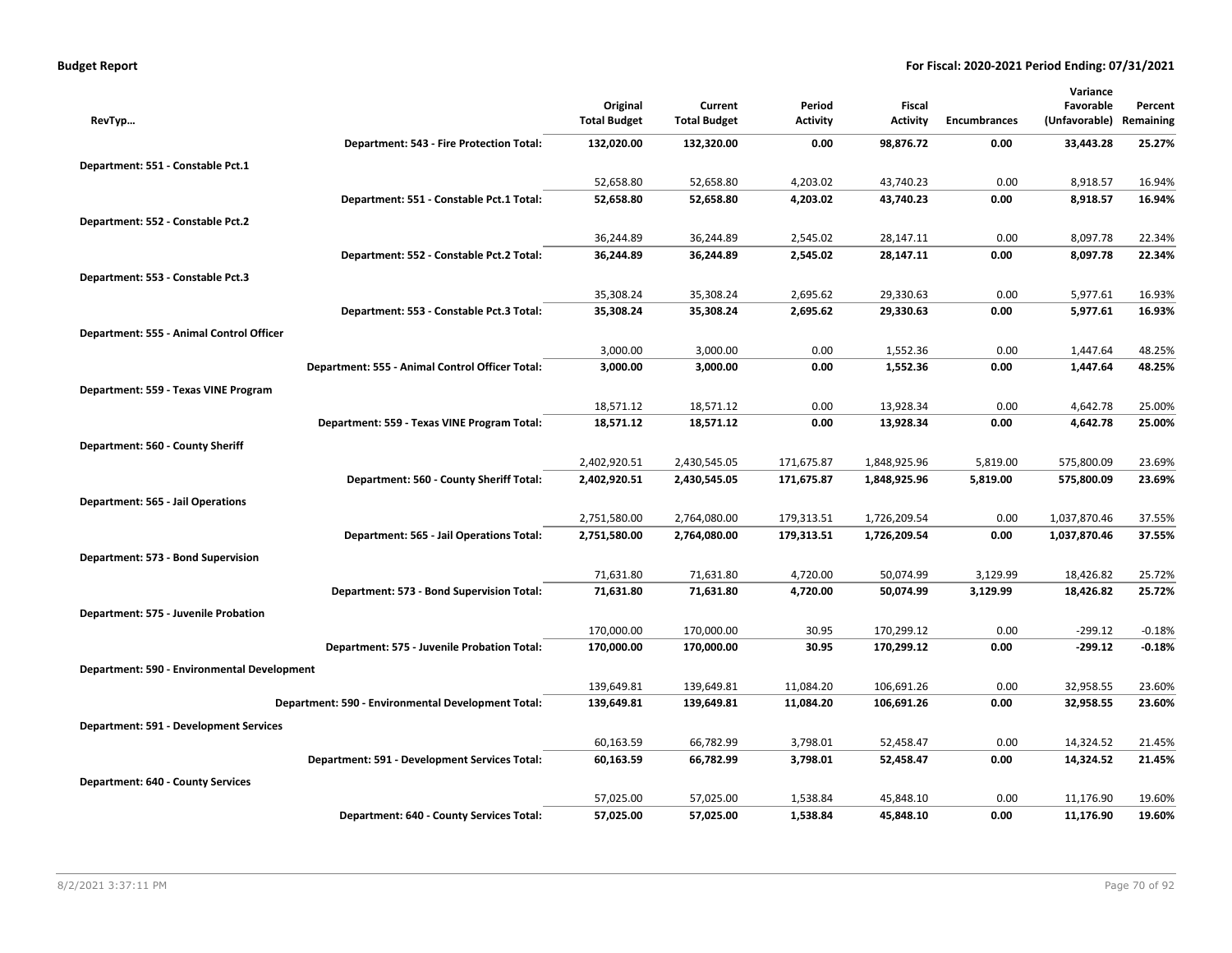|                                                    |                                                           |                                 |                                |                    |                           |                     | Variance                   |                      |
|----------------------------------------------------|-----------------------------------------------------------|---------------------------------|--------------------------------|--------------------|---------------------------|---------------------|----------------------------|----------------------|
| RevTyp                                             |                                                           | Original<br><b>Total Budget</b> | Current<br><b>Total Budget</b> | Period<br>Activity | Fiscal<br><b>Activity</b> | <b>Encumbrances</b> | Favorable<br>(Unfavorable) | Percent<br>Remaining |
|                                                    |                                                           |                                 |                                |                    |                           |                     |                            |                      |
| Department: 641 - Health Officer                   |                                                           |                                 |                                |                    |                           |                     |                            |                      |
|                                                    |                                                           | 2,400.00                        | 2,400.00                       | 200.00             | 2,000.00                  | 0.00                | 400.00                     | 16.67%               |
|                                                    | Department: 641 - Health Officer Total:                   | 2,400.00                        | 2,400.00                       | 200.00             | 2,000.00                  | 0.00                | 400.00                     | 16.67%               |
| Department: 645 - Indigent Health Care             |                                                           |                                 |                                |                    |                           |                     |                            |                      |
|                                                    |                                                           | 189,386.82                      | 189,386.82                     | 22,046.77          | 283,279.66                | 0.00                | $-93,892.84$               | $-49.58%$            |
|                                                    | Department: 645 - Indigent Health Care Total:             | 189,386.82                      | 189,386.82                     | 22,046.77          | 283,279.66                | 0.00                | $-93,892.84$               | -49.58%              |
| Department: 665 - County Agents                    |                                                           |                                 |                                |                    |                           |                     |                            |                      |
|                                                    |                                                           | 115,384.39                      | 115,384.39                     | 9,611.94           | 84,130.94                 | 0.00                | 31,253.45                  | 27.09%               |
|                                                    | Department: 665 - County Agents Total:                    | 115,384.39                      | 115,384.39                     | 9,611.94           | 84,130.94                 | 0.00                | 31,253.45                  | 27.09%               |
| <b>Department: 696 - Donations and Allocations</b> |                                                           |                                 |                                |                    |                           |                     |                            |                      |
|                                                    |                                                           | 3,000.00                        | 3,000.00                       | 500.00             | 500.00                    | 0.00                | 2,500.00                   | 83.33%               |
|                                                    | <b>Department: 696 - Donations and Allocations Total:</b> | 3,000.00                        | 3,000.00                       | 500.00             | 500.00                    | 0.00                | 2,500.00                   | 83.33%               |
|                                                    | <b>Expense Total:</b>                                     | 13,903,281.52                   | 13,939,245.46                  | 1,008,464.10       | 10,428,784.83             | 23,482.96           | 3,486,977.67               | 25.02%               |
|                                                    | Fund: 100 - General Surplus (Deficit):                    | 0.00                            | 0.00                           | -590,317.32        | 2,805,879.01              | $-23,482.96$        | 2,782,396.05               | 0.00%                |
| Fund: 110 - Courthouse Security                    |                                                           |                                 |                                |                    |                           |                     |                            |                      |
| Revenue                                            |                                                           |                                 |                                |                    |                           |                     |                            |                      |
| 300 - CASH                                         |                                                           | 26,650.00                       | 55,064.66                      | 0.00               | 0.00                      | 0.00                | $-55,064.66$               | 100.00%              |
| 340 - FEES OF OFFICE                               |                                                           | 8,300.00                        | 8,300.00                       | 371.35             | 5,390.30                  | 0.00                | $-2,909.70$                | 35.06%               |
| 360 - INTEREST EARNINGS                            |                                                           | 50.00                           | 50.00                          | 0.00               | 0.00                      | 0.00                | $-50.00$                   | 100.00%              |
|                                                    | <b>Revenue Surplus (Deficit):</b>                         | 35,000.00                       | 63,414.66                      | 371.35             | 5,390.30                  | 0.00                | $-58,024.36$               | 91.50%               |
| <b>Expense</b>                                     |                                                           |                                 |                                |                    |                           |                     |                            |                      |
| Department: 541 - Courthouse Security Part-Time    |                                                           |                                 |                                |                    |                           |                     |                            |                      |
|                                                    |                                                           | 35,000.00                       | 35,000.00                      | 2,497.42           | 2,497.42                  | 0.00                | 32,502.58                  | 92.86%               |
|                                                    | Department: 541 - Courthouse Security Part-Time Total:    | 35,000.00                       | 35,000.00                      | 2,497.42           | 2,497.42                  | 0.00                | 32,502.58                  | 92.86%               |
| Department: 542 - Security Equipment               |                                                           |                                 |                                |                    |                           |                     |                            |                      |
|                                                    |                                                           | 0.00                            | 28,414.66                      | 0.00               | 28,774.25                 | 0.00                | $-359.59$                  | $-1.27%$             |
|                                                    | Department: 542 - Security Equipment Total:               | 0.00                            | 28,414.66                      | 0.00               | 28,774.25                 | 0.00                | $-359.59$                  | $-1.27%$             |
|                                                    | <b>Expense Total:</b>                                     | 35,000.00                       | 63,414.66                      | 2,497.42           | 31,271.67                 | 0.00                | 32,142.99                  | 50.69%               |
|                                                    | Fund: 110 - Courthouse Security Surplus (Deficit):        | 0.00                            | 0.00                           | $-2,126.07$        | $-25,881.37$              | 0.00                | $-25,881.37$               | 0.00%                |
| Fund: 111 - Justice Court Building Security        |                                                           |                                 |                                |                    |                           |                     |                            |                      |
| Revenue                                            |                                                           |                                 |                                |                    |                           |                     |                            |                      |
| 300 - CASH                                         |                                                           | 3,650.00                        | 3,650.00                       | 0.00               | 0.00                      | 0.00                | $-3,650.00$                | 100.00%              |
| 370 - MISCELLANEOUS                                |                                                           | 850.00                          | 850.00                         | 0.00               | 915.92                    | 0.00                | 65.92                      | $-7.76%$             |
|                                                    | <b>Revenue Surplus (Deficit):</b>                         | 4,500.00                        | 4,500.00                       | 0.00               | 915.92                    | 0.00                | $-3,584.08$                | 79.65%               |
| Expense                                            |                                                           |                                 |                                |                    |                           |                     |                            |                      |
| Department: 454 - Justice Ct Bldg Expense          |                                                           |                                 |                                |                    |                           |                     |                            |                      |
|                                                    |                                                           | 4,500.00                        | 4,500.00                       | 0.00               | 0.00                      | 0.00                | 4,500.00                   | 100.00%              |
|                                                    |                                                           |                                 |                                |                    |                           |                     |                            |                      |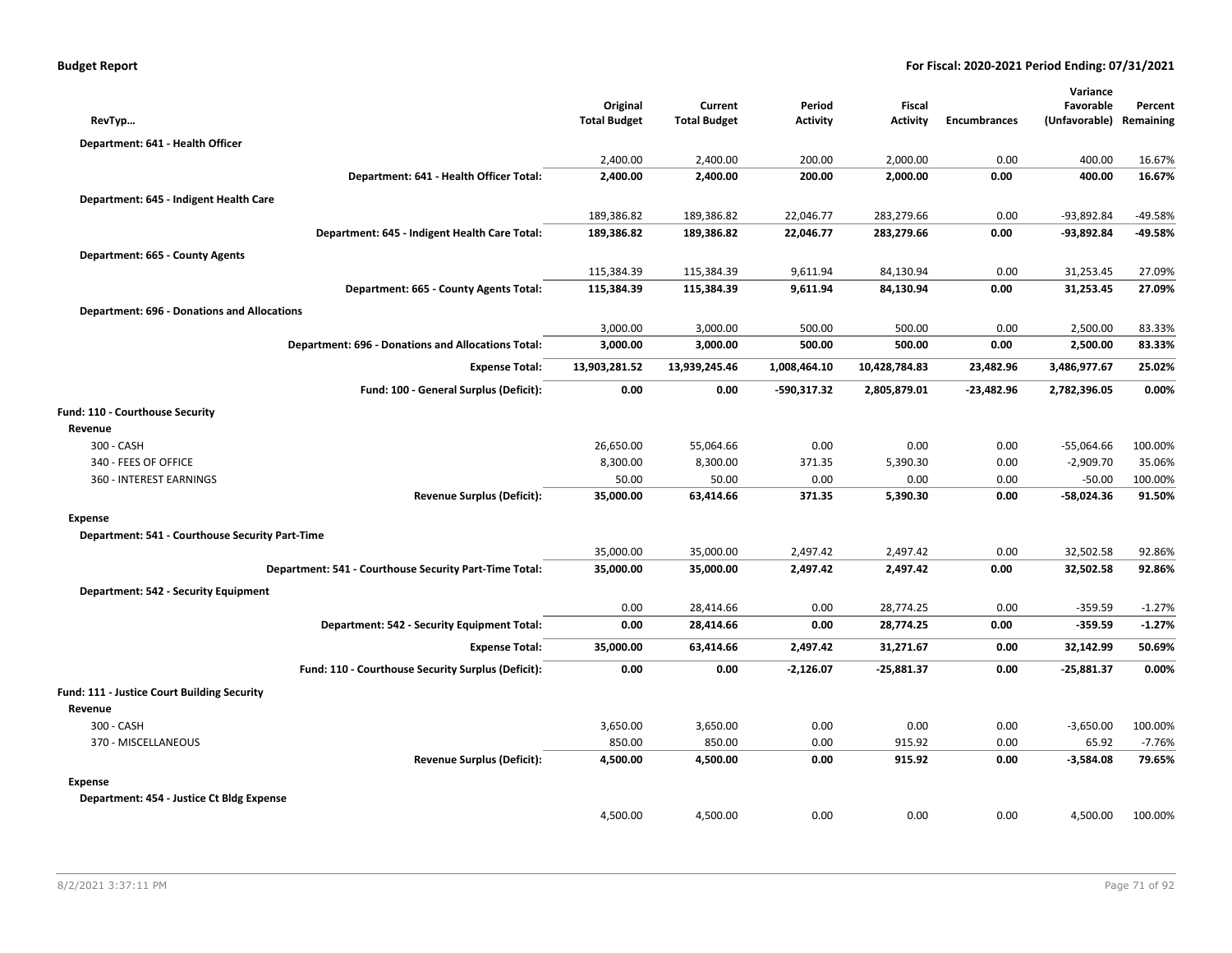| RevTyp                                              |                                                                | Original<br><b>Total Budget</b> | Current<br><b>Total Budget</b> | Period<br><b>Activity</b> | <b>Fiscal</b><br><b>Activity</b> | <b>Encumbrances</b> | Variance<br>Favorable<br>(Unfavorable) Remaining | Percent  |
|-----------------------------------------------------|----------------------------------------------------------------|---------------------------------|--------------------------------|---------------------------|----------------------------------|---------------------|--------------------------------------------------|----------|
|                                                     | Department: 454 - Justice Ct Bldg Expense Total:               | 4,500.00                        | 4,500.00                       | 0.00                      | 0.00                             | 0.00                | 4,500.00                                         | 100.00%  |
|                                                     | <b>Expense Total:</b>                                          | 4,500.00                        | 4,500.00                       | 0.00                      | 0.00                             | 0.00                | 4,500.00                                         | 100.00%  |
|                                                     | Fund: 111 - Justice Court Building Security Surplus (Deficit): | 0.00                            | 0.00                           | 0.00                      | 915.92                           | 0.00                | 915.92                                           | 0.00%    |
| Fund: 120 - County Clerk Vital Statistics           |                                                                |                                 |                                |                           |                                  |                     |                                                  |          |
| Revenue                                             |                                                                |                                 |                                |                           |                                  |                     |                                                  |          |
| 300 - CASH                                          |                                                                | 2,995.00                        | 2,995.00                       | 0.00                      | 0.00                             | 0.00                | $-2,995.00$                                      | 100.00%  |
| 360 - INTEREST EARNINGS                             |                                                                | 5.00                            | 5.00                           | 0.00                      | 0.00                             | 0.00                | $-5.00$                                          | 100.00%  |
| 370 - MISCELLANEOUS                                 |                                                                | 500.00                          | 500.00                         | 0.00                      | 130.00                           | 0.00                | $-370.00$                                        | 74.00%   |
|                                                     | <b>Revenue Surplus (Deficit):</b>                              | 3,500.00                        | 3,500.00                       | 0.00                      | 130.00                           | 0.00                | $-3,370.00$                                      | 96.29%   |
| <b>Expense</b>                                      |                                                                |                                 |                                |                           |                                  |                     |                                                  |          |
| Department: 411 - Vital Stats Expense               |                                                                |                                 |                                |                           |                                  |                     |                                                  |          |
|                                                     |                                                                | 3,500.00                        | 3,500.00                       | 641.66                    | 1,430.07                         | 302.64              | 1,767.29                                         | 50.49%   |
|                                                     | Department: 411 - Vital Stats Expense Total:                   | 3,500.00                        | 3,500.00                       | 641.66                    | 1,430.07                         | 302.64              | 1,767.29                                         | 50.49%   |
|                                                     | <b>Expense Total:</b>                                          | 3,500.00                        | 3,500.00                       | 641.66                    | 1,430.07                         | 302.64              | 1,767.29                                         | 50.49%   |
|                                                     | Fund: 120 - County Clerk Vital Statistics Surplus (Deficit):   | 0.00                            | 0.00                           | -641.66                   | $-1,300.07$                      | $-302.64$           | $-1,602.71$                                      | 0.00%    |
| Fund: 121 - County Clerk Records Management         |                                                                |                                 |                                |                           |                                  |                     |                                                  |          |
| Revenue                                             |                                                                |                                 |                                |                           |                                  |                     |                                                  |          |
| 300 - CASH                                          |                                                                | 38,139.08                       | 38,139.08                      | 0.00                      | 0.00                             | 0.00                | $-38,139.08$                                     | 100.00%  |
| 360 - INTEREST EARNINGS                             |                                                                | 50.00                           | 50.00                          | 0.00                      | 0.00                             | 0.00                | $-50.00$                                         | 100.00%  |
| 370 - MISCELLANEOUS                                 |                                                                | 57,500.00                       | 57,500.00                      | 1,554.00                  | 21,340.97                        | 0.00                | $-36,159.03$                                     | 62.89%   |
|                                                     | <b>Revenue Surplus (Deficit):</b>                              | 95,689.08                       | 95,689.08                      | 1,554.00                  | 21,340.97                        | 0.00                | $-74,348.11$                                     | 77.70%   |
| <b>Expense</b>                                      |                                                                |                                 |                                |                           |                                  |                     |                                                  |          |
| Department: 402 - Co.Clerk Records Mgt. Exp.        |                                                                |                                 |                                |                           |                                  |                     |                                                  |          |
|                                                     |                                                                | 95,689.08                       | 95,689.08                      | 12,699.57                 | 75,612.55                        | 0.00                | 20,076.53                                        | 20.98%   |
|                                                     | Department: 402 - Co.Clerk Records Mgt. Exp. Total:            | 95,689.08                       | 95,689.08                      | 12,699.57                 | 75,612.55                        | 0.00                | 20,076.53                                        | 20.98%   |
|                                                     | <b>Expense Total:</b>                                          | 95,689.08                       | 95,689.08                      | 12,699.57                 | 75,612.55                        | 0.00                | 20,076.53                                        | 20.98%   |
|                                                     | Fund: 121 - County Clerk Records Management Surplus (Deficit): | 0.00                            | 0.00                           | $-11,145.57$              | $-54,271.58$                     | 0.00                | $-54,271.58$                                     | 0.00%    |
| Fund: 122 - Chapter 19 Funds                        |                                                                |                                 |                                |                           |                                  |                     |                                                  |          |
| Revenue                                             |                                                                |                                 |                                |                           |                                  |                     |                                                  |          |
| 330 - GRANTS                                        |                                                                | 1,205.96                        | 1,205.96                       | 0.00                      | 0.00                             | 0.00                | $-1,205.96$                                      | 100.00%  |
|                                                     | <b>Revenue Surplus (Deficit):</b>                              | 1,205.96                        | 1,205.96                       | 0.00                      | 0.00                             | 0.00                | $-1,205.96$                                      | 100.00%  |
| <b>Expense</b>                                      |                                                                |                                 |                                |                           |                                  |                     |                                                  |          |
| Department: 403 - County Clerk                      |                                                                |                                 |                                |                           |                                  |                     |                                                  |          |
|                                                     |                                                                | 1,205.96                        | 1,205.96                       | 1,260.00                  | 1,260.00                         | 0.00                | $-54.04$                                         | $-4.48%$ |
|                                                     | Department: 403 - County Clerk Total:                          | 1,205.96                        | 1,205.96                       | 1,260.00                  | 1,260.00                         | 0.00                | $-54.04$                                         | $-4.48%$ |
| Department: 478 - HAVA CARES Act Coronavirus Relief |                                                                |                                 |                                |                           |                                  |                     |                                                  |          |
|                                                     |                                                                | 0.00                            | 0.00                           | 0.00                      | 17,370.07                        | 0.00                | $-17,370.07$                                     | 0.00%    |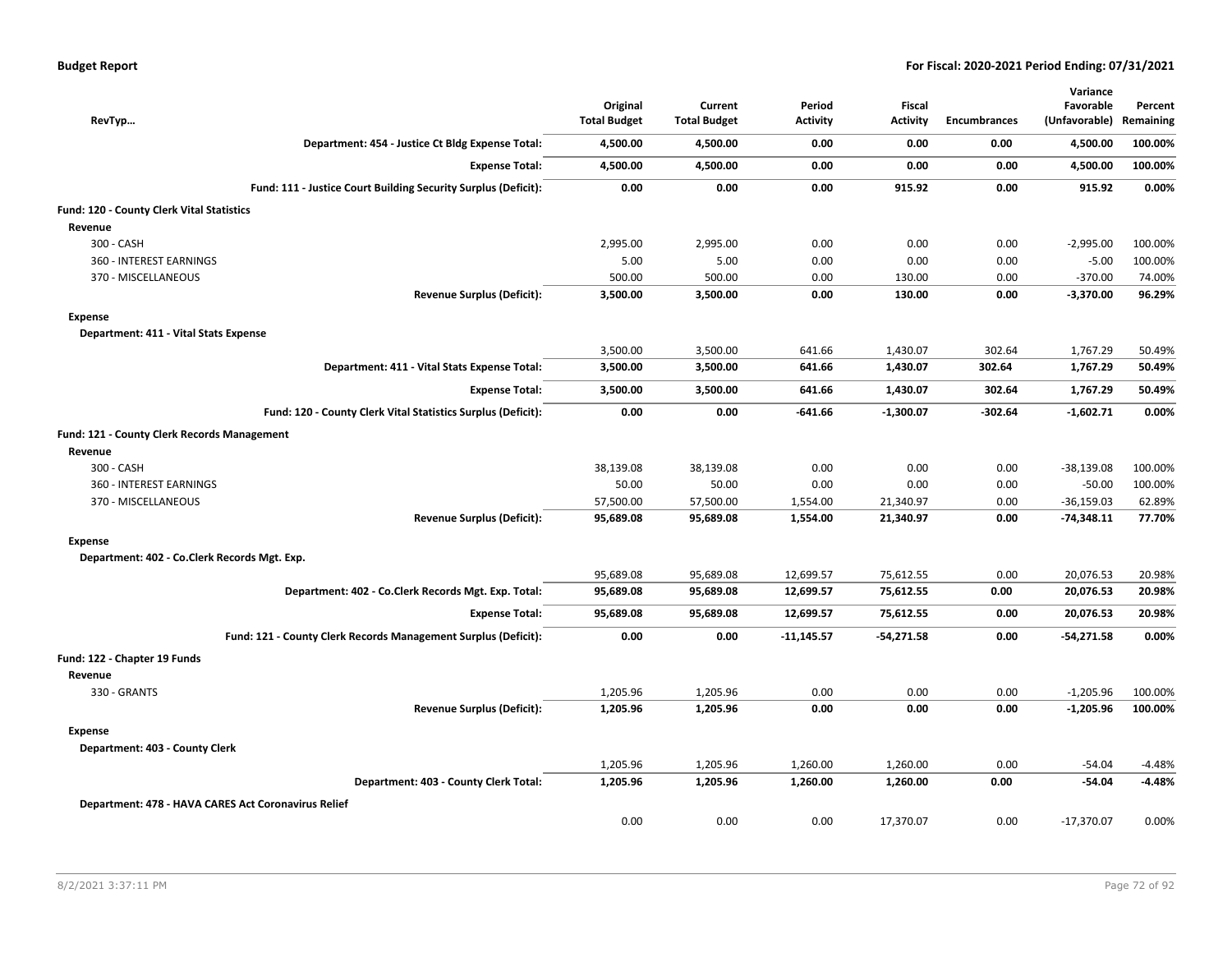| <b>Budget Report</b> |  |
|----------------------|--|
|----------------------|--|

| RevTyp                                                                 | Original<br><b>Total Budget</b> | Current<br><b>Total Budget</b> | Period<br><b>Activity</b> | <b>Fiscal</b><br><b>Activity</b> | Encumbrances | Variance<br>Favorable<br>(Unfavorable) Remaining | Percent                   |
|------------------------------------------------------------------------|---------------------------------|--------------------------------|---------------------------|----------------------------------|--------------|--------------------------------------------------|---------------------------|
| Department: 478 - HAVA CARES Act Coronavirus Relief Total:             | 0.00                            | 0.00                           | 0.00                      | 17,370.07                        | 0.00         | $-17,370.07$                                     | 0.00%                     |
| <b>Expense Total:</b>                                                  | 1,205.96                        | 1,205.96                       | 1,260.00                  | 18,630.07                        | 0.00         |                                                  | $-17,424.11$ $-1,444.83%$ |
| Fund: 122 - Chapter 19 Funds Surplus (Deficit):                        | 0.00                            | 0.00                           | $-1,260.00$               | $-18,630.07$                     | 0.00         | $-18,630.07$                                     | 0.00%                     |
| Fund: 123 - Election Equipment Fund<br>Revenue                         |                                 |                                |                           |                                  |              |                                                  |                           |
| 300 - CASH                                                             | 26,000.00                       | 519,253.98                     | 0.00                      | 0.00                             | 0.00         | $-519,253.98$                                    | 100.00%                   |
| 335 - PROCEEDS FROM CAPITAL LEASE                                      | 0.00                            | 0.00                           | 0.00                      | 357,253.98                       | 0.00         | 357,253.98                                       | 0.00%                     |
| 340 - FEES OF OFFICE                                                   | 4,000.00                        | 4,000.00                       | 0.00                      | 4,945.93                         | 0.00         | 945.93                                           | $-23.65%$                 |
| <b>Revenue Surplus (Deficit):</b>                                      | 30,000.00                       | 523,253.98                     | 0.00                      | 362,199.91                       | 0.00         | $-161,054.07$                                    | 30.78%                    |
| <b>Expense</b><br>Department: 403 - County Clerk                       |                                 |                                |                           |                                  |              |                                                  |                           |
|                                                                        | 30,000.00                       | 523,253.98                     | 0.00                      | 493,253.98                       | 0.00         | 30,000.00                                        | 5.73%                     |
| Department: 403 - County Clerk Total:                                  | 30,000.00                       | 523,253.98                     | 0.00                      | 493,253.98                       | 0.00         | 30,000.00                                        | 5.73%                     |
| <b>Expense Total:</b>                                                  | 30,000.00                       | 523,253.98                     | 0.00                      | 493,253.98                       | 0.00         | 30,000.00                                        | 5.73%                     |
| Fund: 123 - Election Equipment Fund Surplus (Deficit):                 | 0.00                            | 0.00                           | 0.00                      | $-131,054.07$                    | 0.00         | $-131,054.07$                                    | 0.00%                     |
| Fund: 125 - County Clerk Co.& Dist.CourtTechnology<br>Revenue          |                                 |                                |                           |                                  |              |                                                  |                           |
| 370 - MISCELLANEOUS                                                    | 600.00                          | 600.00                         | 4.00                      | 38.43                            | 0.00         | $-561.57$                                        | 93.60%                    |
| <b>Revenue Surplus (Deficit):</b>                                      | 600.00                          | 600.00                         | 4.00                      | 38.43                            | 0.00         | $-561.57$                                        | 93.60%                    |
| <b>Expense</b>                                                         |                                 |                                |                           |                                  |              |                                                  |                           |
| Department: 440 - Technology Equipment                                 |                                 |                                |                           |                                  |              |                                                  |                           |
|                                                                        | 600.00                          | 600.00                         | 0.00                      | 300.00                           | 825.00       | $-525.00$                                        | $-87.50%$                 |
| Department: 440 - Technology Equipment Total:                          | 600.00                          | 600.00                         | 0.00                      | 300.00                           | 825.00       | $-525.00$                                        | -87.50%                   |
| <b>Expense Total:</b>                                                  | 600.00                          | 600.00                         | 0.00                      | 300.00                           | 825.00       | $-525.00$                                        | $-87.50%$                 |
| Fund: 125 - County Clerk Co.& Dist.CourtTechnology Surplus (Deficit):  | 0.00                            | 0.00                           | 4.00                      | $-261.57$                        | $-825.00$    | $-1,086.57$                                      | 0.00%                     |
| Fund: 126 - County Clerk Court Records Preservation<br>Revenue         |                                 |                                |                           |                                  |              |                                                  |                           |
| 370 - MISCELLANEOUS                                                    | 0.00                            | 0.00                           | 0.00                      | 310.00                           | 0.00         | 310.00                                           | 0.00%                     |
| <b>Revenue Surplus (Deficit):</b>                                      | 0.00                            | 0.00                           | 0.00                      | 310.00                           | 0.00         | 310.00                                           | 0.00%                     |
| Fund: 126 - County Clerk Court Records Preservation Surplus (Deficit): | 0.00                            | 0.00                           | 0.00                      | 310.00                           | 0.00         | 310.00                                           | 0.00%                     |
| Fund: 127 - County Clerk Records Archive                               |                                 |                                |                           |                                  |              |                                                  |                           |
| Revenue                                                                |                                 |                                |                           |                                  |              |                                                  |                           |
| 300 - CASH                                                             | 50,000.00                       | 50,000.00                      | 0.00                      | 0.00                             | 0.00         | $-50,000.00$                                     | 100.00%                   |
| 370 - MISCELLANEOUS                                                    | 90,000.00                       | 90,000.00                      | 0.00                      | 16,770.00                        | 0.00         | $-73,230.00$                                     | 81.37%                    |
| <b>Revenue Surplus (Deficit):</b>                                      | 140,000.00                      | 140,000.00                     | 0.00                      | 16,770.00                        | 0.00         | $-123,230.00$                                    | 88.02%                    |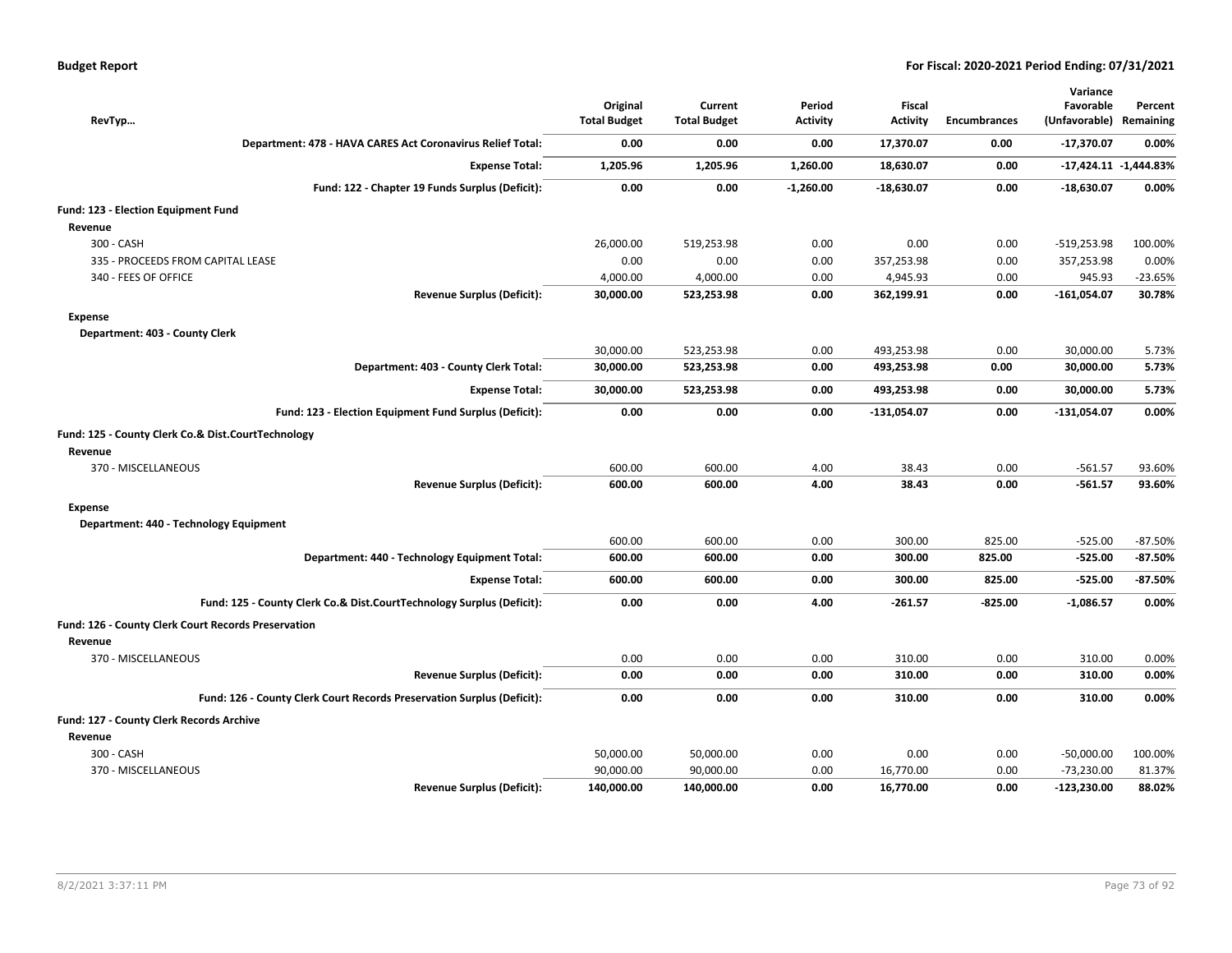| RevTyp                                                        | Original<br><b>Total Budget</b> | Current<br><b>Total Budget</b> | Period<br><b>Activity</b> | Fiscal<br><b>Activity</b> | <b>Encumbrances</b> | Variance<br>Favorable<br>(Unfavorable) | Percent<br>Remaining |
|---------------------------------------------------------------|---------------------------------|--------------------------------|---------------------------|---------------------------|---------------------|----------------------------------------|----------------------|
| <b>Expense</b>                                                |                                 |                                |                           |                           |                     |                                        |                      |
| Department: 403 - County Clerk                                |                                 |                                |                           |                           |                     |                                        |                      |
|                                                               | 140,000.00                      | 140,000.00                     | 0.00                      | 17,605.32                 | 0.00                | 122,394.68                             | 87.42%               |
| Department: 403 - County Clerk Total:                         | 140,000.00                      | 140,000.00                     | 0.00                      | 17,605.32                 | 0.00                | 122,394.68                             | 87.42%               |
| <b>Expense Total:</b>                                         | 140,000.00                      | 140,000.00                     | 0.00                      | 17,605.32                 | 0.00                | 122,394.68                             | 87.42%               |
| Fund: 127 - County Clerk Records Archive Surplus (Deficit):   | 0.00                            | 0.00                           | 0.00                      | $-835.32$                 | 0.00                | $-835.32$                              | 0.00%                |
| Fund: 130 - Bail Bond Trust Fund                              |                                 |                                |                           |                           |                     |                                        |                      |
| Revenue                                                       |                                 |                                |                           |                           |                     |                                        |                      |
| 345 - BONDS                                                   | 7,000.00                        | 7,000.00                       | 780.00                    | 4,920.00                  | 0.00                | $-2,080.00$                            | 29.71%               |
| <b>Revenue Surplus (Deficit):</b>                             | 7,000.00                        | 7,000.00                       | 780.00                    | 4,920.00                  | 0.00                | $-2,080.00$                            | 29.71%               |
| <b>Expense</b>                                                |                                 |                                |                           |                           |                     |                                        |                      |
| Department: 498 - Bail Bond Fee Expense                       |                                 |                                |                           |                           |                     |                                        |                      |
|                                                               | 7,000.00                        | 7,000.00                       | 0.00                      | 0.00                      | 0.00                | 7,000.00                               | 100.00%              |
| Department: 498 - Bail Bond Fee Expense Total:                | 7,000.00                        | 7,000.00                       | 0.00                      | 0.00                      | 0.00                | 7,000.00                               | 100.00%              |
| <b>Expense Total:</b>                                         | 7,000.00                        | 7,000.00                       | 0.00                      | 0.00                      | 0.00                | 7,000.00                               | 100.00%              |
| Fund: 130 - Bail Bond Trust Fund Surplus (Deficit):           | 0.00                            | 0.00                           | 780.00                    | 4,920.00                  | 0.00                | 4,920.00                               | 0.00%                |
| Fund: 160 - County Judge Excess Supplement                    |                                 |                                |                           |                           |                     |                                        |                      |
| Revenue                                                       |                                 |                                |                           |                           |                     |                                        |                      |
| 300 - CASH                                                    | 2,700.00                        | 2,700.00                       | 0.00                      | 0.00                      | 0.00                | $-2,700.00$                            | 100.00%              |
| <b>Revenue Surplus (Deficit):</b>                             | 2,700.00                        | 2,700.00                       | 0.00                      | 0.00                      | 0.00                | $-2,700.00$                            | 100.00%              |
| <b>Expense</b>                                                |                                 |                                |                           |                           |                     |                                        |                      |
| Department: 452 - Excess Supplement County Judge              |                                 |                                |                           |                           |                     |                                        |                      |
| Department: 452 - Excess Supplement County Judge Total:       | 2,700.00<br>2,700.00            | 2,700.00<br>2,700.00           | 254.47<br>254.47          | 503.91<br>503.91          | 0.00<br>0.00        | 2,196.09<br>2,196.09                   | 81.34%<br>81.34%     |
|                                                               |                                 |                                |                           |                           |                     |                                        |                      |
| <b>Expense Total:</b>                                         | 2,700.00                        | 2,700.00                       | 254.47                    | 503.91                    | 0.00                | 2,196.09                               | 81.34%               |
| Fund: 160 - County Judge Excess Supplement Surplus (Deficit): | 0.00                            | 0.00                           | $-254.47$                 | $-503.91$                 | 0.00                | $-503.91$                              | 0.00%                |
| Fund: 161 - Probate Judges Education                          |                                 |                                |                           |                           |                     |                                        |                      |
| Revenue                                                       |                                 |                                |                           |                           |                     |                                        |                      |
| 300 - CASH<br>340 - FEES OF OFFICE                            | 1,450.00<br>150.00              | 1,450.00<br>150.00             | 0.00<br>0.00              | 0.00                      | 0.00<br>0.00        | $-1,450.00$<br>$-5.00$                 | 100.00%<br>3.33%     |
| <b>Revenue Surplus (Deficit):</b>                             | 1,600.00                        | 1,600.00                       | 0.00                      | 145.00<br>145.00          | 0.00                | $-1,455.00$                            | 90.94%               |
|                                                               |                                 |                                |                           |                           |                     |                                        |                      |
| <b>Expense</b><br>Department: 412 - Probate Judges Expense    |                                 |                                |                           |                           |                     |                                        |                      |
|                                                               | 1,600.00                        | 1,600.00                       | 0.00                      | 0.00                      | 0.00                | 1,600.00                               | 100.00%              |
| Department: 412 - Probate Judges Expense Total:               | 1,600.00                        | 1,600.00                       | 0.00                      | 0.00                      | 0.00                | 1,600.00                               | 100.00%              |
| <b>Expense Total:</b>                                         | 1,600.00                        | 1,600.00                       | 0.00                      | 0.00                      | 0.00                | 1,600.00                               | 100.00%              |
| Fund: 161 - Probate Judges Education Surplus (Deficit):       | 0.00                            | 0.00                           | 0.00                      | 145.00                    | 0.00                | 145.00                                 | 0.00%                |
|                                                               |                                 |                                |                           |                           |                     |                                        |                      |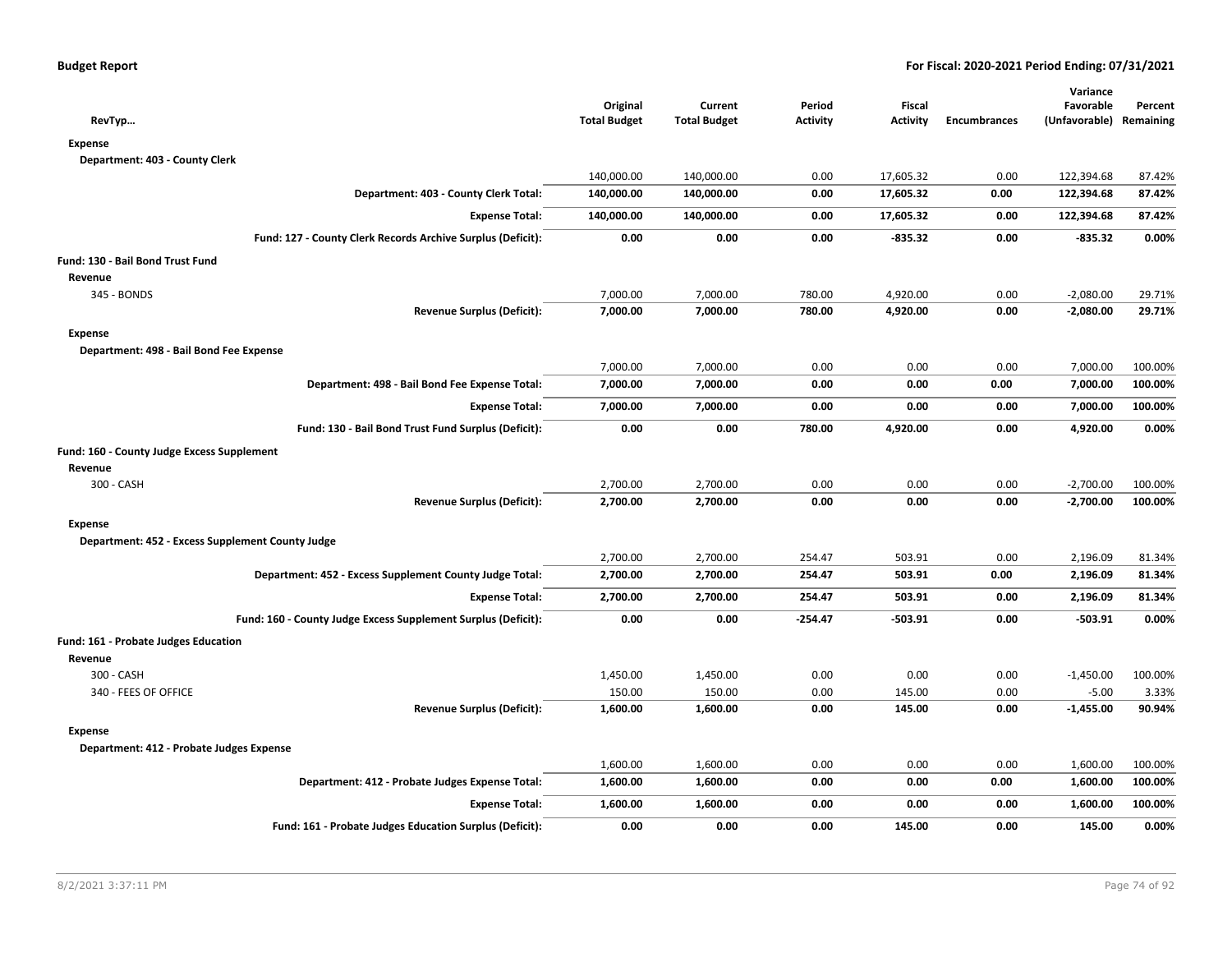| <b>Budget Report</b> |  |
|----------------------|--|
|----------------------|--|

|                                                                          |                                 |                                |                           |                           |                     | Variance                   |                      |
|--------------------------------------------------------------------------|---------------------------------|--------------------------------|---------------------------|---------------------------|---------------------|----------------------------|----------------------|
| RevTyp                                                                   | Original<br><b>Total Budget</b> | Current<br><b>Total Budget</b> | Period<br><b>Activity</b> | Fiscal<br><b>Activity</b> | <b>Encumbrances</b> | Favorable<br>(Unfavorable) | Percent<br>Remaining |
|                                                                          |                                 |                                |                           |                           |                     |                            |                      |
| Fund: 190 - District Clerk Records Management                            |                                 |                                |                           |                           |                     |                            |                      |
| Revenue                                                                  |                                 |                                |                           |                           |                     |                            |                      |
| 300 - CASH                                                               | 7,088.49                        | 7,088.49                       | 0.00                      | 0.00                      | 0.00                | $-7,088.49$                | 100.00%              |
| 360 - INTEREST EARNINGS                                                  | 15.00                           | 15.00                          | 0.00                      | 0.00                      | 0.00                | $-15.00$                   | 100.00%              |
| 370 - MISCELLANEOUS<br><b>Revenue Surplus (Deficit):</b>                 | 2,500.00<br>9,603.49            | 2,500.00<br>9,603.49           | 410.97<br>410.97          | 2,827.47<br>2,827.47      | 0.00<br>0.00        | 327.47<br>$-6,776.02$      | $-13.10%$<br>70.56%  |
|                                                                          |                                 |                                |                           |                           |                     |                            |                      |
| <b>Expense</b>                                                           |                                 |                                |                           |                           |                     |                            |                      |
| Department: 450 - District Clerk                                         | 9,603.49                        | 9,603.49                       | 741.05                    | 8,111.57                  | 0.00                | 1,491.92                   | 15.54%               |
| Department: 450 - District Clerk Total:                                  | 9,603.49                        | 9,603.49                       | 741.05                    | 8,111.57                  | 0.00                | 1,491.92                   | 15.54%               |
|                                                                          |                                 |                                |                           |                           |                     |                            |                      |
| <b>Expense Total:</b>                                                    | 9,603.49                        | 9,603.49                       | 741.05                    | 8,111.57                  | 0.00                | 1,491.92                   | 15.54%               |
| Fund: 190 - District Clerk Records Management Surplus (Deficit):         | 0.00                            | 0.00                           | $-330.08$                 | $-5,284.10$               | 0.00                | $-5,284.10$                | 0.00%                |
| Fund: 191 - District Court Records Archive                               |                                 |                                |                           |                           |                     |                            |                      |
| Revenue                                                                  |                                 |                                |                           |                           |                     |                            |                      |
| 300 - CASH                                                               | 25,000.00                       | 25,000.00                      | 0.00                      | 0.00                      | 0.00                | $-25,000.00$               | 100.00%              |
| 370 - MISCELLANEOUS                                                      | 4,000.00                        | 4,000.00                       | 442.65                    | 4,025.03                  | 0.00                | 25.03                      | $-0.63%$             |
| <b>Revenue Surplus (Deficit):</b>                                        | 29,000.00                       | 29,000.00                      | 442.65                    | 4,025.03                  | 0.00                | $-24,974.97$               | 86.12%               |
| <b>Expense</b>                                                           |                                 |                                |                           |                           |                     |                            |                      |
| Department: 450 - District Clerk                                         |                                 |                                |                           |                           |                     |                            |                      |
|                                                                          | 29,000.00                       | 29,000.00                      | 0.00                      | 507.75                    | 0.00                | 28,492.25                  | 98.25%               |
| Department: 450 - District Clerk Total:                                  | 29,000.00                       | 29,000.00                      | 0.00                      | 507.75                    | 0.00                | 28,492.25                  | 98.25%               |
| <b>Expense Total:</b>                                                    | 29,000.00                       | 29,000.00                      | 0.00                      | 507.75                    | 0.00                | 28,492.25                  | 98.25%               |
| Fund: 191 - District Court Records Archive Surplus (Deficit):            | 0.00                            | 0.00                           | 442.65                    | 3,517.28                  | 0.00                | 3,517.28                   | 0.00%                |
| Fund: 192 - District Clerk Co.& Dist.Court Technology                    |                                 |                                |                           |                           |                     |                            |                      |
| Revenue                                                                  |                                 |                                |                           |                           |                     |                            |                      |
| 300 - CASH                                                               | 3,000.00                        | 3,000.00                       | 0.00                      | 0.00                      | 0.00                | $-3,000.00$                | 100.00%              |
| 370 - MISCELLANEOUS                                                      | 0.00                            | 0.00                           | 130.63                    | 565.08                    | 0.00                | 565.08                     | 0.00%                |
| <b>Revenue Surplus (Deficit):</b>                                        | 3,000.00                        | 3,000.00                       | 130.63                    | 565.08                    | 0.00                | $-2,434.92$                | 81.16%               |
| <b>Expense</b>                                                           |                                 |                                |                           |                           |                     |                            |                      |
| Department: 440 - Technology Equipment                                   |                                 |                                |                           |                           |                     |                            |                      |
|                                                                          | 3,000.00                        | 3,000.00                       | 0.00                      | 0.00                      | 0.00                | 3,000.00                   | 100.00%              |
| Department: 440 - Technology Equipment Total:                            | 3,000.00                        | 3,000.00                       | 0.00                      | 0.00                      | 0.00                | 3,000.00                   | 100.00%              |
| <b>Expense Total:</b>                                                    | 3,000.00                        | 3,000.00                       | 0.00                      | 0.00                      | 0.00                | 3,000.00                   | 100.00%              |
| Fund: 192 - District Clerk Co.& Dist.Court Technology Surplus (Deficit): | 0.00                            | 0.00                           | 130.63                    | 565.08                    | 0.00                | 565.08                     | 0.00%                |
| Fund: 193 - District Clerk Court Records Preservation                    |                                 |                                |                           |                           |                     |                            |                      |
| Revenue                                                                  |                                 |                                |                           |                           |                     |                            |                      |
| 300 - CASH                                                               | 35,000.00                       | 35,000.00                      | 0.00                      | 0.00                      | 0.00                | $-35,000.00$               | 100.00%              |
|                                                                          |                                 |                                |                           |                           |                     |                            |                      |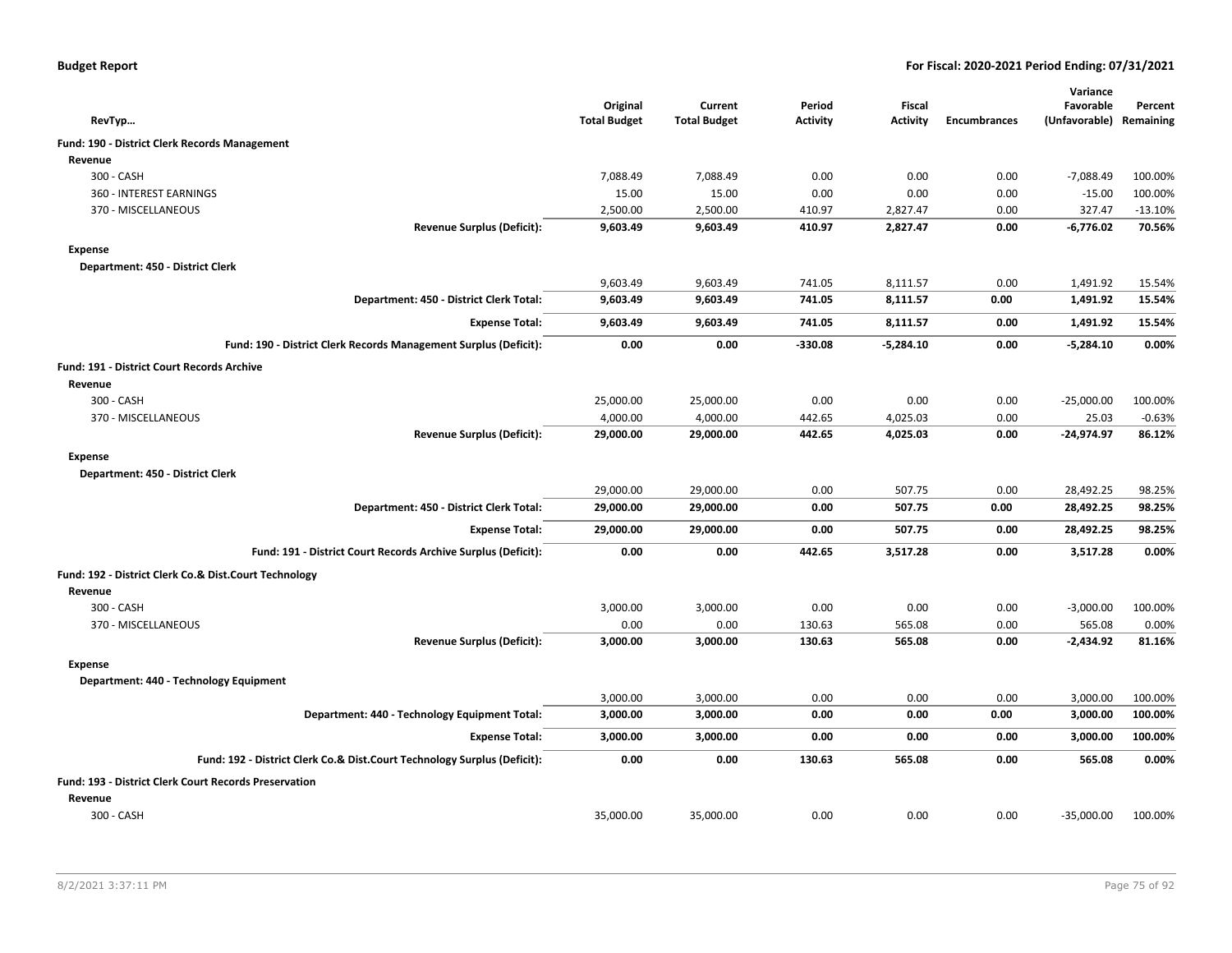| RevTyp                                                                   | Original<br><b>Total Budget</b> | Current<br><b>Total Budget</b> | Period<br><b>Activity</b> | <b>Fiscal</b><br><b>Activity</b> | <b>Encumbrances</b> | Variance<br>Favorable<br>(Unfavorable) Remaining | Percent              |
|--------------------------------------------------------------------------|---------------------------------|--------------------------------|---------------------------|----------------------------------|---------------------|--------------------------------------------------|----------------------|
| 370 - MISCELLANEOUS                                                      | 0.00                            | 0.00                           | 322.65                    | 3,336.89                         | 0.00                | 3,336.89                                         | 0.00%                |
| <b>Revenue Surplus (Deficit):</b>                                        | 35,000.00                       | 35,000.00                      | 322.65                    | 3,336.89                         | 0.00                | $-31,663.11$                                     | 90.47%               |
| <b>Expense</b>                                                           |                                 |                                |                           |                                  |                     |                                                  |                      |
| Department: 545 - District Clerk Records Pres.Equip.                     |                                 |                                |                           |                                  |                     |                                                  |                      |
|                                                                          | 35,000.00                       | 35,000.00                      | 0.00                      | 0.00                             | 0.00                | 35,000.00                                        | 100.00%              |
| Department: 545 - District Clerk Records Pres. Equip. Total:             | 35,000.00                       | 35,000.00                      | 0.00                      | 0.00                             | 0.00                | 35,000.00                                        | 100.00%              |
| <b>Expense Total:</b>                                                    | 35,000.00                       | 35,000.00                      | 0.00                      | 0.00                             | 0.00                | 35,000.00                                        | 100.00%              |
| Fund: 193 - District Clerk Court Records Preservation Surplus (Deficit): | 0.00                            | 0.00                           | 322.65                    | 3,336.89                         | 0.00                | 3,336.89                                         | 0.00%                |
| Fund: 200 - County Offices Records Mangement                             |                                 |                                |                           |                                  |                     |                                                  |                      |
| Revenue                                                                  |                                 |                                |                           |                                  |                     |                                                  |                      |
| 300 - CASH                                                               | 6,737.24                        | 6,737.24                       | 0.00                      | 0.00                             | 0.00                | $-6,737.24$                                      | 100.00%              |
| 360 - INTEREST EARNINGS                                                  | 50.00                           | 50.00                          | 0.00                      | 0.00                             | 0.00                | $-50.00$                                         | 100.00%              |
| 370 - MISCELLANEOUS                                                      | 15,000.00                       | 15,000.00                      | 811.93                    | 12,829.55                        | 0.00                | $-2,170.45$                                      | 14.47%               |
| <b>Revenue Surplus (Deficit):</b>                                        | 21,787.24                       | 21,787.24                      | 811.93                    | 12,829.55                        | 0.00                | -8,957.69                                        | 41.11%               |
| <b>Expense</b>                                                           |                                 |                                |                           |                                  |                     |                                                  |                      |
| Department: 449 - Co. Office Records Mgt.                                |                                 |                                |                           |                                  |                     |                                                  |                      |
|                                                                          | 10,300.00                       | 20,787.24                      | 1,350.39                  | 10,488.46                        | 0.00                | 10,298.78                                        | 49.54%               |
| Department: 449 - Co. Office Records Mgt. Total:                         | 10,300.00                       | 20,787.24                      | 1,350.39                  | 10,488.46                        | 0.00                | 10,298.78                                        | 49.54%               |
| Department: 999 - Undesignated Conversion                                |                                 |                                |                           |                                  |                     |                                                  |                      |
|                                                                          | 11,487.24                       | 1,000.00                       | 0.00                      | 0.00                             | 0.00                | 1,000.00                                         | 100.00%              |
| Department: 999 - Undesignated Conversion Total:                         | 11,487.24                       | 1,000.00                       | 0.00                      | 0.00                             | 0.00                | 1,000.00                                         | 100.00%              |
| <b>Expense Total:</b>                                                    | 21,787.24                       | 21,787.24                      | 1,350.39                  | 10,488.46                        | 0.00                | 11,298.78                                        | 51.86%               |
| Fund: 200 - County Offices Records Mangement Surplus (Deficit):          | 0.00                            | 0.00                           | $-538.46$                 | 2,341.09                         | 0.00                | 2,341.09                                         | 0.00%                |
| Fund: 210 - Road & Bridge #1                                             |                                 |                                |                           |                                  |                     |                                                  |                      |
| Revenue                                                                  |                                 |                                |                           |                                  |                     |                                                  |                      |
| 300 - CASH                                                               | 66,657.62                       | 66,657.62                      | 0.00                      | 0.00                             | 0.00                | $-66,657.62$                                     | 100.00%              |
| 310 - PROPERTY TAXES                                                     | 557,378.68                      | 557,378.68                     | 8,163.97                  | 564,664.72                       | 0.00                | 7,286.04                                         | $-1.31%$             |
| 318 - OTHER TAXES                                                        | 52,017.67                       | 52,017.67                      | 5,627.37                  | 63,834.62                        | 0.00                | 11,816.95                                        | $-22.72%$            |
| 321 - FEES OF TAX COLLECTOR                                              | 140,000.00                      | 140,000.00                     | 8,659.49                  | 130,802.98                       | 0.00                | $-9,197.02$                                      | 6.57%                |
| 350 - FINES                                                              | 24,500.00                       | 24,500.00                      | 978.89                    | 14,913.57                        | 0.00                | $-9,586.43$                                      | 39.13%               |
| 360 - INTEREST EARNINGS                                                  | 500.00                          | 500.00                         | 0.00                      | 287.74                           | 0.00                | $-212.26$                                        | 42.45%               |
| 364 - SALE OF ASSETS LAND/BUILDING                                       | 1,000.00                        | 1,000.00                       | 18,569.37                 | 18,569.37                        | 0.00                |                                                  | 17,569.37 -1,756.94% |
| 370 - MISCELLANEOUS                                                      | 34,000.00                       | 35,000.00                      | 912.00                    | 40,927.08                        | 0.00                | 5,927.08                                         | $-16.93%$            |
| <b>Revenue Surplus (Deficit):</b>                                        | 876,053.97                      | 877,053.97                     | 42,911.09                 | 834,000.08                       | 0.00                | -43,053.89                                       | 4.91%                |
| <b>Expense</b>                                                           |                                 |                                |                           |                                  |                     |                                                  |                      |
| Department: 621 - Road & Bridge 1                                        |                                 |                                |                           |                                  |                     |                                                  |                      |
|                                                                          | 860,096.29                      | 861,096.29                     | 56,647.99                 | 598,348.03                       | 235.12              | 262,513.14                                       | 30.49%               |
| Department: 621 - Road & Bridge 1 Total:                                 | 860,096.29                      | 861,096.29                     | 56,647.99                 | 598,348.03                       | 235.12              | 262,513.14                                       | 30.49%               |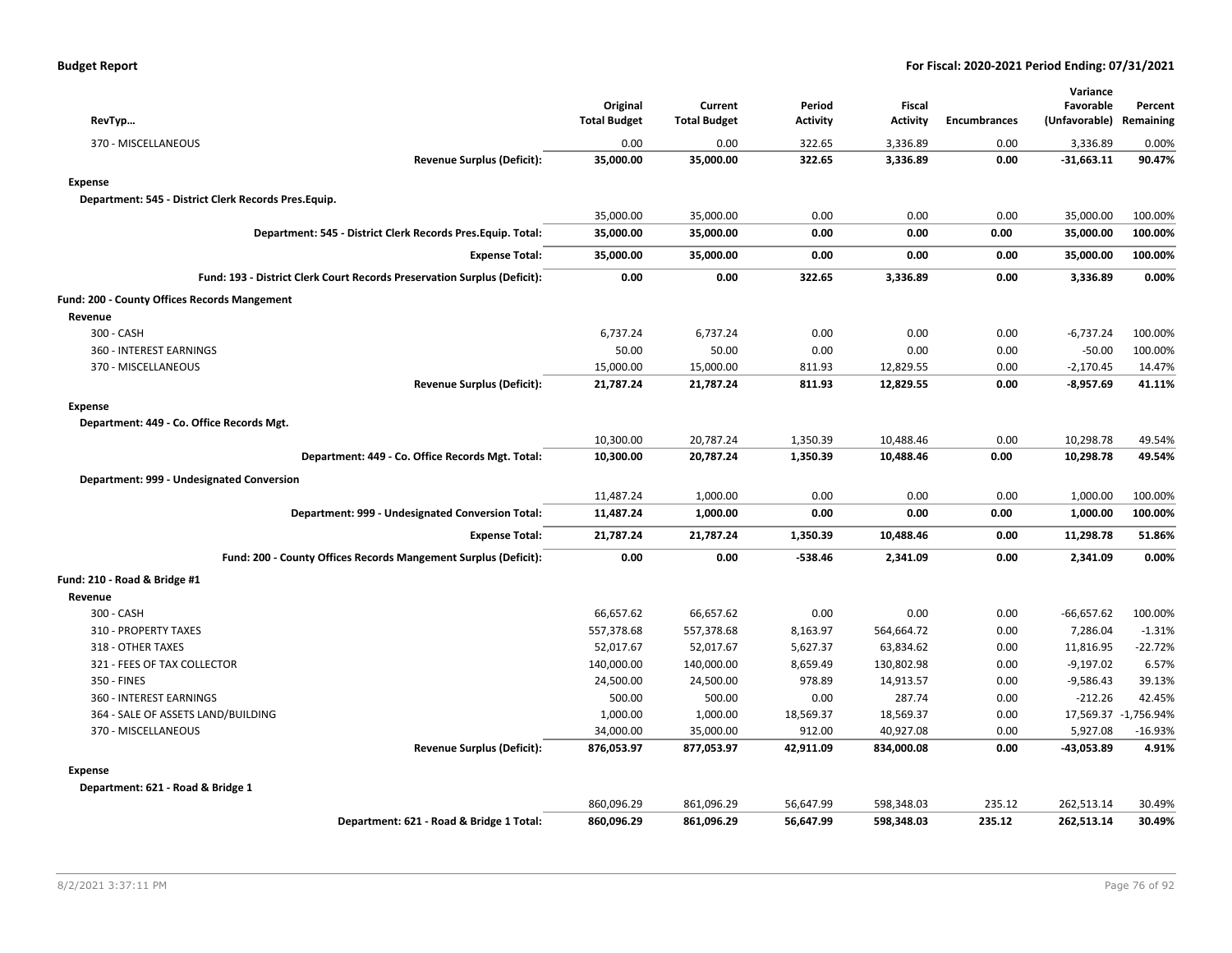| RevTyp                                            |                                                    | Original<br><b>Total Budget</b> | Current<br><b>Total Budget</b> | Period<br><b>Activity</b> | <b>Fiscal</b><br><b>Activity</b> | <b>Encumbrances</b> | Variance<br>Favorable<br>(Unfavorable) Remaining | Percent              |
|---------------------------------------------------|----------------------------------------------------|---------------------------------|--------------------------------|---------------------------|----------------------------------|---------------------|--------------------------------------------------|----------------------|
| Department: 625 - Administrative Office R&B       |                                                    |                                 |                                |                           |                                  |                     |                                                  |                      |
|                                                   |                                                    | 15,957.68                       | 15,957.68                      | 0.00                      | 9,073.97                         | 0.00                | 6,883.71                                         | 43.14%               |
|                                                   | Department: 625 - Administrative Office R&B Total: | 15,957.68                       | 15,957.68                      | 0.00                      | 9,073.97                         | 0.00                | 6,883.71                                         | 43.14%               |
|                                                   | <b>Expense Total:</b>                              | 876,053.97                      | 877,053.97                     | 56,647.99                 | 607,422.00                       | 235.12              | 269,396.85                                       | 30.72%               |
|                                                   | Fund: 210 - Road & Bridge #1 Surplus (Deficit):    | 0.00                            | 0.00                           | $-13,736.90$              | 226,578.08                       | $-235.12$           | 226,342.96                                       | 0.00%                |
|                                                   |                                                    |                                 |                                |                           |                                  |                     |                                                  |                      |
| Fund: 220 - Road & Bridge #2                      |                                                    |                                 |                                |                           |                                  |                     |                                                  |                      |
| Revenue                                           |                                                    |                                 |                                |                           |                                  |                     |                                                  |                      |
| 300 - CASH                                        |                                                    | 150,609.92                      | 150,609.92                     | 0.00                      | 0.00                             | 0.00                | $-150,609.92$                                    | 100.00%              |
| 310 - PROPERTY TAXES                              |                                                    | 649,623.64                      | 649,623.64                     | 9,511.57                  | 657,872.79                       | 0.00                | 8,249.15                                         | $-1.27%$             |
| 318 - OTHER TAXES                                 |                                                    | 64,603.02                       | 64,603.02                      | 6,553.55                  | 74,341.39                        | 0.00                | 9,738.37                                         | $-15.07%$            |
| 321 - FEES OF TAX COLLECTOR                       |                                                    | 167,000.00                      | 167,000.00                     | 10,087.11                 | 152,368.04                       | 0.00                | $-14,631.96$                                     | 8.76%                |
| 350 - FINES                                       |                                                    | 30,000.00                       | 30,000.00                      | 1,140.28                  | 17,372.33                        | 0.00                | $-12,627.67$                                     | 42.09%               |
| 360 - INTEREST EARNINGS                           |                                                    | 3,000.00                        | 3,000.00                       | 0.00                      | 440.10                           | 0.00                | $-2,559.90$                                      | 85.33%               |
| 364 - SALE OF ASSETS LAND/BUILDING                |                                                    | 4,000.00                        | 4,000.00                       | 63,316.25                 | 63,316.25                        | 0.00                |                                                  | 59,316.25 -1,482.91% |
| 370 - MISCELLANEOUS                               |                                                    | 39,800.00                       | 99,800.00                      | 60,040.00                 | 105,332.66                       | 0.00                | 5,532.66                                         | $-5.54%$             |
|                                                   | <b>Revenue Surplus (Deficit):</b>                  | 1,108,636.58                    | 1,168,636.58                   | 150,648.76                | 1,071,043.56                     | 0.00                | $-97,593.02$                                     | 8.35%                |
| <b>Expense</b>                                    |                                                    |                                 |                                |                           |                                  |                     |                                                  |                      |
| Department: 509 - Contingency                     |                                                    |                                 |                                |                           |                                  |                     |                                                  |                      |
|                                                   |                                                    | 10,000.00                       | 10,000.00                      | 0.00                      | 0.00                             | 0.00                | 10,000.00                                        | 100.00%              |
|                                                   | Department: 509 - Contingency Total:               | 10,000.00                       | 10,000.00                      | 0.00                      | 0.00                             | 0.00                | 10,000.00                                        | 100.00%              |
| Department: 622 - Road & Bridge 2                 |                                                    |                                 |                                |                           |                                  |                     |                                                  |                      |
|                                                   |                                                    | 1,082,678.90                    | 1,142,678.90                   | 97,481.38                 | 990,017.37                       | 811.24              | 151,850.29                                       | 13.29%               |
|                                                   | Department: 622 - Road & Bridge 2 Total:           | 1,082,678.90                    | 1,142,678.90                   | 97,481.38                 | 990,017.37                       | 811.24              | 151,850.29                                       | 13.29%               |
| Department: 625 - Administrative Office R&B       |                                                    |                                 |                                |                           |                                  |                     |                                                  |                      |
|                                                   |                                                    | 15,957.68                       | 15,957.68                      | 0.00                      | 9,073.97                         | 0.00                | 6,883.71                                         | 43.14%               |
|                                                   | Department: 625 - Administrative Office R&B Total: | 15,957.68                       | 15,957.68                      | 0.00                      | 9,073.97                         | 0.00                | 6,883.71                                         | 43.14%               |
|                                                   | <b>Expense Total:</b>                              | 1,108,636.58                    | 1,168,636.58                   | 97,481.38                 | 999,091.34                       | 811.24              | 168,734.00                                       | 14.44%               |
|                                                   | Fund: 220 - Road & Bridge #2 Surplus (Deficit):    | 0.00                            | 0.00                           | 53,167.38                 | 71,952.22                        | $-811.24$           | 71,140.98                                        | 0.00%                |
| Fund: 221 - Raw Water Pipeline Road and Bridge #2 |                                                    |                                 |                                |                           |                                  |                     |                                                  |                      |
| Revenue                                           |                                                    |                                 |                                |                           |                                  |                     |                                                  |                      |
| 325 - RAW WATER PIPELINE                          |                                                    | 0.00                            | 12,000.00                      | 0.00                      | 12,000.00                        | 0.00                | 0.00                                             | 0.00%                |
|                                                   | <b>Revenue Surplus (Deficit):</b>                  | 0.00                            | 12,000.00                      | 0.00                      | 12,000.00                        | 0.00                | 0.00                                             | 0.00%                |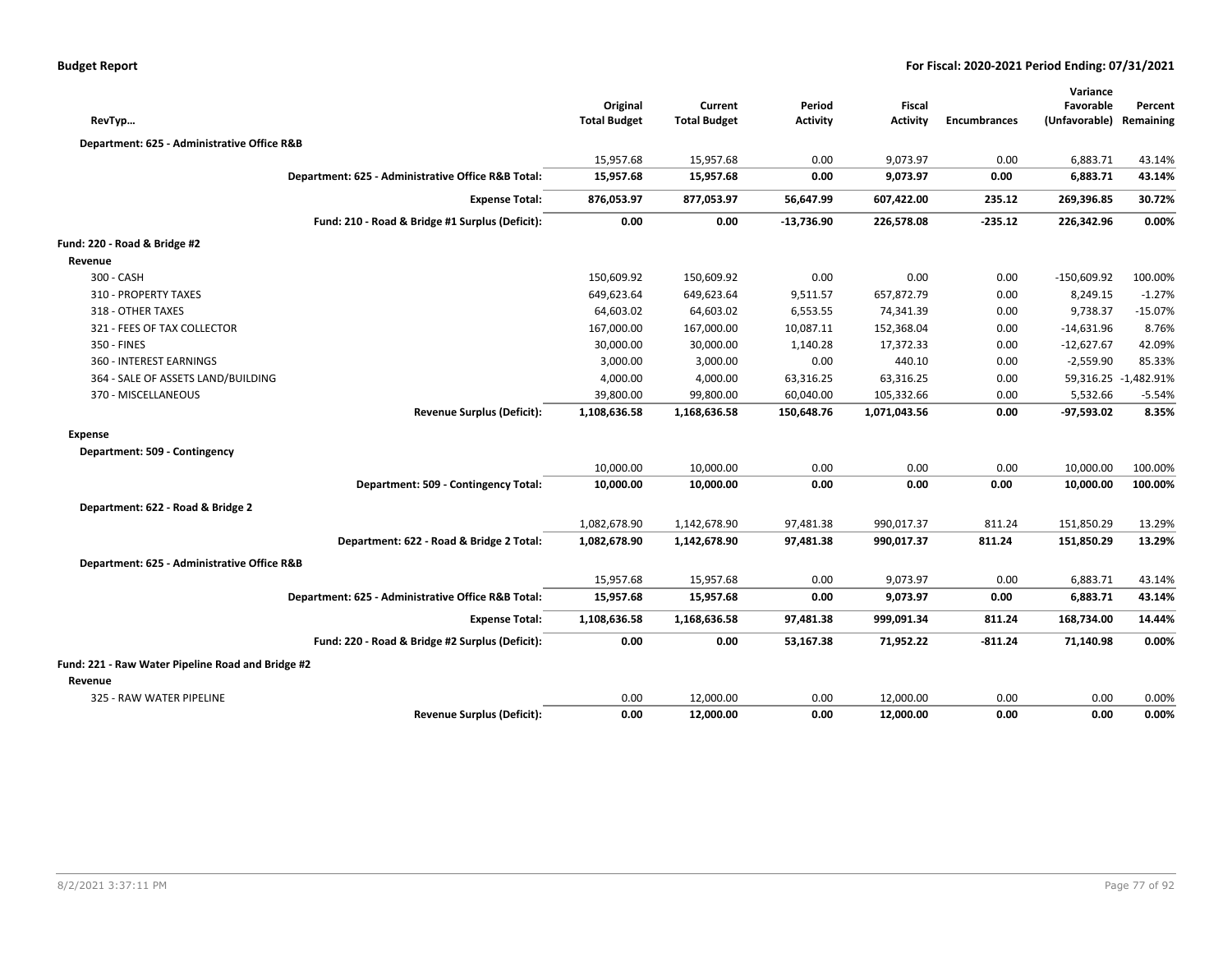| RevTyp                                                               | Original<br><b>Total Budget</b> | Current<br><b>Total Budget</b> | Period<br><b>Activity</b> | Fiscal<br><b>Activity</b> | <b>Encumbrances</b> | Variance<br>Favorable<br>(Unfavorable) Remaining | Percent    |
|----------------------------------------------------------------------|---------------------------------|--------------------------------|---------------------------|---------------------------|---------------------|--------------------------------------------------|------------|
| <b>Expense</b>                                                       |                                 |                                |                           |                           |                     |                                                  |            |
| Department: 622 - Road & Bridge 2                                    |                                 |                                |                           |                           |                     |                                                  |            |
|                                                                      | 0.00                            | 12,000.00                      | 0.00                      | 0.00                      | 0.00                | 12,000.00                                        | 100.00%    |
| Department: 622 - Road & Bridge 2 Total:                             | 0.00                            | 12,000.00                      | 0.00                      | 0.00                      | 0.00                | 12,000.00                                        | 100.00%    |
| <b>Expense Total:</b>                                                | 0.00                            | 12,000.00                      | 0.00                      | 0.00                      | 0.00                | 12,000.00                                        | 100.00%    |
| Fund: 221 - Raw Water Pipeline Road and Bridge #2 Surplus (Deficit): | 0.00                            | 0.00                           | 0.00                      | 12,000.00                 | 0.00                | 12,000.00                                        | 0.00%      |
| Fund: 230 - Road & Bridge #3                                         |                                 |                                |                           |                           |                     |                                                  |            |
| Revenue                                                              |                                 |                                |                           |                           |                     |                                                  |            |
| 310 - PROPERTY TAXES                                                 | 972,335.46                      | 972,335.46                     | 14,266.44                 | 986,746.18                | 0.00                | 14,410.72                                        | $-1.48%$   |
| 318 - OTHER TAXES                                                    | 92,904.53                       | 92,904.53                      | 9,831.58                  | 111,525.94                | 0.00                | 18,621.41                                        | $-20.04%$  |
| 321 - FEES OF TAX COLLECTOR                                          | 220,000.00                      | 220,000.00                     | 15,130.67                 | 228,552.08                | 0.00                | 8,552.08                                         | $-3.89%$   |
| 350 - FINES                                                          | 30,400.00                       | 30,400.00                      | 1,710.42                  | 26,058.52                 | 0.00                | $-4,341.48$                                      | 14.28%     |
| 360 - INTEREST EARNINGS                                              | 4,000.00                        | 4,000.00                       | 0.00                      | 760.21                    | 0.00                | $-3,239.79$                                      | 80.99%     |
| 364 - SALE OF ASSETS LAND/BUILDING                                   | 5,000.00                        | 5,000.00                       | 35,850.74                 | 35,850.74                 | 0.00                | 30,850.74                                        | $-617.01%$ |
| 370 - MISCELLANEOUS                                                  | 47,369.88                       | 47,369.88                      | 1,293.92                  | 66,295.47                 | 0.00                | 18,925.59                                        | -39.95%    |
| <b>Revenue Surplus (Deficit):</b>                                    | 1,372,009.87                    | 1,372,009.87                   | 78,083.77                 | 1,455,789.14              | 0.00                | 83,779.27                                        | $-6.11%$   |
| <b>Expense</b>                                                       |                                 |                                |                           |                           |                     |                                                  |            |
| Department: 509 - Contingency                                        |                                 |                                |                           |                           |                     |                                                  |            |
|                                                                      | 30,000.00                       | 30,000.00                      | 0.00                      | 0.00                      | 0.00                | 30,000.00                                        | 100.00%    |
| Department: 509 - Contingency Total:                                 | 30,000.00                       | 30,000.00                      | 0.00                      | 0.00                      | 0.00                | 30,000.00                                        | 100.00%    |
| Department: 623 - Road & Bridge 3                                    |                                 |                                |                           |                           |                     |                                                  |            |
|                                                                      | 1,326,052.19                    | 1,326,052.19                   | 114,980.98                | 1,021,753.53              | 24,239.74           | 280,058.92                                       | 21.12%     |
| Department: 623 - Road & Bridge 3 Total:                             | 1,326,052.19                    | 1,326,052.19                   | 114,980.98                | 1,021,753.53              | 24,239.74           | 280,058.92                                       | 21.12%     |
| Department: 625 - Administrative Office R&B                          |                                 |                                |                           |                           |                     |                                                  |            |
|                                                                      | 15,957.68                       | 15,957.68                      | 0.00                      | 9,073.97                  | 0.00                | 6,883.71                                         | 43.14%     |
| Department: 625 - Administrative Office R&B Total:                   | 15,957.68                       | 15,957.68                      | 0.00                      | 9,073.97                  | 0.00                | 6,883.71                                         | 43.14%     |
| <b>Expense Total:</b>                                                | 1,372,009.87                    | 1,372,009.87                   | 114,980.98                | 1,030,827.50              | 24,239.74           | 316,942.63                                       | 23.10%     |
| Fund: 230 - Road & Bridge #3 Surplus (Deficit):                      | 0.00                            | 0.00                           | $-36,897.21$              | 424,961.64                | $-24,239.74$        | 400,721.90                                       | 0.00%      |
| Fund: 231 - Lake Road Impact/Raw Water PipelinePct. 3                |                                 |                                |                           |                           |                     |                                                  |            |
| Revenue                                                              |                                 |                                |                           |                           |                     |                                                  |            |
| 300 - CASH                                                           | 250,000.00                      | 250,000.00                     | 0.00                      | 0.00                      | 0.00                | $-250,000.00$                                    | 100.00%    |
| 325 - RAW WATER PIPELINE                                             | 0.00                            | 84,000.00                      | 0.00                      | 84,000.00                 | 0.00                | 0.00                                             | 0.00%      |
| <b>Revenue Surplus (Deficit):</b>                                    | 250,000.00                      | 334,000.00                     | 0.00                      | 84,000.00                 | 0.00                | $-250,000.00$                                    | 74.85%     |
| <b>Expense</b>                                                       |                                 |                                |                           |                           |                     |                                                  |            |
| Department: 623 - Road & Bridge 3                                    |                                 |                                |                           |                           |                     |                                                  |            |
|                                                                      | 250,000.00                      | 250,000.00                     | 0.00                      | 0.00                      | 0.00                | 250,000.00                                       | 100.00%    |
| Department: 623 - Road & Bridge 3 Total:                             | 250,000.00                      | 250,000.00                     | 0.00                      | 0.00                      | 0.00                | 250,000.00                                       | 100.00%    |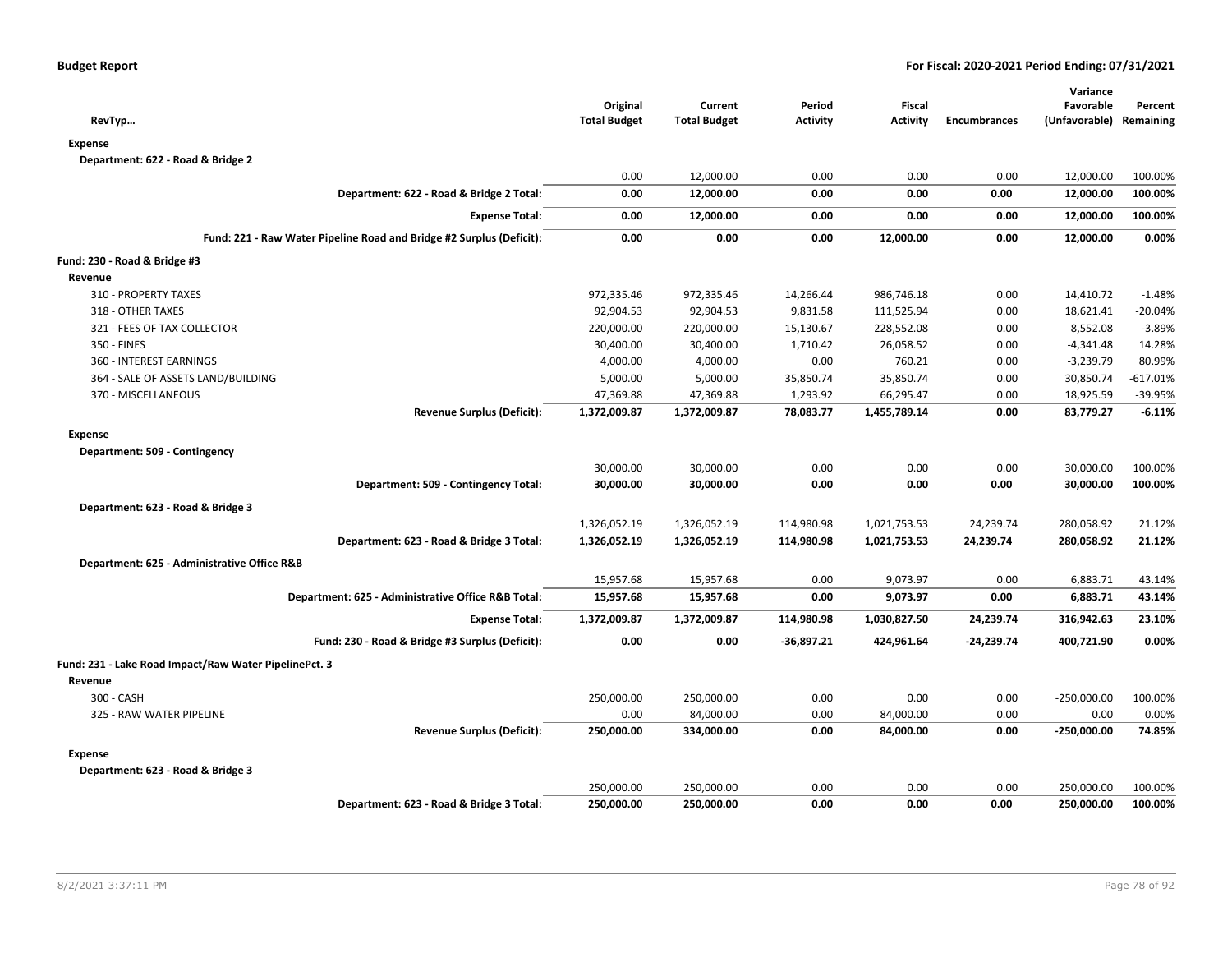| <b>Budget Report</b> |  |
|----------------------|--|
|----------------------|--|

| RevTyp                                                                   | Original<br><b>Total Budget</b> | Current<br><b>Total Budget</b> | Period<br><b>Activity</b> | <b>Fiscal</b><br><b>Activity</b> | <b>Encumbrances</b> | Variance<br>Favorable<br>(Unfavorable) | Percent<br>Remaining |
|--------------------------------------------------------------------------|---------------------------------|--------------------------------|---------------------------|----------------------------------|---------------------|----------------------------------------|----------------------|
| Department: 626 - Road & Bridge 3 Raw Water Pipeline                     |                                 |                                |                           |                                  |                     |                                        |                      |
|                                                                          | 0.00                            | 84,000.00                      | 0.00                      | 0.00                             | 0.00                | 84,000.00                              | 100.00%              |
| Department: 626 - Road & Bridge 3 Raw Water Pipeline Total:              | 0.00                            | 84,000.00                      | 0.00                      | 0.00                             | 0.00                | 84,000.00                              | 100.00%              |
| <b>Expense Total:</b>                                                    | 250,000.00                      | 334,000.00                     | 0.00                      | 0.00                             | 0.00                | 334,000.00                             | 100.00%              |
| Fund: 231 - Lake Road Impact/Raw Water PipelinePct. 3 Surplus (Deficit): | 0.00                            | 0.00                           | 0.00                      | 84,000.00                        | 0.00                | 84,000.00                              | 0.00%                |
| Fund: 240 - Road & Bridge #4                                             |                                 |                                |                           |                                  |                     |                                        |                      |
| Revenue                                                                  |                                 |                                |                           |                                  |                     |                                        |                      |
| 300 - CASH                                                               | 47,006.36                       | 47,006.36                      | 0.00                      | 0.00                             | 0.00                | -47,006.36                             | 100.00%              |
| 310 - PROPERTY TAXES                                                     | 554,424.23                      | 554,424.23                     | 8,122.08                  | 561,767.69                       | 0.00                | 7,343.46                               | $-1.32%$             |
| 318 - OTHER TAXES                                                        | 57,114.83                       | 57,114.83                      | 5,597.25                  | 63,493.18                        | 0.00                | 6,378.35                               | $-11.17%$            |
| 321 - FEES OF TAX COLLECTOR                                              | 140,000.00                      | 140,000.00                     | 8,612.73                  | 130,096.90                       | 0.00                | $-9,903.10$                            | 7.07%                |
| 350 - FINES                                                              | 33,800.00                       | 33,800.00                      | 973.61                    | 14,833.08                        | 0.00                | $-18,966.92$                           | 56.12%               |
| 360 - INTEREST EARNINGS                                                  | 2,000.00                        | 2,000.00                       | 0.00                      | 325.81                           | 0.00                | $-1,674.19$                            | 83.71%               |
| 364 - SALE OF ASSETS LAND/BUILDING                                       | 1,500.00                        | 1,500.00                       | 0.00                      | 0.00                             | 0.00                | $-1,500.00$                            | 100.00%              |
| 370 - MISCELLANEOUS                                                      | 37,500.00                       | 37,500.00                      | 924.00                    | 32,919.85                        | 0.00                | $-4,580.15$                            | 12.21%               |
| <b>Revenue Surplus (Deficit):</b>                                        | 873,345.42                      | 873,345.42                     | 24,229.67                 | 803,436.51                       | 0.00                | -69,908.91                             | 8.00%                |
| <b>Expense</b>                                                           |                                 |                                |                           |                                  |                     |                                        |                      |
| Department: 624 - Road & Bridge 4                                        |                                 |                                |                           |                                  |                     |                                        |                      |
|                                                                          | 857,387.74                      | 857,387.74                     | 65,233.42                 | 564,265.14                       | 44.81               | 293,077.79                             | 34.18%               |
| Department: 624 - Road & Bridge 4 Total:                                 | 857,387.74                      | 857,387.74                     | 65,233.42                 | 564,265.14                       | 44.81               | 293,077.79                             | 34.18%               |
| Department: 625 - Administrative Office R&B                              |                                 |                                |                           |                                  |                     |                                        |                      |
|                                                                          | 15,957.68                       | 15,957.68                      | 0.00                      | 9,072.61                         | 0.00                | 6,885.07                               | 43.15%               |
| Department: 625 - Administrative Office R&B Total:                       | 15,957.68                       | 15,957.68                      | 0.00                      | 9,072.61                         | 0.00                | 6,885.07                               | 43.15%               |
| <b>Expense Total:</b>                                                    | 873,345.42                      | 873,345.42                     | 65,233.42                 | 573,337.75                       | 44.81               | 299,962.86                             | 34.35%               |
| Fund: 240 - Road & Bridge #4 Surplus (Deficit):                          | 0.00                            | 0.00                           | -41,003.75                | 230,098.76                       | $-44.81$            | 230,053.95                             | 0.00%                |
| Fund: 241 - Lake Road Impact/Raw Water PipelinePct. 4                    |                                 |                                |                           |                                  |                     |                                        |                      |
| Revenue                                                                  |                                 |                                |                           |                                  |                     |                                        |                      |
| 300 - CASH                                                               | 150,000.00                      | 150,000.00                     | 0.00                      | 0.00                             | 0.00                | $-150,000.00$                          | 100.00%              |
| 326 - MAINTENANCE OF ROADS                                               | 0.00                            | 104,000.00                     | 0.00                      | 104,000.00                       | 0.00                | 0.00                                   | 0.00%                |
| <b>Revenue Surplus (Deficit):</b>                                        | 150,000.00                      | 254,000.00                     | 0.00                      | 104,000.00                       | 0.00                | $-150,000.00$                          | 59.06%               |
| <b>Expense</b>                                                           |                                 |                                |                           |                                  |                     |                                        |                      |
| Department: 624 - Road & Bridge 4                                        |                                 |                                |                           |                                  |                     |                                        |                      |
|                                                                          | 150,000.00                      | 254,000.00                     | 0.00                      | 0.00                             | 0.00                | 254,000.00                             | 100.00%              |
| Department: 624 - Road & Bridge 4 Total:                                 | 150,000.00                      | 254,000.00                     | 0.00                      | 0.00                             | 0.00                | 254,000.00                             | 100.00%              |
| <b>Expense Total:</b>                                                    | 150,000.00                      | 254,000.00                     | 0.00                      | 0.00                             | 0.00                | 254,000.00                             | 100.00%              |
| Fund: 241 - Lake Road Impact/Raw Water PipelinePct. 4 Surplus (Deficit): | 0.00                            | 0.00                           | 0.00                      | 104,000.00                       | 0.00                | 104,000.00                             | 0.00%                |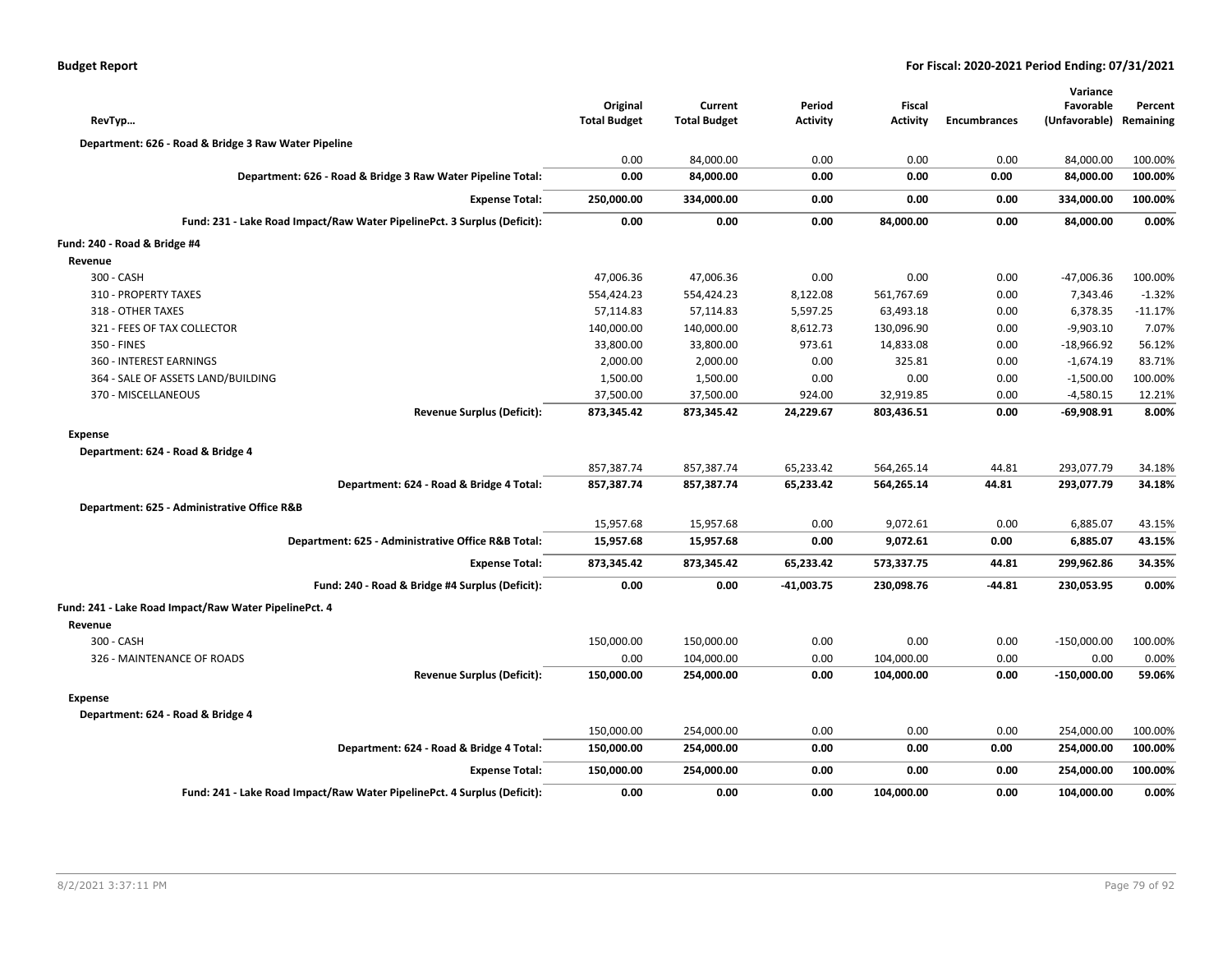| RevTyp                                          |                                                                | Original<br><b>Total Budget</b> | Current<br><b>Total Budget</b> | Period<br><b>Activity</b> | <b>Fiscal</b><br><b>Activity</b> | <b>Encumbrances</b> | Variance<br>Favorable<br>(Unfavorable) Remaining | Percent  |
|-------------------------------------------------|----------------------------------------------------------------|---------------------------------|--------------------------------|---------------------------|----------------------------------|---------------------|--------------------------------------------------|----------|
| Fund: 260 - J.P.#1 Justice Court Technology     |                                                                |                                 |                                |                           |                                  |                     |                                                  |          |
| Revenue                                         |                                                                |                                 |                                |                           |                                  |                     |                                                  |          |
| 370 - MISCELLANEOUS                             |                                                                | 1,500.00                        | 1,500.00                       | 0.00                      | 479.58                           | 0.00                | $-1,020.42$                                      | 68.03%   |
|                                                 | <b>Revenue Surplus (Deficit):</b>                              | 1,500.00                        | 1,500.00                       | 0.00                      | 479.58                           | 0.00                | -1,020.42                                        | 68.03%   |
| Expense                                         |                                                                |                                 |                                |                           |                                  |                     |                                                  |          |
| Department: 455 - Justice of the Peace Pct. 1   |                                                                |                                 |                                |                           |                                  |                     |                                                  |          |
|                                                 |                                                                | 1,500.00                        | 1,500.00                       | 0.00                      | 1,544.16                         | 0.00                | $-44.16$                                         | $-2.94%$ |
|                                                 | Department: 455 - Justice of the Peace Pct. 1 Total:           | 1,500.00                        | 1,500.00                       | 0.00                      | 1,544.16                         | 0.00                | -44.16                                           | $-2.94%$ |
|                                                 | <b>Expense Total:</b>                                          | 1,500.00                        | 1,500.00                       | 0.00                      | 1,544.16                         | 0.00                | -44.16                                           | $-2.94%$ |
|                                                 | Fund: 260 - J.P.#1 Justice Court Technology Surplus (Deficit): | 0.00                            | 0.00                           | 0.00                      | $-1,064.58$                      | 0.00                | $-1,064.58$                                      | 0.00%    |
| Fund: 270 - J.P.#2 Justice Court Technology     |                                                                |                                 |                                |                           |                                  |                     |                                                  |          |
| Revenue                                         |                                                                |                                 |                                |                           |                                  |                     |                                                  |          |
| 370 - MISCELLANEOUS                             |                                                                | 500.00                          | 500.00                         | 0.00                      | 70.12                            | 0.00                | $-429.88$                                        | 85.98%   |
|                                                 | <b>Revenue Surplus (Deficit):</b>                              | 500.00                          | 500.00                         | 0.00                      | 70.12                            | 0.00                | $-429.88$                                        | 85.98%   |
| Expense                                         |                                                                |                                 |                                |                           |                                  |                     |                                                  |          |
| Department: 456 - Justice of the Peace Pct. 2   |                                                                |                                 |                                |                           |                                  |                     |                                                  |          |
|                                                 |                                                                | 500.00                          | 500.00                         | 0.00                      | 0.00                             | 0.00                | 500.00                                           | 100.00%  |
|                                                 | Department: 456 - Justice of the Peace Pct. 2 Total:           | 500.00                          | 500.00                         | 0.00                      | 0.00                             | 0.00                | 500.00                                           | 100.00%  |
|                                                 | <b>Expense Total:</b>                                          | 500.00                          | 500.00                         | 0.00                      | 0.00                             | 0.00                | 500.00                                           | 100.00%  |
|                                                 | Fund: 270 - J.P.#2 Justice Court Technology Surplus (Deficit): | 0.00                            | 0.00                           | 0.00                      | 70.12                            | 0.00                | 70.12                                            | 0.00%    |
| Fund: 280 - J.P.#3 Justice Court Technology     |                                                                |                                 |                                |                           |                                  |                     |                                                  |          |
| Revenue                                         |                                                                |                                 |                                |                           |                                  |                     |                                                  |          |
| 300 - CASH                                      |                                                                | 5,300.00                        | 5,300.00                       | 0.00                      | 0.00                             | 0.00                | $-5,300.00$                                      | 100.00%  |
| 370 - MISCELLANEOUS                             |                                                                | 700.00                          | 700.00                         | 0.00                      | 316.01                           | 0.00                | $-383.99$                                        | 54.86%   |
|                                                 | <b>Revenue Surplus (Deficit):</b>                              | 6,000.00                        | 6,000.00                       | 0.00                      | 316.01                           | 0.00                | $-5,683.99$                                      | 94.73%   |
| Expense                                         |                                                                |                                 |                                |                           |                                  |                     |                                                  |          |
| Department: 457 - Justice of the Peace Pct. 3   |                                                                |                                 |                                |                           |                                  |                     |                                                  |          |
|                                                 |                                                                | 6,000.00                        | 6,000.00                       | 0.00                      | 0.00                             | 0.00                | 6,000.00                                         | 100.00%  |
|                                                 | Department: 457 - Justice of the Peace Pct. 3 Total:           | 6,000.00                        | 6,000.00                       | 0.00                      | 0.00                             | 0.00                | 6,000.00                                         | 100.00%  |
|                                                 | <b>Expense Total:</b>                                          | 6,000.00                        | 6,000.00                       | 0.00                      | 0.00                             | 0.00                | 6,000.00                                         | 100.00%  |
|                                                 | Fund: 280 - J.P.#3 Justice Court Technology Surplus (Deficit): | 0.00                            | 0.00                           | 0.00                      | 316.01                           | 0.00                | 316.01                                           | 0.00%    |
| Fund: 310 - F.C.Detention Center Annual Payment |                                                                |                                 |                                |                           |                                  |                     |                                                  |          |
| Revenue                                         |                                                                |                                 |                                |                           |                                  |                     |                                                  |          |
| 319 - F.C. DETENTION CENTER                     |                                                                | 10,000.00                       | 10,000.00                      | 10,000.00                 | 10,000.00                        | 0.00                | 0.00                                             | 0.00%    |
| 370 - MISCELLANEOUS                             |                                                                | 0.00                            | 0.00                           | 0.00                      | 100.00                           | 0.00                | 100.00                                           | 0.00%    |
|                                                 | <b>Revenue Surplus (Deficit):</b>                              | 10,000.00                       | 10,000.00                      | 10,000.00                 | 10,100.00                        | 0.00                | 100.00                                           | $-1.00%$ |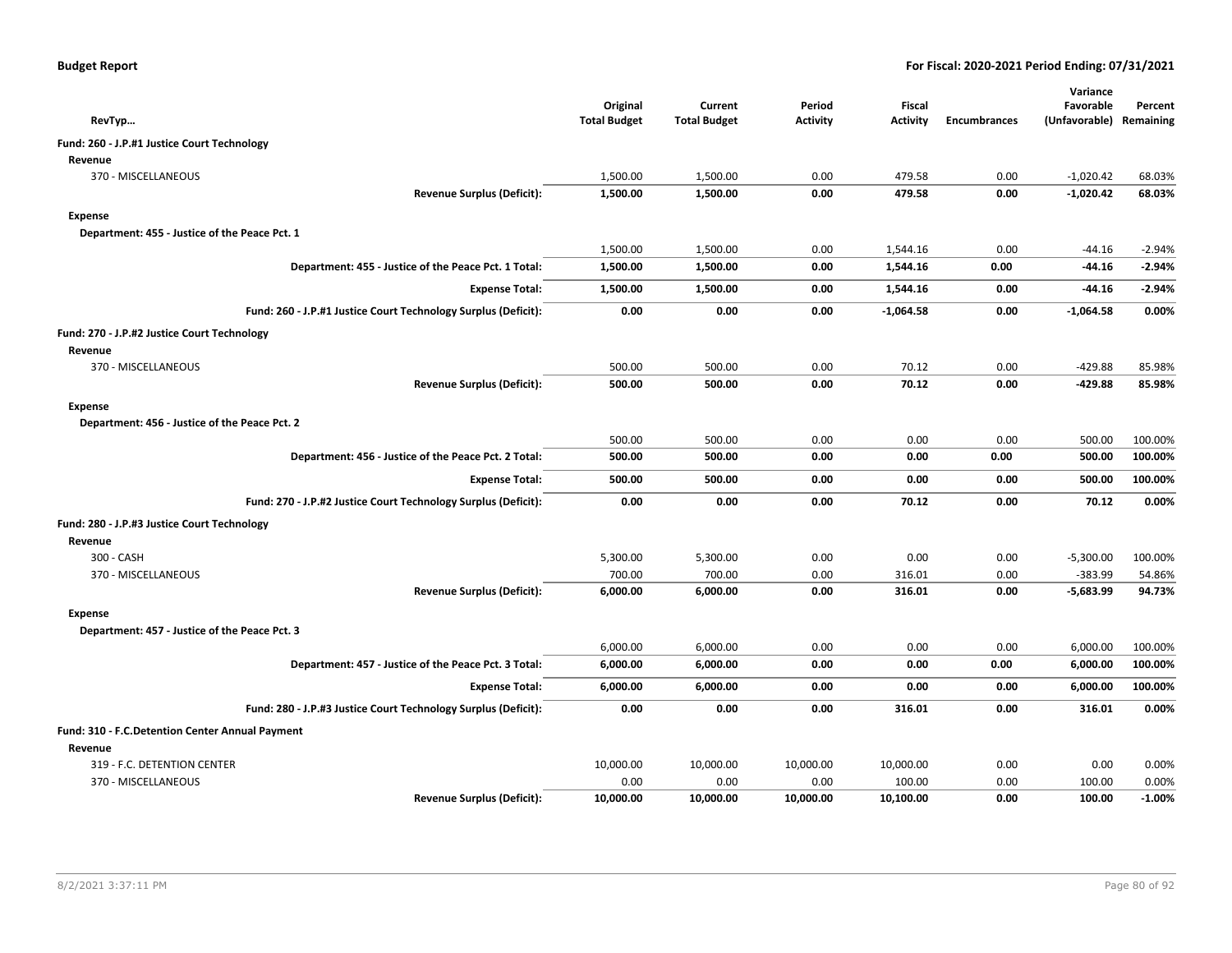| RevTyp                                                             | Original<br><b>Total Budget</b> | Current<br><b>Total Budget</b> | Period<br>Activity | Fiscal<br>Activity | <b>Encumbrances</b> | Variance<br>Favorable<br>(Unfavorable) Remaining | Percent     |
|--------------------------------------------------------------------|---------------------------------|--------------------------------|--------------------|--------------------|---------------------|--------------------------------------------------|-------------|
| <b>Expense</b>                                                     |                                 |                                |                    |                    |                     |                                                  |             |
| Department: 560 - County Sheriff                                   |                                 |                                |                    |                    |                     |                                                  |             |
|                                                                    | 10,000.00                       | 10,000.00                      | 954.35             | 8,423.85           | 0.00                | 1,576.15                                         | 15.76%      |
| Department: 560 - County Sheriff Total:                            | 10,000.00                       | 10,000.00                      | 954.35             | 8,423.85           | 0.00                | 1,576.15                                         | 15.76%      |
| <b>Expense Total:</b>                                              | 10,000.00                       | 10,000.00                      | 954.35             | 8,423.85           | 0.00                | 1,576.15                                         | 15.76%      |
| Fund: 310 - F.C.Detention Center Annual Payment Surplus (Deficit): | 0.00                            | 0.00                           | 9,045.65           | 1,676.15           | 0.00                | 1,676.15                                         | 0.00%       |
| Fund: 330 - Bail Bondsman Application Fee                          |                                 |                                |                    |                    |                     |                                                  |             |
| Revenue                                                            |                                 |                                |                    |                    |                     |                                                  |             |
| 300 - CASH                                                         | 500.00                          | 500.00                         | 0.00               | 0.00               | 0.00                | $-500.00$                                        | 100.00%     |
| 340 - FEES OF OFFICE                                               | 0.00                            | 0.00                           | 0.00               | 1,000.00           | 0.00                | 1,000.00                                         | 0.00%       |
| <b>Revenue Surplus (Deficit):</b>                                  | 500.00                          | 500.00                         | 0.00               | 1,000.00           | 0.00                | 500.00                                           | $-100.00\%$ |
| <b>Expense</b>                                                     |                                 |                                |                    |                    |                     |                                                  |             |
| Department: 498 - Bail Bond Fee Expense                            |                                 |                                |                    |                    |                     |                                                  |             |
|                                                                    | 500.00                          | 500.00                         | 0.00               | 0.00               | 0.00                | 500.00                                           | 100.00%     |
| Department: 498 - Bail Bond Fee Expense Total:                     | 500.00                          | 500.00                         | 0.00               | 0.00               | 0.00                | 500.00                                           | 100.00%     |
| <b>Expense Total:</b>                                              | 500.00                          | 500.00                         | 0.00               | 0.00               | 0.00                | 500.00                                           | 100.00%     |
| Fund: 330 - Bail Bondsman Application Fee Surplus (Deficit):       | 0.00                            | 0.00                           | 0.00               | 1,000.00           | 0.00                | 1,000.00                                         | 0.00%       |
| Fund: 350 - Law Library                                            |                                 |                                |                    |                    |                     |                                                  |             |
| Revenue                                                            |                                 |                                |                    |                    |                     |                                                  |             |
| 340 - FEES OF OFFICE                                               | 15,000.00                       | 15,000.00                      | 945.00             | 11,094.80          | 0.00                | $-3,905.20$                                      | 26.03%      |
| 360 - INTEREST EARNINGS                                            | 50.00                           | 50.00                          | 0.00               | 0.00               | 0.00                | $-50.00$                                         | 100.00%     |
| <b>Revenue Surplus (Deficit):</b>                                  | 15,050.00                       | 15,050.00                      | 945.00             | 11,094.80          | 0.00                | $-3,955.20$                                      | 26.28%      |
| <b>Expense</b>                                                     |                                 |                                |                    |                    |                     |                                                  |             |
| Department: 451 - Law Library                                      |                                 |                                |                    |                    |                     |                                                  |             |
|                                                                    | 15,050.00                       | 15,050.00                      | 0.00               | 0.00               | 0.00                | 15,050.00                                        | 100.00%     |
| Department: 451 - Law Library Total:                               | 15,050.00                       | 15,050.00                      | 0.00               | 0.00               | 0.00                | 15,050.00                                        | 100.00%     |
| <b>Expense Total:</b>                                              | 15,050.00                       | 15,050.00                      | 0.00               | 0.00               | 0.00                | 15,050.00                                        | 100.00%     |
| Fund: 350 - Law Library Surplus (Deficit):                         | 0.00                            | 0.00                           | 945.00             | 11,094.80          | 0.00                | 11,094.80                                        | 0.00%       |
| Fund: 360 - D. A. Fee                                              |                                 |                                |                    |                    |                     |                                                  |             |
| Revenue                                                            |                                 |                                |                    |                    |                     |                                                  |             |
| 340 - FEES OF OFFICE                                               | 2,000.00                        | 2,000.00                       | 100.00             | 481.28             | 0.00                | $-1,518.72$                                      | 75.94%      |
| 352 - FINES & FORFEITURES                                          | 0.00                            | 0.00                           | 1,667.00           | 27,158.51          | 0.00                | 27,158.51                                        | 0.00%       |
| 360 - INTEREST EARNINGS                                            | 0.00                            | 0.00                           | 0.00               | 2.82               | 0.00                | 2.82                                             | 0.00%       |
| 370 - MISCELLANEOUS                                                | 1,000.00                        | 1,000.00                       | 153.56             | 951.92             | 0.00                | $-48.08$                                         | 4.81%       |
| <b>Revenue Surplus (Deficit):</b>                                  | 3,000.00                        | 3,000.00                       | 1,920.56           | 28,594.53          | 0.00                | 25,594.53                                        | $-853.15%$  |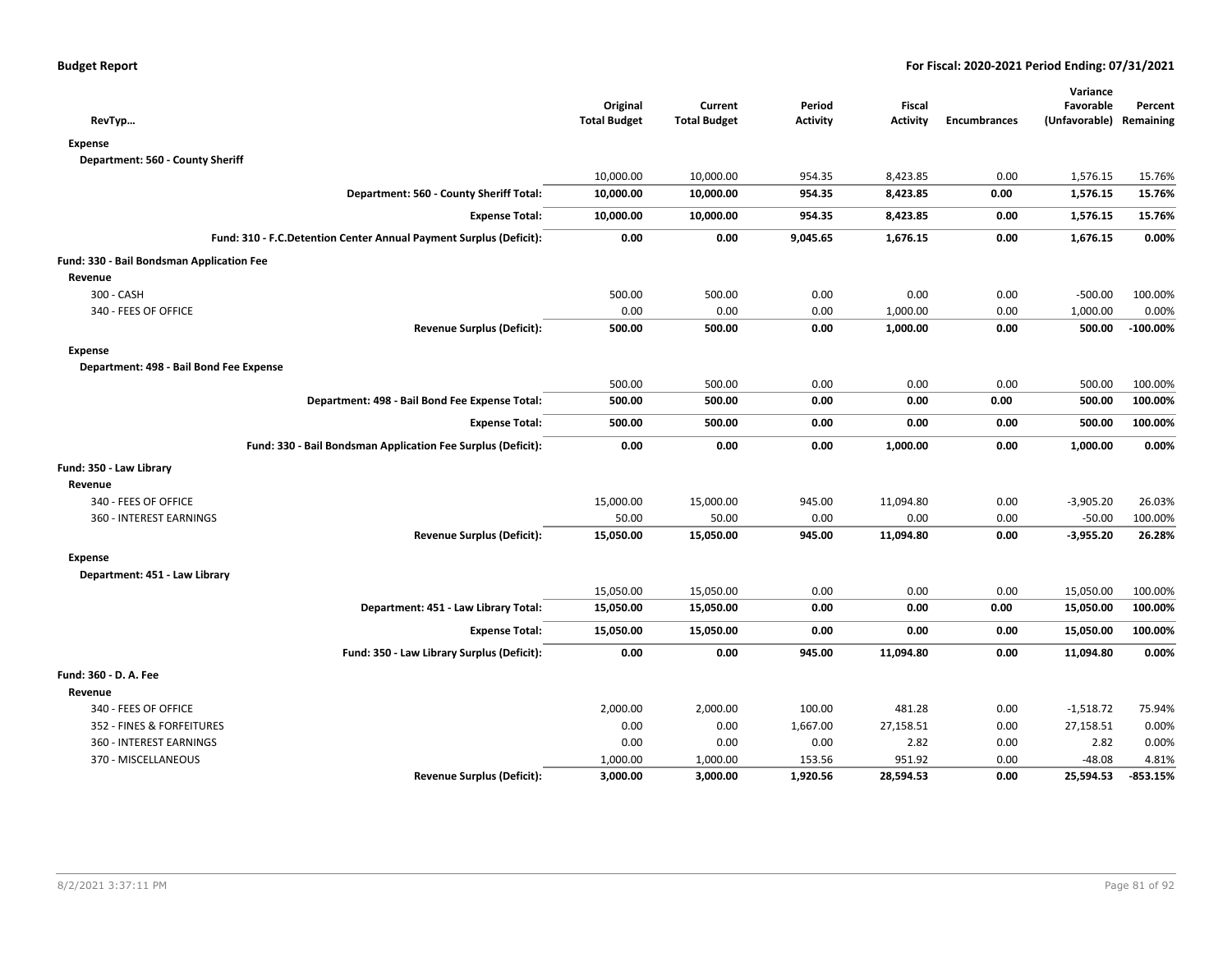| RevTyp                                 |                                                   | Original<br><b>Total Budget</b> | Current<br><b>Total Budget</b> | Period<br><b>Activity</b> | Fiscal<br><b>Activity</b> | <b>Encumbrances</b> | Variance<br>Favorable<br>(Unfavorable) Remaining | Percent  |
|----------------------------------------|---------------------------------------------------|---------------------------------|--------------------------------|---------------------------|---------------------------|---------------------|--------------------------------------------------|----------|
| Expense                                |                                                   |                                 |                                |                           |                           |                     |                                                  |          |
| Department: 475 - District Attorney    |                                                   |                                 |                                |                           |                           |                     |                                                  |          |
|                                        |                                                   | 3,000.00                        | 3,000.00                       | 160.00                    | 1,959.20                  | 0.00                | 1,040.80                                         | 34.69%   |
|                                        | Department: 475 - District Attorney Total:        | 3,000.00                        | 3,000.00                       | 160.00                    | 1,959.20                  | 0.00                | 1,040.80                                         | 34.69%   |
| Department: 477 - DA Seizure           |                                                   |                                 |                                |                           |                           |                     |                                                  |          |
|                                        |                                                   | 0.00                            | 0.00                           | 1,245.75                  | 14,365.76                 | 0.00                | $-14,365.76$                                     | 0.00%    |
|                                        | Department: 477 - DA Seizure Total:               | 0.00                            | 0.00                           | 1,245.75                  | 14,365.76                 | 0.00                | $-14,365.76$                                     | 0.00%    |
|                                        | <b>Expense Total:</b>                             | 3,000.00                        | 3,000.00                       | 1,405.75                  | 16,324.96                 | 0.00                | $-13,324.96$                                     | -444.17% |
|                                        | Fund: 360 - D. A. Fee Surplus (Deficit):          | 0.00                            | 0.00                           | 514.81                    | 12,269.57                 | 0.00                | 12,269.57                                        | 0.00%    |
| Fund: 361 - Contraband Seizure         |                                                   |                                 |                                |                           |                           |                     |                                                  |          |
| Revenue                                |                                                   |                                 |                                |                           |                           |                     |                                                  |          |
| 360 - INTEREST EARNINGS                |                                                   | 0.00                            | 0.00                           | 0.00                      | 1.60                      | 0.00                | 1.60                                             | 0.00%    |
|                                        | <b>Revenue Surplus (Deficit):</b>                 | 0.00                            | 0.00                           | 0.00                      | 1.60                      | 0.00                | 1.60                                             | 0.00%    |
|                                        | Fund: 361 - Contraband Seizure Surplus (Deficit): | 0.00                            | 0.00                           | 0.00                      | 1.60                      | 0.00                | 1.60                                             | 0.00%    |
| Fund: 362 - Investigator/LEOSE         |                                                   |                                 |                                |                           |                           |                     |                                                  |          |
| Revenue                                |                                                   |                                 |                                |                           |                           |                     |                                                  |          |
| 330 - GRANTS                           |                                                   | 0.00                            | 0.00                           | 0.00                      | 642.52                    | 0.00                | 642.52                                           | 0.00%    |
|                                        | <b>Revenue Surplus (Deficit):</b>                 | 0.00                            | 0.00                           | 0.00                      | 642.52                    | 0.00                | 642.52                                           | 0.00%    |
| <b>Expense</b>                         |                                                   |                                 |                                |                           |                           |                     |                                                  |          |
| Department: 475 - District Attorney    |                                                   |                                 |                                |                           |                           |                     |                                                  |          |
|                                        |                                                   | 0.00                            | 0.00                           | 0.00                      | 350.00                    | 0.00                | $-350.00$                                        | 0.00%    |
|                                        | Department: 475 - District Attorney Total:        | 0.00                            | 0.00                           | 0.00                      | 350.00                    | 0.00                | $-350.00$                                        | 0.00%    |
|                                        | <b>Expense Total:</b>                             | 0.00                            | 0.00                           | 0.00                      | 350.00                    | 0.00                | $-350.00$                                        | 0.00%    |
|                                        | Fund: 362 - Investigator/LEOSE Surplus (Deficit): | 0.00                            | 0.00                           | 0.00                      | 292.52                    | 0.00                | 292.52                                           | 0.00%    |
| Fund: 380 - IHC Co-Op Gin              |                                                   |                                 |                                |                           |                           |                     |                                                  |          |
| Revenue                                |                                                   |                                 |                                |                           |                           |                     |                                                  |          |
| 360 - INTEREST EARNINGS                |                                                   | 0.00                            | 0.00                           | 0.00                      | 8.78                      | 0.00                | 8.78                                             | 0.00%    |
|                                        | <b>Revenue Surplus (Deficit):</b>                 | 0.00                            | 0.00                           | 0.00                      | 8.78                      | 0.00                | 8.78                                             | 0.00%    |
|                                        | Fund: 380 - IHC Co-Op Gin Surplus (Deficit):      | 0.00                            | 0.00                           | 0.00                      | 8.78                      | 0.00                | 8.78                                             | 0.00%    |
| Fund: 381 - IHC Bonnie Ruth Cooper     |                                                   |                                 |                                |                           |                           |                     |                                                  |          |
| Revenue                                |                                                   |                                 |                                |                           |                           |                     |                                                  |          |
| 360 - INTEREST EARNINGS                |                                                   | 0.00                            | 0.00                           | 0.00                      | 2.46                      | 0.00                | 2.46                                             | 0.00%    |
| 370 - MISCELLANEOUS                    |                                                   | 0.00                            | 0.00                           | 0.00                      | 1,186.56                  | 0.00                | 1,186.56                                         | 0.00%    |
|                                        | <b>Revenue Surplus (Deficit):</b>                 | 0.00                            | 0.00                           | 0.00                      | 1,189.02                  | 0.00                | 1,189.02                                         | 0.00%    |
| <b>Expense</b>                         |                                                   |                                 |                                |                           |                           |                     |                                                  |          |
| Department: 645 - Indigent Health Care |                                                   |                                 |                                |                           |                           |                     |                                                  |          |
|                                        |                                                   | 0.00                            | 0.00                           | 257.41                    | 7,220.19                  | 0.00                | $-7,220.19$                                      | 0.00%    |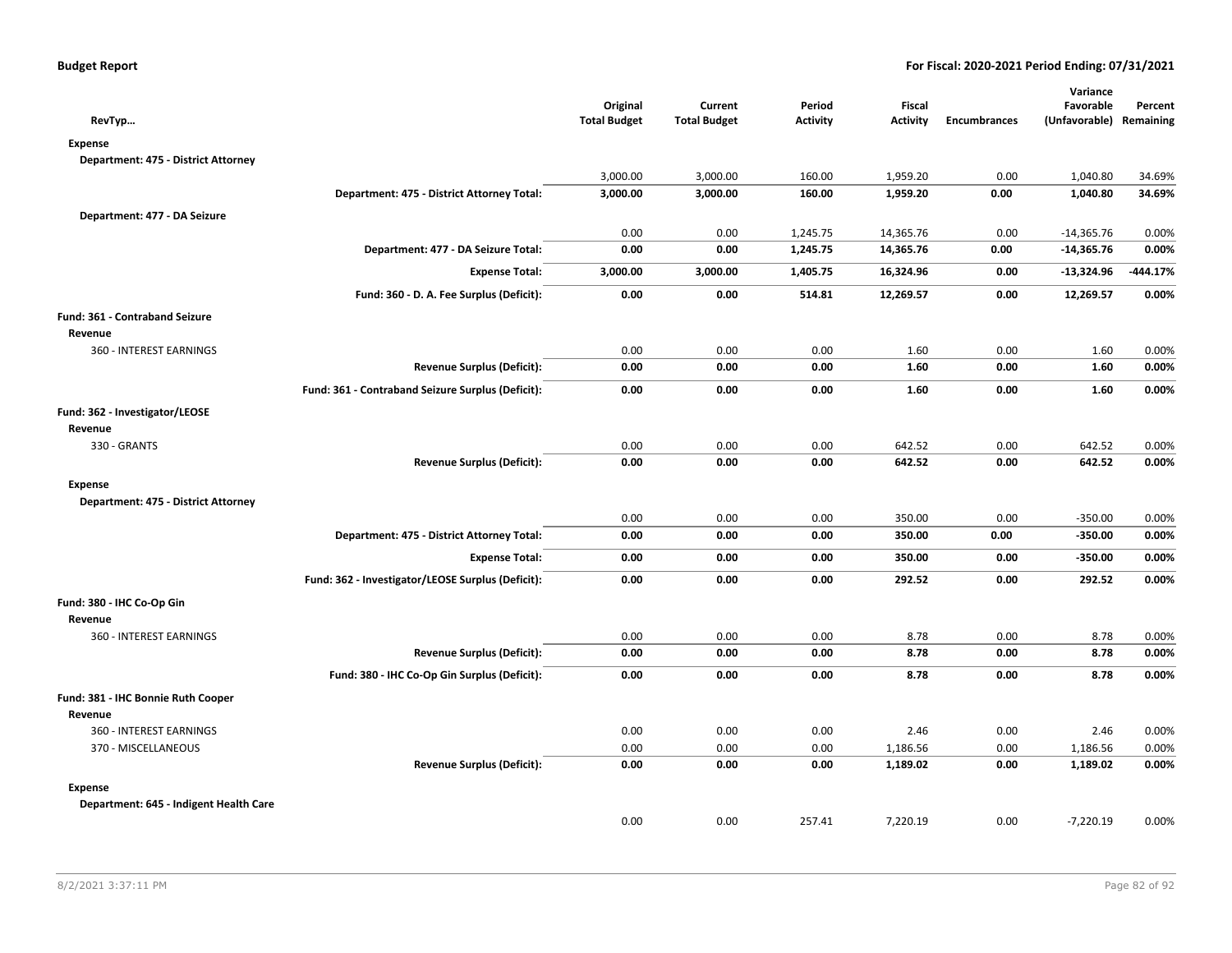| RevTyp                                                      | Original<br><b>Total Budget</b> | Current<br><b>Total Budget</b> | Period<br><b>Activity</b> | Fiscal<br><b>Activity</b> | Encumbrances  | Variance<br>Favorable<br>(Unfavorable) Remaining | Percent        |
|-------------------------------------------------------------|---------------------------------|--------------------------------|---------------------------|---------------------------|---------------|--------------------------------------------------|----------------|
| Department: 645 - Indigent Health Care Total:               | 0.00                            | 0.00                           | 257.41                    | 7,220.19                  | 0.00          | $-7,220.19$                                      | 0.00%          |
| <b>Expense Total:</b>                                       | 0.00                            | 0.00                           | 257.41                    | 7,220.19                  | 0.00          | $-7,220.19$                                      | 0.00%          |
| Fund: 381 - IHC Bonnie Ruth Cooper Surplus (Deficit):       | 0.00                            | 0.00                           | $-257.41$                 | $-6,031.17$               | 0.00          | -6,031.17                                        | 0.00%          |
| Fund: 412 - Safe Room Reimbursement Prog.                   |                                 |                                |                           |                           |               |                                                  |                |
| <b>Expense</b>                                              |                                 |                                |                           |                           |               |                                                  |                |
| Department: 408 - Safe Room                                 |                                 |                                |                           |                           |               |                                                  |                |
| Department: 408 - Safe Room Total:                          | 0.00<br>0.00                    | 0.00<br>0.00                   | 0.00<br>0.00              | 7,833.60<br>7,833.60      | 0.00<br>0.00  | $-7,833.60$<br>$-7,833.60$                       | 0.00%<br>0.00% |
|                                                             |                                 |                                |                           |                           |               |                                                  |                |
| Department: 418 - FEMA 3554                                 | 0.00                            | 0.00                           | 0.00                      | 454.48                    | 0.00          | -454.48                                          | 0.00%          |
| Department: 418 - FEMA 3554 Total:                          | 0.00                            | 0.00                           | 0.00                      | 454.48                    | 0.00          | -454.48                                          | 0.00%          |
| <b>Expense Total:</b>                                       | 0.00                            | 0.00                           | 0.00                      | 8,288.08                  | 0.00          | -8,288.08                                        | 0.00%          |
| Fund: 412 - Safe Room Reimbursement Prog. Total:            | 0.00                            | 0.00                           | 0.00                      | 8,288.08                  | 0.00          | $-8,288.08$                                      | 0.00%          |
| Fund: 413 - CARES ACT-CORONAVIRUS RELIEF                    |                                 |                                |                           |                           |               |                                                  |                |
| Revenue                                                     |                                 |                                |                           |                           |               |                                                  |                |
| 330 - GRANTS                                                | 0.00                            | 751,476.00                     | 0.00                      | 751,476.00                | 0.00          | 0.00                                             | 0.00%          |
| <b>Revenue Surplus (Deficit):</b>                           | 0.00                            | 751,476.00                     | 0.00                      | 751,476.00                | 0.00          | 0.00                                             | 0.00%          |
| Expense                                                     |                                 |                                |                           |                           |               |                                                  |                |
| Department: 413 - CARES Act                                 |                                 |                                |                           |                           |               |                                                  |                |
|                                                             | 0.00                            | 751,476.00                     | 85.33                     | 89,567.36                 | 0.00          | 661,908.64                                       | 88.08%         |
| Department: 413 - CARES Act Total:                          | 0.00                            | 751,476.00                     | 85.33                     | 89,567.36                 | 0.00          | 661,908.64                                       | 88.08%         |
| Department: 417 - COVID-19 Vaccine Call Center              |                                 |                                |                           |                           |               |                                                  |                |
|                                                             | 0.00                            | 0.00                           | 0.00                      | 20,158.63                 | 0.00          | $-20,158.63$                                     | 0.00%          |
| Department: 417 - COVID-19 Vaccine Call Center Total:       | 0.00                            | 0.00                           | 0.00                      | 20,158.63                 | 0.00          | $-20,158.63$                                     | 0.00%          |
| <b>Department: 419 - CARES FINAL ALLOCATION</b>             |                                 |                                |                           |                           |               |                                                  |                |
|                                                             | 0.00                            | 0.00                           | 0.00                      | 74,862.76                 | 101,224.66    | $-176,087.42$                                    | 0.00%          |
| Department: 419 - CARES FINAL ALLOCATION Total:             | 0.00                            | 0.00                           | 0.00                      | 74,862.76                 | 101,224.66    | $-176,087.42$                                    | 0.00%          |
| <b>Expense Total:</b>                                       | 0.00                            | 751,476.00                     | 85.33                     | 184,588.75                | 101,224.66    | 465,662.59                                       | 61.97%         |
| Fund: 413 - CARES ACT-CORONAVIRUS RELIEF Surplus (Deficit): | 0.00                            | 0.00                           | $-85.33$                  | 566,887.25                | $-101,224.66$ | 465,662.59                                       | 0.00%          |
| Fund: 414 - OOG COVID #4145401                              |                                 |                                |                           |                           |               |                                                  |                |
| Revenue                                                     |                                 |                                |                           |                           |               |                                                  |                |
| 330 - GRANTS                                                | 0.00                            | 0.00                           | 18,871.69                 | 52,011.09                 | 0.00          | 52,011.09                                        | 0.00%          |
| <b>Revenue Surplus (Deficit):</b>                           | 0.00                            | 0.00                           | 18,871.69                 | 52,011.09                 | 0.00          | 52,011.09                                        | 0.00%          |
| <b>Expense</b>                                              |                                 |                                |                           |                           |               |                                                  |                |
| Department: 416 - OOG COVID                                 | 0.00                            |                                |                           |                           |               |                                                  |                |
|                                                             |                                 | 0.00                           | 0.00                      | 46,529.48                 | 0.00          | $-46,529.48$                                     | 0.00%          |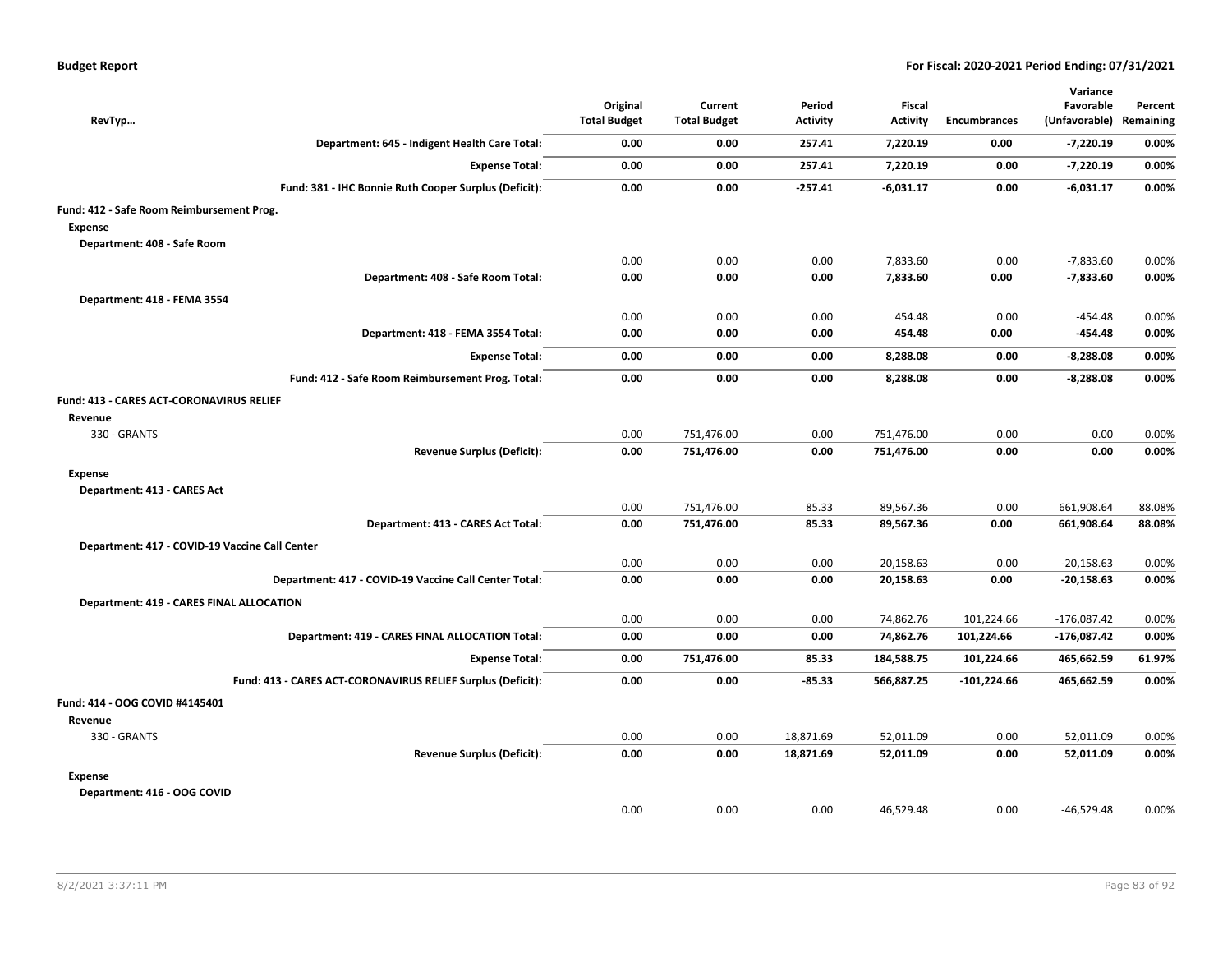| RevTyp                                                 |                                                                           | Original<br><b>Total Budget</b> | Current<br><b>Total Budget</b> | Period<br>Activity | <b>Fiscal</b><br><b>Activity</b> | <b>Encumbrances</b> | Variance<br>Favorable<br>(Unfavorable) Remaining | Percent    |
|--------------------------------------------------------|---------------------------------------------------------------------------|---------------------------------|--------------------------------|--------------------|----------------------------------|---------------------|--------------------------------------------------|------------|
|                                                        | Department: 416 - OOG COVID Total:                                        | 0.00                            | 0.00                           | 0.00               | 46,529.48                        | 0.00                | $-46,529.48$                                     | 0.00%      |
|                                                        | <b>Expense Total:</b>                                                     | 0.00                            | 0.00                           | 0.00               | 46,529.48                        | 0.00                | $-46,529.48$                                     | 0.00%      |
|                                                        | Fund: 414 - OOG COVID #4145401 Surplus (Deficit):                         | 0.00                            | 0.00                           | 18,871.69          | 5,481.61                         | 0.00                | 5,481.61                                         | 0.00%      |
| Fund: 415 - American Recovery Program Grant            |                                                                           |                                 |                                |                    |                                  |                     |                                                  |            |
| Revenue                                                |                                                                           |                                 |                                |                    |                                  |                     |                                                  |            |
| 330 - GRANTS                                           |                                                                           | 0.00                            | 0.00                           | 0.00               | 3,449,089.00                     | 0.00                | 3,449,089.00                                     | 0.00%      |
|                                                        | <b>Revenue Surplus (Deficit):</b>                                         | 0.00                            | 0.00                           | 0.00               | 3,449,089.00                     | 0.00                | 3,449,089.00                                     | 0.00%      |
|                                                        | Fund: 415 - American Recovery Program Grant Surplus (Deficit):            | 0.00                            | 0.00                           | 0.00               | 3,449,089.00                     | 0.00                | 3,449,089.00                                     | 0.00%      |
| Fund: 560 - Sheriff Forfeiture                         |                                                                           |                                 |                                |                    |                                  |                     |                                                  |            |
| Revenue                                                |                                                                           |                                 |                                |                    |                                  |                     |                                                  |            |
| 300 - CASH                                             |                                                                           | 25,000.00                       | 25,000.00                      | 0.00               | 0.00                             | 0.00                | $-25,000.00$                                     | 100.00%    |
| 352 - FINES & FORFEITURES                              |                                                                           | 0.00                            | 0.00                           | 3,908.00           | 71,704.58                        | 0.00                | 71,704.58                                        | 0.00%      |
| 355 - FEDERAL FORFEITURE FUNDS 2018                    |                                                                           | 0.00                            | 0.00                           | 0.00               | 1,586.65                         | 0.00                | 1,586.65                                         | 0.00%      |
| 360 - INTEREST EARNINGS                                |                                                                           | 0.00                            | 0.00                           | 0.00               | 5.14                             | 0.00                | 5.14                                             | 0.00%      |
|                                                        | <b>Revenue Surplus (Deficit):</b>                                         | 25,000.00                       | 25,000.00                      | 3,908.00           | 73,296.37                        | 0.00                | 48,296.37                                        | $-193.19%$ |
| Expense<br>Department: 560 - County Sheriff            |                                                                           |                                 |                                |                    |                                  |                     |                                                  |            |
|                                                        |                                                                           | 25,000.00                       | 25,000.00                      | 454.51             | 36,531.20                        | 0.00                | $-11,531.20$                                     | $-46.12%$  |
|                                                        | Department: 560 - County Sheriff Total:                                   | 25,000.00                       | 25,000.00                      | 454.51             | 36,531.20                        | 0.00                | $-11,531.20$                                     | $-46.12%$  |
| Department: 561 - Federal Forfeiture                   |                                                                           |                                 |                                |                    |                                  |                     |                                                  |            |
|                                                        |                                                                           | 0.00                            | 0.00                           | 0.00               | 43,022.45                        | 0.00                | $-43,022.45$                                     | 0.00%      |
|                                                        | Department: 561 - Federal Forfeiture Total:                               | 0.00                            | 0.00                           | 0.00               | 43,022.45                        | 0.00                | $-43,022.45$                                     | 0.00%      |
|                                                        | <b>Expense Total:</b>                                                     | 25,000.00                       | 25,000.00                      | 454.51             | 79,553.65                        | 0.00                | $-54,553.65$                                     | $-218.21%$ |
|                                                        | Fund: 560 - Sheriff Forfeiture Surplus (Deficit):                         | 0.00                            | 0.00                           | 3,453.49           | $-6,257.28$                      | 0.00                | $-6,257.28$                                      | 0.00%      |
| Fund: 561 - Law Enforcement Education Sheriff's Office |                                                                           |                                 |                                |                    |                                  |                     |                                                  |            |
| Revenue                                                |                                                                           |                                 |                                |                    |                                  |                     |                                                  |            |
| 360 - INTEREST EARNINGS                                |                                                                           | 0.00                            | 0.00                           | 0.00               | 0.06                             | 0.00                | 0.06                                             | 0.00%      |
| 370 - MISCELLANEOUS                                    |                                                                           | 1,800.00                        | 1,800.00                       | 0.00               | 1,972.51                         | 0.00                | 172.51                                           | $-9.58%$   |
|                                                        | <b>Revenue Surplus (Deficit):</b>                                         | 1,800.00                        | 1,800.00                       | 0.00               | 1,972.57                         | 0.00                | 172.57                                           | -9.59%     |
| <b>Expense</b>                                         |                                                                           |                                 |                                |                    |                                  |                     |                                                  |            |
| Department: 560 - County Sheriff                       |                                                                           |                                 |                                |                    |                                  |                     |                                                  |            |
|                                                        |                                                                           | 1,800.00                        | 1,800.00                       | 509.65             | 1,972.65                         | 0.00                | $-172.65$                                        | $-9.59%$   |
|                                                        | Department: 560 - County Sheriff Total:                                   | 1,800.00                        | 1,800.00                       | 509.65             | 1,972.65                         | 0.00                | $-172.65$                                        | $-9.59%$   |
|                                                        | <b>Expense Total:</b>                                                     | 1,800.00                        | 1,800.00                       | 509.65             | 1,972.65                         | 0.00                | $-172.65$                                        | $-9.59%$   |
|                                                        | Fund: 561 - Law Enforcement Education Sheriff's Office Surplus (Deficit): | 0.00                            | 0.00                           | $-509.65$          | $-0.08$                          | 0.00                | $-0.08$                                          | 0.00%      |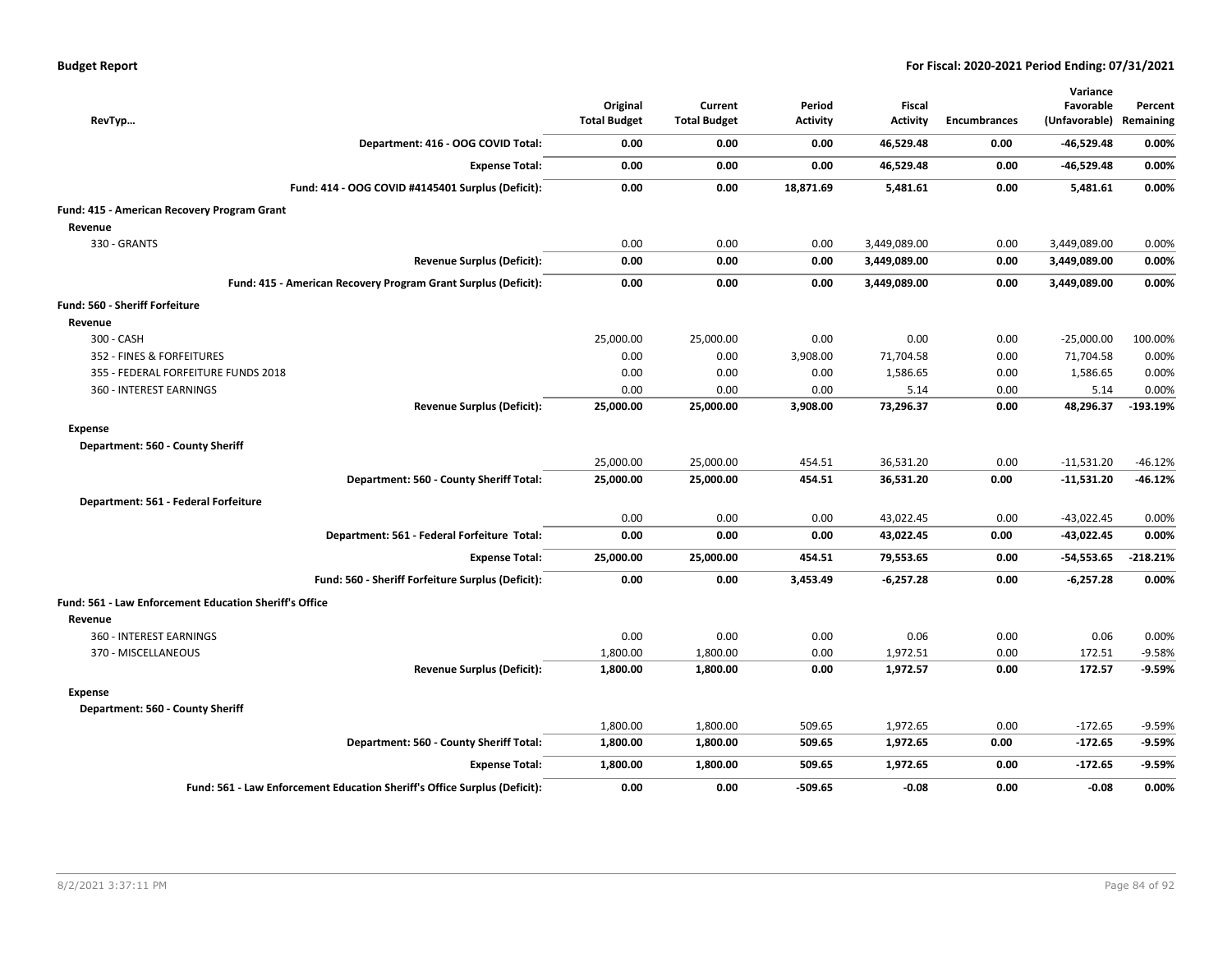| <b>Budget Report</b> |  |
|----------------------|--|
|----------------------|--|

|                                                               |                                 |                                |                           |                           |                     | Variance                   |                      |
|---------------------------------------------------------------|---------------------------------|--------------------------------|---------------------------|---------------------------|---------------------|----------------------------|----------------------|
| RevTyp                                                        | Original<br><b>Total Budget</b> | Current<br><b>Total Budget</b> | Period<br><b>Activity</b> | Fiscal<br><b>Activity</b> | <b>Encumbrances</b> | Favorable<br>(Unfavorable) | Percent<br>Remaining |
| Fund: 562 - Bois D'Arc Lake Reservoir (SO)                    |                                 |                                |                           |                           |                     |                            |                      |
| Revenue                                                       |                                 |                                |                           |                           |                     |                            |                      |
| 319 - F.C. DETENTION CENTER                                   | 397,500.00                      | 397,500.00                     | 0.00                      | 397,500.00                | 0.00                | 0.00                       | 0.00%                |
| 370 - MISCELLANEOUS                                           | 36,287.76                       | 36,287.76                      | 0.00                      | 36,287.76                 | 0.00                | 0.00                       | 0.00%                |
| <b>Revenue Surplus (Deficit):</b>                             | 433,787.76                      | 433,787.76                     | 0.00                      | 433,787.76                | 0.00                | 0.00                       | 0.00%                |
| <b>Expense</b>                                                |                                 |                                |                           |                           |                     |                            |                      |
| Department: 560 - County Sheriff                              |                                 |                                |                           |                           |                     |                            |                      |
|                                                               | 433,787.76                      | 433,787.76                     | 9,550.52                  | 103,875.66                | 0.00                | 329,912.10                 | 76.05%               |
| Department: 560 - County Sheriff Total:                       | 433,787.76                      | 433,787.76                     | 9,550.52                  | 103,875.66                | 0.00                | 329,912.10                 | 76.05%               |
| <b>Expense Total:</b>                                         | 433,787.76                      | 433,787.76                     | 9,550.52                  | 103,875.66                | 0.00                | 329,912.10                 | 76.05%               |
| Fund: 562 - Bois D'Arc Lake Reservoir (SO) Surplus (Deficit): | 0.00                            | 0.00                           | $-9,550.52$               | 329,912.10                | 0.00                | 329,912.10                 | 0.00%                |
| Fund: 590 - Specialty Court/Drug Court                        |                                 |                                |                           |                           |                     |                            |                      |
| Revenue                                                       |                                 |                                |                           |                           |                     |                            |                      |
| 370 - MISCELLANEOUS                                           | 4,000.00                        | 4,000.00                       | 499.55                    | 2,315.89                  | 0.00                | $-1,684.11$                | 42.10%               |
| <b>Revenue Surplus (Deficit):</b>                             | 4,000.00                        | 4,000.00                       | 499.55                    | 2,315.89                  | 0.00                | $-1,684.11$                | 42.10%               |
| Expense                                                       |                                 |                                |                           |                           |                     |                            |                      |
| <b>Department: 436 - Specialty Court Expenses</b>             |                                 |                                |                           |                           |                     |                            |                      |
|                                                               | 4,000.00                        | 4,000.00                       | 892.50                    | 2,239.75                  | 0.00                | 1,760.25                   | 44.01%               |
| Department: 436 - Specialty Court Expenses Total:             | 4,000.00                        | 4,000.00                       | 892.50                    | 2,239.75                  | 0.00                | 1,760.25                   | 44.01%               |
| <b>Expense Total:</b>                                         | 4,000.00                        | 4,000.00                       | 892.50                    | 2,239.75                  | 0.00                | 1,760.25                   | 44.01%               |
| Fund: 590 - Specialty Court/Drug Court Surplus (Deficit):     | 0.00                            | 0.00                           | $-392.95$                 | 76.14                     | 0.00                | 76.14                      | 0.00%                |
| Fund: 600 - Sinking                                           |                                 |                                |                           |                           |                     |                            |                      |
| Revenue                                                       |                                 |                                |                           |                           |                     |                            |                      |
| 310 - PROPERTY TAXES                                          | 1,118,142.73                    | 1,118,142.73                   | 22,044.23                 | 1,340,065.95              | 0.00                | 221,923.22                 | $-19.85%$            |
| 318 - OTHER TAXES                                             | 1,100.00                        | 1,100.00                       | 0.00                      | 1,497.28                  | 0.00                | 397.28                     | $-36.12%$            |
| <b>Revenue Surplus (Deficit):</b>                             | 1,119,242.73                    | 1,119,242.73                   | 22,044.23                 | 1,341,563.23              | 0.00                | 222,320.50                 | $-19.86%$            |
| Expense                                                       |                                 |                                |                           |                           |                     |                            |                      |
| Department: 620 - Debt Service                                |                                 |                                |                           |                           |                     |                            |                      |
|                                                               | 337,836.48                      | 337,836.48                     | 0.00                      | 338,039.81                | 0.00                | $-203.33$                  | $-0.06%$             |
| Department: 620 - Debt Service Total:                         | 337,836.48                      | 337,836.48                     | 0.00                      | 338,039.81                | 0.00                | $-203.33$                  | $-0.06%$             |
| Department: 660 - Debt Service Interest                       |                                 |                                |                           |                           |                     |                            |                      |
|                                                               | 781,406.25                      | 781,406.25                     | 0.00                      | 568,825.00                | 0.00                | 212,581.25                 | 27.20%               |
| Department: 660 - Debt Service Interest Total:                | 781,406.25                      | 781,406.25                     | 0.00                      | 568,825.00                | 0.00                | 212,581.25                 | 27.20%               |
| <b>Expense Total:</b>                                         | 1,119,242.73                    | 1,119,242.73                   | 0.00                      | 906,864.81                | 0.00                | 212,377.92                 | 18.98%               |
| Fund: 600 - Sinking Surplus (Deficit):                        | 0.00                            | 0.00                           | 22,044.23                 | 434,698.42                | 0.00                | 434,698.42                 | 0.00%                |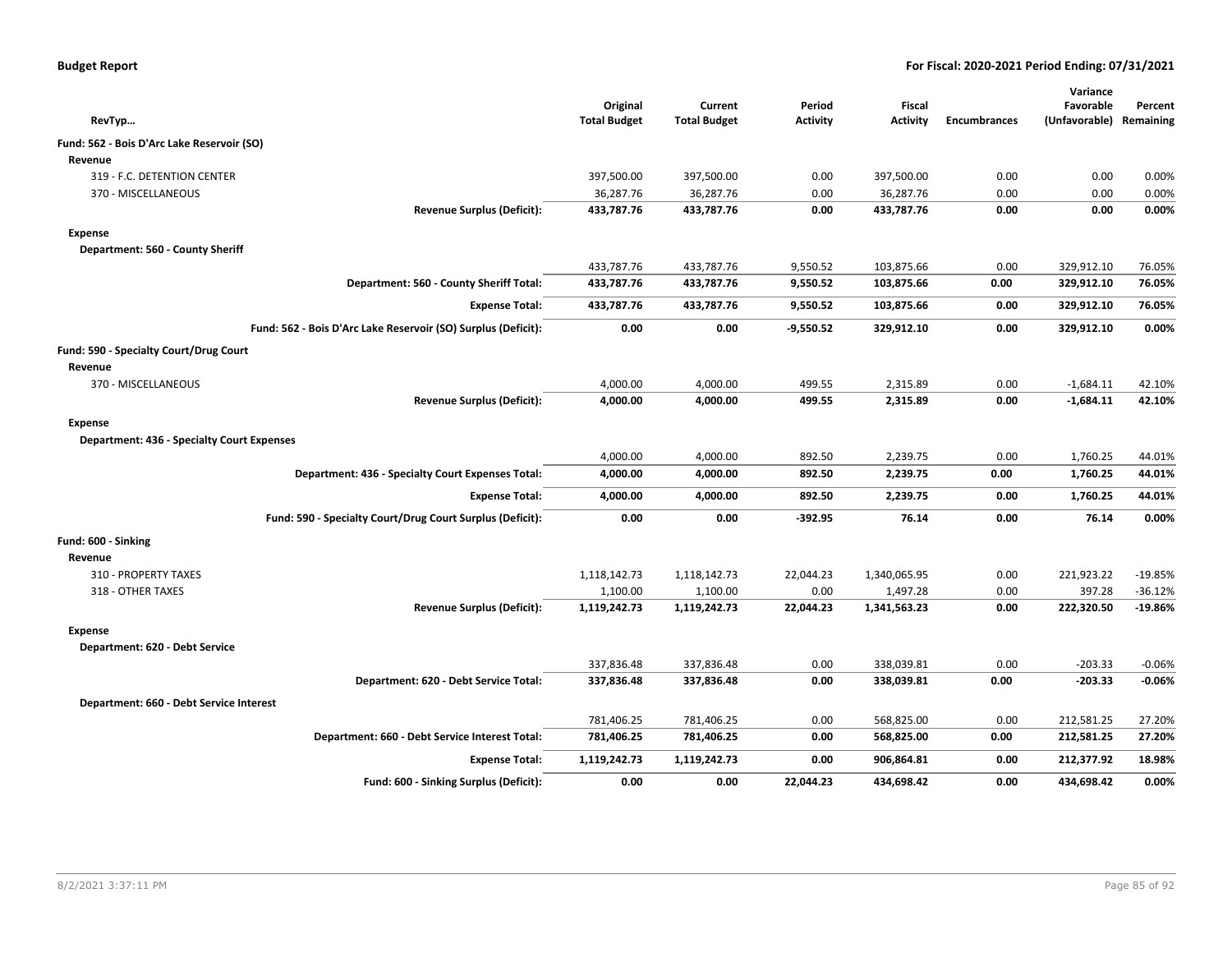|  |  |  | <b>Budget Report</b> |
|--|--|--|----------------------|
|--|--|--|----------------------|

| RevTyp                                                                | Original<br><b>Total Budget</b> | Current<br><b>Total Budget</b> | Period<br><b>Activity</b> | <b>Fiscal</b><br><b>Activity</b> | <b>Encumbrances</b> | Variance<br>Favorable<br>(Unfavorable) Remaining | Percent |
|-----------------------------------------------------------------------|---------------------------------|--------------------------------|---------------------------|----------------------------------|---------------------|--------------------------------------------------|---------|
|                                                                       |                                 |                                |                           |                                  |                     |                                                  |         |
| Fund: 630 - Law Enforcement Education Const. Pct.1<br>Revenue         |                                 |                                |                           |                                  |                     |                                                  |         |
| 370 - MISCELLANEOUS                                                   | 685.17                          | 685.17                         | 0.00                      | 642.52                           | 0.00                | $-42.65$                                         | 6.22%   |
| <b>Revenue Surplus (Deficit):</b>                                     | 685.17                          | 685.17                         | 0.00                      | 642.52                           | 0.00                | $-42.65$                                         | 6.22%   |
| <b>Expense</b>                                                        |                                 |                                |                           |                                  |                     |                                                  |         |
| Department: 551 - Constable Pct.1                                     |                                 |                                |                           |                                  |                     |                                                  |         |
|                                                                       | 685.17                          | 685.17                         | 0.00                      | 0.00                             | 0.00                | 685.17                                           | 100.00% |
| Department: 551 - Constable Pct.1 Total:                              | 685.17                          | 685.17                         | 0.00                      | 0.00                             | 0.00                | 685.17                                           | 100.00% |
| <b>Expense Total:</b>                                                 | 685.17                          | 685.17                         | 0.00                      | 0.00                             | 0.00                | 685.17                                           | 100.00% |
| Fund: 630 - Law Enforcement Education Const. Pct.1 Surplus (Deficit): | 0.00                            | 0.00                           | 0.00                      | 642.52                           | 0.00                | 642.52                                           | 0.00%   |
|                                                                       |                                 |                                |                           |                                  |                     |                                                  |         |
| Fund: 640 - Law Enforcement Education Const. Pct.2<br>Revenue         |                                 |                                |                           |                                  |                     |                                                  |         |
| 370 - MISCELLANEOUS                                                   | 685.17                          | 685.17                         | 0.00                      | 642.52                           | 0.00                | $-42.65$                                         | 6.22%   |
| <b>Revenue Surplus (Deficit):</b>                                     | 685.17                          | 685.17                         | 0.00                      | 642.52                           | 0.00                | $-42.65$                                         | 6.22%   |
| <b>Expense</b>                                                        |                                 |                                |                           |                                  |                     |                                                  |         |
| Department: 552 - Constable Pct.2                                     |                                 |                                |                           |                                  |                     |                                                  |         |
|                                                                       | 685.17                          | 685.17                         | 0.00                      | 0.00                             | 0.00                | 685.17                                           | 100.00% |
| Department: 552 - Constable Pct.2 Total:                              | 685.17                          | 685.17                         | 0.00                      | 0.00                             | 0.00                | 685.17                                           | 100.00% |
| <b>Expense Total:</b>                                                 | 685.17                          | 685.17                         | 0.00                      | 0.00                             | 0.00                | 685.17                                           | 100.00% |
| Fund: 640 - Law Enforcement Education Const. Pct.2 Surplus (Deficit): | 0.00                            | 0.00                           | 0.00                      | 642.52                           | 0.00                | 642.52                                           | 0.00%   |
| Fund: 650 - Law Enforcement Education Const. Pct.3                    |                                 |                                |                           |                                  |                     |                                                  |         |
| Revenue                                                               |                                 |                                |                           |                                  |                     |                                                  |         |
| 370 - MISCELLANEOUS                                                   | 685.17                          | 685.17                         | 0.00                      | 642.52                           | 0.00                | $-42.65$                                         | 6.22%   |
| <b>Revenue Surplus (Deficit):</b>                                     | 685.17                          | 685.17                         | 0.00                      | 642.52                           | 0.00                | $-42.65$                                         | 6.22%   |
| <b>Expense</b>                                                        |                                 |                                |                           |                                  |                     |                                                  |         |
| Department: 553 - Constable Pct.3                                     |                                 |                                |                           |                                  |                     |                                                  |         |
|                                                                       | 685.17                          | 685.17                         | 0.00                      | 0.00                             | 0.00                | 685.17                                           | 100.00% |
| Department: 553 - Constable Pct.3 Total:                              | 685.17                          | 685.17                         | 0.00                      | 0.00                             | 0.00                | 685.17                                           | 100.00% |
| <b>Expense Total:</b>                                                 | 685.17                          | 685.17                         | 0.00                      | 0.00                             | 0.00                | 685.17                                           | 100.00% |
| Fund: 650 - Law Enforcement Education Const. Pct.3 Surplus (Deficit): | 0.00                            | 0.00                           | 0.00                      | 642.52                           | 0.00                | 642.52                                           | 0.00%   |
| Fund: 660 - 2017 GO Bonds-Construction Fund FY2017                    |                                 |                                |                           |                                  |                     |                                                  |         |
| <b>Expense</b>                                                        |                                 |                                |                           |                                  |                     |                                                  |         |
| Department: 667 - Courthouse Construction Phase 2                     |                                 |                                |                           |                                  |                     |                                                  |         |
|                                                                       | 0.00                            | 0.00                           | 0.00                      | 1,681.81                         | 0.00                | $-1,681.81$                                      | 0.00%   |
| Department: 667 - Courthouse Construction Phase 2 Total:              | 0.00                            | 0.00                           | 0.00                      | 1,681.81                         | 0.00                | $-1,681.81$                                      | 0.00%   |
| <b>Expense Total:</b>                                                 | 0.00                            | 0.00                           | 0.00                      | 1,681.81                         | 0.00                | $-1,681.81$                                      | 0.00%   |
| Fund: 660 - 2017 GO Bonds-Construction Fund FY2017 Total:             | 0.00                            | 0.00                           | 0.00                      | 1,681.81                         | 0.00                | $-1,681.81$                                      | 0.00%   |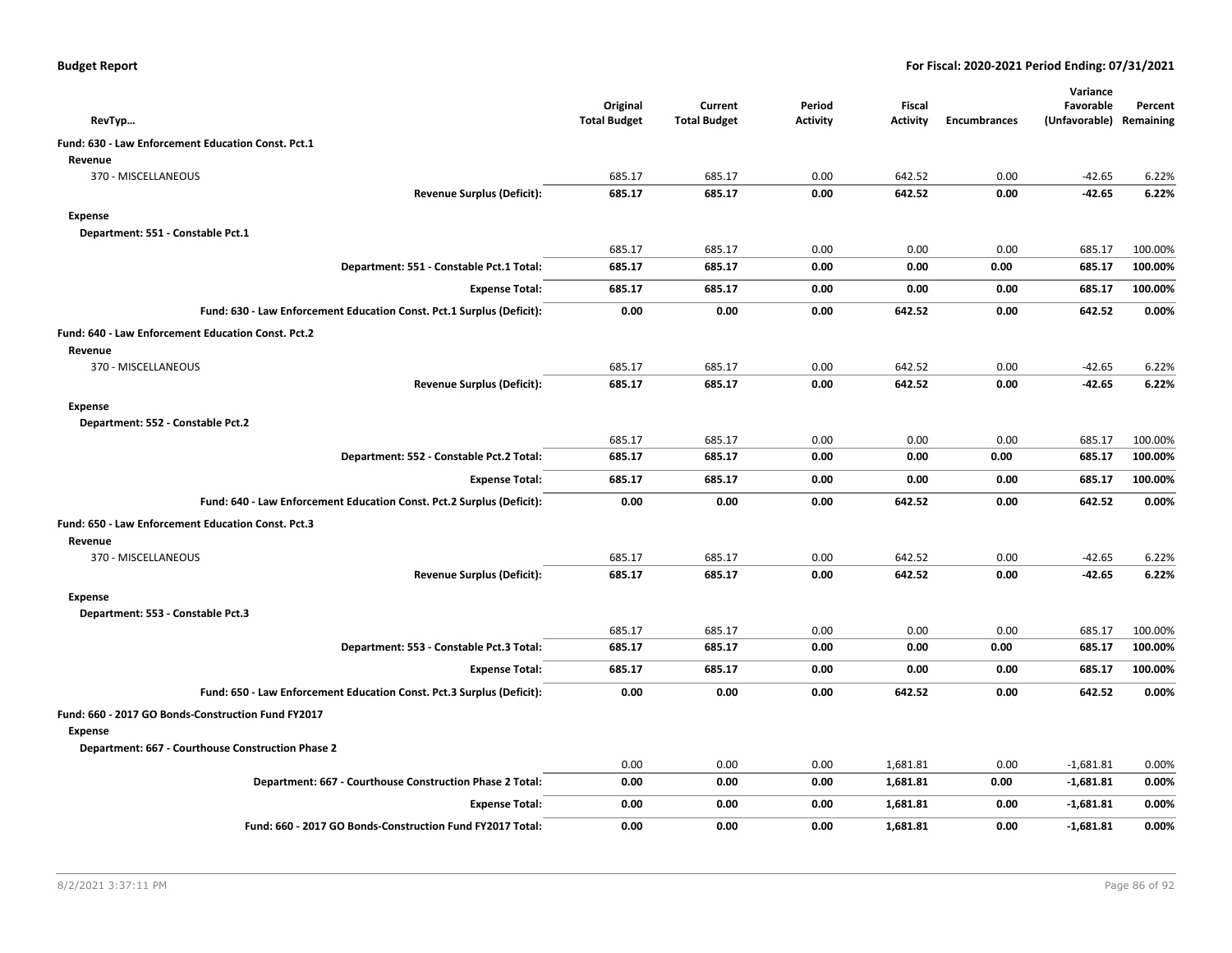| <b>Budget Report</b> |  |
|----------------------|--|
|----------------------|--|

|                                                                       |                                 |                                |                 |                                  |                     | Variance                   |                      |
|-----------------------------------------------------------------------|---------------------------------|--------------------------------|-----------------|----------------------------------|---------------------|----------------------------|----------------------|
|                                                                       | Original<br><b>Total Budget</b> | Current<br><b>Total Budget</b> | Period          | <b>Fiscal</b><br><b>Activity</b> | <b>Encumbrances</b> | Favorable<br>(Unfavorable) | Percent<br>Remaining |
| RevTyp                                                                |                                 |                                | <b>Activity</b> |                                  |                     |                            |                      |
| <b>Fund: 670 - Courthouse Restoration</b>                             |                                 |                                |                 |                                  |                     |                            |                      |
| Revenue                                                               |                                 |                                |                 |                                  |                     |                            |                      |
| 330 - GRANTS                                                          | 0.00                            | 0.00                           | 0.00            | 2,935,533.72                     | 0.00                | 2,935,533.72               | 0.00%                |
| <b>Revenue Surplus (Deficit):</b>                                     | 0.00                            | 0.00                           | 0.00            | 2,935,533.72                     | 0.00                | 2,935,533.72               | 0.00%                |
| Fund: 670 - Courthouse Restoration Surplus (Deficit):                 | 0.00                            | 0.00                           | 0.00            | 2,935,533.72                     | 0.00                | 2,935,533.72               | 0.00%                |
| Fund: 680 - 2018 GO Bonds-Construction Fund FY2019                    |                                 |                                |                 |                                  |                     |                            |                      |
| Revenue                                                               |                                 |                                |                 |                                  |                     |                            |                      |
| 300 - CASH                                                            | 2,500,000.00                    | 2,500,000.00                   | 0.00            | 0.00                             | 0.00                | $-2,500,000.00$            | 100.00%              |
| 360 - INTEREST EARNINGS                                               | 0.00                            | 0.00                           | 0.00            | 1,040.20                         | 0.00                | 1,040.20                   | 0.00%                |
| <b>Revenue Surplus (Deficit):</b>                                     | 2,500,000.00                    | 2,500,000.00                   | 0.00            | 1,040.20                         | 0.00                | $-2,498,959.80$            | 99.96%               |
| <b>Expense</b>                                                        |                                 |                                |                 |                                  |                     |                            |                      |
| Department: 668 - Courthouse Construction Phase 2                     |                                 |                                |                 |                                  |                     |                            |                      |
|                                                                       | 2,500,000.00                    | 2,500,000.00                   | 0.00            | 2,409,768.43                     | 0.00                | 90,231.57                  | 3.61%                |
| Department: 668 - Courthouse Construction Phase 2 Total:              | 2,500,000.00                    | 2,500,000.00                   | 0.00            | 2,409,768.43                     | 0.00                | 90,231.57                  | 3.61%                |
| <b>Expense Total:</b>                                                 | 2,500,000.00                    | 2,500,000.00                   | 0.00            | 2,409,768.43                     | 0.00                | 90,231.57                  | 3.61%                |
| Fund: 680 - 2018 GO Bonds-Construction Fund FY2019 Surplus (Deficit): | 0.00                            | 0.00                           | 0.00            | $-2,408,728.23$                  | 0.00                | $-2,408,728.23$            | 0.00%                |
| Fund: 690 - 2020 CO Bonds-Construction Fund FY2020                    |                                 |                                |                 |                                  |                     |                            |                      |
| Revenue                                                               |                                 |                                |                 |                                  |                     |                            |                      |
| 350 - FINES                                                           | 9,900,000.00                    | 9,900,000.00                   | 0.00            | 0.00                             | 0.00                | $-9,900,000.00$            | 100.00%              |
| 360 - INTEREST EARNINGS                                               | 0.00                            | 0.00                           | 0.00            | 9,143.88                         | 0.00                | 9,143.88                   | 0.00%                |
| <b>Revenue Surplus (Deficit):</b>                                     | 9,900,000.00                    | 9,900,000.00                   | 0.00            | 9,143.88                         | 0.00                | $-9,890,856.12$            | 99.91%               |
| <b>Expense</b>                                                        |                                 |                                |                 |                                  |                     |                            |                      |
| Department: 669 - Courthouse Construction Phase 2                     |                                 |                                |                 |                                  |                     |                            |                      |
|                                                                       | 9,900,000.00                    | 9,900,000.00                   | 888,006.83      | 6,367,960.78                     | 31,380.42           | 3,500,658.80               | 35.36%               |
| Department: 669 - Courthouse Construction Phase 2 Total:              | 9,900,000.00                    | 9,900,000.00                   | 888,006.83      | 6,367,960.78                     | 31,380.42           | 3,500,658.80               | 35.36%               |
| <b>Expense Total:</b>                                                 | 9,900,000.00                    | 9,900,000.00                   | 888,006.83      | 6,367,960.78                     | 31,380.42           | 3,500,658.80               | 35.36%               |
| Fund: 690 - 2020 CO Bonds-Construction Fund FY2020 Surplus (Deficit): | 0.00                            | 0.00                           | $-888,006.83$   | $-6,358,816.90$                  | $-31,380.42$        | $-6,390,197.32$            | 0.00%                |
| Fund: 700 - Right of Way                                              |                                 |                                |                 |                                  |                     |                            |                      |
| Revenue                                                               |                                 |                                |                 |                                  |                     |                            |                      |
| 360 - INTEREST EARNINGS                                               | 0.00                            | 0.00                           | 0.00            | 37.02                            | 0.00                | 37.02                      | 0.00%                |
| 370 - MISCELLANEOUS                                                   | 0.00                            | 0.00                           | 0.00            | 90.00                            | 0.00                | 90.00                      | 0.00%                |
| <b>Revenue Surplus (Deficit):</b>                                     | 0.00                            | 0.00                           | 0.00            | 127.02                           | 0.00                | 127.02                     | 0.00%                |
| Fund: 700 - Right of Way Surplus (Deficit):                           | 0.00                            | 0.00                           | 0.00            | 127.02                           | 0.00                | 127.02                     | 0.00%                |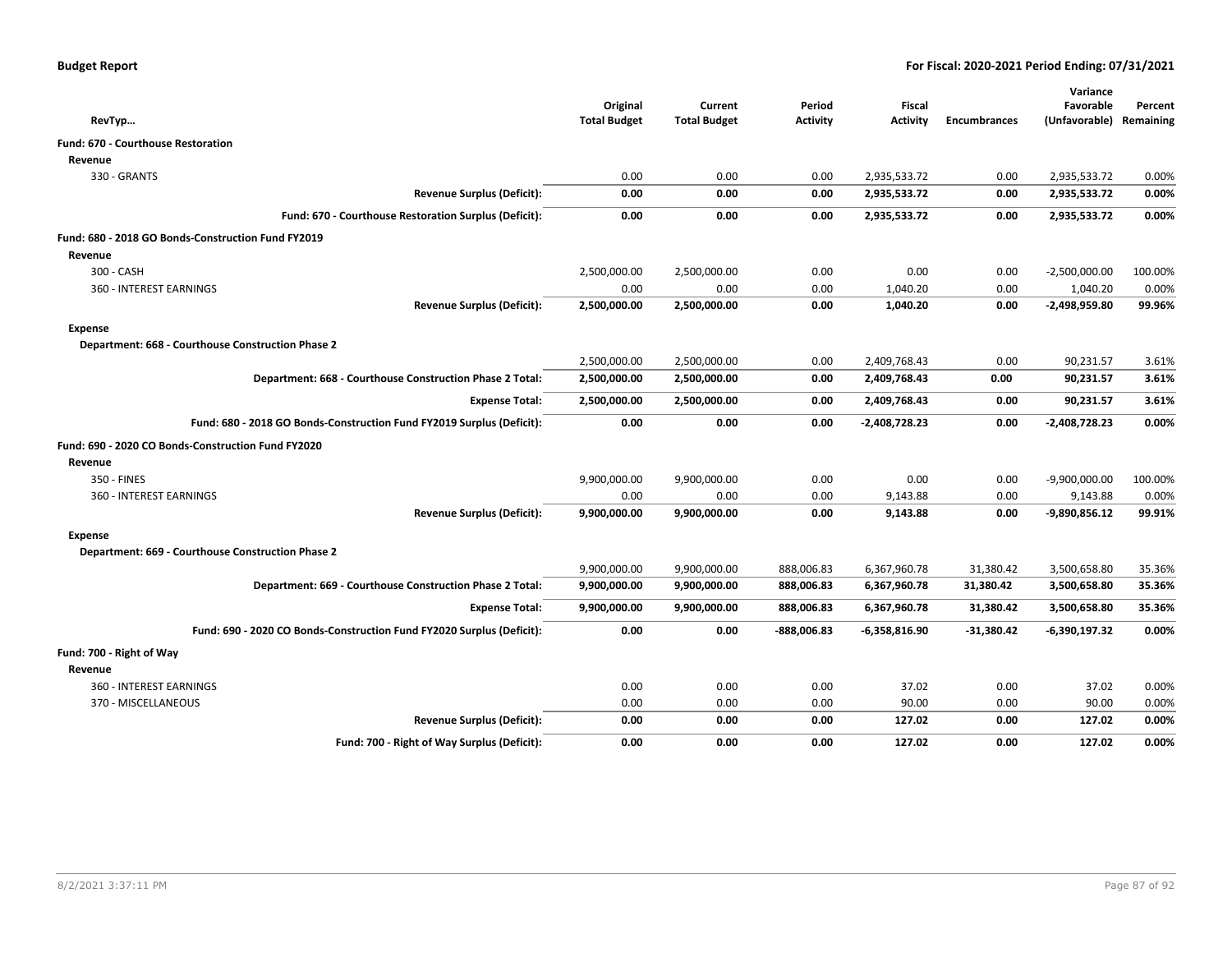| RevTyp                                                      | Original<br><b>Total Budget</b> | Current<br><b>Total Budget</b> | Period<br><b>Activity</b> | <b>Fiscal</b><br><b>Activity</b> | <b>Encumbrances</b> | Variance<br>Favorable<br>(Unfavorable) | Percent<br>Remaining |
|-------------------------------------------------------------|---------------------------------|--------------------------------|---------------------------|----------------------------------|---------------------|----------------------------------------|----------------------|
| Fund: 800 - Veterans Court Program                          |                                 |                                |                           |                                  |                     |                                        |                      |
| Revenue                                                     |                                 |                                |                           |                                  |                     |                                        |                      |
| 370 - MISCELLANEOUS                                         | 0.00                            | 0.00                           | 25.00                     | 475.00                           | 0.00                | 475.00                                 | 0.00%                |
| <b>Revenue Surplus (Deficit):</b>                           | 0.00                            | 0.00                           | 25.00                     | 475.00                           | 0.00                | 475.00                                 | 0.00%                |
| Fund: 800 - Veterans Court Program Surplus (Deficit):       | 0.00                            | 0.00                           | 25.00                     | 475.00                           | 0.00                | 475.00                                 | 0.00%                |
| Fund: 810 - County Lake Road Impact Fund                    |                                 |                                |                           |                                  |                     |                                        |                      |
| Revenue                                                     |                                 |                                |                           |                                  |                     |                                        |                      |
| 318 - OTHER TAXES                                           | 100,000.00                      | 100,000.00                     | 0.00                      | 100,000.00                       | 0.00                | 0.00                                   | 0.00%                |
| <b>Revenue Surplus (Deficit):</b>                           | 100,000.00                      | 100,000.00                     | 0.00                      | 100,000.00                       | 0.00                | 0.00                                   | 0.00%                |
| Expense                                                     |                                 |                                |                           |                                  |                     |                                        |                      |
| Department: 522 - COUNTY LAKE ROAD IMPACT                   |                                 |                                |                           |                                  |                     |                                        |                      |
|                                                             | 100,000.00                      | 100,000.00                     | 0.00                      | 0.00                             | 0.00                | 100,000.00                             | 100.00%              |
| Department: 522 - COUNTY LAKE ROAD IMPACT Total:            | 100,000.00                      | 100,000.00                     | 0.00                      | 0.00                             | 0.00                | 100,000.00                             | 100.00%              |
| <b>Expense Total:</b>                                       | 100,000.00                      | 100,000.00                     | 0.00                      | 0.00                             | 0.00                | 100,000.00                             | 100.00%              |
| Fund: 810 - County Lake Road Impact Fund Surplus (Deficit): | 0.00                            | 0.00                           | 0.00                      | 100,000.00                       | 0.00                | 100,000.00                             | 0.00%                |
| Fund: 850 - Lake Fannin                                     |                                 |                                |                           |                                  |                     |                                        |                      |
| Revenue                                                     |                                 |                                |                           |                                  |                     |                                        |                      |
| 370 - MISCELLANEOUS                                         | 5,000.00                        | 5,000.00                       | 6,603.00                  | 18,066.40                        | 0.00                | 13,066.40                              | $-261.33%$           |
| <b>Revenue Surplus (Deficit):</b>                           | 5,000.00                        | 5,000.00                       | 6,603.00                  | 18,066.40                        | 0.00                | 13,066.40                              | $-261.33%$           |
| Expense                                                     |                                 |                                |                           |                                  |                     |                                        |                      |
| Department: 520 - Lake Fannin                               |                                 |                                |                           |                                  |                     |                                        |                      |
|                                                             | 5,000.00                        | 5,000.00                       | 275.76                    | 5,346.66                         | 0.00                | -346.66                                | $-6.93%$             |
| Department: 520 - Lake Fannin Total:                        | 5,000.00                        | 5,000.00                       | 275.76                    | 5,346.66                         | 0.00                | -346.66                                | $-6.93%$             |
| <b>Expense Total:</b>                                       | 5,000.00                        | 5,000.00                       | 275.76                    | 5,346.66                         | 0.00                | -346.66                                | $-6.93%$             |
| Fund: 850 - Lake Fannin Surplus (Deficit):                  | 0.00                            | 0.00                           | 6,327.24                  | 12,719.74                        | 0.00                | 12,719.74                              | 0.00%                |
| Fund: 890 - T.J.J.D.                                        |                                 |                                |                           |                                  |                     |                                        |                      |
| Revenue                                                     |                                 |                                |                           |                                  |                     |                                        |                      |
| 330 - GRANTS                                                | 239,828.00                      | 330,972.10                     | 23,378.10                 | 288,500.10                       | 0.00                | $-42,472.00$                           | 12.83%               |
| 360 - INTEREST EARNINGS                                     | 0.00                            | 0.00                           | 0.00                      | 9.26                             | 0.00                | 9.26                                   | 0.00%                |
| 370 - MISCELLANEOUS                                         | 170,000.00                      | 170,000.00                     | 0.00                      | 170,000.00                       | 0.00                | 0.00                                   | 0.00%                |
| <b>Revenue Surplus (Deficit):</b>                           | 409,828.00                      | 500,972.10                     | 23,378.10                 | 458,509.36                       | 0.00                | -42,462.74                             | 8.48%                |
| Expense                                                     |                                 |                                |                           |                                  |                     |                                        |                      |
| Department: 581 - Structural Family Therapy                 |                                 |                                |                           |                                  |                     |                                        |                      |
|                                                             | 0.00                            | 41,144.10                      | 0.00                      | 41,144.10                        | 0.00                | 0.00                                   | 0.00%                |
| Department: 581 - Structural Family Therapy Total:          | 0.00                            | 41,144.10                      | 0.00                      | 41,144.10                        | 0.00                | 0.00                                   | 0.00%                |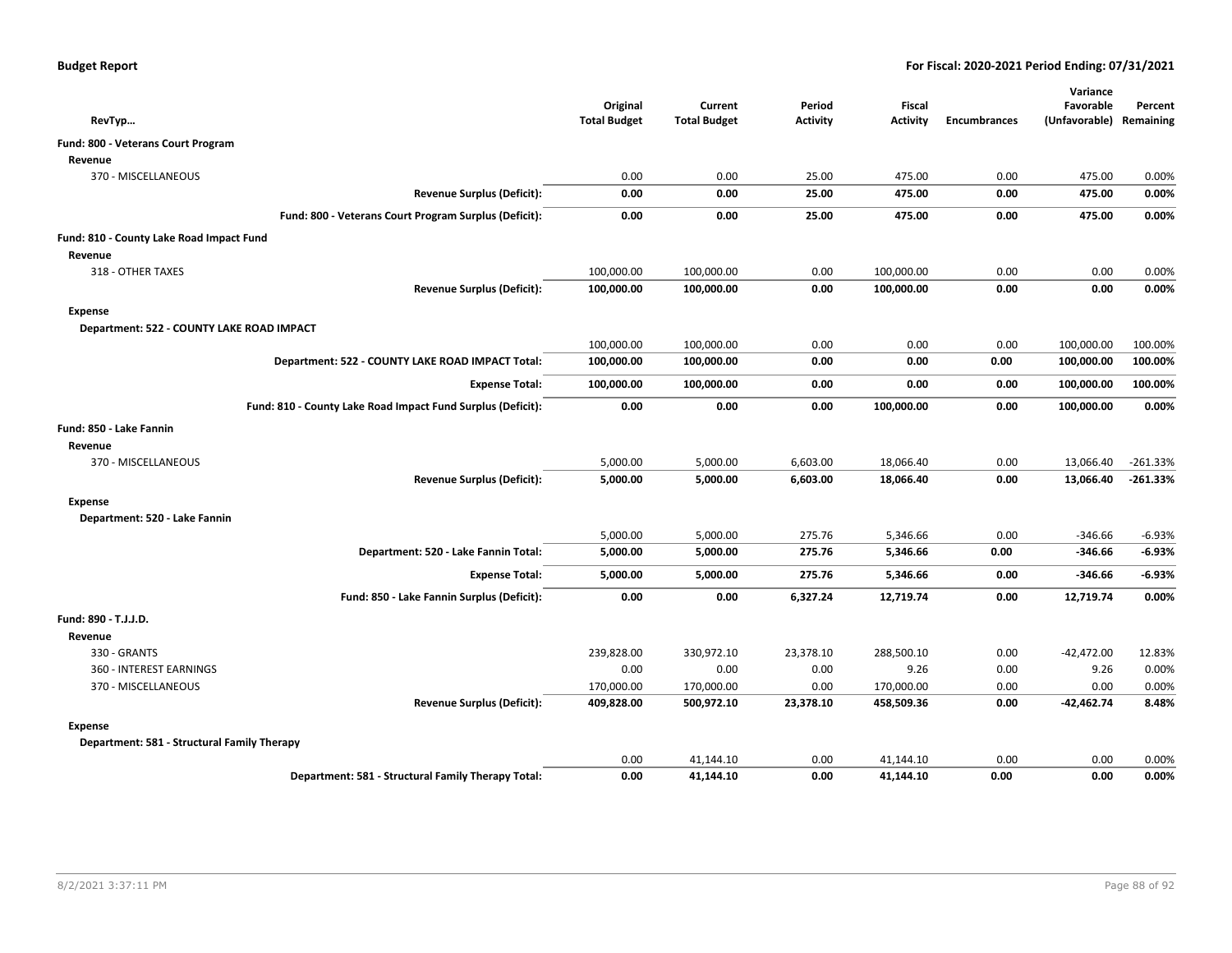| <b>Budget Report</b> |  |
|----------------------|--|
|----------------------|--|

|                                                                   |                                 |                                |                           |                                  |                     | Variance                   |                      |
|-------------------------------------------------------------------|---------------------------------|--------------------------------|---------------------------|----------------------------------|---------------------|----------------------------|----------------------|
|                                                                   | Original<br><b>Total Budget</b> | Current<br><b>Total Budget</b> | Period<br><b>Activity</b> | <b>Fiscal</b><br><b>Activity</b> | <b>Encumbrances</b> | Favorable<br>(Unfavorable) | Percent<br>Remaining |
| RevTyp                                                            |                                 |                                |                           |                                  |                     |                            |                      |
| Department: 582 - Structural Family Therapy Hosp Authority        |                                 |                                |                           |                                  |                     |                            |                      |
|                                                                   | 0.00<br>0.00                    | 50,000.00<br>50,000.00         | 16,667.00<br>16,667.00    | 33,334.00<br>33,334.00           | 0.00<br>0.00        | 16,666.00<br>16,666.00     | 33.33%<br>33.33%     |
| Department: 582 - Structural Family Therapy Hosp Authority Total: |                                 |                                |                           |                                  |                     |                            |                      |
| <b>Department: 589 - Regional Diversions Alternatives</b>         |                                 |                                |                           |                                  |                     |                            |                      |
|                                                                   | 3,000.00                        | 3,000.00                       | 0.00<br>0.00              | 3,000.00                         | 0.00                | 0.00<br>0.00               | 0.00%<br>0.00%       |
| Department: 589 - Regional Diversions Alternatives Total:         | 3,000.00                        | 3,000.00                       |                           | 3,000.00                         | 0.00                |                            |                      |
| <b>Department: 592 - Pre/Post Adjudication Facilities</b>         |                                 |                                |                           |                                  |                     |                            |                      |
|                                                                   | 4,373.00                        | 4,373.00                       | 26.74                     | 3,833.61                         | 0.00                | 539.39                     | 12.33%               |
| Department: 592 - Pre/Post Adjudication Facilities Total:         | 4,373.00                        | 4,373.00                       | 26.74                     | 3,833.61                         | 0.00                | 539.39                     | 12.33%               |
| Department: 593 - Commitment Diversion                            |                                 |                                |                           |                                  |                     |                            |                      |
|                                                                   | 10,000.00                       | 10,000.00                      | 861.22                    | 8,367.30                         | 0.00                | 1,632.70                   | 16.33%               |
| Department: 593 - Commitment Diversion Total:                     | 10,000.00                       | 10,000.00                      | 861.22                    | 8,367.30                         | 0.00                | 1,632.70                   | 16.33%               |
| Department: 594 - Mental Health Services                          |                                 |                                |                           |                                  |                     |                            |                      |
|                                                                   | 10,737.00                       | 10,737.00                      | 0.00                      | 6,030.18                         | 0.00                | 4,706.82                   | 43.84%               |
| Department: 594 - Mental Health Services Total:                   | 10,737.00                       | 10,737.00                      | 0.00                      | 6,030.18                         | 0.00                | 4,706.82                   | 43.84%               |
| Department: 994 - Local Funds Carried Forward                     |                                 |                                |                           |                                  |                     |                            |                      |
|                                                                   | 0.00                            | 0.00                           | 0.00                      | 9,550.34                         | 0.00                | $-9,550.34$                | 0.00%                |
| Department: 994 - Local Funds Carried Forward Total:              | 0.00                            | 0.00                           | 0.00                      | 9,550.34                         | 0.00                | $-9,550.34$                | 0.00%                |
| Department: 995 - Local Funding                                   |                                 |                                |                           |                                  |                     |                            |                      |
|                                                                   | 170,000.00                      | 170,000.00                     | 9,222.10                  | 133,732.09                       | 0.00                | 36,267.91                  | 21.33%               |
| Department: 995 - Local Funding Total:                            | 170,000.00                      | 170,000.00                     | 9,222.10                  | 133,732.09                       | 0.00                | 36,267.91                  | 21.33%               |
| Department: 996 - Basic Probation Supervision                     |                                 |                                |                           |                                  |                     |                            |                      |
|                                                                   | 136,718.00                      | 136,718.00                     | 11,688.81                 | 107,879.05                       | 0.00                | 28,838.95                  | 21.09%               |
| Department: 996 - Basic Probation Supervision Total:              | 136,718.00                      | 136,718.00                     | 11,688.81                 | 107,879.05                       | 0.00                | 28,838.95                  | 21.09%               |
| Department: 997 - Community Programs                              |                                 |                                |                           |                                  |                     |                            |                      |
|                                                                   | 75,000.00                       | 75,000.00                      | 5,088.81                  | 63,563.47                        | 0.00                | 11,436.53                  | 15.25%               |
| Department: 997 - Community Programs Total:                       | 75,000.00                       | 75,000.00                      | 5,088.81                  | 63,563.47                        | 0.00                | 11,436.53                  | 15.25%               |
| <b>Expense Total:</b>                                             | 409,828.00                      | 500,972.10                     | 43,554.68                 | 410,434.14                       | 0.00                | 90,537.96                  | 18.07%               |
| Fund: 890 - T.J.J.D. Surplus (Deficit):                           | 0.00                            | 0.00                           | $-20,176.58$              | 48,075.22                        | 0.00                | 48,075.22                  | 0.00%                |
| Fund: 891 - Juvenile Probation-Restitution                        |                                 |                                |                           |                                  |                     |                            |                      |
| Revenue                                                           |                                 |                                |                           |                                  |                     |                            |                      |
| 340 - FEES OF OFFICE                                              | 0.00                            | 0.00                           | 50.00                     | 1,815.20                         | 0.00                | 1,815.20                   | 0.00%                |
| <b>Revenue Surplus (Deficit):</b>                                 | 0.00                            | 0.00                           | 50.00                     | 1,815.20                         | 0.00                | 1,815.20                   | 0.00%                |
| <b>Expense</b>                                                    |                                 |                                |                           |                                  |                     |                            |                      |
| <b>Department: 891 - Probation Fee Expenses</b>                   |                                 |                                |                           |                                  |                     |                            |                      |
|                                                                   | 0.00                            | 0.00                           | 151.48                    | 2,726.97                         | 0.00                | $-2,726.97$                | 0.00%                |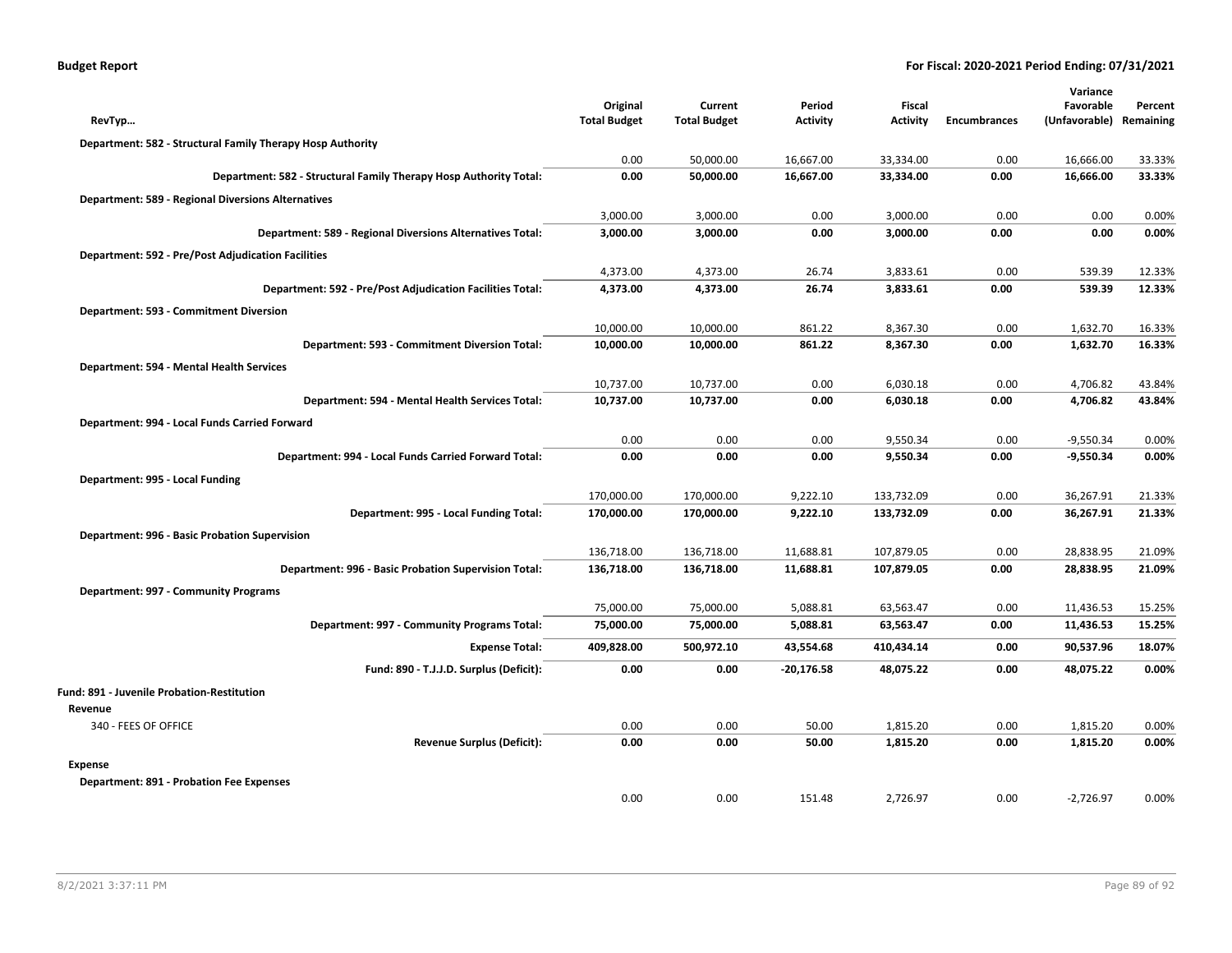| RevTyp                                         |                                                               | Original<br><b>Total Budget</b> | Current<br><b>Total Budget</b> | Period<br><b>Activity</b> | Fiscal<br><b>Activity</b> | <b>Encumbrances</b> | Variance<br>Favorable<br>(Unfavorable) Remaining | Percent  |
|------------------------------------------------|---------------------------------------------------------------|---------------------------------|--------------------------------|---------------------------|---------------------------|---------------------|--------------------------------------------------|----------|
|                                                | Department: 891 - Probation Fee Expenses Total:               | 0.00                            | 0.00                           | 151.48                    | 2,726.97                  | 0.00                | $-2,726.97$                                      | 0.00%    |
|                                                | <b>Expense Total:</b>                                         | 0.00                            | 0.00                           | 151.48                    | 2,726.97                  | 0.00                | $-2,726.97$                                      | 0.00%    |
|                                                | Fund: 891 - Juvenile Probation-Restitution Surplus (Deficit): | 0.00                            | 0.00                           | $-101.48$                 | $-911.77$                 | 0.00                | $-911.77$                                        | 0.00%    |
| Fund: 920 - Statzer                            |                                                               |                                 |                                |                           |                           |                     |                                                  |          |
| Revenue                                        |                                                               |                                 |                                |                           |                           |                     |                                                  |          |
| 360 - INTEREST EARNINGS                        |                                                               | 0.00                            | 0.00                           | 0.00                      | 18.14                     | 0.00                | 18.14                                            | 0.00%    |
| 370 - MISCELLANEOUS                            |                                                               | 757.85                          | 757.85                         | 0.00                      | 757.85                    | 0.00                | 0.00                                             | 0.00%    |
|                                                | <b>Revenue Surplus (Deficit):</b>                             | 757.85                          | 757.85                         | 0.00                      | 775.99                    | 0.00                | 18.14                                            | $-2.39%$ |
| Expense                                        |                                                               |                                 |                                |                           |                           |                     |                                                  |          |
| Department: 521 - Statzer Expenses             |                                                               |                                 |                                |                           |                           |                     |                                                  |          |
|                                                |                                                               | 757.85                          | 757.85                         | 0.00                      | 0.00                      | 0.00                | 757.85                                           | 100.00%  |
|                                                | Department: 521 - Statzer Expenses Total:                     | 757.85                          | 757.85                         | 0.00                      | 0.00                      | 0.00                | 757.85                                           | 100.00%  |
|                                                | <b>Expense Total:</b>                                         | 757.85                          | 757.85                         | 0.00                      | 0.00                      | 0.00                | 757.85                                           | 100.00%  |
|                                                | Fund: 920 - Statzer Surplus (Deficit):                        | 0.00                            | 0.00                           | 0.00                      | 775.99                    | 0.00                | 775.99                                           | 0.00%    |
| Fund: 930 - Texas Community Dev.Prog.          |                                                               |                                 |                                |                           |                           |                     |                                                  |          |
| Revenue                                        |                                                               |                                 |                                |                           |                           |                     |                                                  |          |
| 330 - GRANTS                                   |                                                               | 0.00                            | 0.00                           | 0.00                      | 212,816.59                | 0.00                | 212,816.59                                       | 0.00%    |
|                                                | <b>Revenue Surplus (Deficit):</b>                             | 0.00                            | 0.00                           | 0.00                      | 212,816.59                | 0.00                | 212,816.59                                       | 0.00%    |
| <b>Expense</b>                                 |                                                               |                                 |                                |                           |                           |                     |                                                  |          |
| Department: 909 - Grant #7219149 Hickory Creek |                                                               |                                 |                                |                           |                           |                     |                                                  |          |
|                                                |                                                               | 0.00                            | 0.00                           | 0.00                      | 212,816.59                | 0.00                | $-212,816.59$                                    | 0.00%    |
|                                                | Department: 909 - Grant #7219149 Hickory Creek Total:         | 0.00                            | 0.00                           | 0.00                      | 212,816.59                | 0.00                | $-212,816.59$                                    | 0.00%    |
|                                                | <b>Expense Total:</b>                                         | 0.00                            | 0.00                           | 0.00                      | 212,816.59                | 0.00                | $-212,816.59$                                    | 0.00%    |
|                                                | Fund: 930 - Texas Community Dev.Prog. Surplus (Deficit):      | 0.00                            | 0.00                           | 0.00                      | 0.00                      | 0.00                | 0.00                                             | 0.00%    |
| Fund: 950 - Payroll                            |                                                               |                                 |                                |                           |                           |                     |                                                  |          |
| Revenue                                        |                                                               |                                 |                                |                           |                           |                     |                                                  |          |
| 370 - MISCELLANEOUS                            |                                                               | 0.00                            | 0.00                           | 2,966.88                  | 19,549.44                 | 0.00                | 19,549.44                                        | 0.00%    |
|                                                | <b>Revenue Surplus (Deficit):</b>                             | 0.00                            | 0.00                           | 2,966.88                  | 19,549.44                 | 0.00                | 19,549.44                                        | 0.00%    |
| <b>Expense</b>                                 |                                                               |                                 |                                |                           |                           |                     |                                                  |          |
| Department: 415 - COBRA Health Insurance       |                                                               |                                 |                                |                           |                           |                     |                                                  |          |
|                                                |                                                               | 0.00                            | 0.00                           | 2,966.85                  | 19,520.37                 | 0.00                | $-19,520.37$                                     | 0.00%    |
|                                                | Department: 415 - COBRA Health Insurance Total:               | 0.00                            | 0.00                           | 2,966.85                  | 19,520.37                 | 0.00                | $-19,520.37$                                     | 0.00%    |
|                                                | <b>Expense Total:</b>                                         | 0.00                            | 0.00                           | 2,966.85                  | 19,520.37                 | 0.00                | $-19,520.37$                                     | 0.00%    |
|                                                | Fund: 950 - Payroll Surplus (Deficit):                        | 0.00                            | 0.00                           | 0.03                      | 29.07                     | 0.00                | 29.07                                            | 0.00%    |
|                                                | <b>Report Surplus (Deficit):</b>                              | 0.00                            | 0.00                           | -1,501,257.79             | 2,858,256.40              | -182,546.59         | 2,675,709.81                                     | 0.00%    |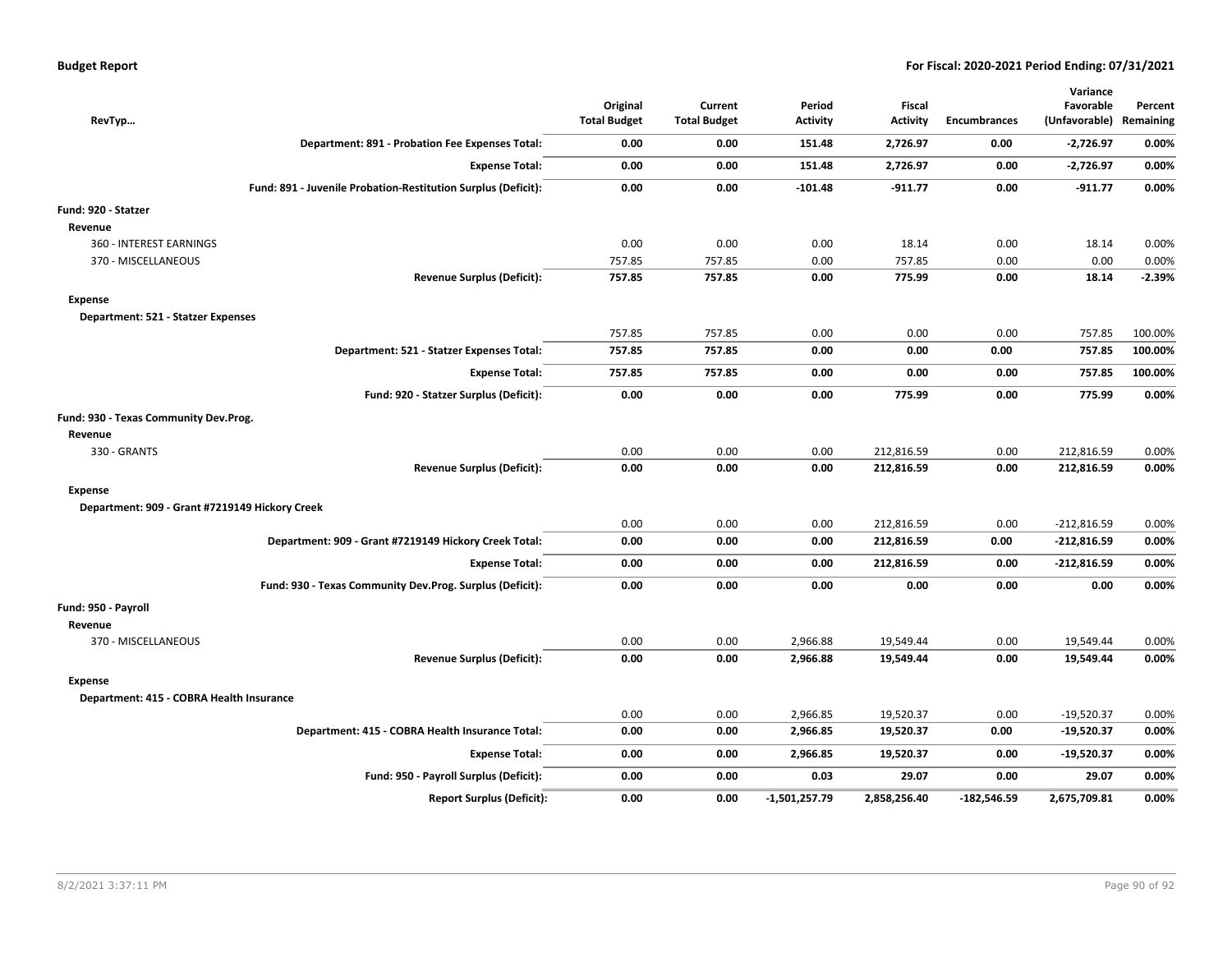# **Fund Summary**

| Fund                                 | Original<br><b>Total Budget</b> | Current<br><b>Total Budget</b> | Period<br><b>Activity</b> | <b>Fiscal</b><br><b>Activity</b> | <b>Encumbrances</b> | Variance<br>Favorable<br>(Unfavorable) |
|--------------------------------------|---------------------------------|--------------------------------|---------------------------|----------------------------------|---------------------|----------------------------------------|
| 100 - General                        | 0.00                            | 0.00                           | -590,317.32               | 2,805,879.01                     | $-23,482.96$        | 2,782,396.05                           |
| 110 - Courthouse Security            | 0.00                            | 0.00                           | $-2,126.07$               | $-25,881.37$                     | 0.00                | $-25,881.37$                           |
| 111 - Justice Court Building Securit | 0.00                            | 0.00                           | 0.00                      | 915.92                           | 0.00                | 915.92                                 |
| 120 - County Clerk Vital Statistics  | 0.00                            | 0.00                           | $-641.66$                 | $-1,300.07$                      | $-302.64$           | $-1,602.71$                            |
| 121 - County Clerk Records Manag     | 0.00                            | 0.00                           | $-11,145.57$              | $-54,271.58$                     | 0.00                | $-54,271.58$                           |
| 122 - Chapter 19 Funds               | 0.00                            | 0.00                           | $-1,260.00$               | $-18,630.07$                     | 0.00                | $-18,630.07$                           |
| 123 - Election Equipment Fund        | 0.00                            | 0.00                           | 0.00                      | $-131,054.07$                    | 0.00                | $-131,054.07$                          |
| 125 - County Clerk Co.& Dist.Court   | 0.00                            | 0.00                           | 4.00                      | $-261.57$                        | $-825.00$           | $-1,086.57$                            |
| 126 - County Clerk Court Records P   | 0.00                            | 0.00                           | 0.00                      | 310.00                           | 0.00                | 310.00                                 |
| 127 - County Clerk Records Archive   | 0.00                            | 0.00                           | 0.00                      | $-835.32$                        | 0.00                | $-835.32$                              |
| 130 - Bail Bond Trust Fund           | 0.00                            | 0.00                           | 780.00                    | 4,920.00                         | 0.00                | 4,920.00                               |
| 160 - County Judge Excess Supplen    | 0.00                            | 0.00                           | $-254.47$                 | $-503.91$                        | 0.00                | $-503.91$                              |
| 161 - Probate Judges Education       | 0.00                            | 0.00                           | 0.00                      | 145.00                           | 0.00                | 145.00                                 |
| 190 - District Clerk Records Manag   | 0.00                            | 0.00                           | $-330.08$                 | $-5,284.10$                      | 0.00                | $-5,284.10$                            |
| 191 - District Court Records Archive | 0.00                            | 0.00                           | 442.65                    | 3,517.28                         | 0.00                | 3,517.28                               |
| 192 - District Clerk Co.& Dist.Court | 0.00                            | 0.00                           | 130.63                    | 565.08                           | 0.00                | 565.08                                 |
| 193 - District Clerk Court Records P | 0.00                            | 0.00                           | 322.65                    | 3,336.89                         | 0.00                | 3,336.89                               |
| 200 - County Offices Records Mang    | 0.00                            | 0.00                           | $-538.46$                 | 2,341.09                         | 0.00                | 2,341.09                               |
| 210 - Road & Bridge #1               | 0.00                            | 0.00                           | $-13,736.90$              | 226,578.08                       | $-235.12$           | 226,342.96                             |
| 220 - Road & Bridge #2               | 0.00                            | 0.00                           | 53,167.38                 | 71,952.22                        | $-811.24$           | 71,140.98                              |
| 221 - Raw Water Pipeline Road and    | 0.00                            | 0.00                           | 0.00                      | 12,000.00                        | 0.00                | 12,000.00                              |
| 230 - Road & Bridge #3               | 0.00                            | 0.00                           | $-36,897.21$              | 424,961.64                       | $-24,239.74$        | 400,721.90                             |
| 231 - Lake Road Impact/Raw Wate      | 0.00                            | 0.00                           | 0.00                      | 84,000.00                        | 0.00                | 84,000.00                              |
| 240 - Road & Bridge #4               | 0.00                            | 0.00                           | $-41,003.75$              | 230,098.76                       | $-44.81$            | 230,053.95                             |
| 241 - Lake Road Impact/Raw Wate      | 0.00                            | 0.00                           | 0.00                      | 104,000.00                       | 0.00                | 104,000.00                             |
| 260 - J.P.#1 Justice Court Technolo  | 0.00                            | 0.00                           | 0.00                      | $-1,064.58$                      | 0.00                | $-1,064.58$                            |
| 270 - J.P.#2 Justice Court Technolo  | 0.00                            | 0.00                           | 0.00                      | 70.12                            | 0.00                | 70.12                                  |
| 280 - J.P.#3 Justice Court Technolo  | 0.00                            | 0.00                           | 0.00                      | 316.01                           | 0.00                | 316.01                                 |
| 310 - F.C.Detention Center Annual    | 0.00                            | 0.00                           | 9,045.65                  | 1,676.15                         | 0.00                | 1,676.15                               |
| 330 - Bail Bondsman Application Fe   | 0.00                            | 0.00                           | 0.00                      | 1,000.00                         | 0.00                | 1,000.00                               |
| 350 - Law Library                    | 0.00                            | 0.00                           | 945.00                    | 11,094.80                        | 0.00                | 11,094.80                              |
| 360 - D. A. Fee                      | 0.00                            | 0.00                           | 514.81                    | 12,269.57                        | 0.00                | 12,269.57                              |
| 361 - Contraband Seizure             | 0.00                            | 0.00                           | 0.00                      | 1.60                             | 0.00                | 1.60                                   |
| 362 - Investigator/LEOSE             | 0.00                            | 0.00                           | 0.00                      | 292.52                           | 0.00                | 292.52                                 |
| 380 - IHC Co-Op Gin                  | 0.00                            | 0.00                           | 0.00                      | 8.78                             | 0.00                | 8.78                                   |
| 381 - IHC Bonnie Ruth Cooper         | 0.00                            | 0.00                           | $-257.41$                 | $-6,031.17$                      | 0.00                | $-6,031.17$                            |
| 412 - Safe Room Reimbursement P      | 0.00                            | 0.00                           | 0.00                      | $-8,288.08$                      | 0.00                | $-8,288.08$                            |
| 413 - CARES ACT-CORONAVIRUS RI       | 0.00                            | 0.00                           | $-85.33$                  | 566,887.25                       | $-101,224.66$       | 465,662.59                             |
| 414 - OOG COVID #4145401             | 0.00                            | 0.00                           | 18,871.69                 | 5,481.61                         | 0.00                | 5,481.61                               |
| 415 - American Recovery Program      | 0.00                            | 0.00                           | 0.00                      | 3,449,089.00                     | 0.00                | 3,449,089.00                           |